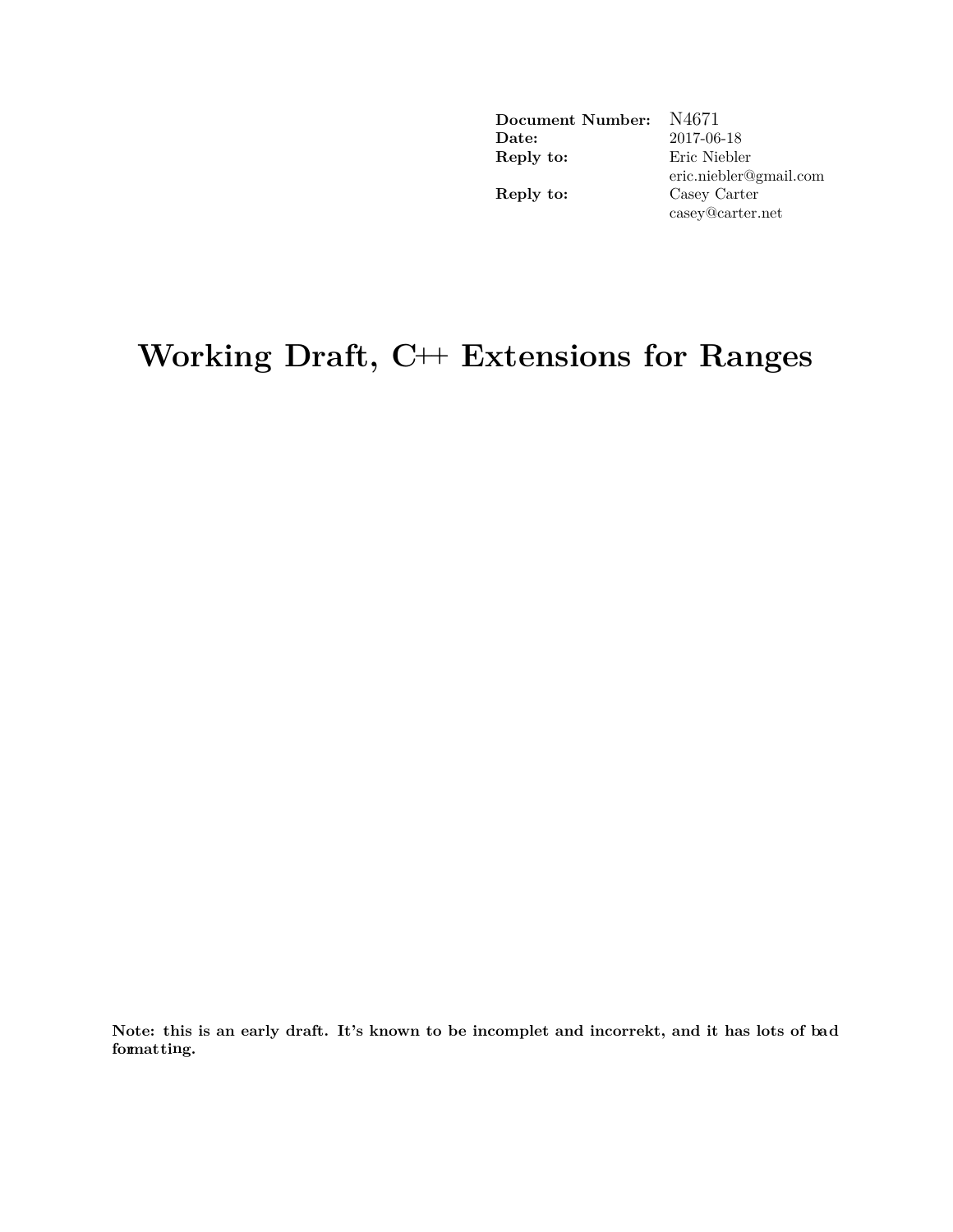# **Contents**

<span id="page-1-0"></span>

|              | Contents                                                                                                                                                                                                                                  | ii                                    |
|--------------|-------------------------------------------------------------------------------------------------------------------------------------------------------------------------------------------------------------------------------------------|---------------------------------------|
|              | List of Tables                                                                                                                                                                                                                            | iv                                    |
| $\mathbf{1}$ | <b>Scope</b>                                                                                                                                                                                                                              | 1                                     |
| 2            | References                                                                                                                                                                                                                                | $\overline{\mathbf{2}}$               |
| 3            | Terms and definitions                                                                                                                                                                                                                     | 3                                     |
| 4            | General principles<br>4.1                                                                                                                                                                                                                 | 4<br>$\overline{4}$                   |
|              | 4.2<br>Namespaces, headers, and modifications to standard classes                                                                                                                                                                         | $\overline{4}$                        |
| 5            | <b>Statements</b><br>5.1                                                                                                                                                                                                                  | $\bf{5}$<br>$\overline{5}$            |
| 6            | Library introduction                                                                                                                                                                                                                      | $\overline{7}$                        |
|              | General<br>6.1<br>6.2<br>6.3                                                                                                                                                                                                              | $\overline{7}$<br>$\overline{7}$<br>9 |
| 7            | Concepts library                                                                                                                                                                                                                          | 12                                    |
|              | 7.1<br>General                                                                                                                                                                                                                            | 12                                    |
|              | 7.2                                                                                                                                                                                                                                       | 13                                    |
|              | $7.3\,$<br>Core language concepts entering the service of the service of the service of the service of the service of the service of the service of the service of the service of the service of the service of the service of the servic | 17                                    |
|              | 7.4                                                                                                                                                                                                                                       | 21                                    |
|              | $7.5\,$                                                                                                                                                                                                                                   | 23                                    |
|              | 7.6                                                                                                                                                                                                                                       | 26                                    |
| 8            | General utilities library                                                                                                                                                                                                                 | 28                                    |
|              | 8.1<br>General -                                                                                                                                                                                                                          | 28                                    |
|              | 8.2                                                                                                                                                                                                                                       | 28                                    |
|              | 8.3<br>Function objects enterprise in the server in the server is a server in the server in the server in the server in the server in the server in the server in the server in the server in the server in the server in the server      | 30                                    |
|              | 8.4                                                                                                                                                                                                                                       | 33                                    |
|              | 8.5                                                                                                                                                                                                                                       | 38                                    |
| 9            | Iterators library                                                                                                                                                                                                                         | 44                                    |
|              | 9.1<br>General                                                                                                                                                                                                                            | 44                                    |
|              | 9.2                                                                                                                                                                                                                                       | 44                                    |
|              | $\rm 9.3$                                                                                                                                                                                                                                 | 55                                    |
|              | $9.4\,$                                                                                                                                                                                                                                   | 65                                    |
|              | $\,9.5$<br>Common algorithm requirements $\dots \dots \dots \dots \dots \dots \dots \dots \dots \dots \dots \dots \dots$                                                                                                                  | 67                                    |
|              | $9.6\,$                                                                                                                                                                                                                                   | 69                                    |
|              | $9.7\,$                                                                                                                                                                                                                                   | 75                                    |
|              | 9.8                                                                                                                                                                                                                                       | 103                                   |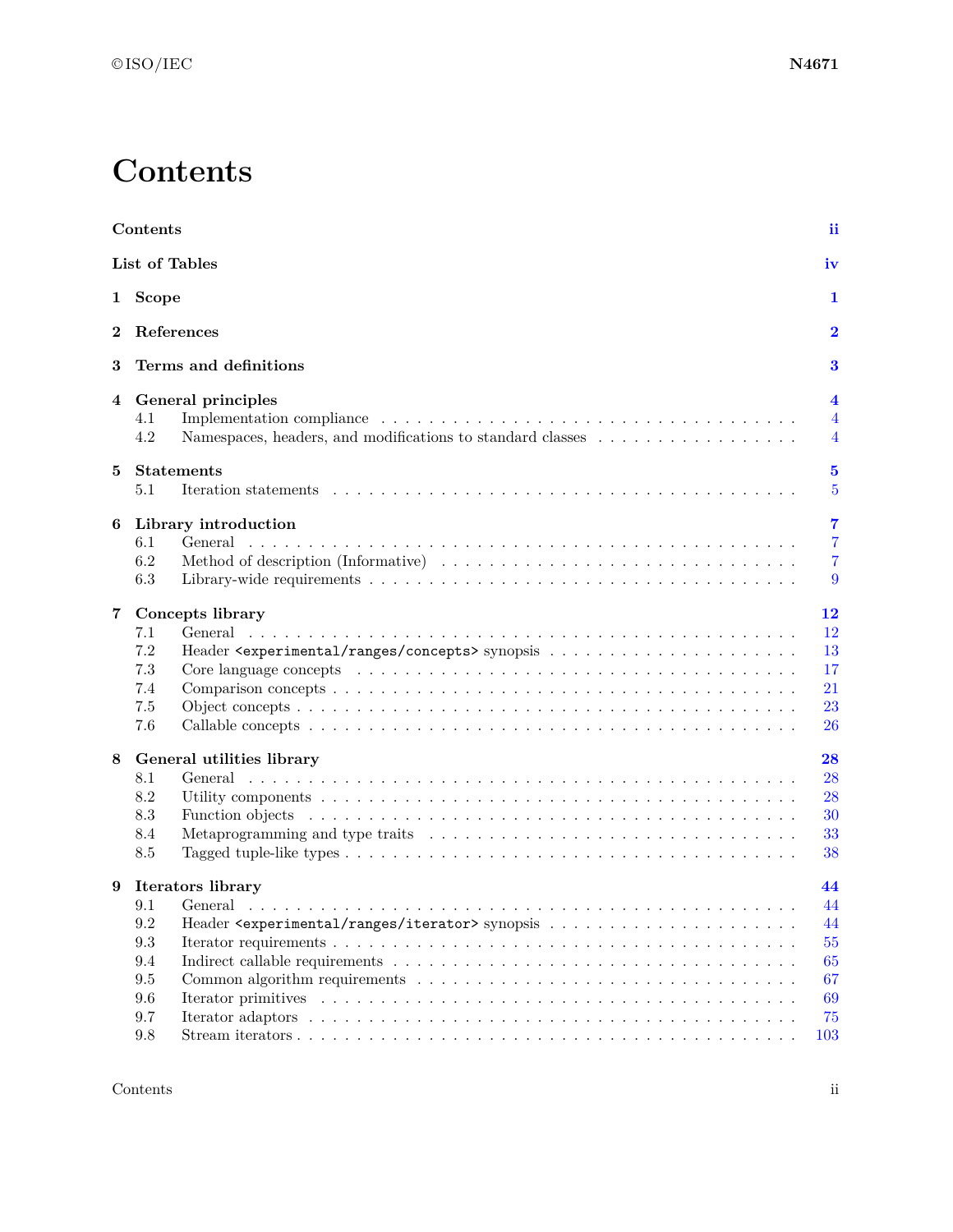| 9.9<br>9.10         |                           | 111<br>115 |
|---------------------|---------------------------|------------|
| 9.11                |                           | 117        |
|                     | 10 Algorithms library     | 119        |
| 10.1                |                           | 119        |
| 10.2                |                           | 138        |
| 10.3                |                           | 138        |
| 10.4                |                           | 144        |
| 10.5                |                           | 155        |
|                     | 11 Numerics library       | 169        |
| 11.1                |                           | 169        |
|                     | A Compatibility features  | 170        |
| A.1                 |                           | 170        |
| A.2                 |                           | 170        |
|                     | <b>B</b> Acknowledgements | 172        |
|                     | C Compatibility           | 173        |
| C.1                 |                           | 173        |
| C.2                 |                           | 174        |
| <b>Bibliography</b> |                           | 176        |
| Index               |                           | 177        |
|                     | Index of library names    | 178        |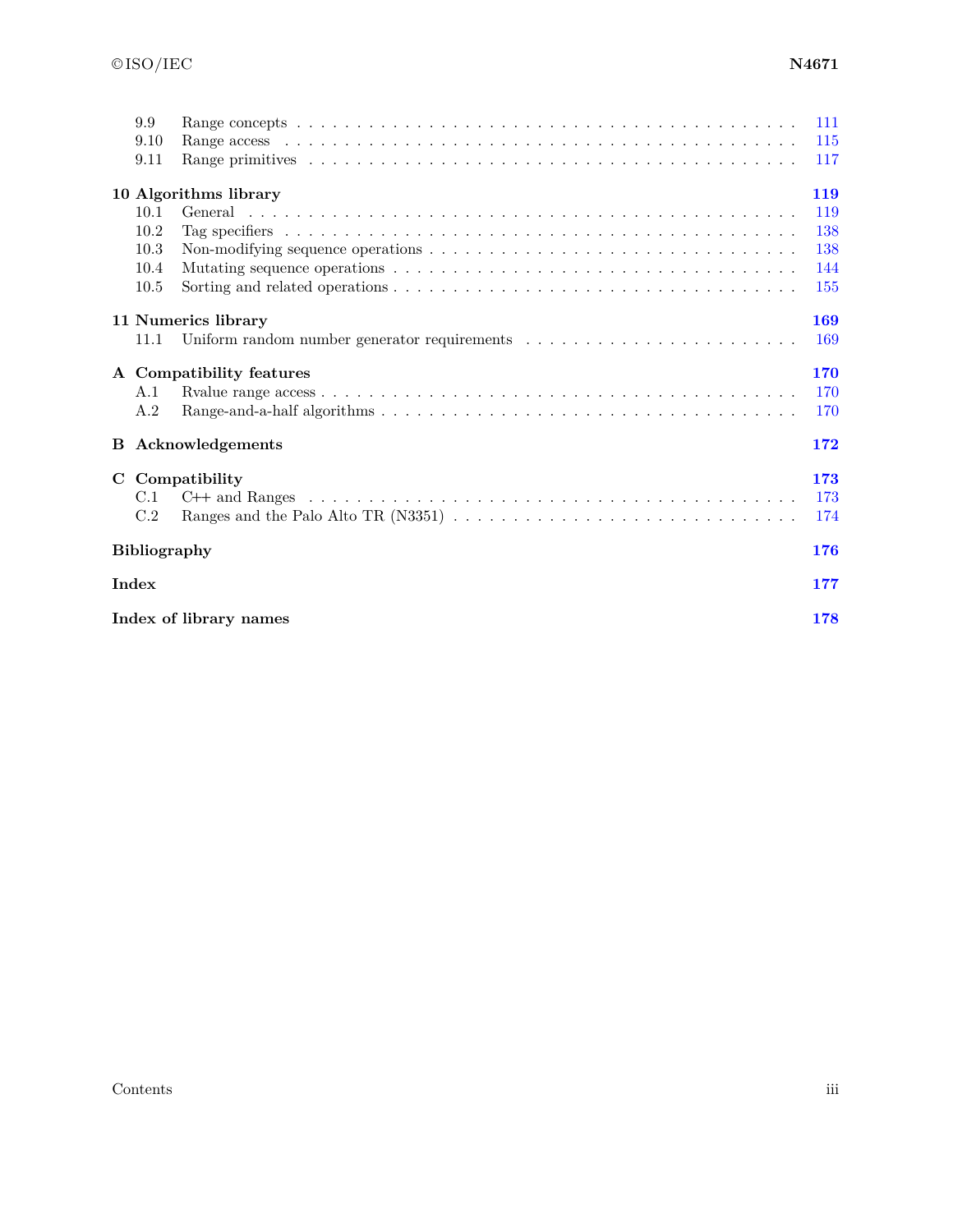# **List of Tables**

<span id="page-3-0"></span>

| $\mathbf{1}$<br>$\mathfrak{D}$ | $\overline{7}$                                                                                                                                                                                                                 |
|--------------------------------|--------------------------------------------------------------------------------------------------------------------------------------------------------------------------------------------------------------------------------|
| 3                              | $\overline{12}$                                                                                                                                                                                                                |
| $\overline{4}$                 | 28                                                                                                                                                                                                                             |
| 49                             | 34                                                                                                                                                                                                                             |
| 57                             | 36                                                                                                                                                                                                                             |
| $\frac{5}{2}$                  | 44                                                                                                                                                                                                                             |
| 6                              | 55                                                                                                                                                                                                                             |
| $\overline{7}$                 | 111                                                                                                                                                                                                                            |
| 8                              | 112                                                                                                                                                                                                                            |
| 9                              | Algorithms library summary contained and the set of the set of the set of the set of the set of the set of the set of the set of the set of the set of the set of the set of the set of the set of the set of the set of the s |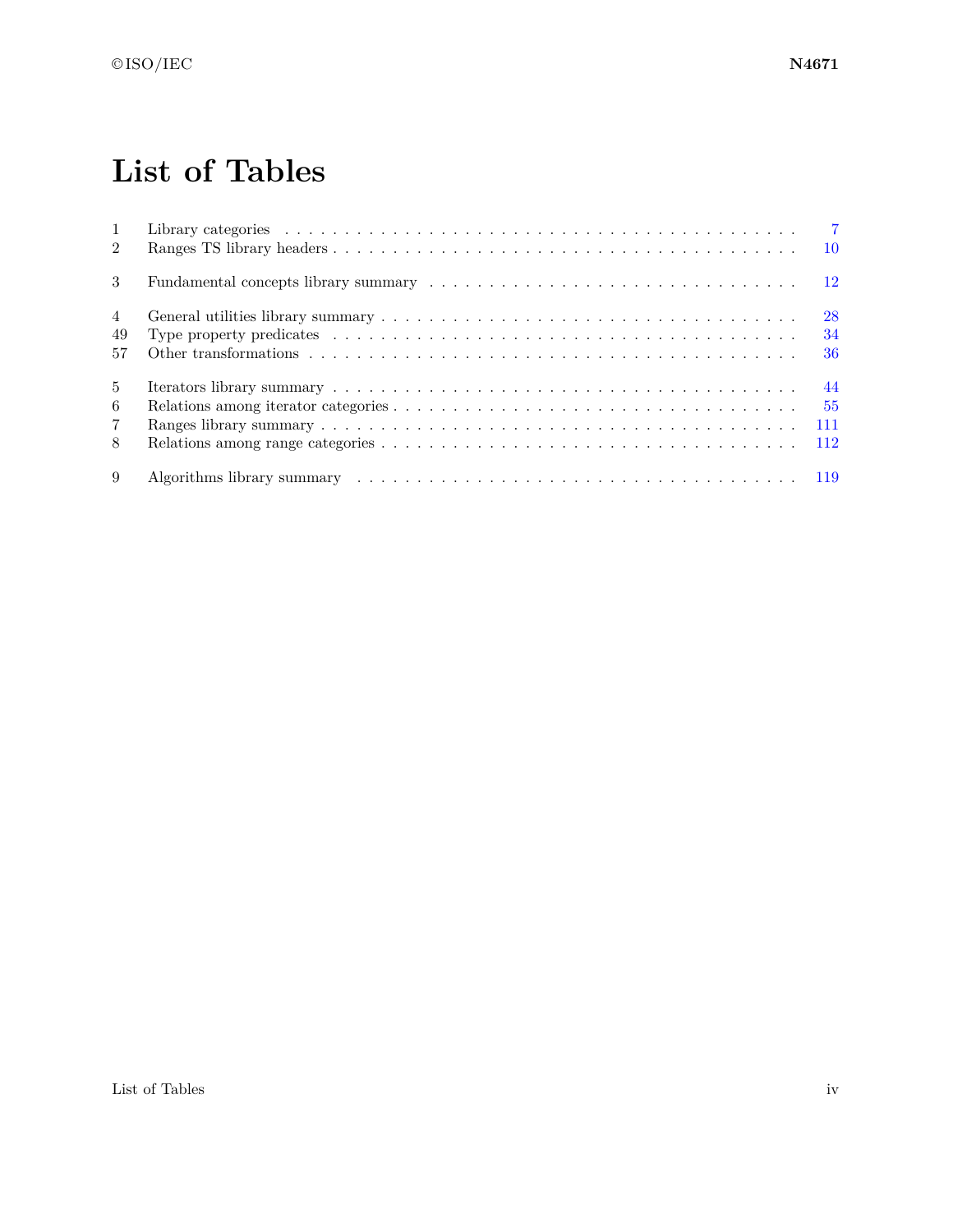# <span id="page-4-0"></span>1 Scope [intro.scope]

Naturally the villagers were intrigued and soon a fire was put to the town's greatest kettle as the soldiers dropped in three smooth stones.

"Now this will be a fine soup", said the second soldier; "but a pinch of salt and some parsley would make it wonderful!"

—*Author Unknown*

- <sup>1</sup> This Technical Specification describes extensions to the C**++** Programming Language [\(2\)](#page-5-0) that permit operations on ranges of data. These extensions include changes and additions to the existing library facilities as well as the extension of one core language facility. In particular, changes and extensions to the Standard Library include:
- (1.1) The formulation of the foundational and iterator concept requirements using the syntax of the Concepts TS [\(2\)](#page-5-0).
- (1.2) Analogues of the Standard Library algorithms specified in terms of the new concepts.
- (1.3) The loosening of the algorithm constraints to permit the use of *sentinels* to denote the end of a range and corresponding changes to algorithm return types where necessary.
- (1.4) The addition of new concepts describing *range* and *view* abstractions; that is, objects with a begin iterator and an end sentinel.
- $(1.5)$  New algorithm overloads that take range objects.
- (1.6) Support of *callable objects* (as opposed to *function objects*) passed as arguments to the algorithms.
- (1.7) The addition of optional *projection* arguments to the algorithms to permit on-the-fly data transformations.
- (1.8) Analogues of the iterator primitives and new primitives in support of the addition of sentinels to the library.
- (1.9) Constrained analogues of the standard iterator adaptors and stream iterators that satisfy the new iterator concepts.
- (1.10) New iterator adaptors (counted\_iterator and common\_iterator) and sentinels (unreachable).
	- <sup>2</sup> Changes to the core language include:
- $(2.1)$  the extension of the range-based for statement to support the new iterator range requirements  $(9.10)$ .
	- <sup>3</sup> This document does not specify constrained analogues of other parts of the Standard Library (e.g., the numeric algorithms), nor does it add range support to all the places that could benefit from it (e.g., the containers).
	- <sup>4</sup> This document does not specify any new range views, actions, or facade or adaptor utilities; all are left as future work.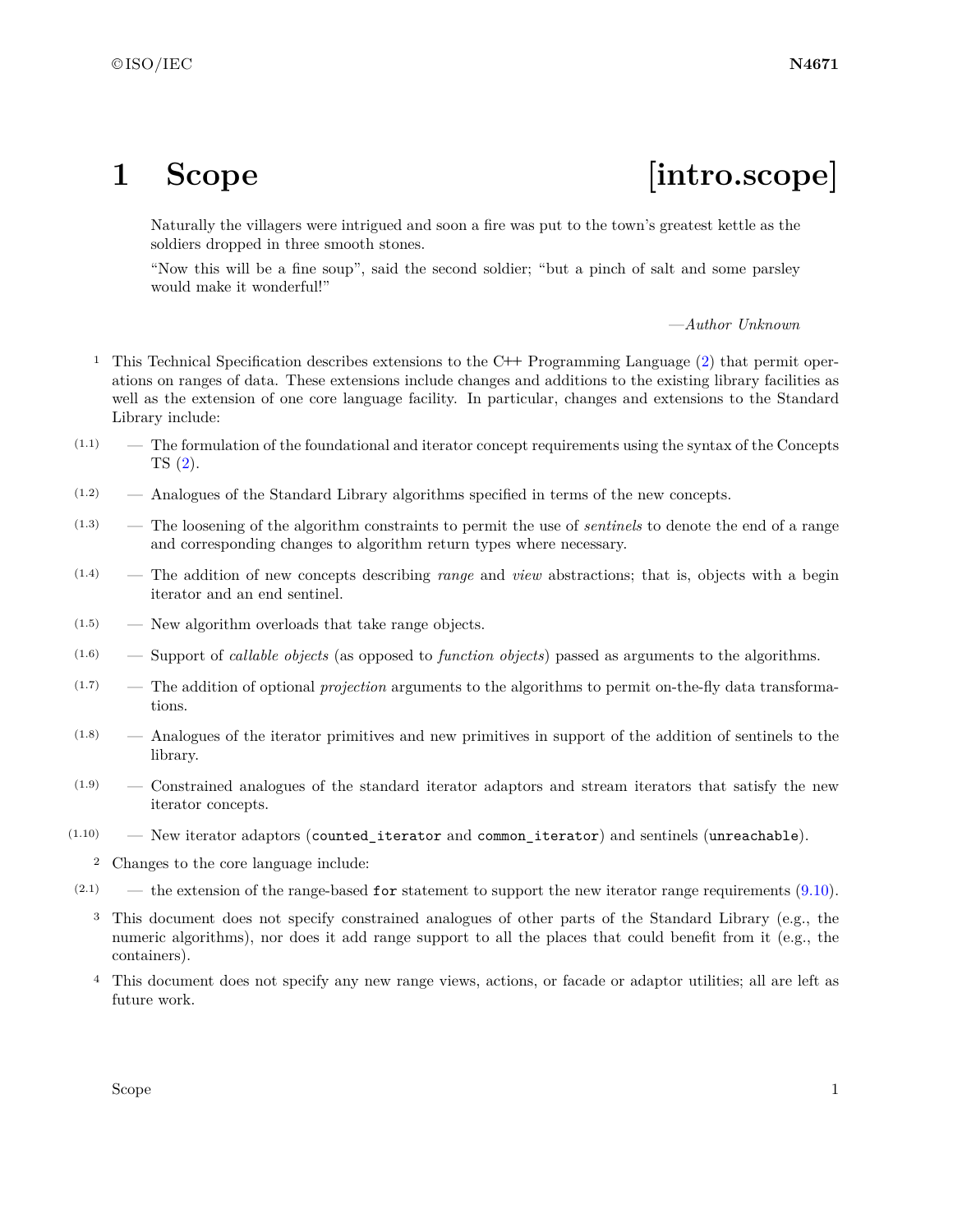## <span id="page-5-0"></span>**2 References [intro.refs]**

- <sup>1</sup> The following documents are referred to in the text in such a way that some or all of their content constitutes requirements of this document. For dated references, only the edition cited applies. For undated references, the latest edition of the referenced document (including any amendments) applies.
- (1.1) ISO/IEC 14882:2014, *Programming Languages C++*
- (1.2) ISO/IEC TS 19217:2015, *Programming Languages C++ Extensions for Concepts*
- (1.3) JTC1/SC22/WG21 N4128, *Ranges for the Standard Library, Revision 1*
- (1.4) JTC1/SC22/WG21 N3351, *A Concept Design for the STL*

ISO/IEC 14882:2014 is herein called the *C++ Standard*, N3351 is called the *"The Palo Alto"* report, and ISO/IEC TS 19217:2015 is called the *Concepts TS*.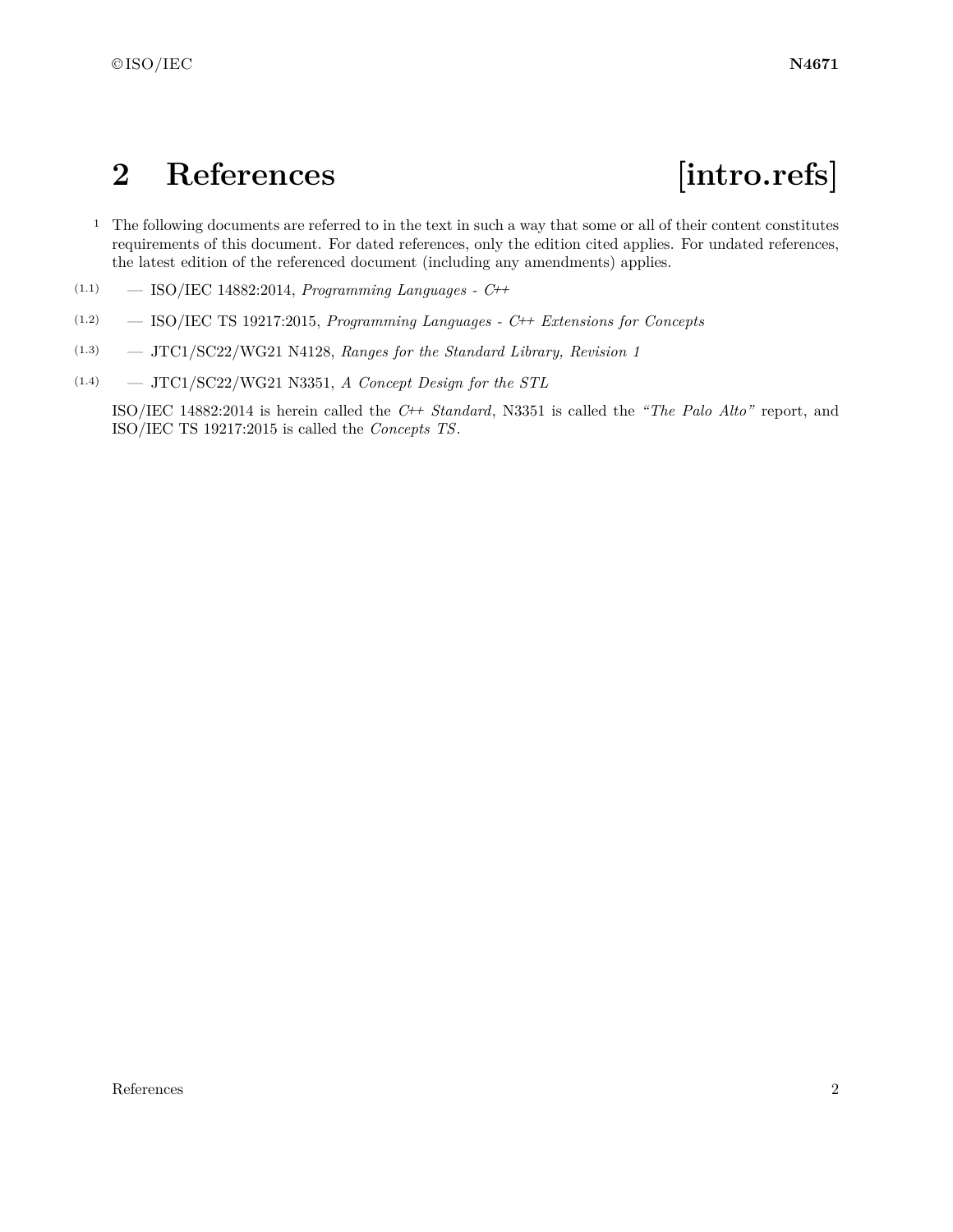# <span id="page-6-0"></span>**3 Terms and definitions [intro.defs]**

<sup>1</sup> Terms defined in ISO/IEC 14882:2014 §17.3 are used in this document with the same meaning.

### **projection**

### **3.1** *defns.projection*

〈function object argument〉 used by an algorithm to examine the values of elements. This enables algorithms to behave based on the projected values rather than the actual element values.

[*Example:*

std::pair<int, const char\*> pairs[] =  $\{\{2, "foo"\}, \{1, "bar"\}, \{0, "baz"\}\};$ ranges::sort(pairs, std::less<>{}, [](auto const& p) { return p.first; });

sorts the pairs in increasing order of their first members:

```
{{0, "baz"}, {1, "bar"}, {2, "foo"}}
```
*— end example* ]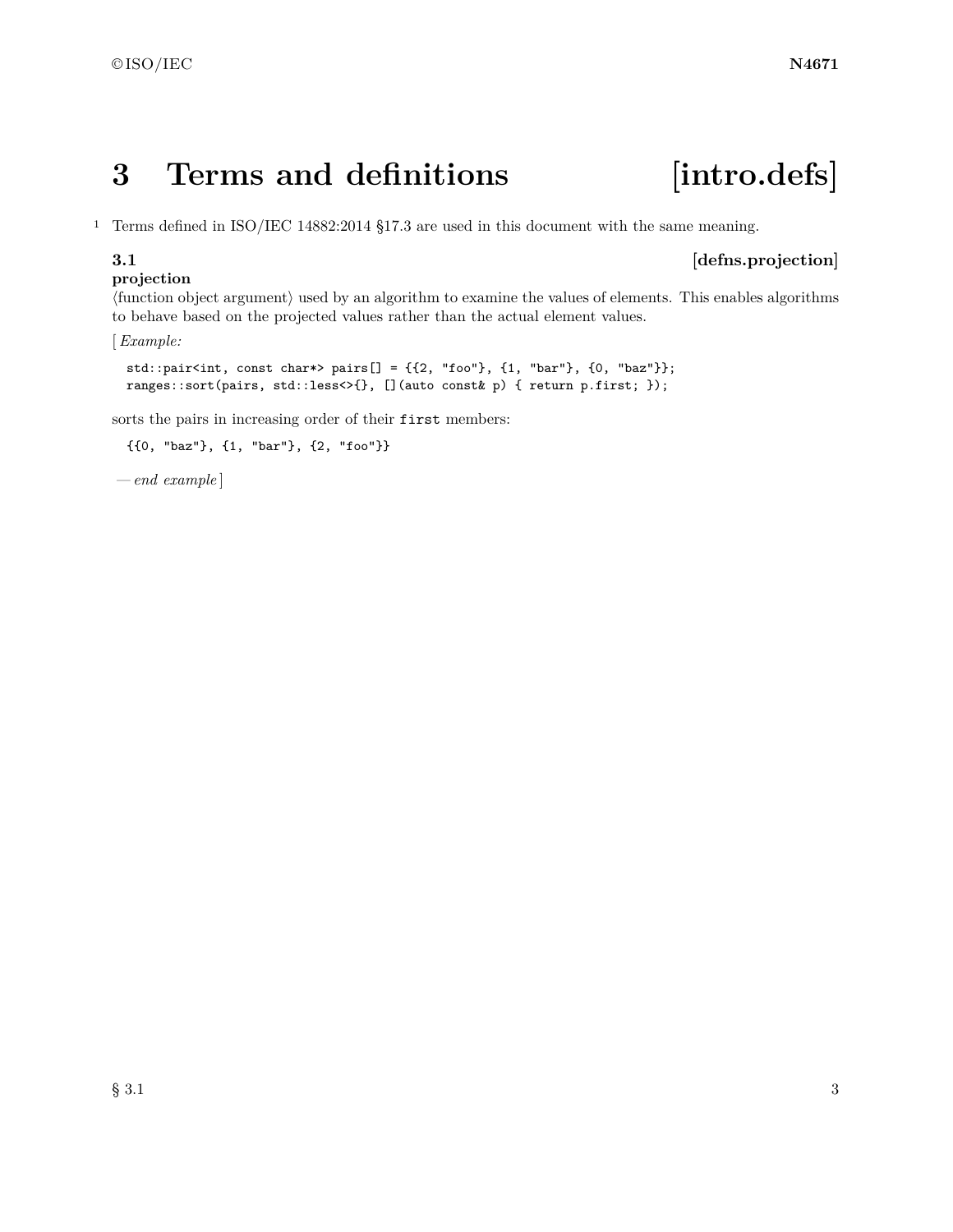## <span id="page-7-0"></span>**4 General principles [intro]**

### <span id="page-7-1"></span>**4.1 Implementation compliance [intro.compliance]**

<sup>1</sup> Conformance requirements for this specification are the same as those defined in ISO/IEC 14882:2014 §1.4. [ *Note:* Conformance is defined in terms of the behavior of programs. *— end note* ]

### <span id="page-7-2"></span>**4.2 Namespaces, headers, and modifications to standard classes [intro.namespaces]**

- <sup>1</sup> Since the extensions described in this technical specification are experimental and not part of the C**++** standard library, they should not be declared directly within namespace std. Unless otherwise specified, all components described in this document either:
- (1.1) modify an existing interface in the C**++** Standard Library in-place,
- $(1.2)$  are declared in namespace std:: experimental:: ranges:: v1.
	- <sup>2</sup> The International Standard, ISO/IEC 14882, together with ISO/IEC TS 19217:2015 (the Concepts TS), provide important context and specification for this document. In places, this document suggests changes to be made to components in namespace std in-place. In other places, entire chapters and sections are copied from ISO/IEC 14882 and modified so as to define similar but different components in namespace std::experimental::ranges::v1.
	- <sup>3</sup> Instructions to modify or add paragraphs are written as explicit instructions. Modifications made to existing text from the International Standard use underlining to represent added text and strikethrough to represent deleted text.
	- <sup>4</sup> This document assumes that the contents of the std::experimental::ranges::v1 namespace will become a new constrained version of the C**++** Standard Library that will be delivered alongside the existing unconstrained version.
	- <sup>5</sup> Unless otherwise specified, references to other entities described in this document are assumed to be qualified with std::experimental::ranges::, and references to entities described in the International Standard are assumed to be qualified with std::.
	- <sup>6</sup> New header names are prefixed with experimental/ranges/. Where the final element of a new header name is the same as an existing standard header name (e.g.,  $\langle$ experimental/ranges/algorithm>), the new header shall include the standard header as if by

#include <algorithm>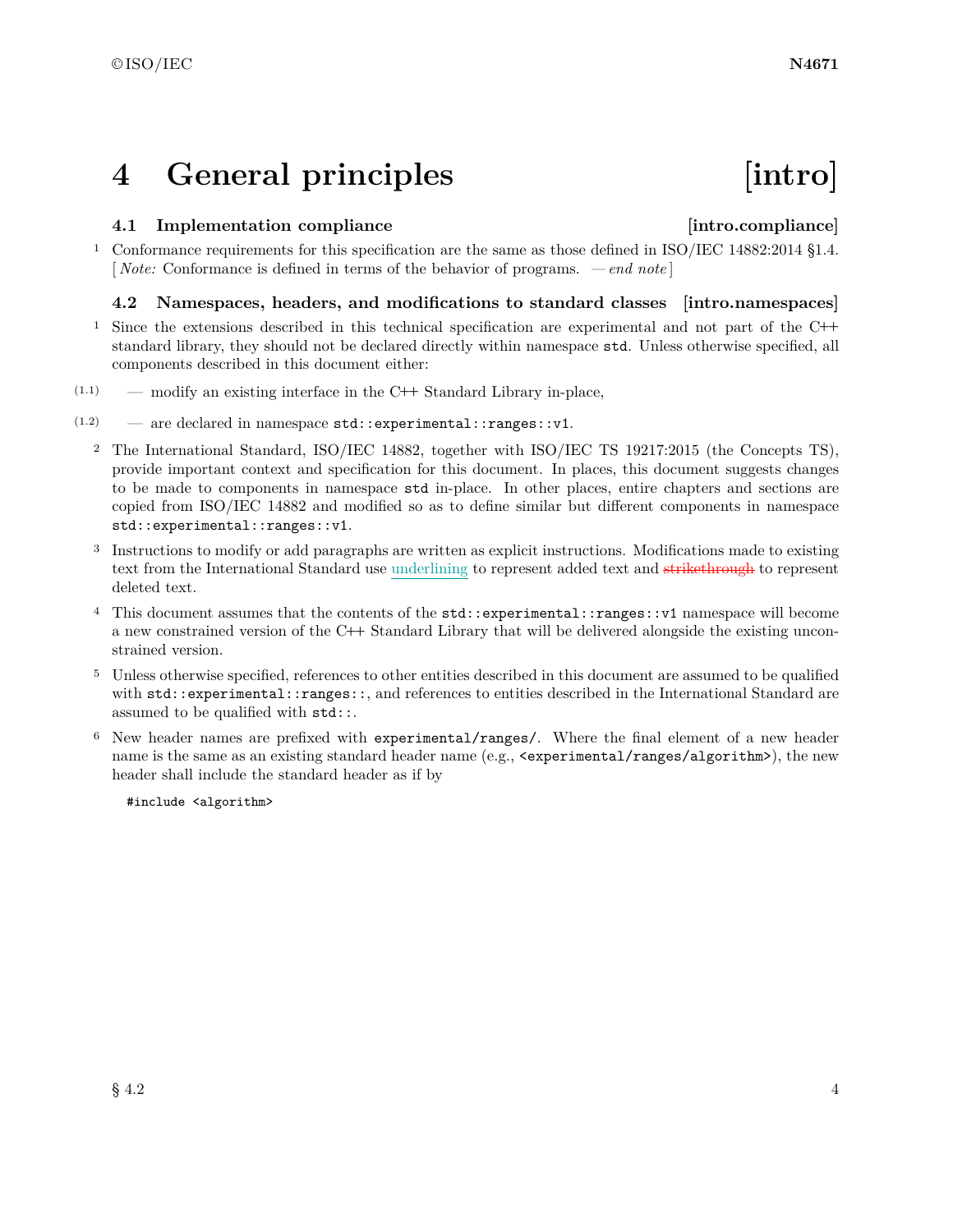## <span id="page-8-0"></span>**5 Statements [stmt]**

### <span id="page-8-1"></span>**5.1 Iteration statements** [stmt.iter]

### **5.1.1** The range-based for statement [stmt.ranged]

[Editor's note: Modify ISO/IEC 14882:2014 §6.5.4/p1 to allow differently typed begin and end iterators, like in  $C++17$ .

<sup>1</sup> For a range-based for statement of the form

for ( *for-range-declaration* : *expression* ) *statement* let *range-init* be equivalent to the expression surrounded by parentheses

```
( expression )
and for a range-based for statement of the form
```
for ( *for-range-declaration* : *braced-init-list* ) *statement*

let *range-init* be equivalent to the *braced-init-list*. In each case, a range-based for statement is equivalent to

```
{
  auto && __range = range-init;
 for ( auto __begin = begin-expr,
             __end = end-expr;
        \angle_begin != \angleend;
        ++__begin ) {
    for-range-declaration = *__begin;
    statement
 }
}
{
  auto && __range = range-init ;
  auto __begin = begin-expr ;
  auto __end = end-expr ;
 for ( ; __begin != __end; ++__begin ) {
    for-range-declaration = *__begin;
    statement
 }
}
```
where \_\_range, \_\_begin, and \_\_end are variables defined for exposition only, and \_RangeT is the type of the expression, and *begin-expr* and *end-expr* are determined as follows:

- $(1.1)$   $-$  if \_RangeT is an array type, *begin-expr* and *end-expr* are \_\_range and \_\_range + \_\_bound, respectively, where \_\_bound is the array bound. If \_RangeT is an array of unknown size or an array of incomplete type, the program is ill-formed;
- (1.2) if \_RangeT is a class type, the *unqualified-id*s begin and end are looked up in the scope of class \_RangeT as if by class member access lookup (3.4.5), and if either (or both) finds at least one declaration, *begin-expr* and *end-expr* are \_\_range.begin() and \_\_range.end(), respectively;
- (1.3) otherwise, *begin-expr* and *end-expr* are begin(\_\_range) and end(\_\_range), respectively, where begin and end are looked up in the associated namespaces (3.4.2). [ *Note:* Ordinary unqualified lookup  $(3.4.1)$  is not performed. *— end note*

 $\S$  5.1.1 5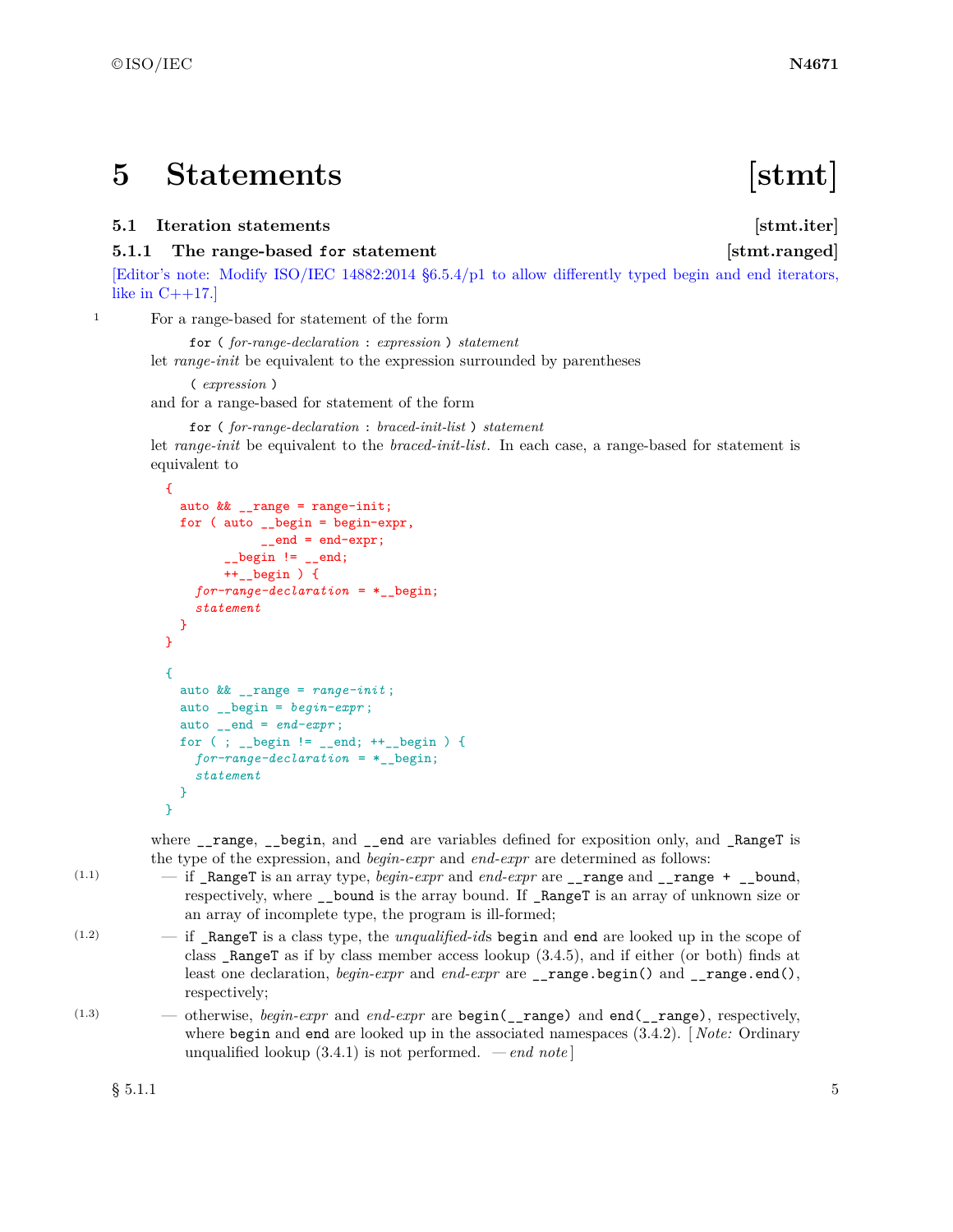[*Example:*

```
int array[5] = { 1, 2, 3, 4, 5 };
 for (int& x : array)
   x * = 2;— end example ]
```
<sup>2</sup> In the *decl-specifier-seq* of a *for-range-declaration*, each *decl-specifier* shall be either a *typespecifier* or constexpr. The *decl-specifier-seq* shall not define a class or enumeration.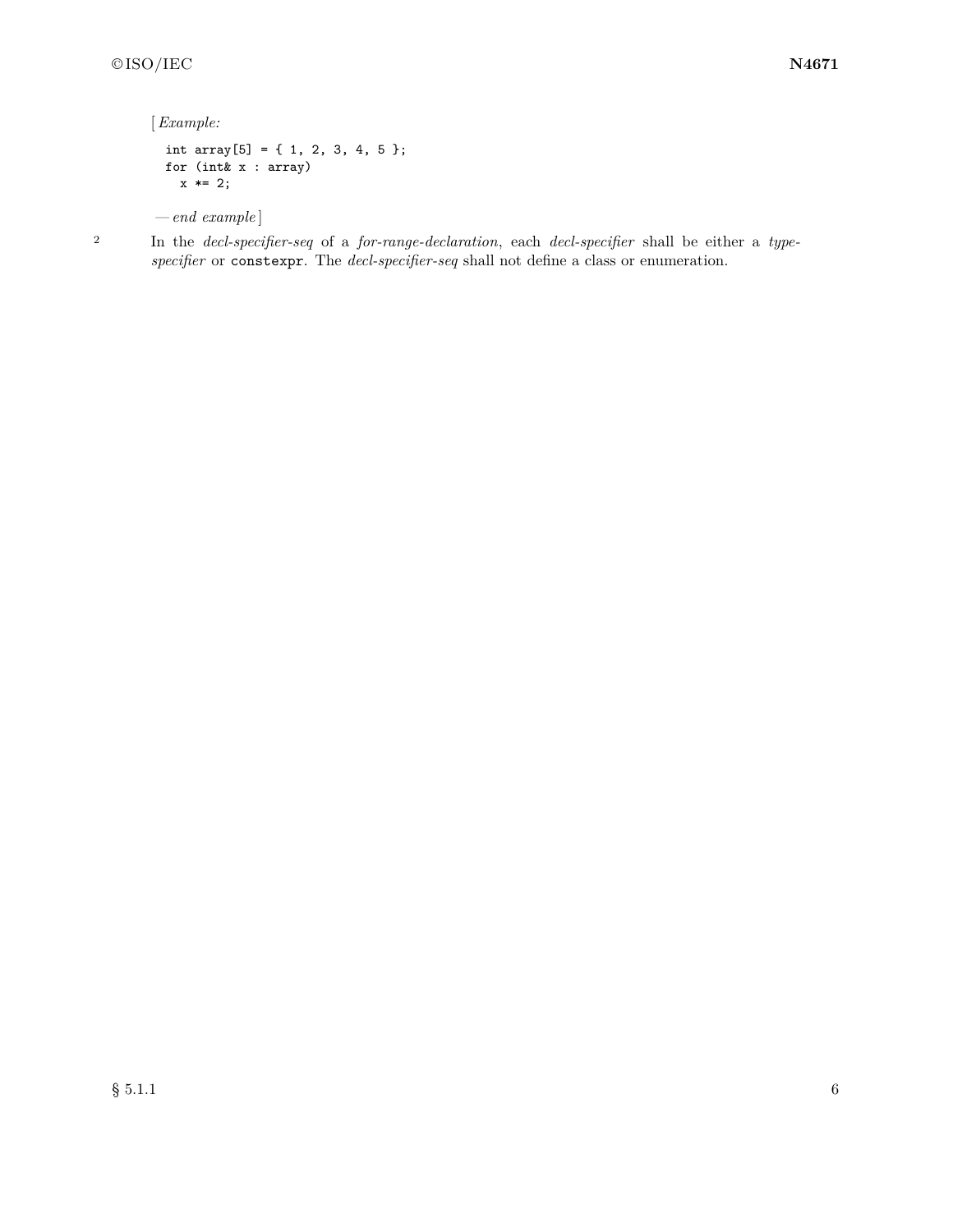## <span id="page-10-0"></span>**6 Library introduction [library]**

### <span id="page-10-1"></span>**6.1 General**  [library.general]

- <sup>1</sup> This Clause describes the contents of the *Ranges library*, how a well-formed C**++** program makes use of the library, and how a conforming implementation may provide the entities in the library.
- <sup>2</sup> Clause [6.3,](#page-12-0) Clauses [7](#page-15-0) through [11,](#page-172-0) and Annex [A](#page-173-0) specify the contents of the library, as well as library requirements and constraints on both well-formed C**++** programs and conforming implementations.
- <sup>3</sup> Detailed specifications for each of the components in the library are in Clauses [7–](#page-15-0)[11,](#page-172-0) as shown in Table [1.](#page-10-3)

|    | Clause Category           |
|----|---------------------------|
|    | Concepts library          |
| 8  | General utilities library |
| 9  | Iterators library         |
| 10 | Algorithms library        |
| 11 | Numerics library          |

<span id="page-10-3"></span> $Table 1 - Library categories$ 

- <sup>4</sup> The concepts library (Clause [7\)](#page-15-0) describes library components that C**++** programs may use to perform compile-time validation of template parameters and perform function dispatch based on properties of types.
- <sup>5</sup> The general utilities library (Clause [8\)](#page-31-0) includes components used by other library elements and components used as infrastructure in C**++** programs, such as function objects.
- <sup>6</sup> The iterators library (Clause [9\)](#page-47-0) describes components that C**++** programs may use to perform iterations over containers (Clause ISO/IEC 14882:2014 §23), streams (ISO/IEC 14882:2014 §27.7), stream buffers (ISO/IEC 14882:2014 §27.6), and ranges [\(9.9\)](#page-114-0).
- <sup>7</sup> The algorithms library (Clause [10\)](#page-122-0) describes components that C**++** programs may use to perform algorithmic operations on containers (Clause ISO/IEC 14882:2014 §23) and other sequences
- <sup>8</sup> The numerics library (Clause [11\)](#page-172-0) provides concepts that are useful to constrain numeric algorithms.

### <span id="page-10-2"></span>**6.2** Method of description (Informative) **Example 2** [description]

<sup>1</sup> This subclause describes the conventions used to specify the Ranges library. [6.2.1](#page-10-4) describes the structure of the normative Clauses [7](#page-15-0) through [11](#page-172-0) and Annex [A.](#page-173-0) [6.2.2](#page-12-1) describes other editorial conventions.

### <span id="page-10-4"></span>**6.2.1 Structure of each clause [structure]** [structure]

<sup>[1](#page-10-5)</sup> Each library clause contains the following elements, as applicable:<sup>1</sup>

- $(1.1)$  Summary
- (1.2) Requirements
- (1.3) Detailed specifications

**6.2.1.1 Elements** *structure.elements* 

<span id="page-10-5"></span><sup>1)</sup> To save space, items that do not apply to a Clause are omitted. For example, if a Clause does not specify any requirements, there will be no "Requirements" subclause.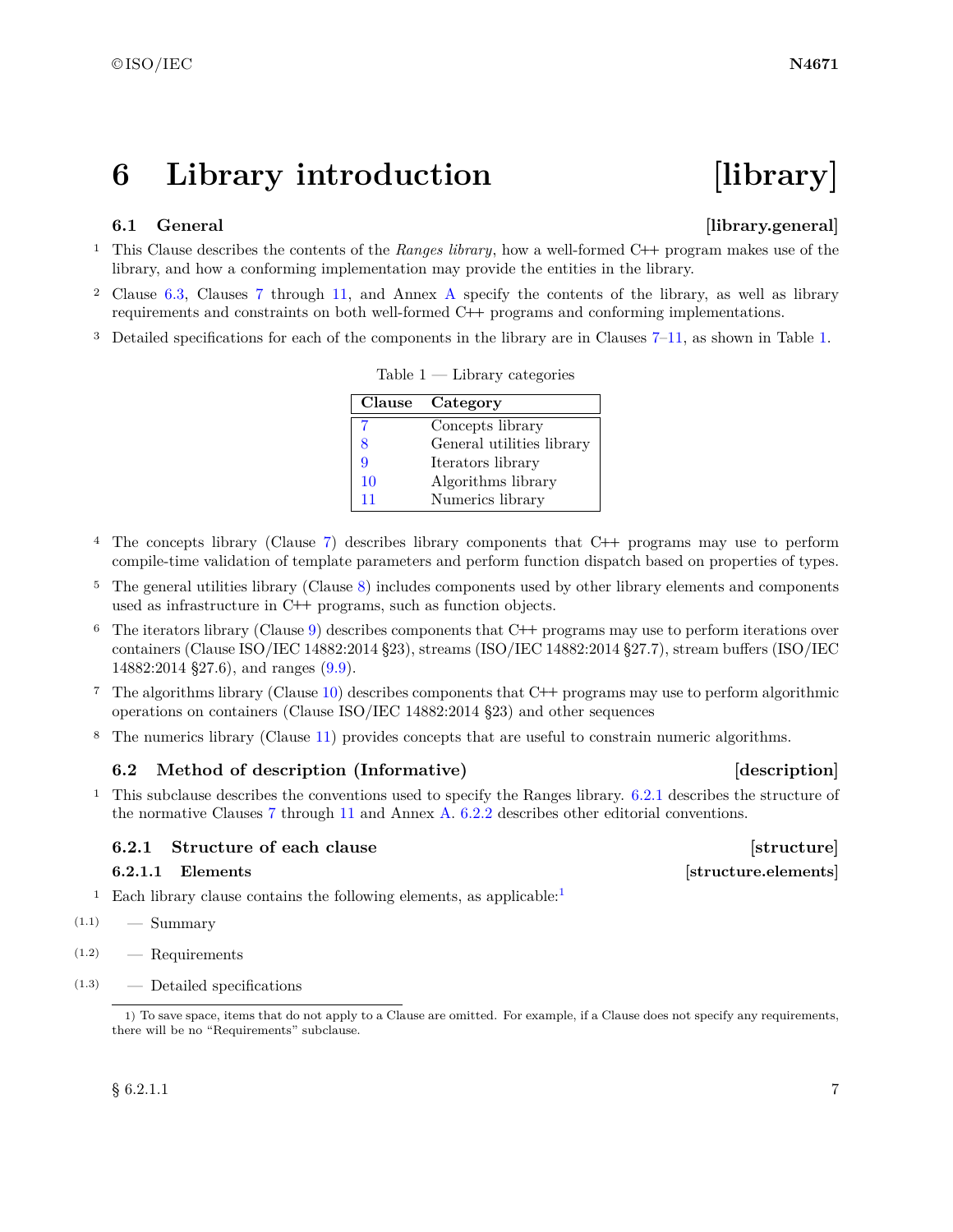- <sup>1</sup> The Summary provides a synopsis of the category, and introduces the first-level subclauses. Each subclause also provides a summary, listing the headers specified in the subclause and the library entities provided in each header.
- <sup>2</sup> Paragraphs labeled "Note(s):" or "Example(s):" are informative, other paragraphs are normative.
- <sup>3</sup> The contents of the summary and the detailed specifications include:

 $(3.1)$  — macros

- $(3.2)$  values
- $(3.3)$  types
- (3.4) classes and class templates
- (3.5) functions and function templates
- $(3.6)$  objects
- $(3.7)$  concepts

### **6.2.1.3** Requirements **in the structure of the structure.** *structure.requirements*

- <sup>1</sup> Requirements describe constraints that shall be met by a C**++** program that extends the Ranges library. Such extensions are generally one of the following:
- (1.1) Template arguments
- $(1.2)$  Derived classes
- (1.3) Containers, iterators, and algorithms that meet an interface convention or satisfy a concept
	- <sup>2</sup> Interface convention requirements are stated as generally as possible. Instead of stating "class X has to define a member function operator++()," the interface requires "for any object x of class  $X$ , ++x is defined." That is, whether the operator is a member is unspecified.
	- <sup>3</sup> Requirements are stated in terms of concepts (Concepts TS [dcl.spec.concept]). Concepts are stated in terms of well-defined expressions that define valid terms of the types that satisfy the concept. For every set of well-defined expression requirements there is a named concept that specifies an initial set of the valid expressions and their semantics. Any generic algorithm (Clause [10\)](#page-122-0) that uses the well-defined expression requirements is described in terms of the valid expressions for its formal type parameters.
	- <sup>4</sup> Template argument requirements are sometimes referenced by name. See ISO/IEC 14882:2014 §17.5.2.1.
	- <sup>5</sup> In some cases the semantic requirements are presented as C**++** code. Such code is intended as a specification of equivalence of a construct to another construct, not necessarily as the way the construct must be implemented.[2](#page-11-0)
	- <sup>6</sup> Required operations of any concept defined in this document need not be total functions; that is, some arguments to a required operation may result in the required semantics failing to be satisfied. [ *Example:* The required < operator of the StrictTotallyOrdered concept [\(7.4.4\)](#page-25-0) does not meet the semantic requirements of that concept when operating on NaNs. *— end example* ] This does not affect whether a type satisfies the concept.
	- <sup>7</sup> A declaration may explicitly impose requirements through its associated constraints (Concepts TS [temp.constr.decl]). When the associated constraints refer to a concept (Concepts TS [dcl.spec.concept]), additional semantic requirements are imposed on the use of the declaration.

### **6.2.1.2 Summary [structure.summary]**

<span id="page-11-0"></span><sup>2)</sup> Although in some cases the code given is unambiguously the optimum implementation.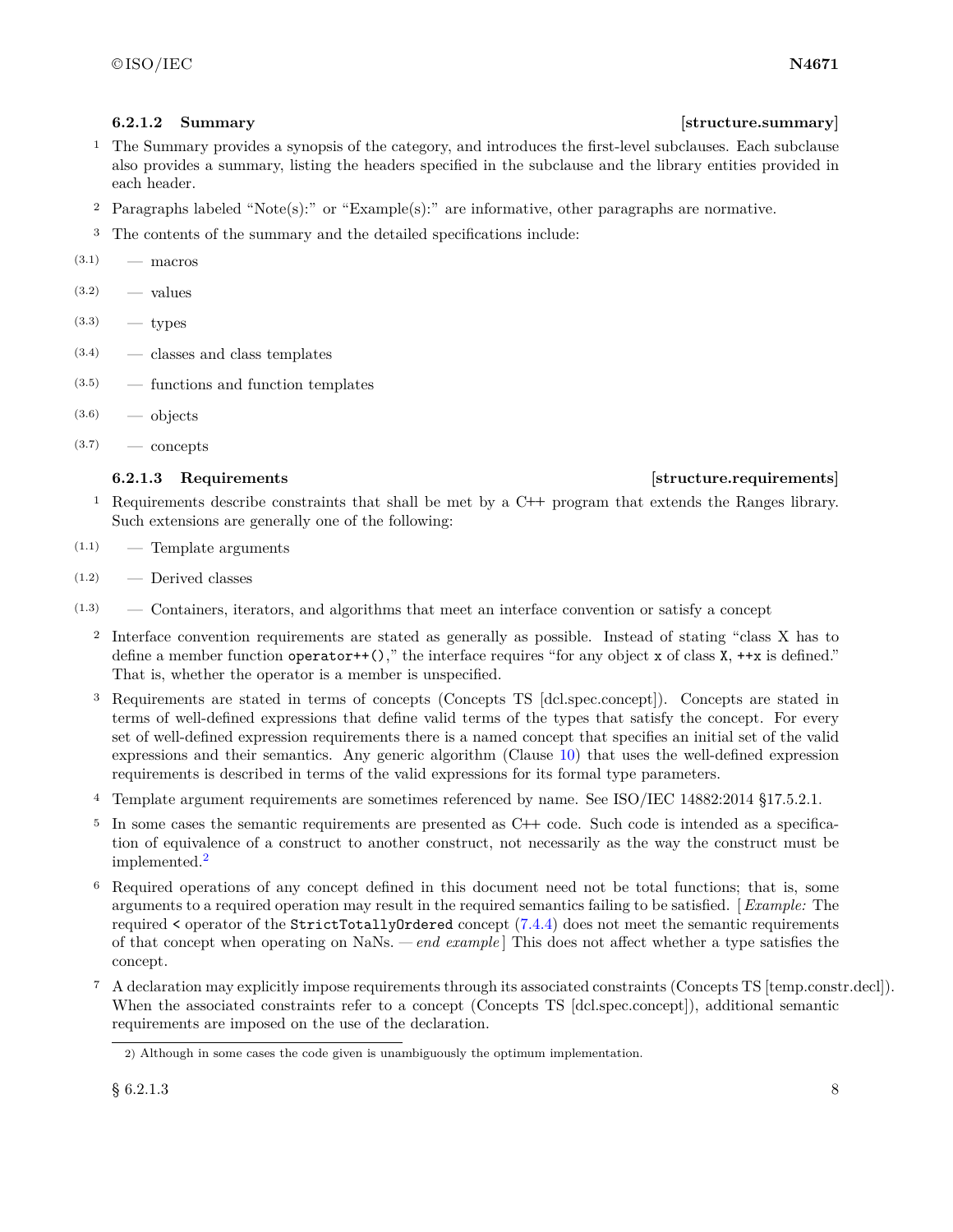<sup>8</sup> If the semantic requirements of a declaration are not satisfied at the point of use, the program is ill-formed, no diagnostic required.

### **6.2.1.4 Detailed specifications [structure.specifications]**

<sup>1</sup> The detailed specifications of each entity defined in Clauses [7–](#page-15-0)[11](#page-172-0) follows the conventions established by ISO/IEC 14882:2014 §17.5.1.4.

### <span id="page-12-1"></span>**6.2.2 Other conventions [conventions]**

<sup>1</sup> This subclause describes several editorial conventions used to describe the contents of the Ranges library. These conventions are for describing member functions [\(6.2.2.1\)](#page-12-2), private members [\(6.2.2.2\)](#page-12-3), and customization point objects [\(6.2.2.3\)](#page-12-4).

### <span id="page-12-2"></span>**6.2.2.1 Functions within classes [functions.within.classes]**

<sup>1</sup> This document follows the same conventions as specified in ISO/IEC 14882:2014 §17.5.2.2.

### <span id="page-12-3"></span>**6.2.2.2 Private members [objects.within.classes]**

<sup>1</sup> This document follows the same conventions as specified in ISO/IEC 14882:2014 §17.5.2.3.

### <span id="page-12-4"></span>**6.2.2.3 Customization Point Objects [customization.point.object]**

- <sup>1</sup> A *customization point object* is a function object [\(8.3\)](#page-33-0) with a literal class type that interacts with user-defined types while enforcing semantic requirements on that interaction.
- <sup>2</sup> The type of a customization point object shall satisfy Semiregular [\(7.5.8\)](#page-28-0).
- <sup>3</sup> All instances of a specific customization point object type shall be equal [\(7.1.1\)](#page-15-3).
- <sup>4</sup> The type of a customization point object T shall satisfy Invocable<const T, Args...>() [\(7.6.2\)](#page-29-1) when the types of Args... meet the requirements specified in that customization point object's definition. Otherwise, T shall not have a function call operator that participates in overload resolution.
- <sup>5</sup> Each customization point object type constrains its return type to satisfy a particular concept.
- <sup>6</sup> The library defines several named customization point objects. In every translation unit where such a name is defined, it shall refer to the same instance of the customization point object.
- <sup>7</sup> [ *Note:* Many of the customization point objects in the library evaluate function call expressions with an unqualified name which results in a call to a user-defined function found by argument dependent name lookup (ISO/IEC 14882:2014 §3.4.2). To preclude such an expression resulting in a call to unconstrained functions with the same name in namespace std, customization point objects specify that lookup for these expressions is performed in a context that includes deleted overloads matching the signatures of overloads defined in namespace std. When the deleted overloads are viable, user-defined overloads must be more specialized (ISO/IEC 14882:2014 §14.5.6.2) or more constrained (Concepts TS [temp.constr.order]) to be used by a customization point object. *— end note* ]

### <span id="page-12-0"></span>**6.3 Library-wide requirements [requirements]**

- <sup>1</sup> This subclause specifies requirements that apply to the entire Ranges library. Clauses [7](#page-15-0) through [11](#page-172-0) and Annex [A](#page-173-0) specify the requirements of individual entities within the library.
- <sup>2</sup> Requirements specified in terms of interactions between threads do not apply to programs having only a single thread of execution.
- <sup>3</sup> Within this subclause, [6.3.1](#page-13-1) describes the library's contents and organization, [6.3.3](#page-13-2) describes how well-formed C**++** programs gain access to library entities, [6.3.4](#page-13-3) describes constraints on well-formed C**++** programs, and [6.3.5](#page-14-0) describes constraints on conforming implementations.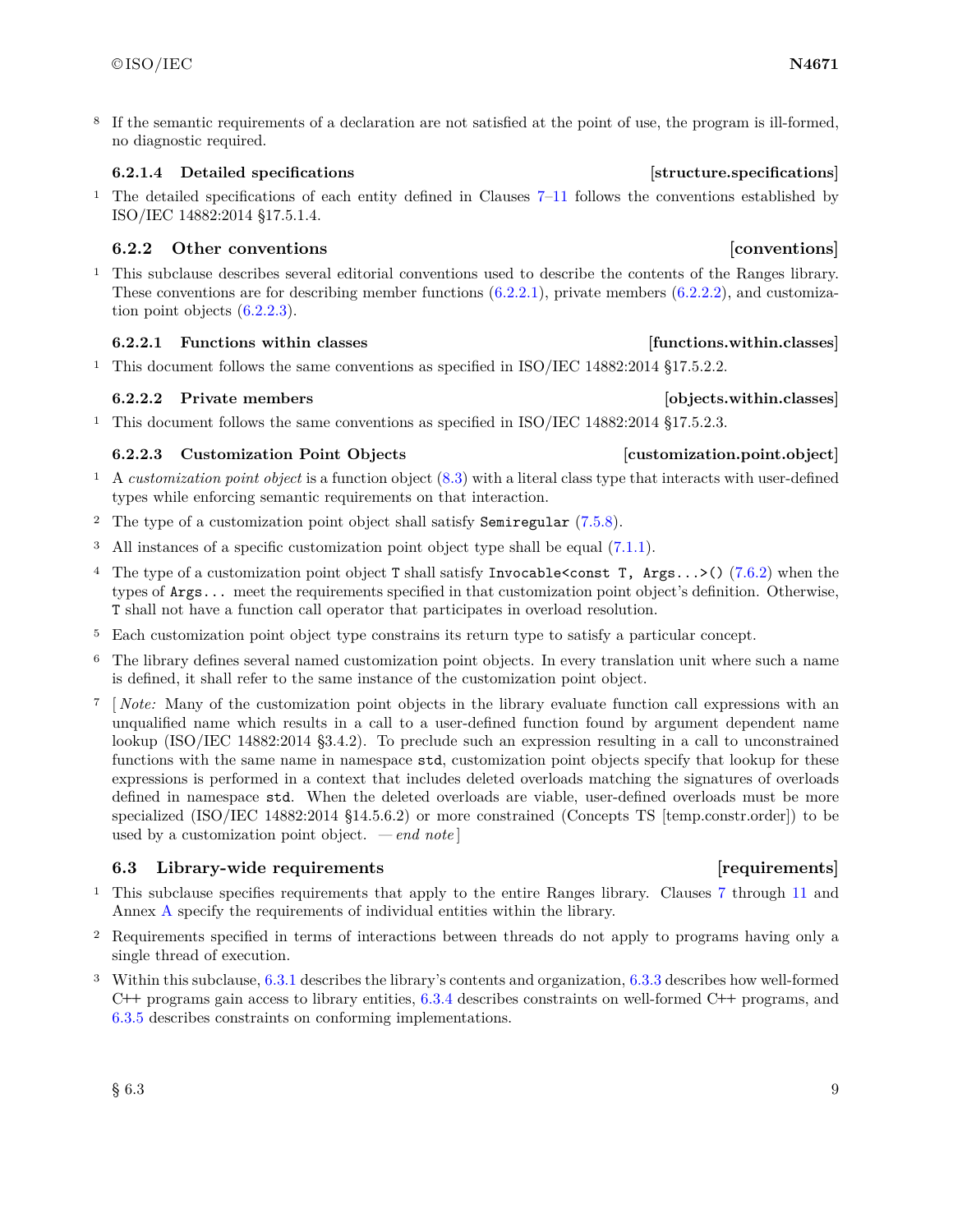### $\odot$ ISO/IEC **N4671**

### <span id="page-13-1"></span>**6.3.1 Library contents and organization [organization]**

<sup>1</sup> [6.3.1.1](#page-13-4) describes the entities and macros defined in the Ranges library.

### <span id="page-13-4"></span>**6.3.1.1 Library contents [contents]**

- <sup>1</sup> The Ranges library provides definitions for the entities and macros specified in the Ranges library headers [\(6.3.2\)](#page-13-5).
- <sup>2</sup> All library entities are defined within an inline namespace v1 within the namespace std::experimental::ranges or namespaces nested within namespace std::experimental::ranges::v1. It is unspecified whether names declared in a specific namespace are declared directly in that namespace or in an inline namespace inside that namespace.

### <span id="page-13-5"></span>**6.3.2 Headers [headers]**

- <sup>1</sup> Each element of the Ranges library is declared or defined (as appropriate) in a header.
- <sup>2</sup> The Ranges library provides the Ranges library headers, shown in Table [2.](#page-13-0)

<span id="page-13-0"></span>

| Table 2 $-$ |  |  |  | Ranges TS library headers |
|-------------|--|--|--|---------------------------|
|-------------|--|--|--|---------------------------|

<sup>&</sup>lt;experimental/ranges/algorithm> <experimental/ranges/random> <experimental/ranges/concepts> <experimental/ranges/tuple> <experimental/ranges/functional> <experimental/ranges/utility> <experimental/ranges/iterator>

### <span id="page-13-2"></span>**6.3.3 Using the library [using]**

### **6.3.3.1 Overview [using.overview]**

<sup>1</sup> This section describes how a C**++** program gains access to the facilities of the Ranges library. [6.3.3.2](#page-13-6) describes effects during translation phase 4, while [6.3.3.3](#page-13-7) describes effects during phase 8 (ISO/IEC 14882:2014 §2.2).

### <span id="page-13-6"></span>**6.3.3.2 Headers [using.headers]**

The entities in the Ranges library are defined in headers, the use of which is governed by the same requirements as specified in ISO/IEC 14882:2014 §17.6.2.2.

### <span id="page-13-7"></span>**6.3.3.3 Linkage [using.linkage]**

<sup>1</sup> Entities in the C**++** standard library have external linkage (ISO/IEC 14882:2014 §3.5). Unless otherwise specified, objects and functions have the default extern "C++" linkage (ISO/IEC 14882:2014 §7.5).

### <span id="page-13-3"></span>**6.3.4 Constraints on programs [constraints]**

<sup>1</sup> This section describes restrictions on C**++** programs that use the facilities of the Ranges library. The following subclauses specify constraints on the program's use of Ranges library classes as base classes  $(6.3.4.2)$  and other constraints.

### <span id="page-13-8"></span>**6.3.4.2 Derived classes [derived.classes]**

<sup>1</sup> Virtual member function signatures defined for a base class in the Ranges library may be overridden in a derived class defined in the program (ISO/IEC 14882:2014 §10.3).

### **6.3.4.3 Other functions [res.on.functions]**

<sup>1</sup> In certain cases (operations on types used to instantiate Ranges library template components), the Ranges library depends on components supplied by a C**++** program. If these components do not meet their requirements, this document places no requirements on the implementation.

 $\S~6.3.4.3$  10

### **6.3.4.1 Overview [constraints.overview]**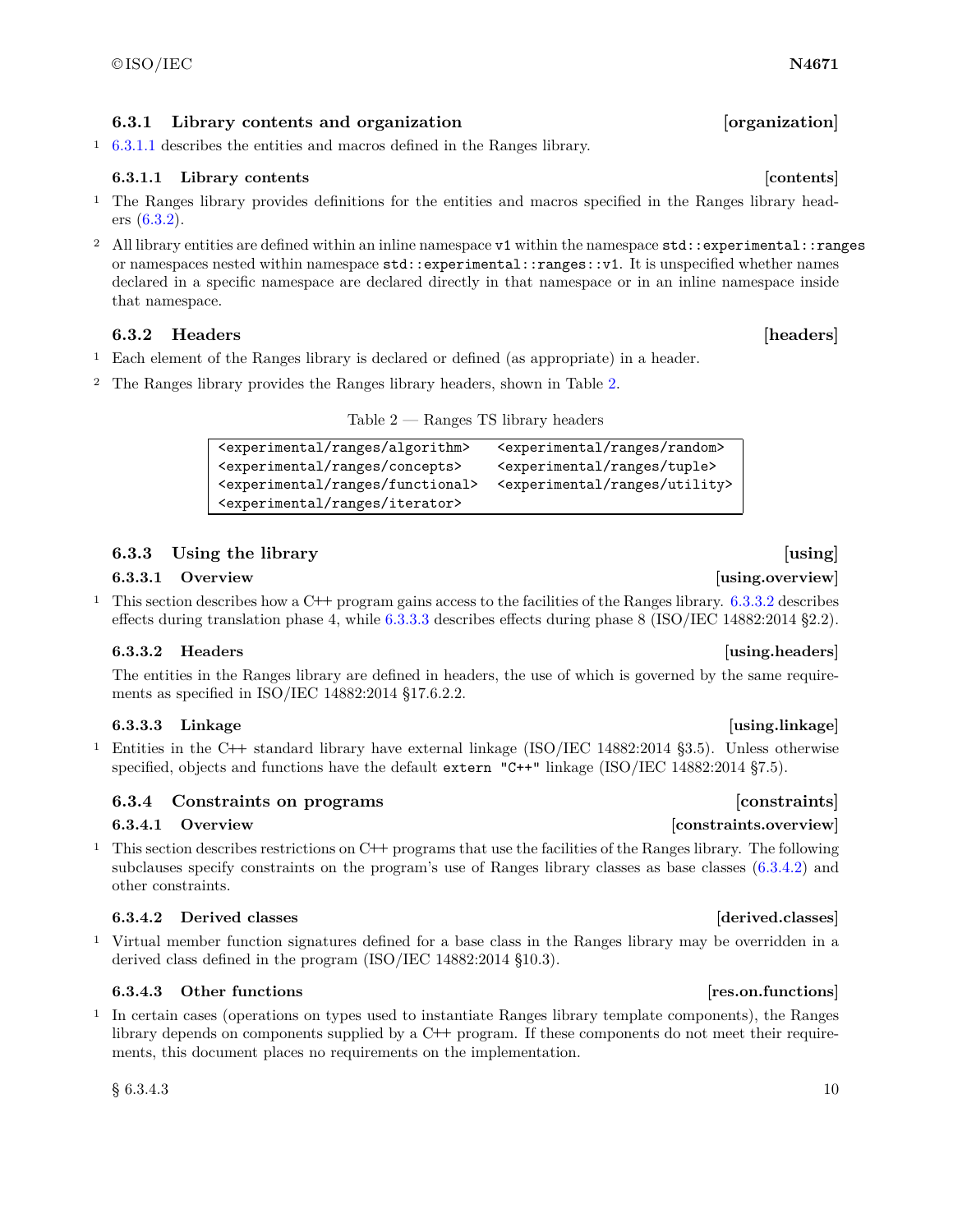<sup>2</sup> In particular, the effects are undefined if an incomplete type (ISO/IEC 14882:2014 §3.9) is used as a template argument when instantiating a template component or evaluating a concept, unless specifically allowed for that component.

### **6.3.4.4 Function arguments [res.on.arguments]**

<sup>1</sup> The constraints on arguments passed to C**++** standard library function as specified in ISO/IEC 14882:2014 §17.6.4.9 also apply to arguments passed to functions in the Ranges library.

### **6.3.4.5 Library object access [res.on.objects]**

<sup>1</sup> The constraints on object access by C**++** standard library functions as specified in ISO/IEC 14882:2014 §17.6.4.10 also apply to object access by functions in the Ranges library.

### **6.3.4.6 Requires paragraph [res.on.required]**

<sup>1</sup> Violation of the preconditions specified in a function's *Requires:* paragraph results in undefined behavior unless the function's *Throws:* paragraph specifies throwing an exception when the precondition is violated.

### <span id="page-14-0"></span>**6.3.5 Conforming implementations** and the conforming conforming

<sup>1</sup> The constraints upon, and latitude of, implementations of the Ranges library follow the same constraints and latitudes for implementations of the C**++** standard library as specified in ISO/IEC 14882:2014 §17.6.5.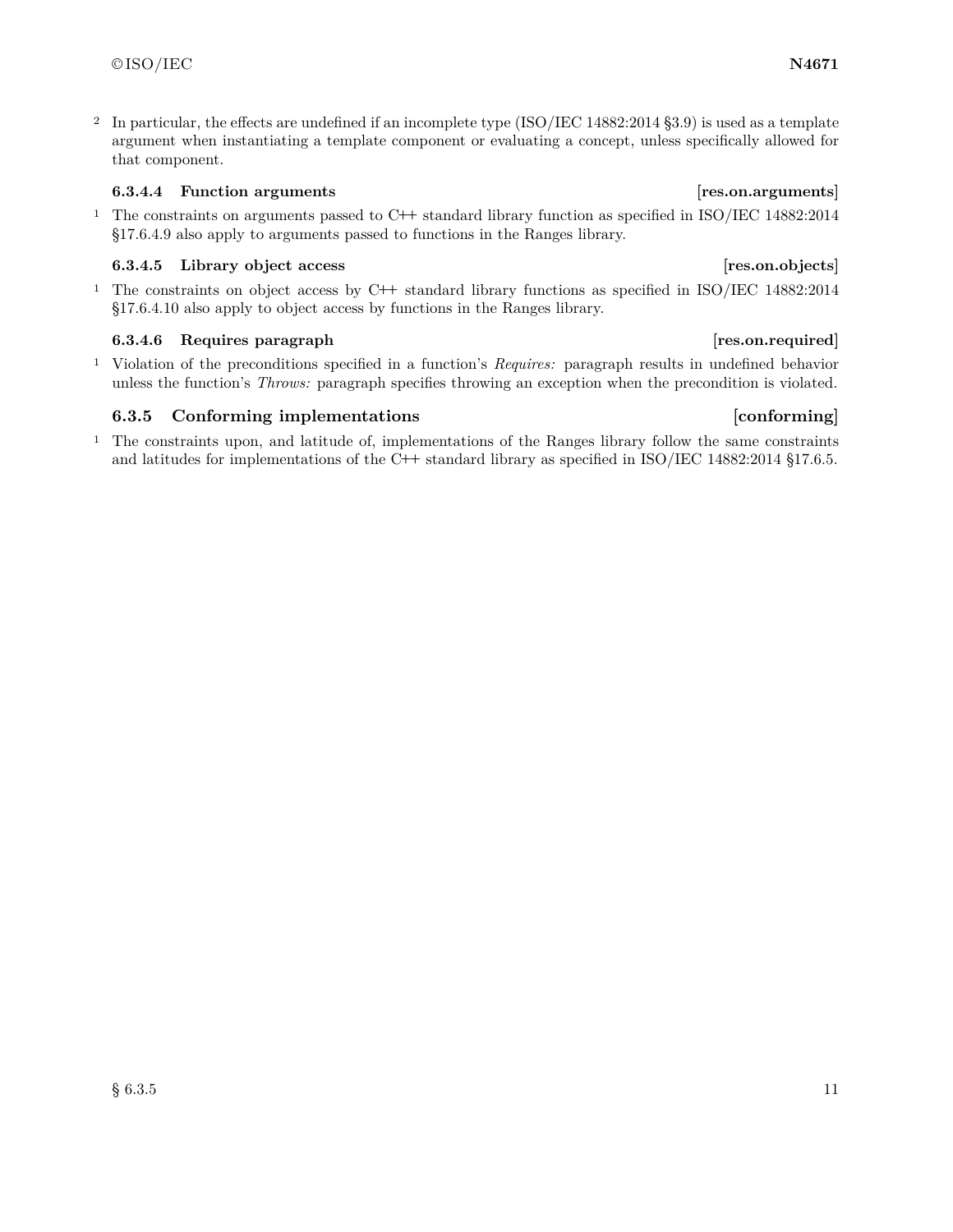## <span id="page-15-0"></span>**7 Concepts library [concepts.lib]**

### <span id="page-15-1"></span>**7.1 General Concepts.lib.general**

- <sup>1</sup> This Clause describes library components that C**++** programs may use to perform compile-time validation of template parameters and perform function dispatch based on properties of types. The purpose of these concepts is to establish a foundation for equational reasoning in programs.
- <sup>2</sup> The following subclauses describe core language concepts, comparison concepts, object concepts, and function concepts as summarized in Table [3.](#page-15-2)

| Subclause                  | Header(s)                                           |
|----------------------------|-----------------------------------------------------|
| 7.3 Core language concepts | <experimental concepts="" ranges=""></experimental> |
| 7.4 Comparison concepts    |                                                     |
| 7.5 Object concepts        |                                                     |
| 7.6 Callable concepts      |                                                     |

### <span id="page-15-2"></span>Table 3 — Fundamental concepts library summary

### <span id="page-15-3"></span>**7.1.1 Equality Preservation [concepts.lib.general.equality]**

- <sup>1</sup> An expression is *equality preserving* if, given equal inputs, the expression results in equal outputs. The inputs to an expression are the set of the expression's operands. The output of an expression is the expression's result and all operands modified by the expression.
- <sup>2</sup> Not all input values must be valid for a given expression; e.g., for integers a and b, the expression a / b is not well-defined when b is 0. This does not preclude the expression a / b being equality preserving. The *domain* of an expression is the set of input values for which the expression is required to be well-defined.
- <sup>3</sup> Expressions required by this specification to be equality preserving are further required to be stable: two evaluations of such an expression with the same input objects must have equal outputs absent any explicit intervening modification of those input objects. [ *Note:* This requirement allows generic code to reason about the current values of objects based on knowledge of the prior values as observed via equality preserving expressions. It effectively forbids spontaneous changes to an object, changes to an object from another thread of execution, changes to an object as side effects of non-modifying expressions, and changes to an object as side effects of modifying a distinct object if those changes could be observable to a library function via an equality preserving expression that is required to be valid for that object. *— end note* ]
- <sup>4</sup> Expressions declared in a *requires-expression* in this document are required to be equality preserving, except for those annotated with the comment "not required to be equality preserving." An expression so annotated may be equality preserving, but is not required to be so.
- <sup>5</sup> An expression that may alter the value of one or more of its inputs in a manner observable to equality preserving expressions is said to modify those inputs. This document uses a notational convention to specify which expressions declared in a *requires-expression* modify which inputs: except where otherwise specified, an expression operand that is a non-constant lvalue or rvalue may be modified. Operands that are constant lvalues or rvalues must not be modified.
- <sup>6</sup> Where a *requires-expression* declares an expression that is non-modifying for some constant lvalue operand, additional variants of that expression that accept a non-constant lvalue or (possibly constant) rvalue for the given operand are also required except where such an expression variant is explicitly required with differing semantics. Such implicit expression variants must meet the semantic requirements of the declared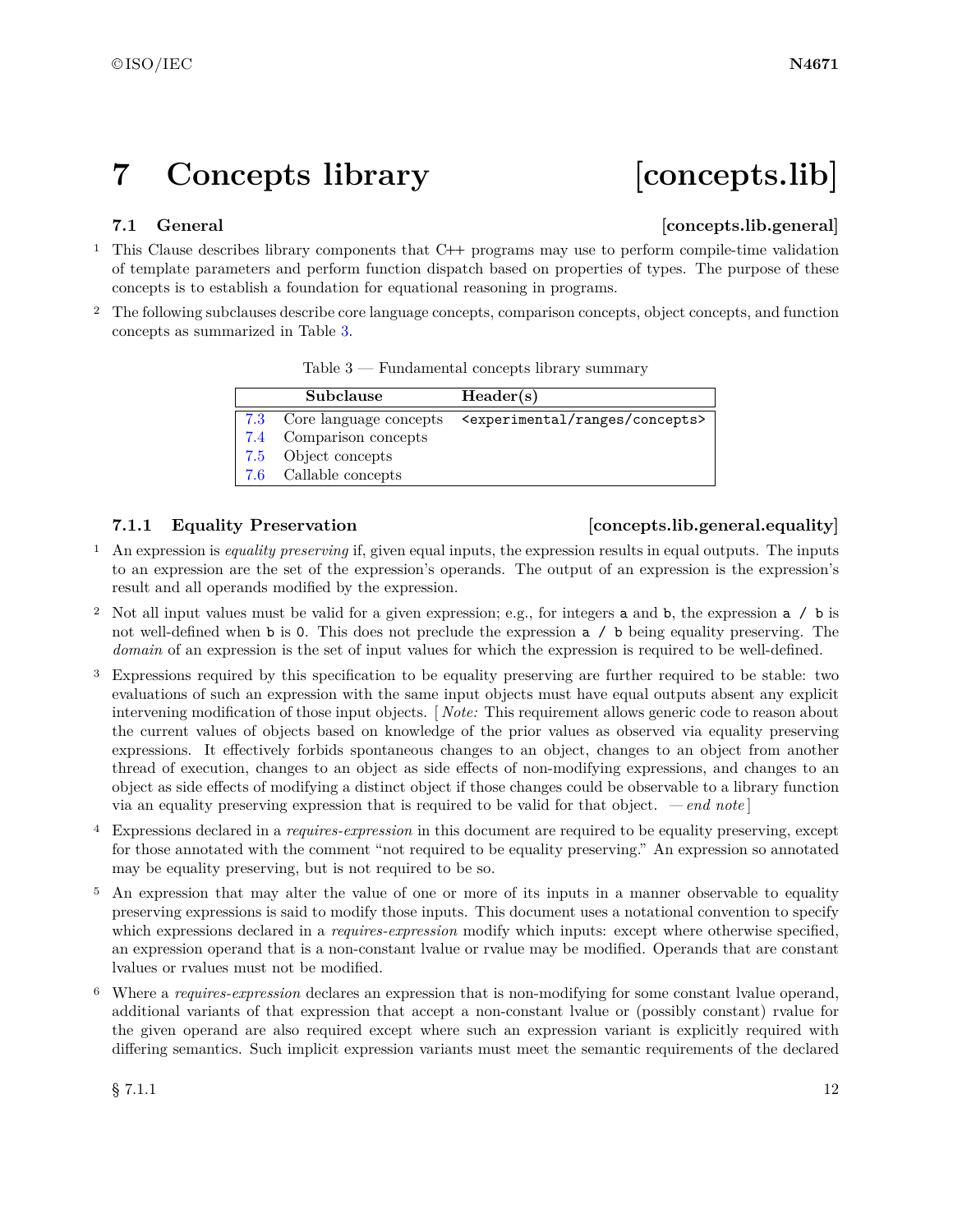expression. The extent to which an implementation validates the syntax of these implicit expression variants is unspecified.

### [*Example:*

```
template <class T>
concept bool C() {
 return requires(T a, T b, const T c, const T d) {
   c = d; //#1
   a = std::move(b); // #2
   a = c; //#3
 };
}
```
Expression  $\#1$  does not modify either of its operands,  $\#2$  modifies both of its operands, and  $\#3$  modifies only its first operand a.

Expression  $\#1$  implicitly requires additional expression variants that meet the requirements for  $c = d$ (including non-modification), as if the expressions

```
a == d; a == b; a == move(b); a == d;c == a; c == move(a); c == move(d);move(a) == d; move(a) == b; move(a) == move(b); move(a) == move(d);
move(c) == b; move(c) == move(b); move(c) == d; move(c) == move(d);
```
had been declared as well.

Expression  $\#3$  implicitly requires additional expression variants that meet the requirements for  $a = c$  (including non-modification of the second operand), as if the expressions  $a = b$  and  $a = move(c)$  had been declared. Expression #3 does not implicitly require an expression variant with a non-constant rvalue second operand, since expression #2 already specifies exactly such an expression explicitly. *— end example* ]

[*Example:* The following type T meets the explicitly stated syntactic requirements of concept C above but does not meet the additional implicit requirements:

```
struct T {
  bool operator==(const T&) const { return true; }
  bool operator==(T&) = delete;
};
```
T fails to meet the implicit requirements of C, so C<T>() is not satisfied. Since implementations are not required to validate the syntax of implicit requirements, it is unspecified whether or not an implementation diagnoses as ill-formed a program which requires C<T>(). *— end example* ]

```
7.2 Header <experimental/ranges/concepts> synopsis [concepts.lib.synopsis]
```

```
namespace std { namespace experimental { namespace ranges { inline namespace v1 {
  // 7.3, core language concepts:
  // 7.3.2, Same:
```

```
template <class T, class U>
concept bool Same() {
  return see below ;
}
// 7.3.3, DerivedFrom:
template <class T, class U>
concept bool DerivedFrom() {
  return see below ;
}
```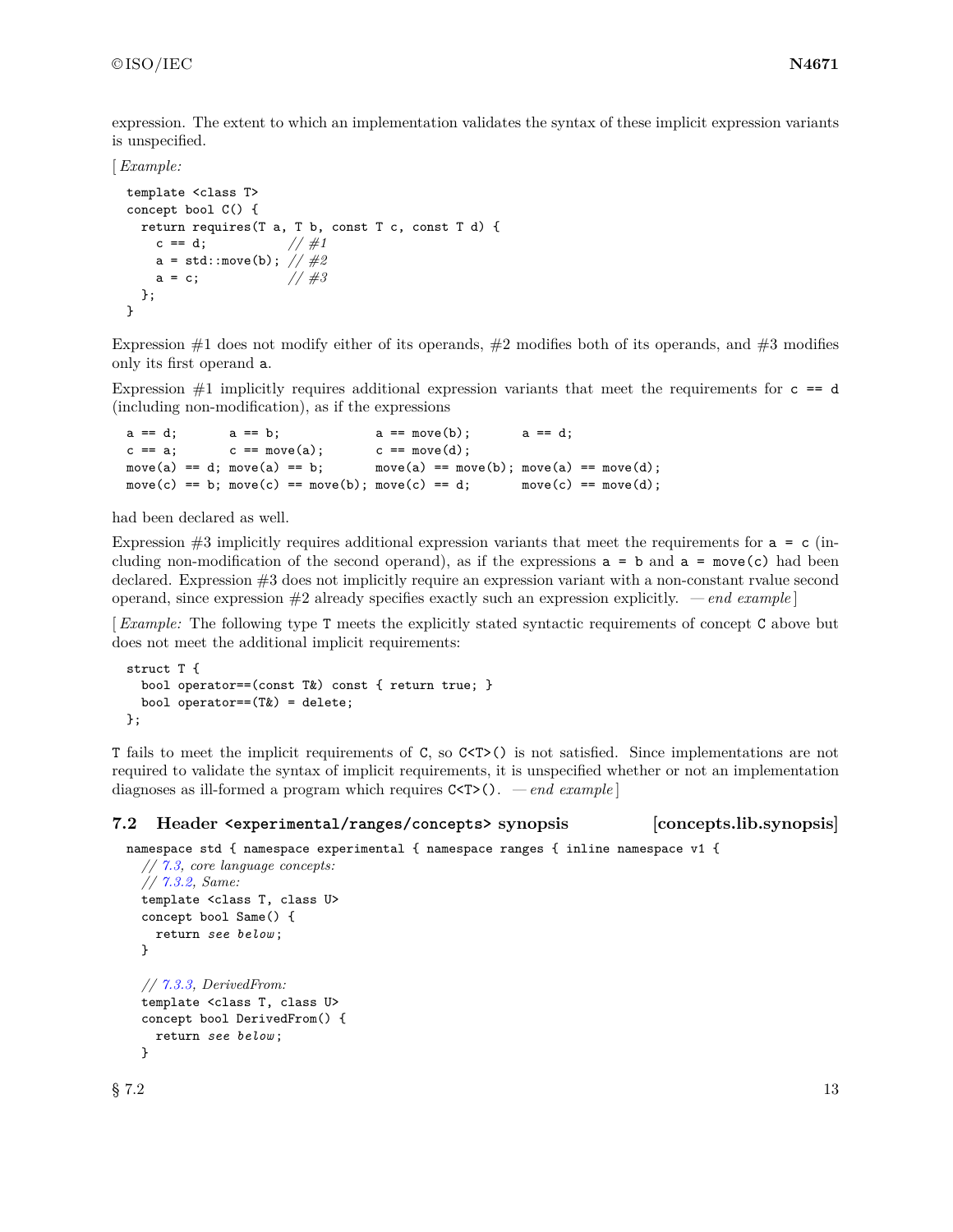*// [7.3.4,](#page-20-3) ConvertibleTo:* template <class T, class U> concept bool ConvertibleTo() { return *see below* ; } *// [7.3.5,](#page-20-4) CommonReference:* template <class T, class U> concept bool CommonReference() { return *see below* ; } *// [7.3.6,](#page-21-0) Common:* template <class T, class U> concept bool Common() { return *see below* ; } *// [7.3.7,](#page-21-1) Integral:* template <class T> concept bool Integral() { return *see below* ; } *// [7.3.8,](#page-22-0) SignedIntegral:* template <class T> concept bool SignedIntegral() { return *see below* ; } *// [7.3.9,](#page-22-1) UnsignedIntegral:* template <class T> concept bool UnsignedIntegral() { return *see below* ; } *// [7.3.10,](#page-22-2) Assignable:* template <class T, class U> concept bool Assignable() { return *see below* ; } *// [7.3.11,](#page-22-3) Swappable:* template <class T> concept bool Swappable() { return *see below* ; } template <class T, class U> concept bool Swappable() { return *see below* ; } *// [7.4,](#page-24-0) comparison concepts:*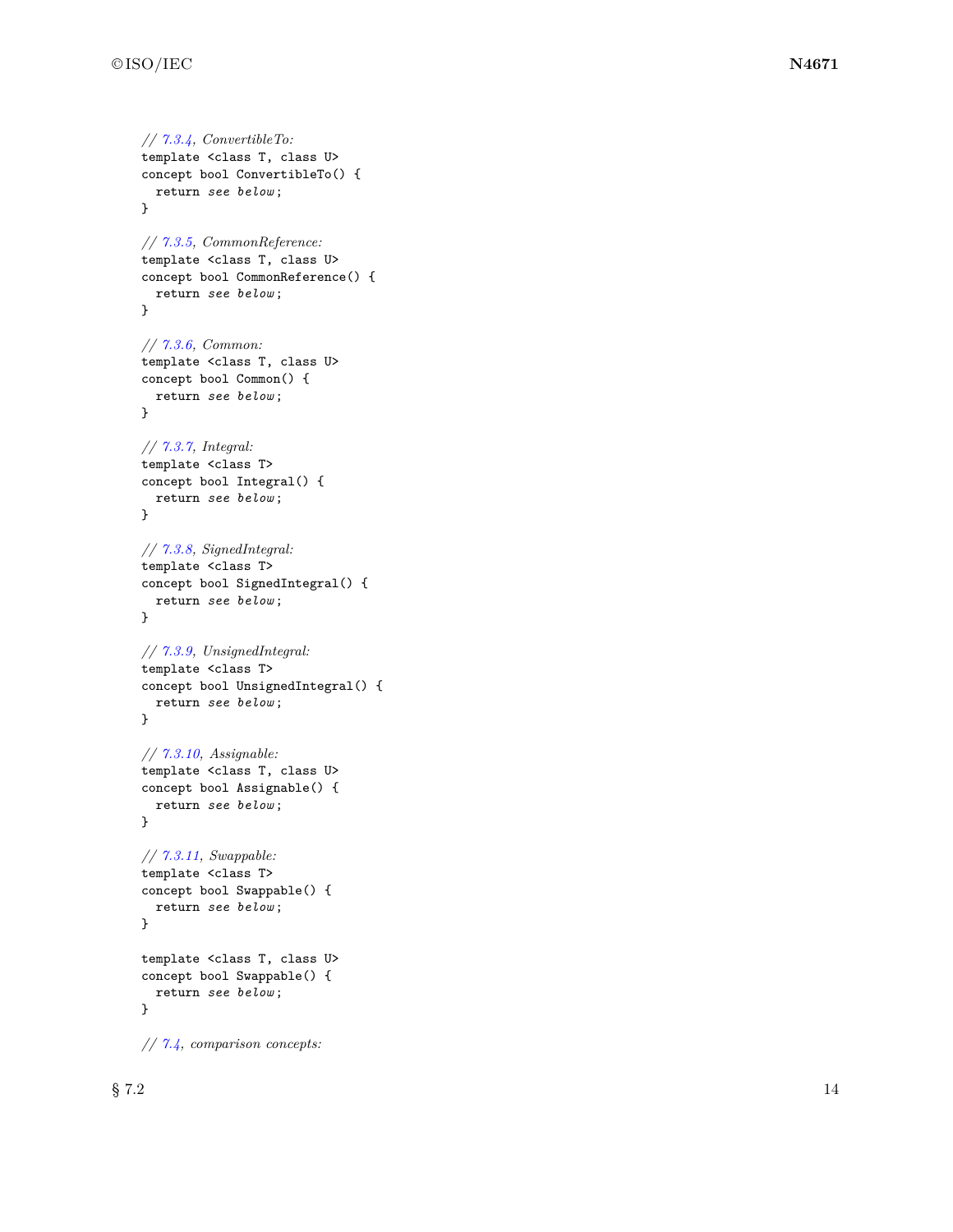```
// 7.4.2, Boolean:
template <class B>
concept bool Boolean() {
  return see below
;
}
// 7.4.3, EqualityComparable:
template <class T, class U>
concept bool WeaklyEqualityComparable() {
  return see below
;
}
template <class T>
concept bool EqualityComparable() {
  return see below
;
}
template <class T, class U>
concept bool EqualityComparable() {
  return see below
;
}
// 7.4.4, StrictTotallyOrdered:
template <class T>
concept bool StrictTotallyOrdered() {
  return see below
;
}
template <class T, class U>
concept bool StrictTotallyOrdered() {
  return see below
;
}
// 7.5, object concepts:
// 7.5.1, Destructible:
template <class T>
concept bool Destructible() {
  return see below
;
}
// 7.5.2, Constructible:
template <class T, class... Args>
concept bool Constructible() {
  return see below
;
}
// 7.5.3, DefaultConstructible:
template <class T>
concept bool DefaultConstructible() {
  return see below
;
}
// 7.5.4, MoveConstructible:
template <class T>
concept bool MoveConstructible() {
```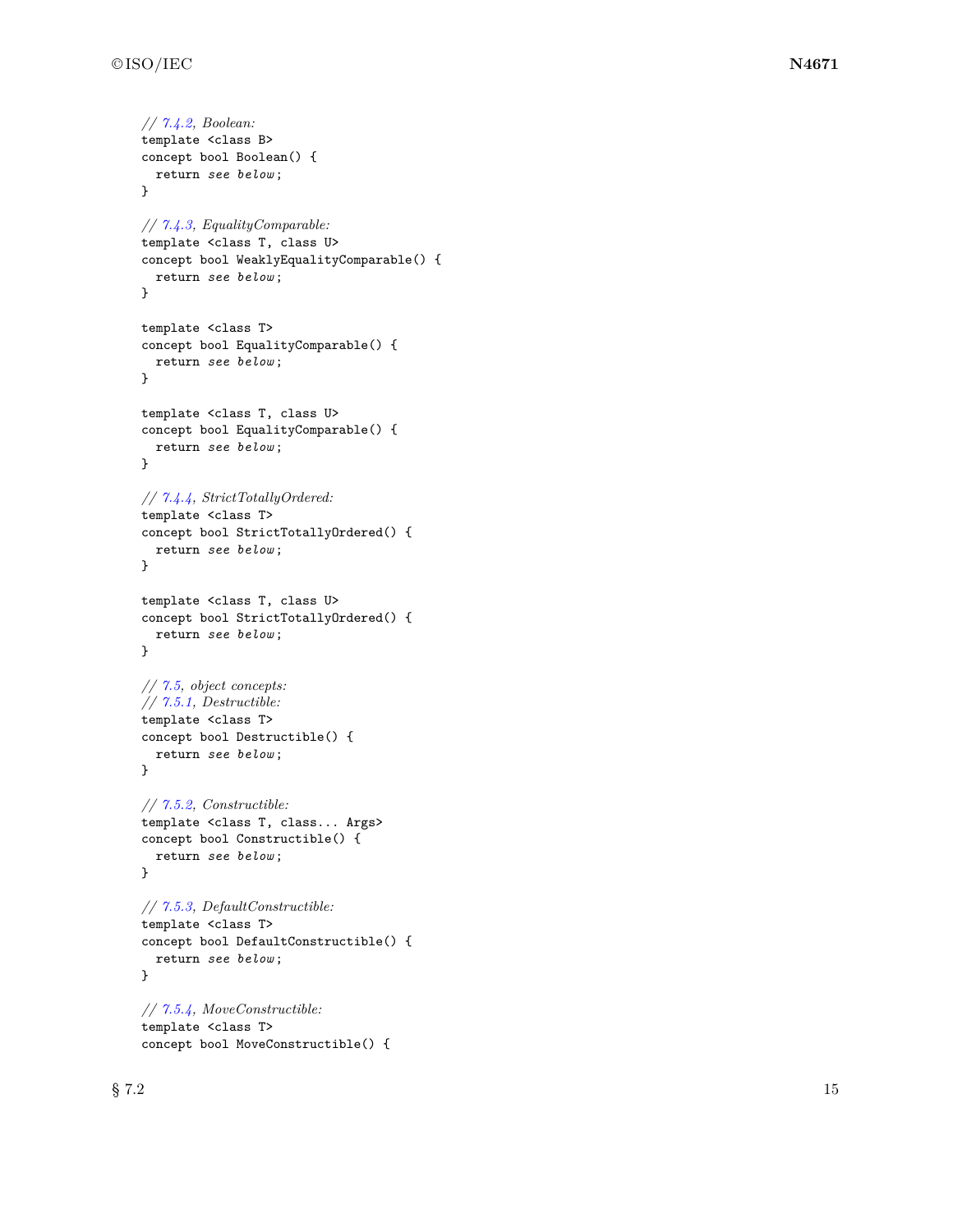```
return see below
;
}
// 7.5.5, CopyConstructible:
template <class T>
concept bool CopyConstructible() {
  return see below
;
}
// 7.5.6, Movable:
template <class T>
concept bool Movable() {
  return see below
;
}
// 7.5.7, Copyable:
template <class T>
concept bool Copyable() {
  return see below
;
}
// 7.5.8, Semiregular:
template <class T>
concept bool Semiregular() {
  return see below
;
}
// 7.5.9, Regular:
template <class T>
concept bool Regular() {
  return see below
;
}
// 7.6, callable concepts:
// 7.6.2, Invocable:
template <class F, class... Args>
concept bool Invocable() {
  return see below
;
}
// 7.6.3, RegularInvocable:
template <class F, class... Args>
concept bool RegularInvocable() {
  return see below
;
}
// 7.6.4, Predicate:
template <class F, class... Args>
concept bool Predicate() {
  return see below
;
}
// 7.6.5, Relation:
template <class R, class T>
```
concept bool Relation() {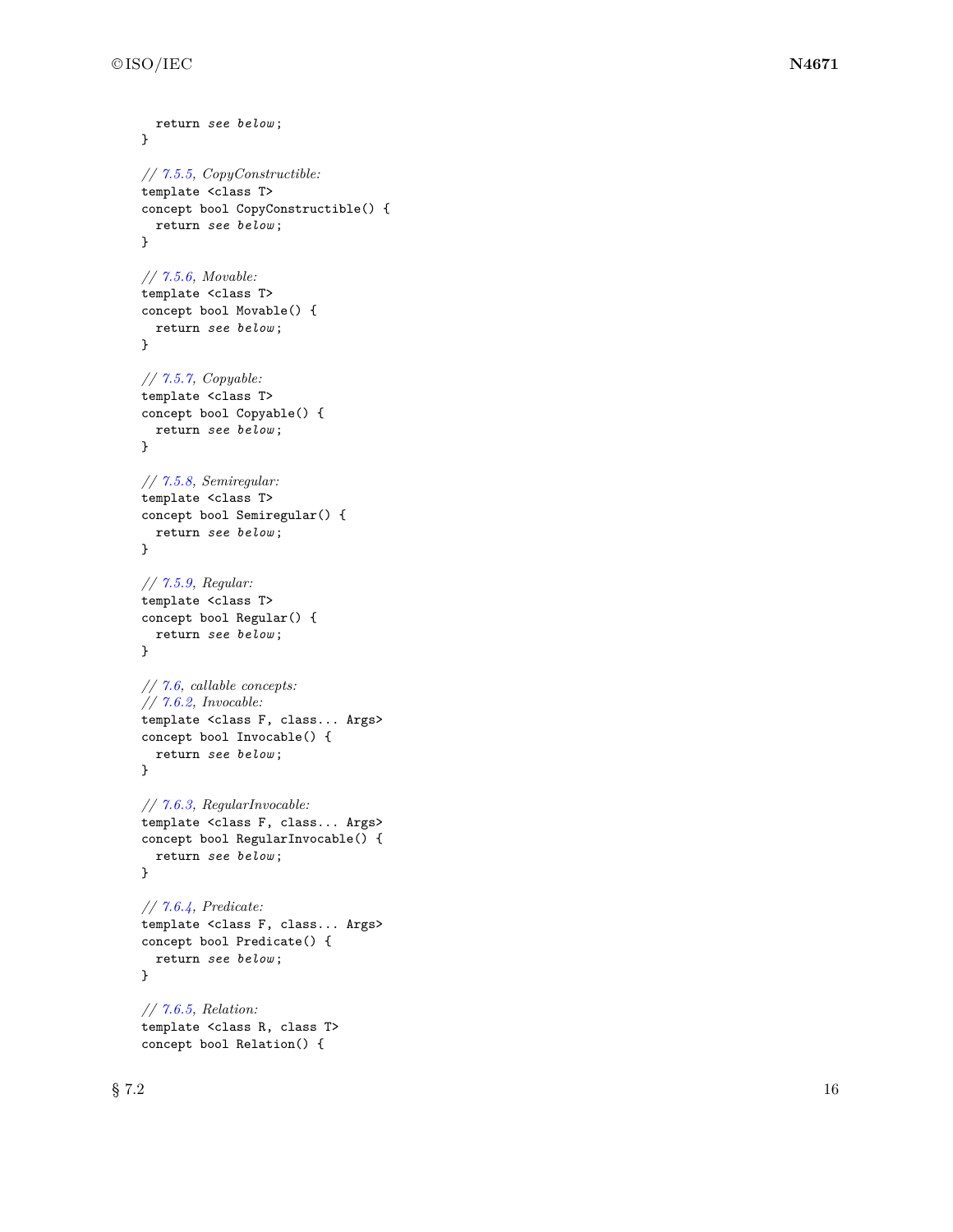```
return see below ;
  }
  template <class R, class T, class U>
  concept bool Relation() {
    return see below ;
  }
  // 7.6.6, StrictWeakOrder:
  template <class R, class T>
  concept bool StrictWeakOrder() {
    return see below ;
  }
  template <class R, class T, class U>
  concept bool StrictWeakOrder() {
    return see below ;
  }
}}}}
```
### <span id="page-20-0"></span>**7.3 Core language concepts [concepts.lib.corelang]**

### **7.3.1** In general *concepts.lib.corelang.general*

<sup>1</sup> This section contains the definition of concepts corresponding to language features. These concepts express relationships between types, type classifications, and fundamental type properties.

```
template <class T, class U>
concept bool Same() {
  return see below ;
}
```
1 Same<T, U>() is satisfied if and only if T and U denote the same type.

2 *Remarks:* For the purposes of constraint checking, Same $\langle U, U \rangle$  implies Same $\langle U, T \rangle$ .

### <span id="page-20-2"></span>**7.3.3 Concept DerivedFrom [concepts.lib.corelang.derived]**

```
template <class T, class U>
concept bool DerivedFrom() {
 return see below ;
}
```
1 DerivedFrom<T, U>() is satisfied if and only if is\_base\_of<U, T>::value is true.

```
template <class T, class U>
concept bool ConvertibleTo() {
 return see below ;
}
```
<sup>1</sup> ConvertibleTo<T, U>() is satisfied if and only if is\_convertible<T, U>::value is true.

### <span id="page-20-4"></span>**7.3.5 Concept CommonReference [concepts.lib.corelang.commonref]**

<sup>1</sup> For two types T and U, if common\_reference\_t<T, U> is well-formed and denotes a type C such that both ConvertibleTo<T, C>() and ConvertibleTo<U, C>() are satisfied, then T and U share a *common reference*

### <span id="page-20-1"></span>**7.3.2 Concept Same [concepts.lib.corelang.same]**

### <span id="page-20-3"></span>**7.3.4 Concept ConvertibleTo [concepts.lib.corelang.convertibleto]**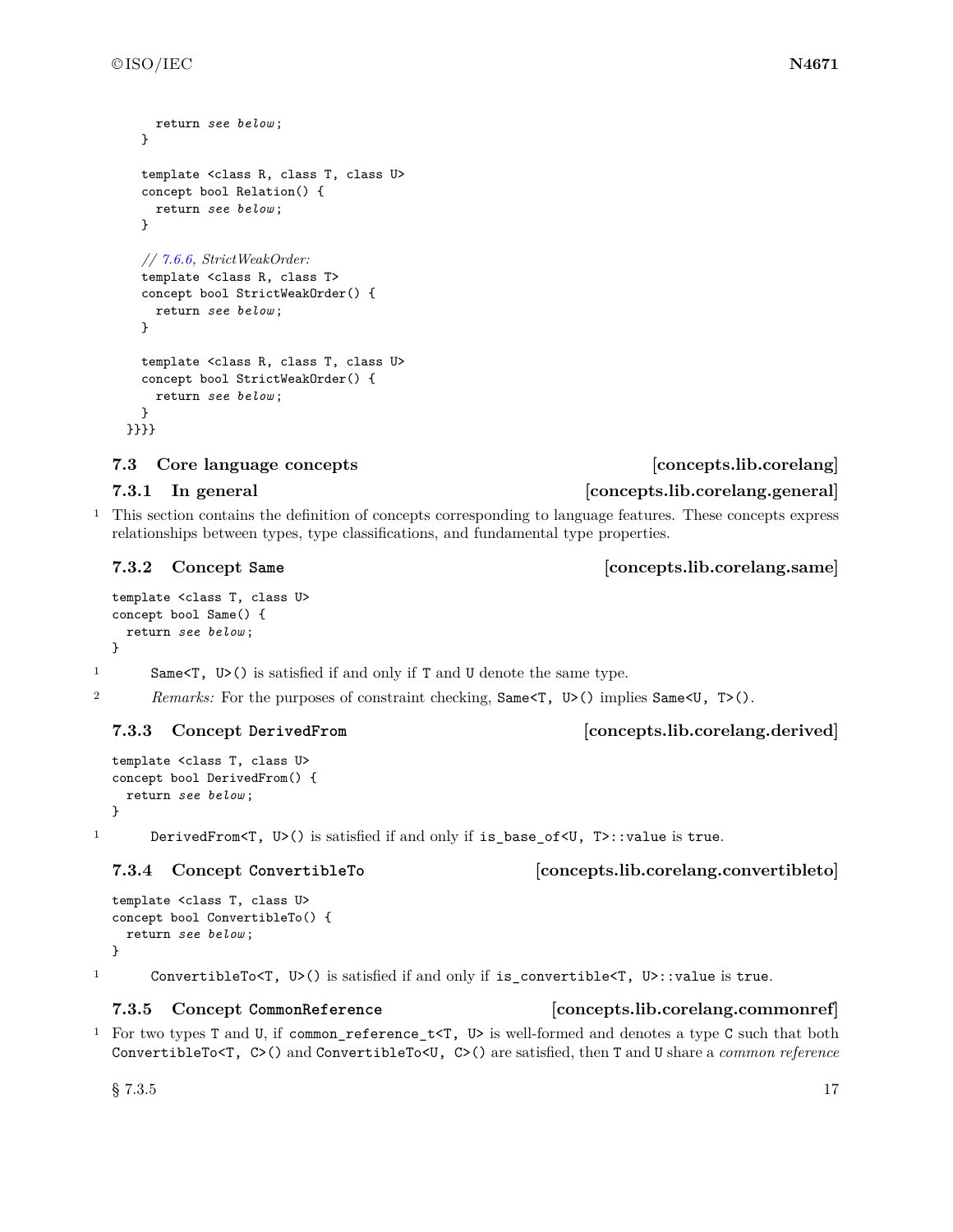*type*, C. [ *Note:* C could be the same as T, or U, or it could be a different type. C may be a reference type. C need not be unique. *— end note* ]

```
template <class T, class U>
concept bool CommonReference() {
 return requires(T (&t)(), U (&u)()) {
    typename common_reference_t<T, U>;
    typename common_reference_t<U, T>;
    requires Same<common_reference_t<T, U>,
                  common_reference_t<U, T>>();
    common_reference_t<T, U>(t());
    common_reference_t<T, U>(u());
 };
}
```
2 Let C be common reference  $t < T$ , U>. Let t be a function whose return type is T, and let u be a function whose return type is U. CommonReference<T, U>() is satisfied if and only if:

- (2.1)  $-\mathsf{C}(\mathsf{t}(\mathsf{t}))$  equals  $\mathsf{C}(\mathsf{t}(\mathsf{t}))$  if and only if  $\mathsf{t}(\mathsf{t})$  is an equality preserving expression [\(7.1.1\)](#page-15-3).
- (2.2)  $C(u)$  equals  $C(u)$  if and only if  $u()$  is an equality preserving expression.
	- <sup>3</sup> [ *Note:* Users can customize the behavior of CommonReference by specializing the basic\_common\_reference class template [\(8.4.3\)](#page-39-1). *— end note* ]

### <span id="page-21-0"></span>**7.3.6 Concept Common [concepts.lib.corelang.common]**

<sup>1</sup> If T and U can both be explicitly converted to some third type, C, then T and U share a *common type*, C. [ *Note:* C could be the same as T, or U, or it could be a different type. C may not be unique. *— end note* ]

```
template <class T, class U>
concept bool Common() {
 return CommonReference<const T&, const U&>() &&
    requires(T (kt)(), U (ku)() {
     typename common_type_t<T, U>;
     typename common_type_t<U, T>;
     requires Same<common_type_t<U, T>, common_type_t<T, U>>();
     common_type_t<T, U>(t());
      common_type_t<T, U>(u());
     requires CommonReference<add_lvalue_reference_t<common_type_t<T, U>>,
                               common_reference_t<add_lvalue_reference_t<const T>,
                                                  add_lvalue_reference_t<const U>>>();
    };
```
}

- <sup>2</sup> Let C be common\_type\_t<T, U>. Let t be a function whose return type is T, and let u be a function whose return type is U. Common<T, U>() is satisfied if and only if:
- (2.1)  $-\mathcal{C}(\mathbf{t}(\tau))$  equals  $\mathcal{C}(\mathbf{t}(\tau))$  if and only if  $\mathbf{t}(\tau)$  is an equality preserving expression [\(7.1.1\)](#page-15-3).
- (2.2)  $C(u)$  equals  $C(u)$  if and only if  $u()$  is an equality preserving expression [\(7.1.1\)](#page-15-3).
	- <sup>3</sup> [*Note:* Users can customize the behavior of Common by specializing the common type class template [\(8.4.2\)](#page-37-1). *— end note* ]

<span id="page-21-1"></span>**7.3.7 Concept Integral [concepts.lib.corelang.integral]**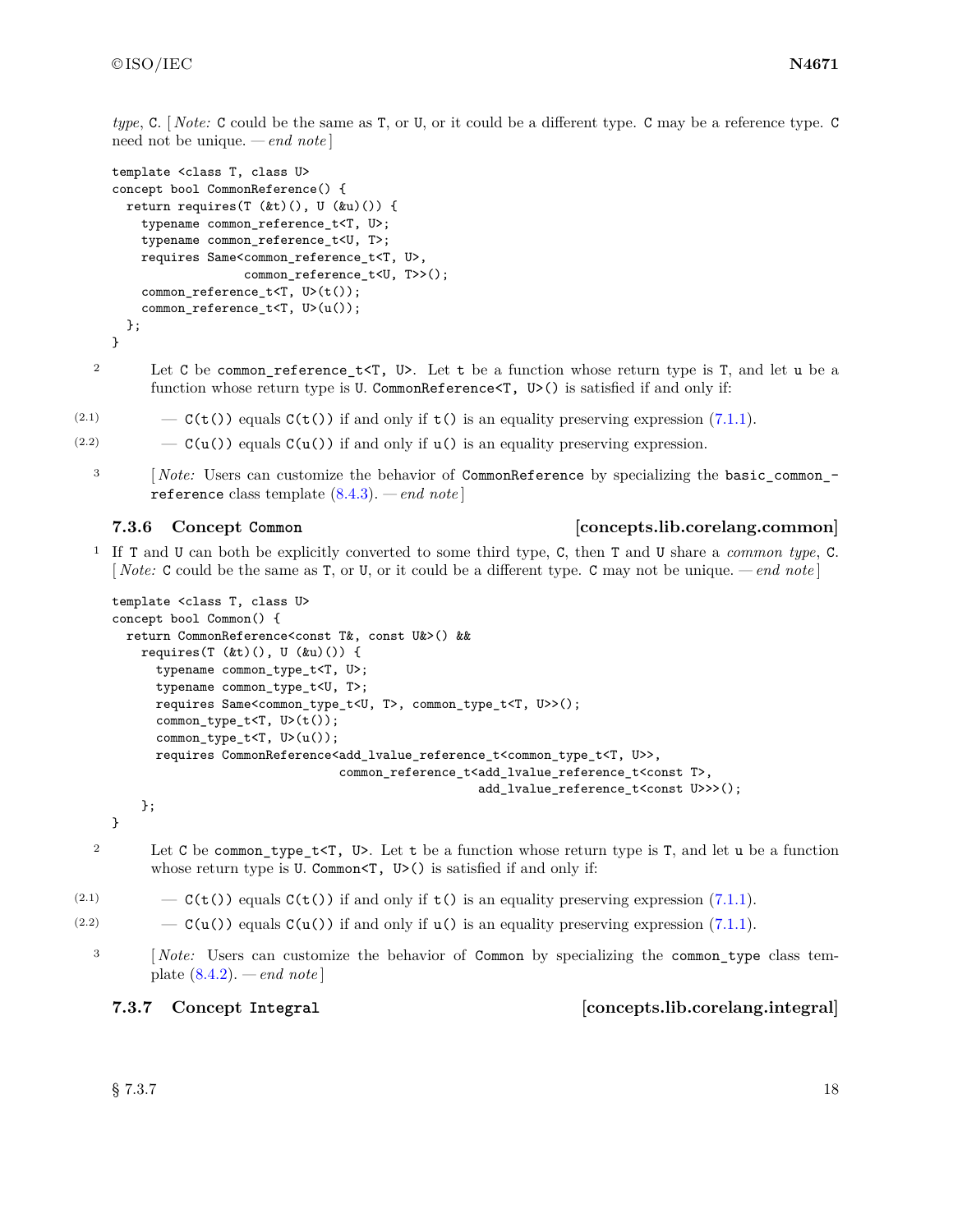```
template <class T>
concept bool Integral() {
 return is_integral<T>::value;
}
```
### <span id="page-22-0"></span>**7.3.8 Concept SignedIntegral [concepts.lib.corelang.signedintegral]**

```
template <class T>
concept bool SignedIntegral() {
 return Integral<T>() && is_signed<T>::value;
}
```
<sup>1</sup> [ *Note:* SignedIntegral<T>() may be satisfied even for types that are not signed integral types (ISO/IEC 14882:2014 §3.9.1); for example, char. *— end note* ]

### <span id="page-22-1"></span>**7.3.9 Concept UnsignedIntegral [concepts.lib.corelang.unsignedintegral]**

```
template <class T>
concept bool UnsignedIntegral() {
 return Integral<T>() && !SignedIntegral<T>();
}
```
1 [*Note:* UnsignedIntegral<T>() may be satisfied even for types that are not unsigned integral types (ISO/IEC 14882:2014 §3.9.1); for example, char. *— end note* ]

### <span id="page-22-2"></span>**7.3.10 Concept Assignable [concepts.lib.corelang.assignable]**

```
template <class T, class U>
concept bool Assignable() {
  return CommonReference<const T&, const U&>() && requires(T&& t, U&& u) {
    { std::forward < T>(t) = std::forward < U>(u) } -> Same< T&gt;;
  };
}
```
<sup>1</sup> Let t be an lvalue of type T, and R be the type remove\_reference\_t<U>. If U is an lvalue reference type, let v be an lvalue of type R; otherwise, let v be an rvalue of type R. Let uu be a distinct object of type R such that uu is equal to v. Then Assignable<T, U>() is satisfied if and only if

```
(1.1) - addressof(t = v) == addressof(t).
```

```
(1.2) \qquad \qquad After evaluating t = v, t is equal to uu and:
```
 $(1.2.1)$  - If v is a non-const rvalue, its resulting state is valid but unspecified (ISO/IEC 14882:2014) §17.6.5.15).

 $(1.2.2)$   $\qquad$   $\qquad$  Otherwise, v is not modified.

### <span id="page-22-3"></span>**7.3.11 Concept Swappable [concepts.lib.corelang.swappable]**

```
template <class T>
concept bool Swappable() {
 return requires(T&& a, T&& b) {
   ranges::swap(std::forward<T>(a), std::forward<T>(b));
 };
}
template <class T, class U>
concept bool Swappable() {
 return Swappable<T>() &&
   Swappable<U>() &&
   CommonReference<const T&, const U&>() &&
\S 7.3.11 19
```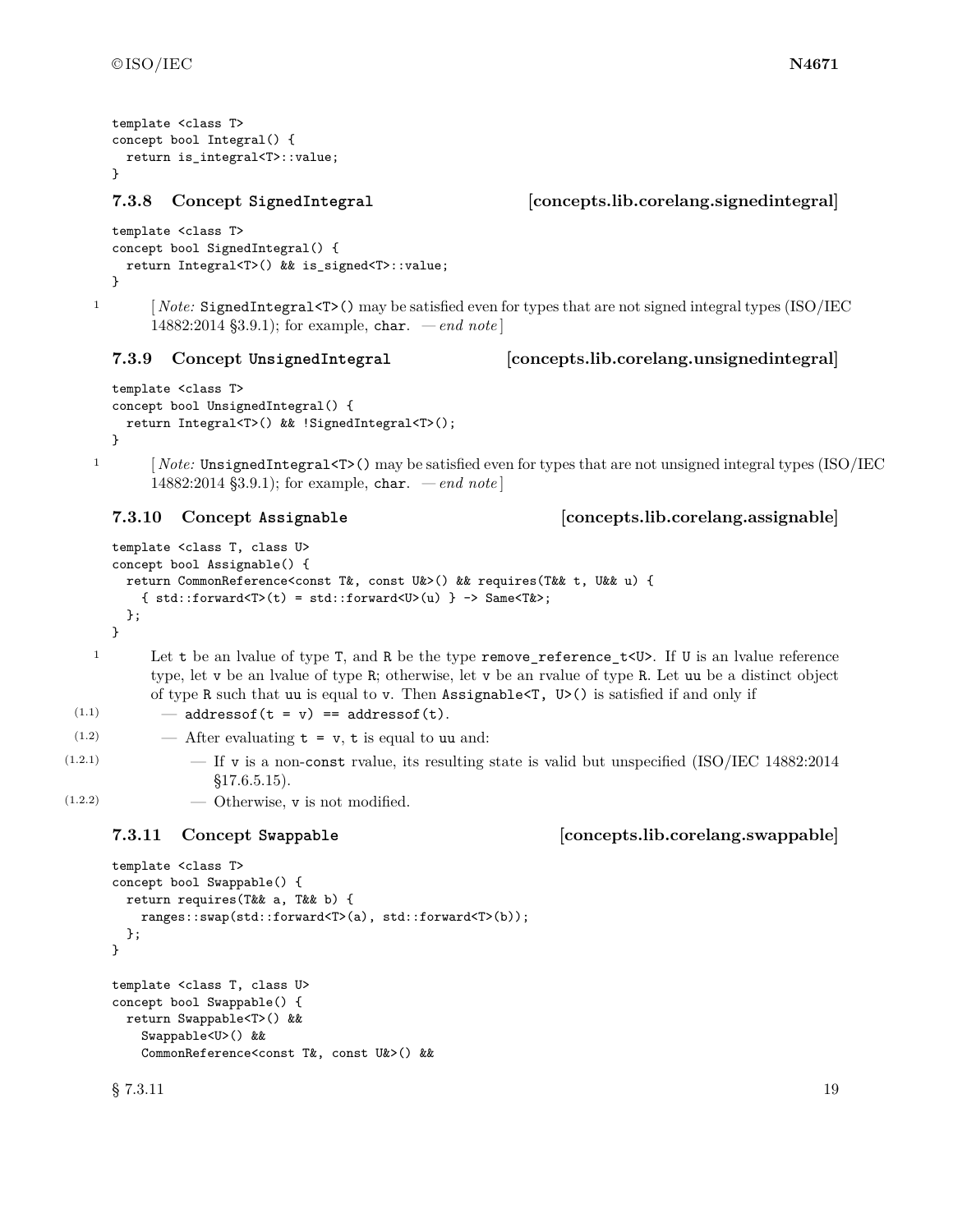#include <utility>

```
requires(T&& t, U&& u) {
 ranges::swap(std::forward<T>(t), std::forward<U>(u));
 ranges::swap(std::forward<U>(u), std::forward<T>(t));
};
```
}

<sup>1</sup> This subclause provides definitions for swappable types and expressions. In these definitions, let t denote an expression of type T, and let u denote an expression of type U.

- <sup>2</sup> An object t is *swappable with* an object u if and only if Swappable<T, U>() is satisfied. Swappable<T, U>() is satisfied if and only if given distinct objects  $t2$  equal to  $t$  and  $u2$  equal to  $u$ , after evaluating either ranges::swap(t, u) or ranges::swap(u, t), t2 is equal to u and u2 is equal to t.
- <sup>3</sup> An rvalue or lvalue t is *swappable* if and only if t is swappable with any rvalue or lvalue, respectively, of type T.

[*Example:* User code can ensure that the evaluation of swap calls is performed in an appropriate context under the various conditions as follows:

```
// Requires: std::forward<T>(t) shall be swappable with std::forward<U>(u).
template <class T, class U>
void value_swap(T&& t, U&& u) {
 using std::experimental::ranges::swap;
 swap(std::forward<T>(t), std::forward<U>(u)); // OK: uses "swappable with" conditions
                                                     // for rvalues and lvalues
}
// Requires: lvalues of T shall be swappable.
template <class T>
void lv_swap(T& t1, T& t2) {
 using std::experimental::ranges::swap;
 swap(t1, t2); // OK: uses swappable conditions for
} // lvalues of type T
namespace N {
 struct A { int m; };
 struct Proxy { A* a; };
 Proxy proxy(A& a) { return Proxy{ &a }; }
 void swap(A& x, Proxy p) {
   std::experimental::ranges::swap(x.m, p.a->m); // OK: uses context equivalent to swappable
                                                // conditions for fundamental types
 }
 void swap(Proxy p, A& x) { swap(x, p); } // satisfy symmetry constraint
}
int main() {
 int i = 1, j = 2;
 lv\_swap(i, j);assert(i == 2 \& j == 1);N::A a1 = { 5 }, a2 = { -5 };
 value_swap(a1, proxy(a2));
 assert(a1.m == -5 \& a2.m == 5);}
```
 $\S$  7.3.11 20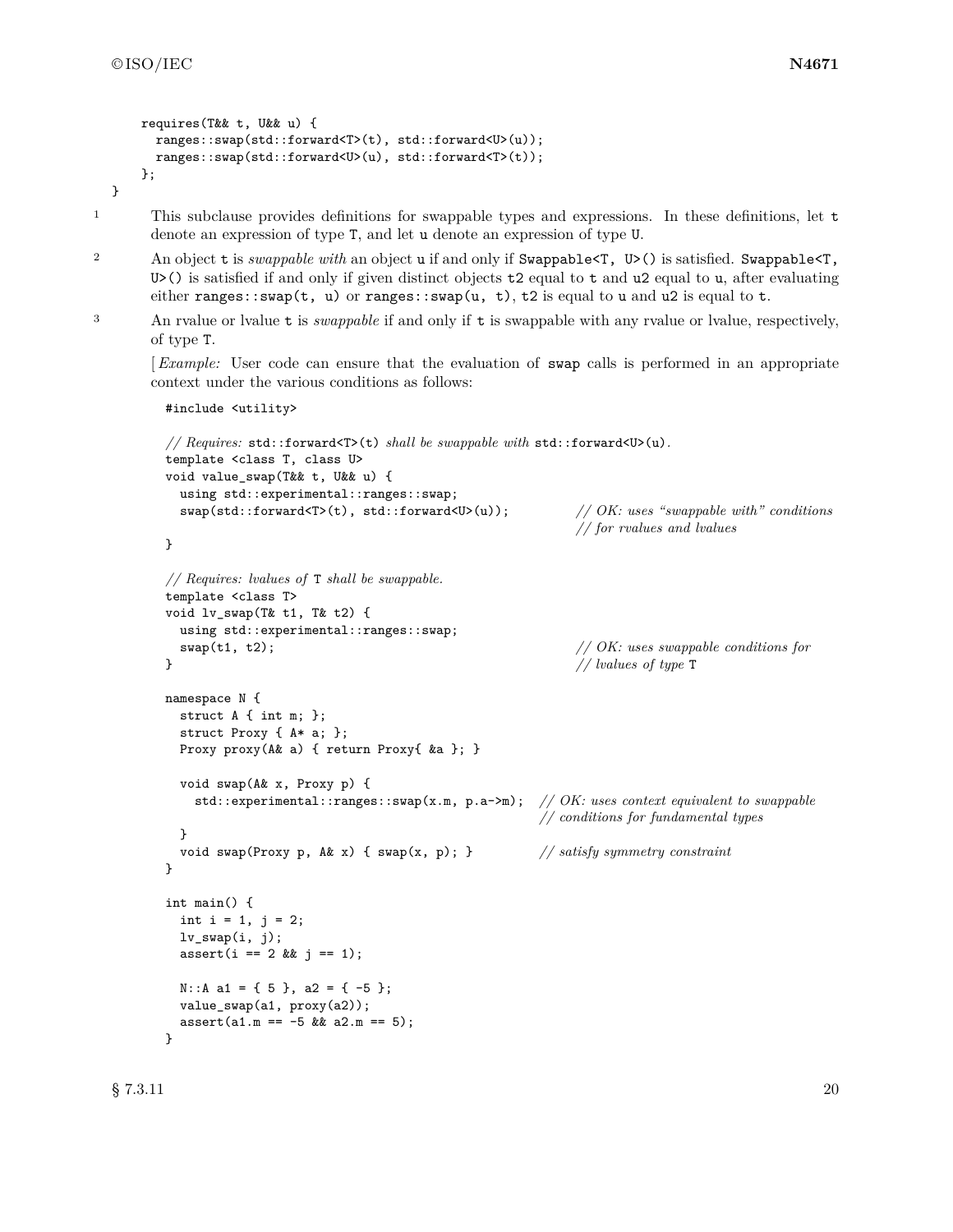*— end example* ]

### <span id="page-24-0"></span>**7.4 Comparison concepts [concepts.lib.compare]**

### **7.4.1 In general [concepts.lib.compare.general]**

<sup>1</sup> This section describes concepts that establish relationships and orderings on values of possibly differing object types.

### <span id="page-24-1"></span>**7.4.2 Concept Boolean [concepts.lib.compare.boolean]**

<sup>1</sup> The Boolean concept specifies the requirements on a type that is usable in Boolean contexts.

```
template <class B>
concept bool Boolean() {
  return MoveConstructible<B>() && // (see 7.5.4)
    requires(const B b1, const B b2, const bool a) {
      bool(b1):
      { b1 } -> bool;
      bool(!b1);
      { !b1 } -> bool;
      { b1 && b2 } -> Same<bool>;
      \{ b1 \& a \} -> Same<br/>bool>;
      {a \& b1} -> Same<br/>bool>;
      { b1 || b2 } -> Same<bool>;
      { b1 || a } -> Same<bool>;
      { a || b1 } -> Same<bool>;
      \{ b1 == b2 \} \rightarrow bool;\{ b1 := b2 \} \rightarrow bool;{b1 == a} -> bool;
      { a == b1 } \rightarrow bool;{ b1 != a } -> bool;
      { a != b1 } -> bool;
    };
}
```
<sup>2</sup> Given values b1 and b2 of type B, then Boolean<B>() is satisfied if and only if

- $(2.1)$  bool(b1) == [](bool x) { return x; }(b1).
- $(2.2)$  bool(b1) == !bool(!b1).
- (2.3) (b1 && b2), (b1 && bool(b2)), and (bool(b1) && b2) are all equal to (bool(b1) && bool(b2)), and have the same short-circuit evaluation.
- $(2.4)$  (b1 || b2), (b1 || bool(b2)), and (bool(b1) || b2) are all equal to (bool(b1) || bool(b2)), and have the same short-circuit evaluation.
- $(2.5)$  bool(b1 == b2), bool(b1 == bool(b2)), and bool(bool(b1) == b2) are all equal to (bool(b1)  $==$  bool $(b2)$ ).
- $(2.6)$  bool(b1 != b2), bool(b1 != bool(b2)), and bool(bool(b1) != b2) are all equal to (bool(b1)  $!=$  bool $(b2)$ ).
	- <sup>3</sup> [*Example:* The types bool, std::true\_type, and std::bitset<*N*>::reference are Boolean types. Pointers, smart pointers, and types with explicit conversions to bool are not Boolean types. *— end example* ]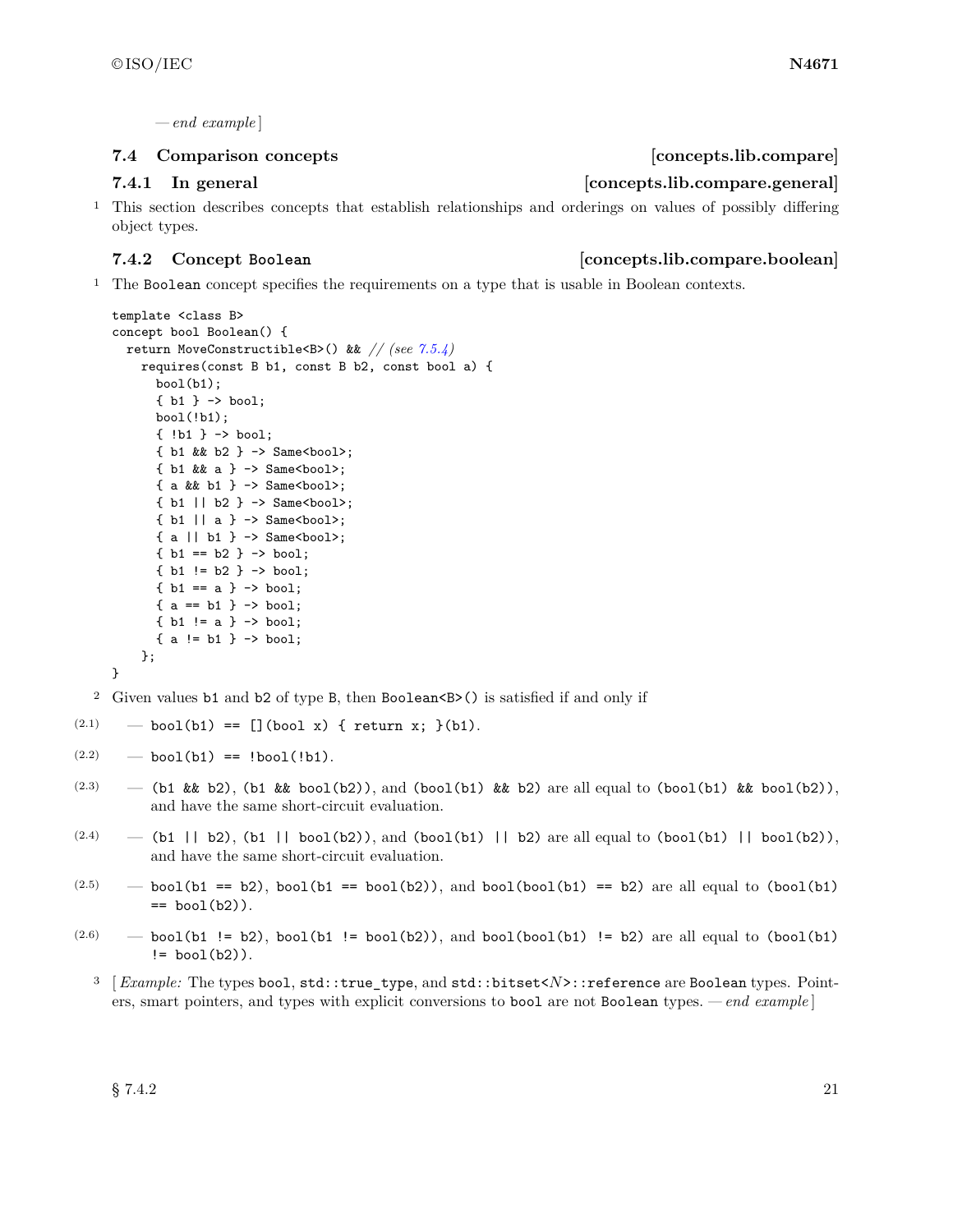### <span id="page-25-1"></span>**7.4.3 Concept EqualityComparable [concepts.lib.compare.equalitycomparable]**

```
template <class T, class U>
     concept bool WeaklyEqualityComparable() {
       return requires(const T& t, const U& u) {
         \{t == u\} -> Boolean;
         \{ u == t \} \rightarrow Boolean;
         { t != u } -> Boolean;
         { u != t } -> Boolean;
       };
     }
  1 Let t and u be objects of types T and U respectively. WeaklyEqualityComparable<T, U>() is satisfied
           if and only if:
(1.1) -t == u, u == t, t != u, and u != t have the same domain.(1.2) \qquad - \text{bool}(u == t) == \text{bool}(t == u).(1.3) \qquad - \text{bool}(t := u) == \text{bool}(t == u).(1.4) \qquad - \text{bool}(u := t) == \text{bool}(t != u).template <class T>
     concept bool EqualityComparable() {
       return WeaklyEqualityComparable<T, T>();
     }
  2 Let a and b be objects of type T. EqualityComparable<T>() is satisfied if and only if:
(2.1) \qquad \qquad bool(a == b) if and only if a is equal to b.
  <sup>3</sup> [Note: The requirement that the expression a == b is equality preserving implies that == is reflexive,
           transitive, and symmetric. — end note ]
     template <class T, class U>
     concept bool EqualityComparable() {
       return CommonReference<const T&, const U&>() &&
         EqualityComparable<T>() &&
         EqualityComparable<U>() &&
         EqualityComparable<
           remove_cv_t<remove_reference_t<common_reference_t<const T&, const U&>>>>() &&
         WeaklyEqualityComparable<T, U>();
     }
  4 Let t be an object of type T, u be an object of type U, and C be common_reference_t<const T&,
           const U(x). Then EqualityComparable (T, U) is satisfied if and only if:
(4.1) \qquad - \text{bool}(t == u) == \text{bool}(C(t) == C(u)).7.4.4 Concept StrictTotallyOrdered [concepts.lib.compare.stricttotallyordered]
     template <class T>
     concept bool StrictTotallyOrdered() {
       return EqualityComparable<T>() &&
         requires(const T a, const T b) {
           { a < b } -> Boolean;
           { a > b } -> Boolean;
           { a \leftarrow b } \rightarrow Boolean;
           { a >= b } \rightarrow Boolean;
         };
```
<span id="page-25-0"></span>}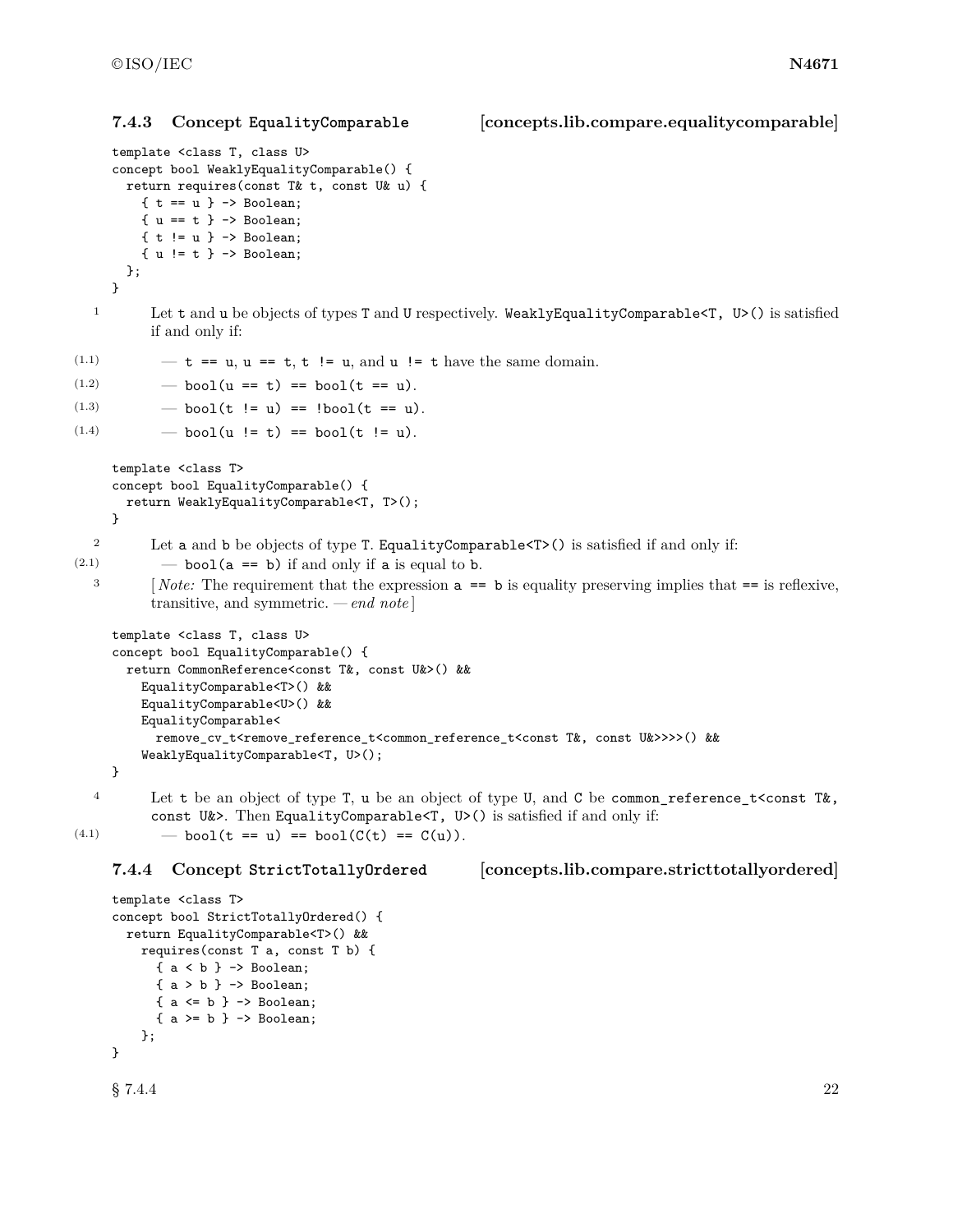- <sup>1</sup> Let a, b, and c be objects of type T. Then StrictTotallyOrdered<T>() is satisfied if and only if (1.1)  $-$  Exactly one of bool(a < b), bool(a > b), or bool(a == b) is true.
- $(1.2)$   $-$  If bool(a < b) and bool(b < c), then bool(a < c).
- (1.3)  $-$  bool(a > b) == bool(b < a).
- (1.4)  $-$  bool(a <= b) == !bool(b < a).

```
(1.5) — bool(a >= b) == ! \text{bool}(a \le b).
```

```
template <class T, class U>
concept bool StrictTotallyOrdered() {
  return CommonReference<const T&, const U&>() &&
    StrictTotallyOrdered<T>() &&
    StrictTotallyOrdered<U>() &&
    StrictTotallyOrdered<
      remove_cv_t<remove_reference_t<common_reference_t<const T&, const U&>>>>() &&
    EqualityComparable<T, U>() &&
    requires(const T t, const U u) {
      { t < u } -> Boolean;
      { t > u } -> Boolean;
      \{ t \iff u \} \Rightarrow \text{Boolean};\{t \geq u\} \rightarrow Boolean;
      \{ u < t \} \rightarrow Boolean;
      { u > t } -> Boolean;
      \{ u \le t \} \rightarrow Boolean;
      { u >= t } -> Boolean;
    };
}
```
<sup>2</sup> Let t be an object of type T, u be an object of type U, and C be common\_reference\_t<const T&, const U&>. Then StrictTotallyOrdered<T, U>() is satisfied if and only if

(2.1)  $\qquad - \text{bool}(t \le u) == \text{bool}(C(t) \le C(u)).$ 

(2.2)  $-$  bool(t > u) == bool( $C(t) > C(u)$ ).

```
(2.3) - bool(t <= u) == bool(C(t) <= C(u)).
```

```
(2.4) - bool(t >= u) == bool(C(t) >= C(u)).
```

```
(2.5) - bool(u < t) == bool(C(u) < C(t)).
```

```
(2.6) - bool(u > t) == bool(C(u) > C(t)).
```
(2.7) 
$$
\qquad
$$
 -  $\text{bool}(u \leq t) == \text{bool}(C(u) \leq C(t)).$ 

(2.8)  $-$  bool(u >= t) == bool(C(u) >= C(t)).

### <span id="page-26-0"></span>**7.5 Object concepts [concepts.lib.object]**

<sup>1</sup> This section describes concepts that specify the basis of the value-oriented programming style on which the library is based.

### <span id="page-26-1"></span>**7.5.1 Concept Destructible [concepts.lib.object.destructible]**

<sup>1</sup> The Destructible concept is the base of the hierarchy of object concepts. It specifies properties that all such object types have in common.

```
template <class T>
concept bool Destructible() {
 return requires(T t, const T ct, T* p) {
    { t.∼T() } noexcept;
```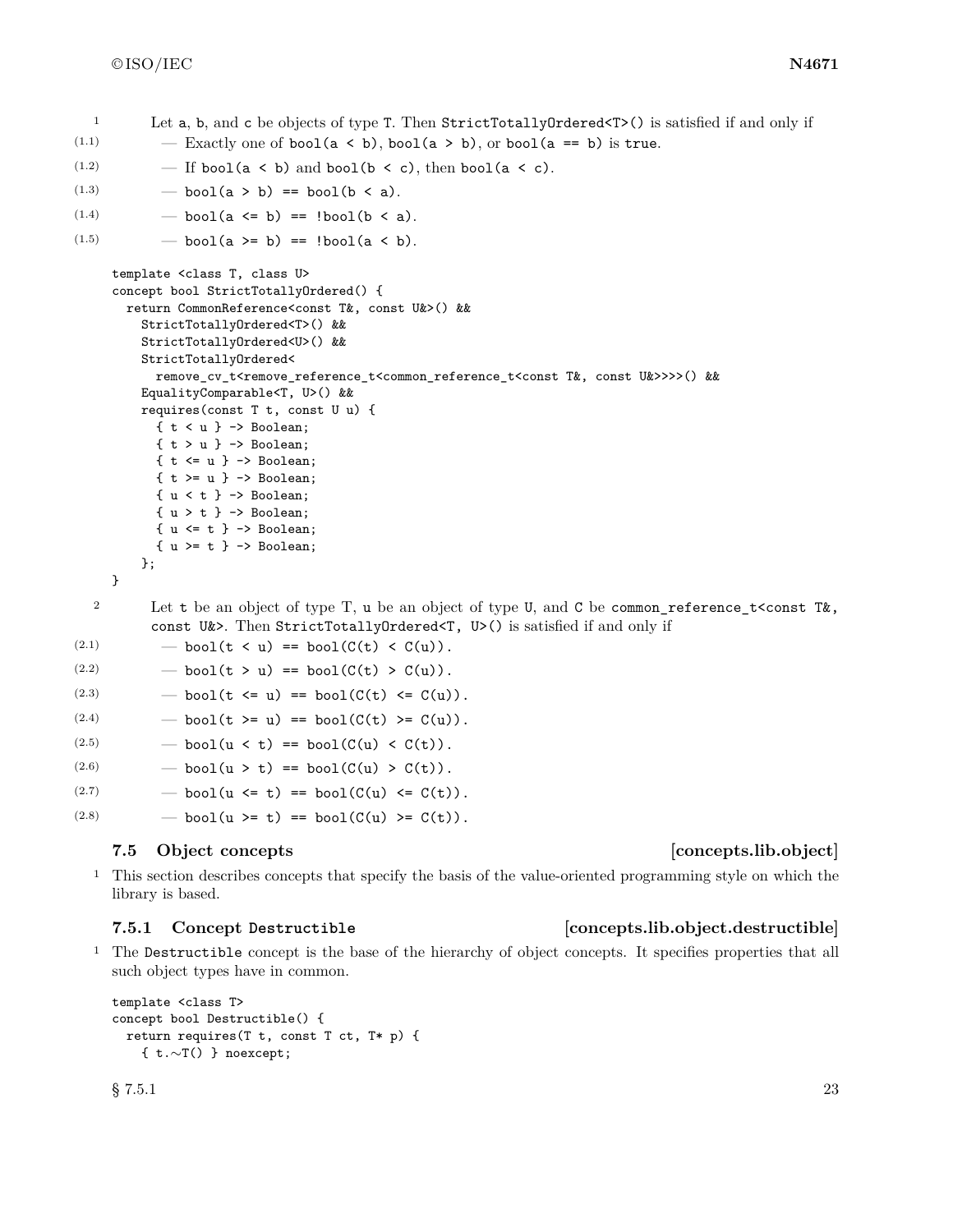```
{ &t } -> Same<T*>; // not required to be equality preserving
    { &ct } -> Same<const T*>; // not required to be equality preserving
    delete p;
    delete[] p;
  };
}
```
- <sup>2</sup> The expression requirement **&ct** does not require implicit expression variants.
- <sup>3</sup> Given a (possibly const) lvalue t of type T and pointer p of type T\*, Destructible<T>() is satisfied if and only if
- (3.1) After evaluating the expression t.∼T(), delete p, or delete[] p, all resources owned by the denoted object(s) are reclaimed.

(3.2)  $-$  &t == addressof(t).

 $(3.3)$  — The expression  $\&$ t is non-modifying.

<sup>4</sup> [ *Note:* Unlike the Destructible library concept in the C**++** Standard (ISO/IEC 14882:2014 §17.6.3.1), this concept forbids destructors that are noexcept(false), even if non-throwing. *— end note* ]

### <span id="page-27-0"></span>**7.5.2 Concept Constructible [concepts.lib.object.constructible]**

<sup>1</sup> The Constructible concept is used to constrain the type of a variable to be either an object type constructible from a given set of argument types, or a reference type that can be bound to those arguments.

```
template <class T, class... Args>
concept bool __ConstructibleObject = // exposition only
  Destructible<T>() && requires(Args&&... args) {
    T{std::forward<Args>(args)...}; // not required to be equality preserving
    new T{std::forward<Args>(args)...}; // not required to be equality preserving
  };
template <class T, class... Args>
concept bool __BindableReference = // exposition only
  is_reference<T>::value && requires(Args&&... args) {
    T(std::forward<Args>(args)...);
  };
template <class T, class... Args>
concept bool Constructible() {
  return __ConstructibleObject<T, Args...> ||
    __BindableReference<T, Args...>;
}
```
<span id="page-27-1"></span>**7.5.3 Concept DefaultConstructible [concepts.lib.object.defaultconstructible]**

```
template <class T>
concept bool DefaultConstructible() {
  return Constructible<T>() &&
    requires(const size_t n) {
      new T[n]{}; // not required to be equality preserving
    };
}
```
<sup>1</sup> Note: The array allocation expression new  $T[n]{\ }$  implicitly requires that T has a non-explicit default constructor. *— end note* ]

<span id="page-27-2"></span>

**7.5.4 Concept MoveConstructible [concepts.lib.object.moveconstructible]**

 $\S 7.5.4$  24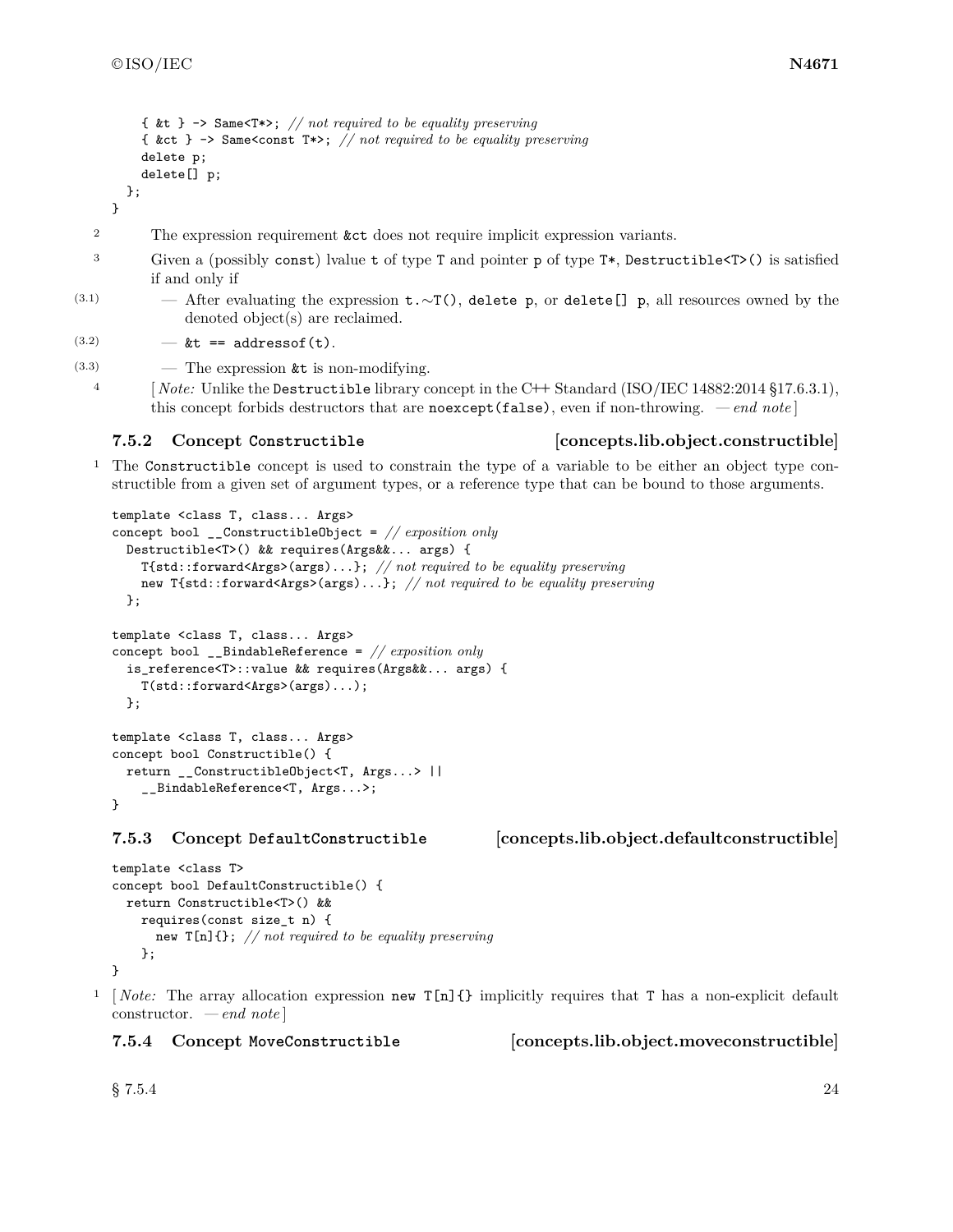template <class T>

```
concept bool MoveConstructible() {
      return Constructible<T, remove_cv_t<T>&&>() &&
        ConvertibleTo<remove_cv_t<T>&&, T>();
    }
  1 Let U be the type remove_cv_t<T>, rv be an rvalue of type U, and u2 be a distinct object of type T
         equal to rv. Then MoveConstructible<T>() is satisfied if and only if
(1.1) \qquad After the definition T u = rv;, u is equal to u2.
(1.2) - T{rv} or *new T{rv} is equal to u2.
  2 rv's resulting state is valid but unspecified (ISO/IEC 14882:2014 §17.6.5.15).
    7.5.5 Concept CopyConstructible [concepts.lib.object.copyconstructible]
    template <class T>
    concept bool CopyConstructible() {
      return MoveConstructible<T>() &&
        Constructible<T, const remove_cv_t<T>&>() &&
        ConvertibleTo<remove_cv_t<T>&, T>() &&
        ConvertibleTo<const remove_cv_t<T>&, T>() &&
        ConvertibleTo<const remove_cv_t<T>&&, T>();
    }
  1 Let v be an lvalue of type (possibly const) remove_cv_t<T> or an rvalue of type const remove_cv_-
         t<T>. Then CopyConstructible<T>() is satisfied if and only if
(1.1) \qquad \qquad After the definition T u = v; u is equal to v.
(1.2) - T{v} or *new T{v} is equal to v.
    7.5.6 Concept Movable [concepts.lib.object.movable]
    template <class T>
    concept bool Movable() {
      return MoveConstructible<T>() &&
        Assignable<T&, T>() &&
        Swappable<T&>();
    }
    7.5.7 Concept Copyable [concepts.lib.object.copyable]
    template <class T>
    concept bool Copyable() {
      return CopyConstructible<T>() &&
        Movable<T>() &&
        Assignable<T&, const T&>();
    }
    7.5.8 Concept Semiregular [concepts.lib.object.semiregular]
    template <class T>
    concept bool Semiregular() {
      return Copyable<T>() &&
        DefaultConstructible<T>();
    }
  <sup>1</sup> [Note: The Semiregular concept is satisfied by types that behave similarly to built-in types like int,
         except that they may not be comparable with ==. — end note ]
```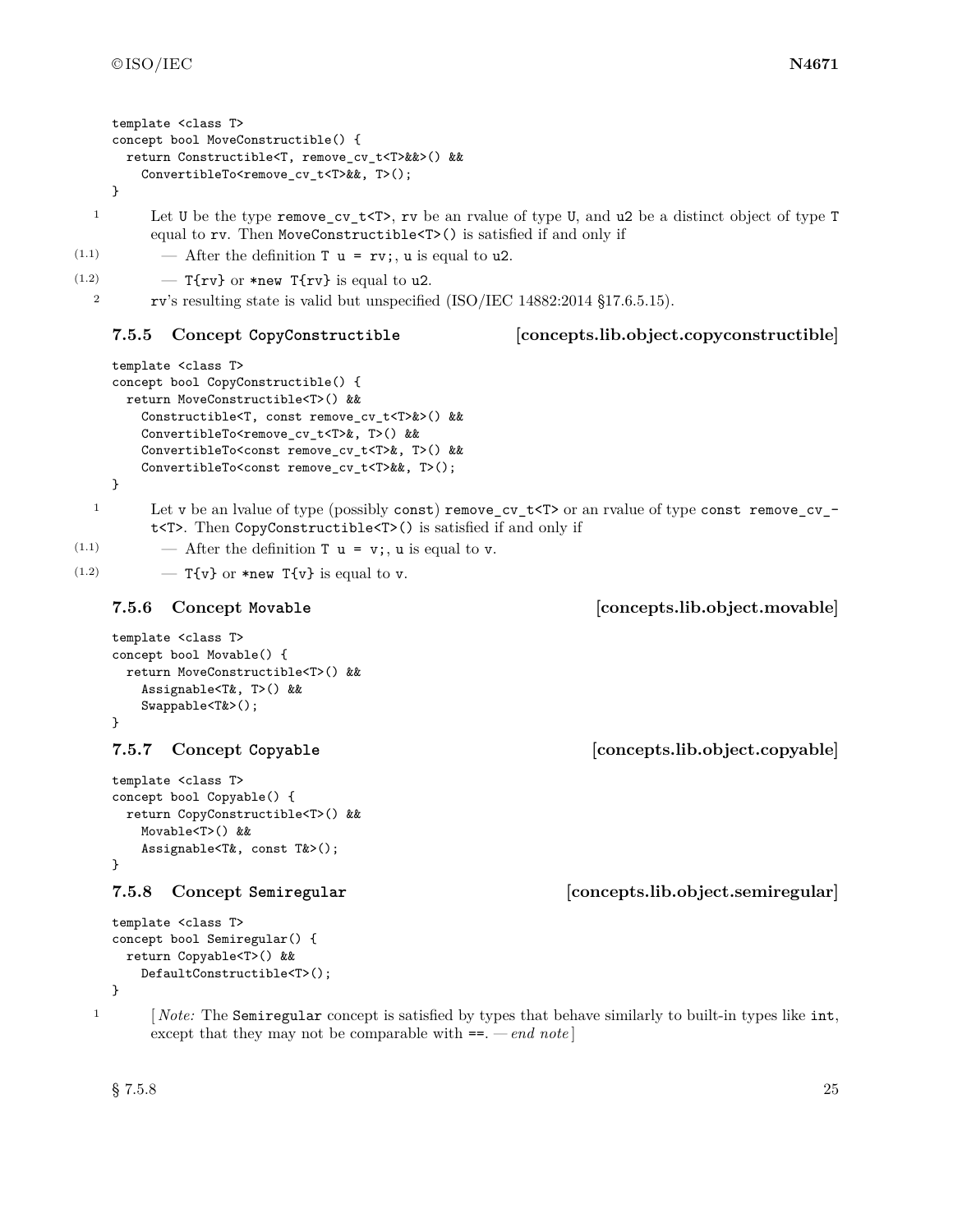### <span id="page-29-2"></span>**7.5.9 Concept Regular [concepts.lib.object.regular]**

```
template <class T>
concept bool Regular() {
 return Semiregular<T>() &&
    EqualityComparable<T>();
}
```
<sup>1</sup> [*Note:* The Regular concept is satisfied by types that behave similarly to built-in types like int and that are comparable with ==. *— end note* ]

### <span id="page-29-0"></span>**7.6 Callable concepts [concepts.lib.callable]**

### **7.6.1 In general [concepts.lib.callable.general]**

<sup>1</sup> The concepts in this section describe the requirements on function objects [\(8.3\)](#page-33-0) and their arguments.

### <span id="page-29-1"></span>**7.6.2 Concept Invocable [concepts.lib.callable.invocable]**

<sup>1</sup> The Invocable concept specifies a relationship between a callable type (ISO/IEC 14882:2014 §20.9.1) F and a set of argument types Args... which can be evaluated by the library function invoke [\(8.3.1\)](#page-34-0).

```
template <class F, class... Args>
concept bool Invocable() {
  return requires(F&& f, Args&&... args) {
      invoke(std::forward<F>(f), std::forward<Args>(args)...); // not required to be equality preserving
    };
}
```
<sup>2</sup> [ *Note:* Since the invoke function call expression is not required to be equality-preserving [\(7.1.1\)](#page-15-3), a function that generates random numbers may satisfy Invocable. *— end note* ]

### <span id="page-29-3"></span>**7.6.3 Concept RegularInvocable [concepts.lib.callable.regularinvocable]**

```
template <class F, class... Args>
concept bool RegularInvocable() {
 return Invocable<F, Args...>();
}
```
<sup>1</sup> The invoke function call expression shall be equality-preserving [\(7.1.1\)](#page-15-3). [ *Note:* This requirement supersedes the annotation in the definition of Invocable. *— end note* ]

<sup>2</sup> [ *Note:* A random number generator does not satisfy RegularInvocable. *— end note* ]

<sup>3</sup> [ *Note:* The distinction between Invocable and RegularInvocable is purely semantic. *— end note* ]

### <span id="page-29-4"></span>**7.6.4 Concept Predicate [concepts.lib.callable.predicate]**

```
template <class F, class... Args>
concept bool Predicate() {
 return RegularInvocable<F, Args...>() &&
   Boolean<result_of_t<F&&(Args&&...)>>();
}
7.6.5 Concept Relation [concepts.lib.callable.relation]
template <class R, class T>
concept bool Relation() {
```

```
return Predicate<R, T, T>();
}
```
 $\S$  7.6.5 26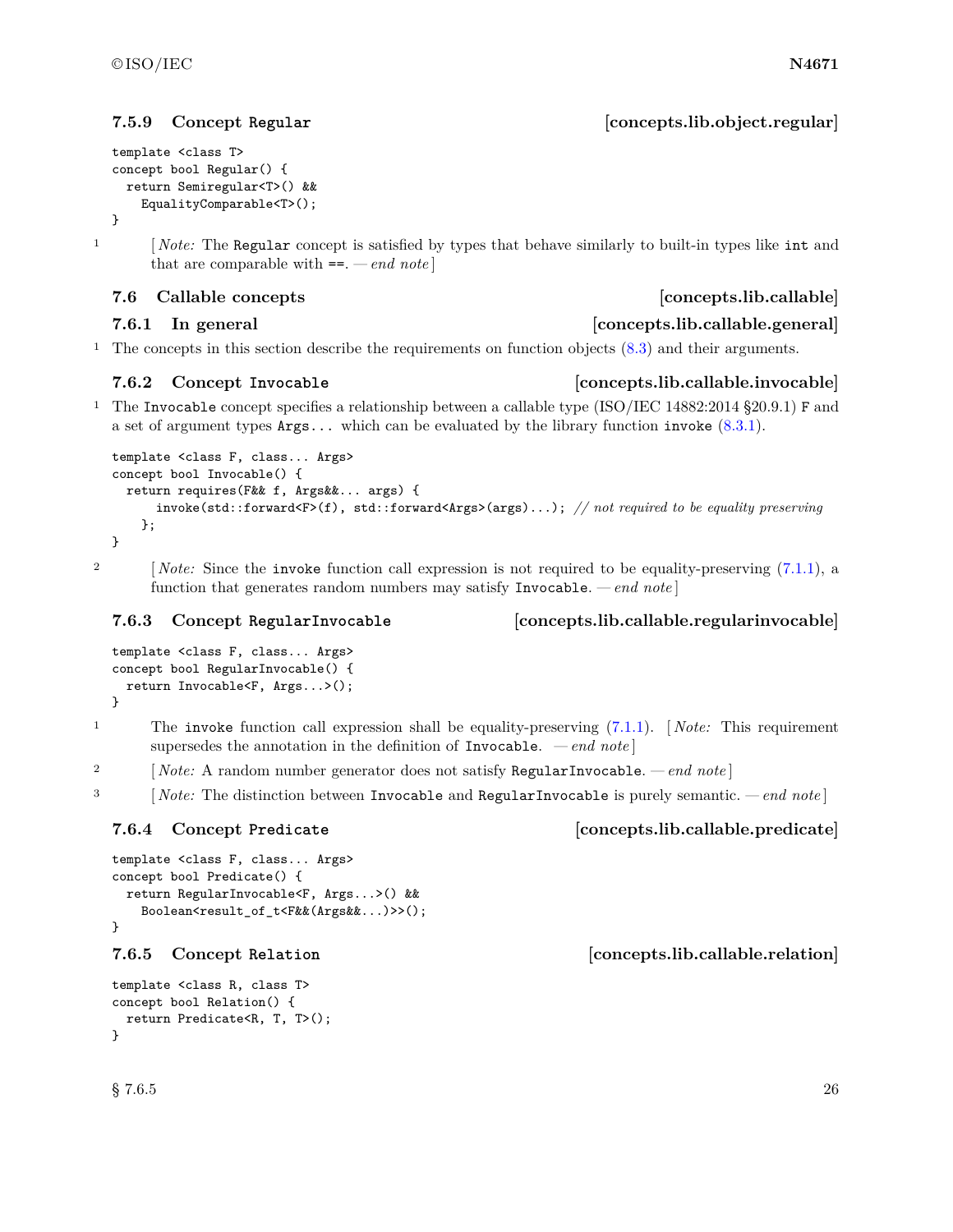```
template <class R, class T, class U>
concept bool Relation() {
 return Relation<R, T>() &&
    Relation<R, U>() &&
    CommonReference<const T&, const U&>() &&
    Relation<R,
      common_reference_t<const T&, const U&>>() &&
    Predicate<R, T, U>() &&
    Predicate<R, U, T>();
```
}

<sup>1</sup> Let **r** be any object of type **R**, **t** be any object of type **T**, **u** be any object of type **U**, and **C** be common\_ reference\_t<const T&, const U&>. Then Relation<R, T, U>() is satisfied if and only if

(1.1)  $\qquad \qquad - \text{bool}(r(t, u)) = \text{bool}(r(C(t), C(u))).$ 

(1.2)  $-$  bool( $r(u, t)$ ) == bool( $r(C(u), C(t))$ ).

<span id="page-30-0"></span>**7.6.6 Concept StrictWeakOrder [concepts.lib.callable.strictweakorder]**

```
template <class R, class T>
concept bool StrictWeakOrder() {
 return Relation<R, T>();
}
template <class R, class T, class U>
concept bool StrictWeakOrder() {
 return Relation<R, T, U>();
```
}

<sup>1</sup> A Relation satisfies StrictWeakOrder if and only if it imposes a *strict weak ordering* on its arguments.

<sup>2</sup> The term *strict* refers to the requirement of an irreflexive relation (!comp(x, x) for all x), and the term *weak* to requirements that are not as strong as those for a total ordering, but stronger than those for a partial ordering. If we define equiv(a, b) as  $!comp(a, b)$  &&  $!comp(b, a)$ , then the requirements are that comp and equiv both be transitive relations:

```
(2.1) - comp(a, b) && comp(b, c) implies comp(a, c)
```
- (2.2) equiv(a, b) && equiv(b, c) implies equiv(a, c) [ *Note:* Under these conditions, it can be shown that
- $(2.2.1)$   $\qquad$  equive is an equivalence relation
- (2.2.2) comp induces a well-defined relation on the equivalence classes determined by equiv
- (2.2.3) The induced relation is a strict total ordering.  *end note* ]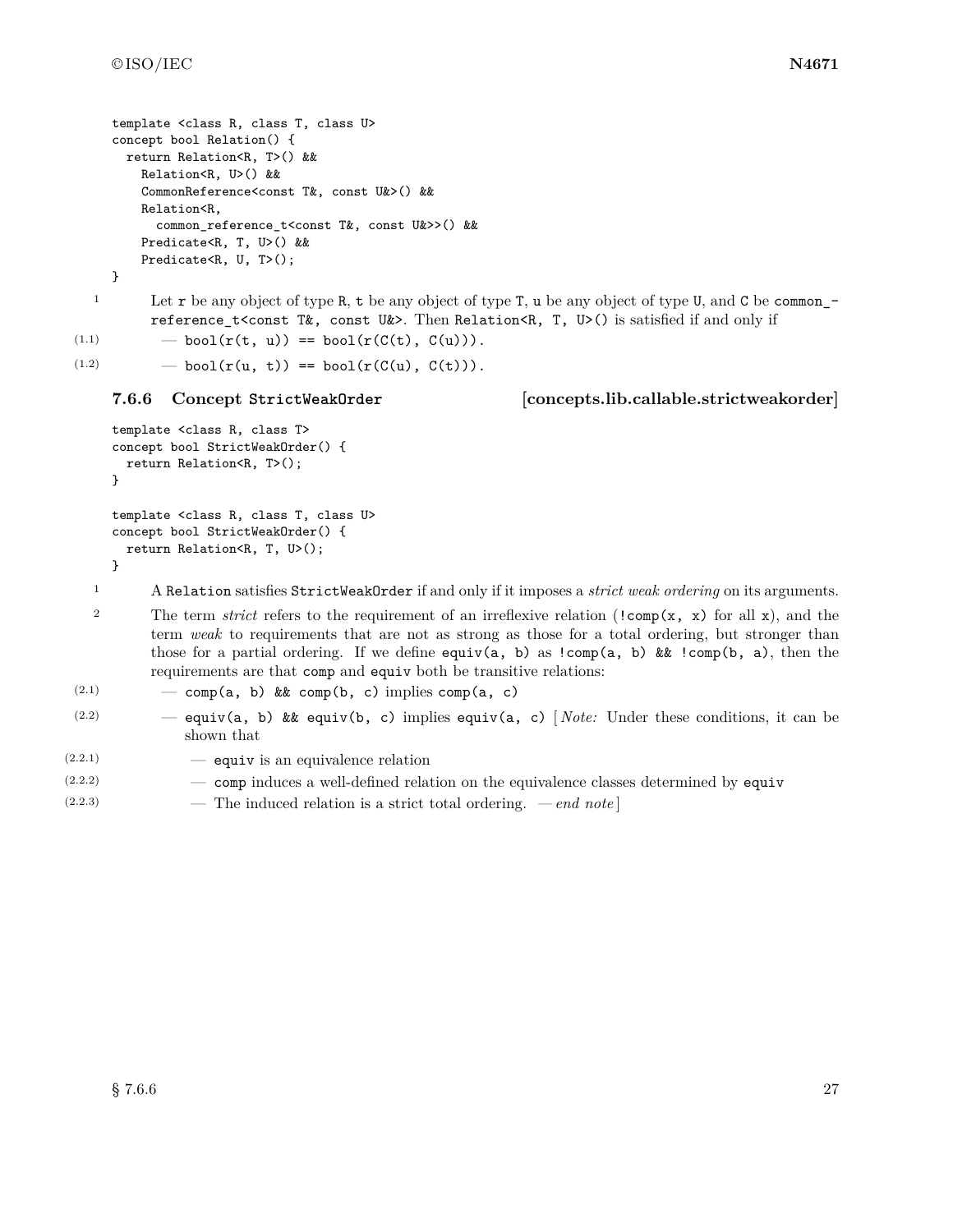## <span id="page-31-0"></span>**8 General utilities library [utilities]**

### <span id="page-31-1"></span>**8.1 General Community Community Community Community Community Community Community Community Community Community Community Community Community Community Community Community Community Community Community Community Community**

<sup>1</sup> This Clause describes utilities that are generally useful in C**++** programs; some of these utilities are used by other elements of the Ranges library. These utilities are summarized in Table [4.](#page-31-3)

|     | Subclause               | Header(s)                                                                         |
|-----|-------------------------|-----------------------------------------------------------------------------------|
| 8.2 | Utility components      | <experimental ranges="" utility=""></experimental>                                |
| 8.3 | Function objects        | <experimental functional="" ranges=""></experimental>                             |
| 8.4 | Type traits             | <type_traits></type_traits>                                                       |
| 8.5 | Tagged tuple-like types | $\epsilon$ <experimental ranges="" utility=""> <math>\&amp;</math></experimental> |
|     |                         | <experimental ranges="" tuple=""></experimental>                                  |

<span id="page-31-3"></span>Table  $4$  — General utilities library summary

### <span id="page-31-2"></span>**8.2** Utility components [utility]

<sup>1</sup> This subclause contains some basic function and class templates that are used throughout the rest of the library.

### **Header <experimental/ranges/utility> synopsis**

<sup>2</sup> The header <experimental/ranges/utility> defines several types, function templates, and concepts that are described in this Clause. It also defines the templates tagged and tagged\_pair and various function templates that operate on tagged\_pair objects.

```
namespace std { namespace experimental { namespace ranges { inline namespace v1 {
  // 8.2.1, swap:
  namespace {
    constexpr unspecified swap = unspecified ;
  }
  // 8.2.2, exchange:
 template <MoveConstructible T, class U=T>
    requires Assignable<T&, U>()
 T exchange(T& obj, U&& new_val);
 // 8.5.2, struct with named accessors
  template <class T>
  concept bool TagSpecifier() {
    return see below ;
  }
  template <class F>
  concept bool TaggedType() {
    return see below ;
  }
  template <class Base, TagSpecifier... Tags>
    requires sizeof...(Tags) <= tuple_size<Base>::value
  struct tagged;
```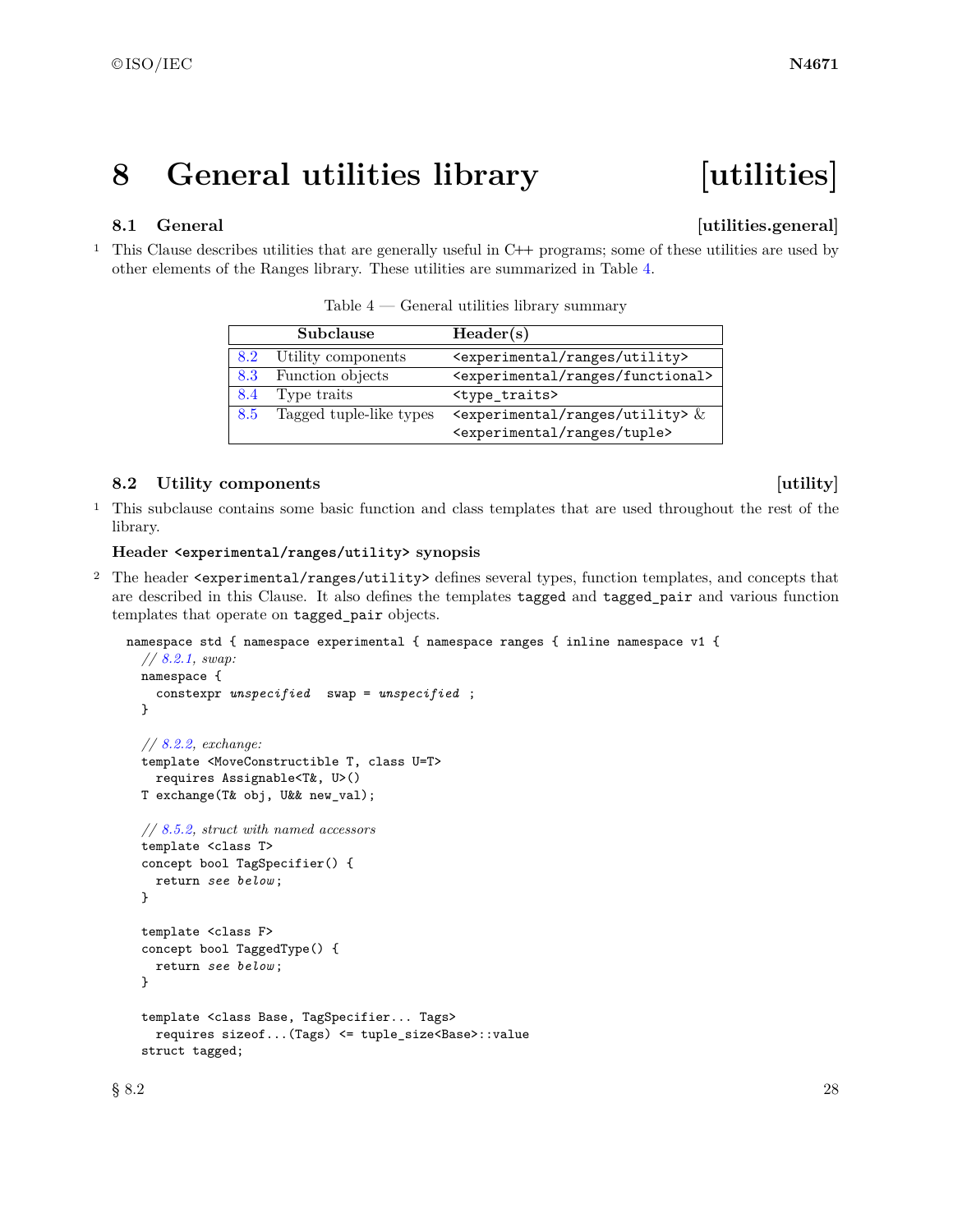```
// 8.5.4, tagged pairs
  template <TaggedType T1, TaggedType T2> using tagged_pair = see below ;
  template <TagSpecifier Tag1, TagSpecifier Tag2, class T1, class T2>
  constexpr see below make_tagged_pair(T1&& x, T2&& y);
}}}}
namespace std {
  // 8.5.3, tuple-like access to tagged
  template <class Base, class... Tags>
  struct tuple_size<experimental::ranges::tagged<Base, Tags...>>;
 template <size_t N, class Base, class... Tags>
  struct tuple_element<N, experimental::ranges::tagged<Base, Tags...>>;
}
```
<sup>3</sup> Any entities declared or defined directly in namespace std in header <utility> that are not already defined in namespace std::experimental::ranges::v1 in header <experimental/ranges/utility> are imported with *using-declaration*s (ISO/IEC 14882:2014 §7.3.3). [ *Example:*

```
namespace std { namespace experimental { namespace ranges { inline namespace v1 {
  using std::pair;
  using std::make_pair;
  // ... others
}}}}
```
*— end example* ]

### <span id="page-32-0"></span>**8.2.1 swap [utility.swap]**

- <sup>1</sup> The name swap denotes a customization point object  $(6.2.2.3)$ . The effect of the expression ranges::swap(E1, E2) for some expressions E1 and E2 is equivalent to:
- $(1.1)$  (void)swap(E1, E2), if that expression is valid, with overload resolution performed in a context that includes the declarations

```
template <class T>
void swap(T&, T&) = delete;
template <class T, size_t N>
void swap(T(k)[N], T(k)[N]) = delete;
```
and does not include a declaration of ranges::swap. If the function selected by overload resolution does not exchange the values referenced by E1 and E2, the program is ill-formed with no diagnostic required.

- (1.2) Otherwise, (void)swap\_ranges(E1, E2) if E1 and E2 are lvalues of array types (ISO/IEC 14882:2014 §3.9.2) of equal extent and ranges:: $swap(*(E1), * (E2))$  is a valid expression, except that noexcept ( ranges::swap(E1, E2)) is equal to noexcept(ranges::swap( $*(E1)$ ,  $*(E2))$ ).
- (1.3) Otherwise, if E1 and E2 are lvalues of the same type T which meets the syntactic requirements of MoveConstructible<T>() and Assignable<T $\&$ , T>(), exchanges the referenced values. ranges::swap(E1, E2) is a constant expression if the constructor selected by overload resolution for  $T{std::move(E1)}$ is a constexpr constructor and the expression  $E1 = std:move(E2)$  can appear in a constexpr function. noexcept(ranges::swap(E1, E2)) is equal to is\_nothrow\_move\_constructible<T>::value && is\_nothrow\_move\_assignable<T>::value. If either MoveConstructible or Assignable is not satisfied, the program is ill-formed with no diagnostic required.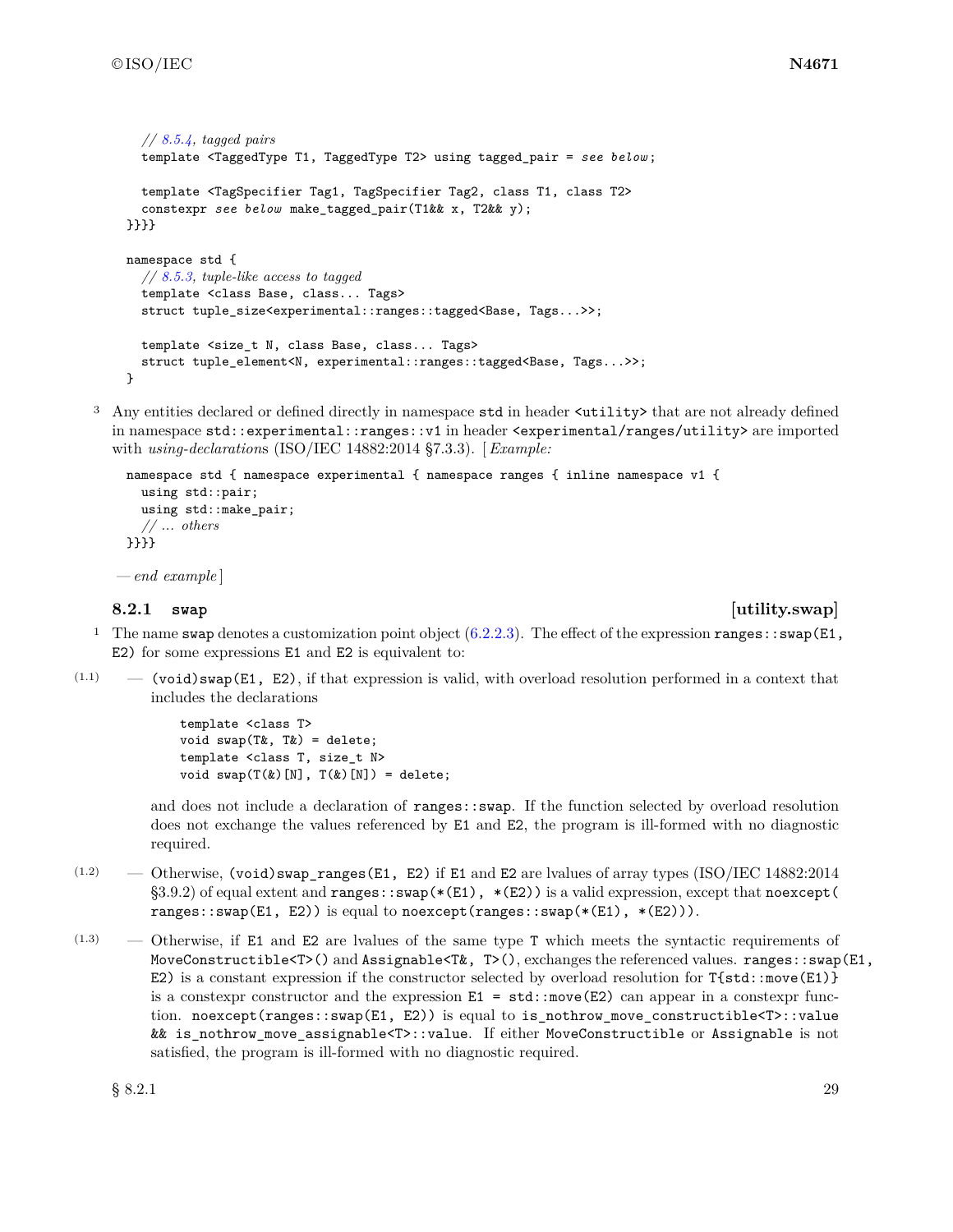$(1.4)$  — Otherwise, ranges::swap(E1, E2) is ill-formed.

2 *Remark:* Whenever ranges::swap(E1, E2) is a valid expression, it exchanges the values referenced by E1 and E2 and has type void.

### <span id="page-33-1"></span>**8.2.2 exchange [utility.exchange]**

```
template <MoveConstructible T, class U=T>
 requires Assignable<T&, U>()
T exchange(T& obj, U&& new_val);
```
<sup>1</sup> *Effects:* Equivalent to:

```
T old_val = std::move(obj);obj = std::forward<U>(new_val);
return old_val;
```
### <span id="page-33-0"></span>**8.3 Function objects [function.objects]**

<sup>1</sup> **Header <experimental/ranges/functional> synopsis**

```
namespace std { namespace experimental { namespace ranges { inline namespace v1 {
 // 8.3.1, invoke:
 template <class F, class... Args>
 result_of_t<F&&(Args&&...)> invoke(F&& f, Args&&... args);
 // 8.3.2, comparisons:
 template <class T = void>
   requires EqualityComparable<T>() || Same<T, void>()
 struct equal_to;
 template <class T = void>
   requires EqualityComparable<T>() || Same<T, void>()
 struct not_equal_to;
 template <class T = void>
   requires StrictTotallyOrdered<T>() || Same<T, void>()
 struct greater;
 template <class T = void>
   requires StrictTotallyOrdered<T>() || Same<T, void>()
 struct less;
 template <class T = void>
   requires StrictTotallyOrdered<T>() || Same<T, void>()
 struct greater_equal;
 template <class T = void>
   requires StrictTotallyOrdered<T>() || Same<T, void>()
 struct less_equal;
 template <> struct equal_to<void>;
 template <> struct not_equal_to<void>;
 template <> struct greater<void>;
 template <> struct less<void>;
 template <> struct greater_equal<void>;
 template <> struct less_equal<void>;
```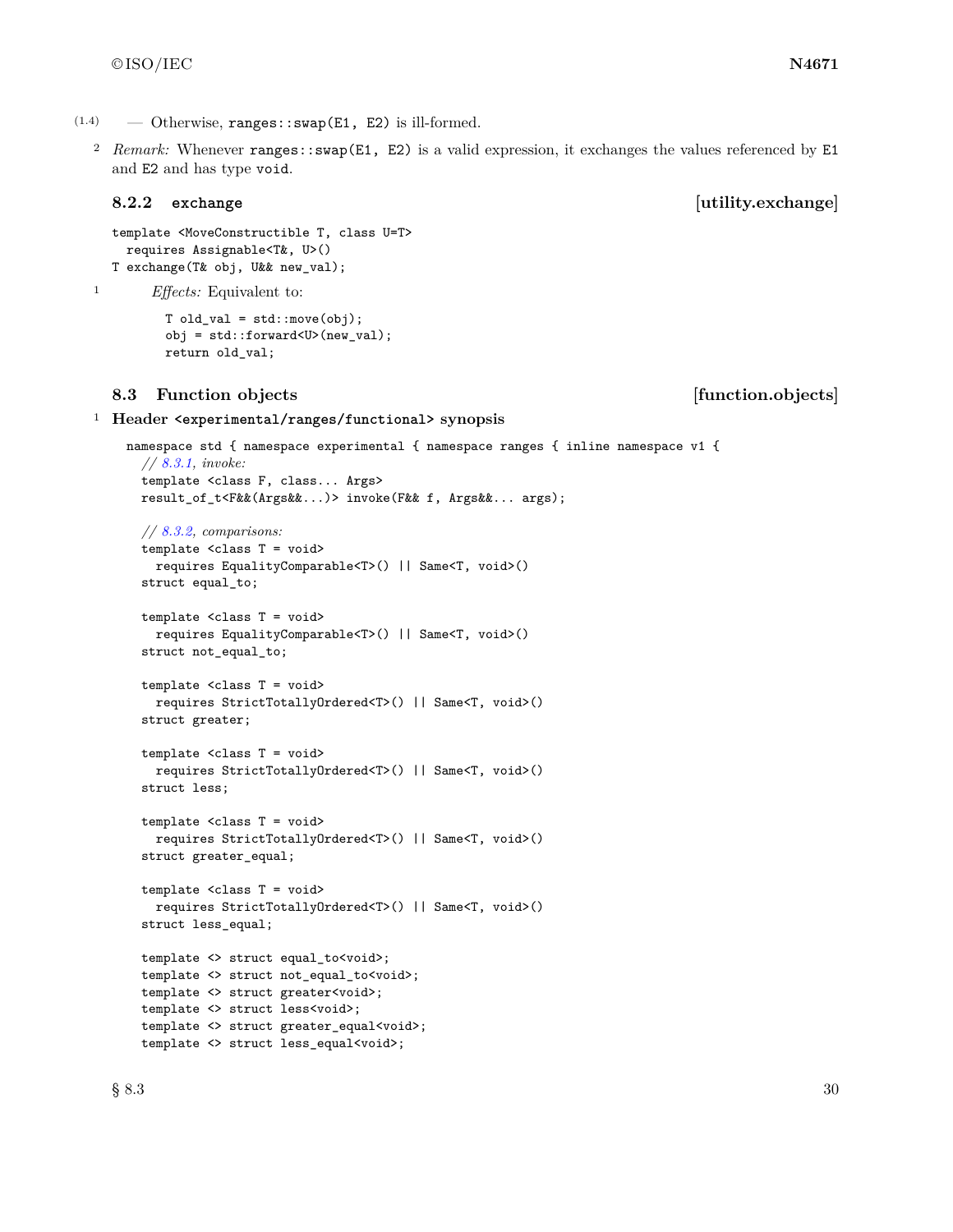```
// 8.3.3, identity:
  struct identity;
}}}}
```
<sup>2</sup> Any entities declared or defined directly in namespace std in header <functional> that are not already defined in namespace std::experimental::ranges in header <experimental/ranges/functional> are imported with *using-declaration*s (ISO/IEC 14882:2014 §7.3.3). [ *Example:*

```
namespace std { namespace experimental { namespace ranges { inline namespace v1 {
  using std::reference_wrapper;
  using std::ref;
  // ... others
}}}}
```
*— end example* ]

<sup>3</sup> Any nested namespaces defined directly in namespace std in header <functional> that are not already defined in namespace std::experimental::ranges in header <experimental/ranges/functional> are aliased with a *namespace-alias-definition* (ISO/IEC 14882:2014 §7.3.2). [ *Example:*

```
namespace std { namespace experimental { namespace ranges { inline namespace v1 {
  namespace placeholders = std::placeholders;
}}}}
```
*— end example* ]

### <span id="page-34-0"></span>**8.3.1 Function template invoke [func.invoke]**

```
template <class F, class... Args>
result_of_t<F&&(Args&&...)> invoke(F&& f, Args&&... args);
```

```
1 Effects: Equivalent to:
       return INVOKE (std::forward<F>(f), std::forward<Args>(args)...); (ISO/IEC 14882:2014 §20.9.2).
```
### <span id="page-34-1"></span>**8.3.2 Comparisons** *comparisons*

<sup>1</sup> The library provides basic function object classes for all of the comparison operators in the language (ISO/IEC 14882:2014 §5.9, ISO/IEC 14882:2014 §5.10).

```
template <class T = void>
   requires EqualityComparable<T>() || Same<T, void>()
  struct equal_to {
   constexpr bool operator()(const T& x, const T& y) const;
  };
2 operator() returns x == y.
  template <class T = void>
   requires EqualityComparable<T>() || Same<T, void>()
  struct not_equal_to {
   constexpr bool operator()(const T& x, const T& y) const;
  };
3 operator() returns x != y.
  template <class T = void>
   requires StrictTotallyOrdered<T>() || Same<T, void>()
  struct greater {
  \S 8.3.2 31
```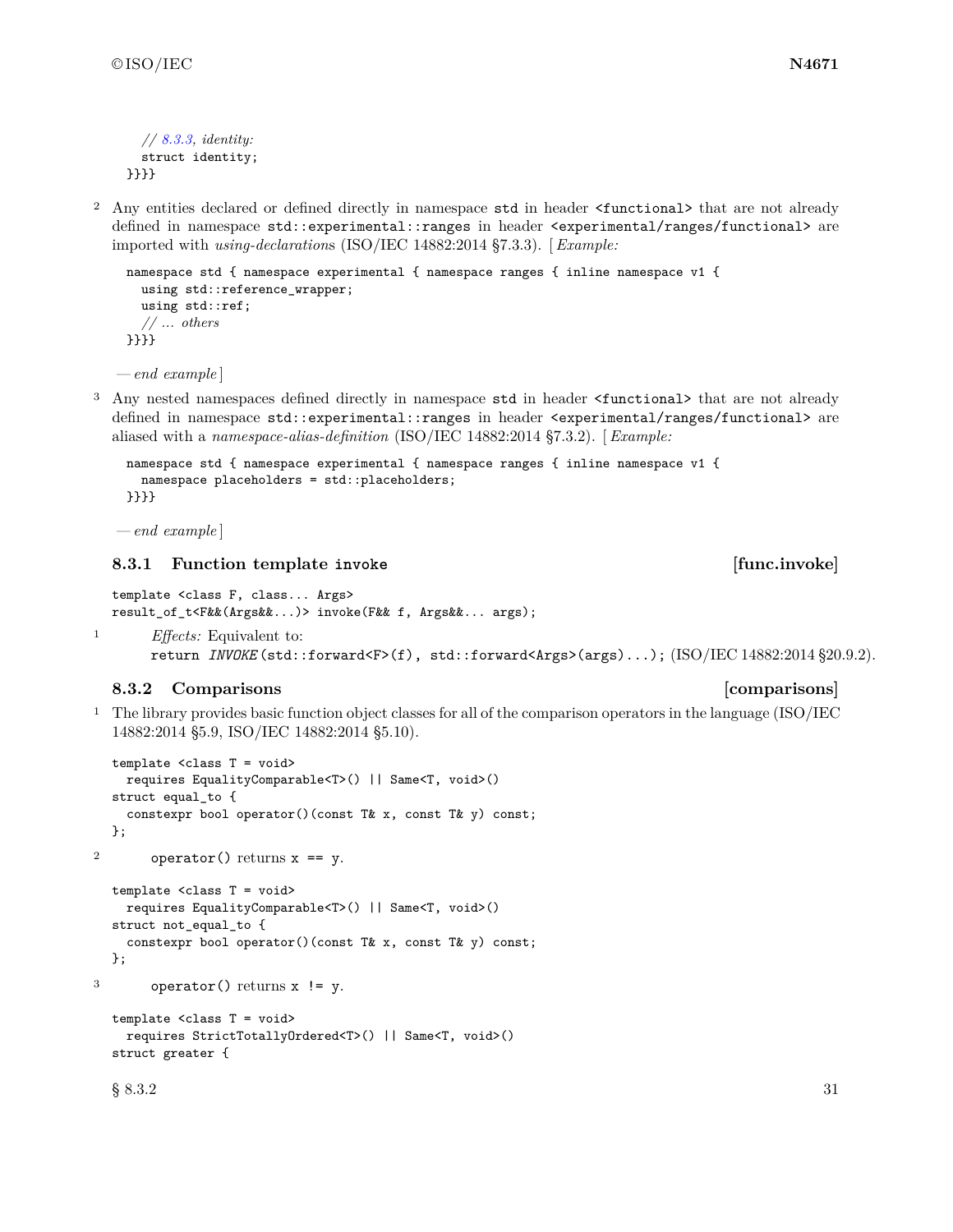```
};
4 operator() returns x > y.
  template <class T = void>
    requires StrictTotallyOrdered<T>() || Same<T, void>()
  struct less {
    constexpr bool operator()(const T& x, const T& y) const;
  };
5 operator() returns x < y.
  template <class T = void>
    requires StrictTotallyOrdered<T>() || Same<T, void>()
  struct greater_equal {
    constexpr bool operator()(const T& x, const T& y) const;
  };
6 operator() returns x \ge y.
  template <class T = void>
    requires StrictTotallyOrdered<T>() || Same<T, void>()
  struct less_equal {
    constexpr bool operator()(const T& x, const T& y) const;
  };
7 operator() returns x \leq y.
  template <> struct equal_to<void> {
    template <class T, class U>
      requires EqualityComparable<T, U>()
    constexpr auto operator()(T&& t, U&& u) const
      -> decltype(std::forward<T>(t) == std::forward<U>(u));
    typedef unspecified is_transparent;
  };
8 operator() returns std::forward<T>(t) == std::forward<U>(u).
  template <> struct not_equal_to<void> {
    template <class T, class U>
     requires EqualityComparable<T, U>()
    constexpr auto operator()(T&& t, U&& u) const
      -> decltype(std::forward<T>(t) != std::forward<U>(u));
    typedef unspecified is_transparent;
  };
9 operator() returns std::forward<T>(t) != std::forward<U>(u).
  template <> struct greater<void> {
    template <class T, class U>
     requires StrictTotallyOrdered<T, U>()
    constexpr auto operator()(T&& t, U&& u) const
      -> decltype(std::forward<T>(t) > std::forward<U>(u));
    typedef unspecified is_transparent;
  };
  \S~8.3.2 32
```
constexpr bool operator()(const T& x, const T& y) const;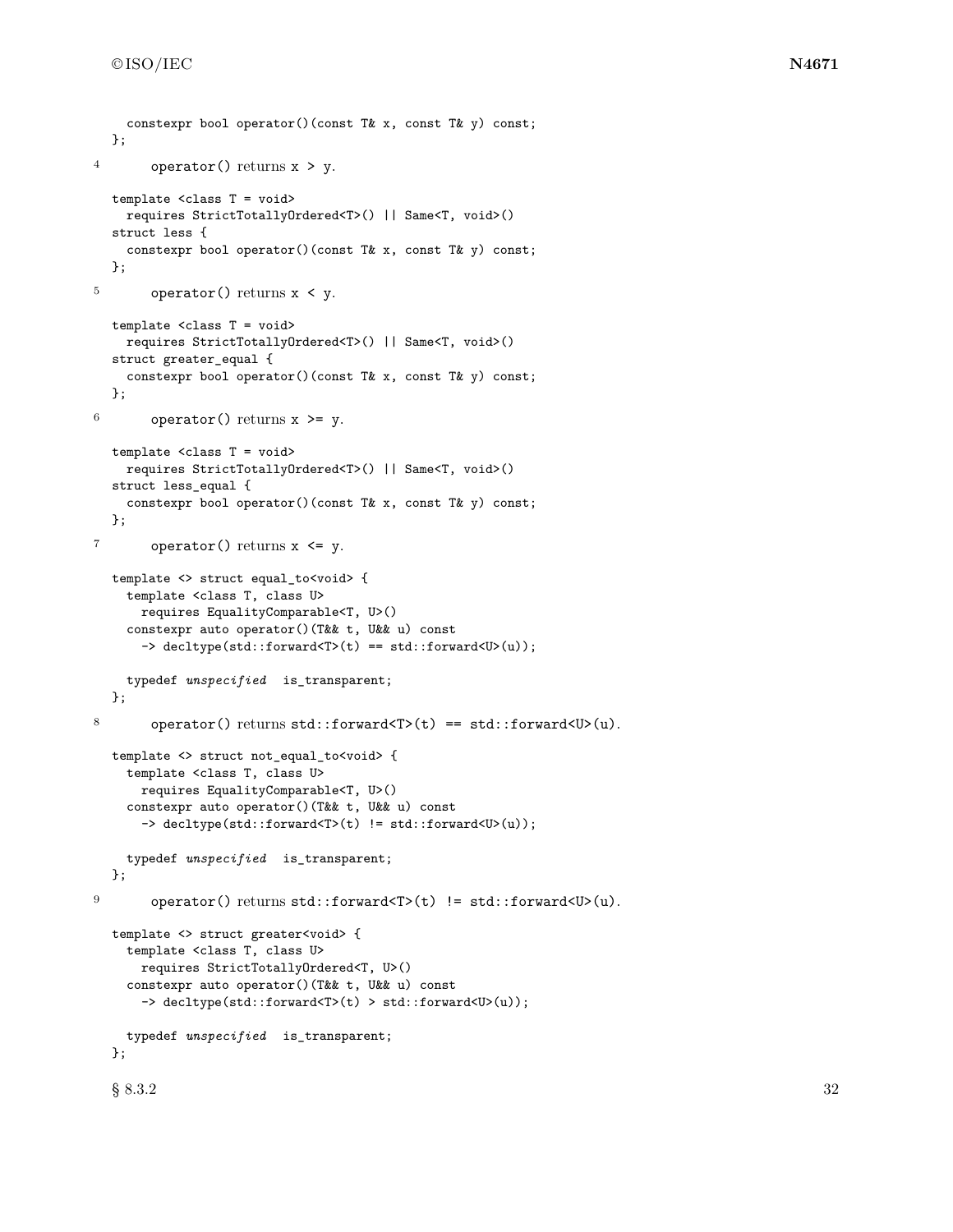```
10 operator() returns std::forward<T>(t) > std::forward<U>(u).
   template <> struct less<void> {
     template <class T, class U>
       requires StrictTotallyOrdered<T, U>()
     constexpr auto operator()(T&& t, U&& u) const
       -> decltype(std::forward<T>(t) < std::forward<U>(u));
     typedef unspecified is_transparent;
   };
11 operator() returns std::forward<T>(t) < std::forward<U>(u).
   template <> struct greater_equal<void> {
     template <class T, class U>
       requires StrictTotallyOrdered<T, U>()
     constexpr auto operator()(T&& t, U&& u) const
       -> decltype(std::forward<T>(t) >= std::forward<U>(u));
     typedef unspecified is_transparent;
   };
12 operator() returns std::forward<T>(t) >= std::forward<U>(u).
   template <> struct less_equal<void> {
     template <class T, class U>
       requires StrictTotallyOrdered<T, U>()
     constexpr auto operator()(T&& t, U&& u) const
       -> decltype(std::forward<T>(t) <= std::forward<U>(u));
     typedef unspecified is_transparent;
   };
13 operator() returns std::forward<T>(t) <= std::forward<U>(u).
```

```
14 For templates greater, less, greater_equal, and less_equal, the specializations for any pointer type
```
yield a total order, even if the built-in operators  $\langle, \rangle, \langle =, \rangle =$  do not.

# **8.3.3 Class identity [func.identity]**

```
struct identity {
    template <class T>
    constexpr T&& operator()(T&& t) const noexcept;
    typedef unspecified is_transparent;
  };
1 operator() returns std::forward<T>(t).
```
# **8.4 Metaprogramming and type traits [meta]**

# **8.4.1 Header <type\_traits> synopsis [meta.type.synop]**

[Editor's note: Change the <type\_traits> synopsis (ISO/IEC 14882:2014 §20.10.2) as follows. Note: this change is intended to be made in namespace std.]

```
namespace std {
  [...]
  // 20.10.4.3, type properties:
```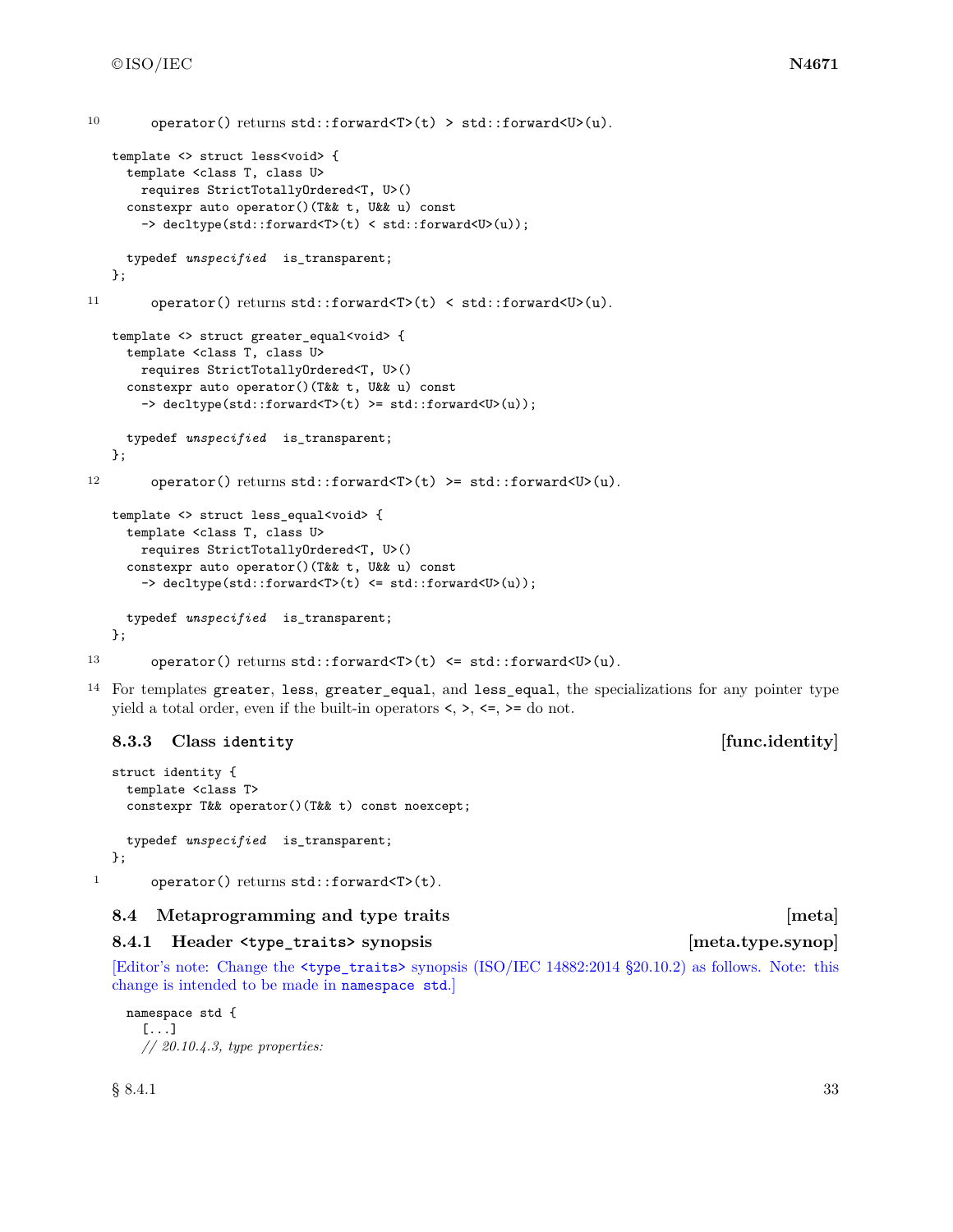```
[...]
template <class T> struct is_move_assignable;
template <class T, class U> struct is_swappable_with;
template <class T> struct is_swappable;
template <class T> struct is_destructible;
[...]
template <class T> struct is_nothrow_move_assignable;
template <class T, class U> struct is_nothrow_swappable_with;
template <class T> struct is_nothrow_swappable;
template <class T> struct is_nothrow_destructible;
[...]
// 20.10.7.6, other transformations:
[...]
template <class... T> struct common_type;
template <class T, class U, template <class> class TQual, template <class> class UQual>
 struct basic_common_reference { };
template <class... T> struct common_reference;
template <class T> struct underlying_type;
[...]
template <class... T>
  using common_type_t = typename common_type<T...>::type;
template <class... T>
  using common_reference_t = typename common_reference<T...>::type;
template <class T>
  using underlying_type_t = typename underlying_type<T>::type;
[...]
// 20.15.4.3, type properties
[...]
template <class T, class U> constexpr bool is_swappable_with_v
  = is_swappable_with<T, U>::value;
template <class T> constexpr bool is_swappable_v
  = is_swappable<T>::value;
[...]
template <class T, class U> constexpr bool is_nothrow_swappable_with_v
 = is_nothrow_swappable_with<T, U>::value;
template <class T> constexpr bool is_nothrow_swappable_v
  = is_nothrow_swappable<T>::value;
[...]
```
# **8.4.2** Type properties **in the set of the set of the set of the set of the set of the set of the set of the set of the set of the set of the set of the set of the set of the set of the set of the set of the set of the set**

[Editor's note: Change [meta.unary.prop], Table 49 – "Type property predicates" in ISO/IEC 14882:2014 as indicated. The following is taken from the current Working Draft of C++17.]

| remplate | "tion<br>$\sim$ $\sim$ | $P$ recono $\ldots$<br>nditions |
|----------|------------------------|---------------------------------|
| $\cdots$ |                        |                                 |

Table  $49$  — Type property predicates

}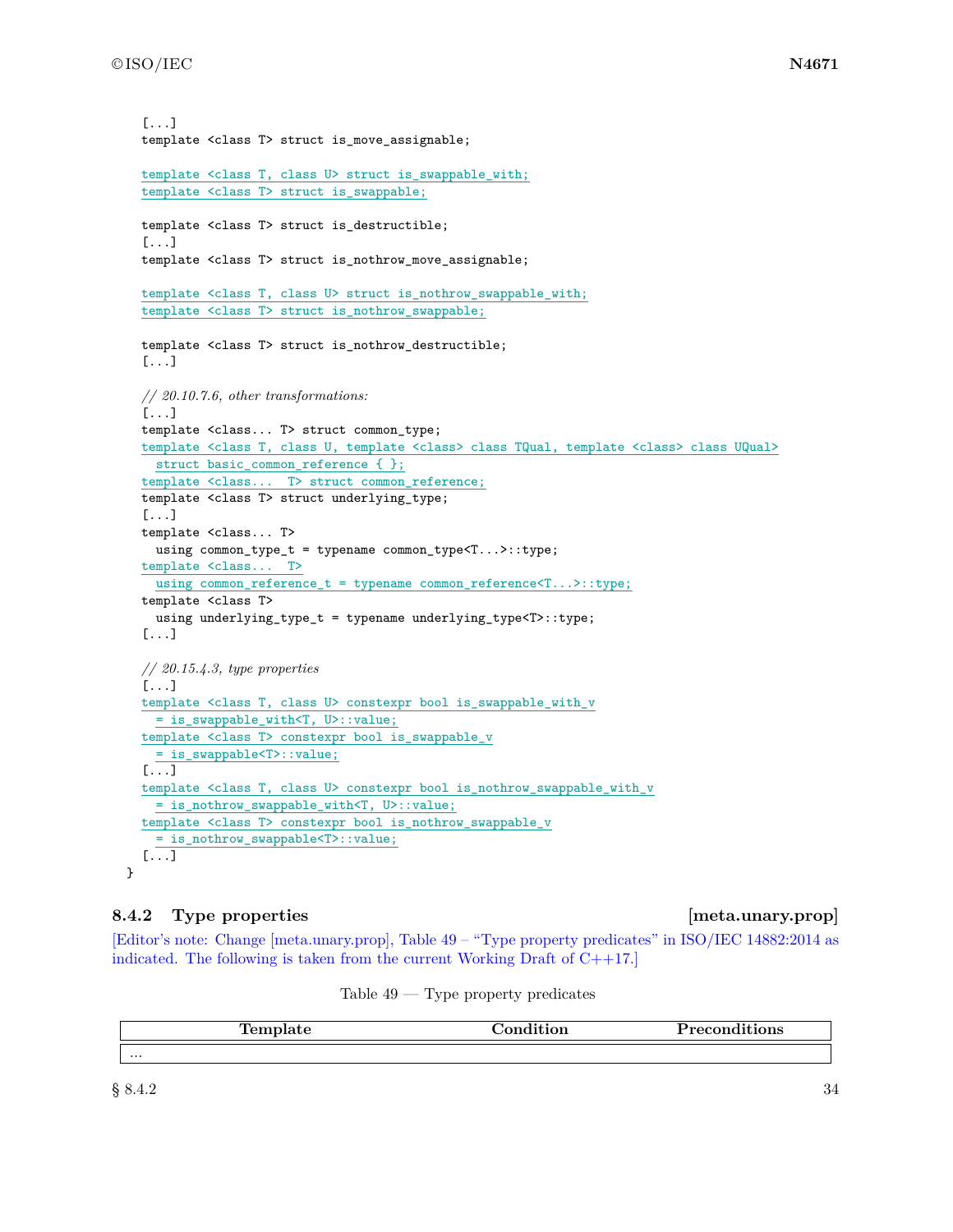| Template                                     | Condition                                              | Preconditions               |
|----------------------------------------------|--------------------------------------------------------|-----------------------------|
| template <class class="" t,="" u=""></class> | The expressions                                        | T and U shall be complete   |
| struct is swappable with;                    | $swap$ (declval $(T>()$ ,                              | types, (possibly            |
|                                              | declval <u>()) and</u>                                 | cv-qualified) void, or      |
|                                              | $swap(declval < U > ()$ ,                              | arrays of unknown bound.    |
|                                              | $dec1val(T)()$ are each                                |                             |
|                                              | well-formed when treated                               |                             |
|                                              | as an unevaluated operand                              |                             |
|                                              | (Clause ISO/IEC 14882:2014 §5)                         |                             |
|                                              | in an overload-resolution                              |                             |
|                                              | context for swappable                                  |                             |
|                                              | values $(7.3.11)$ . Access                             |                             |
|                                              | checking is performed as if                            |                             |
|                                              | in a context unrelated to T                            |                             |
|                                              | and U. Only the validity of                            |                             |
|                                              | the immediate context of                               |                             |
|                                              | the swap expressions is                                |                             |
|                                              | considered. <i>Note:</i> The                           |                             |
|                                              | compilation of the                                     |                             |
|                                              | expressions can result in                              |                             |
|                                              | side effects such as the                               |                             |
|                                              | instantiation of class                                 |                             |
|                                              | template specializations                               |                             |
|                                              | and function template                                  |                             |
|                                              | specializations, the                                   |                             |
|                                              | generation of                                          |                             |
|                                              | implicitly-defined                                     |                             |
|                                              | functions, and so on. Such                             |                             |
|                                              | side effects are not in the<br>"immediate context" and |                             |
|                                              |                                                        |                             |
|                                              | can result in the program<br>being ill-formed. $-end$  |                             |
|                                              | note                                                   |                             |
| template <class t=""></class>                | For a referenceable type T,                            | T shall be a complete type, |
| struct is swappable;                         | the same result as                                     | (possibly cv-qualified)     |
|                                              | is_swappable_with_v<                                   | void, or an array of        |
|                                              | T&, T&>, otherwise                                     | unknown bound.              |
|                                              | false.                                                 |                             |
|                                              |                                                        |                             |
| template <class class="" t,="" u=""></class> | is swappable with $v < T$ ,                            | T and U shall be complete   |
| struct is nothrow swappable with;            | U> is true and each swap                               | types, (possibly)           |
|                                              | expression of the                                      | cv-qualified) void, or      |
|                                              | definition of                                          | arrays of unknown bound.    |
|                                              | is swappable_with $(T, U)$                             |                             |
|                                              | is known not to throw any                              |                             |
|                                              | exceptions (ISO/IEC 14882:2014 §5.3.7).                |                             |

Table 49 — Type property predicates (continued)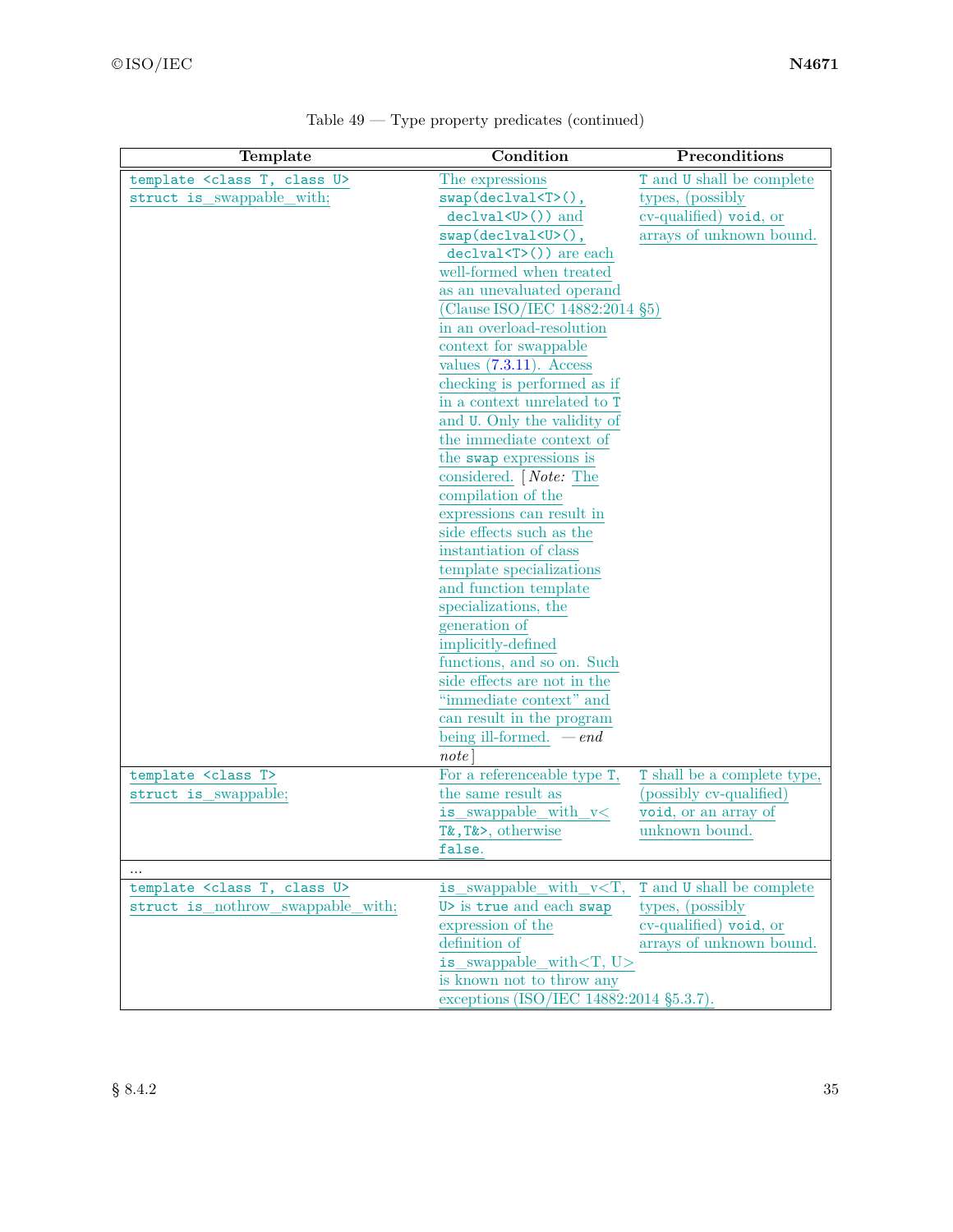| Template                                                       | Condition                                                                                                                   | <b>Preconditions</b>                                                                                    |
|----------------------------------------------------------------|-----------------------------------------------------------------------------------------------------------------------------|---------------------------------------------------------------------------------------------------------|
| template <class t=""><br/>struct is nothrow swappable;</class> | For a referenceable type T,<br>the same result as<br>is_nothrow_swappable_<br>with $v < T\&$ , $T\&>$ ,<br>otherwise false. | <b>T</b> shall be a complete type,<br>(possibly cv-qualified)<br>void, or an array of<br>unknown bound. |
| $\cdots$                                                       |                                                                                                                             |                                                                                                         |

| Table $49$ — Type property predicates (continued) |  |  |  |  |  |
|---------------------------------------------------|--|--|--|--|--|
|---------------------------------------------------|--|--|--|--|--|

# **8.4.3 Other transformations [meta.trans.other]**

[Editor's note: Change Table 57 – "Other Transformations" in ISO/IEC 14882:2014 as follows:]

| Table 57 |  | Other transformations |
|----------|--|-----------------------|
|----------|--|-----------------------|

| Template                                                                                                 | Condition | <b>Comments</b>                            |
|----------------------------------------------------------------------------------------------------------|-----------|--------------------------------------------|
|                                                                                                          |           |                                            |
| template <class<br>T</class<br>                                                                          |           | The member typedef type shall be           |
| struct common_type;                                                                                      |           | defined or omitted as specified below.     |
|                                                                                                          |           | If it is omitted, there shall be no        |
|                                                                                                          |           | member type. All types Each type in        |
|                                                                                                          |           | the parameter pack T shall be              |
|                                                                                                          |           | complete or (possibly $cv$ ) void. A       |
|                                                                                                          |           | program may specialize this trait if at    |
|                                                                                                          |           | least one template parameter in the        |
|                                                                                                          |           | specialization is depends on a             |
|                                                                                                          |           | user-defined type and                      |
|                                                                                                          |           | size<br>of (T) == 2. [Note: Such           |
|                                                                                                          |           | specializations are needed when only       |
|                                                                                                          |           | explicit conversions are desired among     |
|                                                                                                          |           | the template arguments. $\,-\,end\,note\]$ |
| template <class class="" t,="" td="" u,<=""><td></td><td>The primary template shall have no</td></class> |           | The primary template shall have no         |
| template <class> class TQual,</class>                                                                    |           | member typedef type. A program             |
| template <class> class UQual&gt;</class>                                                                 |           | may specialize this trait if at least one  |
| struct basic_common_reference;                                                                           |           | template parameter in the                  |
|                                                                                                          |           | specialization depends on a                |
|                                                                                                          |           | user-defined type. In such a               |
|                                                                                                          |           | specialization, a member typedef type      |
|                                                                                                          |           | may be defined or omitted. If it is        |
|                                                                                                          |           | omitted, there shall be no member          |
|                                                                                                          |           | type. [Note: Such specializations may      |
|                                                                                                          |           | be used to influence the result of         |
|                                                                                                          |           | common reference. $-end$ note]             |
| template <class t=""></class>                                                                            |           | The member typedef type shall be           |
| struct common_reference;                                                                                 |           | defined or omitted as specified below.     |
|                                                                                                          |           | If it is omitted, there shall be no        |
|                                                                                                          |           | member type. Each type in the              |
|                                                                                                          |           | parameter pack T shall be complete or      |
|                                                                                                          |           | (possibly $cv$ ) void.                     |
| $\cdots$                                                                                                 |           |                                            |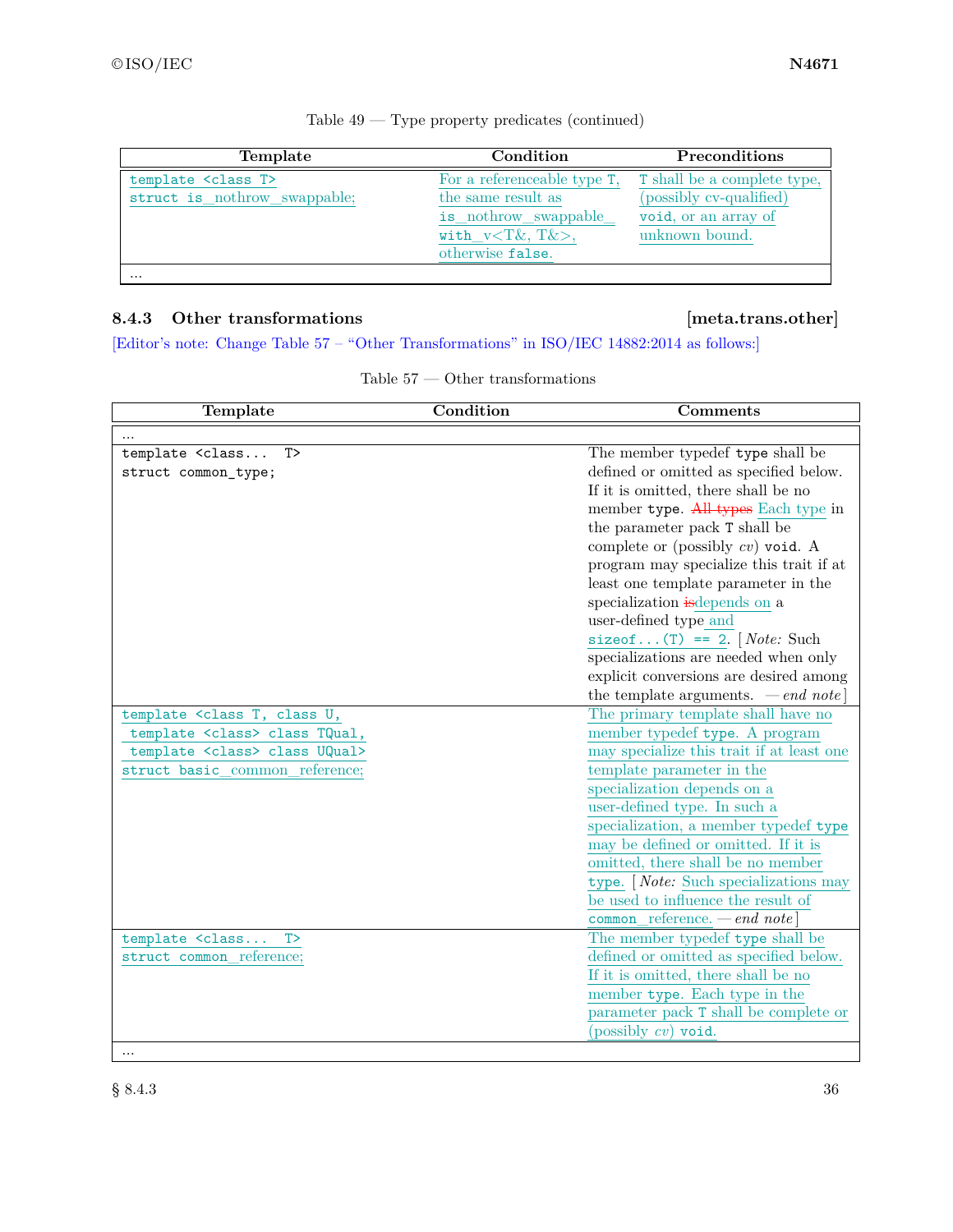[Editor's note: Delete [meta.trans.other]/p3 from ISO/IEC 14882:2014 and replace it with the following:]

- <sup>1</sup> Let CREF(A) be add lvalue reference t<const remove reference t<A>>. Let UNCVREF(A) be remove cv t<remove reference t<A>>. Let XREF(A) denote a unary template T such that T<UNCVREF(A)> denotes the same type as A. Let COPYCV(FROM, TO) be an alias for type TO with the addition of FROM's top-level *cv*-qualifiers. [ *Example:* COPYCV(const int, volatile short) is an alias for const volatile short. *— end example* ] Let RREF\_RES(Z) be remove\_reference\_t<Z>&& if Z is a reference type or Z otherwise. Let COND\_RES(X, Y) be decltype(declval<br/>sool>() ? declval<X>() : declval<Y>()). Given types A and B, let X be remove\_reference\_t<A>, let Y be remove\_reference\_t<B>, and let COMMON\_REF(A, B) be:
- $(1.1)$  If A and B are both lvalue reference types, COMMON\_REF(A, B) is COND\_RES(COPYCV(X, Y) &, COPYCV(Y, X) &).
- $(1.2)$  Otherwise, let C be RREF\_RES(COMMON\_REF(X&, Y&)). If A and B are both rvalue reference types, and C is well-formed, and is\_convertible<A, C>::value and is\_convertible<B, C>::value are true, then COMMON\_REF(A, B) is C.
- (1.3) Otherwise, let D be COMMON\_REF(const X&, Y&). If A is an rvalue reference and B is an lvalue reference and D is well-formed and is convertible<A, D>::value is true, then COMMON REF(A, B) is D.
- $(1.4)$  Otherwise, if A is an Ivalue reference and B is an rvalue reference, then COMMON REF(A, B) is COMMON - $REF(B, A)$ .
- $(1.5)$  Otherwise, COMMON\_REF(A, B) is decay\_t<COND\_RES(CREF(A), CREF(B))>.

If any of the types computed above are ill-formed, then  $COMMON$  REF $(A, B)$  is ill-formed.

- <sup>2</sup> For the common\_type trait applied to a parameter pack T of types, the member type shall be either defined or not present as follows:
- $(2.1)$  If sizeof...(T) is zero, there shall be no member type.
- (2.2) Otherwise, if  $size of ... (T)$  is one, let  $T+0T1$  denote the sole type in the pack T. The member typedef type shall denote the same type as  $decay_t < T0T1$ .
- (2.3) Otherwise, if  $sizeof...$  (T) is two, let T1 and T2 denote the two types in the pack T, and let D1 and D2 be decay  $t$ <T1> and decay  $t$ <T2> respectively. Then
- (2.3.1) If D1 and T1 denote the same type and D2 and T2 denote the same type, then
- (2.3.1.1) If COMMON\_REF(T1, T2) is well-formed, then the member typedef type denotes that type.
- $(2.3.1.2)$   $\qquad -$  Otherwise, there shall be no member type.
- (2.3.2) Otherwise, if common type  $t < D1$ , D2> is well-formed, then the member typedef type denotes that type.
- $(2.3.3)$  Otherwise, there shall be no member type.
- $(2.4)$  Otherwise, if sizeof...(T) is greater than onetwo, let T1, T2, and Rest, respectively, denote the first, second, and (pack of) remaining types comprising T.  $\overline{|\text{Note: sizeof}...(\text{R})}$  may be zero. *— end note* Let C denote the type, if any, of an unevaluated conditional expression (5.16) whose first operand is an arbitrary value of type bool, whose second operand is an xvalue of type T1, and whose third operand is an xvalue of type T2.be the type common\_type\_t<T1, T2>. Then:
- $(2.4.1)$  If there is such a type C, the member typedef type shall denote the same type, if any, as common type\_t<C, Rest...>.

 $\S 8.4.3$  37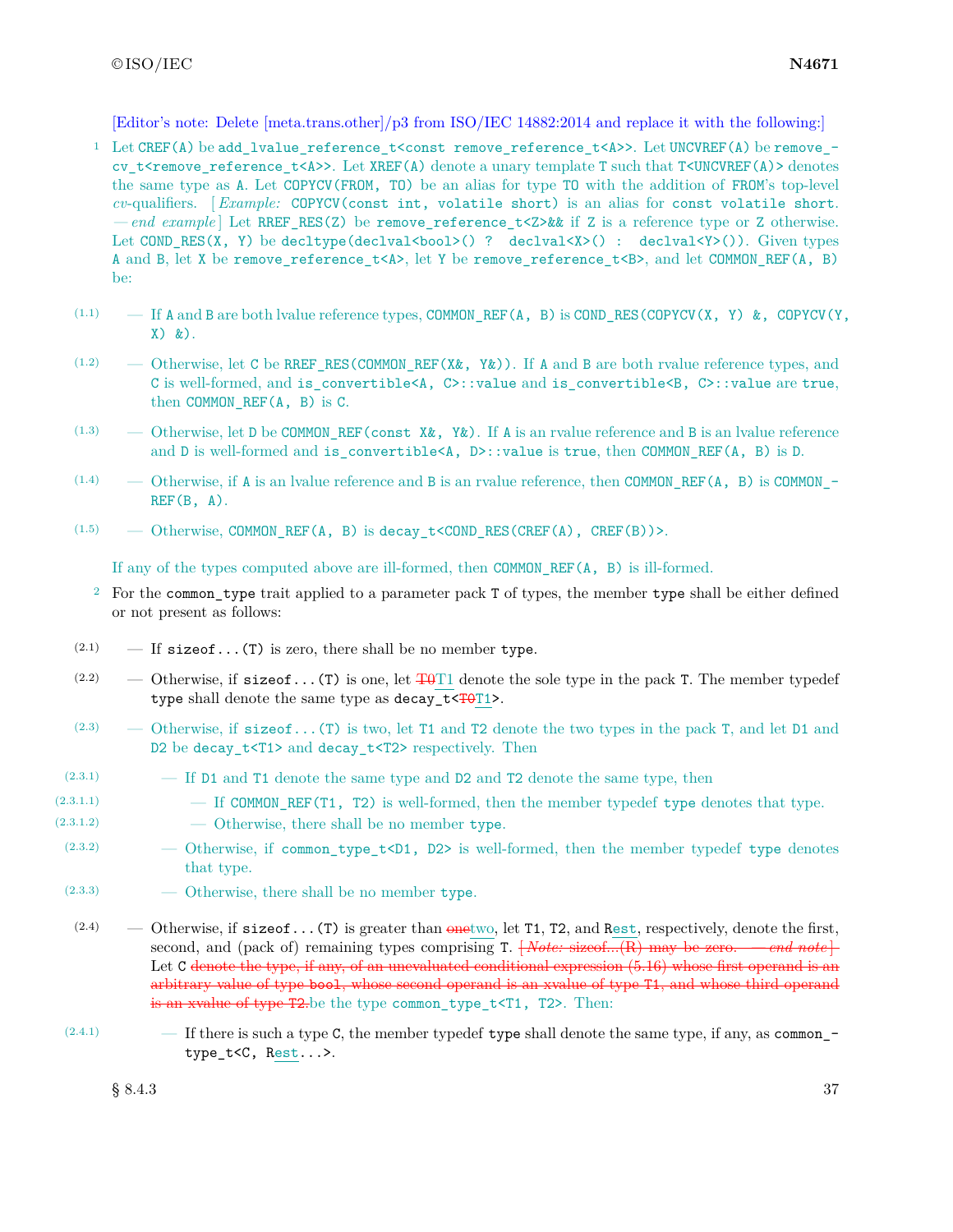- $(2.4.2)$  Otherwise, there shall be no member type.
	- <sup>3</sup> For the common reference trait applied to a parameter pack T of types, the member type shall be either defined or not present as follows:
- $(3.1)$  If sizeof...(T) is zero, there shall be no member type.
- $(3.2)$  Otherwise, if sizeof...(T) is one, let T1 denote the sole type in the pack T. The member typedef type shall denote the same type as T1.
- $(3.3)$  Otherwise, if sizeof...(T) is two, let T1 and T2 denote the two types in the pack T. Then
- $(3.3.1)$  If COMMON REF(T1, T2) is well-formed and denotes a reference type then the member typedef type denotes that type.
- (3.3.2) Otherwise, if basic\_common\_reference<UNCVREF(T1), UNCVREF(T2), XREF(T1), XREF(T2)>::type is well-formed, then the member typedef type denotes that type.
- (3.3.3) Otherwise, if common\_type\_t<T1, T2> is well-formed, then the member typedef type denotes that type.
- (3.3.4) Otherwise, there shall be no member type.
- $(3.4)$  Otherwise, if size of...(T) is greater than two, let T1, T2, and Rest, respectively, denote the first, second, and (pack of) remaining types comprising T. Let C be the type common\_reference\_t<T1, T2>. Then:
- $(3.4.1)$  If there is such a type C, the member typedef type shall denote the same type, if any, as common\_reference\_t<C, Rest...>.
- $(3.4.2)$  Otherwise, there shall be no member type.

### **8.5 Tagged tuple-like types** *n n* **<b>***n n n n n n n n n n n n n n n n n n n n n n n n n n n n n n*

### **8.5.1 In general [taggedtup.general]**

<sup>1</sup> The library provides a template for augmenting a tuple-like type with named element accessor member functions. The library also provides several templates that provide access to tagged objects as if they were tuple objects (see ISO/IEC 14882:2014 §20.4.2.6).

### **8.5.2 Class template tagged [taggedtup.tagged]**

- <sup>1</sup> Class template tagged augments a tuple-like class type (e.g., pair (ISO/IEC 14882:2014 §20.3), tuple (ISO/IEC 14882:2014 §20.4)) by giving it named accessors. It is used to define the alias templates tagged\_pair [\(8.5.4\)](#page-44-0) and tagged\_tuple [\(8.5.5\)](#page-45-0).
- <sup>2</sup> In the class synopsis below, let *i* be in the range  $[0, sizeof... (Tags))$  and  $T_i$  be the *i*<sup>th</sup> type in Tags, where indexing is zero-based.

*// defined in header <experimental/ranges/utility>*

```
namespace std { namespace experimental { namespace ranges { inline namespace v1 {
  template <class T>
  concept bool TagSpecifier() {
    return implementation-defined ;
  }
 template <class F>
  concept bool TaggedType() {
```
 $\S 8.5.2$  38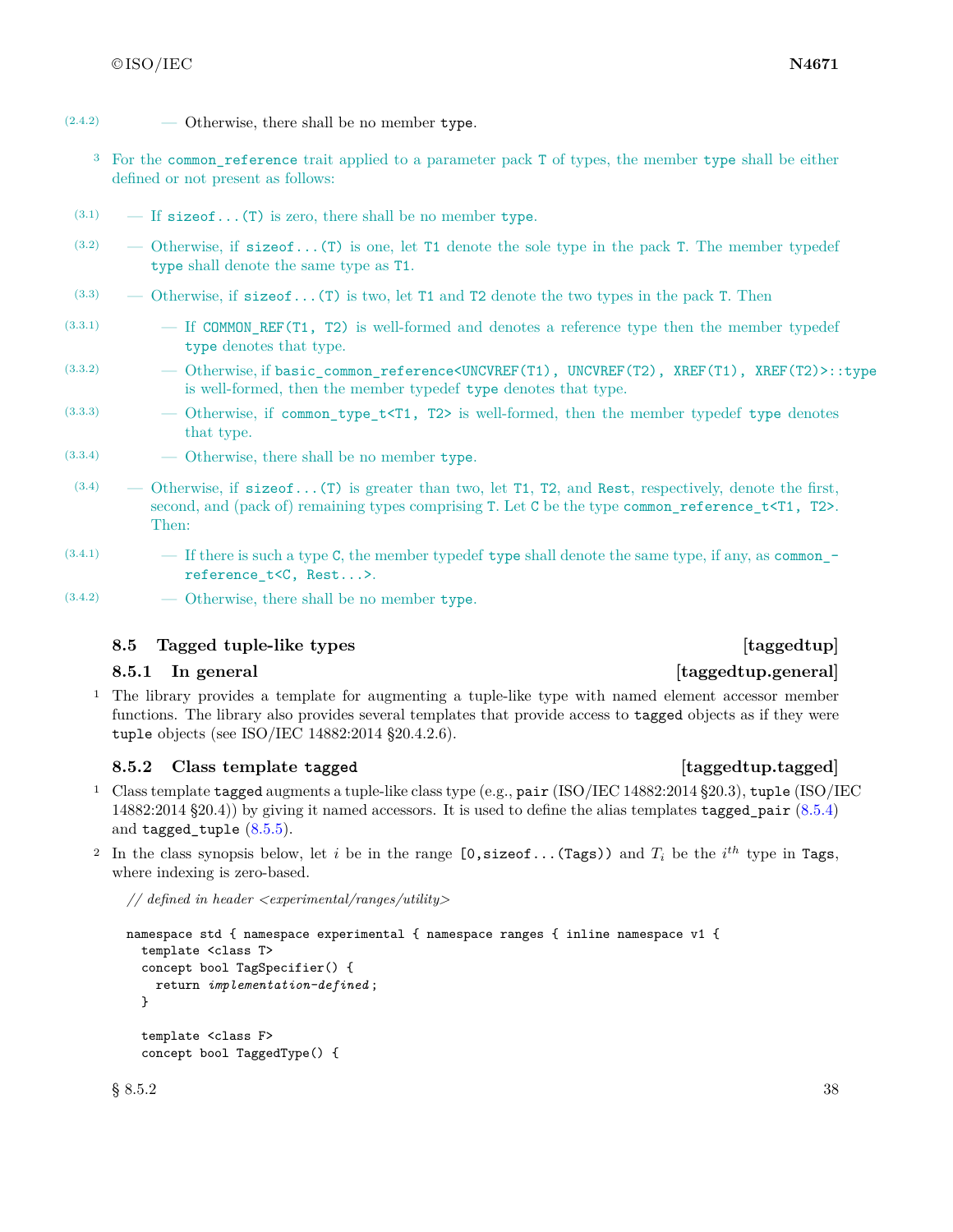```
return implementation-defined ;
  }
  template <class Base, TagSpecifier... Tags>
    requires sizeof...(Tags) <= tuple_size<Base>::value
  struct tagged :
    Base, TAGGET (tagged<Base, Tags...>, Ti, i)... { // see below
    using Base::Base;
    taged() = default;tagged(tagged&&) = default;
    tagged(const tagged&) = default;
    tagged &operator=(tagged&&) = default;
    tagged &operator=(const tagged&) = default;
    template <class Other>
      requires Constructible<Base, Other>()
    tagged(tagged<Other, Tags...> &&that) noexcept(see below );
    template <class Other>
      requires Constructible<Base, const Other&>()
    tagged(const tagged<Other, Tags...> &that);
    template <class Other>
      requires Assignable<Base&, Other>()
    tagged& operator=(tagged<Other, Tags...>&& that) noexcept(see below );
    template <class Other>
      requires Assignable<Base&, const Other&>()
    tagged& operator=(const tagged<Other, Tags...>& that);
    template <class U>
      requires Assignable<Base&, U>() && !Same<decay_t<U>, tagged>()
    tagged& operator=(U&& u) noexcept(see below );
    void swap(tagged& that) noexcept(see below )
      requires Swappable<Base&>();
    friend void swap(tagged&, tagged&) noexcept(see below )
      requires Swappable<Base&>();
  };
}}}}
```
- <sup>3</sup> A *tagged getter* is an empty trivial class type that has a named member function that returns a reference to a member of a tuple-like object that is assumed to be derived from the getter class. The tuple-like type of a tagged getter is called its *DerivedCharacteristic*. The index of the tuple element returned from the getter's member functions is called its *ElementIndex*. The name of the getter's member function is called its *ElementName*
- <sup>4</sup> A tagged getter class with DerivedCharacteristic *D* , ElementIndex *N* , and ElementName *name* shall provide the following interface:

```
struct __TAGGED_GETTER {
 constexpr decltype(auto) name() & { return get<N>(static_cast<D&>(*this)); }
 constexpr decltype(auto) name() && { return get<N>(static_cast<D&&>(*this)); }
 constexpr decltype(auto) name() const & { return get<N>(static_cast<const D&>(*this)); }
};
```
- <sup>5</sup> A *tag specifier* is a type that facilitates a mapping from a tuple-like type and an element index into a *tagged getter* that gives named access to the element at that index. TagSpecifier<T>() is satisfied if and only if T is a tag specifier. The tag specifiers in the Tags parameter pack shall be unique. [ *Note:* The mapping mechanism from tag specifier to tagged getter is unspecified. *— end note* ]
- <sup>6</sup> Let *TAGGET* (D, T, *N*) name a tagged getter type that gives named access to the *N*-th element of the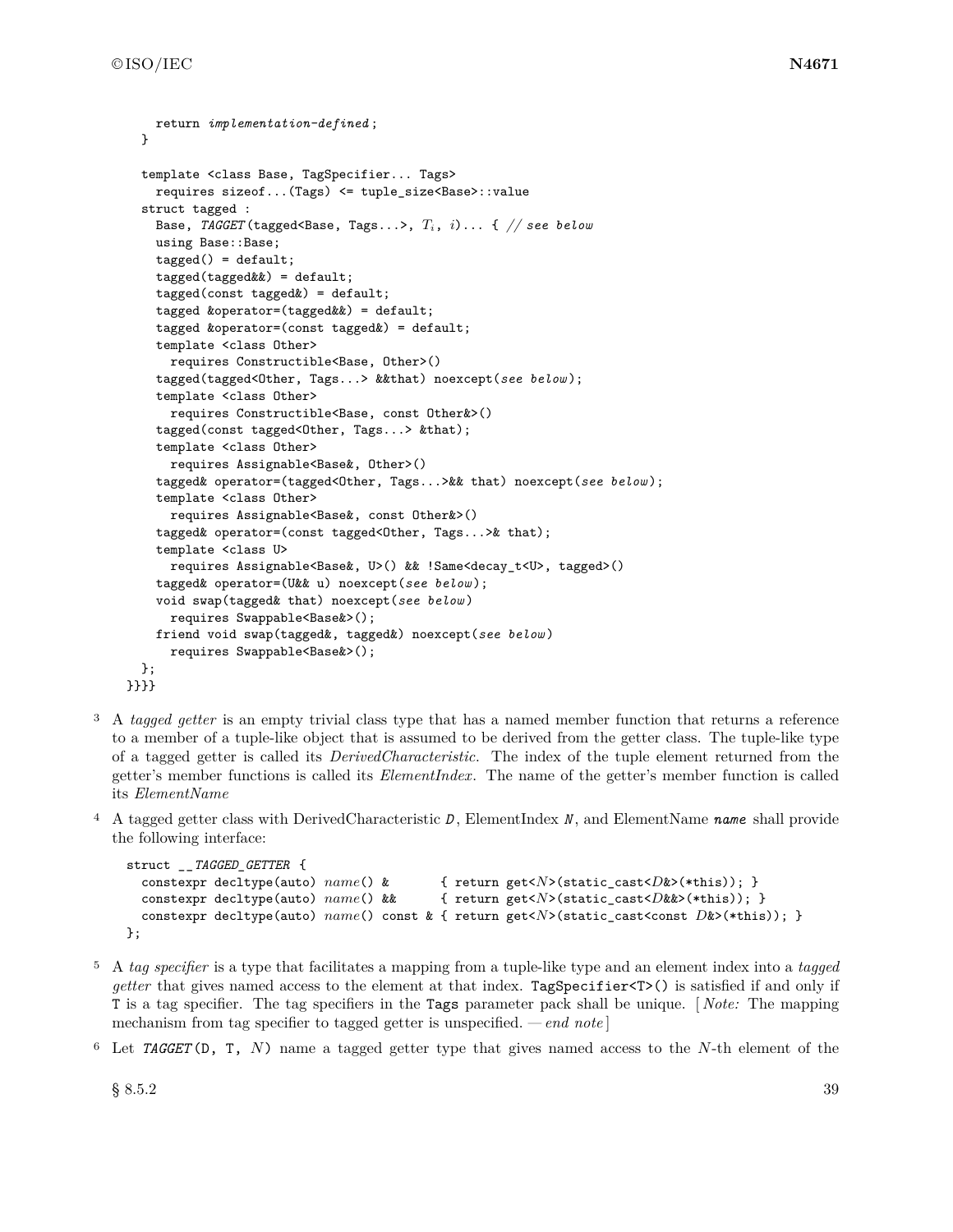tuple-like type D.

- <sup>7</sup> It shall not be possible to delete an instance of class template tagged through a pointer to any base other than Base.
- <sup>8</sup> TaggedType<F>() is satisfied if and only if F is a unary function type with return type T which satisfies TagSpecifier<T>(). Let *TAGSPEC* (F) name the tag specifier of the TaggedType F, and let *TAGELEM* (F) name the argument type of the TaggedType F.

```
template <class Other>
 requires Constructible<Base, Other>()
tagged(tagged<Other, Tags...> &&that) noexcept(see below );
```
<sup>9</sup> *Remarks:* The expression in the noexcept is equivalent to:

is\_nothrow\_constructible<Base, Other>::value

10 *Effects:* Initializes Base with static\_cast<Other&&>(that).

```
template <class Other>
 requires Constructible<Base, const Other&>()
tagged(const tagged<Other, Tags...>& that);
```
11 *Effects:* Initializes Base with static\_cast<const 0ther&>(that).

```
template <class Other>
 requires Assignable<Base&, Other>()
tagged& operator=(tagged<Other, Tags...>&& that) noexcept(see below );
```
<sup>12</sup> *Remarks:* The expression in the noexcept is equivalent to:

is\_nothrow\_assignable<Base&, Other>::value

- 13 *Effects:* Assigns static\_cast<Other&&>(that) to static\_cast<Base&>(\*this).
- <sup>14</sup> *Returns:* \*this.

```
template <class Other>
 requires Assignable<Base&, const Other&>()
tagged& operator=(const tagged<Other, Tags...>& that);
```
- 15 *Effects:* Assigns static cast<const Other&>(that) to static cast<Base&>(\*this).
- <sup>16</sup> *Returns:* \*this.

```
template <class U>
 requires Assignable<Base&, U>() && !Same<decay_t<U>, tagged>()
tagged& operator=(U&& u) noexcept(see below );
```
<sup>17</sup> *Remarks:* The expression in the noexcept is equivalent to:

is\_nothrow\_assignable<Base&, U>::value

```
18 Effects: Assigns std::forward<U>(u) to static_cast<Base&>(*this).
```
<sup>19</sup> *Returns:* \*this.

```
void swap(tagged& rhs) noexcept(see below )
 requires Swappable<Base&>();
```
<sup>20</sup> *Remarks:* The expression in the noexcept is equivalent to:

```
noexcept(swap(declval<Base&>(), declval<Base&>()))
```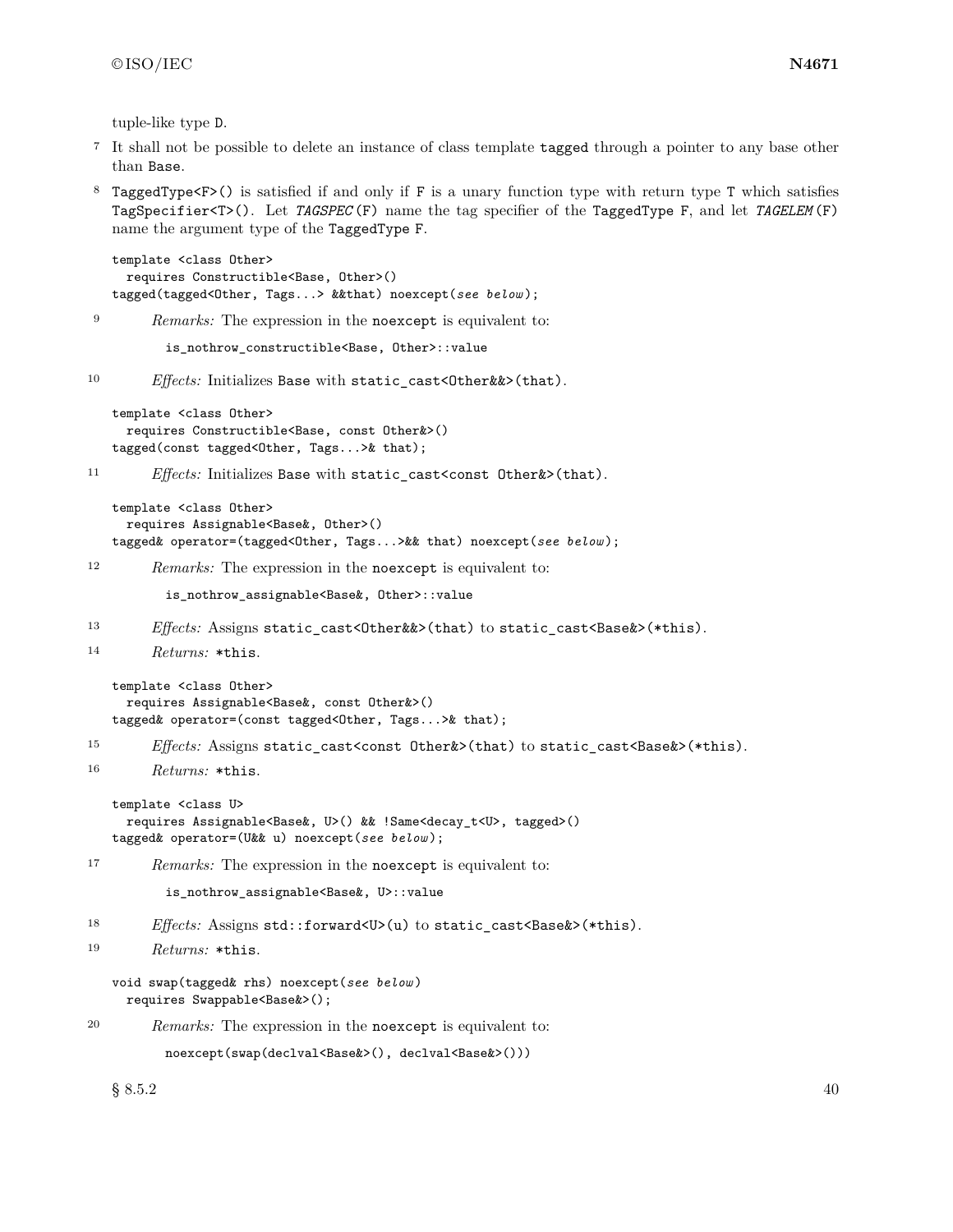<sup>21</sup> *Effects:* Calls swap on the result of applying static\_cast to \*this and that.

<sup>22</sup> *Throws:* Nothing unless the call to swap on the Base sub-objects throws.

friend void swap(tagged& lhs, tagged& rhs) noexcept(*see below* ) requires Swappable<Base&>();

<sup>23</sup> *Remarks:* The expression in the noexcept is equivalent to:

noexcept(lhs.swap(rhs))

<sup>24</sup> *Effects:* Equivalent to lhs.swap(rhs).

### **8.5.3 Tuple-like access to tagged [tagged.astuple]**

```
namespace std {
 template <class Base, class... Tags>
  struct tuple_size<experimental::ranges::tagged<Base, Tags...>>
    : tuple_size<Base> { };
 template <size_t N, class Base, class... Tags>
 struct tuple_element<N, experimental::ranges::tagged<Base, Tags...>>
    : tuple_element<N, Base> { };
}
```
### <span id="page-44-0"></span>**8.5.4 Alias template tagged\_pair [tagged.pairs]**

*// defined in header <experimental/ranges/utility>*

```
namespace std { namespace experimental { namespace ranges { inline namespace v1 {
  // ...
 template <TaggedType T1, TaggedType T2>
 using tagged_pair = tagged<pair<TAGELEM (T1), TAGELEM (T2)>,
                              TAGSPEC (T1), TAGSPEC (T2)>;
```
}}}}

<sup>1</sup> [*Example:*

```
// See 10.2:
tagged_pair<tag::min(int), tag::max(int)> p{0, 1};
assert(&p.min() == &p.first);
assert(&p.max() == &p.second);
```
*— end example* ]

### **8.5.4.1 Tagged pair creation functions [tagged.pairs.creation]**

*// defined in header <experimental/ranges/utility>*

```
namespace std { namespace experimental { namespace ranges { inline namespace v1 {
  template <TagSpecifier Tag1, TagSpecifier Tag2, class T1, class T2>
    constexpr see below make_tagged_pair(T1&& x, T2&& y);
}}}}
```
- <sup>1</sup> Let P be the type of make pair(std::forward<T1>(x), std::forward<T2>(y)). Then the return type is tagged<P, Tag1, Tag2>.
- 2 *Returns:* {std::forward<T1>(x), std::forward<T2>(y)}.
- <sup>3</sup> [*Example:* In place of:

```
return tagged_pair<tag::min(int), tag::max(double)>(5, 3.1415926); // explicit types
```
 $\S 8.5.4.1$  41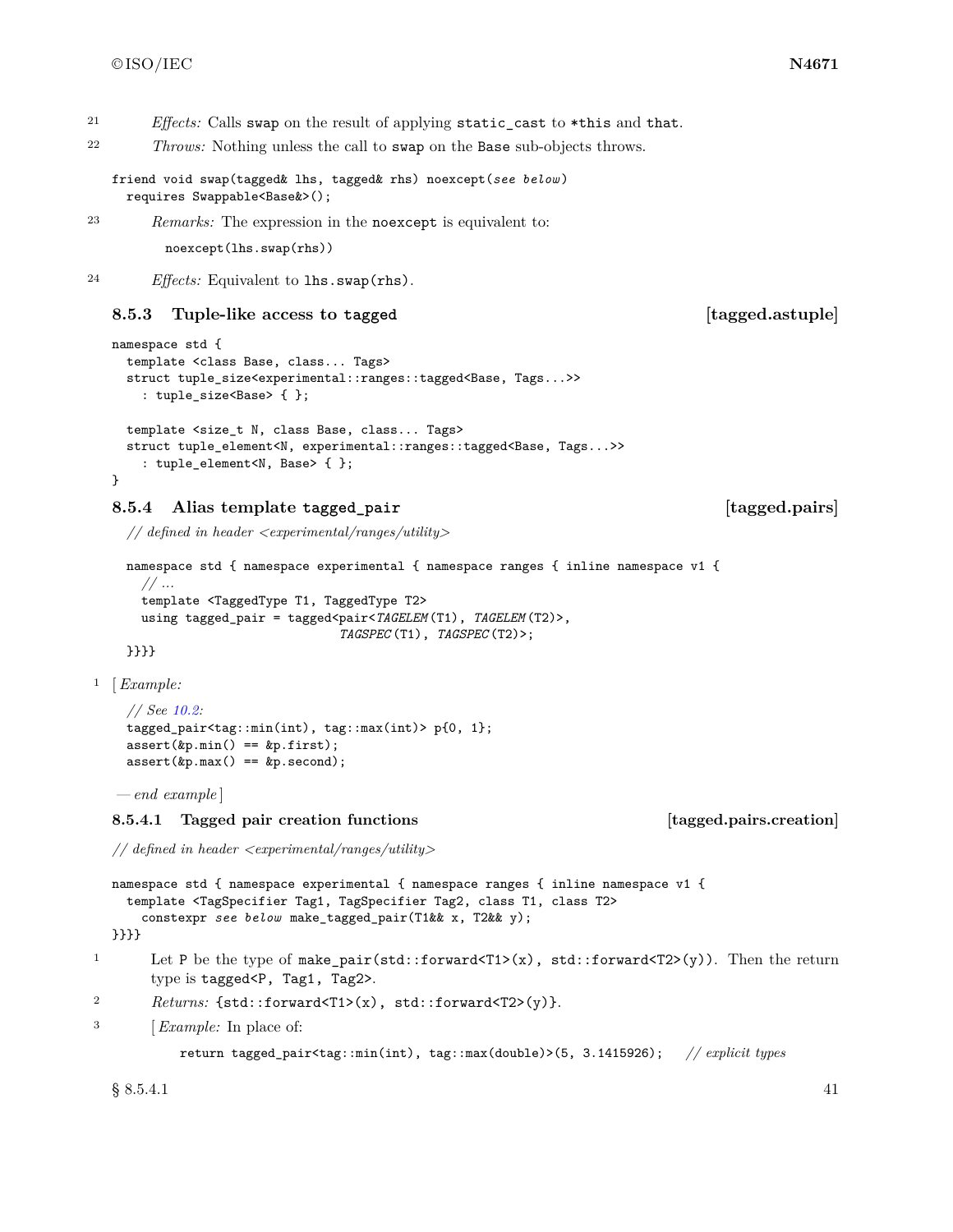a C**++** program may contain:

return make\_tagged\_pair<tag::min, tag::max>(5, 3.1415926); *// types are deduced*

*— end example* ]

### <span id="page-45-0"></span>**8.5.5 Alias template tagged\_tuple [tagged.tuple]**

```
1 Header <experimental/ranges/tuple> synopsis
```

```
namespace std { namespace experimental { namespace ranges { inline namespace v1 {
 template <TaggedType... Types>
 using tagged_tuple = tagged<tuple<TAGELEM (Types)...>,
                              TAGSPEC (Types)...>;
  template <TagSpecifier... Tags, class... Types>
    requires sizeof...(Tags) == sizeof...(Types)
      constexpr see below make_tagged_tuple(Types&&... t);
}}}}
```
<sup>2</sup> Any entities declared or defined in namespace std in header <tuple> that are not already defined in namespace std::experimental::ranges in header <experimental/ranges/tuple> are imported with *usingdeclaration*s (ISO/IEC 14882:2014 §7.3.3). [ *Example:*

```
namespace std { namespace experimental { namespace ranges { inline namespace v1 {
       using std::tuple;
       using std::make_tuple;
      // ... others
    }}}}
   — end example ]
    template <TaggedType... Types>
    using tagged_tuple = tagged<tuple<TAGELEM (Types)...>,
                                   TAGSPEC (Types)...>;
4 [Example:
     // See 10.2:
     tagged_tuple<tag::in(char*), tag::out(char*)> t{0, 0};
     assert(kt.in() == <code>kget&lt;0&gt;(t));assert(&t.out() == <code>kget</code><math>&lt;</math><math>1 &gt;</math><math>(t))</math>;— end example ]
  8.5.5.1 Tagged tuple creation functions [tagged.tuple.creation]
  template <TagSpecifier... Tags, class... Types>
```
requires sizeof...(Tags) == sizeof...(Types) constexpr *see below* make\_tagged\_tuple(Types&&... t);

<sup>1</sup> Let T be the type of make tuple(std::forward<Types>(t)...). Then the return type is tagged<T, Tags...>.

<sup>2</sup> *Returns:* tagged<T, Tags...>(std::forward<Types>(t)...).

```
3 [Example:
```
3

```
int i; float j;
make_tagged_tuple<tag::in1, tag::in2, tag::out>(1, ref(i), cref(j))
```
 $\S 8.5.5.1$  42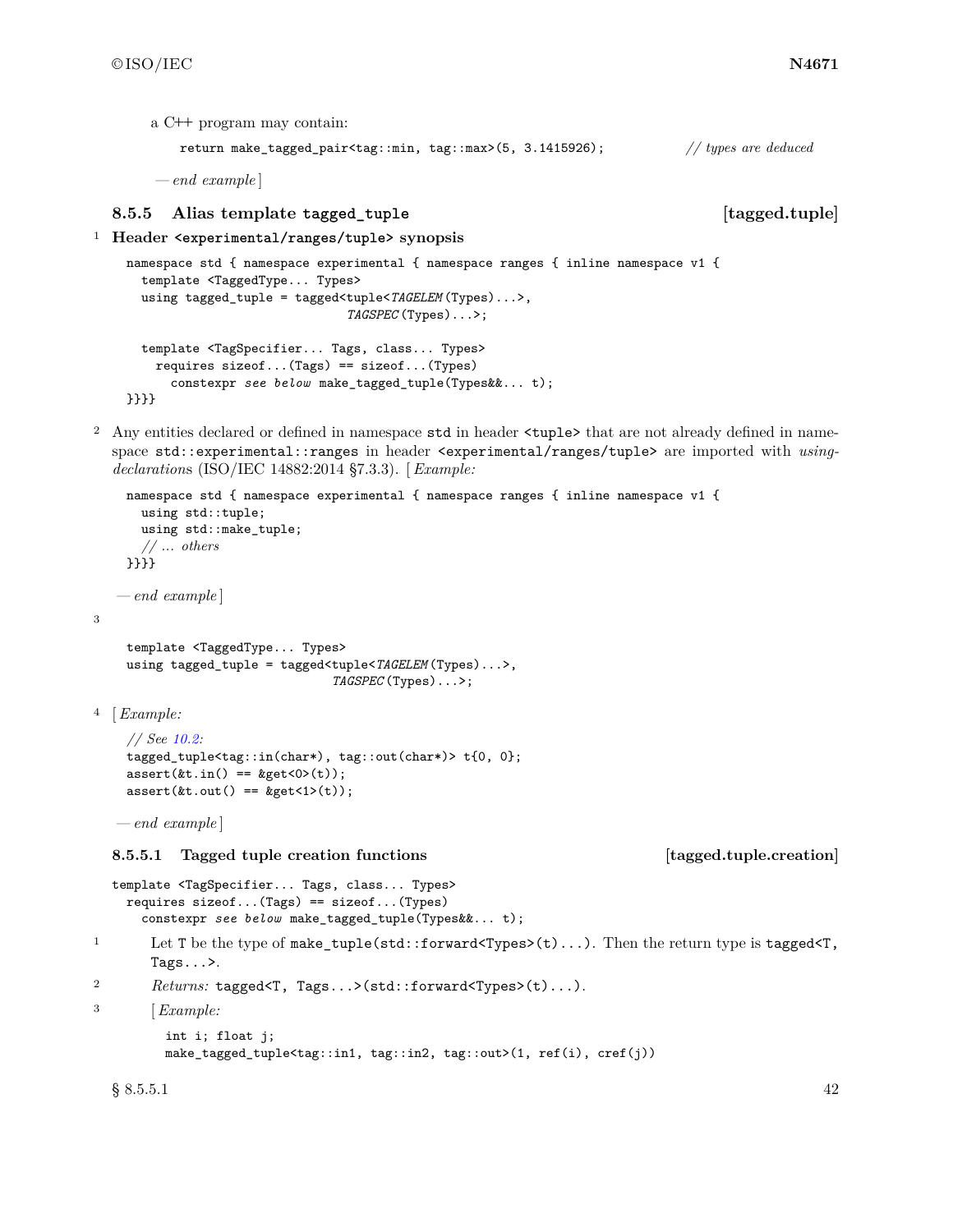creates a tagged tuple of type

tagged\_tuple<tag::in1(int), tag::in2(int&), tag::out(const float&)>

*— end example* ]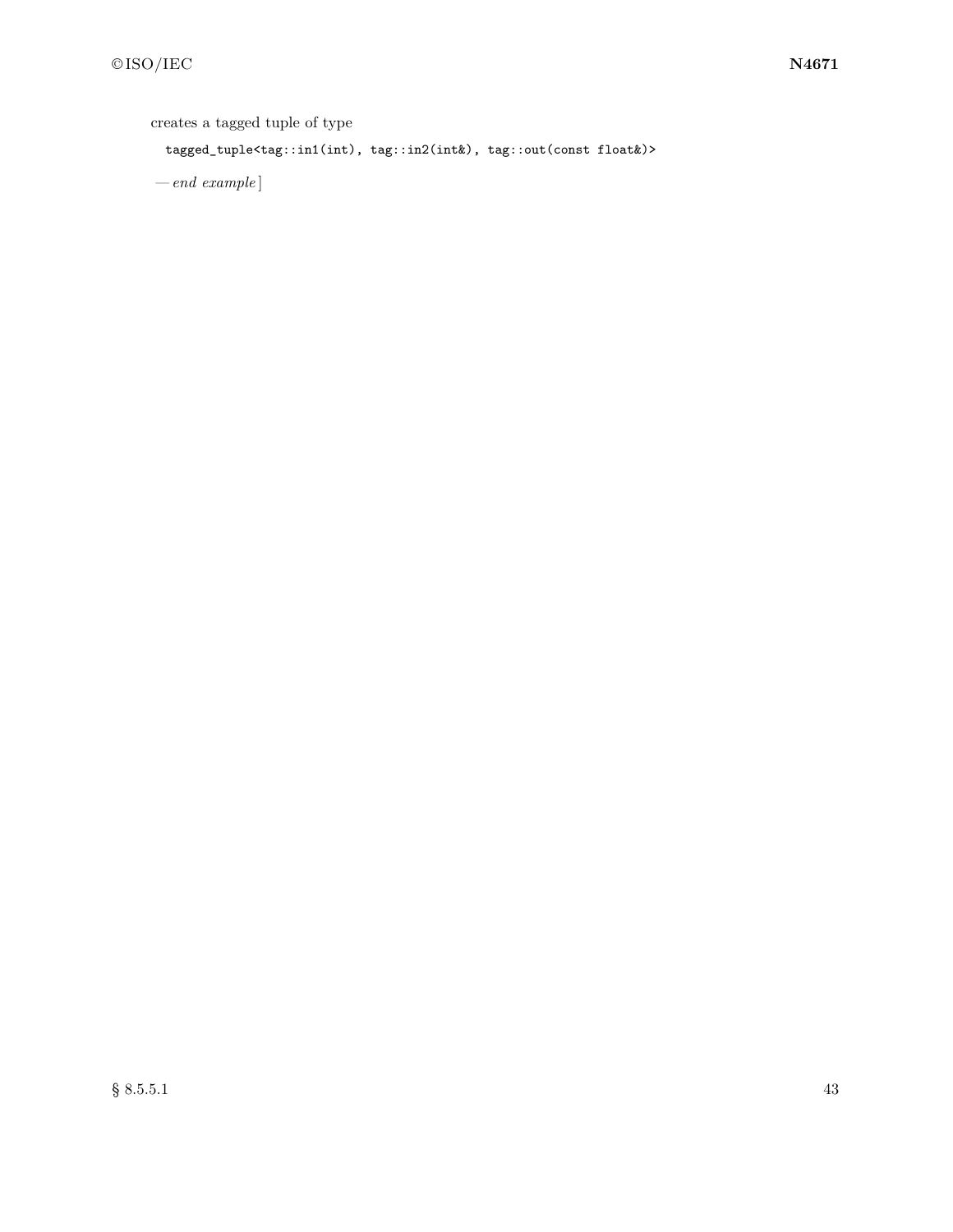# **9 Iterators library [iterators]**

### **9.1 General idea is a constructed idea is a constructed idea in the construction of the construction**  $\left[$  **i** terators.general

- <sup>1</sup> This Clause describes components that C**++** programs may use to perform iterations over containers (Clause ISO/IEC 14882:2014 §23), streams (ISO/IEC 14882:2014 §27.7), stream buffers (ISO/IEC 14882:2014 §27.6), and ranges  $(9.9)$ .
- <sup>2</sup> The following subclauses describe iterator requirements, and components for iterator primitives, predefined iterators, and stream iterators, as summarized in Table [5.](#page-47-0)

<span id="page-47-0"></span>

|     | Subclause                      | Header(s)                                           |
|-----|--------------------------------|-----------------------------------------------------|
| 9.3 | Iterator requirements          |                                                     |
| 9.4 | Indirect callable requirements |                                                     |
| 9.5 | Common algorithm requirements  |                                                     |
| 9.6 | Iterator primitives            | <experimental iterator="" ranges=""></experimental> |
| 9.7 | Predefined iterators           |                                                     |
| 9.8 | Stream iterators               |                                                     |
| 9.9 | Ranges                         |                                                     |

### **9.2 Header <experimental/ranges/iterator> synopsis [iterator.synopsis]**

```
namespace std { namespace experimental { namespace ranges { inline namespace v1 {
  template <class T> concept bool dereferenceable // exposition only
    = requires(T& t) { {*t} -> auto&&; };
  // 9.3, iterator requirements:
  // 9.3.2, customization points:
  namespace {
    // 9.3.2.1, iter_move:
    constexpr unspecified iter_move = unspecified ;
    // 9.3.2.2, iter_swap:
    constexpr unspecified iter_swap = unspecified ;
  }
```
*// [9.3.3,](#page-60-1) associated types: // [9.3.3.1,](#page-60-2) difference\_type:* template <class> struct difference\_type; template <class T> using difference\_type\_t = typename difference\_type<T>::type;

*// [9.3.3.2,](#page-61-0) value\_type:* template <class> struct value\_type; template <class T> using value\_type\_t = typename value\_type<T>::type;

*// [9.3.3.3,](#page-61-1) iterator\_category:* template <class> struct iterator\_category;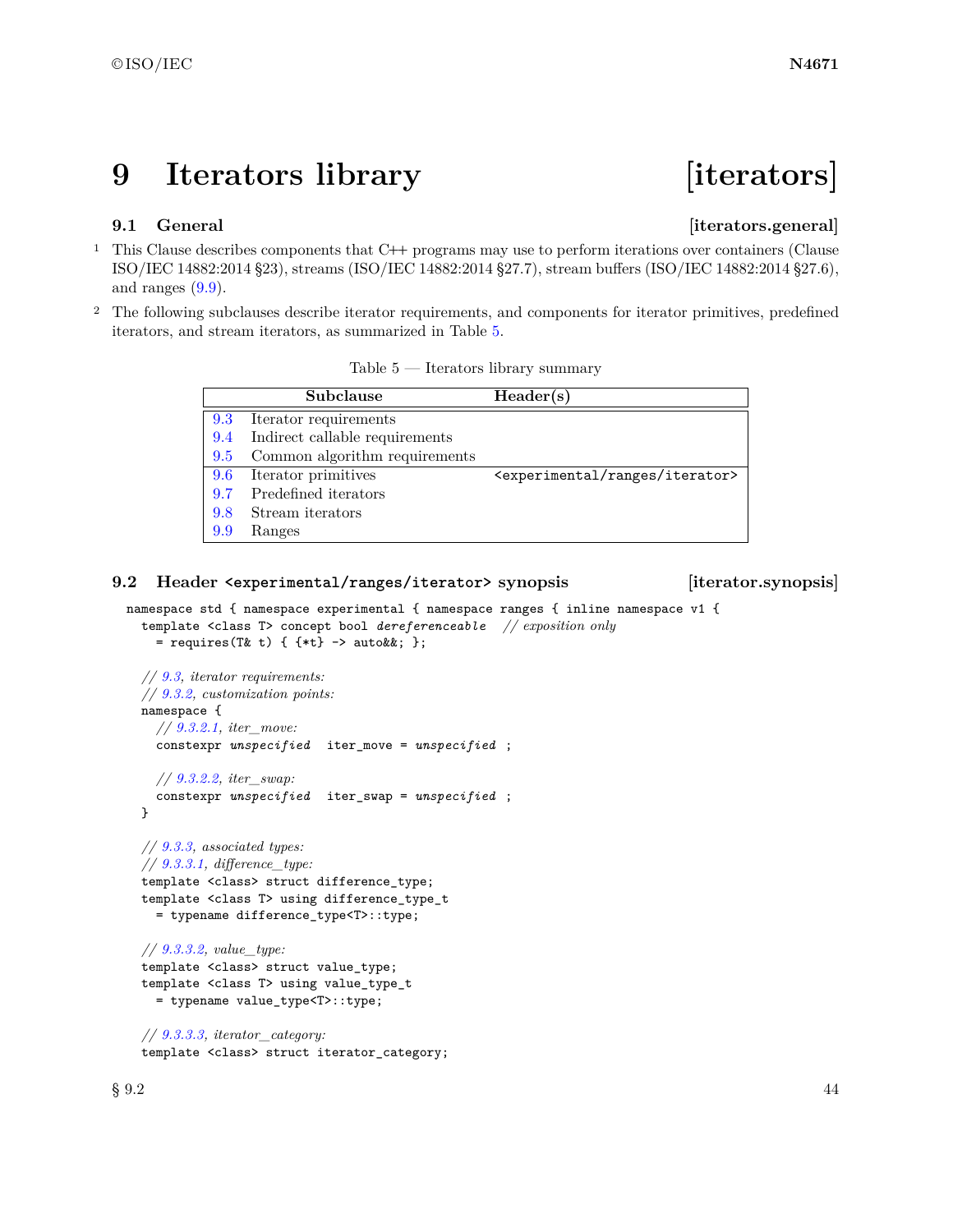```
template <class T> using iterator_category_t
  = typename iterator_category<T>::type;
template <dereferenceable T> using reference_t
  = decltype(*declval<T&>());
template <dereferenceable T>
   requires see below using rvalue_reference_t
  = decltype(ranges::iter_move(declval<T&>()));
// 9.3.4, Readable:
template <class In>
concept bool Readable() {
 return see below ;
}
// 9.3.5, Writable:
template <class Out, class T>
concept bool Writable() {
 return see below ;
}
// 9.3.6, WeaklyIncrementable:
template <class I>
concept bool WeaklyIncrementable() {
 return see below ;
}
// 9.3.7, Incrementable:
template <class I>
concept bool Incrementable() {
 return see below ;
}
// 9.3.8, Iterator:
template <class I>
concept bool Iterator() {
 return see below ;
}
// 9.3.9, Sentinel:
template <class S, class I>
concept bool Sentinel() {
 return see below ;
}
// 9.3.10, SizedSentinel:
template <class S, class I>
  constexpr bool disable_sized_sentinel = false;
template <class S, class I>
concept bool SizedSentinel() {
  return see below ;
}
```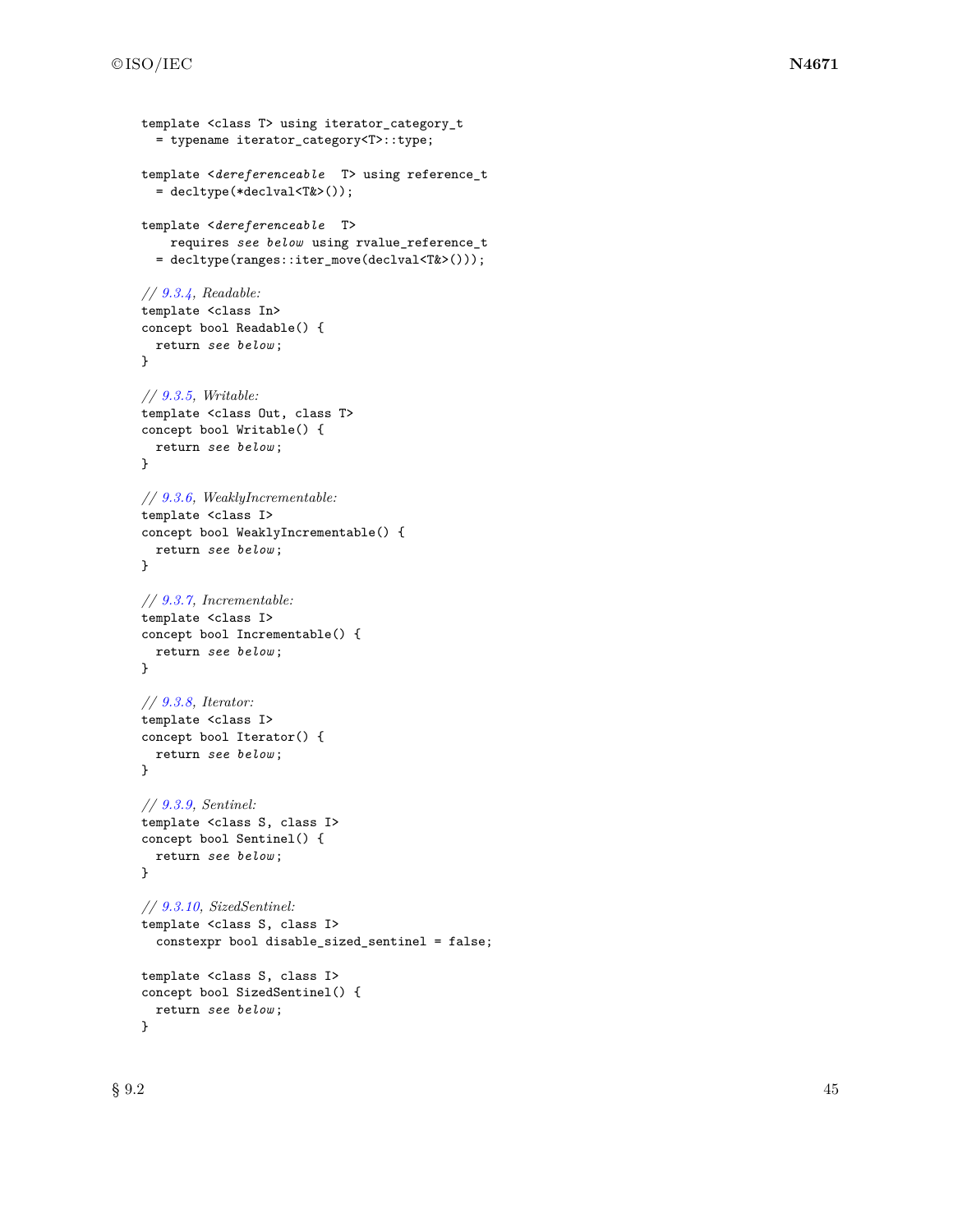```
// 9.3.11, InputIterator:
template <class I>
concept bool InputIterator() {
  return see below
;
}
// 9.3.12, OutputIterator:
template <class I>
concept bool OutputIterator() {
  return see below
;
}
// 9.3.13, ForwardIterator:
template <class I>
concept bool ForwardIterator() {
  return see below
;
}
// 9.3.14, BidirectionalIterator:
template <class I>
concept bool BidirectionalIterator() {
  return see below
;
}
// 9.3.15, RandomAccessIterator:
template <class I>
concept bool RandomAccessIterator() {
  return see below
;
}
// 9.4, indirect callable requirements:
// 9.4.2, indirect callables:
template <class F>
concept bool IndirectInvocable() {
  return see below
;
}
template <class F, class I>
concept bool IndirectInvocable() {
  return see below
;
}
template <class F, class I1, class I2>
concept bool IndirectInvocable() {
  return see below
;
}
template <class F>
concept bool IndirectRegularInvocable() {
  return see below
;
}
template <class F, class I>
concept bool IndirectRegularInvocable() {
  return see below
;
}
template <class F, class I1, class I2>
concept bool IndirectRegularInvocable() {
```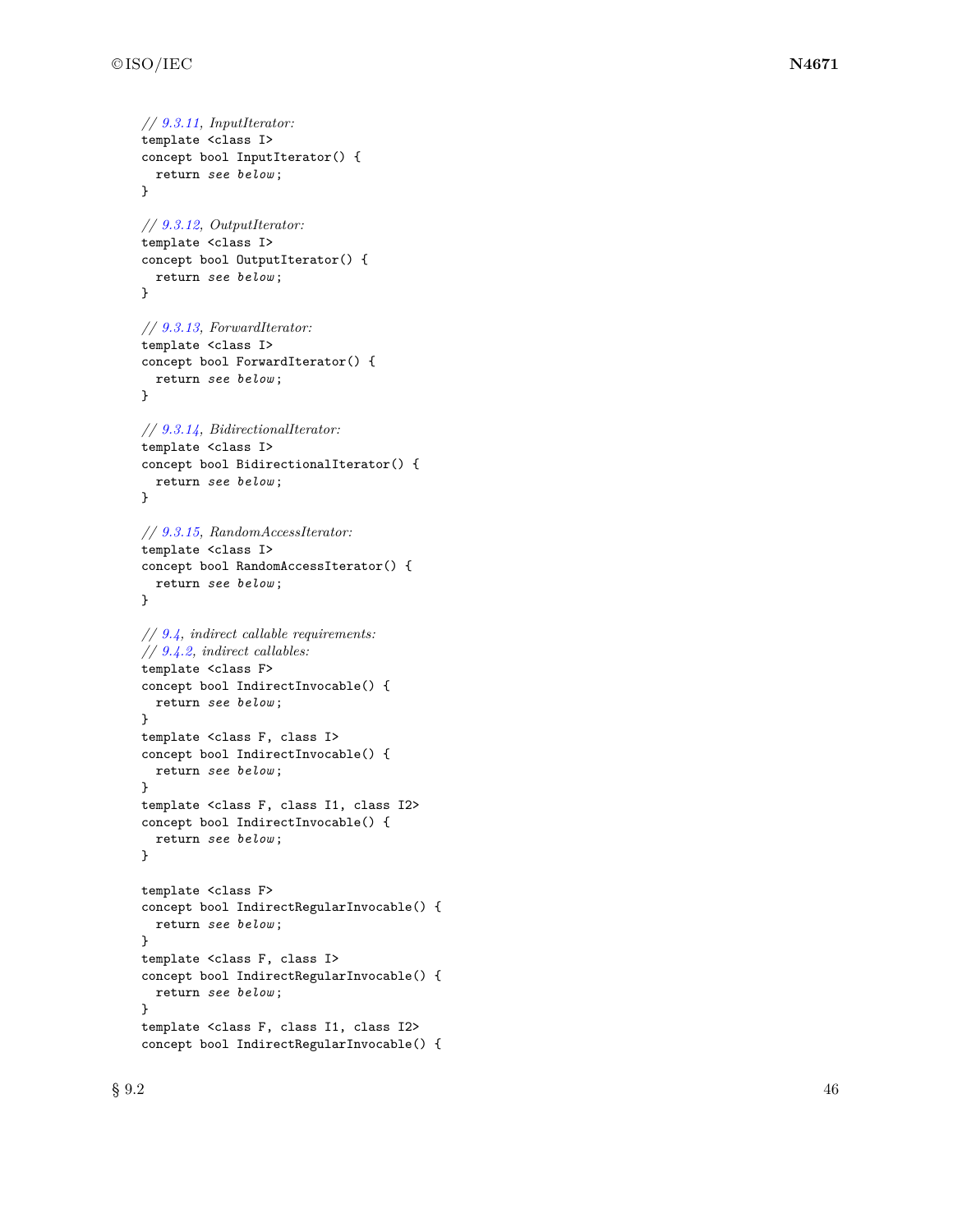```
return see below ;
}
template <class F, class I>
concept bool IndirectPredicate() {
 return see below ;
}
template <class F, class I1, class I2>
concept bool IndirectPredicate() {
 return see below ;
}
template <class F, class I1, class I2 = I1>
concept bool IndirectRelation() {
 return see below ;
}
template <class F, class I1, class I2 = I1>
concept bool IndirectStrictWeakOrder() {
 return see below ;
}
template <class> struct indirect_result_of;
template <class F, class... Is>
  requires IndirectInvocable<decay_t<F>, Is...>()
struct indirect_result_of<F(Is...)>;
template <class F>
using indirect_result_of_t
  = typename indirect_result_of<F>::type;
// 9.4.3, projected:
template <Readable I, IndirectRegularInvocable<I> Proj>
struct projected;
template <WeaklyIncrementable I, class Proj>
struct difference_type<projected<I, Proj>>;
// 9.5, common algorithm requirements:
// 9.5.2 IndirectlyMovable:
template <class In, class Out>
concept bool IndirectlyMovable() {
 return see below ;
}
template <class In, class Out>
concept bool IndirectlyMovableStorable() {
 return see below ;
}
// 9.5.3 IndirectlyCopyable:
template <class In, class Out>
concept bool IndirectlyCopyable() {
 return see below ;
```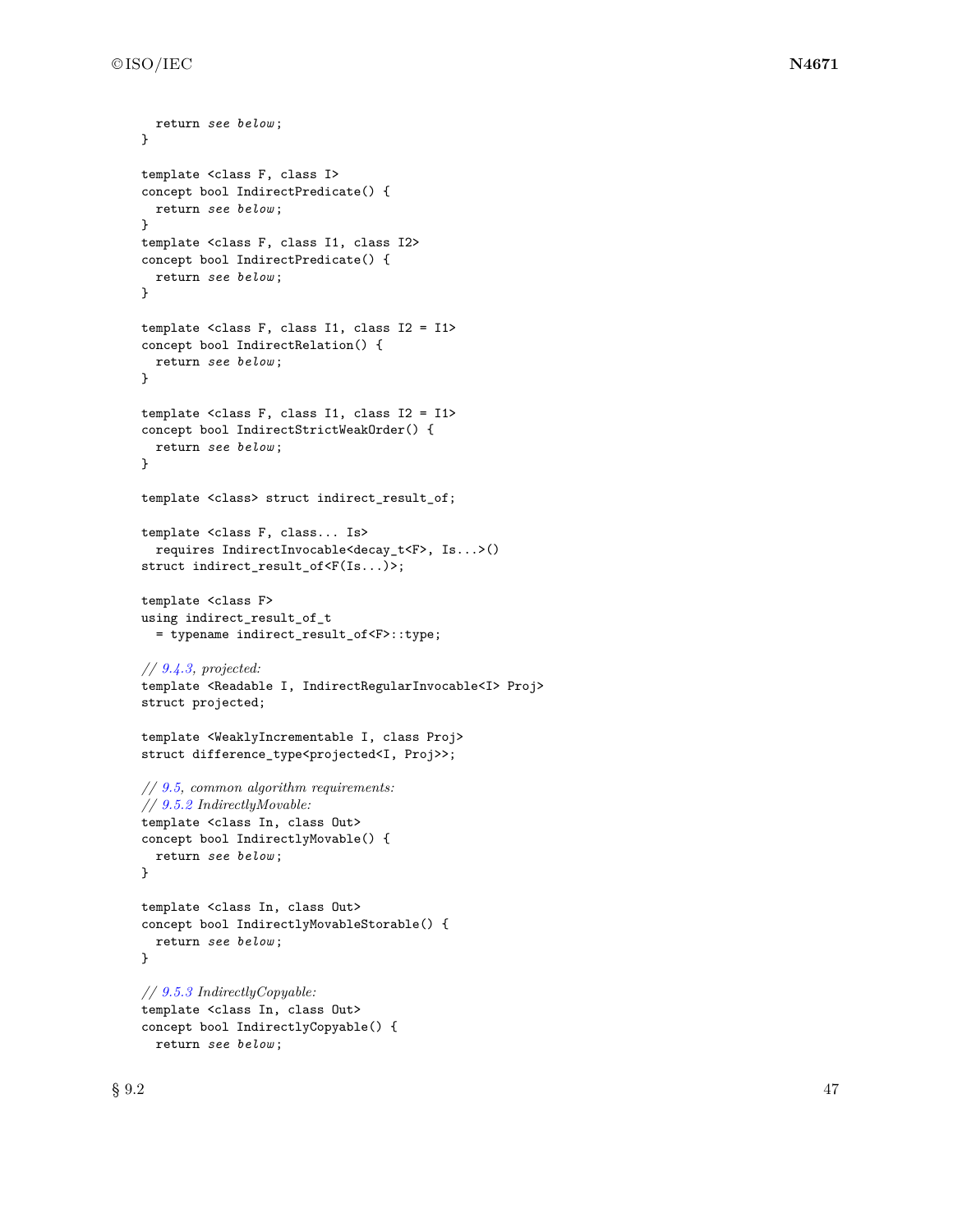```
}
template <class In, class Out>
concept bool IndirectlyCopyableStorable() {
  return see below ;
}
// 9.5.4 IndirectlySwappable:
template <class I1, class I2 = I1>
concept bool IndirectlySwappable() {
 return see below ;
}
// 9.5.5 IndirectlyComparable:
template <class I1, class I2, class R = equal_to<>, class P1 = identity,
    class P2 = identity>
concept bool IndirectlyComparable() {
 return see below ;
}
// 9.5.6 Permutable:
template <class I>
concept bool Permutable() {
 return see below ;
}
// 9.5.7 Mergeable:
template <class I1, class I2, class Out,
    class R = less<>, class P1 = identity, class P2 = identity>
concept bool Mergeable() {
  return see below ;
}
template <class I, class R = less<>, class P = identity>
concept bool Sortable() {
 return see below ;
}
// 9.6, primitives:
// 9.6.1, traits:
template <class I1, class I2> struct is_indirectly_movable;
template <class I1, class I2 = I1> struct is_indirectly_swappable;
template <class I1, class I2> struct is_nothrow_indirectly_movable;
template <class I1, class I2 = I1> struct is_nothrow_indirectly_swappable;
template <class I1, class I2> constexpr bool is_indirectly_movable_v
  = is_indirectly_movable<I1, I2>::value;
template <class I1, class I2> constexpr bool is_indirectly_swappable_v
  = is_indirectly_swappable<I1, I2>::value;
template <class I1, class I2> constexpr bool is_nothrow_indirectly_movable_v
  = is_nothrow_indirectly_movable<I1, I2>::value;
template <class I1, class I2> constexpr bool is_nothrow_indirectly_swappable_v
  = is_nothrow_indirectly_swappable<I1, I2>::value;
```
template <class Iterator> using iterator\_traits = *see below* ;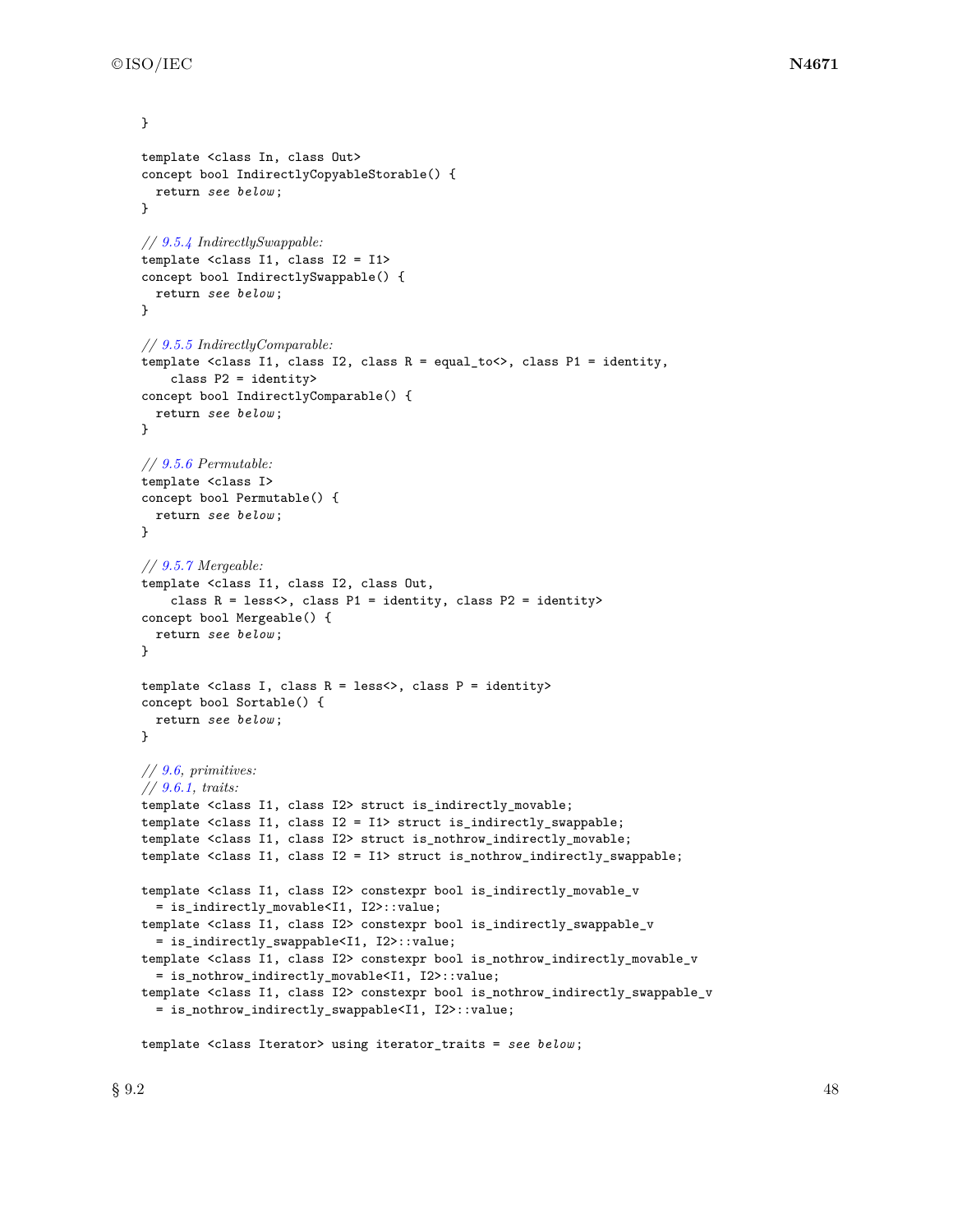```
template <Readable T> using iter_common_reference_t
  = common_reference_t<reference_t<T>, value_type_t<T>&>;
// 9.6.3, iterator tags:
struct output_iterator_tag { };
struct input_iterator_tag { };
struct forward_iterator_tag : input_iterator_tag { };
struct bidirectional_iterator_tag : forward_iterator_tag { };
struct random_access_iterator_tag : bidirectional_iterator_tag { };
// 9.6.4, iterator operations:
template <Iterator I>
  void advance(I& i, difference_type_t<I> n);
template <Iterator I, Sentinel<I> S>
  void advance(I& i, S bound);
template <Iterator I, Sentinel<I> S>
  difference_type_t<I> advance(I& i, difference_type_t<I> n, S bound);
template <Iterator I, Sentinel<I> S>
  difference_type_t<I> distance(I first, S last);
template <Iterator I>
  I next(I x, difference_type_t<I> n = 1);
template <Iterator I, Sentinel<I> S>
  I next(I x, S bound);
template <Iterator I, Sentinel<I> S>
  I next(I x, difference_type_t<I> n, S bound);
template <BidirectionalIterator I>
  I prev(I x, difference_type_t<I> n = 1);
template <BidirectionalIterator I>
  I prev(I x, difference_type_t<I> n, I bound);
```
*// [9.7,](#page-78-0) predefined iterators and sentinels:*

```
// 9.7.1, reverse iterators:
template <BidirectionalIterator I> class reverse_iterator;
```

```
template <class I1, class I2>
    requires EqualityComparable<I1, I2>()
 bool operator==(
    const reverse_iterator<I1>& x,
    const reverse_iterator<I2>& y);
template <class I1, class I2>
   requires EqualityComparable<I1, I2>()
 bool operator!=(
   const reverse_iterator<I1>& x,
    const reverse_iterator<I2>& y);
template <class I1, class I2>
   requires StrictTotallyOrdered<I1, I2>()
 bool operator<(
    const reverse_iterator<I1>& x,
    const reverse_iterator<I2>& y);
template <class I1, class I2>
    requires StrictTotallyOrdered<I1, I2>()
 bool operator>(
    const reverse_iterator<I1>& x,
```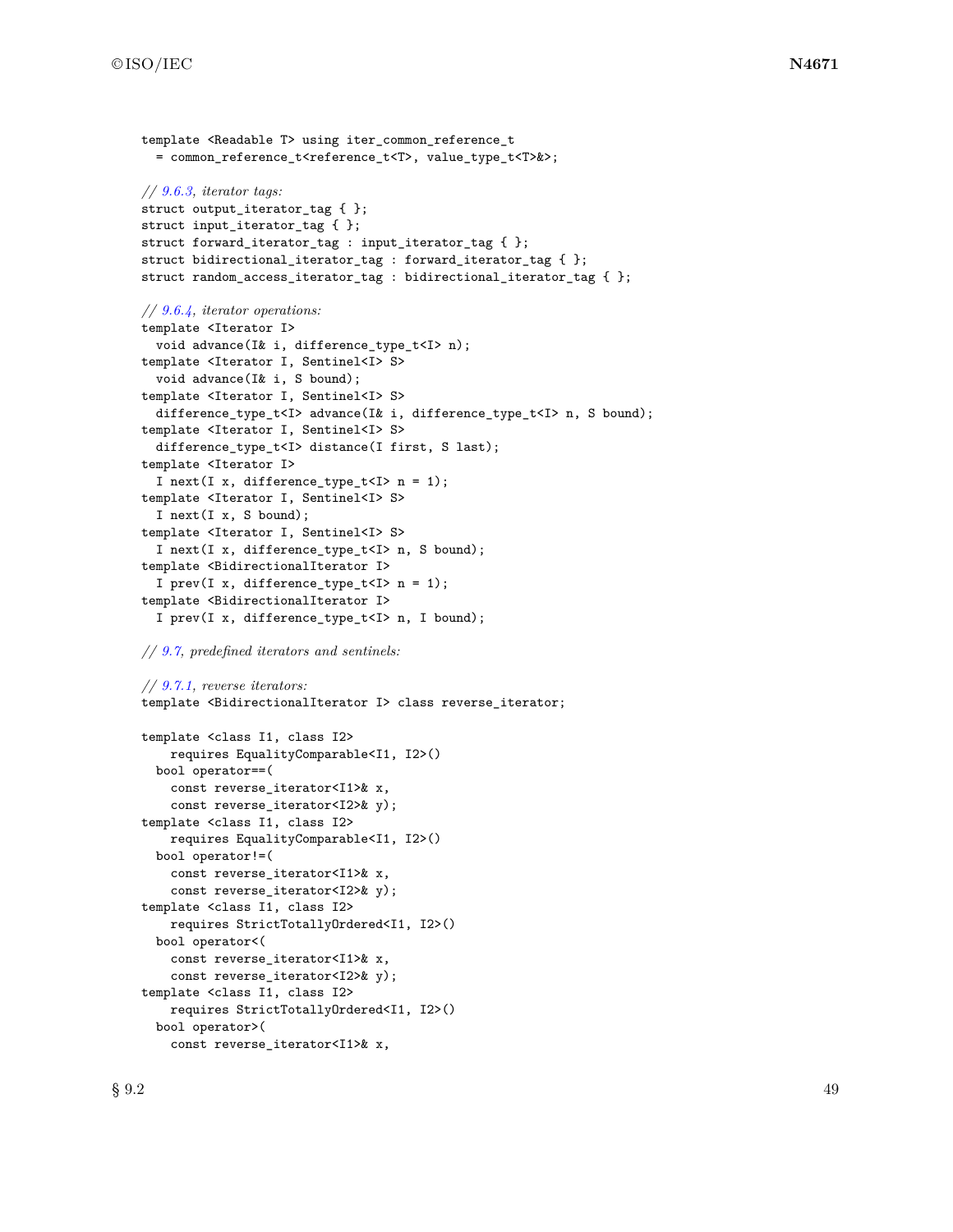```
const reverse iterator<I2>& y);
template <class I1, class I2>
    requires StrictTotallyOrdered<I1, I2>()
  bool operator>=(
    const reverse_iterator<I1>& x,
    const reverse_iterator<I2>& y);
template <class I1, class I2>
    requires StrictTotallyOrdered<I1, I2>()
  bool operator<=(
    const reverse_iterator<I1>& x,
    const reverse_iterator<I2>& y);
template <class I1, class I2>
    requires SizedSentinel<I1, I2>()
  difference_type_t<I2> operator-(
    const reverse_iterator<I1>& x,
    const reverse_iterator<I2>& y);
template <RandomAccessIterator I>
 reverse_iterator<I>
    operator+(
  difference_type_t<I> n,
  const reverse_iterator<I>& x);
template <BidirectionalIterator I>
  reverse_iterator<I> make_reverse_iterator(I i);
// 9.7.2, insert iterators:
template <class Container> class back_insert_iterator;
template <class Container>
  back_insert_iterator<Container> back_inserter(Container& x);
template <class Container> class front_insert_iterator;
template <class Container>
  front_insert_iterator<Container> front_inserter(Container& x);
template <class Container> class insert_iterator;
template <class Container>
  insert_iterator<Container> inserter(Container& x, iterator_t<Container> i);
// 9.7.3, move iterators and sentinels:
template <InputIterator I> class move_iterator;
template <class I1, class I2>
    requires EqualityComparable<I1, I2>()
  bool operator==(
    const move_iterator<I1>& x, const move_iterator<I2>& y);
template <class I1, class I2>
    requires EqualityComparable<I1, I2>()
  bool operator!=(
    const move_iterator<I1>& x, const move_iterator<I2>& y);
template <class I1, class I2>
    requires StrictTotallyOrdered<I1, I2>()
  bool operator<(
    const move_iterator<I1>& x, const move_iterator<I2>& y);
template <class I1, class I2>
    requires StrictTotallyOrdered<I1, I2>()
```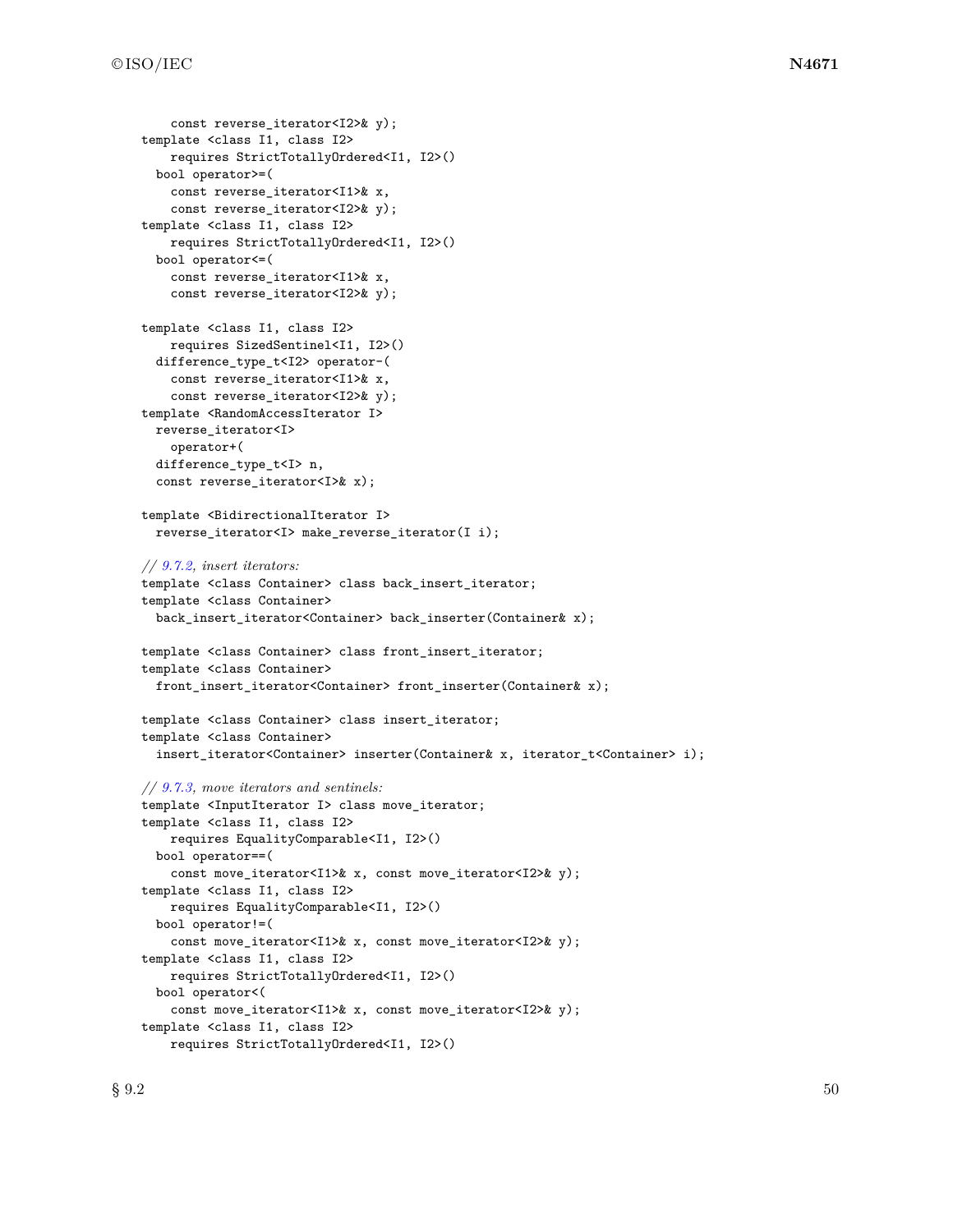```
bool operator<=(
    const move_iterator<I1>& x, const move_iterator<I2>& y);
template <class I1, class I2>
    requires StrictTotallyOrdered<I1, I2>()
  bool operator>(
    const move_iterator<I1>& x, const move_iterator<I2>& y);
template <class I1, class I2>
    requires StrictTotallyOrdered<I1, I2>()
  bool operator>=(
    const move_iterator<I1>& x, const move_iterator<I2>& y);
template <class I1, class I2>
    requires SizedSentinel<I1, I2>()
  difference_type_t<I2> operator-(
    const move_iterator<I1>& x,
    const move_iterator<I2>& y);
template <RandomAccessIterator I>
 move_iterator<I>
    operator+(
  difference_type_t<I> n,
  const move_iterator<I>& x);
template <InputIterator I>
 move_iterator<I> make_move_iterator(I i);
template <Semiregular S> class move_sentinel;
template <class I, Sentinel<I> S>
  bool operator==(
    const move_iterator<I>& i, const move_sentinel<S>& s);
template <class I, Sentinel<I> S>
  bool operator==(
    const move_sentinel<S>& s, const move_iterator<I>& i);
template <class I, Sentinel<I> S>
  bool operator!=(
    const move_iterator<I>& i, const move_sentinel<S>& s);
template <class I, Sentinel<I> S>
  bool operator!=(
    const move_sentinel<S>& s, const move_iterator<I>& i);
template <class I, SizedSentinel<I> S>
  difference_type_t<I> operator-(
    const move_sentinel<S>& s, const move_iterator<I>& i);
template <class I, SizedSentinel<I> S>
  difference_type_t<I> operator-(
    const move_iterator<I>& i, const move_sentinel<S>& s);
template <Semiregular S>
  move_sentinel<S> make_move_sentinel(S s);
// 9.7.4, common iterators:
template <Iterator I, Sentinel<I> S>
  requires !Same<I, S>()
class common_iterator;
template <Readable I, class S>
```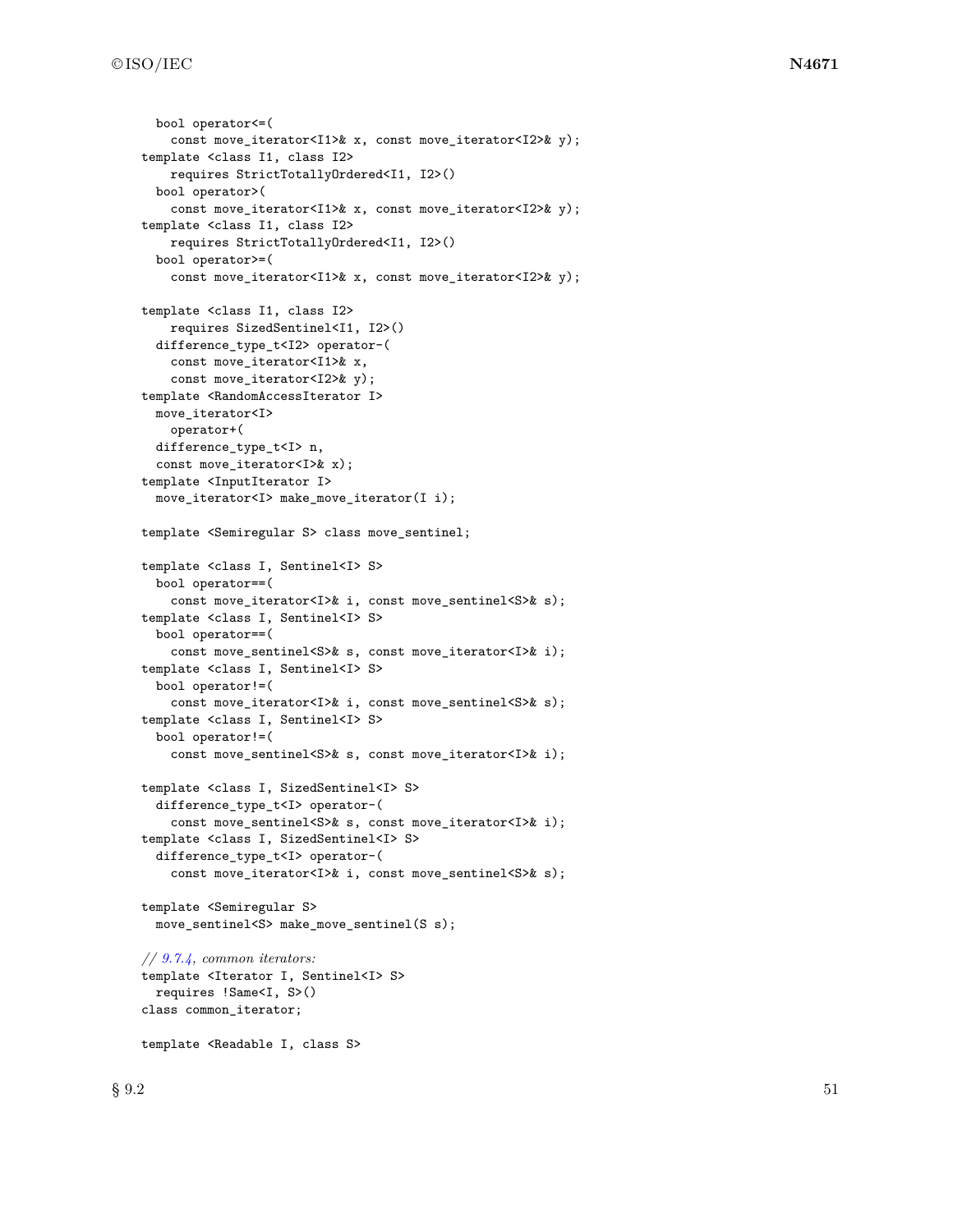```
struct value type<common iterator<I, S>>;
template <InputIterator I, class S>
struct iterator_category<common_iterator<I, S>>;
template <ForwardIterator I, class S>
struct iterator_category<common_iterator<I, S>>;
template <class I1, class I2, Sentinel<I2> S1, Sentinel<I1> S2>
bool operator==(
  const common_iterator<I1, S1>& x, const common_iterator<I2, S2>& y);
template <class I1, class I2, Sentinel<I2> S1, Sentinel<I1> S2>
  requires EqualityComparable<I1, I2>()
bool operator==(
  const common_iterator<I1, S1>& x, const common_iterator<I2, S2>& y);
template <class I1, class I2, Sentinel<I2> S1, Sentinel<I1> S2>
bool operator!=(
  const common_iterator<I1, S1>& x, const common_iterator<I2, S2>& y);
template <class I2, SizedSentinel<I2> I1, SizedSentinel<I2> S1, SizedSentinel<I1> S2>
difference_type_t<I2> operator-(
  const common_iterator<I1, S1>& x, const common_iterator<I2, S2>& y);
// 9.7.5, default sentinels:
class default_sentinel;
// 9.7.6, counted iterators:
template <Iterator I> class counted_iterator;
template <class I1, class I2>
    requires Common<I1, I2>()
  bool operator==(
    const counted_iterator<I1>& x, const counted_iterator<I2>& y);
  bool operator==(
    const counted_iterator<auto>& x, default_sentinel);
  bool operator==(
    default_sentinel, const counted_iterator<auto>& x);
template <class I1, class I2>
    requires Common<I1, I2>()
  bool operator!=(
    const counted_iterator<I1>& x, const counted_iterator<I2>& y);
  bool operator!=(
    const counted_iterator<auto>& x, default_sentinel y);
  bool operator!=(
    default_sentinel x, const counted_iterator<auto>& y);
template <class I1, class I2>
   requires Common<I1, I2>()
  bool operator<(
    const counted_iterator<I1>& x, const counted_iterator<I2>& y);
template <class I1, class I2>
    requires Common<I1, I2>()
  bool operator<=(
    const counted_iterator<I1>& x, const counted_iterator<I2>& y);
template <class I1, class I2>
    requires Common<I1, I2>()
```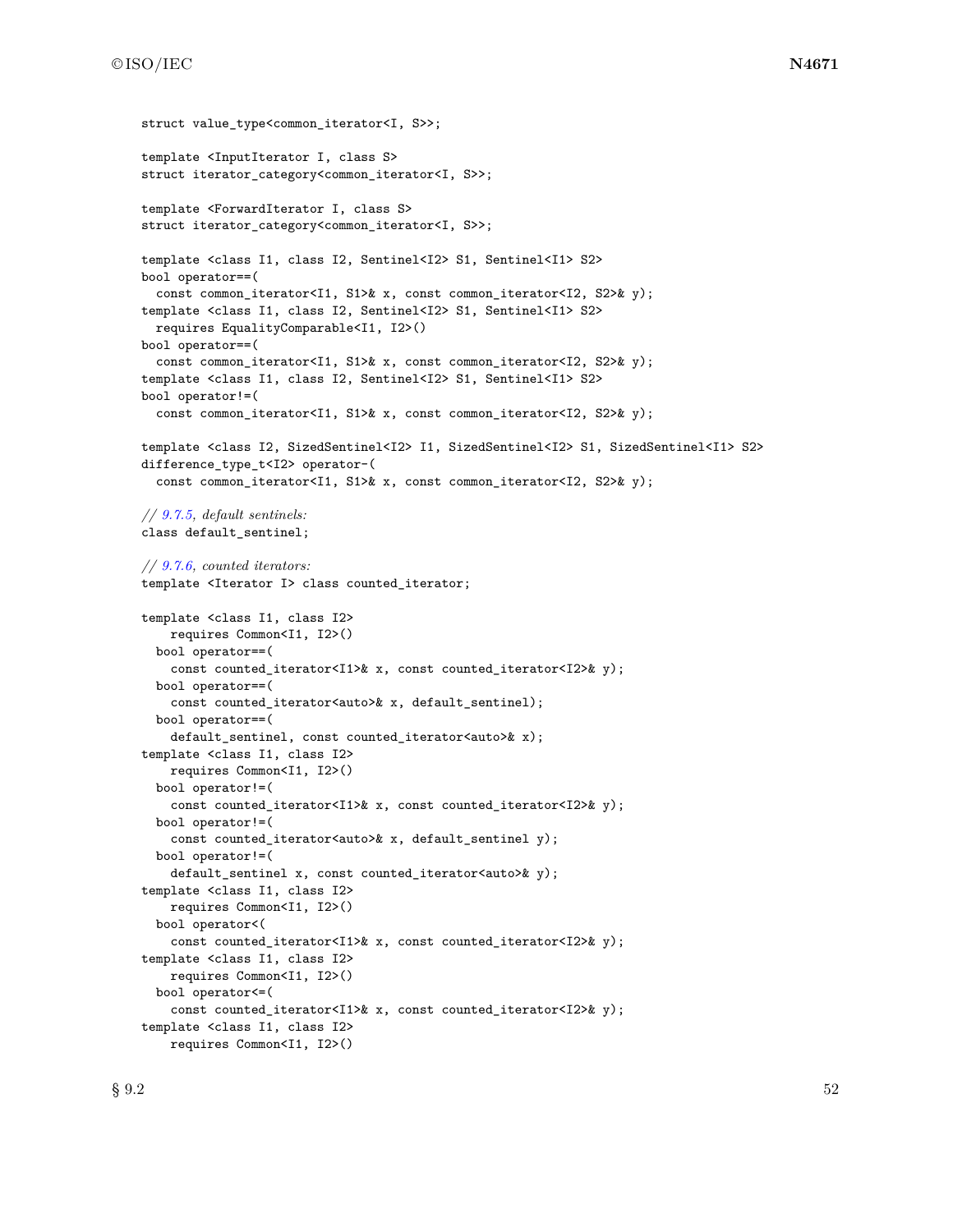```
bool operator>(
    const counted_iterator<I1>& x, const counted_iterator<I2>& y);
template <class I1, class I2>
    requires Common<I1, I2>()
  bool operator>=(
    const counted_iterator<I1>& x, const counted_iterator<I2>& y);
template <class I1, class I2>
    requires Common<I1, I2>()
  difference_type_t<I2> operator-(
    const counted_iterator<I1>& x, const counted_iterator<I2>& y);
template <class I>
  difference_type_t<I> operator-(
    const counted_iterator<I>& x, default_sentinel y);
template <class I>
  difference_type_t<I> operator-(
    default_sentinel x, const counted_iterator<I>& y);
template <RandomAccessIterator I>
  counted_iterator<I>
    operator+(difference_type_t<I> n, const counted_iterator<I>& x);
template <Iterator I>
  counted_iterator<I> make_counted_iterator(I i, difference_type_t<I> n);
template <Iterator I>
  void advance(counted_iterator<I>& i, difference_type_t<I> n);
// 9.7.8, unreachable sentinels:
class unreachable;
template <Iterator I>
  constexpr bool operator==(const I&, unreachable) noexcept;
template <Iterator I>
  constexpr bool operator==(unreachable, const I&) noexcept;
template <Iterator I>
  constexpr bool operator!=(const I&, unreachable) noexcept;
template <Iterator I>
  constexpr bool operator!=(unreachable, const I&) noexcept;
// 9.7.7, dangling wrapper:
template <class T> class dangling;
// 9.8, stream iterators:
template <class T, class charT = char, class traits = char_traits<charT>,
    class Distance = ptrdiff_t>
class istream_iterator;
template <class T, class charT, class traits, class Distance>
  bool operator==(const istream_iterator<T, charT, traits, Distance>& x,
          const istream_iterator<T, charT, traits, Distance>& y);
template <class T, class charT, class traits, class Distance>
  bool operator==(default_sentinel x,
          const istream_iterator<T, charT, traits, Distance>& y);
template <class T, class charT, class traits, class Distance>
  bool operator==(const istream_iterator<T, charT, traits, Distance>& x,
          default_sentinel y);
template <class T, class charT, class traits, class Distance>
  bool operator!=(const istream_iterator<T, charT, traits, Distance>& x,
          const istream_iterator<T, charT, traits, Distance>& y);
```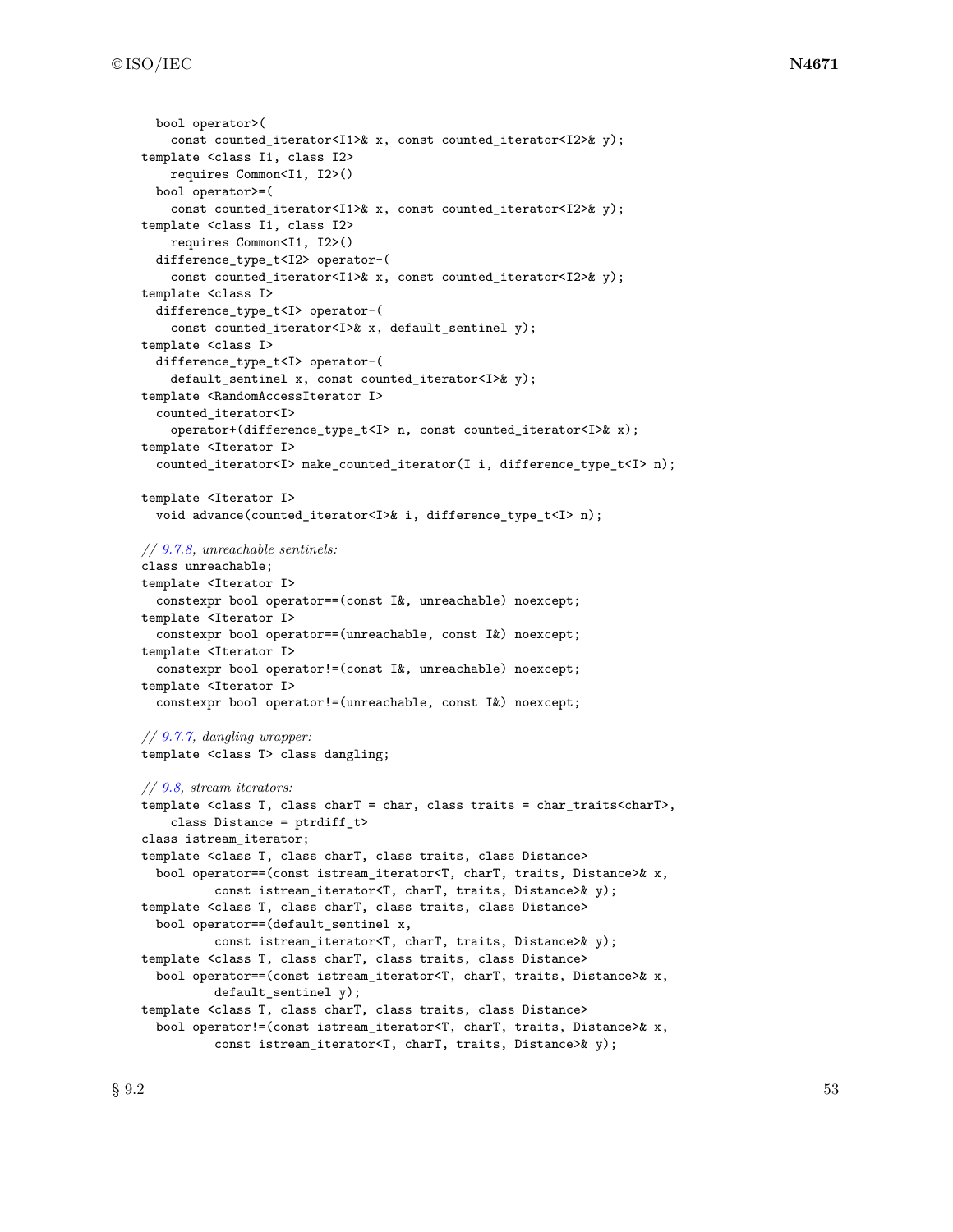```
template <class T, class charT, class traits, class Distance>
 bool operator!=(default_sentinel x,
          const istream_iterator<T, charT, traits, Distance>& y);
template <class T, class charT, class traits, class Distance>
  bool operator!=(const istream_iterator<T, charT, traits, Distance>& x,
          default_sentinel y);
template <class T, class charT = char, class traits = char_traits<charT>>
    class ostream_iterator;
template <class charT, class traits = char_traits<charT> >
  class istreambuf_iterator;
template <class charT, class traits>
  bool operator==(const istreambuf_iterator<charT, traits>& a,
          const istreambuf_iterator<charT, traits>& b);
template <class charT, class traits>
  bool operator==(default_sentinel a,
         const istreambuf_iterator<charT, traits>& b);
template <class charT, class traits>
  bool operator==(const istreambuf_iterator<charT, traits>& a,
         default_sentinel b);
template <class charT, class traits>
  bool operator!=(const istreambuf_iterator<charT, traits>& a,
          const istreambuf_iterator<charT, traits>& b);
template <class charT, class traits>
  bool operator!=(default_sentinel a,
          const istreambuf_iterator<charT, traits>& b);
template <class charT, class traits>
  bool operator!=(const istreambuf_iterator<charT, traits>& a,
          default_sentinel b);
template <class charT, class traits = char_traits<charT> >
  class ostreambuf_iterator;
// 9.10, range access:
namespace {
  constexpr unspecified begin = unspecified ;
  constexpr unspecified end = unspecified ;
  constexpr unspecified cbegin = unspecified ;
  constexpr unspecified cend = unspecified ;
  constexpr unspecified rbegin = unspecified ;
  constexpr unspecified rend = unspecified ;
  constexpr unspecified crbegin = unspecified ;
  constexpr unspecified crend = unspecified ;
\mathbf{r}// 9.11, range primitives:
namespace {
  constexpr unspecified size = unspecified ;
  constexpr unspecified empty = unspecified ;
  constexpr unspecified data = unspecified ;
  constexpr unspecified cdata = unspecified ;
}
template <Range R>
difference_type_t<iterator_t<R>> distance(R&& r);
```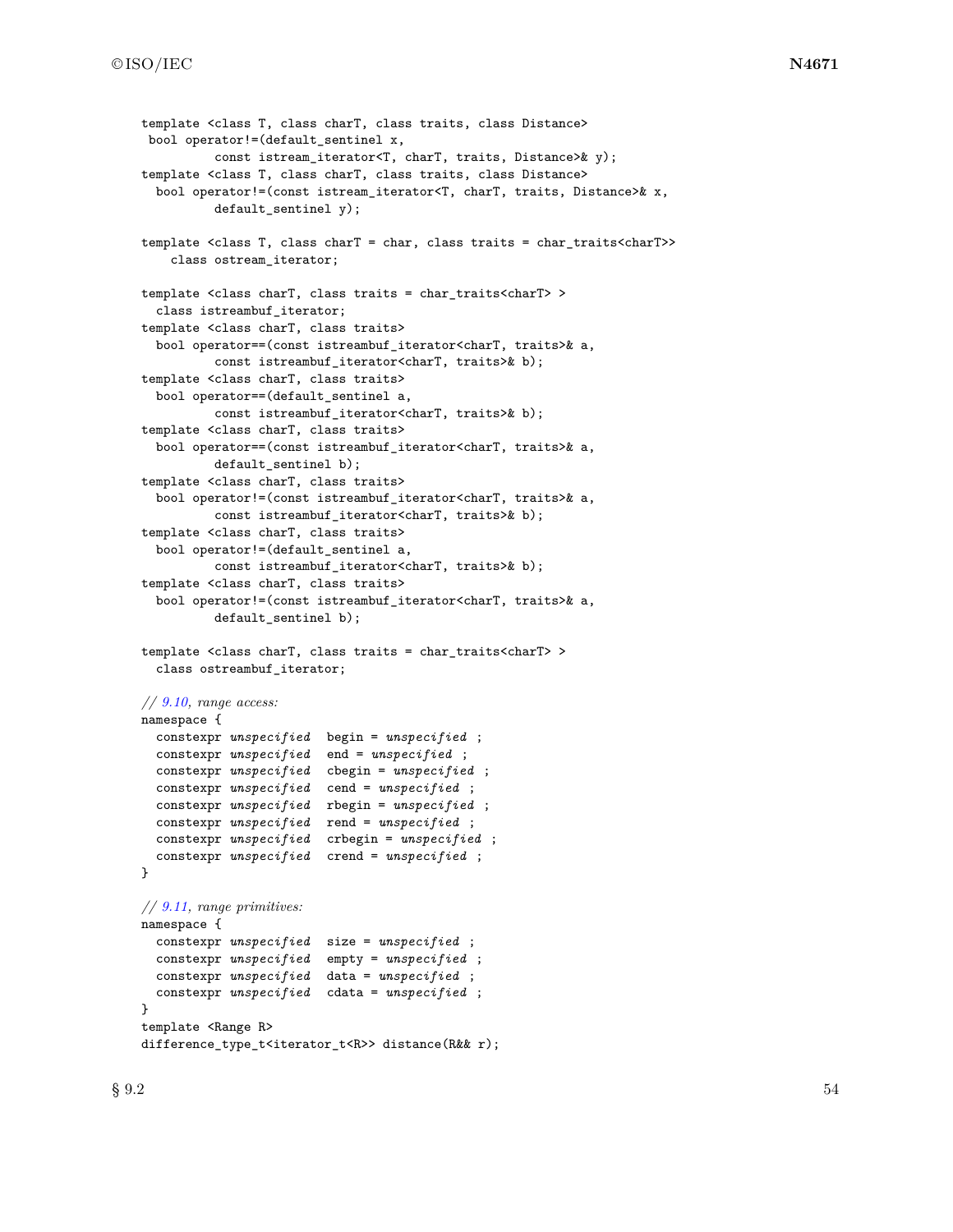```
template <SizedRange R>
 difference_type_t<iterator_t<R>> distance(R&& r);
}}}}
namespace std {
  // 9.6.2, iterator traits:
  template <experimental::ranges::Iterator Out>
    struct iterator_traits<Out>;
  template <experimental::ranges::InputIterator In>
    struct iterator_traits<In>;
  template <experimental::ranges::InputIterator In>
      requires experimental::ranges::Sentinel<In, In>()
    struct iterator_traits;
}
```
<sup>1</sup> Any entities declared or defined in namespace std in header <iterator> that are not already defined in namespace std::experimental::ranges in header <experimental/ranges/iterator> are imported with *using-declaration*s (ISO/IEC 14882:2014 §7.3.3).

### <span id="page-58-0"></span>**9.3** Iterator requirements **and iterator** [iterator.requirements]

### **9.3.1** In general **implements.general** *iterator.requirements.general*

- <sup>1</sup> Iterators are a generalization of pointers that allow a C**++** program to work with different data structures (for example, containers and ranges) in a uniform manner. To be able to construct template algorithms that work correctly and efficiently on different types of data structures, the library formalizes not just the interfaces but also the semantics and complexity assumptions of iterators. All input iterators i support the expression \*i, resulting in a value of some object type T, called the *value type* of the iterator. All output iterators support the expression \*i = o where o is a value of some type that is in the set of types that are *writable* to the particular iterator type of **i**. For every iterator type X there is a corresponding signed integer type called the *difference type* of the iterator.
- <sup>2</sup> Since iterators are an abstraction of pointers, their semantics are a generalization of most of the semantics of pointers in C**++**. This ensures that every function template that takes iterators works as well with regular pointers. This document defines five categories of iterators, according to the operations defined on them: *input iterators*, *output iterators*, *forward iterators*, *bidirectional iterators* and *random access iterators*, as shown in Table [6.](#page-58-1)

<span id="page-58-1"></span>

| Table $6$ — Relations among iterator categories |  |  |  |  |
|-------------------------------------------------|--|--|--|--|
|-------------------------------------------------|--|--|--|--|

| Random Access $\rightarrow$ Bidirectional $\rightarrow$ Forward $\rightarrow$ Input |  |                      |
|-------------------------------------------------------------------------------------|--|----------------------|
|                                                                                     |  | $\rightarrow$ Output |

- <sup>3</sup> The five categories of iterators correspond to the iterator concepts InputIterator, OutputIterator, Forward-Iterator, BidirectionalIterator, and RandomAccessIterator, respectively. The generic term *iterator* refers to any type that satisfies Iterator.
- <sup>4</sup> Forward iterators satisfy all the requirements of input iterators and can be used whenever an input iterator is specified; Bidirectional iterators also satisfy all the requirements of forward iterators and can be used whenever a forward iterator is specified; Random access iterators also satisfy all the requirements of bidirectional iterators and can be used whenever a bidirectional iterator is specified.
- <sup>5</sup> Iterators that further satisfy the requirements of output iterators are called *mutable iterator*s. Nonmutable iterators are referred to as *constant iterator*s.
- <sup>6</sup> Just as a regular pointer to an array guarantees that there is a pointer value pointing past the last element of the array, so for any iterator type there is an iterator value that points past the last element of a corresponding

 $\S~9.3.1$  55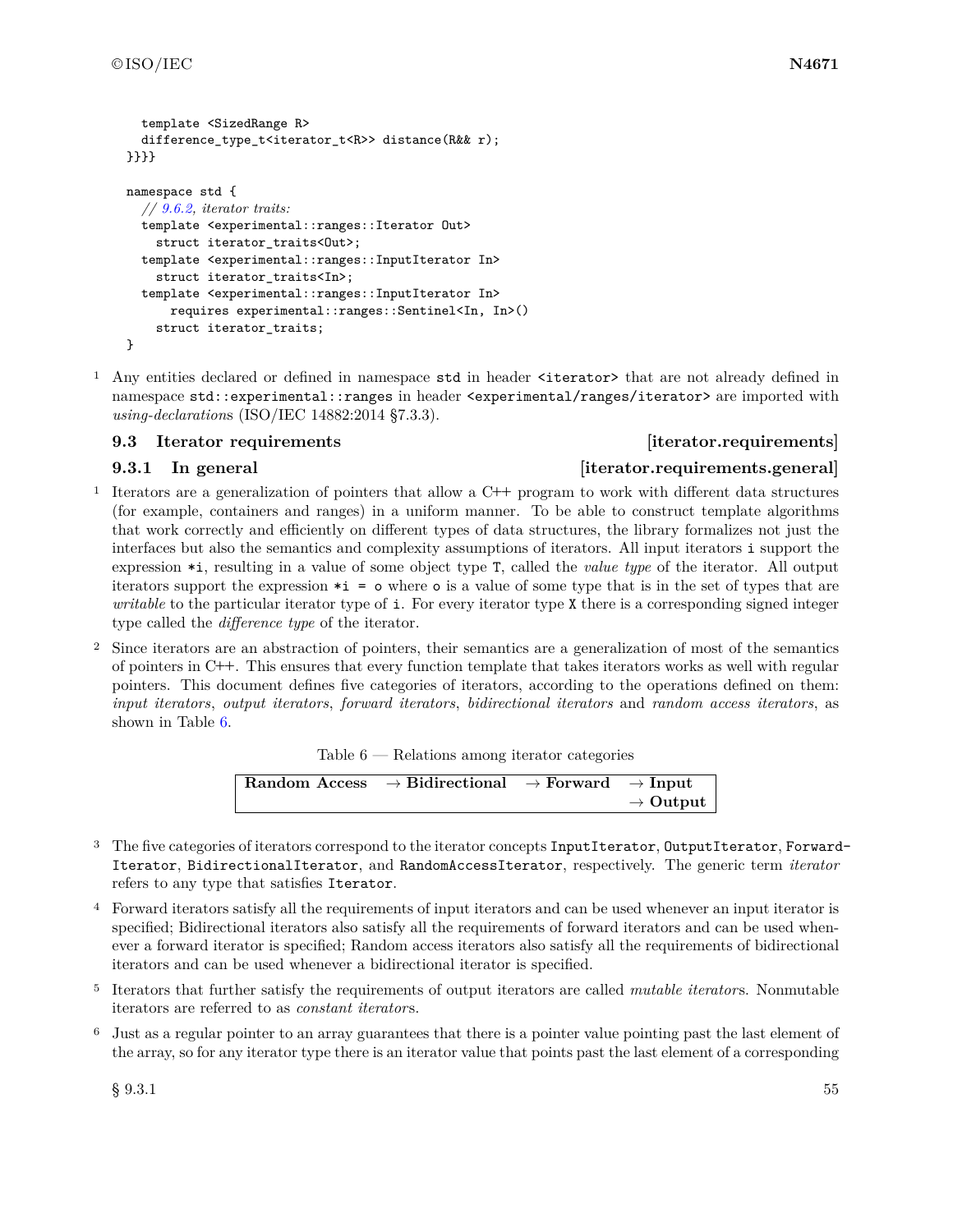sequence. These values are called *past-the-end* values. Values of an iterator i for which the expression \*i is defined are called *dereferenceable*. The library never assumes that past-the-end values are dereferenceable. Iterators can also have singular values that are not associated with any sequence. [ *Example:* After the declaration of an uninitialized pointer x (as with  $int* x$ ;), x must always be assumed to have a singular value of a pointer. *— end example* ] Results of most expressions are undefined for singular values; the only exceptions are destroying an iterator that holds a singular value, the assignment of a non-singular value to an iterator that holds a singular value, and using a value-initialized iterator as the source of a copy or move operation. [ *Note:* This guarantee is not offered for default initialization, although the distinction only matters for types with trivial default constructors such as pointers or aggregates holding pointers. *— end note* In these cases the singular value is overwritten the same way as any other value. Dereferenceable values are always non-singular.

- <sup>7</sup> Most of the library's algorithmic templates that operate on data structures have interfaces that use ranges. A range is an iterator and a *sentinel* that designate the beginning and end of the computation. An iterator and a sentinel denoting a range are comparable. A sentinel denotes an element when it compares equal to an iterator i, and i points to that element. The types of a sentinel and an iterator that denote a range must satisfy Sentinel [\(9.3.9\)](#page-64-2).
- <sup>8</sup> A range  $[i, s)$  is empty if  $i == s$ ; otherwise,  $[i, s)$  refers to the elements in the data structure starting with the element pointed to by i and up to but not including the element pointed to by the first iterator j such that  $j == s$ .
- <sup>9</sup> A sentinel s is called *reachable* from an iterator i if and only if there is a finite sequence of applications of the expression  $++i$  that makes  $i == s$ . If s is reachable from i, they denote a range.
- <sup>10</sup> A range  $[i, s)$  is valid if and only if s is reachable from i. The result of the application of functions in the library to invalid ranges is undefined.
- <sup>11</sup> All the categories of iterators require only those functions that are realizable for a given category in constant time (amortized).
- <sup>12</sup> Destruction of an iterator may invalidate pointers and references previously obtained from that iterator.
- <sup>13</sup> An *invalid* iterator is an iterator that may be singular.[3](#page-59-2)

### <span id="page-59-0"></span>**9.3.2 Customization points [iterator.custpoints]**

### <span id="page-59-1"></span>**9.3.2.1 iter\_move [iterator.custpoints.iter\_move]**

- <sup>1</sup> The name iter\_move denotes a *customization point object* [\(6.2.2.3\)](#page-12-0). The effect of the expression ranges::iter\_ move(E) for some expression E is equivalent to the following:
- $(1.1)$  iter move(E), if that expression is well-formed when evaluated in a context that does not include ranges::iter\_move but does include the lookup set produced by argument-dependent lookup (ISO/IEC 14882:2014 §3.4.2).
- $(1.2)$  Otherwise, if the expression  $*E$  is well-formed
- (1.2.1)  $\qquad \qquad \text{If } *E \text{ is an lvalue, std: :move (*E)}$
- $(1.2.2)$   $\qquad$   $\qquad$  Otherwise,  $*E$
- $(1.3)$  Otherwise, ranges::iter move(E) is ill-formed.
	- <sup>2</sup> If ranges::iter\_move(E) does not equal \*E, the program is ill-formed with no diagnostic required.

<span id="page-59-2"></span><sup>3)</sup> This definition applies to pointers, since pointers are iterators. The effect of dereferencing an iterator that has been invalidated is undefined.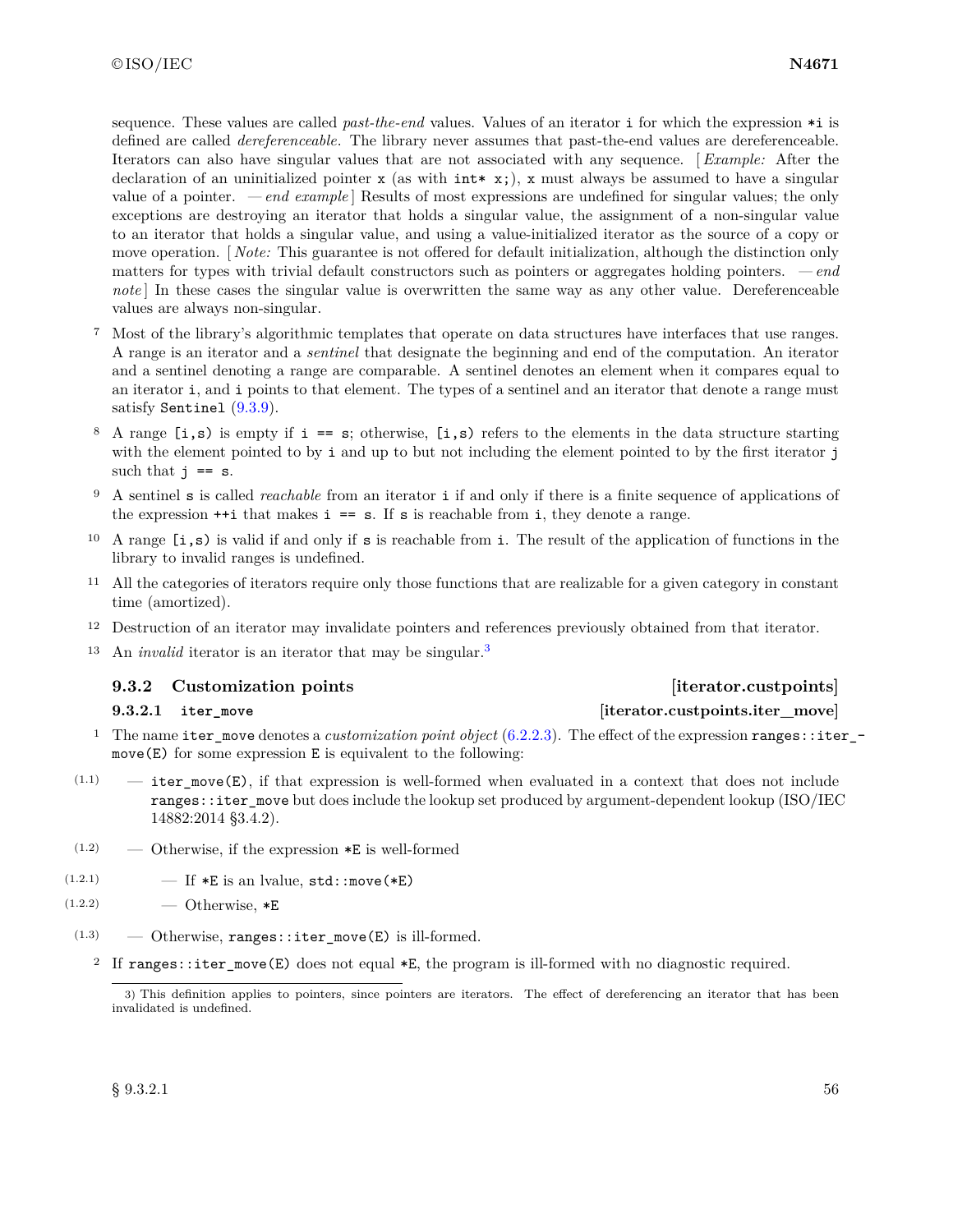### <span id="page-60-0"></span>**9.3.2.2** iter swap **b iterator.custpoints.iter** swap

- <sup>1</sup> The name iter\_swap denotes a *customization point object* [\(6.2.2.3\)](#page-12-0). The effect of the expression ranges::iter\_ swap(E1, E2) for some expressions E1 and E2 is equivalent to the following:
- $(1.1)$  (void) iter swap(E1, E2), if that expression is well-formed when evaluated in a context that does not include ranges::iter\_swap but does include the lookup set produced by argument-dependent lookup (ISO/IEC 14882:2014 §3.4.2) and the following declaration:

void iter\_swap(auto, auto) = delete;

- $(1.2)$  Otherwise, if the types of E1 and E2 both satisfy Readable, and if the reference type of E1 is swappable with  $(7.3.11)$  the reference type of E2, then ranges::swap(\*E1, \*E2)
- $(1.3)$  Otherwise, if the types T1 and T2 of E1 and E2 satisfy IndirectlyMovableStorable<T1, T2>() && IndirectlyMovableStorable<T2, T1>(), exchanges the values denoted by E1 and E2.
- $(1.4)$  Otherwise, ranges::iter\_swap(E1, E2) is ill-formed.
	- <sup>2</sup> If ranges::iter\_swap(E1, E2) does not swap the values denoted by the expressions E1 and E2, the program is ill-formed with no diagnostic required.

### <span id="page-60-1"></span>**9.3.3 Iterator associated types [iterator.assoc.types]**

<sup>1</sup> To implement algorithms only in terms of iterators, it is often necessary to determine the value and difference types that correspond to a particular iterator type. Accordingly, it is required that if WI is the name of a type that satisfies the WeaklyIncrementable concept  $(9.3.6)$ , R is the name of a type that satisfies the Readable concept  $(9.3.4)$ , and II is the name of a type that satisfies the InputIterator concept  $(9.3.11)$ concept, the types

```
difference_type_t<WI>
value_type_t<R>
iterator_category_t<II>
```
be defined as the iterator's difference type, value type and iterator category, respectively.

<span id="page-60-2"></span>**9.3.3.1 difference\_type [iterator.assoc.types.difference\_type]**

<sup>1</sup> difference\_type\_t<T> is implemented as if:

```
template <class> struct difference_type { };
template <class T>
struct difference_type<T*>
  : enable_if<is_object<T>::value, ptrdiff_t> { };
template <class I>
struct difference_type<I const> : difference_type<decay_t<I>> { };
template <class T>
 requires requires { typename T::difference_type; }
struct difference_type<T> {
  using type = typename T::difference_type;
};
template <class T>
  requires !requires { typename T::difference_type; } &&
    requires(const T& a, const T& b) { { a - b } -> Integral; }
struct difference_type<T>
```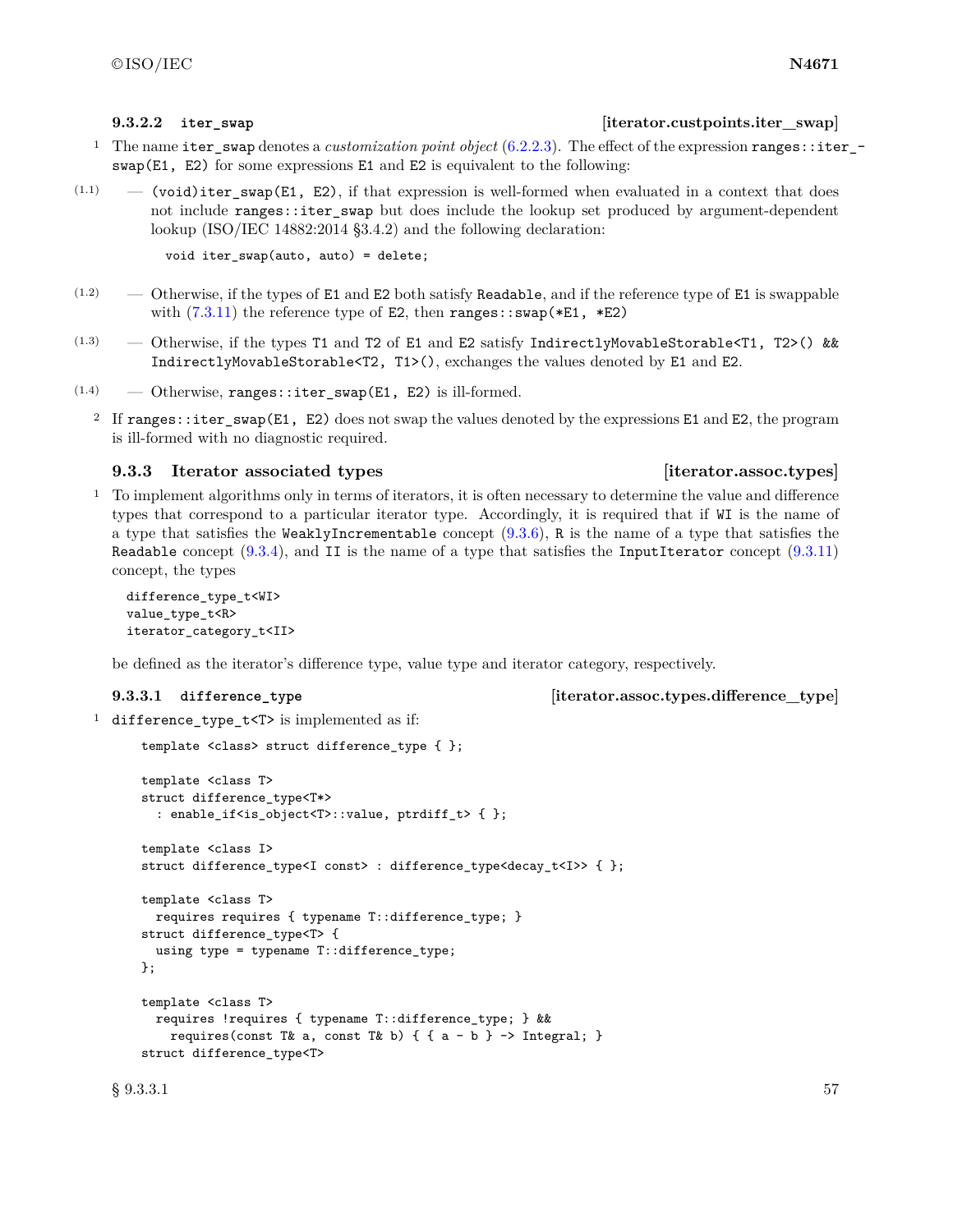```
: make_signed< decltype(declval<T>() - declval<T>()) > {
};
template <class T> using difference_type_t
```
= typename difference\_type<T>::type;

<sup>2</sup> Users may specialize difference\_type on user-defined types.

### <span id="page-61-0"></span>**9.3.3.2 value\_type [iterator.assoc.types.value\_type]**

<sup>1</sup> A Readable type has an associated value type that can be accessed with the value\_type\_t alias template.

```
template <class> struct value_type { };
template <class T>
struct value_type<T*>
  : enable_if<is_object<T>::value, remove_cv_t<T>> { };
template <class I>
 requires is_array<I>::value
struct value_type<I> : value_type<decay_t<I>> { };
template <class I>
struct value_type<I const> : value_type<decay_t<I>> { };
template <class T>
 requires requires { typename T::value_type; }
struct value_type<T>
 : enable_if<is_object<typename T::value_type>::value, typename T::value_type> { };
template <class T>
 requires requires { typename T::element_type; }
struct value_type<T>
  : enable_if<is_object<typename T::element_type>::value, typename T::element_type> { };
template <class T> using value_type_t
  = typename value_type<T>::type;
```
- <sup>2</sup> If a type I has an associated value type, then value\_type<I>::type shall name the value type. Otherwise, there shall be no nested type type.
- <sup>3</sup> The value\_type class template may be specialized on user-defined types.
- <sup>4</sup> When instantiated with a type I such that I::value type is valid and denotes a type, value type<I>::type names that type, unless it is not an object type (ISO/IEC 14882:2014 §3.9) in which case value\_type<I> shall have no nested type type. [ *Note:* Some legacy output iterators define a nested type named value\_type that is an alias for void. These types are not Readable and have no associated value types. *— end note* ]
- <sup>5</sup> When instantiated with a type I such that I::element\_type is valid and denotes a type, value\_type<I>::type names that type, unless it is not an object type (ISO/IEC 14882:2014 §3.9) in which case value\_type<I> shall have no nested type type. [*Note:* Smart pointers like shared\_ptr<int> are Readable and have an associated value type. But a smart pointer like shared\_ptr<void> is not Readable and has no associated value type. *— end note* ]

<span id="page-61-1"></span>**9.3.3.3 iterator\_category [iterator.assoc.types.iterator\_category]**

<sup>1</sup> iterator\_category\_t<T> is implemented as if:

```
template <class> struct iterator_category { };
```
 $\S~9.3.3.3$  58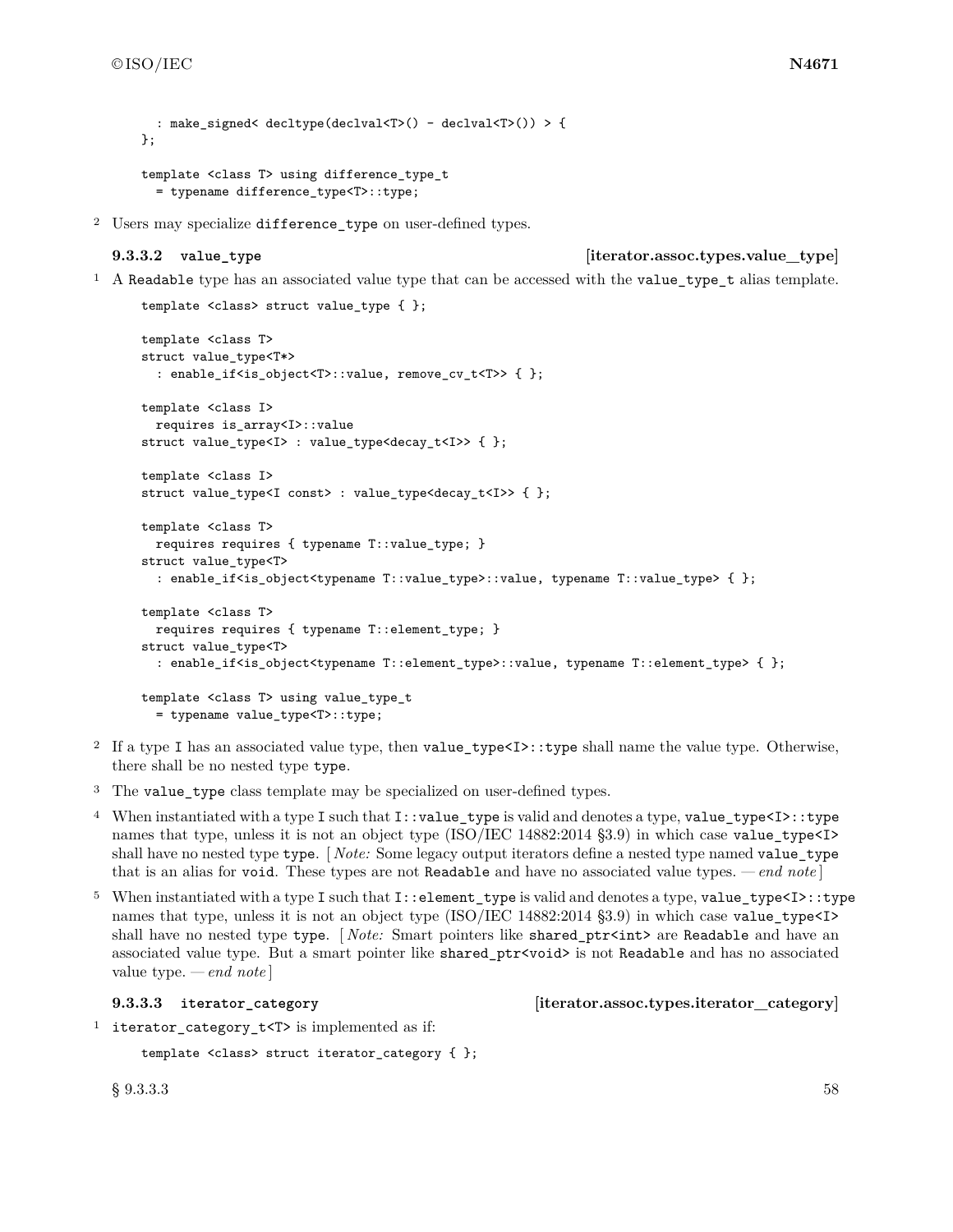```
template <class T>
struct iterator_category<T*>
  : enable_if<is_object<T>::value, random_access_iterator_tag> { };
template <class T>
struct iterator_category<T const> : iterator_category<T> { };
template <class T>
 requires requires { typename T::iterator_category; }
struct iterator_category<T> {
  using type = see below ;
};
template <class T> using iterator_category_t
  = typename iterator_category<T>::type;
```
- <sup>2</sup> Users may specialize iterator\_category on user-defined types.
- <sup>3</sup> If T::iterator\_category is valid and denotes a type, then the type iterator\_category<T>::type is computed as follows:
- $(3.1)$   $-$  If T::iterator\_category is the same as or derives from std::random\_access\_iterator\_tag, iterator\_category<T>::type is ranges::random\_access\_iterator\_tag.
- $(3.2)$  Otherwise, if T::iterator\_category is the same as or derives from std::bidirectional\_iterator\_tag, iterator\_category<T>::type is ranges::bidirectional\_iterator\_tag.
- $(3.3)$  Otherwise, if T::iterator\_category is the same as or derives from std::forward\_iterator\_tag, iterator\_category<T>::type is ranges::forward\_iterator\_tag.
- $(3.4)$  Otherwise, if T::iterator\_category is the same as or derives from std::input\_iterator\_tag, iterator\_category<T>::type is ranges::input\_iterator\_tag.
- $(3.5)$  Otherwise, if T::iterator\_category is the same as or derives from std::output\_iterator\_tag, iterator\_category<T> has no nested type.
- (3.6) Otherwise, iterator\_category<T>::type is T::iterator\_category
	- <sup>4</sup> rvalue reference  $t$ <T> is implemented as if:

```
template <dereferenceable T>
   requires see below using rvalue_reference_t
 = decltype(ranges::iter_move(declval<T&>()));
```
<sup>5</sup> The expression in the requires clause is equivalent to:

```
requires(T& t) { { ranges::iter_move(t) } -> auto&&; }
```
### <span id="page-62-0"></span>**9.3.4 Concept Readable [iterators.readable]**

<sup>1</sup> The Readable concept is satisfied by types that are readable by applying operator\* including pointers, smart pointers, and iterators.

```
template <class In>
concept bool Readable() {
 return Movable<In>() && DefaultConstructible<In>() &&
```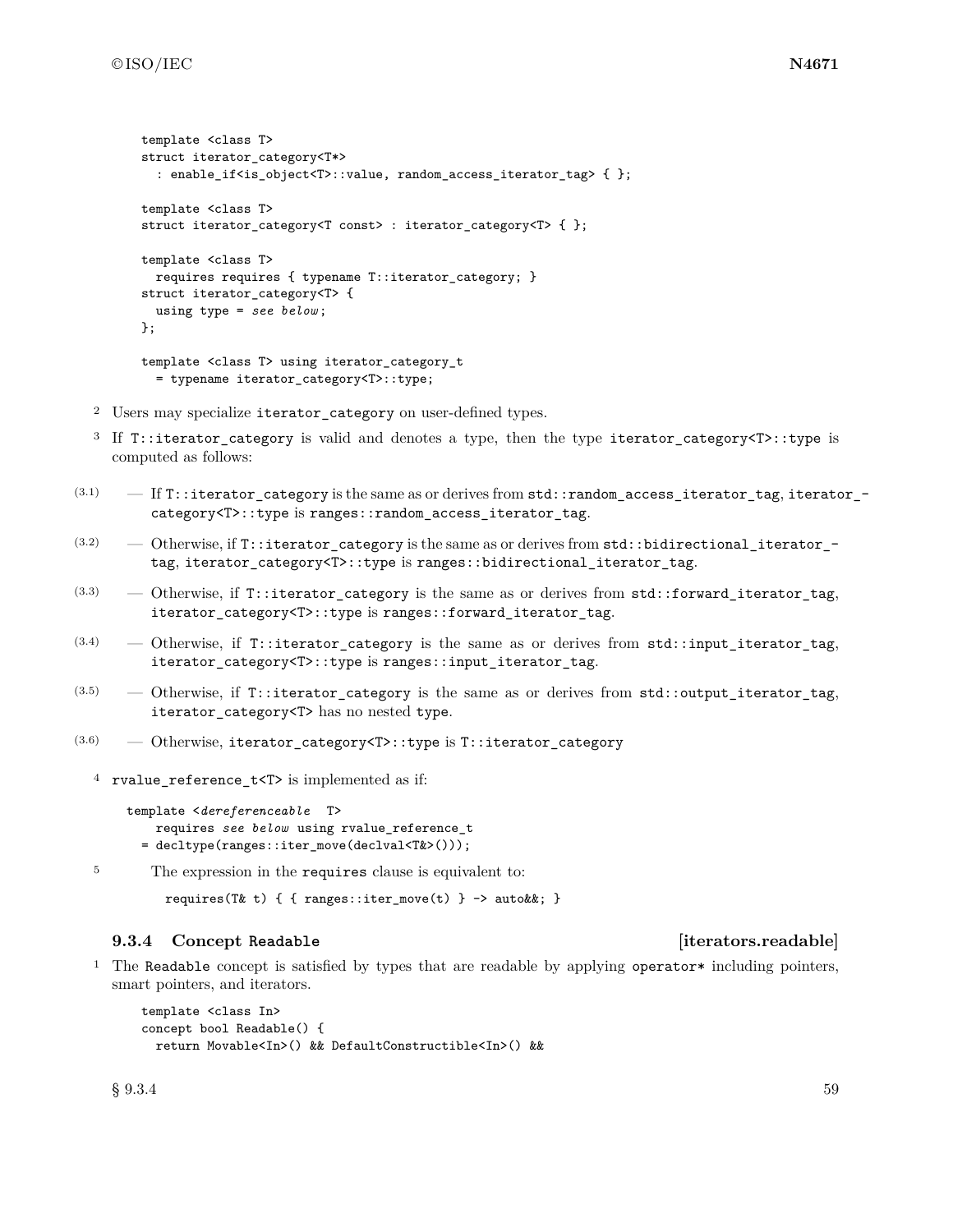```
requires(const In& i) {
  typename value_type_t<In>;
  typename reference_t<In>;
  typename rvalue_reference_t<In>;
  \{ *i \} -> Same<reference_t<In>>;
  { ranges::iter_move(i) } -> Same<rvalue_reference_t<In>>;
} &&
CommonReference<reference_t<In>, value_type_t<In>&>() &&
CommonReference<reference_t<In>, rvalue_reference_t<In>>() &&
CommonReference<rvalue_reference_t<In>, const value_type_t<In>&>();
```

```
}
```
### <span id="page-63-0"></span>**9.3.5 Concept Writable [iterators.writable]**

<sup>1</sup> The Writable concept specifies the requirements for writing a value into an iterator's referenced object.

```
template <class Out, class T>
concept bool Writable() {
  return Movable<Out>() && DefaultConstructible<Out>() &&
    requires(Out o, T&& t) {
      *o = std::forward<T>(t); // not required to be equality preserving
    };
}
```
- <sup>2</sup> Let E be an an expression such that decltype((E)) is T, and let o be a dereferenceable object of type Out. Then Writable<Out, T>() is satisfied if and only if
- (2.1) If Readable<Out>() && Same<value\_type\_t<Out>, decay\_t<T>>() is satisfied, then \*o after the assignment is equal to the value of E before the assignment.
	- <sup>3</sup> After evaluating the assignment expression, o is not required to be dereferenceable.
	- <sup>4</sup> If E is an xvalue (ISO/IEC 14882:2014 §3.10), the resulting state of the object it denotes is valid but unspecified (ISO/IEC 14882:2014 §17.6.5.15).
	- <sup>5</sup> [ *Note:* The only valid use of an operator\* is on the left side of the assignment statement. *Assignment through the same value of the writable type happens only once. — end note* ]

### <span id="page-63-1"></span>**9.3.6 Concept WeaklyIncrementable [iterators.weaklyincrementable]**

<sup>1</sup> The WeaklyIncrementable concept specifies the requirements on types that can be incremented with the pre- and post-increment operators. The increment operations are not required to be equality-preserving, nor is the type required to be EqualityComparable.

```
template <class I>
concept bool WeaklyIncrementable() {
  return Semiregular<I>() &&
    requires(I i) {
      typename difference_type_t<I>;
      requires SignedIntegral<difference_type_t<I>>();
      { ++i } -> Same<I&>; // not required to be equality preserving
      i++; // not required to be equality preserving
    };
}
```
<sup>2</sup> Let i be an object of type I. When both pre- and post-increment are valid, i is said to be *incrementable*. Then WeaklyIncrementable<I>() is satisfied if and only if

 $(2.1)$  —  $++i$  is valid if and only if  $i++$  is valid.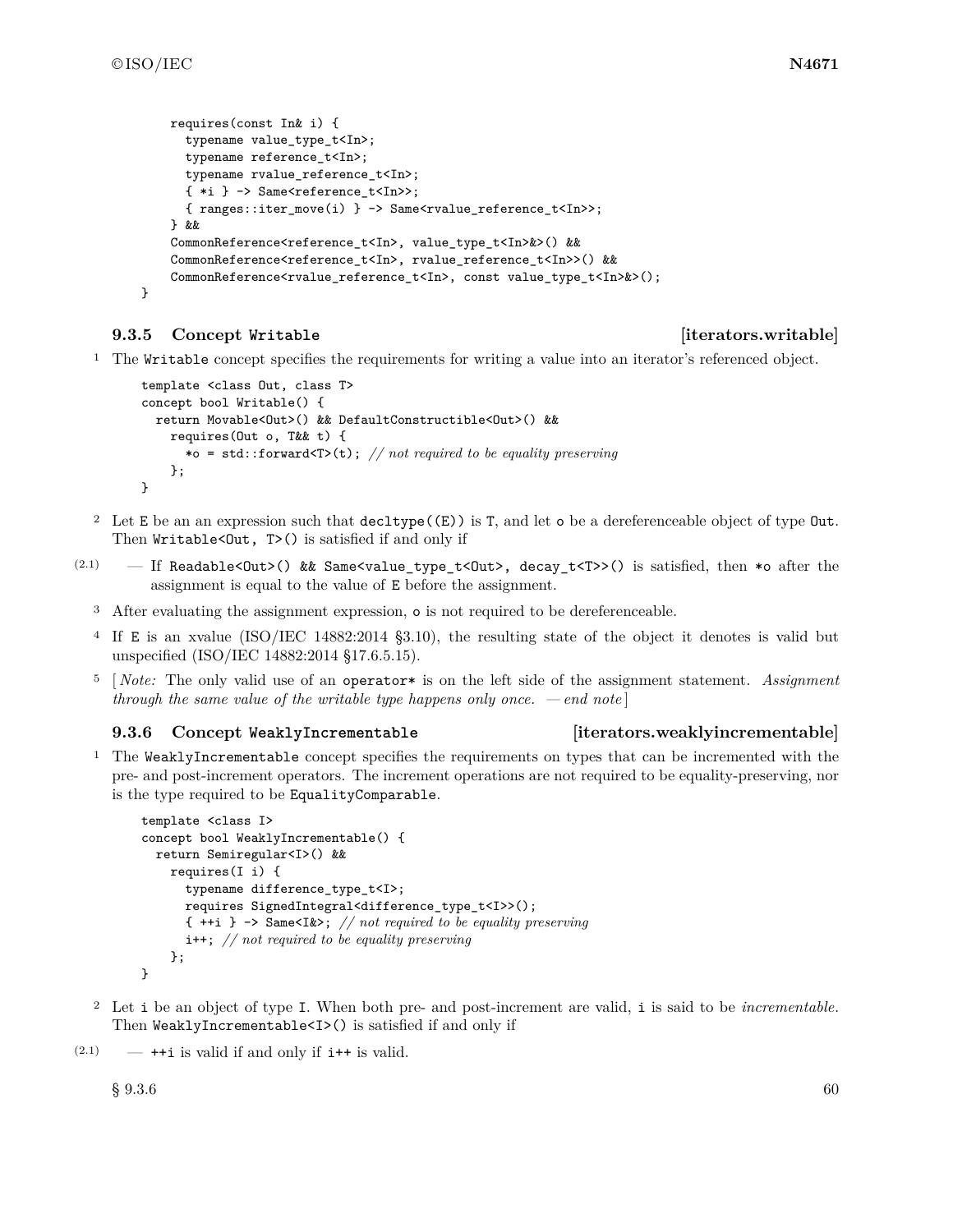- $(2.2)$  If i is incrementable, then both  $++i$  and  $i++$  advance i to the next element.
- (2.3) If i is incrementable, then  $k++i$  is equal to  $k'i$ .
	- <sup>3</sup> [ *Note:* For WeaklyIncrementable types, a equals b does not imply that ++a equals ++b. (Equality does not guarantee the substitution property or referential transparency.) Algorithms on weakly incrementable types should never attempt to pass through the same incrementable value twice. They should be single pass algorithms. These algorithms can be used with istreams as the source of the input data through the istream\_iterator class template. *— end note* ]

### <span id="page-64-0"></span>**9.3.7 Concept Incrementable [iterators.incrementable]**

<sup>1</sup> The Incrementable concept specifies requirements on types that can be incremented with the pre- and post-increment operators. The increment operations are required to be equality-preserving, and the type is required to be EqualityComparable. [ *Note:* This requirement supersedes the annotations on the increment expressions in the definition of WeaklyIncrementable. *— end note* ]

```
template <class I>
concept bool Incrementable() {
 return Regular<I>() &&
    WeaklyIncrementable<I>() &&
   requires(I i) {
      { i++ } -> Same<I>;
    };
}
```
<sup>2</sup> Let a and b be incrementable objects of type I. Then Incrementable<I>() is satisfied if and only if

(2.1) — If bool(a == b) then bool(a++ == b).

```
(2.2) — If bool(a == b) then bool((a++, a) == ++b).
```
<sup>3</sup> [*Note:* The requirement that a equals b implies  $++a$  equals  $++b$  (which is not true for weakly incrementable types) allows the use of multi-pass one-directional algorithms with types that satisfy Incrementable. *— end note* ]

### <span id="page-64-1"></span>**9.3.8 Concept Iterator [iterators.iterator]**

<sup>1</sup> The Iterator concept forms the basis of the iterator concept taxonomy; every iterator satisfies the Iterator requirements. This concept specifies operations for dereferencing and incrementing an iterator. Most algorithms will require additional operations to compare iterators with sentinels [\(9.3.9\)](#page-64-2), to read [\(9.3.11\)](#page-65-1) or write [\(9.3.12\)](#page-66-0) values, or to provide a richer set of iterator movements [\(9.3.13,](#page-66-1) [9.3.14,](#page-66-2) [9.3.15\)](#page-67-0).)

```
template <class I>
concept bool Iterator() {
  return WeaklyIncrementable<I>() &&
    requires(I i) {
      { *i } -> auto&&; // Requires: i is dereferenceable
    };
}
```
<sup>2</sup> [*Note:* The requirement that the result of dereferencing the iterator is deducible from **auto&&** means that it cannot be void. *— end note* ]

### <span id="page-64-2"></span>**9.3.9 Concept Sentinel [iterators.sentinel]**

<sup>1</sup> The Sentinel concept specifies the relationship between an Iterator type and a Semiregular type whose values denote a range.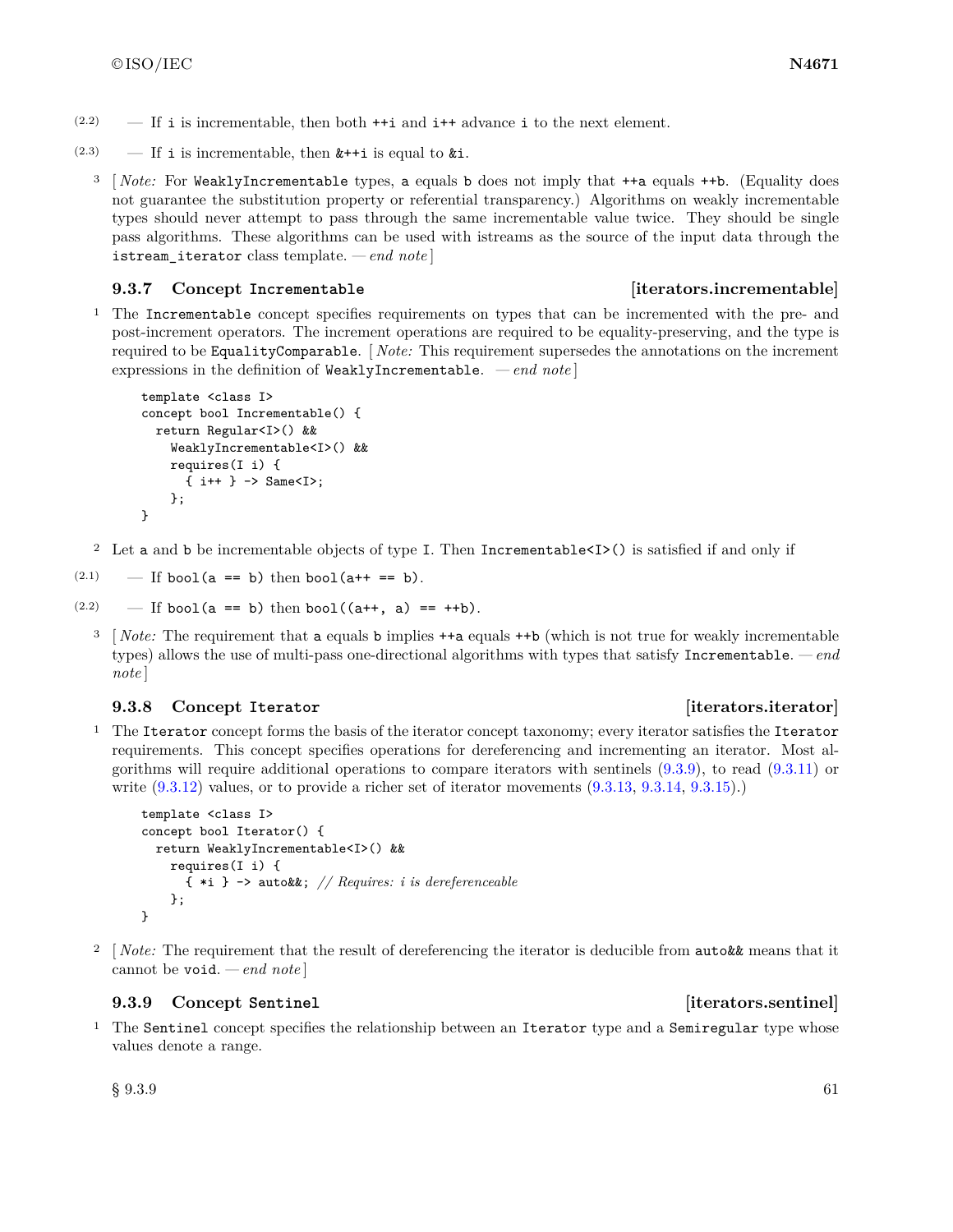```
template <class S, class I>
concept bool Sentinel() {
  return Semiregular<S>() &&
    Iterator<I>() &&
    WeaklyEqualityComparable<S, I>();
}
```
<sup>2</sup> Let s and i be values of type S and I such that [i,s) denotes a range. Types S and I satisfy Sentinel<S, I>() if and only if:

(2.1)  $- i == s$  is well-defined.

(2.2)  $-$  If bool(i != s) then i is dereferenceable and  $[++i,s)$  denotes a range.

<sup>3</sup> The domain of  $==$  can change over time. Given an iterator **i** and sentinel **s** such that  $[i, s)$  denotes a range and  $i := s$ ,  $[i, s)$  is not required to continue to denote a range after incrementing any iterator equal to i. Consequently,  $i == s$  is no longer required to be well-defined.

### <span id="page-65-0"></span>**9.3.10 Concept SizedSentinel [iterators.sizedsentinel]**

<sup>1</sup> The SizedSentinel concept specifies requirements on an Iterator and a Sentinel that allow the use of the - operator to compute the distance between them in constant time.

```
template <class S, class I>
concept bool SizedSentinel() {
  return Sentinel<S, I>() &&
    !disable_sized_sentinel<remove_cv_t<S>, remove_cv_t<I>> &&
    requires(const I& i, const S& s) {
      { s - i } -> Same<difference_type_t<I>>;
      { i - s } -> Same<difference_type_t<I>>;
    };
}
```
- <sup>2</sup> Let i be an iterator of type I, and s a sentinel of type S such that [i,s) denotes a range. Let *N* be the smallest number of applications of  $++i$  necessary to make bool( $i == s$ ) be true. SizedSentinel $\leq$ S, I>() is satisfied if and only if:
- (2.1)  $-$  If *N* is representable by difference\_type\_t<I>, then  $s i$  is well-defined and equals *N*.
- (2.2) If  $-N$  is representable by difference\_type\_t<I>, then i s is well-defined and equals  $-N$ .
	- <sup>3</sup> [ *Note:* disable\_sized\_sentinel provides a mechanism to enable use of sentinels and iterators with the library that meet the syntactic requirements but do not in fact satisfy SizedSentinel. A program that instantiates a library template that requires SizedSentinel with an iterator type I and sentinel type S that meet the syntactic requirements of SizedSentinel<S, I>() but do not satisfy SizedSentinel is ill-formed with no diagnostic required unless disable sized sentinels, I evaluates to true  $(6.2.1.3).$  $(6.2.1.3).$  *— end note* ]
	- <sup>4</sup> [ *Note:* The SizedSentinel concept is satisfied by pairs of RandomAccessIterators [\(9.3.15\)](#page-67-0) and by counted iterators and their sentinels [\(9.7.6.1\)](#page-98-2). *— end note* ]

### <span id="page-65-1"></span>**9.3.11 Concept InputIterator [iterators.input]**

<sup>1</sup> The InputIterator concept is a refinement of Iterator [\(9.3.8\)](#page-64-1). It defines requirements for a type whose referenced values can be read (from the requirement for Readable  $(9.3.4)$ ) and which can be both pre- and post-incremented. [ *Note:* Unlike in ISO/IEC 14882, input iterators are not required to satisfy EqualityComparable [\(7.4.3\)](#page-25-0). *— end note* ]

```
template <class I>
concept bool InputIterator() {
 return Iterator<I>() &&
```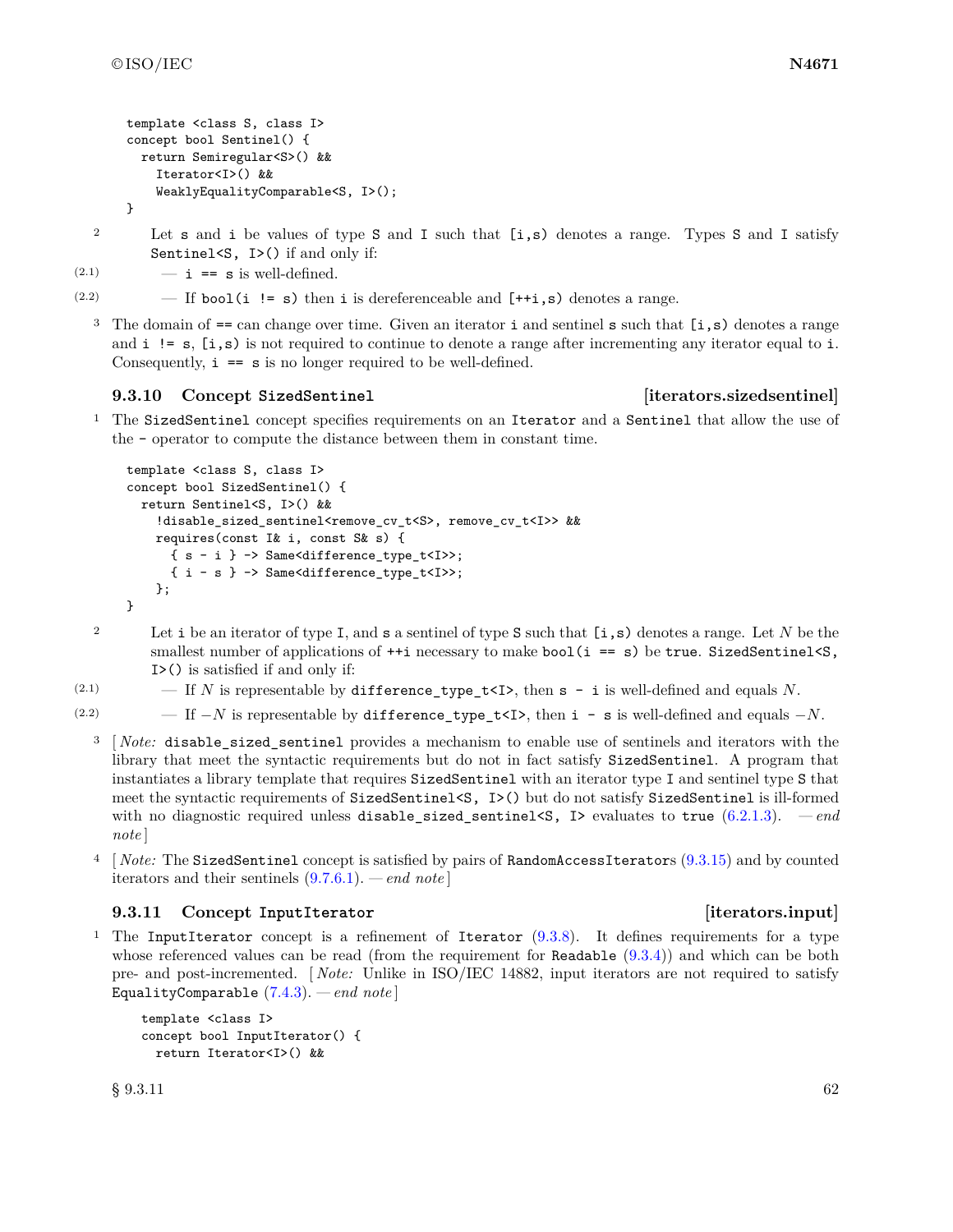}

```
Readable<I>() &&
requires(I i, const I ci) {
  typename iterator_category_t<I>;
  requires DerivedFrom<iterator_category_t<I>, input_iterator_tag>();
  { i++ } -> Readable; // not required to be equality preserving
  requires Same<value_type_t<I>, value_type_t<decltype(i++)>>();
  \{ *ci \} -> const value_type_t<I>&;
};
```
### <span id="page-66-0"></span>**9.3.12 Concept OutputIterator [iterators.output]**

<sup>1</sup> The OutputIterator concept is a refinement of Iterator  $(9.3.8)$ . It defines requirements for a type that can be used to write values (from the requirement for Writable [\(9.3.5\)](#page-63-0)) and which can be both pre- and post-incremented. However, output iterators are not required to satisfy EqualityComparable.

```
template <class I, class T>
concept bool OutputIterator() {
 return Iterator<I>() && Writable<I, T>();
}
```
<sup>2</sup> [*Note:* Algorithms on output iterators should never attempt to pass through the same iterator twice. They should be *single pass* algorithms. Algorithms that take output iterators can be used with ostreams as the destination for placing data through the ostream\_iterator class as well as with insert iterators and insert pointers. *— end note* ]

# <span id="page-66-1"></span>**9.3.13 Concept ForwardIterator [iterators.forward]**

<sup>1</sup> The ForwardIterator concept refines InputIterator  $(9.3.11)$ , adding equality comparison and the multipass guarantee, specified below.

```
template <class I>
concept bool ForwardIterator() {
 return InputIterator<I>() &&
    DerivedFrom<iterator_category_t<I>, forward_iterator_tag>() &&
    Incrementable<I>()&&
    Sentinel<I, I>();
}
```
- <sup>2</sup> The domain of == for forward iterators is that of iterators over the same underlying sequence. However, valueinitialized iterators of the same type may be compared and shall compare equal to other value-initialized iterators of the same type. [ *Note:* Value-initialized iterators behave as if they refer past the end of the same empty sequence. *— end note* ]
- <sup>3</sup> Two dereferenceable iterators a and b of type X offer the *multi-pass guarantee* if:

```
(3.1) — a == b implies ++a == ++b and
```
- $(3.2)$  The expression  $\left(\begin{bmatrix} 1 \end{bmatrix} (X \times Y + x; \cdot)$  (a), \*a) is equivalent to the expression \*a.
	- <sup>4</sup> [ *Note:* The requirement that a == b implies ++a == ++b (which is not true for weaker iterators) and the removal of the restrictions on the number of assignments through a mutable iterator (which applies to output iterators) allow the use of multi-pass one-directional algorithms with forward iterators. *— end note* ]

# <span id="page-66-2"></span>**9.3.14 Concept BidirectionalIterator [iterators.bidirectional]**

<sup>1</sup> The BidirectionalIterator concept refines ForwardIterator  $(9.3.13)$ , and adds the ability to move an iterator backward as well as forward.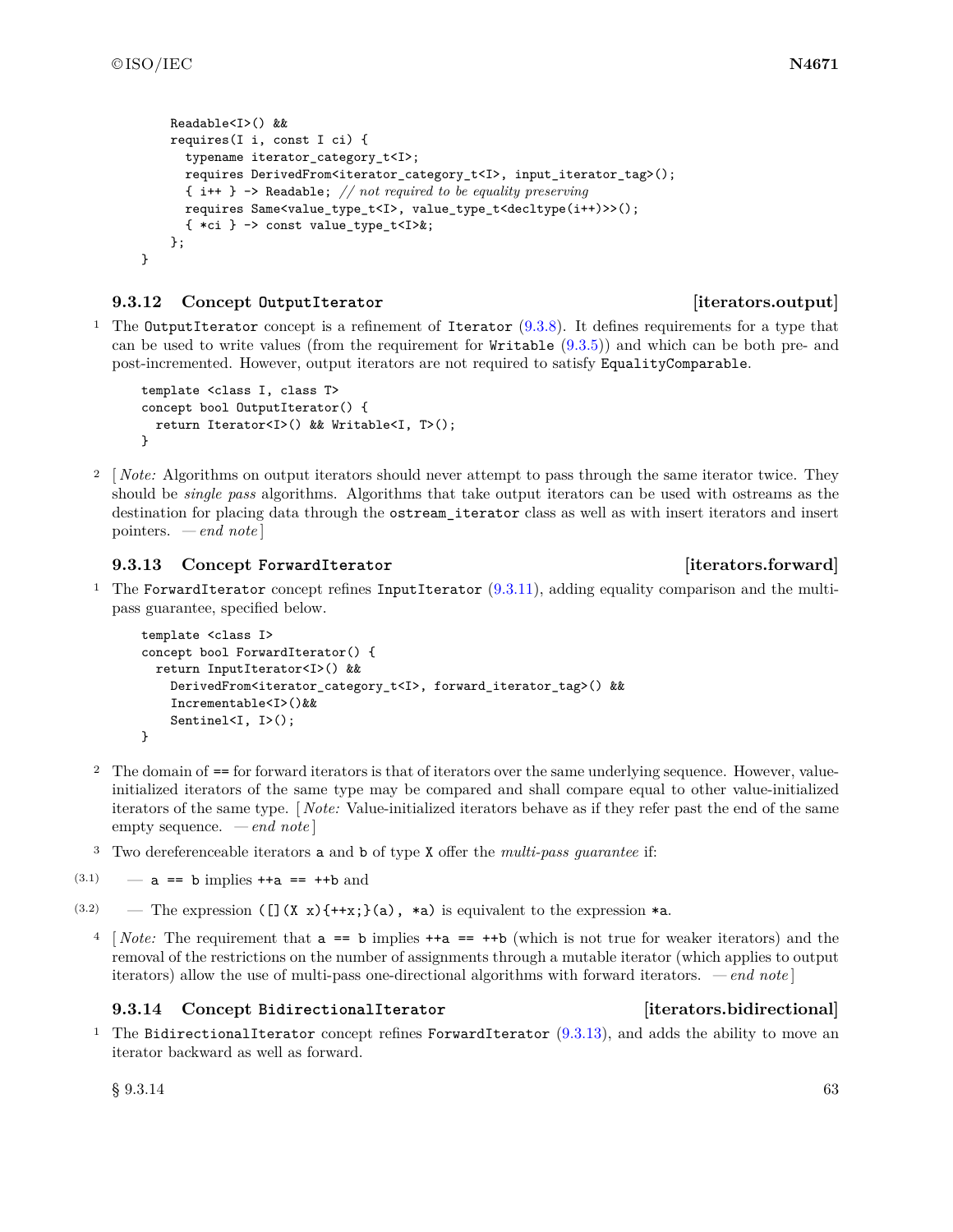```
template <class I>
concept bool BidirectionalIterator() {
  return ForwardIterator<I>() &&
    DerivedFrom<iterator_category_t<I>, bidirectional_iterator_tag>() &&
    requires(I i) {
      {-i} \rightarrow Same<I&>;
      \{ i-- \} -> Same<I>;
    };
}
```
- <sup>2</sup> A bidirectional iterator **r** is decrementable if and only if there exists some **s** such that  $+s == r$ . The expressions  $\neg\neg$  and  $\neg\neg$  are only valid if  $\tau$  is decrementable.
- <sup>3</sup> Let a and b be decrementable objects of type I. Then BidirectionalIterator<I>() is satisfied if and only if:
- $(3.1)$   $k=-a == ka$ .
- $(3.2)$  If bool(a == b), then bool(a-- == b).
- $(3.3)$  If bool(a == b), then after evaluating both a-- and --b, bool(a == b) still holds.
- $(3.4)$  If a is incrementable and bool(a == b), then bool(--(++a) == b).
- $(3.5)$  If bool(a == b), then bool(++(--a) == b).

### <span id="page-67-0"></span>**9.3.15 Concept RandomAccessIterator [iterators.random.access]**

<sup>1</sup> The RandomAccessIterator concept refines BidirectionalIterator  $(9.3.14)$  and adds support for constanttime advancement with  $+=, +, -=$ , and  $-$ , and the computation of distance in constant time with  $-$ . Random access iterators also support array notation via subscripting.

```
template <class I>
concept bool RandomAccessIterator() {
  return BidirectionalIterator<I>() &&
    DerivedFrom<iterator_category_t<I>, random_access_iterator_tag>() &&
    StrictTotallyOrdered<I>() &&
    SizedSentinel<I, I>() &&
    requires(I i, const I j, const difference_type_t<I> n) {
      { i += n } -> Same<I&>;
      { j + n } -> Same<I>;
      \{ n + j \} \rightarrow Same<I>;
      \{ i = n \} \rightarrow Same<I&>;
      \{ i - n \} \rightarrow Same\{ I \};
      {j[n]} > -> Same<reference_t<I>>;
    };
}
```
- <sup>2</sup> Let a and b be valid iterators of type I such that b is reachable from a. Let n be the smallest value of type difference\_type\_t<I> such that after n applications of  $++a$ , then  $bool(a == b)$ . Then  $RandomAccessIterator < I>()$ is satisfied if and only if:
- $(2.1)$  (a += n) is equal to b.
- $(2.2)$   $\&$  (a += n) is equal to  $\&$ a.
- (2.3)  $(a + n)$  is equal to  $(a + n)$ .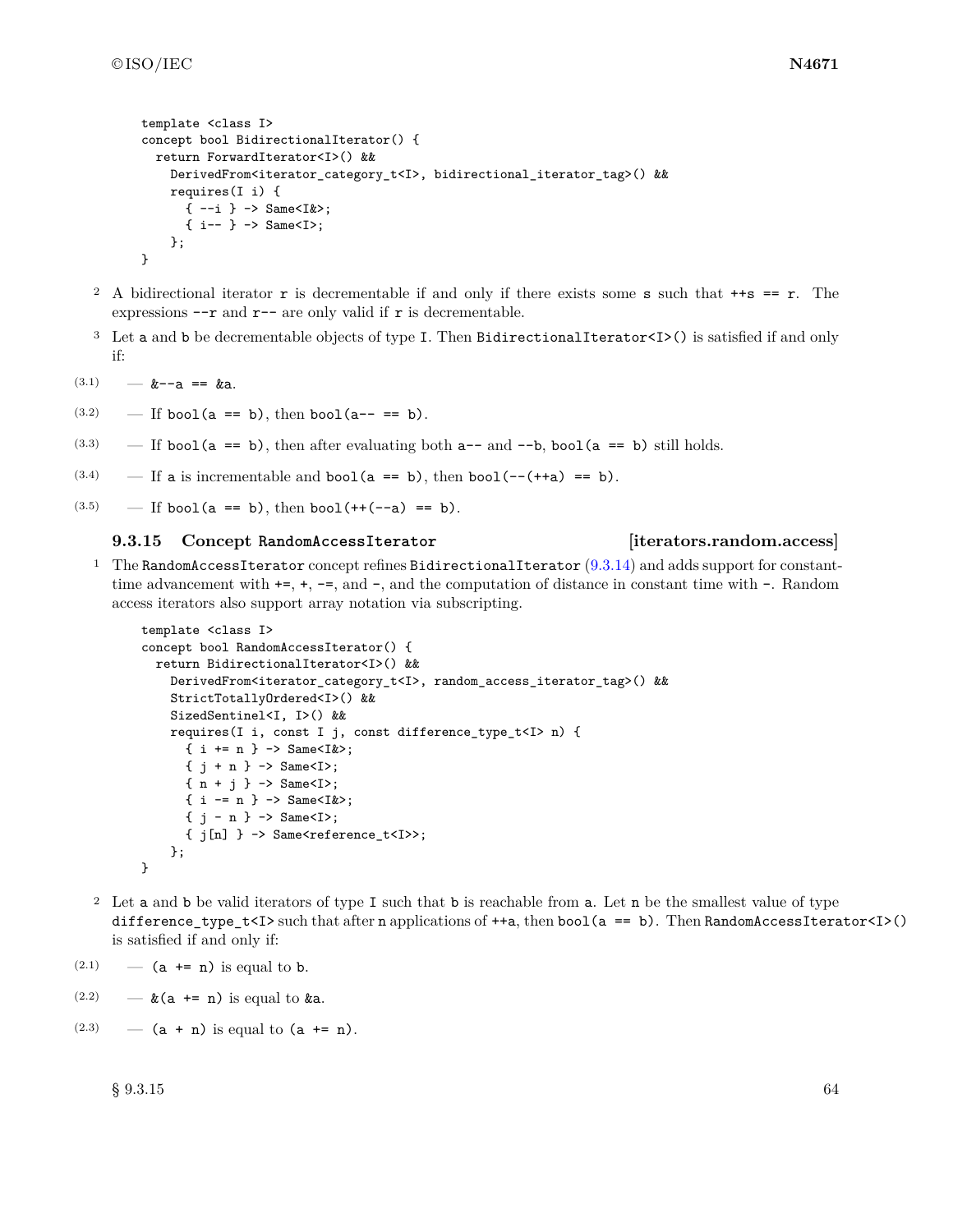- (2.4) For any two positive integers x and y, if  $a + (x + y)$  is valid, then  $a + (x + y)$  is equal to  $(a + x)$ + y.
- $(2.5)$  a + 0 is equal to a.
- (2.6) If  $(a + (n 1))$  is valid, then  $a + n$  is equal to  $++(a + (n 1))$ .
- $(2.7)$  (b += -n) is equal to a.
- $(2.8)$  (b -= n) is equal to a.
- $(2.9)$   $\&$  (b -= n) is equal to  $&$  b.
- (2.10) (b n) is equal to (b -= n).
- (2.11) If **b** is dereferenceable, then  $a[n]$  is valid and is equal to  $*b$ .

### <span id="page-68-0"></span>**9.4 Indirect callable requirements [indirectcallable]**

### **9.4.1** In general **indirectcallable.general**

<sup>1</sup> There are several concepts that group requirements of algorithms that take callable objects (ISO/IEC 14882:2014 §20.9.2) as arguments.

<sup>1</sup> The indirect callable concepts are used to constrain those algorithms that accept callable objects (ISO/IEC 14882:2014 §20.9.1) as arguments.

```
template <class F>
concept bool IndirectInvocable() {
  return CopyConstructible<F>() &&
    Invocable<F&>();
}
template <class F, class I>
concept bool IndirectInvocable() {
  return Readable<I>() &&
    CopyConstructible<F>() &&
    Invocable<F&, value_type_t<I>&>() &&
    Invocable<F&, reference_t<I>>() &&
    Invocable<F&, iter_common_reference_t<I>>();
}
template <class F, class I1, class I2>
concept bool IndirectInvocable() {
  return Readable<I1>() && Readable<I2>() &&
    CopyConstructible<F>() &&
    Invocable<F&, value_type_t<I1>&, value_type_t<I2>&>() &&
    Invocable<F&, value_type_t<I1>&, reference_t<I2>>() &&
    Invocable<F&, reference_t<I1>, value_type_t<I2>&>() &&
    Invocable<F&, reference_t<I1>, reference_t<I2>>() &&
    Invocable<F&, iter_common_reference_t<I1>, iter_common_reference_t<I2>>();
}
template <class F>
concept bool IndirectRegularInvocable() {
  return CopyConstructible<F>() &&
    RegularInvocable<F&>();
}
```
### <span id="page-68-1"></span>**9.4.2 Indirect callables [indirectcallable.indirectinvocable]**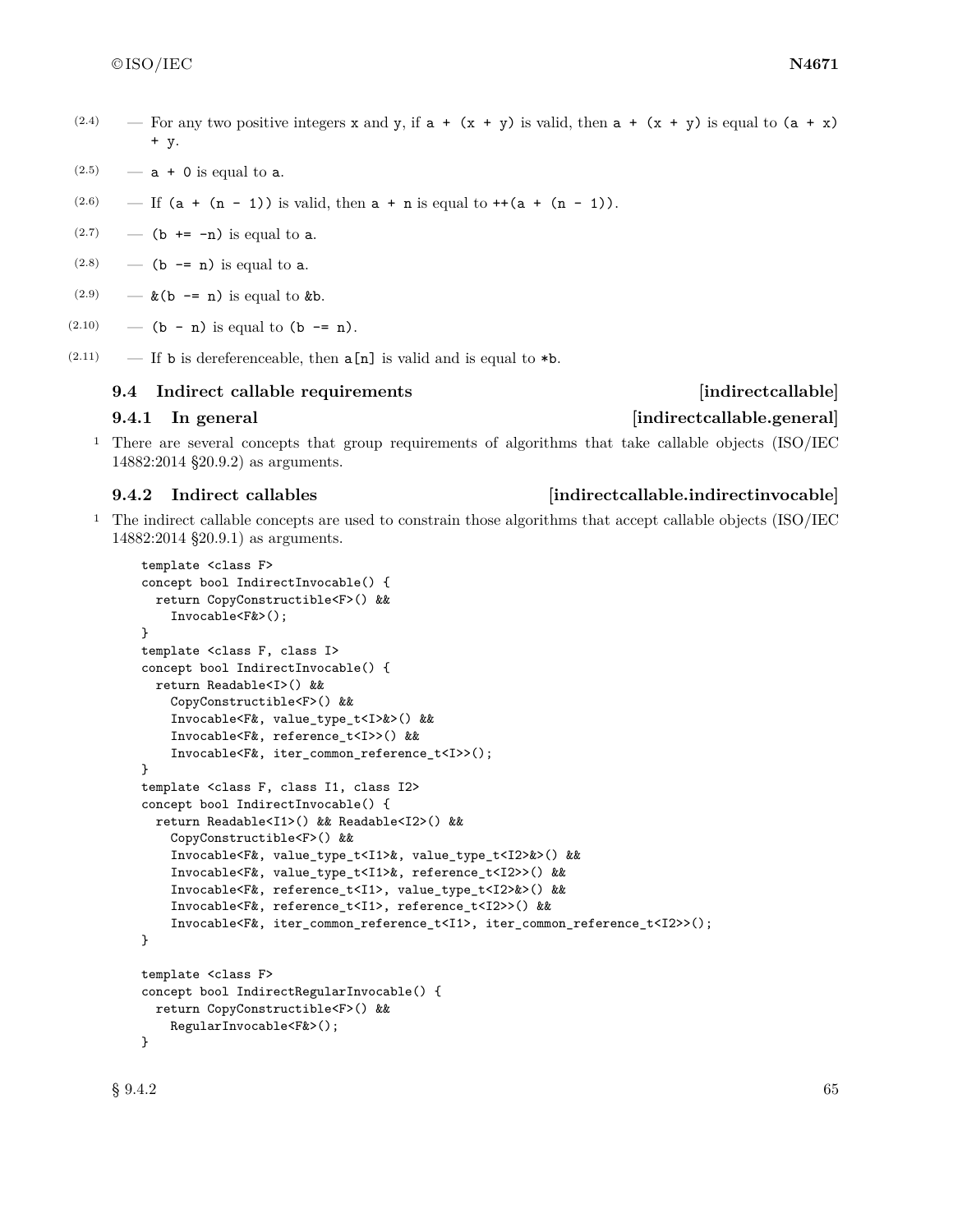```
template <class F, class I>
concept bool IndirectRegularInvocable() {
  return Readable<I>() &&
    CopyConstructible<F>() &&
    RegularInvocable<F&, value_type_t<I>&>() &&
    RegularInvocable<F&, reference_t<I>>() &&
    RegularInvocable<F&, iter_common_reference_t<I>>();
}
template <class F, class I1, class I2>
concept bool IndirectRegularInvocable() {
  return Readable<I1>() && Readable<I2>() &&
    CopyConstructible<F>() &&
    RegularInvocable<F&, value_type_t<I1>&, value_type_t<I2>&>() &&
    RegularInvocable<F&, value_type_t<I1>&, reference_t<I2>>() &&
    RegularInvocable<F&, reference_t<I1>, value_type_t<I2>&>() &&
    RegularInvocable<F&, reference_t<I1>, reference_t<I2>>() &&
    RegularInvocable<F&, iter_common_reference_t<I1>, iter_common_reference_t<I2>>();
}
template <class F, class I>
concept bool IndirectPredicate() {
  return Readable<I>() &&
    CopyConstructible<F>() &&
    Predicate<F&, value_type_t<I>&>() &&
    Predicate<F&, reference_t<I>>() &&
    Predicate<F&, iter_common_reference_t<I>>();
}
template <class F, class I1, class I2>
concept bool IndirectPredicate() {
  return Readable<I1>() && Readable<I2>() &&
    CopyConstructible<F>() &&
    Predicate<F&, value_type_t<I1>&, value_type_t<I2>&>() &&
    Predicate<F&, value_type_t<I1>&, reference_t<I2>>() &&
    Predicate<F&, reference_t<I1>, value_type_t<I2>&>() &&
    Predicate<F&, reference_t<I1>, reference_t<I2>>() &&
    Predicate<F&, iter_common_reference_t<I1>, iter_common_reference_t<I2>>();
}
template <class F, class I1, class I2 = I1>
concept bool IndirectRelation() {
  return Readable<I1>() && Readable<I2>() &&
    CopyConstructible<F>() &&
    Relation<F&, value_type_t<I1>&, value_type_t<I2>&>() &&
    Relation<F&, value_type_t<I1>&, reference_t<I2>>() &&
    Relation<F&, reference_t<I1>, value_type_t<I2>&>() &&
    Relation<F&, reference_t<I1>, reference_t<I2>>() &&
    Relation<F&, iter_common_reference_t<I1>, iter_common_reference_t<I2>>();
}
template <class F, class I1, class I2 = I1>
concept bool IndirectStrictWeakOrder() {
  return Readable<I1>() && Readable<I2>() &&
    CopyConstructible<F>() &&
    StrictWeakOrder<F&, value_type_t<I1>&, value_type_t<I2>&>() &&
    StrictWeakOrder<F&, value_type_t<I1>&, reference_t<I2>>() &&
```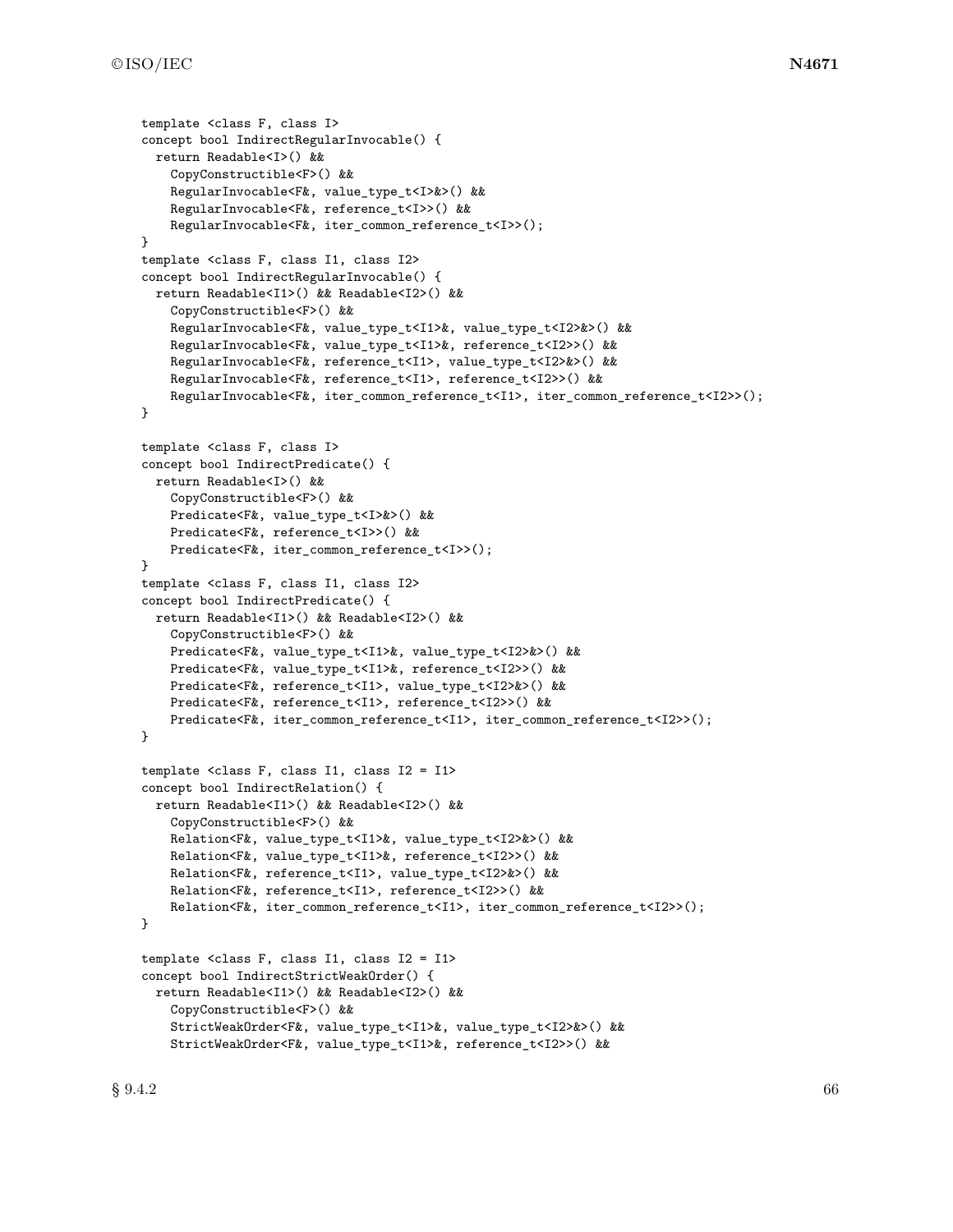```
StrictWeakOrder<F&, reference t<I1>, value type t<I2>&>() &&
    StrictWeakOrder<F&, reference_t<I1>, reference_t<I2>>() &&
    StrictWeakOrder<F&, iter_common_reference_t<I1>, iter_common_reference_t<I2>>();
}
template <class> struct indirect_result_of { };
template <class F, class... Is>
 requires IndirectInvocable<decay_t<F>, Is...>()
struct indirect_result_of<F(Is...)> :
 result_of<F(reference_t<Is>...)> { };
```
# <span id="page-70-1"></span>**9.4.3 Class template projected [projected]**

<sup>1</sup> The projected class template is intended for use when specifying the constraints of algorithms that accept callable objects and projections [\(3.1\)](#page-6-0). It bundles a Readable type I and a function Proj into a new Readable type whose reference type is the result of applying Proj to the reference\_t of I.

```
template <Readable I, IndirectRegularInvocable<I> Proj>
struct projected {
 using value_type = remove_cv_t<remove_reference_t<indirect_result_of_t<Proj&(I)>>>;
  indirect_result_of_t<Proj&(I)> operator*() const;
};
template <WeaklyIncrementable I, class Proj>
struct difference_type<projected<I, Proj>> {
 using type = difference_type_t<I>;
};
```
<sup>2</sup> [ *Note:* projected is only used to ease constraints specification. Its member function need not be defined.  *end note* ]

# <span id="page-70-0"></span>**9.5 Common algorithm requirements [commonalgoreq]**

# **9.5.1** In general **and the common contract of the common contract of the common contract of the common contract of the contract of the contract of the contract of the contract of the contract of the contract of the contra**

- <sup>1</sup> There are several additional iterator concepts that are commonly applied to families of algorithms. These group together iterator requirements of algorithm families. There are three relational concepts that specify how element values are transferred between Readable and Writable types: IndirectlyMovable, Indirectly-Copyable, and IndirectlySwappable. There are three relational concepts for rearrangements: Permutable, Mergeable, and Sortable. There is one relational concept for comparing values from different sequences: IndirectlyComparable.
- <sup>2</sup> [*Note:* The equal\_to<> and less<> [\(8.3.2\)](#page-34-0) function types used in the concepts below impose additional constraints on their arguments beyond those that appear explicitly in the concepts' bodies. equal\_to<> requires its arguments satisfy EqualityComparable  $(7.4.3)$ , and less<> requires its arguments satisfy StrictTotallyOrdered [\(7.4.4\)](#page-25-1). *— end note* ]

<sup>1</sup> The IndirectlyMovable concept specifies the relationship between a Readable type and a Writable type between which values may be moved.

```
template <class In, class Out>
concept bool IndirectlyMovable() {
 return Readable<In>() &&
    Writable<Out, rvalue_reference_t<In>>();
}
```
# <span id="page-70-2"></span>**9.5.2 Concept IndirectlyMovable [commonalgoreq.indirectlymovable]**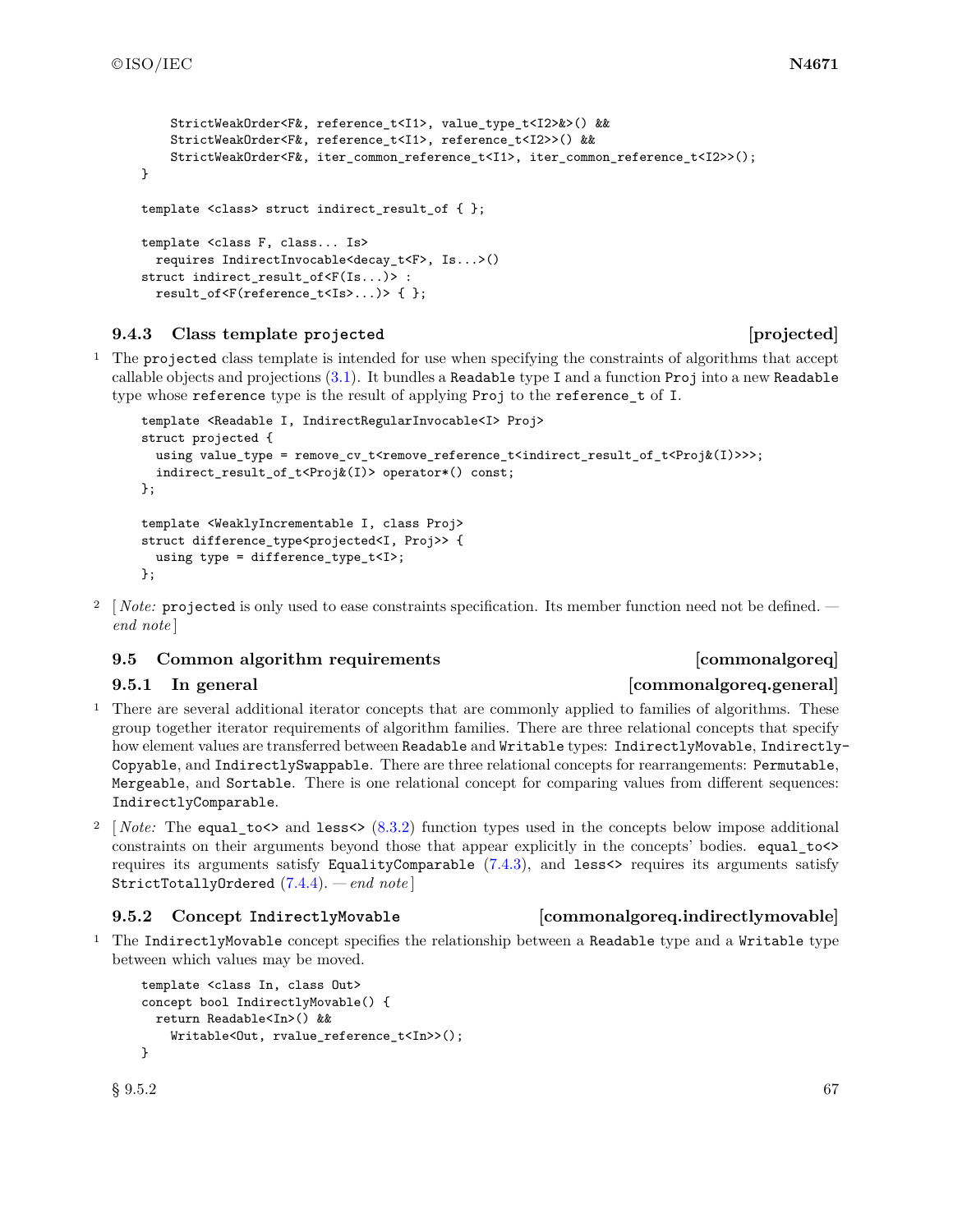<sup>2</sup> The IndirectlyMovableStorable concept augments IndirectlyMovable with additional requirements enabling the transfer to be performed through an intermediate object of the Readable type's value type.

```
template <class In, class Out>
concept bool IndirectlyMovableStorable() {
 return IndirectlyMovable<In, Out>() &&
    Writable<Out, value_type_t<In>>() &&
   Movable<value_type_t<In>>() &&
    Constructible<value_type_t<In>, rvalue_reference_t<In>>() &&
    Assignable<value_type_t<In>&, rvalue_reference_t<In>>();
}
```
### <span id="page-71-0"></span>**9.5.3 Concept IndirectlyCopyable [commonalgoreq.indirectlycopyable]**

<sup>1</sup> The IndirectlyCopyable concept specifies the relationship between a Readable type and a Writable type between which values may be copied.

```
template <class In, class Out>
concept bool IndirectlyCopyable() {
  return Readable<In>() &&
    Writable<Out, reference_t<In>>();
}
```
<sup>2</sup> The IndirectlyCopyableStorable concept augments IndirectlyCopyable with additional requirements enabling the transfer to be performed through an intermediate object of the Readable type's value type. It also requires the capability to make copies of values.

```
template <class In, class Out>
concept bool IndirectlyCopyableStorable() {
 return IndirectlyCopyable<In, Out>() &&
    Writable<Out, const value_type_t<In>&>() &&
    Copyable<value_type_t<In>>() &&
    Constructible<value_type_t<In>, reference_t<In>>() &&
    Assignable<value_type_t<In>&, reference_t<In>>();
}
```
### <span id="page-71-1"></span>**9.5.4 Concept IndirectlySwappable [commonalgoreq.indirectlyswappable]**

<sup>1</sup> The IndirectlySwappable concept specifies a swappable relationship between the values referenced by two Readable types.

```
template <class I1, class I2 = I1>
concept bool IndirectlySwappable() {
 return Readable<I1>() && Readable<I2>() &&
   requires(I1&& i1, I2&& i2) {
      ranges::iter_swap(std::forward<I1>(i1), std::forward<I2>(i2));
      ranges::iter_swap(std::forward<I2>(i2), std::forward<I1>(i1));
      ranges::iter_swap(std::forward<I1>(i1), std::forward<I1>(i1));
      ranges::iter_swap(std::forward<I2>(i2), std::forward<I2>(i2));
   };
}
```
<sup>2</sup> Given an object i1 of type I1 and an object i2 of type I2, IndirectlySwappable<I1, I2>() is satisfied if after ranges::iter\_swap(i1, i2), the value of \*i1 is equal to the value of \*i2 before the call, and *vice versa*.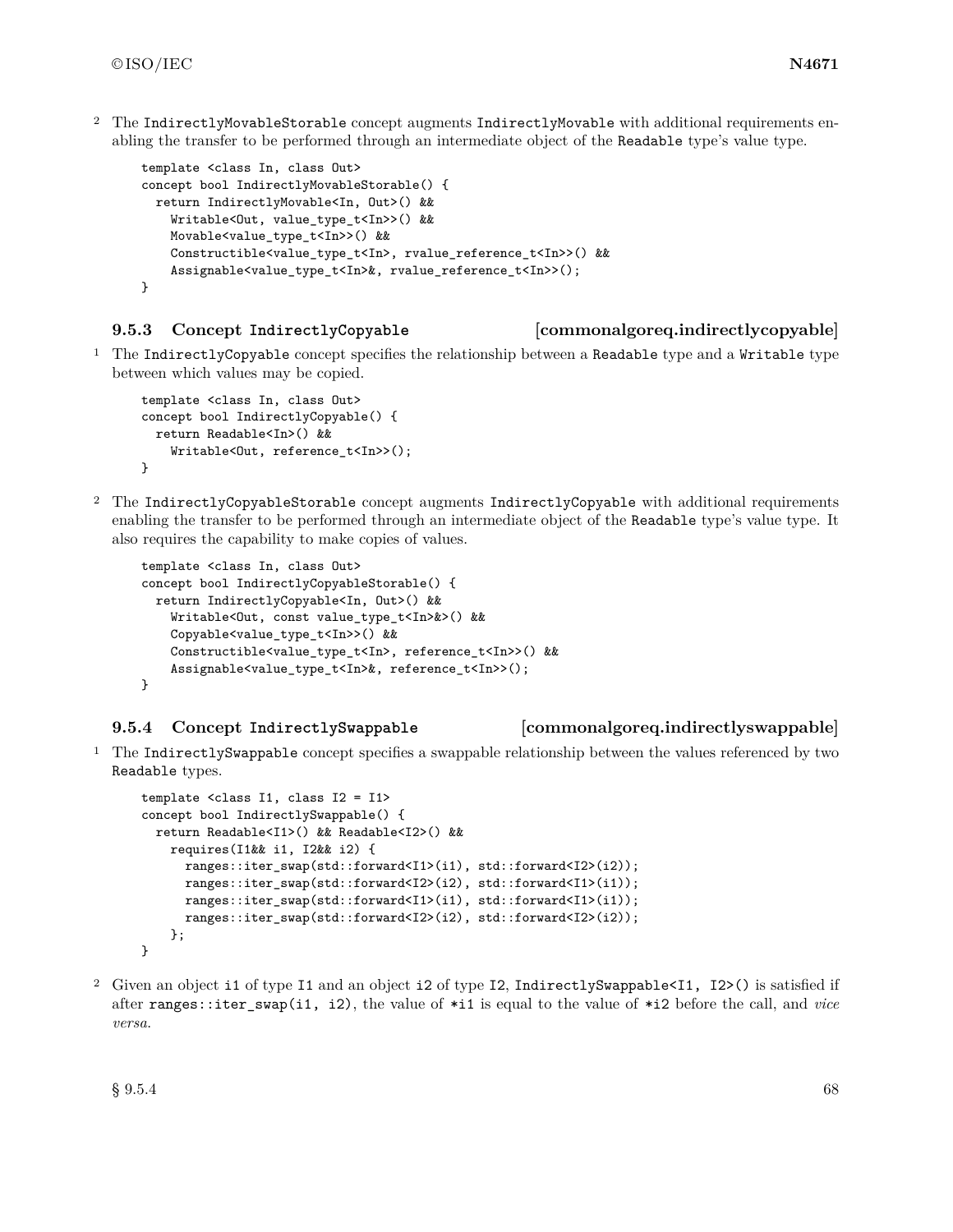### **9.5.5 Concept IndirectlyComparable [commonalgoreq.indirectlycomparable]**

<sup>1</sup> The IndirectlyComparable concept specifies the common requirements of algorithms that compare values from two different sequences.

```
template <class I1, class I2, class R = equal_to<>, class P1 = identity,
  class P2 = identity>
concept bool IndirectlyComparable() {
 return IndirectRelation<R, projected<I1, P1>, projected<I2, P2>>();
}
```
- **9.5.6 Concept Permutable [commonalgoreq.permutable]**
- <sup>1</sup> The Permutable concept specifies the common requirements of algorithms that reorder elements in place by moving or swapping them.

```
template <class I>
concept bool Permutable() {
 return ForwardIterator<I>() &&
    IndirectlyMovableStorable<I, I>() &&
    IndirectlySwappable<I, I>();
}
```
<sup>1</sup> The Mergeable concept specifies the requirements of algorithms that merge sorted sequences into an output sequence by copying elements.

```
template <class I1, class I2, class Out,
    class R = less<>, class P1 = identity, class P2 = identity>
concept bool Mergeable() {
 return InputIterator<I1>() &&
    InputIterator<I2>() &&
    WeaklyIncrementable<Out>() &&
    IndirectlyCopyable<I1, Out>() &&
    IndirectlyCopyable<I2, Out>() &&
    IndirectStrictWeakOrder<R, projected<I1, P1>, projected<I2, P2>>();
}
```
# **9.5.8 Concept Sortable [commonalgoreq.sortable]**

<sup>1</sup> The Sortable concept specifies the common requirements of algorithms that permute sequences into ordered sequences (e.g., sort).

```
template <class I, class R = less<>, class P = identity>
concept bool Sortable() {
 return Permutable<I>() &&
    IndirectStrictWeakOrder<R, projected<I, P>>();
}
```
## **9.6 Iterator primitives [iterator.primitives]**

<sup>1</sup> To simplify the task of defining iterators, the library provides several classes and functions:

# **9.6.1** Iterator traits **in the set of the set of the set of the set of the set of the set of the set of the set of the set of the set of the set of the set of the set of the set of the set of the set of the set of the set**

<sup>1</sup> The class templates is\_indirectly\_movable, is\_nothrow\_indirectly\_movable, is\_indirectly\_swappable, and is\_nothrow\_indirectly\_swappable shall be defined as follows:

 $\S~9.6.1$  69

# **9.5.7 Concept Mergeable [commonalgoreq.mergeable]**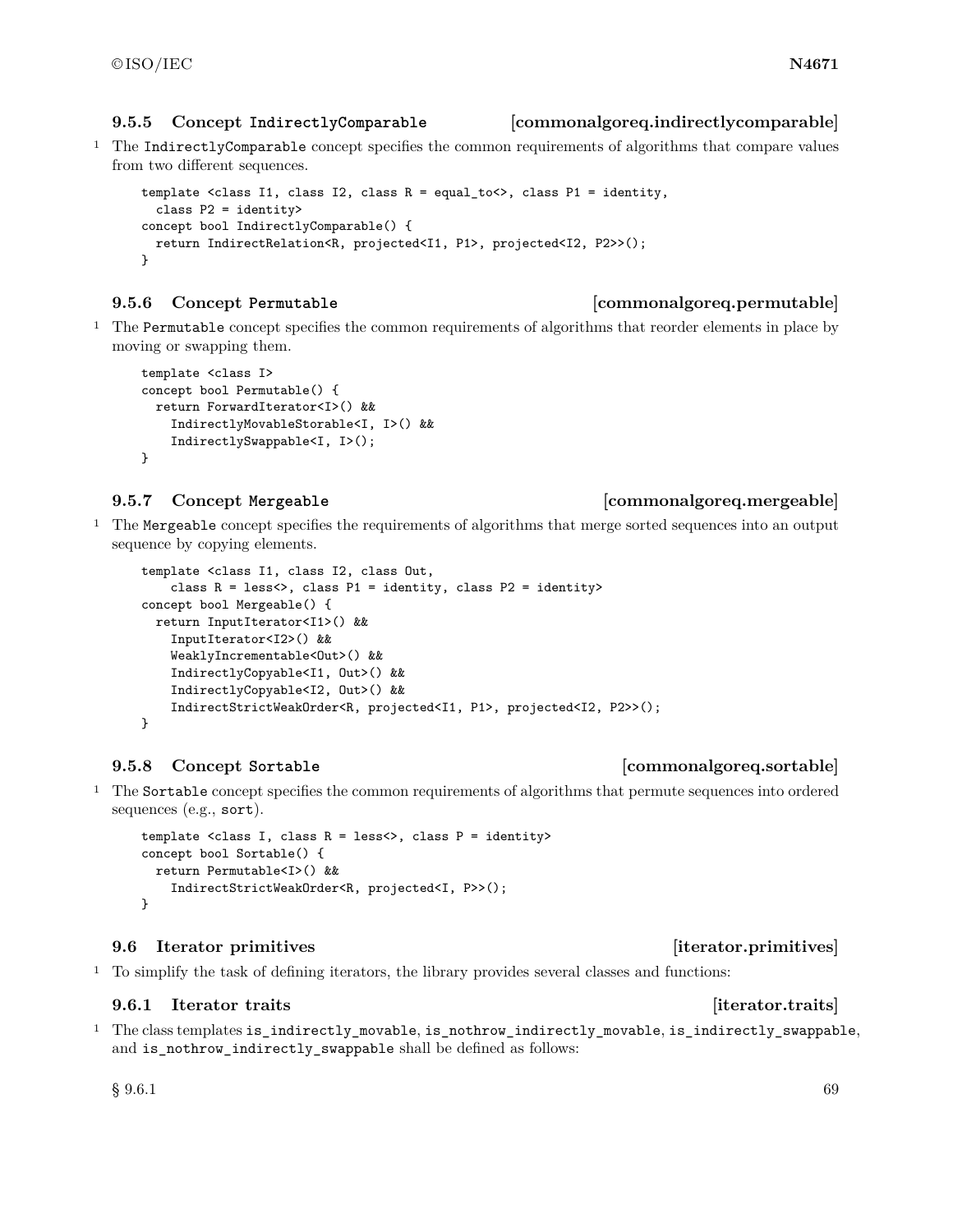```
template <class In, class Out>
struct is_indirectly_movable : false_type { };
template <class In, class Out>
  requires IndirectlyMovable<In, Out>()
struct is_indirectly_movable<In, Out> : true_type { };
template <class In, class Out>
struct is_nothrow_indirectly_movable : false_type { };
template <class In, class Out>
  requires IndirectlyMovable<In, Out>()
struct is_nothrow_indirectly_movable<In, Out> :
  integral_constant<bool,
    is_nothrow_constructible<value_type_t<In>, rvalue_reference_t<In>>::value &&
    is_nothrow_assignable<value_type_t<In> &, rvalue_reference_t<In>>::value &&
    is_nothrow_assignable<reference_t<Out>, rvalue_reference_t<In>>::value &&
    is_nothrow_assignable<reference_t<Out>, value_type_t<In>>::value>
{ };
template <class I1, class I2 = I1>
struct is_indirectly_swappable : false_type { };
template <class I1, class I2>
 requires IndirectlySwappable<I1, I2>()
struct is_indirectly_swappable<I1, I2> : true_type { };
template <class I1, class I2 = I1>
struct is_nothrow_indirectly_swappable : false_type { };
template <class I1, class I2>
  requires IndirectlySwappable<I1, I2>()
struct is_nothrow_indirectly_swappable<I1, I2> :
  integral_constant<bool,
   noexcept(ranges::iter_swap(declval<I1&>(), declval<I2&>())) &&
    noexcept(ranges::iter_swap(declval<I2&>(), declval<I1&>())) &&
    noexcept(ranges::iter_swap(declval<I1&>(), declval<I1&>())) &&
    noexcept(ranges::iter_swap(declval<I2&>(), declval<I2&>()))>
{ };
```
<sup>2</sup> For the sake of backwards compatibility, this document specifies the existence of an iterator\_traits alias that collects an iterator's associated types. It is defined as if:

```
template <InputIterator I> struct __pointer_type { // exposition only
 using type = add_pointer_t<reference_t<I>>;
};
template <InputIterator I>
 requires requires(I i) { { i.operator->() } -> auto&&; }
struct __pointer_type<I> { // exposition only
 using type = decltype(declval<I>().operator->());
};
template <class> struct __iterator_traits { }; // exposition only
template <Iterator I> struct __iterator_traits<I> {
 using difference_type = difference_type_t<I>;
 using value_type = void;
 using reference = void;
```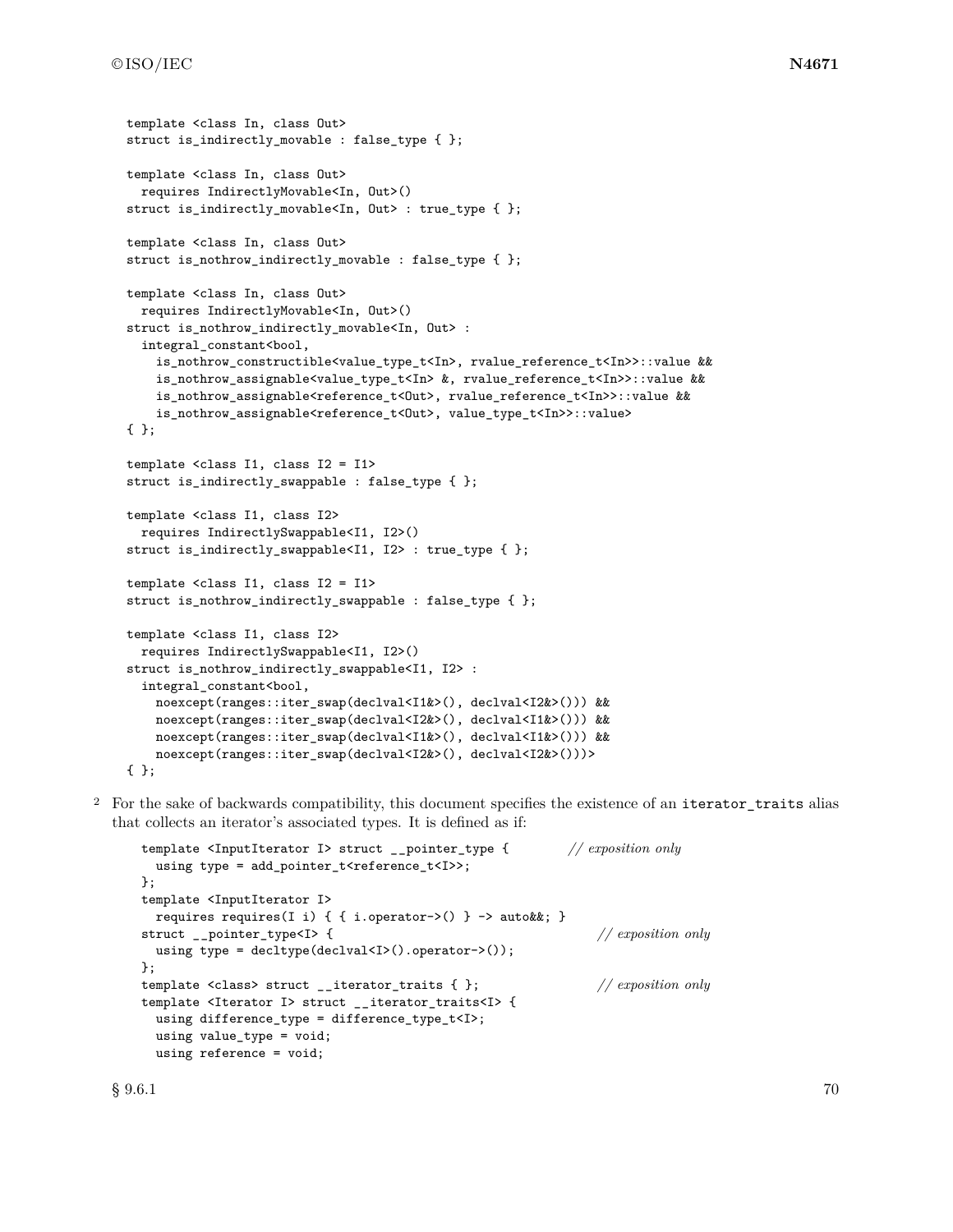```
using pointer = void;
 using iterator_category = output_iterator_tag;
};
template <InputIterator I> struct __iterator_traits<I> { // exposition only
 using difference_type = difference_type_t<I>;
 using value_type = value_type_t < I;
 using reference = reference_t<I>;
 using pointer = typename __pointer_type<I>::type;
 using iterator_category = iterator_category_t<I>;
};
template <class I>
  using iterator_traits = __iterator_traits<I>;
```
- <sup>3</sup> [ *Note:* iterator\_traits is an alias template to prevent user code from specializing it.  *end note* ]
- <sup>4</sup> [*Example:* To implement a generic reverse function, a C**++** program can do the following:

```
template <BidirectionalIterator I>
void reverse(I first, I last) {
 difference_type_t<I> n = distance(first, last);--n;
  while(n > 0) {
    value_type_t<I> tmp = *first;
    *first++ = *--last;*last = tmp;n -= 2;
  }
}
```
*— end example* ]

# **9.6.2 Standard iterator traits [iterator.stdtraits]**

<sup>1</sup> To facilitate interoperability between new code using iterators conforming to this document and older code using iterators that conform to the iterator requirements specified in ISO/IEC 14882, three specializations of std::iterator\_traits are provided to map the newer iterator categories and associated types to the older ones.

```
namespace std {
  template <experimental::ranges::Iterator Out>
  struct iterator_traits<Out> {
    using difference_type = experimental::ranges::difference_type_t<Out>;<br>using value_type = see below;
    using value_type = see below ;
    using reference = see below;
    using pointer = see below;
    using iterator_category = std::output_iterator_tag;
  };
```
- <sup>2</sup> The nested type value\_type is computed as follows:
- (2.1)  $-$  If  $Out::value_type$  is valid and denotes a type, then  $std::iterator_traints@ut>:value_type$  is Out::value\_type.

 $(2.2)$  – Otherwise, std::iterator\_traits<Out>::value\_type is void.

<sup>3</sup> The nested type reference is computed as follows: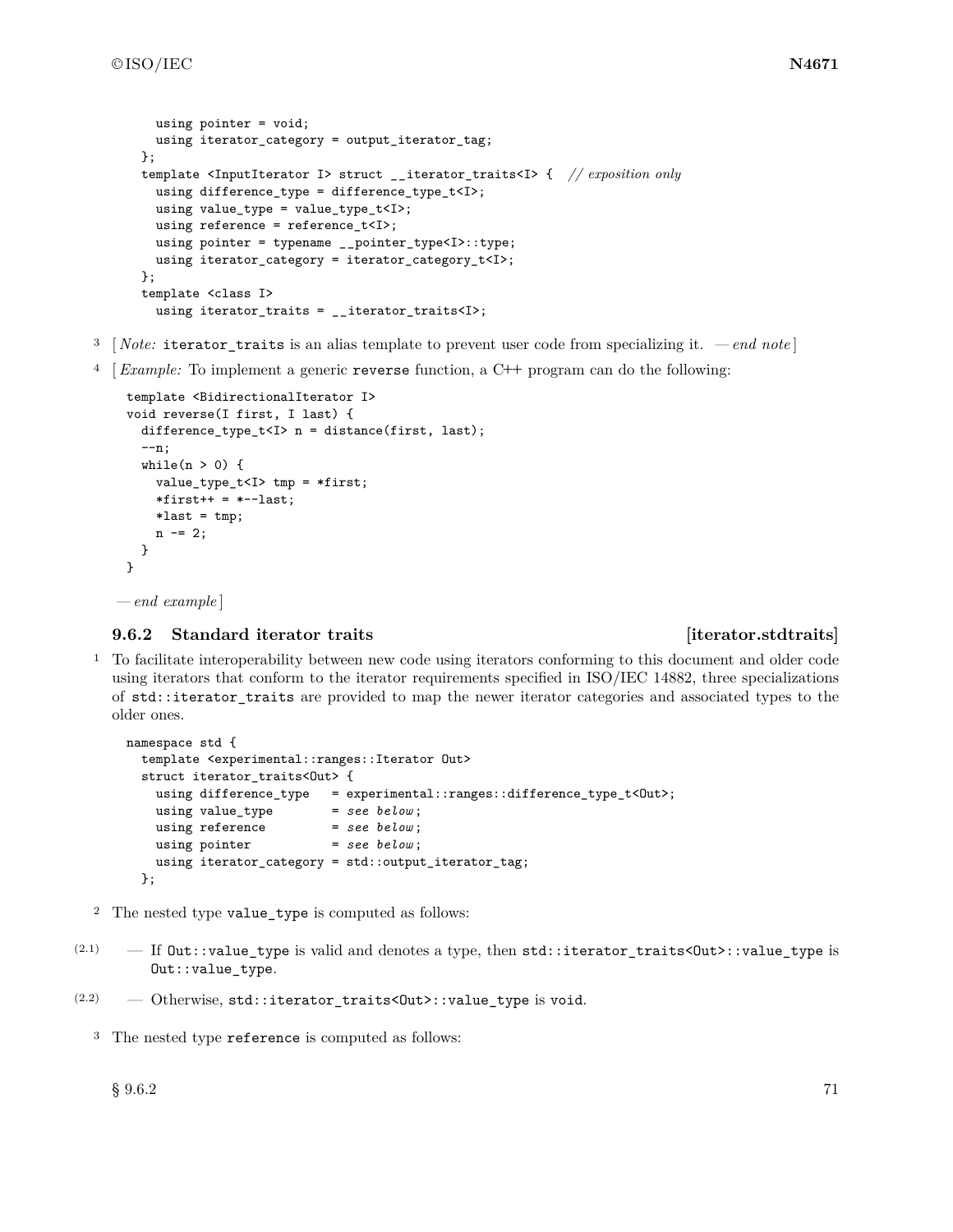}

- (3.1)  $-$  If Out::reference is valid and denotes a type, then std::iterator traits<Out>::reference is Out::reference.
- $(3.2)$  Otherwise, std::iterator\_traits<Out>::reference is void.

<sup>4</sup> The nested type pointer is computed as follows:

- $(4.1)$  If Out::pointer is valid and denotes a type, then std::iterator\_traits<Out>::pointer is Out::pointer.
- $(4.2)$  Otherwise, std::iterator traits<Out>::pointer is void.

```
template <experimental::ranges::InputIterator In>
struct iterator_traits<In> { };
template <experimental::ranges::InputIterator In>
 requires experimental::ranges::Sentinel<In, In>()
struct iterator_traits<In> {
 using difference_type = experimental::ranges::difference_type_t<In>;
 using value_type = experimental::ranges::value_type_t<In>;
 using reference = see below;
 using pointer = see below;
 using iterator_category = see below ;
};
```
<sup>5</sup> The nested type reference is computed as follows:

- $(5.1)$  If In::reference is valid and denotes a type, then std::iterator traits<In>::reference is In::reference.
- $(5.2)$  Otherwise, std::iterator\_traits<In>::reference is experimental::ranges::reference\_t<In>.

<sup>6</sup> The nested type pointer is computed as follows:

- $(6.1)$  If In::pointer is valid and denotes a type, then std::iterator\_traits<In>::pointer is In::pointer.
- $(6.2)$  Otherwise, std::iterator\_traits<In>::pointer is experimental::ranges::iterator\_traits<In>:: pointer.
	- <sup>7</sup> Let type C be experimental::ranges::iterator\_category\_t<In>. The nested type std::iterator\_ traits<In>::iterator\_category is computed as follows:
- $(7.1)$  If C is the same as or inherits from std::input\_iterator\_tag or std::output\_iterator\_tag, std:: iterator\_traits<In>::iterator\_category is C.
- $(7.2)$  Otherwise, if experimental::ranges::reference\_t<In> is not a reference type, std::iterator\_traits<In>::iterator\_category is std::input\_iterator\_tag.
- $(7.3)$  Otherwise, if C is the same as or inherits from experimental:: ranges:: random access iterator tag, std::iterator\_traits<In>::iterator\_category is std::random\_access\_iterator\_tag.
- $(7.4)$  Otherwise, if C is the same as or inherits from experimental::ranges::bidirectional\_iterator\_tag, std::iterator\_traits<In>::iterator\_category is std::bidirectional\_iterator\_tag.

 $\S~9.6.2$  72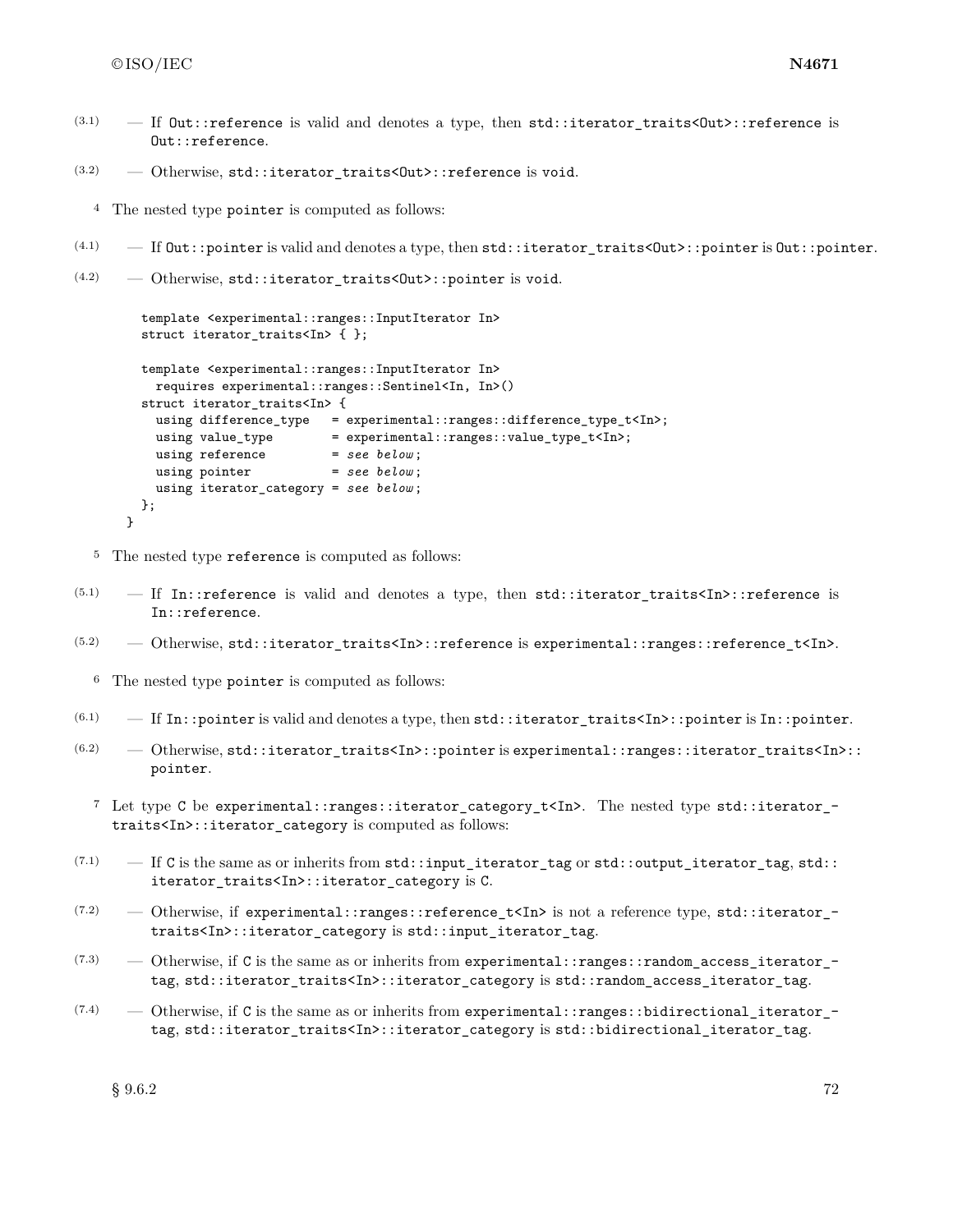$(7.5)$  — Otherwise, if C is the same as or inherits from experimental::ranges::forward iterator tag, std::iterator\_traits<In>::iterator\_category is std::forward\_iterator\_tag.

 $(7.6)$  — Otherwise, std::iterator\_traits<In>::iterator\_category is std::input\_iterator\_tag.

<sup>8</sup> [ *Note:* Some implementations may find it necessary to add additional constraints to these partial specializations to prevent them from being considered for types that conform to the iterator requirements specified in ISO/IEC 14882. *— end note* ]

# **9.6.3** Standard iterator tags **business** [std.iterator.tags]

<sup>1</sup> It is often desirable for a function template specialization to find out what is the most specific category of its iterator argument, so that the function can select the most efficient algorithm at compile time. To facilitate this, the library introduces *category tag* classes which can be used as compile time tags for algorithm selection. [ *Note:* The preferred way to dispatch to more specialized algorithm implementations is with concept-based overloading. *— end note* ] The category tags are: input\_iterator\_tag, output\_iterator\_ tag, forward\_iterator\_tag, bidirectional\_iterator\_tag and random\_access\_iterator\_tag. For every input iterator of type I, iterator\_category\_t<I> shall be defined to be the most specific category tag that describes the iterator's behavior.

```
namespace std { namespace experimental { namespace ranges { inline namespace v1 {
  struct output_iterator_tag { };
 struct input_iterator_tag { };
  struct forward_iterator_tag : input_iterator_tag { };
  struct bidirectional_iterator_tag : forward_iterator_tag { };
  struct random_access_iterator_tag : bidirectional_iterator_tag { };
}}}}
```
- <sup>2</sup> [*Note:* The output\_iterator\_tag is provided for the sake of backward compatibility.  *end note* ]
- <sup>3</sup> [*Example:* For a program-defined iterator BinaryTreeIterator, it could be included into the bidirectional iterator category by specializing the difference\_type, value\_type, and iterator\_category templates:

```
template <class T> struct difference_type<BinaryTreeIterator<T>> {
  using type = ptrdiff_t;};
template <class T> struct value_type<BinaryTreeIterator<T>> {
 using type = T;
};
template <class T> struct iterator_category<BinaryTreeIterator<T>> {
  using type = bidirectional_iterator_tag;
};
```
*— end example* ]

# **9.6.4 Iterator operations [iterator.operations]**

<sup>1</sup> Since only types that satisfy RandomAccessIterator provide the + operator, and types that satisfy SizedSentinel provide the - operator, the library provides four function templates advance, distance, next, and prev. These function templates use  $+$  and  $-$  for random access iterators and ranges that satisfy SizedSentinel, respectively (and are, therefore, constant time for them); for output, input, forward and bidirectional iterators they use ++ to provide linear time implementations.

```
template <Iterator I>
 void advance(I& i, difference_type_t<I> n);
```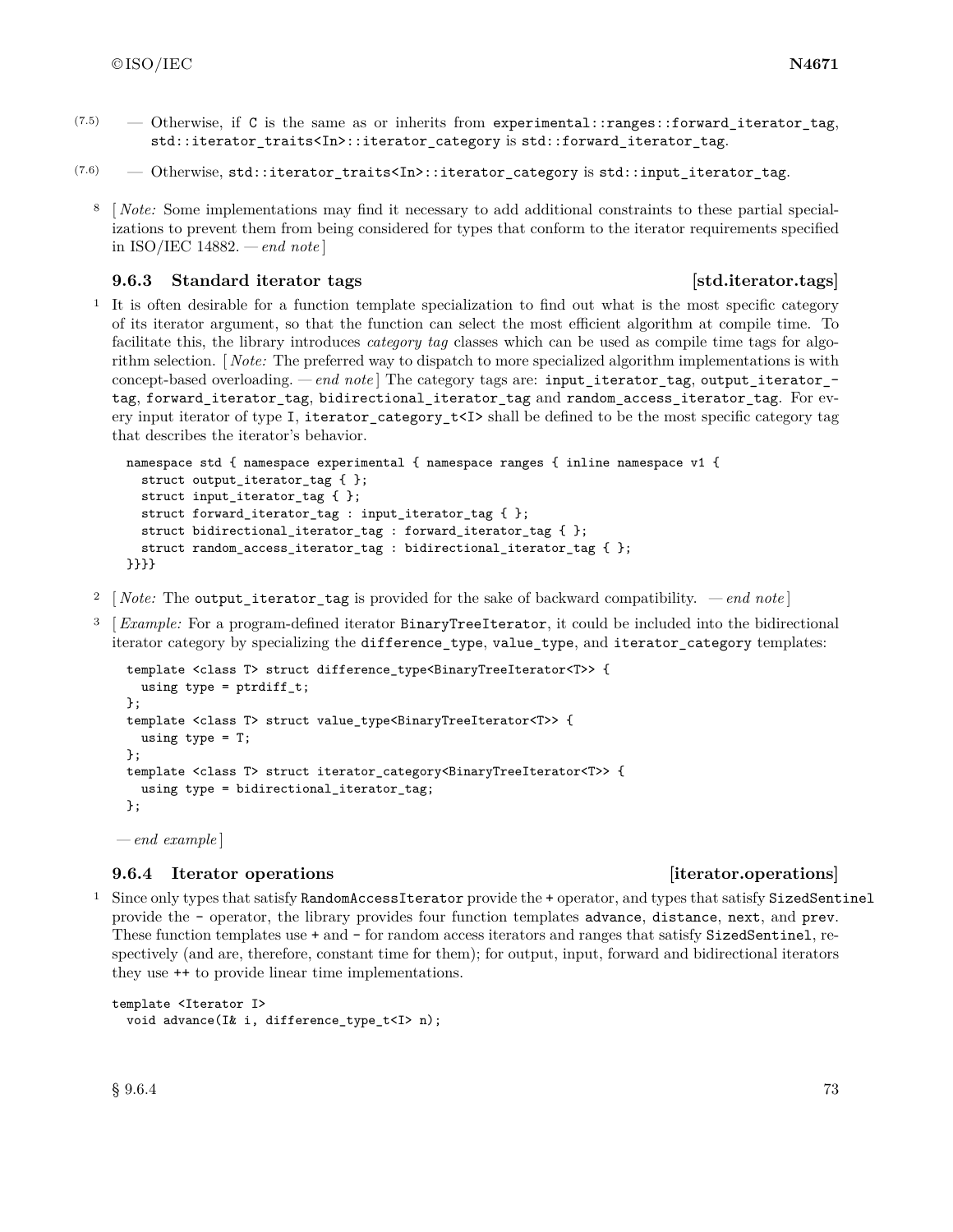- <sup>2</sup> *Requires:* n shall be negative only for bidirectional iterators.
- <sup>3</sup> *Effects:* For random access iterators, equivalent to i += n. Otherwise, increments (or decrements for negative n) iterator i by n.

template <Iterator I, Sentinel<I> S> void advance(I& i, S bound);

- <sup>4</sup> *Requires:* If Assignable<I&, S>() is not satisfied, [i,bound) shall denote a range.
- <sup>5</sup> *Effects:*
- (5.1)  $-$  If Assignable <Ik, S>() is satisfied, equivalent to i = std::move(bound).
- $(5.2)$  Otherwise, if SizedSentinel<S, I>() is satisfied, equivalent to advance(i, bound i).
- $(5.3)$   $\qquad$   $\qquad$  Otherwise, increments i until i == bound.

## template <Iterator I, Sentinel<I> S>

difference\_type\_t<I> advance(I& i, difference\_type\_t<I> n, S bound);

<sup>6</sup> *Requires:* If  $n > 0$ , [i, bound) shall denote a range. If  $n == 0$ , [i, bound) or [bound, i) shall denote a range. If n < 0, [bound,i) shall denote a range and (BidirectionalIterator<I>() && Same<I, S>()) shall be satisfied.

<sup>7</sup> *Effects:*

- $(7.1)$   $-$  If SizedSentinel<S, I>() is satisfied:
- (7.1.1)  $-If |n| > = |bound i|$ , equivalent to advance(i, bound).
- $(7.1.2)$   $\qquad \qquad$  Otherwise, equivalent to advance (i, n).
- $(7.2)$  Otherwise, increments (or decrements for negative n) iterator i either n times or until i == bound, whichever comes first.
	- <sup>8</sup> *Returns:* n *M*, where *M* is the distance from the starting position of i to the ending position.

```
template <Iterator I, Sentinel<I> S>
  difference_type_t<I> distance(I first, S last);
```
- <sup>9</sup> *Requires:* [first,last) shall denote a range, or (Same<S, I>() && SizedSentinel<S, I>()) shall be satisfied and [last,first) shall denote a range.
- 10 *Effects:* If SizedSentinel<S, I>() is satisfied, returns (last first); otherwise, returns the number of increments needed to get from first to last.

```
template <Iterator I>
  I next(I x, difference_type_t<I> n = 1);
```

```
11 Effects: Equivalent to: advance(x, n); return x;
```

```
template <Iterator I, Sentinel<I> S>
  I next(I x, S bound);
```

```
12 Effects: Equivalent to: advance(x, bound); return x;
```

```
template <Iterator I, Sentinel<I> S>
  I next(I x, difference_type_t<I> n, S bound);
```
<sup>13</sup> *Effects:* Equivalent to: advance(x, n, bound); return x;

template <BidirectionalIterator I> I prev(I x, difference\_type\_t<I>  $n = 1$ );

 $\S~9.6.4$  74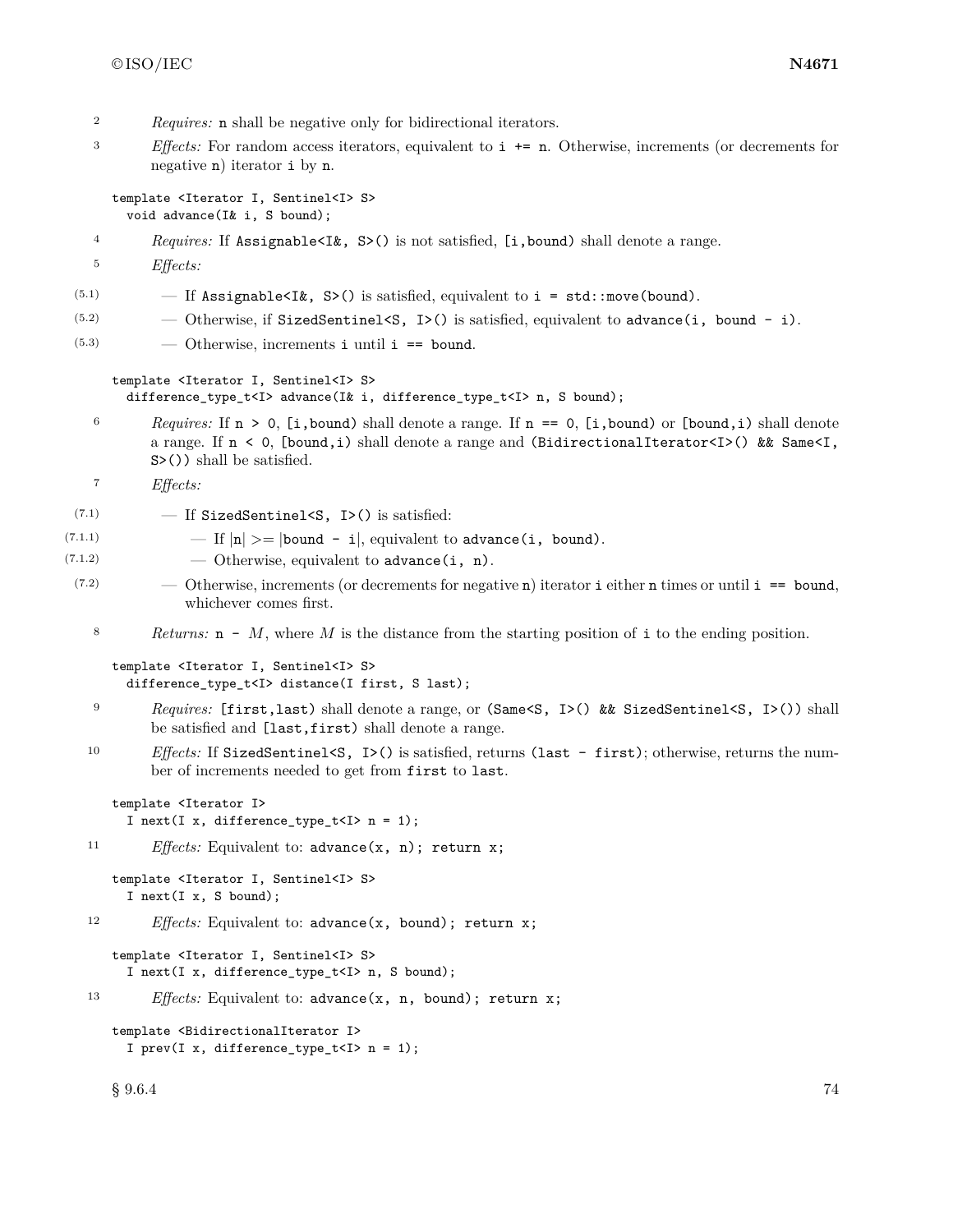<sup>14</sup> *Effects:* Equivalent to: advance(x, -n); return x;

```
template <BidirectionalIterator I>
  I prev(I x, difference_type_t<I> n, I bound);
```
15 *Effects:* Equivalent to: advance(x, -n, bound); return x;

### **9.7** Iterator adaptors **in the set of the set of the set of the set of the set of the set of the set of the set of the set of the set of the set of the set of the set of the set of the set of the set of the set of the set**

# **9.7.1** Reverse iterators [iterators.reverse]

<sup>1</sup> Class template reverse\_iterator is an iterator adaptor that iterates from the end of the sequence defined by its underlying iterator to the beginning of that sequence. The fundamental relation between a reverse iterator and its corresponding underlying iterator  $i$  is established by the identity: \*make\_reverse\_iterator( $i$ ) == \*prev(i).

#### **9.7.1.1 Class template reverse\_iterator [reverse.iterator]**

```
namespace std { namespace experimental { namespace ranges { inline namespace v1 {
  template <BidirectionalIterator I>
  class reverse_iterator {
 public:
    using iterator_type = I;
    using difference_type = difference_type_t<I>;
    using value_type = value_type_t<I>;
    using iterator_category = iterator_category_t<I>;
    using reference = reference_t<I>;
    using pointer = I;
    reverse_iterator();
    explicit reverse_iterator(I x);
    reverse_iterator(const reverse_iterator<ConvertibleTo<I>>& i);
   reverse_iterator& operator=(const reverse_iterator<ConvertibleTo<I>>& i);
    I base() const;
    reference operator*() const;
    pointer operator->() const;
    reverse iterator& operator++();
    reverse_iterator operator++(int);
    reverse_iterator& operator--();
   reverse_iterator operator--(int);
   reverse_iterator operator+ (difference_type n) const
     requires RandomAccessIterator<I>();
   reverse_iterator& operator+=(difference_type n)
     requires RandomAccessIterator<I>();
    reverse_iterator operator- (difference_type n) const
     requires RandomAccessIterator<I>();
    reverse_iterator& operator-=(difference_type n)
      requires RandomAccessIterator<I>();
    reference operator[](difference_type n) const
      requires RandomAccessIterator<I>();
  private:
    I current; // exposition only
  };
```
 $\S~9.7.1.1$   $75$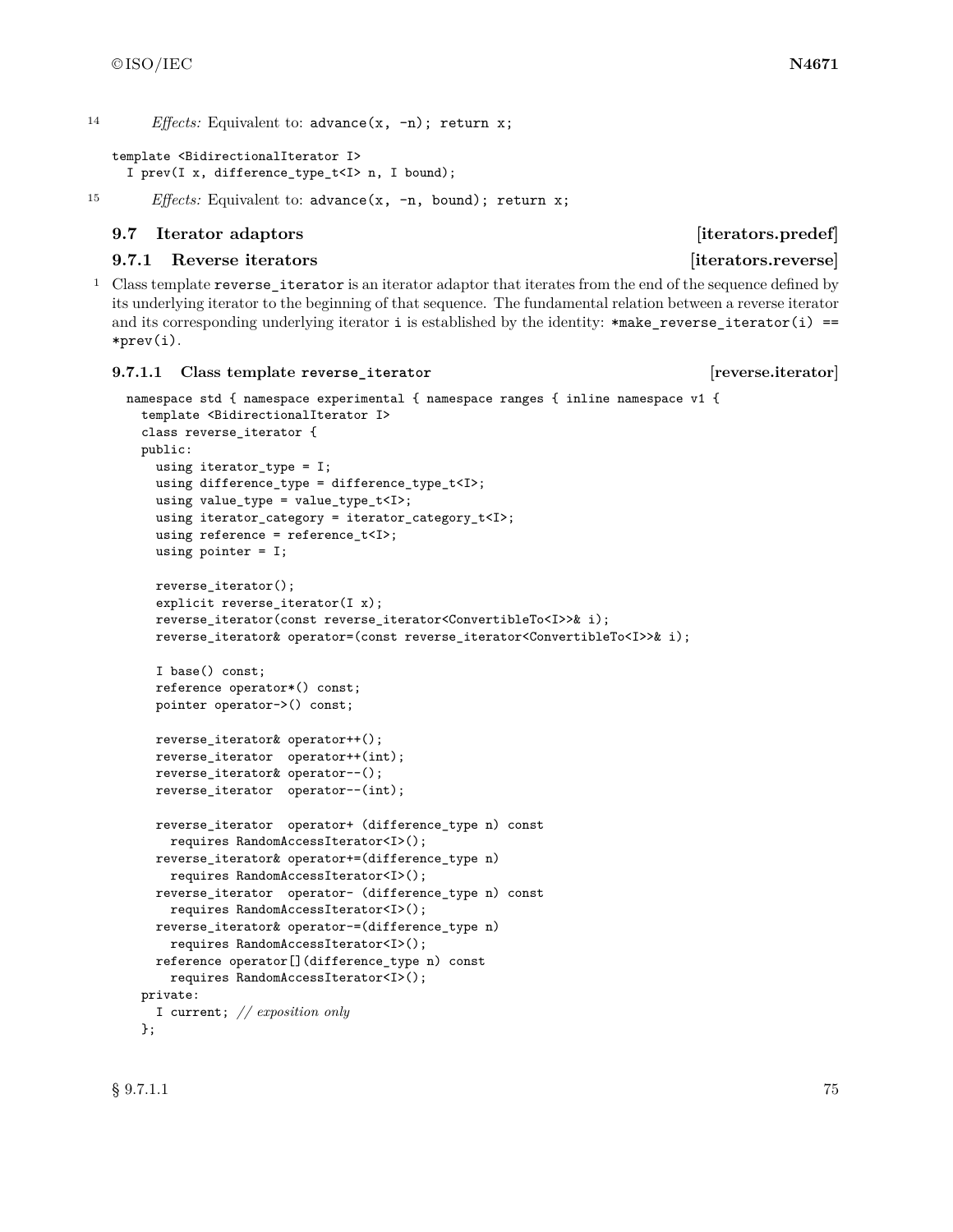```
template <class I1, class I2>
      requires EqualityComparable<I1, I2>()
    bool operator==(
      const reverse_iterator<I1>& x,
      const reverse_iterator<I2>& y);
  template <class I1, class I2>
      requires EqualityComparable<I1, I2>()
    bool operator!=(
      const reverse_iterator<I1>& x,
      const reverse_iterator<I2>& y);
  template <class I1, class I2>
      requires StrictTotallyOrdered<I1, I2>()
    bool operator<(
      const reverse_iterator<I1>& x,
      const reverse_iterator<I2>& y);
  template <class I1, class I2>
      requires StrictTotallyOrdered<I1, I2>()
    bool operator>(
      const reverse_iterator<I1>& x,
      const reverse_iterator<I2>& y);
 template <class I1, class I2>
      requires StrictTotallyOrdered<I1, I2>()
    bool operator>=(
      const reverse_iterator<I1>& x,
      const reverse_iterator<I2>& y);
  template <class I1, class I2>
      requires StrictTotallyOrdered<I1, I2>()
    bool operator<=(
      const reverse_iterator<I1>& x,
      const reverse_iterator<I2>& y);
 template <class I1, class I2>
      requires SizedSentinel<I1, I2>()
    difference_type_t<I2> operator-(
      const reverse_iterator<I1>& x,
      const reverse_iterator<I2>& y);
 template <RandomAccessIterator I>
    reverse_iterator<I>
      operator+(
    difference_type_t<I> n,
    const reverse_iterator<I>& x);
 template <BidirectionalIterator I>
    reverse_iterator<I> make_reverse_iterator(I i);
}}}}
```
## **9.7.1.2 reverse\_iterator operations [reverse.iter.ops]**

### **9.7.1.2.1 reverse\_iterator constructor [reverse.iter.cons]**

reverse\_iterator();

<sup>1</sup> *Effects:* Value-initializes current. Iterator operations applied to the resulting iterator have defined behavior if and only if the corresponding operations are defined on a value-initialized iterator of type I.

explicit reverse\_iterator(I x);

 $\S~9.7.1.2.1$  76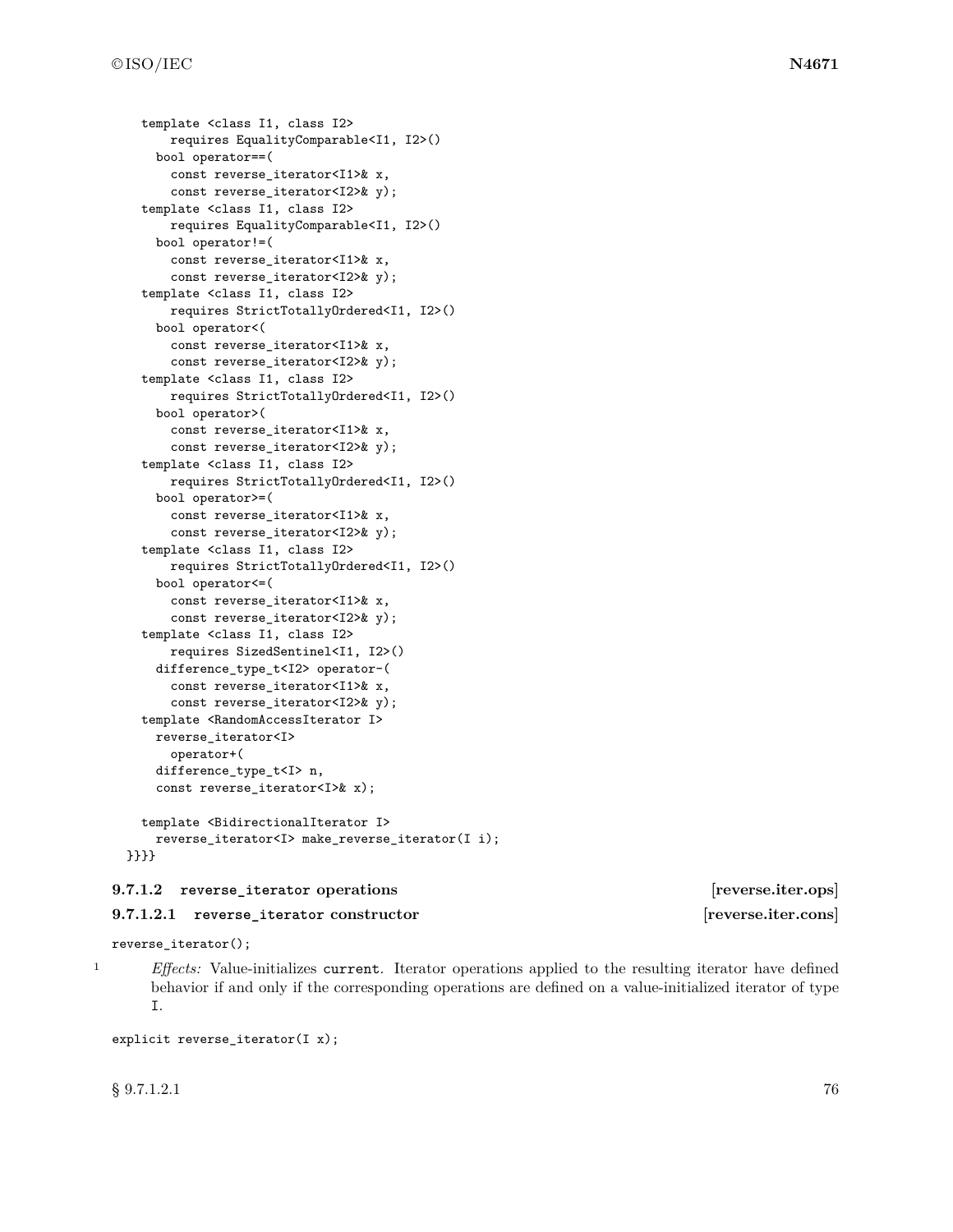```
2 Effects: Initializes current with x.
 reverse_iterator(const reverse_iterator<ConvertibleTo<I>>& i);
3 Effects: Initializes current with i.current.
 9.7.1.2.2 reverse_iterator::operator= [reverse.iter.op=]
 reverse_iterator&
   operator=(const reverse_iterator<ConvertibleTo<I>>& i);
1 Effects: Assigns i.current to current.
2 Returns: *this.
 9.7.1.2.3 Conversion [reverse.iter.conv]
 I base() const;
1 Returns: current.
 9.7.1.2.4 operator* [reverse.iter.op.star]
 reference operator*() const;
<sup>1</sup> Effects: Equivalent to: return *prev(current);
 9.7.1.2.5 operator-> [reverse.iter.opref]
 pointer operator->() const;
<sup>1</sup> Effects: Equivalent to: return prev(current);
 9.7.1.2.6 operator++ [reverse.iter.op++]
 reverse_iterator& operator++();
1 Effects: --current;
2 Returns: *this.
 reverse_iterator operator++(int);
3 Effects:
       reverse_iterator tmp = *this;
       --current;
       return tmp;
 9.7.1.2.7 operator-- [reverse.iter.op--]
 reverse_iterator& operator--();
1 Effects: ++current
2 Returns: *this.
 reverse_iterator operator--(int);
3 Effects:
       reverse_iterator tmp = *this;
       ++current;
       return tmp;
```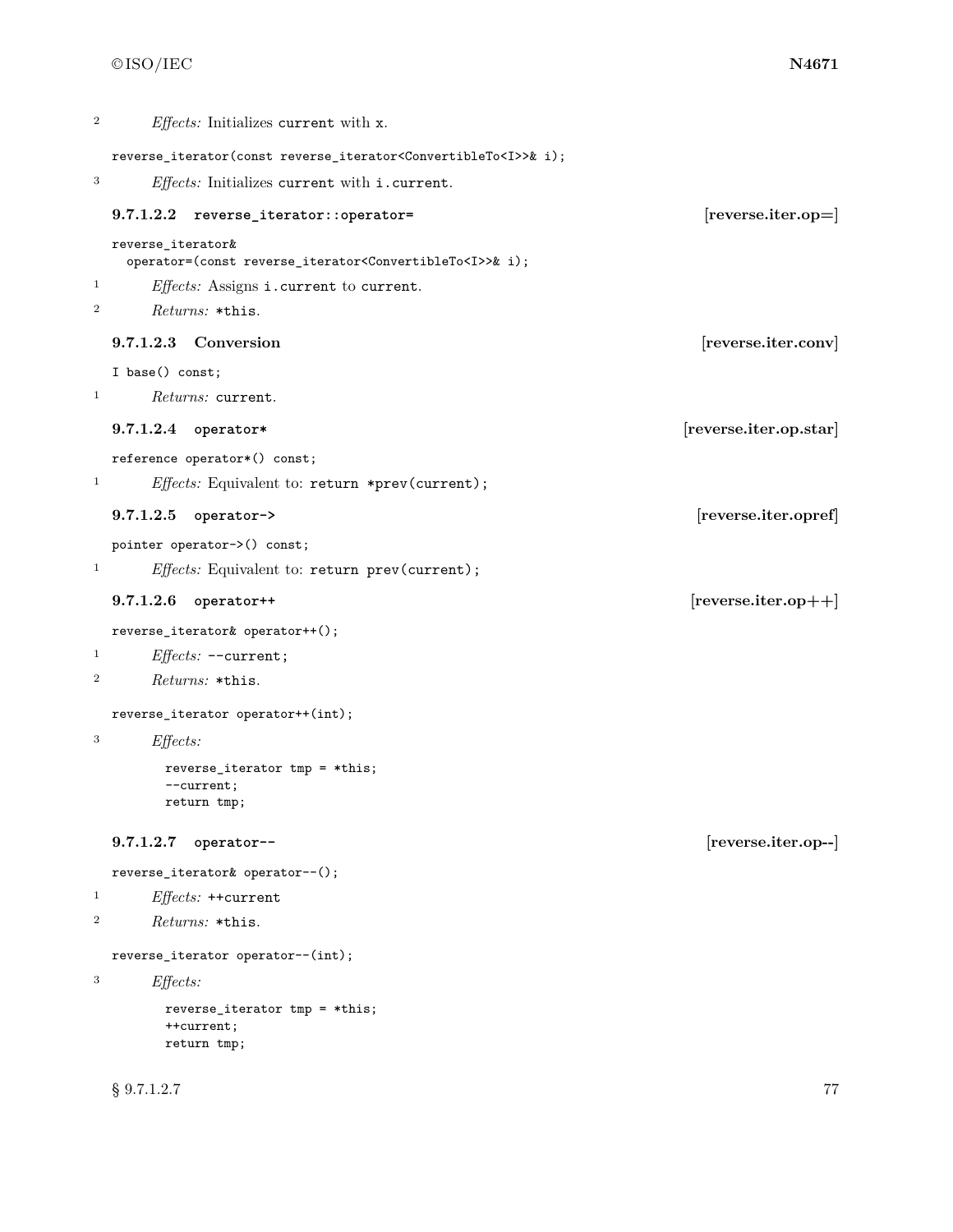| reverse_iterator<br>operator+(difference_type n) const<br>requires RandomAccessIterator <i>();<br/><math>\mathbf{1}</math><br/><i>Returns:</i> reverse_iterator(current-n).<br/>9.7.1.2.9<br/><math>[reverse.iter.op+=]</math><br/>operator+=<br/><math display="block">{\tt reverse\_iterator} \&amp;</math><br/>operator+=(difference_type n)<br/>requires RandomAccessIterator<i>();<br/>1<br/><i>Effects:</i> current <math>-</math> = n;<br/>2<br/>Returns: *this.<br/>[reverse.iter.op-]<br/>9.7.1.2.10<br/>operator-<br/>reverse_iterator<br/>operator-(difference_type n) const<br/>requires RandomAccessIterator<i>();<br/>1<br/>Returns: reverse_iterator(current+n).<br/><math>[reverse.iter.op=]</math><br/><math>9.7.1.2.11</math> operator-=<br/>reverse_iterator&amp;<br/>operator-=(difference_type n)<br/>requires RandomAccessIterator<i>();<br/>1<br/><i>Effects:</i> current <math>+= n;</math><br/>2<br/><i>Returns:</i> *this.<br/>[reverse.iter.opindex]<br/><math>9.7.1.2.12</math> operator []<br/>reference operator[](<br/>difference_type n) const<br/>requires RandomAccessIterator<i>();<br/>1<br/><math>Returns: current[-n-1].</math><br/><math>[reverse.iter.open]=]</math><br/><math>9.7.1.2.13</math> operator==<br/>template <class class="" i1,="" i2=""><br/>requires EqualityComparable<i1, i2="">()<br/>bool operator==(<br/>const reverse_iterator<i1>&amp; x,<br/>const reverse_iterator<i2>&amp; y);<br/><math>\mathbf{1}</math><br/><i>Effects:</i> Equivalent to: return <math>x</math>. current == <math>y</math>. current;<br/><math>[reverse.iter.op! =]</math><br/><math>9.7.1.2.14</math> operator!=<br/>template <class class="" i1,="" i2=""><br/>requires EqualityComparable<i1, i2="">()<br/>bool operator!=(<br/>const reverse_iterator<i1>&amp; x,<br/>const reverse_iterator<i2>&amp; y);<br/>1<br/><i>Effects:</i> Equivalent to: return <math>x</math>. current <math>!= y</math>. current;</i2></i1></i1,></class></i2></i1></i1,></class></i></i></i></i></i> | 9.7.1.2.8<br>operator+ | $[reverse.iter.op+]$ |
|----------------------------------------------------------------------------------------------------------------------------------------------------------------------------------------------------------------------------------------------------------------------------------------------------------------------------------------------------------------------------------------------------------------------------------------------------------------------------------------------------------------------------------------------------------------------------------------------------------------------------------------------------------------------------------------------------------------------------------------------------------------------------------------------------------------------------------------------------------------------------------------------------------------------------------------------------------------------------------------------------------------------------------------------------------------------------------------------------------------------------------------------------------------------------------------------------------------------------------------------------------------------------------------------------------------------------------------------------------------------------------------------------------------------------------------------------------------------------------------------------------------------------------------------------------------------------------------------------------------------------------------------------------------------------------------------------------------------------------------------------------------------------------------------------------------------------------------------------------------------------------------------------------------------------------------------------------------------------------------------------------------------------|------------------------|----------------------|
|                                                                                                                                                                                                                                                                                                                                                                                                                                                                                                                                                                                                                                                                                                                                                                                                                                                                                                                                                                                                                                                                                                                                                                                                                                                                                                                                                                                                                                                                                                                                                                                                                                                                                                                                                                                                                                                                                                                                                                                                                            |                        |                      |
|                                                                                                                                                                                                                                                                                                                                                                                                                                                                                                                                                                                                                                                                                                                                                                                                                                                                                                                                                                                                                                                                                                                                                                                                                                                                                                                                                                                                                                                                                                                                                                                                                                                                                                                                                                                                                                                                                                                                                                                                                            |                        |                      |
|                                                                                                                                                                                                                                                                                                                                                                                                                                                                                                                                                                                                                                                                                                                                                                                                                                                                                                                                                                                                                                                                                                                                                                                                                                                                                                                                                                                                                                                                                                                                                                                                                                                                                                                                                                                                                                                                                                                                                                                                                            |                        |                      |
|                                                                                                                                                                                                                                                                                                                                                                                                                                                                                                                                                                                                                                                                                                                                                                                                                                                                                                                                                                                                                                                                                                                                                                                                                                                                                                                                                                                                                                                                                                                                                                                                                                                                                                                                                                                                                                                                                                                                                                                                                            |                        |                      |
|                                                                                                                                                                                                                                                                                                                                                                                                                                                                                                                                                                                                                                                                                                                                                                                                                                                                                                                                                                                                                                                                                                                                                                                                                                                                                                                                                                                                                                                                                                                                                                                                                                                                                                                                                                                                                                                                                                                                                                                                                            |                        |                      |
|                                                                                                                                                                                                                                                                                                                                                                                                                                                                                                                                                                                                                                                                                                                                                                                                                                                                                                                                                                                                                                                                                                                                                                                                                                                                                                                                                                                                                                                                                                                                                                                                                                                                                                                                                                                                                                                                                                                                                                                                                            |                        |                      |
|                                                                                                                                                                                                                                                                                                                                                                                                                                                                                                                                                                                                                                                                                                                                                                                                                                                                                                                                                                                                                                                                                                                                                                                                                                                                                                                                                                                                                                                                                                                                                                                                                                                                                                                                                                                                                                                                                                                                                                                                                            |                        |                      |
|                                                                                                                                                                                                                                                                                                                                                                                                                                                                                                                                                                                                                                                                                                                                                                                                                                                                                                                                                                                                                                                                                                                                                                                                                                                                                                                                                                                                                                                                                                                                                                                                                                                                                                                                                                                                                                                                                                                                                                                                                            |                        |                      |
|                                                                                                                                                                                                                                                                                                                                                                                                                                                                                                                                                                                                                                                                                                                                                                                                                                                                                                                                                                                                                                                                                                                                                                                                                                                                                                                                                                                                                                                                                                                                                                                                                                                                                                                                                                                                                                                                                                                                                                                                                            |                        |                      |
|                                                                                                                                                                                                                                                                                                                                                                                                                                                                                                                                                                                                                                                                                                                                                                                                                                                                                                                                                                                                                                                                                                                                                                                                                                                                                                                                                                                                                                                                                                                                                                                                                                                                                                                                                                                                                                                                                                                                                                                                                            |                        |                      |
|                                                                                                                                                                                                                                                                                                                                                                                                                                                                                                                                                                                                                                                                                                                                                                                                                                                                                                                                                                                                                                                                                                                                                                                                                                                                                                                                                                                                                                                                                                                                                                                                                                                                                                                                                                                                                                                                                                                                                                                                                            |                        |                      |
|                                                                                                                                                                                                                                                                                                                                                                                                                                                                                                                                                                                                                                                                                                                                                                                                                                                                                                                                                                                                                                                                                                                                                                                                                                                                                                                                                                                                                                                                                                                                                                                                                                                                                                                                                                                                                                                                                                                                                                                                                            |                        |                      |
|                                                                                                                                                                                                                                                                                                                                                                                                                                                                                                                                                                                                                                                                                                                                                                                                                                                                                                                                                                                                                                                                                                                                                                                                                                                                                                                                                                                                                                                                                                                                                                                                                                                                                                                                                                                                                                                                                                                                                                                                                            |                        |                      |
|                                                                                                                                                                                                                                                                                                                                                                                                                                                                                                                                                                                                                                                                                                                                                                                                                                                                                                                                                                                                                                                                                                                                                                                                                                                                                                                                                                                                                                                                                                                                                                                                                                                                                                                                                                                                                                                                                                                                                                                                                            |                        |                      |
|                                                                                                                                                                                                                                                                                                                                                                                                                                                                                                                                                                                                                                                                                                                                                                                                                                                                                                                                                                                                                                                                                                                                                                                                                                                                                                                                                                                                                                                                                                                                                                                                                                                                                                                                                                                                                                                                                                                                                                                                                            |                        |                      |
|                                                                                                                                                                                                                                                                                                                                                                                                                                                                                                                                                                                                                                                                                                                                                                                                                                                                                                                                                                                                                                                                                                                                                                                                                                                                                                                                                                                                                                                                                                                                                                                                                                                                                                                                                                                                                                                                                                                                                                                                                            |                        |                      |
|                                                                                                                                                                                                                                                                                                                                                                                                                                                                                                                                                                                                                                                                                                                                                                                                                                                                                                                                                                                                                                                                                                                                                                                                                                                                                                                                                                                                                                                                                                                                                                                                                                                                                                                                                                                                                                                                                                                                                                                                                            |                        |                      |
|                                                                                                                                                                                                                                                                                                                                                                                                                                                                                                                                                                                                                                                                                                                                                                                                                                                                                                                                                                                                                                                                                                                                                                                                                                                                                                                                                                                                                                                                                                                                                                                                                                                                                                                                                                                                                                                                                                                                                                                                                            |                        |                      |
|                                                                                                                                                                                                                                                                                                                                                                                                                                                                                                                                                                                                                                                                                                                                                                                                                                                                                                                                                                                                                                                                                                                                                                                                                                                                                                                                                                                                                                                                                                                                                                                                                                                                                                                                                                                                                                                                                                                                                                                                                            |                        |                      |
|                                                                                                                                                                                                                                                                                                                                                                                                                                                                                                                                                                                                                                                                                                                                                                                                                                                                                                                                                                                                                                                                                                                                                                                                                                                                                                                                                                                                                                                                                                                                                                                                                                                                                                                                                                                                                                                                                                                                                                                                                            |                        |                      |
|                                                                                                                                                                                                                                                                                                                                                                                                                                                                                                                                                                                                                                                                                                                                                                                                                                                                                                                                                                                                                                                                                                                                                                                                                                                                                                                                                                                                                                                                                                                                                                                                                                                                                                                                                                                                                                                                                                                                                                                                                            |                        |                      |
|                                                                                                                                                                                                                                                                                                                                                                                                                                                                                                                                                                                                                                                                                                                                                                                                                                                                                                                                                                                                                                                                                                                                                                                                                                                                                                                                                                                                                                                                                                                                                                                                                                                                                                                                                                                                                                                                                                                                                                                                                            |                        |                      |

§ 9.7.1.2.14 78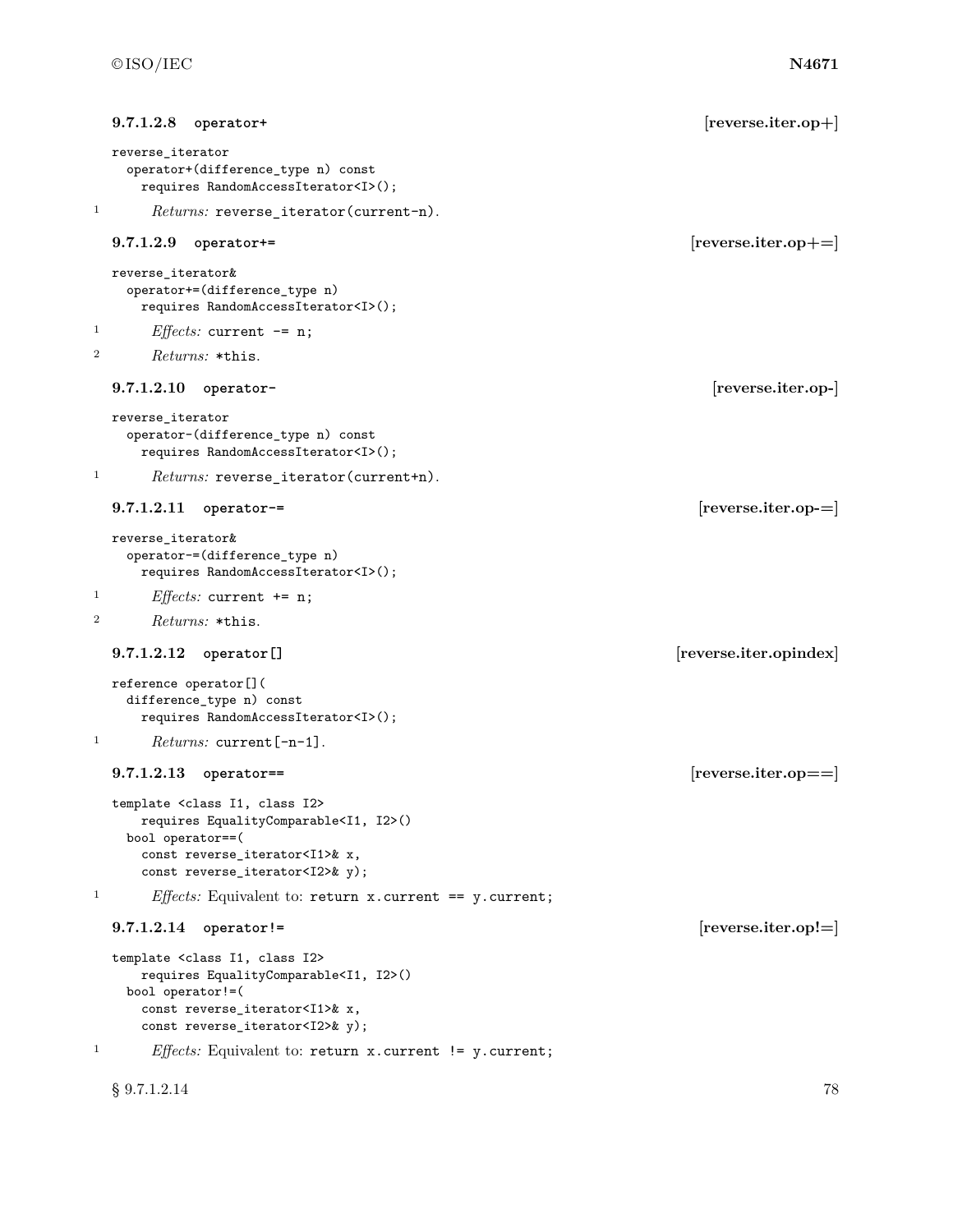```
9.7.1.2.15 operator< [reverse.iter.op<]
  template <class I1, class I2>
     requires StrictTotallyOrdered<I1, I2>()
   bool operator<(
     const reverse_iterator<I1>& x,
     const reverse_iterator<I2>& y);
1 Effects: Equivalent to: return x.current > y.current;
  9.7.1.2.16 operator> [reverse.iter.op>]
  template <class I1, class I2>
     requires StrictTotallyOrdered<I1, I2>()
   bool operator>(
     const reverse_iterator<I1>& x,
     const reverse_iterator<I2>& y);
1 Effects: Equivalent to: return x.current < y.current;
  9.7.1.2.17 operator>= [reverse.iter.op>=]
  template <class I1, class I2>
     requires StrictTotallyOrdered<I1, I2>()
   bool operator>=(
     const reverse_iterator<I1>& x,
     const reverse_iterator<I2>& y);
1 Effects: Equivalent to: return x.current <= y.current;
  9.7.1.2.18 operator<= [reverse.iter.op<=]
  template <class I1, class I2>
     requires StrictTotallyOrdered<I1, I2>()
   bool operator<=(
     const reverse_iterator<I1>& x,
     const reverse_iterator<I2>& y);
1 Effects: Equivalent to: return x.current >= y.current;
  9.7.1.2.19 operator- [reverse.iter.opdiff]
  template <class I1, class I2>
     requires SizedSentinel<I1, I2>()
   difference_type_t<I2> operator-(
     const reverse_iterator<I1>& x,
     const reverse_iterator<I2>& y);
1 Effects: Equivalent to: return y.current - x.current;
  9.7.1.2.20 operator+ [reverse.iter.opsum]
  template <RandomAccessIterator I>
   reverse_iterator<I>
     operator+(
   difference_type_t<I> n,
   const reverse_iterator<I>& x);
<sup>1</sup> Effects: Equivalent to: return reverse_iterator<I>(x.current - n);
```
 $\S~9.7.1.2.20$  79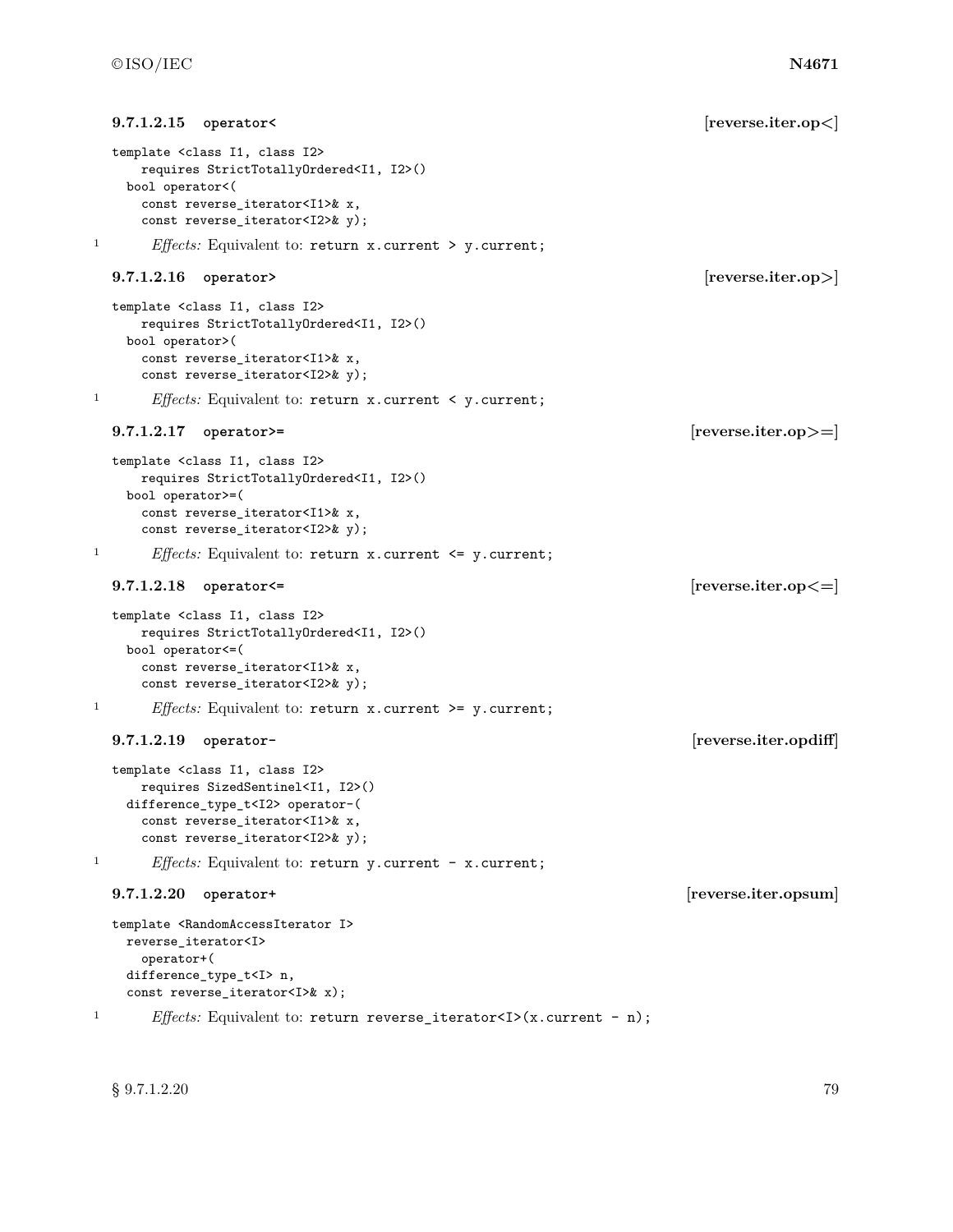### **9.7.1.2.21 Non-member function make\_reverse\_iterator() [reverse.iter.make]**

```
template <BidirectionalIterator I>
 reverse_iterator<I> make_reverse_iterator(I i);
```

```
1 Returns: reverse_iterator<I>(i).
```
# **9.7.2** Insert iterators **is a set of the set of the set of the set of the set of the set of the set of the set of the set of the set of the set of the set of the set of the set of the set of the set of the set of the set**

<sup>1</sup> To make it possible to deal with insertion in the same way as writing into an array, a special kind of iterator adaptors, called *insert iterators*, are provided in the library. With regular iterator classes,

```
while (first != last) *result++ = *first++;
```
causes a range [first,last) to be copied into a range starting with result. The same code with result being an insert iterator will insert corresponding elements into the container. This device allows all of the copying algorithms in the library to work in the *insert mode* instead of the *regular overwrite* mode.

<sup>2</sup> An insert iterator is constructed from a container and possibly one of its iterators pointing to where insertion takes place if it is neither at the beginning nor at the end of the container. Insert iterators satisfy OutputIterator. operator\* returns the insert iterator itself. The assignment operator=(const T& x) is defined on insert iterators to allow writing into them, it inserts x right before where the insert iterator is pointing. In other words, an insert iterator is like a cursor pointing into the container where the insertion takes place. back\_insert\_iterator inserts elements at the end of a container, front\_insert\_iterator inserts elements at the beginning of a container, and insert\_iterator inserts elements where the iterator points to in a container. back\_inserter, front\_inserter, and inserter are three functions making the insert iterators out of a container.

```
9.7.2.1 Class template back_insert_iterator [back.insert.iterator]
 namespace std { namespace experimental { namespace ranges { inline namespace v1 {
   template <class Container>
   class back_insert_iterator {
   public:
     using container_type = Container;
     using difference_type = ptrdiff_t;
     constexpr back_insert_iterator();
     explicit back_insert_iterator(Container& x);
     back_insert_iterator&
       operator=(const value_type_t<Container>& value);
     back_insert_iterator&
       operator=(value_type_t<Container>&& value);
     back_insert_iterator& operator*();
     back_insert_iterator& operator++();
     back_insert_iterator operator++(int);
   private:
     Container* container; // exposition only
   };
   template <class Container>
     back_insert_iterator<Container> back_inserter(Container& x);
 }}}}
9.7.2.2 back_insert_iterator operations [back.insert.iter.ops]
9.7.2.2.1 back_insert_iterator constructor [back.insert.iter.cons]
```
 $\S~9.7.2.2.1$  80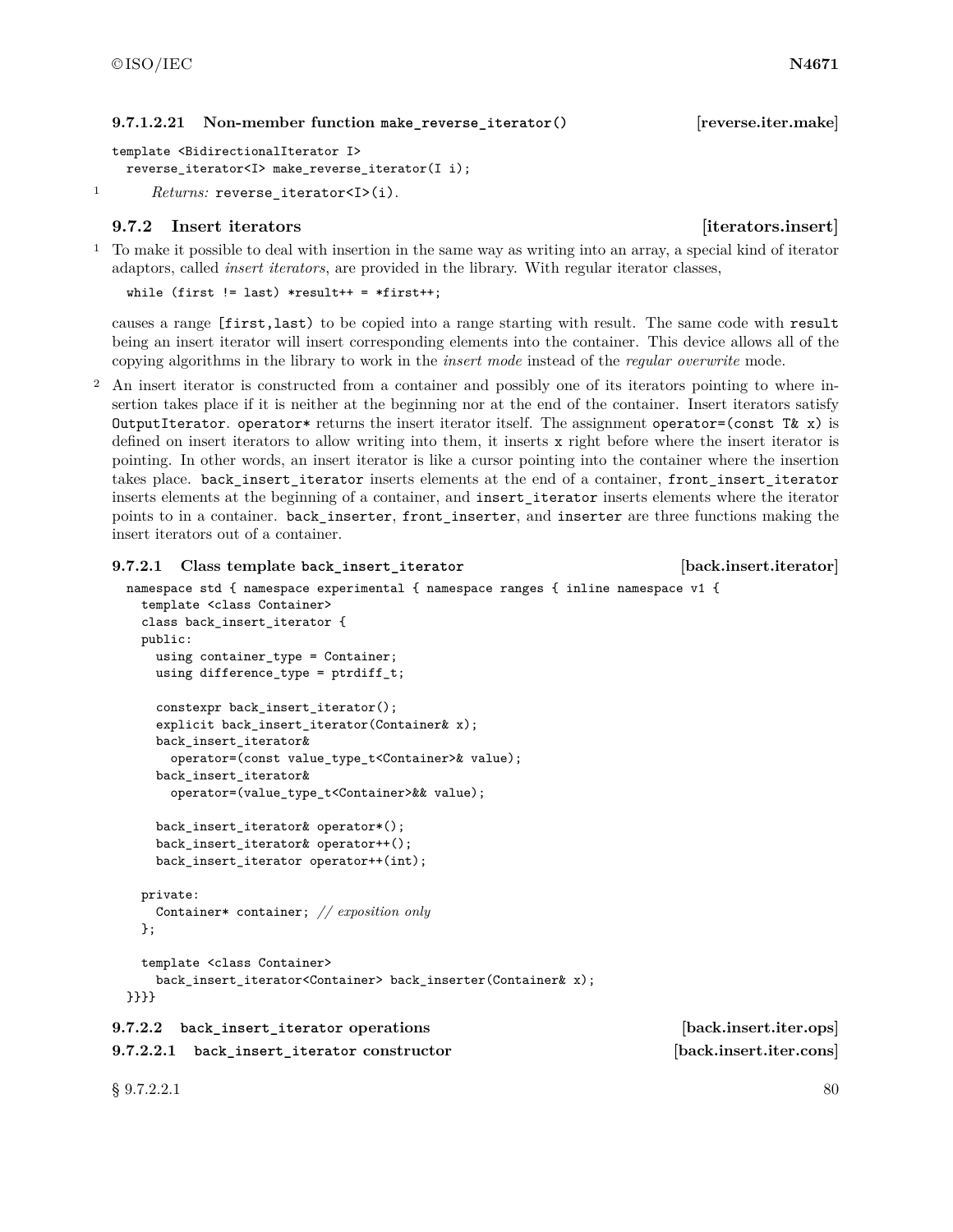|                | constexpr back_insert_iterator();                                                                                                                                                                                                                                                |                            |
|----------------|----------------------------------------------------------------------------------------------------------------------------------------------------------------------------------------------------------------------------------------------------------------------------------|----------------------------|
| 1              | <i>Effects:</i> Value-initializes container.                                                                                                                                                                                                                                     |                            |
|                | explicit back_insert_iterator(Container& x);                                                                                                                                                                                                                                     |                            |
| $\overline{2}$ | <i>Effects:</i> Initializes container with address of $(x)$ .                                                                                                                                                                                                                    |                            |
|                | 9.7.2.2.2<br>back_insert_iterator::operator=                                                                                                                                                                                                                                     | [back.insert.iter.op=]     |
|                | back_insert_iterator&<br>operator=(const value_type_t <container>&amp; value);</container>                                                                                                                                                                                       |                            |
| 1              | <i>Effects:</i> Equivalent to container->push_back(value).                                                                                                                                                                                                                       |                            |
| 2              | <i>Returns:</i> *this.                                                                                                                                                                                                                                                           |                            |
|                | back_insert_iterator&<br>operator=(value_type_t <container>&amp;&amp; value);</container>                                                                                                                                                                                        |                            |
| 3              | <i>Effects:</i> Equivalent to container->push_back(std::move(value)).                                                                                                                                                                                                            |                            |
| $\overline{4}$ | Returns: *this.                                                                                                                                                                                                                                                                  |                            |
|                | 9.7.2.2.3<br>back_insert_iterator::operator*                                                                                                                                                                                                                                     | [back.insert.iter.op*]     |
|                | back_insert_iterator& operator*();                                                                                                                                                                                                                                               |                            |
| 1              | $Returns: *this.$                                                                                                                                                                                                                                                                |                            |
|                | 9.7.2.2.4 back_insert_iterator::operator++                                                                                                                                                                                                                                       | $[back.insert.iter.open+]$ |
|                | back_insert_iterator& operator++();<br>back_insert_iterator operator++(int);                                                                                                                                                                                                     |                            |
| 1              | $Returns: *this.$                                                                                                                                                                                                                                                                |                            |
|                | 9.7.2.2.5<br>back_inserter                                                                                                                                                                                                                                                       | [back.inserter]            |
|                | template <class container=""><br/>back_insert_iterator<container> back_inserter(Container&amp; x);</container></class>                                                                                                                                                           |                            |
| 1              | $Returns: back_insort\_iterator \leq Container \geq (x).$                                                                                                                                                                                                                        |                            |
|                | Class template front_insert_iterator<br>9.7.2.3                                                                                                                                                                                                                                  | [front.insert.iterator]    |
|                | namespace std { namespace experimental { namespace ranges { inline namespace v1 {<br>template <class container=""><br/>class front_insert_iterator {<br/>public:<br/>using container_type = Container;<br/>using difference_type = <math>ptrdiff_t;</math></class>               |                            |
|                | constexpr front_insert_iterator();<br>explicit front_insert_iterator(Container& x);<br>front_insert_iterator&<br>operator=(const value_type_t <container> walue);<br/>front_insert_iterator&amp;<br/>operator=(value_type_t<container>&amp;&amp; value);</container></container> |                            |

front\_insert\_iterator& operator\*(); front\_insert\_iterator& operator++();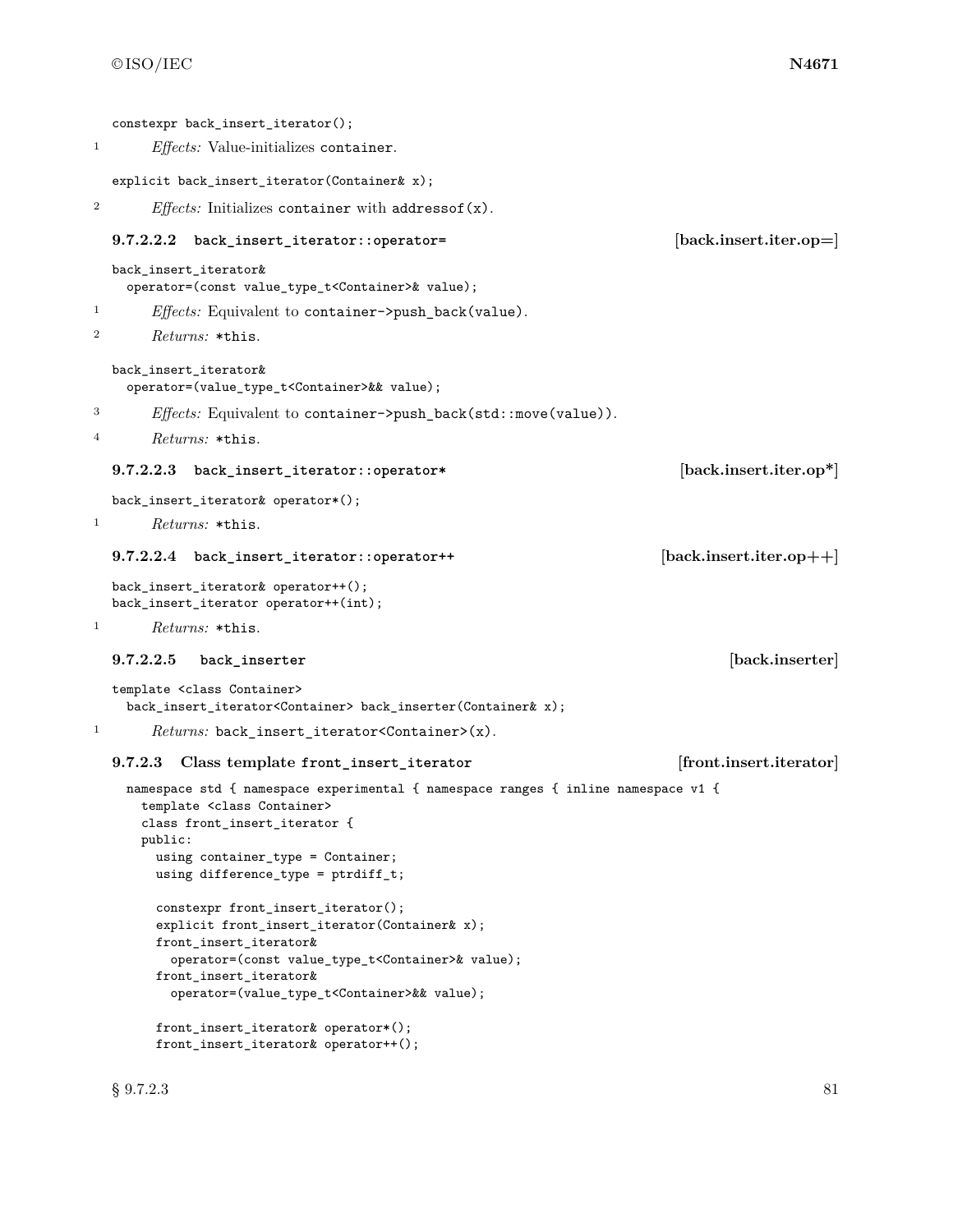|                  | front_insert_iterator operator++(int);                                                                                                                 |                             |
|------------------|--------------------------------------------------------------------------------------------------------------------------------------------------------|-----------------------------|
|                  | private:<br>Container* container; // $exposition$ only<br>};                                                                                           |                             |
|                  | template <class container=""><br/>front_insert_iterator<container> front_inserter(Container&amp; x);<br/><math>\}</math>}}}}</container></class>       |                             |
|                  | 9.7.2.4 front_insert_iterator operations                                                                                                               | [front.insert.iter.ops]     |
|                  | 9.7.2.4.1<br>front_insert_iterator constructor                                                                                                         | [front.insert.iter.cons]    |
|                  | constexpr front_insert_iterator();                                                                                                                     |                             |
| $\mathbf{1}$     | <i>Effects:</i> Value-initializes container.                                                                                                           |                             |
|                  | explicit front_insert_iterator(Container& x);                                                                                                          |                             |
| $\boldsymbol{2}$ | <i>Effects:</i> Initializes container with address of $(x)$ .                                                                                          |                             |
|                  | 9.7.2.4.2<br>front_insert_iterator::operator=                                                                                                          | [front.insert.iter.op=]     |
|                  | front_insert_iterator&<br>operator=(const value_type_t <container>&amp; value);</container>                                                            |                             |
| 1                | <i>Effects:</i> Equivalent to container->push_front(value).                                                                                            |                             |
| $\boldsymbol{2}$ | Returns: *this.                                                                                                                                        |                             |
|                  | front_insert_iterator&<br>operator=(value_type_t <container>&amp;&amp; value);</container>                                                             |                             |
| 3                | <i>Effects:</i> Equivalent to container->push_front(std::move(value)).                                                                                 |                             |
| 4                | <i>Returns:</i> *this.                                                                                                                                 |                             |
|                  | 9.7.2.4.3<br>front_insert_iterator::operator*                                                                                                          | [front.insert.iter.op*]     |
|                  | front_insert_iterator& operator*();                                                                                                                    |                             |
| 1                | <i>Returns:</i> *this.                                                                                                                                 |                             |
|                  | 9.7.2.4.4 front_insert_iterator::operator++                                                                                                            | $[front.insert.iter.open+]$ |
|                  | front_insert_iterator& operator++();<br>front_insert_iterator operator++(int);                                                                         |                             |
| 1                | Returns: *this.                                                                                                                                        |                             |
|                  | 9.7.2.4.5<br>front inserter                                                                                                                            | [front.inserter]            |
|                  | template <class container=""><br/>front_insert_iterator<container> front_inserter(Container&amp; x);</container></class>                               |                             |
| 1                | $Returns:$ front_insert_iterator <container>(x).</container>                                                                                           |                             |
|                  | Class template insert_iterator<br>9.7.2.5                                                                                                              | [insert.iterator]           |
|                  | namespace std { namespace experimental { namespace ranges { inline namespace v1 {<br>template <class container=""><br/>class insert_iterator {</class> |                             |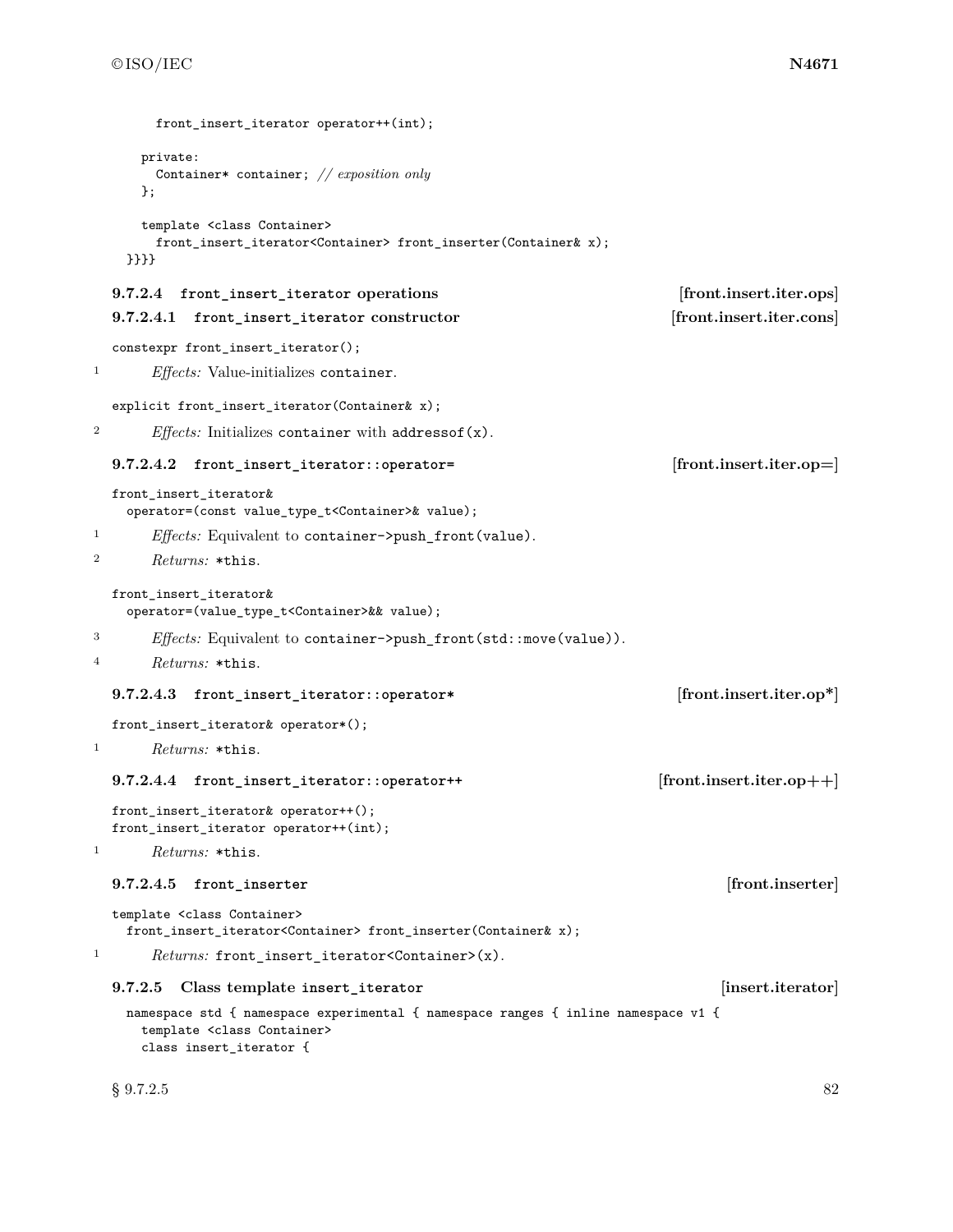```
public:
       using container_type = Container;
       using difference_type = ptrdiff_t;
       insert_iterator();
       insert_iterator(Container& x, iterator_t<Container> i);
       insert_iterator&
         operator=(const value_type_t<Container>& value);
       insert_iterator&
         operator=(value_type_t<Container>&& value);
       insert_iterator& operator*();
       insert_iterator& operator++();
       insert_iterator operator++(int);
     private:
       Container* container; // exposition only
       iterator_t<Container> iter; // exposition only
     };
     template <class Container>
       insert_iterator<Container> inserter(Container& x, iterator_t<Container> i);
    }}}}
  9.7.2.6 insert_iterator operations [insert.iter.ops]
  9.7.2.6.1 insert_iterator constructor [insert.iter.cons]
  insert_iterator();
1 Effects: Value-initializes container and iter.
  insert_iterator(Container& x, iterator_t<Container> i);
2 Requires: i is an iterator into x.
3 Effects: Initializes container with addressof(x) and iter with i.
  9.7.2.6.2 insert_iterator::operator= [insert.iter.op=]
  insert_iterator&
    operator=(const value_type_t<Container>& value);
1 Effects: Equivalent to:
        iter = container->insert(iter, value);
        ++iter;
2 Returns: *this.
  insert_iterator&
    operator=(value_type_t<Container>&& value);
3 Effects: Equivalent to:
        iter = container->insert(iter, std::move(value));
        ++iter;
4 Returns: *this.
```
 $\S~9.7.2.6.2$  83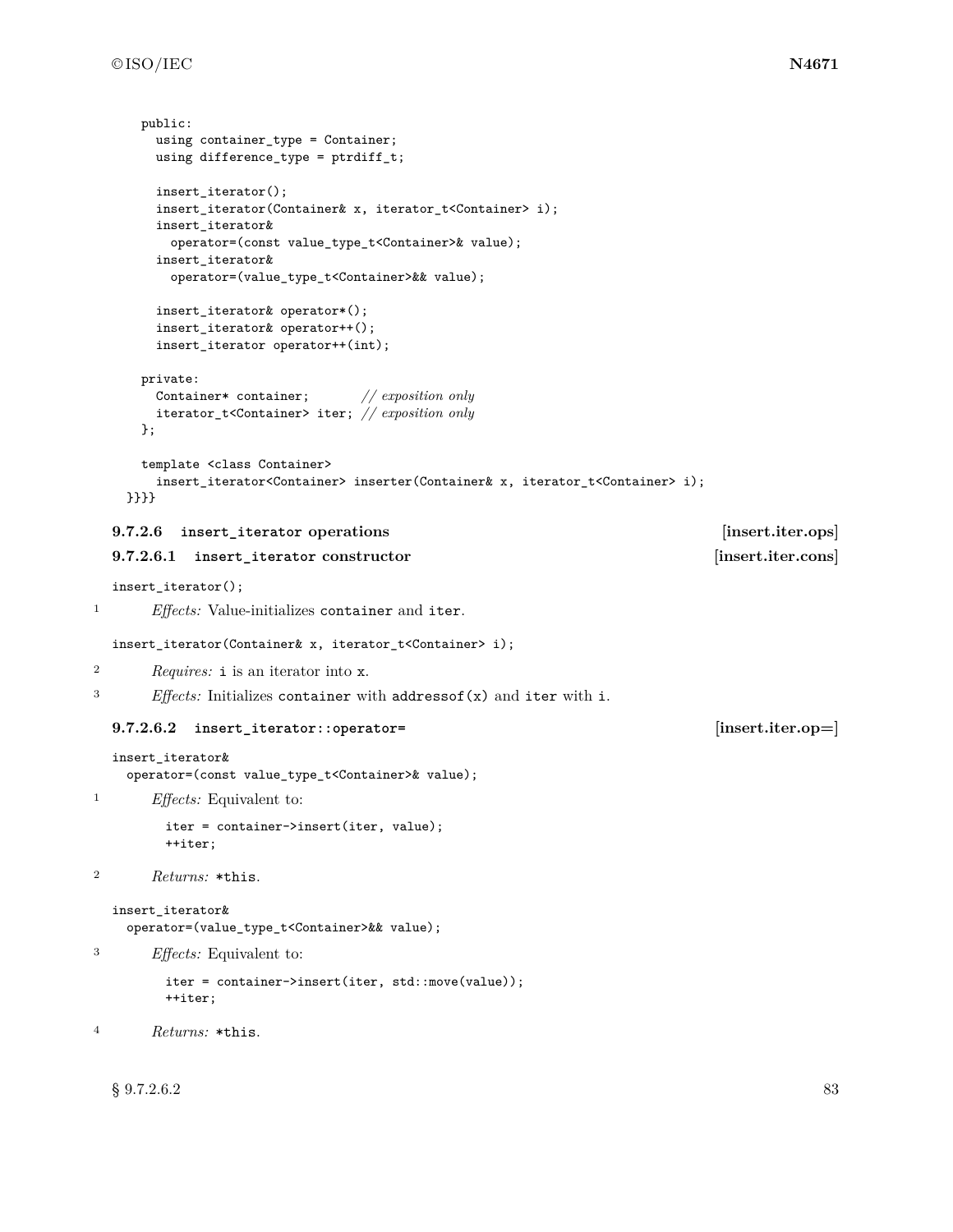# **9.7.2.6.3 insert\_iterator::operator\* [insert.iter.op\*]** insert iterator& operator\*(); <sup>1</sup> *Returns:* \*this. **9.7.2.6.4 insert** iterator::operator++ *insert.iter.op++* insert\_iterator& operator++(); insert\_iterator operator++(int); <sup>1</sup> *Returns:* \*this. **9.7.2.6.5 inserter [inserter]** template <class Container> insert\_iterator<Container> inserter(Container& x, iterator\_t<Container> i);

1 Returns: insert\_iterator<Container>(x, i).

# **9.7.3** Move iterators and sentinels **example in the sense is example to the sense in the sense is example to the sense is example to the sense is example to the sense is expected to the sense is expected to the sense is e**

**9.7.3.1 Class template move\_iterator [move.iterator]**

<sup>1</sup> Class template move\_iterator is an iterator adaptor with the same behavior as the underlying iterator except that its indirection operator implicitly converts the value returned by the underlying iterator's indirection operator to an rvalue of the value type. Some generic algorithms can be called with move iterators to replace copying with moving.

```
2 [Example:
```

```
list<string> s;
 // populate the list s
 vector<string> v1(s.begin(), s.end()); // copies strings into v1
 vector<string> v2(make_move_iterator(s.begin()),
                   make_move_iterator(s.end())); // moves strings into v2
— end example ]
 namespace std { namespace experimental { namespace ranges { inline namespace v1 {
   template <InputIterator I>
   class move_iterator {
   public:
     using iterator_type = I;
     using difference_type = difference_type_t<I>;
     using value_type = value_type_t<I>;
     using iterator_category = input_iterator_tag;
     using reference = rvalue_reference_t<I>;
     move_iterator();
     explicit move_iterator(I i);
     move_iterator(const move_iterator<ConvertibleTo<I>>& i);
     move_iterator& operator=(const move_iterator<ConvertibleTo<I>>& i);
     I base() const;
     reference operator*() const;
     move_iterator& operator++();
     move_iterator operator++(int);
     move_iterator& operator--()
```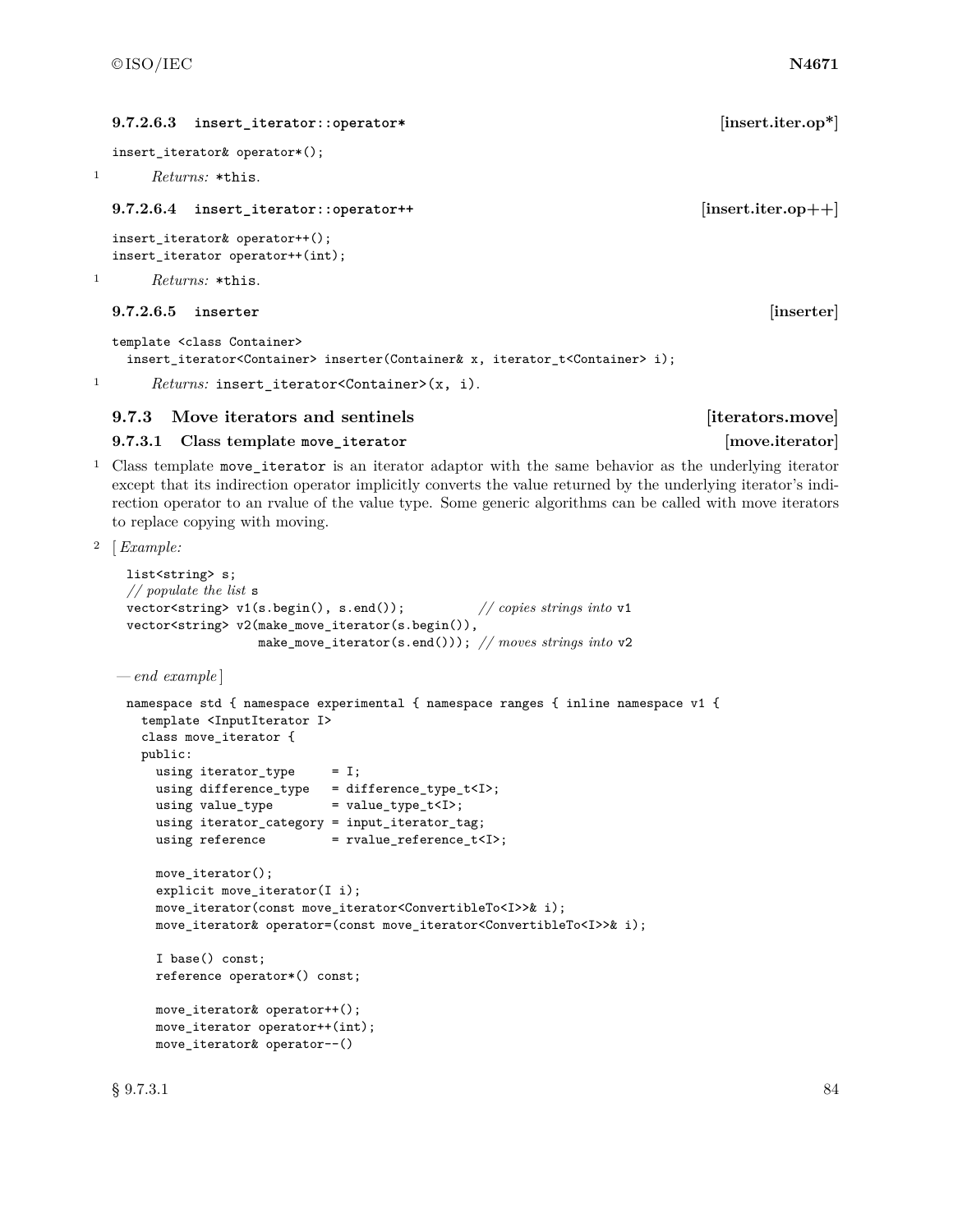```
requires BidirectionalIterator<I>();
 move_iterator operator--(int)
    requires BidirectionalIterator<I>();
  move_iterator operator+(difference_type n) const
    requires RandomAccessIterator<I>();
 move_iterator& operator+=(difference_type n)
    requires RandomAccessIterator<I>();
  move_iterator operator-(difference_type n) const
    requires RandomAccessIterator<I>();
  move_iterator& operator-=(difference_type n)
    requires RandomAccessIterator<I>();
  reference operator[](difference_type n) const
    requires RandomAccessIterator<I>();
private:
  I current; // exposition only
};
template <class I1, class I2>
    requires EqualityComparable<I1, I2>()
  bool operator==(
    const move_iterator<I1>& x, const move_iterator<I2>& y);
template <class I1, class I2>
    requires EqualityComparable<I1, I2>()
  bool operator!=(
    const move_iterator<I1>& x, const move_iterator<I2>& y);
template <class I1, class I2>
    requires StrictTotallyOrdered<I1, I2>()
  bool operator<(
    const move_iterator<I1>& x, const move_iterator<I2>& y);
template <class I1, class I2>
    requires StrictTotallyOrdered<I1, I2>()
  bool operator<=(
    const move_iterator<I1>& x, const move_iterator<I2>& y);
template <class I1, class I2>
    requires StrictTotallyOrdered<I1, I2>()
  bool operator>(
    const move_iterator<I1>& x, const move_iterator<I2>& y);
template <class I1, class I2>
    requires StrictTotallyOrdered<I1, I2>()
  bool operator>=(
    const move_iterator<I1>& x, const move_iterator<I2>& y);
template <class I1, class I2>
    requires SizedSentinel<I1, I2>()
  difference_type_t<I2> operator-(
    const move_iterator<I1>& x,
    const move_iterator<I2>& y);
template <RandomAccessIterator I>
  move_iterator<I>
    operator+(
      difference_type_t<I> n,
      const move_iterator<I>& x);
template <InputIterator I>
```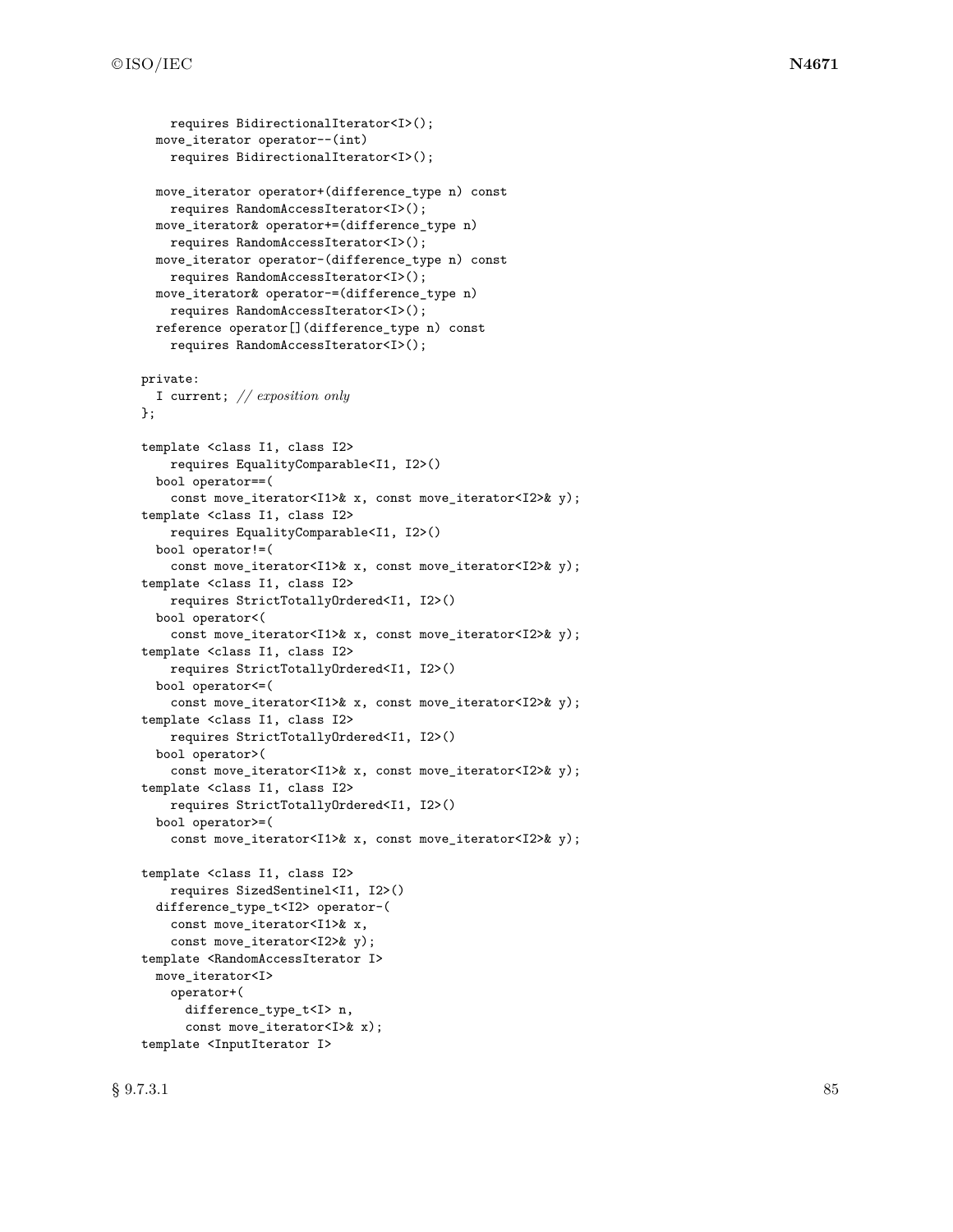}}}}

```
move iterator<I> make move iterator(I i);
```
<sup>3</sup> [ *Note:* move\_iterator does not provide an operator-> because the class member access expression *i* ->*m* may have different semantics than the expression  $(*i)$ . *m* when the expression  $*i$  is an rvalue. *— end note* 

## **9.7.3.2 move\_iterator operations [move.iter.ops]**

# **9.7.3.2.1 move\_iterator constructors [move.iter.op.const]**

move\_iterator();

<sup>1</sup> *Effects:* Constructs a move\_iterator, value-initializing current. Iterator operations applied to the resulting iterator have defined behavior if and only if the corresponding operations are defined on a value-initialized iterator of type I.

explicit move\_iterator(I i);

<sup>2</sup> *Effects:* Constructs a move\_iterator, initializing current with i.

move\_iterator(const move\_iterator<ConvertibleTo<I>>& i);

<sup>3</sup> *Effects:* Constructs a move\_iterator, initializing current with i.current.

### **9.7.3.2.2 move\_iterator::operator= [move.iter.op=]**

move\_iterator& operator=(const move\_iterator<ConvertibleTo<I>>& i);

<sup>1</sup> *Effects:* Assigns i.current to current.

**9.7.3.2.3 move\_iterator conversion [move.iter.op.conv]**

I base() const;

<sup>1</sup> *Returns:* current.

**9.7.3.2.4 move\_iterator::operator\* [move.iter.op.star]**

reference operator\*() const;

<sup>1</sup> *Effects:* Equivalent to: return iter\_move(current);

# **9.7.3.2.5 move\_iterator::operator++ [move.iter.op.incr]**

move\_iterator& operator++();

<sup>1</sup> *Effects:* Equivalent to ++current.

# <sup>2</sup> *Returns:* \*this.

move\_iterator operator++(int);

<sup>3</sup> *Effects:* Equivalent to:

move\_iterator tmp = \*this; ++current; return tmp;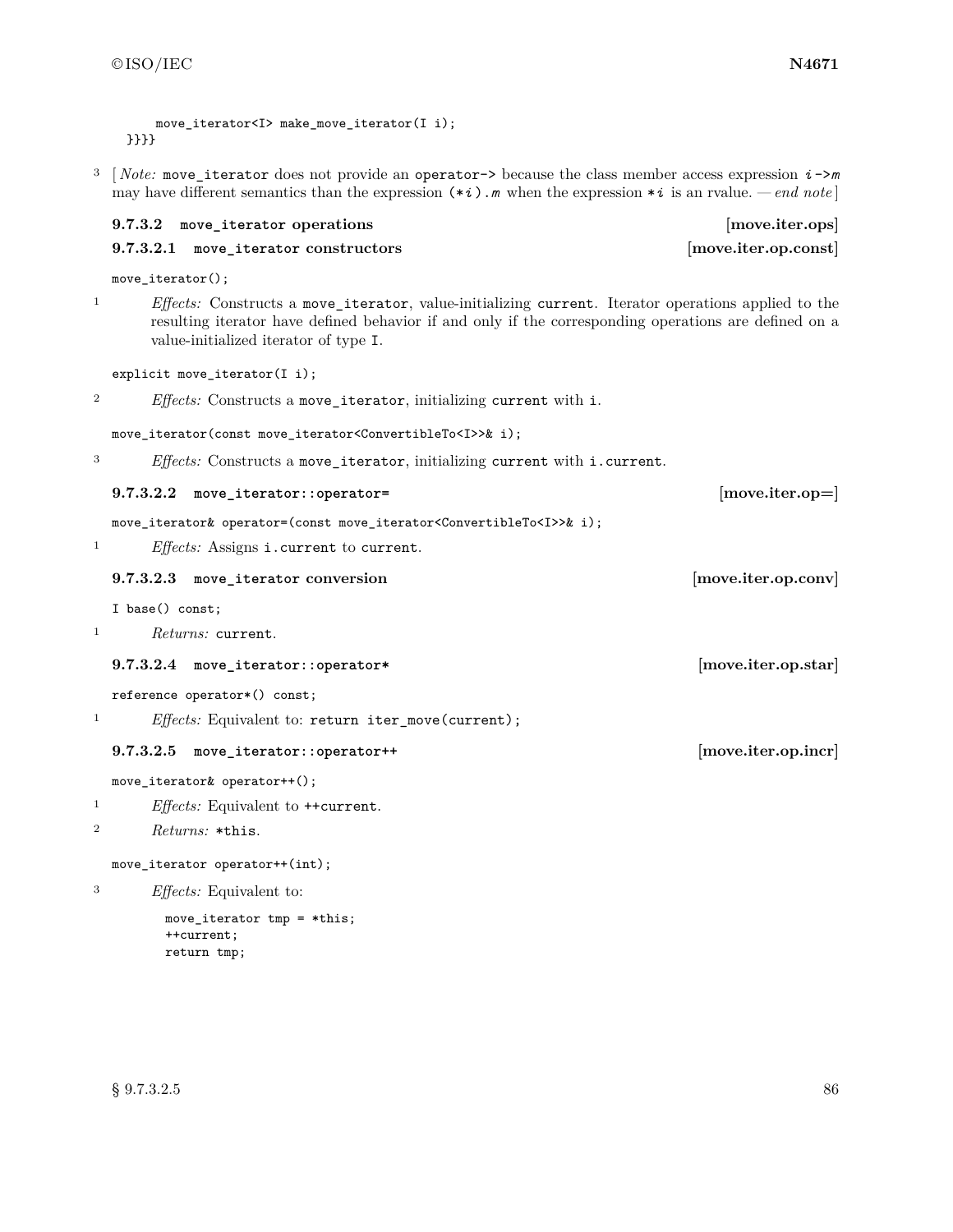```
9.7.3.2.6 move_iterator::operator-- [move.iter.op.decr]
  move_iterator& operator--()
   requires BidirectionalIterator<I>();
<sup>1</sup> Effects: Equivalent to --current.
2 Returns: *this.
 move_iterator operator--(int)
   requires BidirectionalIterator<I>();
3 Effects: Equivalent to:
        move_iterator tmp = *this;
        --current;
        return tmp;
  9.7.3.2.7 move_iterator::operator+ [move.iter.op.+]
 move_iterator operator+(difference_type n) const
   requires RandomAccessIterator<I>();
1 Effects: Equivalent to: return move_iterator(current + n);
  9.7.3.2.8 move_iterator::operator+= [move.iter.op.+=]
 move_iterator& operator+=(difference_type n)
   requires RandomAccessIterator<I>();
1 Effects: Equivalent to current += n.
2 Returns: *this.
  9.7.3.2.9 move_iterator::operator- [move.iter.op.-]
 move_iterator operator-(difference_type n) const
   requires RandomAccessIterator<I>();
<sup>1</sup> Effects: Equivalent to: return move_iterator(current - n);
  9.7.3.2.10 move_iterator::operator-= [move.iter.op.-=]
 move_iterator& operator-=(difference_type n)
   requires RandomAccessIterator<I>();
<sup>1</sup> Effects: Equivalent to current -= n.
2 Returns: *this.
  9.7.3.2.11 move_iterator::operator[] [move.iter.op.index]
 reference operator[](difference_type n) const
   requires RandomAccessIterator<I>();
<sup>1</sup> Effects: Equivalent to: return iter_move(current + n);
  9.7.3.2.12 move_iterator comparisons [move.iter.op.comp]
  template <class I1, class I2>
     requires EqualityComparable<I1, I2>()
   bool operator==(
     const move_iterator<I1>& x, const move_iterator<I2>& y);
```
 $\S~9.7.3.2.12$  87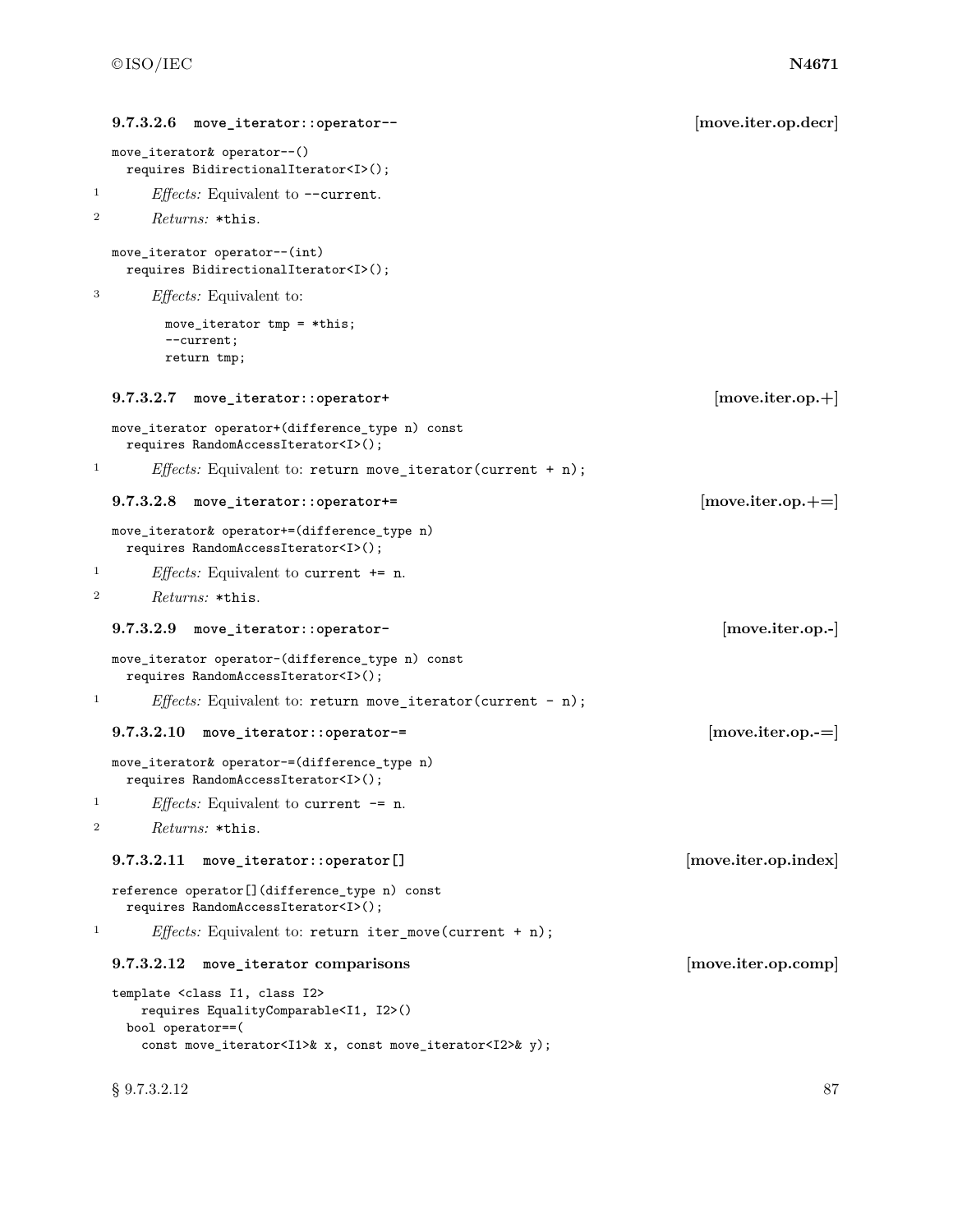```
1 Effects: Equivalent to: return x.current == y.current;
  template <class I1, class I2>
      requires EqualityComparable<I1, I2>()
    bool operator!=(
      const move_iterator<I1>& x, const move_iterator<I2>& y);
<sup>2</sup> Effects: Equivalent to: return !(x == y);
  template <class I1, class I2>
      requires StrictTotallyOrdered<I1, I2>()
    bool operator<(
      const move_iterator<I1>& x, const move_iterator<I2>& y);
3 Effects: Equivalent to: return x.current < y.current;
  template <class I1, class I2>
      requires StrictTotallyOrdered<I1, I2>()
    bool operator<=(
      const move_iterator<I1>& x, const move_iterator<I2>& y);
4 Effects: Equivalent to: return !(y < x);
  template <class I1, class I2>
      requires StrictTotallyOrdered<I1, I2>()
    bool operator>(
      const move_iterator<I1>& x, const move_iterator<I2>& y);
5 Effects: Equivalent to: return y < x;
  template <class I1, class I2>
      requires StrictTotallyOrdered<I1, I2>()
    bool operator>=(
      const move_iterator<I1>& x, const move_iterator<I2>& y);
<sup>6</sup> Effects: Equivalent to: return \, (x < y);
  9.7.3.2.13 move_iterator non-member functions [move.iter.nonmember]
  template <class I1, class I2>
      requires SizedSentinel<I1, I2>()
    difference_type_t<I2> operator-(
      const move_iterator<I1>& x,
      const move_iterator<I2>& y);
<sup>1</sup> Effects: Equivalent to: return x.current - y.current;
  template <RandomAccessIterator I>
    move_iterator<I>
      operator+(
        difference_type_t<I> n,
        const move iterator<I>& x);
2 Effects: Equivalent to: return x + n;
  template <InputIterator I>
    move_iterator<I> make_move_iterator(I i);
3 Returns: move_iterator<I>(i).
```
 $\S~9.7.3.2.13$  88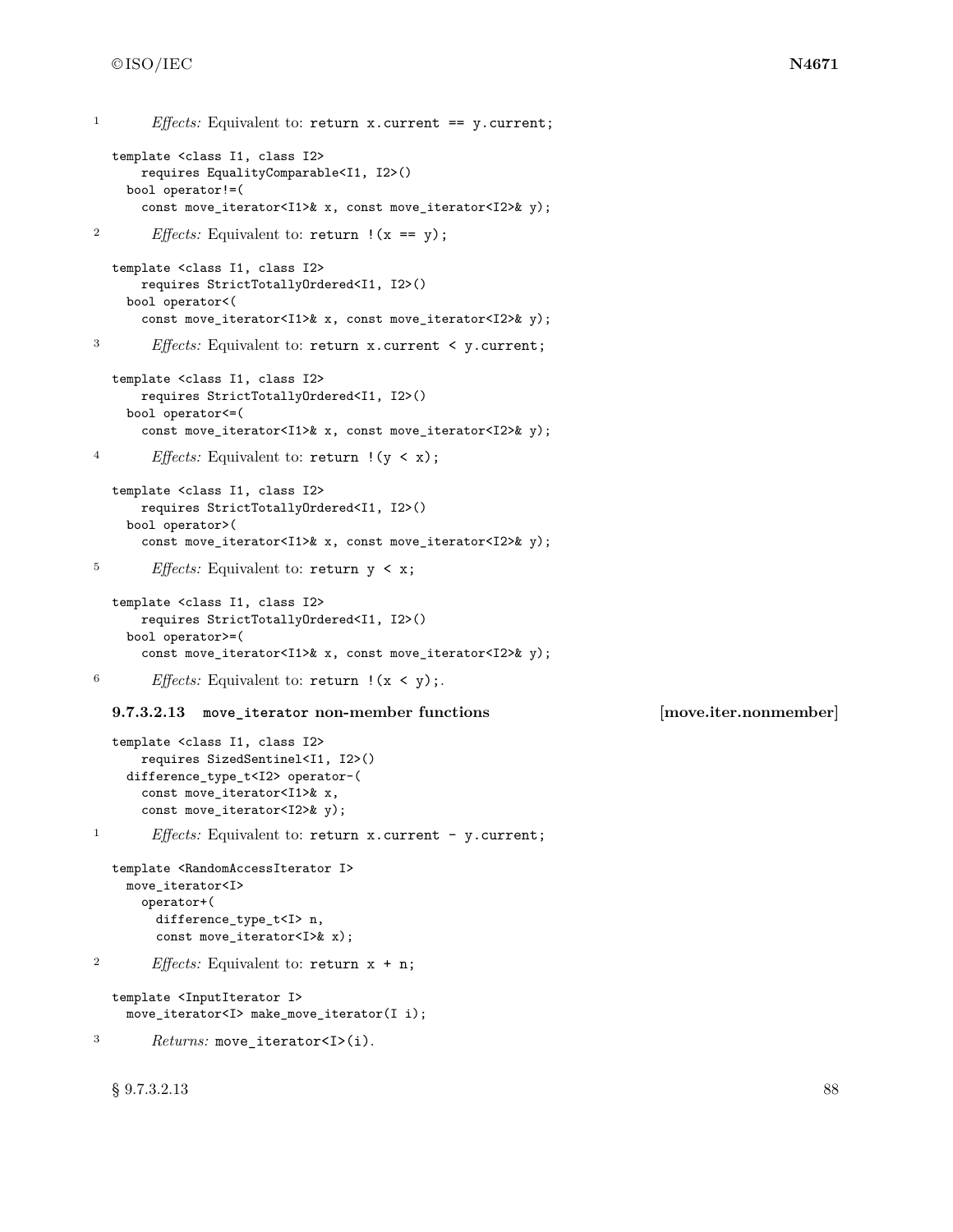### **9.7.3.3 Class template move\_sentinel [move.sentinel]**

<sup>1</sup> Class template move\_sentinel is a sentinel adaptor useful for denoting ranges together with move\_iterator. When an input iterator type I and sentinel type S satisfy Sentinel  $\langle S, I \rangle$  (), Sentinel  $\langle \text{move} \text{sentinel} \langle S \rangle$ , move iterator<I>>() is satisfied as well.

<sup>2</sup> *Example:* A move\_if algorithm is easily implemented with copy\_if using move\_iterator and move\_sentinel:

```
template <InputIterator I, Sentinel<I> S, WeaklyIncrementable O,
           IndirectPredicate<I> Pred>
   requires IndirectlyMovable<I, O>()
 void move_if(I first, S last, O out, Pred pred)
 {
   copy if(move_iterator<I>{first}, move_sentinel<S>{last}, out, pred);
 }
— end example ]
 namespace std { namespace experimental { namespace ranges { inline namespace v1 {
   template <Semiregular S>
   class move_sentinel {
   public:
     constexpr move_sentinel();
     explicit move_sentinel(S s);
     move_sentinel(const move_sentinel<ConvertibleTo<S>>& s);
     move_sentinel& operator=(const move_sentinel<ConvertibleTo<S>>& s);
     S base() const;
   private:
     S last; // exposition only
   };
   template <class I, Sentinel<I> S>
     bool operator==(
       const move_iterator<I>& i, const move_sentinel<S>& s);
   template <class I, Sentinel<I> S>
     bool operator==(
       const move_sentinel<S>& s, const move_iterator<I>& i);
   template <class I, Sentinel<I> S>
     bool operator!=(
       const move_iterator<I>& i, const move_sentinel<S>& s);
   template <class I, Sentinel<I> S>
     bool operator!=(
       const move_sentinel<S>& s, const move_iterator<I>& i);
   template <class I, SizedSentinel<I> S>
     difference_type_t<I> operator-(
       const move_sentinel<S>& s, const move_iterator<I>& i);
   template <class I, SizedSentinel<I> S>
     difference_type_t<I> operator-(
       const move_iterator<I>& i, const move_sentinel<S>& s);
   template <Semiregular S>
     move_sentinel<S> make_move_sentinel(S s);
 }}}}
```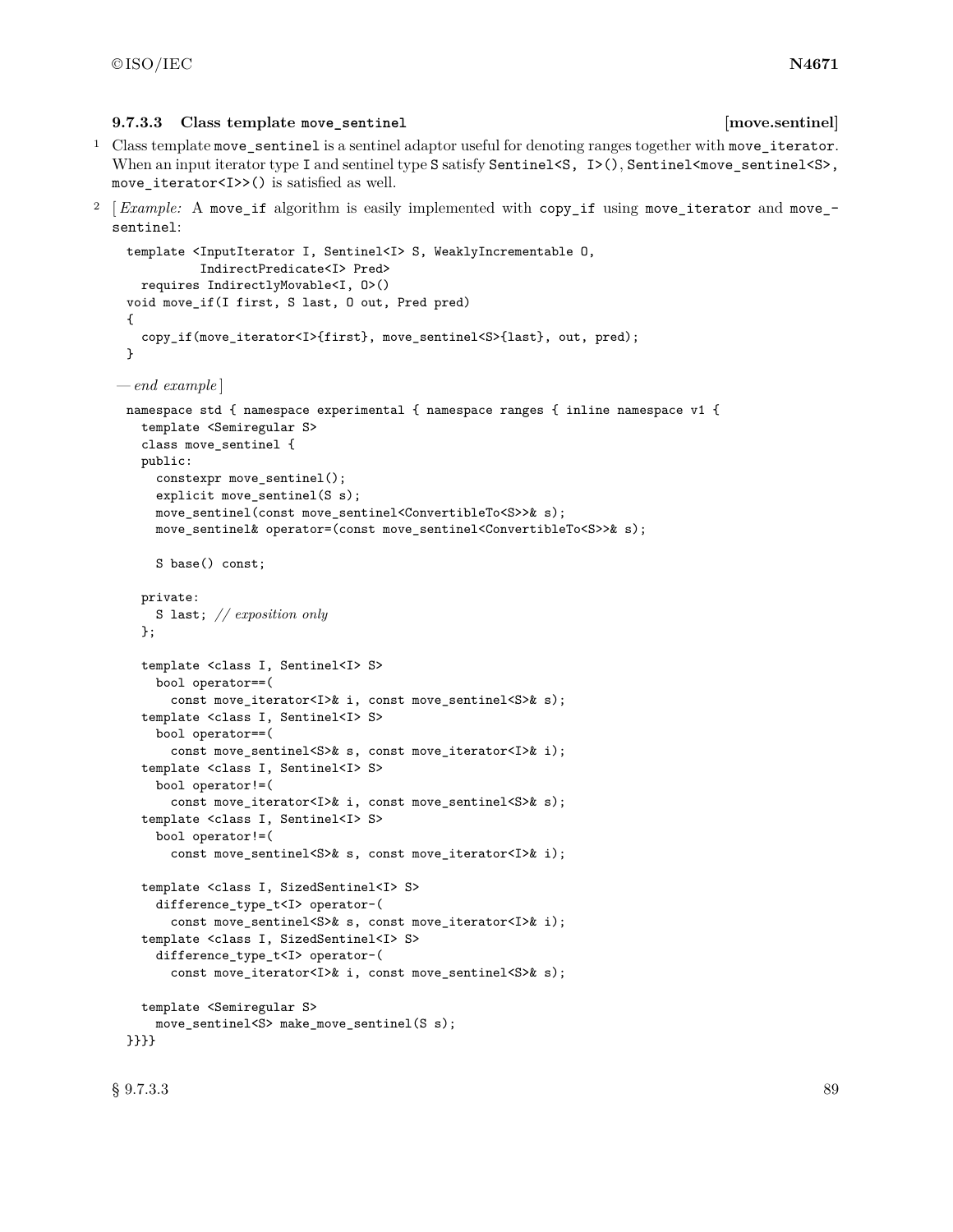|                  | 9.7.3.4 move_sentinel operations<br>9.7.3.4.1 move_sentinel constructors                                                                                                                                                                                                                                  | [move.sent.ops]<br>[move.sent.op.const] |
|------------------|-----------------------------------------------------------------------------------------------------------------------------------------------------------------------------------------------------------------------------------------------------------------------------------------------------------|-----------------------------------------|
|                  | constexpr move_sentinel();                                                                                                                                                                                                                                                                                |                                         |
| $\mathbf{1}$     | Effects: Constructs a move_sentinel, value-initializing last. If is_trivially_default_constructible <s>::value<br/>is true, then this constructor is a constexpr constructor.</s>                                                                                                                         |                                         |
|                  | explicit move_sentinel(S s);                                                                                                                                                                                                                                                                              |                                         |
| $\boldsymbol{2}$ | Effects: Constructs a move_sentinel, initializing last with s.                                                                                                                                                                                                                                            |                                         |
|                  | move_sentinel(const move_sentinel <convertibleto<s>&gt;&amp; s);</convertibleto<s>                                                                                                                                                                                                                        |                                         |
| 3                | <i>Effects:</i> Constructs a move_sentinel, initializing last with s.last.                                                                                                                                                                                                                                |                                         |
|                  | $9.7.3.4.2$ move_sentinel::operator=                                                                                                                                                                                                                                                                      | [move sent.open]                        |
|                  | move_sentinel& operator=(const move_sentinel <convertibleto<s>&gt;&amp; s);</convertibleto<s>                                                                                                                                                                                                             |                                         |
| $\mathbf{1}$     | <i>Effects:</i> Assigns <b>s</b> .last to last.                                                                                                                                                                                                                                                           |                                         |
| $\boldsymbol{2}$ | <i>Returns:</i> *this.                                                                                                                                                                                                                                                                                    |                                         |
|                  | 9.7.3.4.3 move_sentinel comparisons                                                                                                                                                                                                                                                                       | [move.sent.op.comp]                     |
|                  | template <class i,="" sentinel<i=""> S&gt;<br/>bool operator==(<br/>const move_iterator<i>&amp; i, const move_sentinel<s>&amp; s);<br/>template <class i,="" sentinel<i=""> S&gt;<br/>bool operator==(<br/>const move_sentinel<s>&amp; s, const move_iterator<i>&amp; i);</i></s></class></s></i></class> |                                         |
| $\mathbf{1}$     | <i>Effects:</i> Equivalent to: return i.current == $s.last$ ;                                                                                                                                                                                                                                             |                                         |
|                  | template <class i,="" sentinel<i=""> S&gt;<br/>bool operator!=(<br/>const move_iterator<i>&amp; i, const move_sentinel<s>&amp; s);<br/>template <class i,="" sentinel<i=""> S&gt;</class></s></i></class>                                                                                                 |                                         |
|                  | bool operator!=(                                                                                                                                                                                                                                                                                          |                                         |
|                  | const move_sentinel <s>&amp; s, const move_iterator<i>&amp; i);</i></s>                                                                                                                                                                                                                                   |                                         |
| $\boldsymbol{2}$ | <i>Effects:</i> Equivalent to: $return$ $(i == s)$ ;                                                                                                                                                                                                                                                      |                                         |
|                  | 9.7.3.4.4 move_sentinel non-member functions                                                                                                                                                                                                                                                              | [move.sent.nonmember]                   |
|                  | template <class i,="" sizedsentinel<i=""> S&gt;<br/>difference_type_t<i> operator-(<br/>const move_sentinel<s>&amp; s, const move_iterator<i>&amp; i);</i></s></i></class>                                                                                                                                |                                         |
| $\mathbf{1}$     | <i>Effects:</i> Equivalent to: return $s.\n$ last - i.current;                                                                                                                                                                                                                                            |                                         |
|                  | template <class i,="" sizedsentinel<i=""> S&gt;<br/>difference_type_t<i> operator-(<br/>const move_iterator<i>&amp; i, const move_sentinel<s>&amp; s);</s></i></i></class>                                                                                                                                |                                         |
| $\boldsymbol{2}$ | <i>Effects:</i> Equivalent to: return i.current - s.last;                                                                                                                                                                                                                                                 |                                         |
|                  | template <semiregular s=""><br/>move_sentinel<s> make_move_sentinel(S s);</s></semiregular>                                                                                                                                                                                                               |                                         |
| 3                | $Returns: move{\_}sentinel{<}S{>}(s)$ .                                                                                                                                                                                                                                                                   |                                         |

 $\S~9.7.3.4.4$  90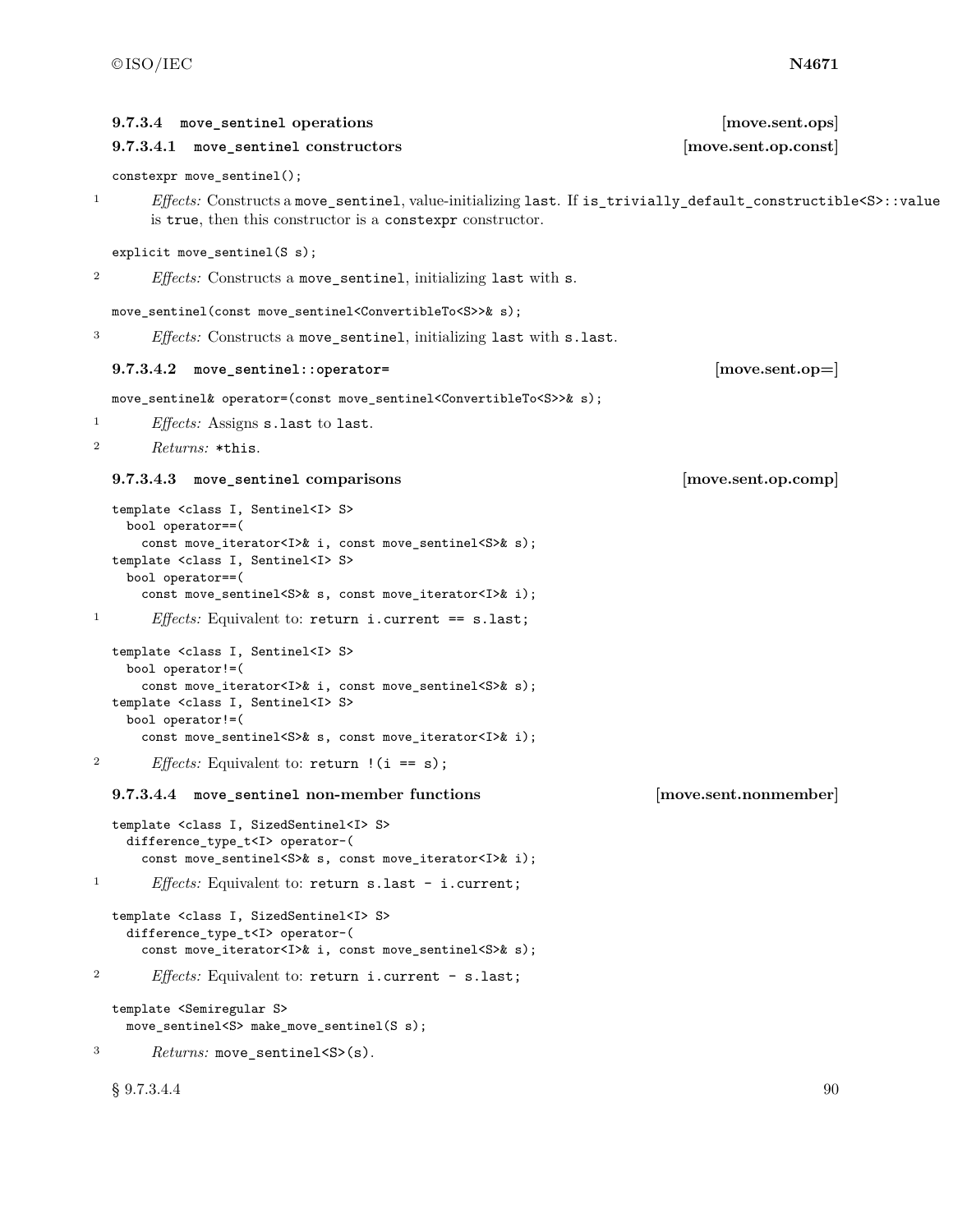# **9.7.4 Common iterators b ignosing** *iterators.common*

- <sup>1</sup> Class template common\_iterator is an iterator/sentinel adaptor that is capable of representing a nonbounded range of elements (where the types of the iterator and sentinel differ) as a bounded range (where they are the same). It does this by holding either an iterator or a sentinel, and implementing the equality comparison operators appropriately.
- <sup>2</sup> [*Note:* The common\_iterator type is useful for interfacing with legacy code that expects the begin and end of a range to have the same type. *— end note* ]

```
3 [Example:
```

```
template <class ForwardIterator>
void fun(ForwardIterator begin, ForwardIterator end);
```

```
list<int> s;
// populate the list s
using CI =common_iterator<counted_iterator<list<int>::iterator>,
                   default_sentinel>;
// call fun on a range of 10 ints
fun(CI(make_counted_iterator(s.begin(), 10)),
    CI(default_sentinel()));
```

```
— end example ]
```
### **9.7.4.1 Class template common\_iterator [common.iterator]**

```
namespace std { namespace experimental { namespace ranges { inline namespace v1 {
  template <Iterator I, Sentinel<I> S>
    requires !Same<I, S>()
  class common_iterator {
  public:
    using difference_type = difference_type_t<I>;
    common_iterator();
    common_iterator(I i);
    common_iterator(S s);
    common_iterator(const common_iterator<ConvertibleTo<I>, ConvertibleTo<S>>& u);
    common_iterator& operator=(const common_iterator<ConvertibleTo<I>, ConvertibleTo<S>>& u);
    ~common_iterator();
    see below operator*();
    see below operator*() const;
    see below operator->() const requires Readable<I>();
    common_iterator& operator++();
    common_iterator operator++(int);
  private:
   bool is_sentinel; // exposition only
    I iter; // exposition only
    S sentinel; // exposition only
  };
  template <Readable I, class S>
  struct value_type<common_iterator<I, S>> {
```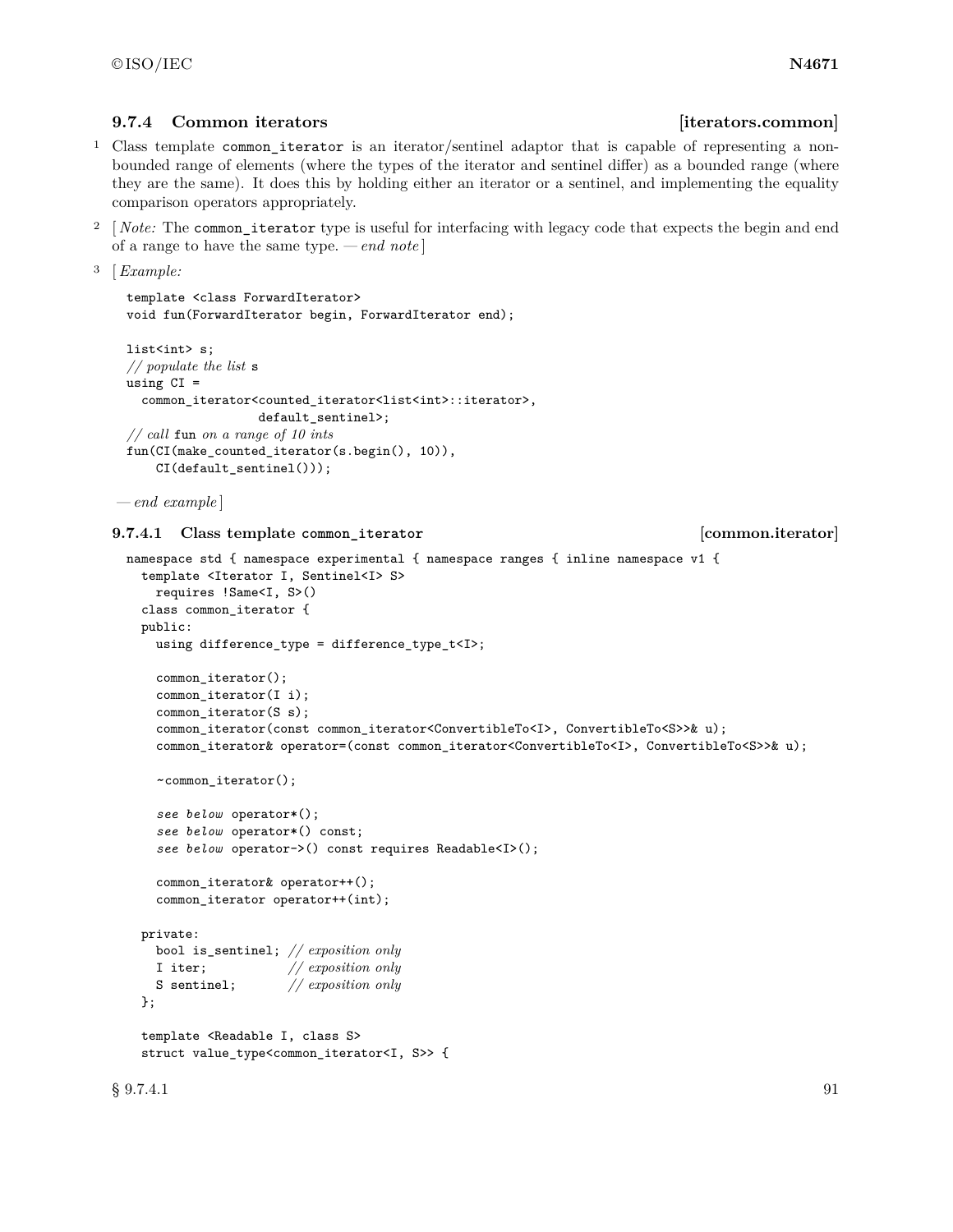```
using type = value type t<I>;
  };
 template <InputIterator I, class S>
  struct iterator_category<common_iterator<I, S>> {
    using type = input_iterator_tag;
  };
 template <ForwardIterator I, class S>
  struct iterator_category<common_iterator<I, S>> {
    using type = forward_iterator_tag;
  };
  template <class I1, class I2, Sentinel<I2> S1, Sentinel<I1> S2>
  bool operator==(
    const common_iterator<I1, S1>& x, const common_iterator<I2, S2>& y);
  template <class I1, class I2, Sentinel<I2> S1, Sentinel<I1> S2>
    requires EqualityComparable<I1, I2>()
  bool operator==(
    const common_iterator<I1, S1>& x, const common_iterator<I2, S2>& y);
  template <class I1, class I2, Sentinel<I2> S1, Sentinel<I1> S2>
 bool operator!=(
    const common_iterator<I1, S1>& x, const common_iterator<I2, S2>& y);
  template <class I2, SizedSentinel<I2> I1, SizedSentinel<I2> S1, SizedSentinel<I1> S2>
  difference_type_t<I2> operator-(
    const common_iterator<I1, S1>& x, const common_iterator<I2, S2>& y);
}}}}
```
<sup>1</sup> [*Note:* It is unspecified whether common\_iterator's members iter and sentinel have distinct addresses or not. *— end note* ]

| 9.7.4.2 common_iterator operations     | [common.iter.ops]      |
|----------------------------------------|------------------------|
| 9.7.4.2.1 common iterator constructors | [common.iter.op.const] |

common iterator();

- <sup>1</sup> *Effects:* Constructs a common iterator, value-initializing is sentinel and iter. Iterator operations applied to the resulting iterator have defined behavior if and only if the corresponding operations are defined on a value-initialized iterator of type I.
- <sup>2</sup> *Remarks:* It is unspecified whether any initialization is performed for sentinel.

### common\_iterator(I i);

- <sup>3</sup> *Effects:* Constructs a common iterator, initializing is sentinel with false and iter with i.
- <sup>4</sup> *Remarks:* It is unspecified whether any initialization is performed for sentinel.

### common\_iterator(S s);

- <sup>5</sup> *Effects:* Constructs a common\_iterator, initializing is\_sentinel with true and sentinel with s.
- <sup>6</sup> *Remarks:* It is unspecified whether any initialization is performed for iter.

#### common\_iterator(const common\_iterator<ConvertibleTo<I>, ConvertibleTo<S>>& u);

- <sup>7</sup> *Effects:* Constructs a common\_iterator, initializing is\_sentinel with u.is\_sentinel.
- $(7.1)$  If u. is sentinel is true, sentinel is initialized with u. sentinel.

### $\S~9.7.4.2.1$  92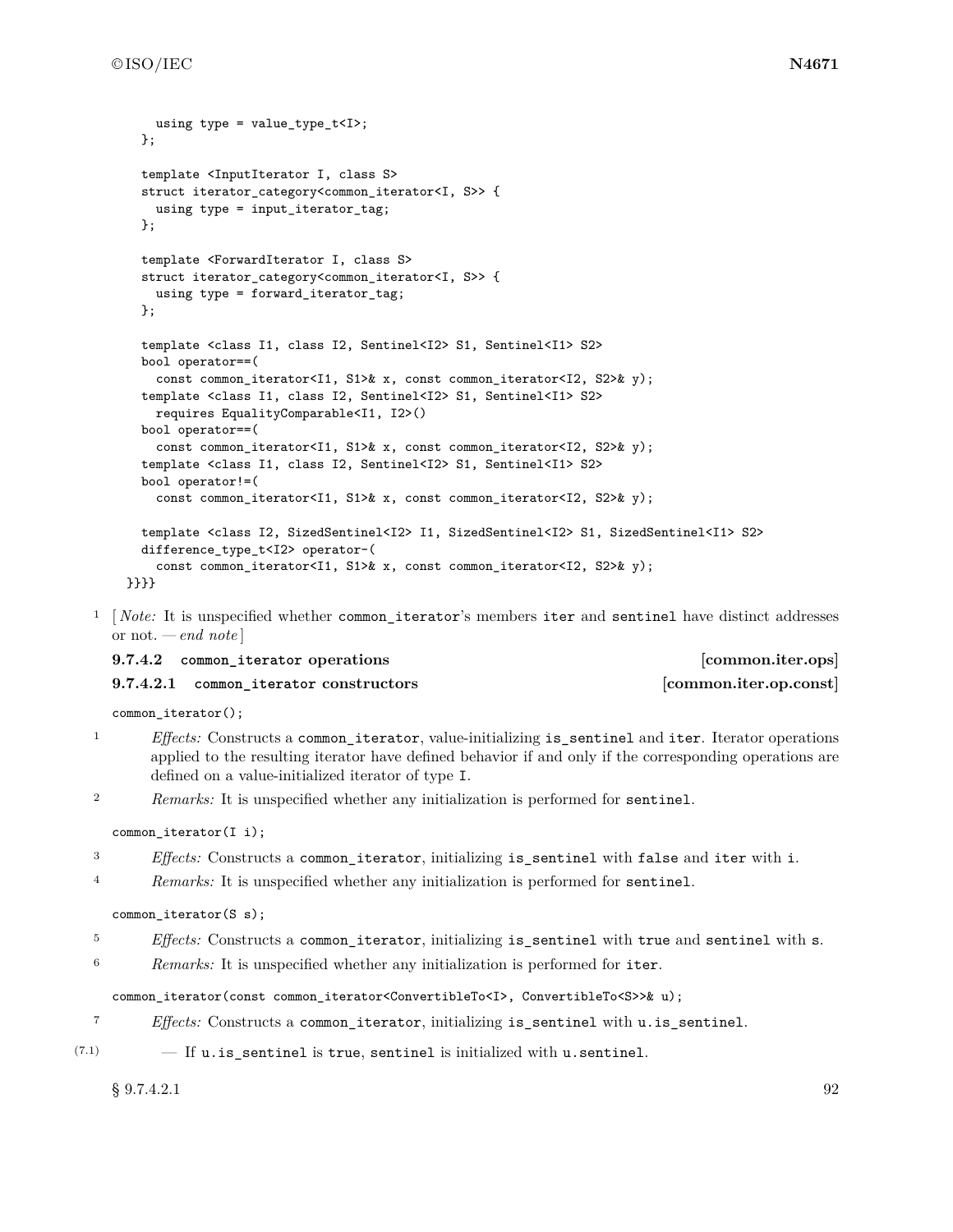$(7.2)$  - If u. is sentinel is false, iter is initialized with u. iter.

- <sup>8</sup> *Remarks:*
- $(8.1)$  If u. is sentinel is true, it is unspecified whether any initialization is performed for iter.
- $(8.2)$  If u.is\_sentinel is false, it is unspecified whether any initialization is performed for sentinel.

### **9.7.4.2.2 common\_iterator::operator= [common.iter.op=]**

common\_iterator& operator=(const common\_iterator<ConvertibleTo<I>, ConvertibleTo<S>>& u);

```
1 Effects: Assigns u.is_sentinel to is_sentinel.
```
 $(1.1)$   $-$  If  $u.is$  sentinel is true, assigns  $u$ **s** $sentinel to sentinel.$ 

 $(1.2)$  - If u.is\_sentinel is false, assigns u.iter to iter.

*Remarks:*

- $(1.3)$   $-$  If  $\mathbf{u}.\mathbf{is}\mathbf{g}$  is true, it is unspecified whether any operation is performed on iter.
- $(1.4)$  If u. is sentinel is false, it is unspecified whether any operation is performed on sentinel.
	- <sup>2</sup> *Returns:* \*this

~common\_iterator();

<sup>3</sup> *Effects:* Destroys all members that are currently initialized.

#### **9.7.4.2.3 common\_iterator::operator\* [common.iter.op.star]**

decltype(auto) operator\*(); decltype(auto) operator\*() const;

- <sup>1</sup> *Requires:* !is\_sentinel
- <sup>2</sup> *Effects:* Equivalent to: return \*iter;

**9.7.4.2.4 common\_iterator::operator-> [common.iter.op.ref]**

*see below* operator->() const requires Readable<I>();

- <sup>1</sup> *Requires:* !is\_sentinel
- <sup>2</sup> *Effects:* Given an object i of type I
- $(2.1)$  if I is a pointer type or if the expression **i**.**operator->()** is well-formed, this function returns iter.
- (2.2)  $-$  Otherwise, if the expression \*iter is a glvalue, this function is equivalent to return address of (\*iter);
- (2.3) Otherwise, this function returns a proxy object of an unspecified type equivalent to the following:

```
class proxy { // exposition only
  value_type_t<I> keep_;
  proxy(reference_t<I>&& x)
    : keep_(std::move(x)) {}
public:
  const value_type_t<I>* operator->() const {
   return addressof(keep_);
  }
};
```
that is initialized with \*iter.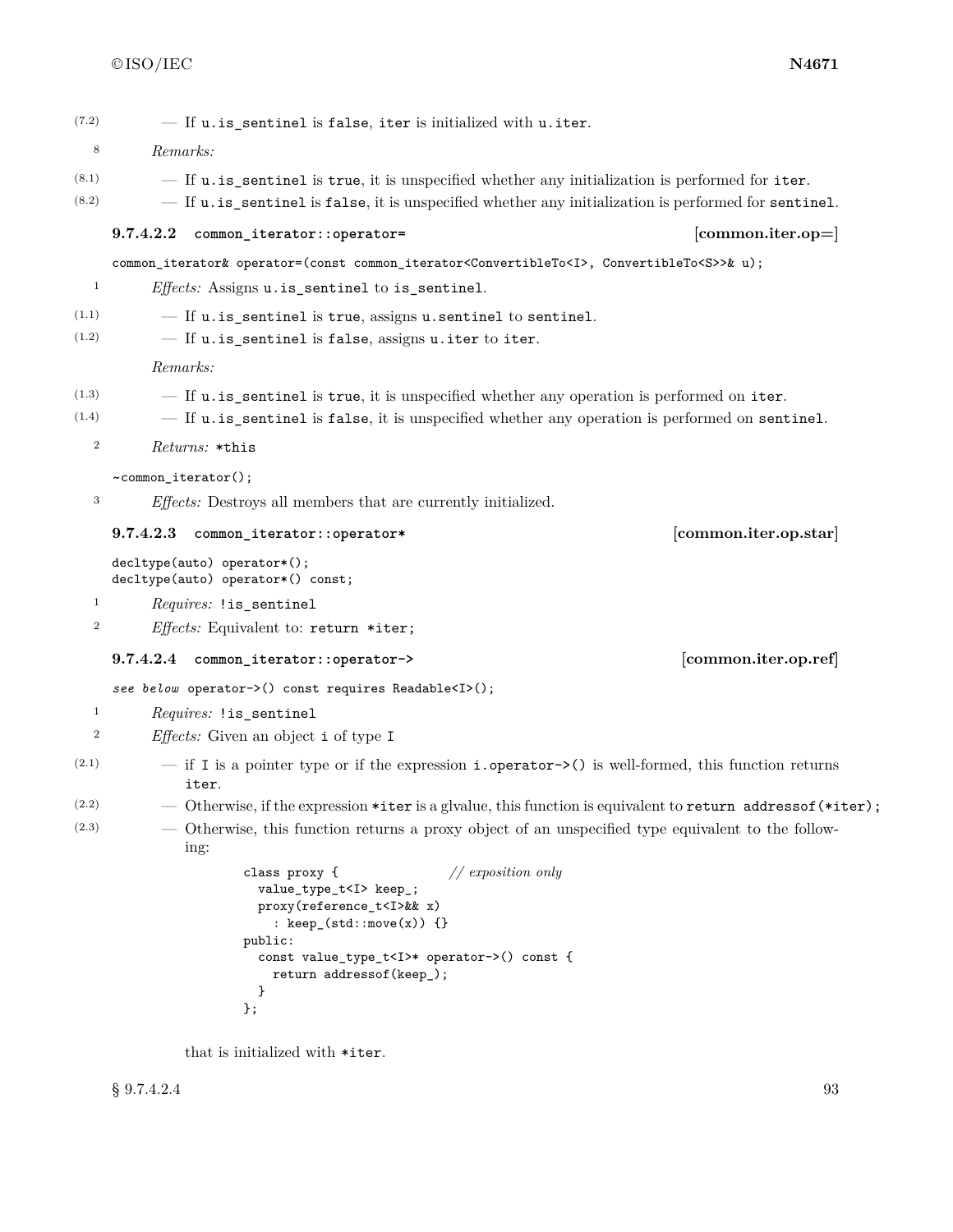```
9.7.4.2.5 common_iterator::operator++ [common.iter.op.incr]
  common_iterator& operator++();
1 Requires: !is_sentinel
2 Effects: ++iter.
3 Returns: *this.
  common_iterator operator++(int);
4 Requires: !is_sentinel
5 Effects: Equivalent to:
         common_iterator tmp = *this;
         ++iter;
         return tmp;
  9.7.4.2.6 common_iterator comparisons [common.iter.op.comp]
  template <class I1, class I2, Sentinel<I2> S1, Sentinel<I1> S2>
  bool operator==(
    const common_iterator<I1, S1>& x, const common_iterator<I2, S2>& y);
1 Effects: Equivalent to:
          return x.is_sentinel ?
             (y.is_sentinel || y.iter == x.sentinel) :
             (!y.is_sentinel || x.iter == y.sentinel);
  template <class I1, class I2, Sentinel<I2> S1, Sentinel<I1> S2>
    requires EqualityComparable<I1, I2>()
  bool operator==(
    const common_iterator<I1, S1>& x, const common_iterator<I2, S2>& y);
2 Effects: Equivalent to:
          return x.is_sentinel ?
             (y.is_sentinel || y.iter == x.sentinel) :
             (y.is_sentinel ?
                x.iter == y.sentinel :
                x.iter == y.iter);
  template <class I1, class I2, Sentinel<I2> S1, Sentinel<I1> S2>
  bool operator!=(
    const common_iterator<I1, S1>& x, const common_iterator<I2, S2>& y);
<sup>3</sup> Effects: Equivalent to: return ! (x == y);
  template <class I2, SizedSentinel<I2> I1, SizedSentinel<I2> S1, SizedSentinel<I1> S2>
  difference_type_t<I2> operator-(
    const common_iterator<I1, S1>& x, const common_iterator<I2, S2>& y);
4 Effects: Equivalent to:
          return x.is_sentinel ?
             (y.is_sentinel ? 0 : x.sentinel - y.iter) :
             (y.is_sentinel ?
                 x.iter - y.sentinel :
                 x.iter - y.iter);
```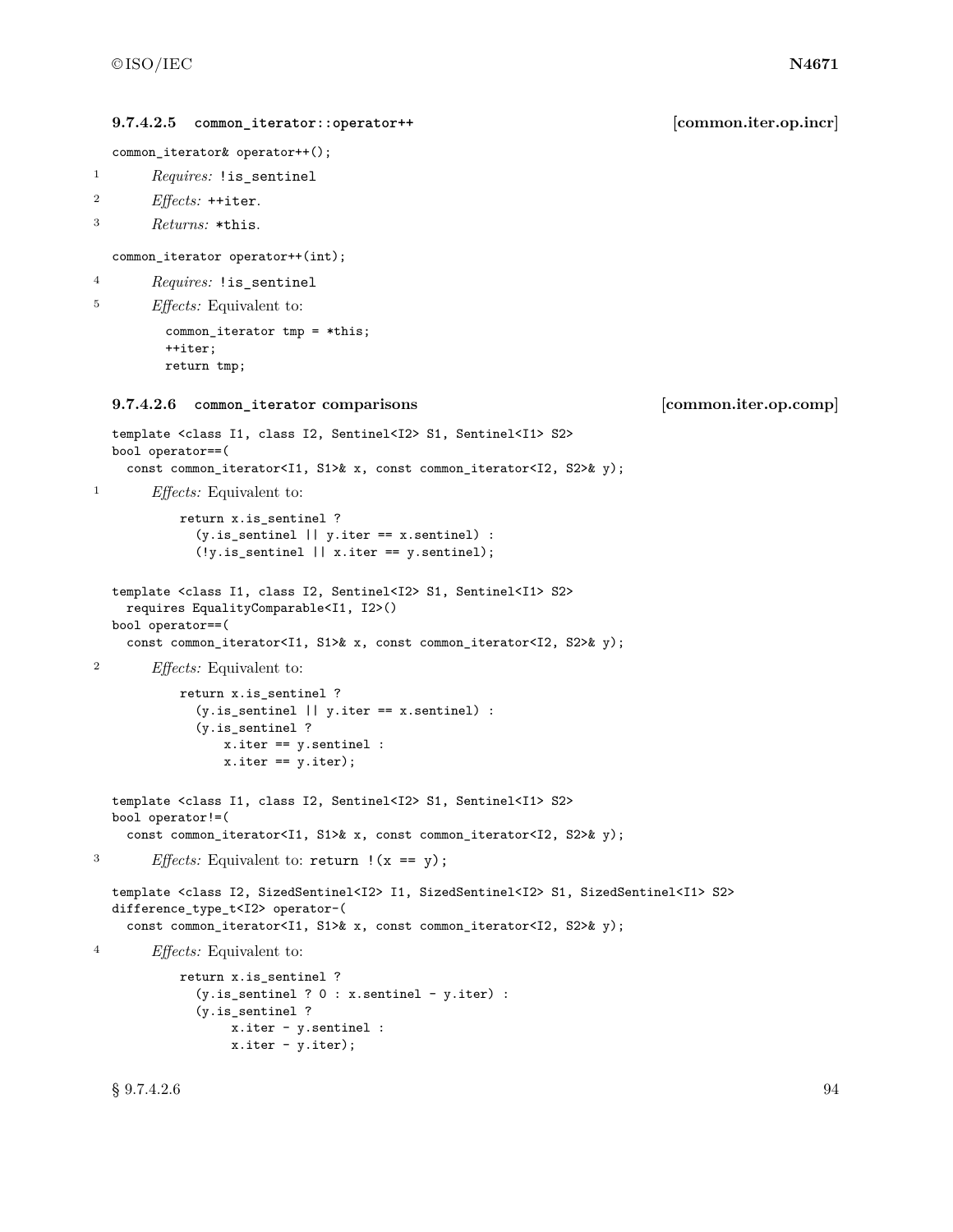**9.7.5** Default sentinels *Default sentinels* 

**9.7.5.1 Class default\_sentinel [default.sent]**

```
namespace std { namespace experimental { namespace ranges { inline namespace v1 {
 class default_sentinel { };
}}}}
```
<sup>1</sup> Class default\_sentinel is an empty type used to denote the end of a range. It is intended to be used together with iterator types that know the bound of their range (e.g., counted\_iterator  $(9.7.6.1)$ ).

### <span id="page-98-1"></span>**9.7.6 Counted iterators [iterators.counted]**

<span id="page-98-0"></span>**9.7.6.1 Class template counted\_iterator [counted.iterator]**

<sup>1</sup> Class template counted iterator is an iterator adaptor with the same behavior as the underlying iterator except that it keeps track of its distance from its starting position. It can be used together with class default\_sentinel in calls to generic algorithms to operate on a range of N elements starting at a given position without needing to know the end position *a priori*.

<sup>2</sup> [*Example:*

```
list<string> s;
// populate the list s with at least 10 strings
vector<string> v(make_counted_iterator(s.begin(), 10),
                  default_sentinel()); // copies 10 strings into v
```
*— end example* ]

<sup>3</sup> Two values i1 and i2 of (possibly differing) types counted\_iterator<I1> and counted\_iterator<I2> refer to elements of the same sequence if and only if next(i1.base(), i1.count()) and next(i2.base(), i2.count()) refer to the same (possibly past-the-end) element.

```
namespace std { namespace experimental { namespace ranges { inline namespace v1 {
  template <Iterator I>
  class counted_iterator {
  public:
    using iterator_type = I;
    using difference_type = difference_type_t<I>;
    counted_iterator();
    counted_iterator(I x, difference_type_t<I> n);
    counted_iterator(const counted_iterator<ConvertibleTo<I>>& i);
    counted_iterator& operator=(const counted_iterator<ConvertibleTo<I>>& i);
    I base() const;
    difference_type_t<I> count() const;
    see below operator*();
    see below operator*() const;
    counted_iterator& operator++();
    counted_iterator operator++(int);
    counted_iterator& operator--()
     requires BidirectionalIterator<I>();
    counted_iterator operator--(int)
      requires BidirectionalIterator<I>();
    counted_iterator operator+ (difference_type n) const
      requires RandomAccessIterator<I>();
    counted_iterator& operator+=(difference_type n)
```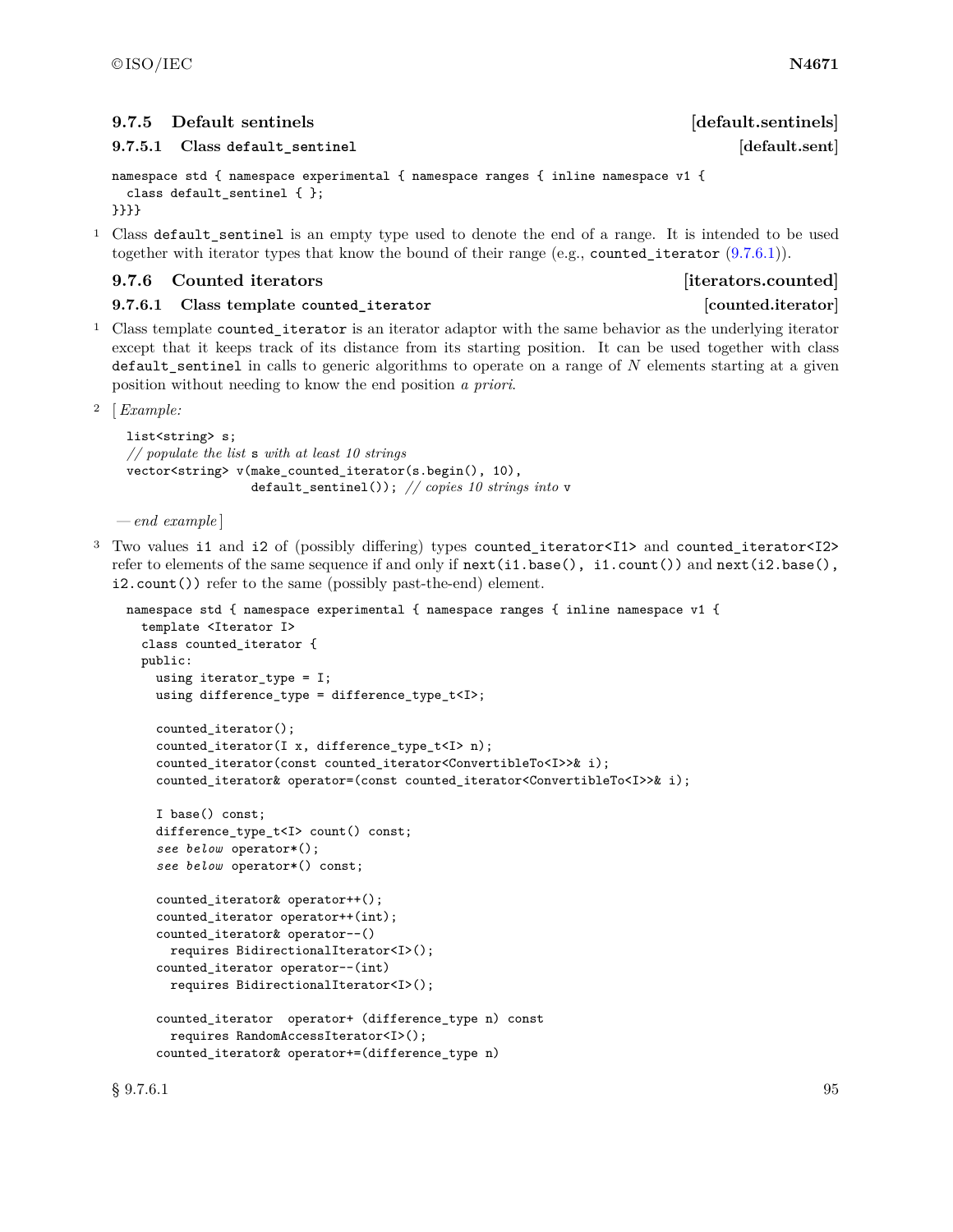```
requires RandomAccessIterator<I>();
  counted_iterator operator- (difference_type n) const
    requires RandomAccessIterator<I>();
  counted_iterator& operator-=(difference_type n)
    requires RandomAccessIterator<I>();
  see below operator[](difference_type n) const
    requires RandomAccessIterator<I>();
private:
 I current; // exposition only
  difference_type_t<I> cnt; // exposition only
};
template <Readable I>
struct value_type<counted_iterator<I>> {
 using type = value_type_t<I>;
};
template <InputIterator I>
struct iterator_category<counted_iterator<I>> {
  using type = iterator_category_t<I>;
};
template <class I1, class I2>
    requires Common<I1, I2>()
  bool operator==(
    const counted_iterator<I1>& x, const counted_iterator<I2>& y);
  bool operator==(
    const counted_iterator<auto>& x, default_sentinel);
  bool operator==(
    default_sentinel, const counted_iterator<auto>& x);
template <class I1, class I2>
   requires Common<I1, I2>()
  bool operator!=(
    const counted_iterator<I1>& x, const counted_iterator<I2>& y);
  bool operator!=(
    const counted_iterator<auto>& x, default_sentinel y);
  bool operator!=(
    default_sentinel x, const counted_iterator<auto>& y);
template <class I1, class I2>
    requires Common<I1, I2>()
  bool operator<(
    const counted_iterator<I1>& x, const counted_iterator<I2>& y);
template <class I1, class I2>
   requires Common<I1, I2>()
  bool operator<=(
    const counted_iterator<I1>& x, const counted_iterator<I2>& y);
template <class I1, class I2>
    requires Common<I1, I2>()
  bool operator>(
    const counted_iterator<I1>& x, const counted_iterator<I2>& y);
template <class I1, class I2>
    requires Common<I1, I2>()
  bool operator>=(
```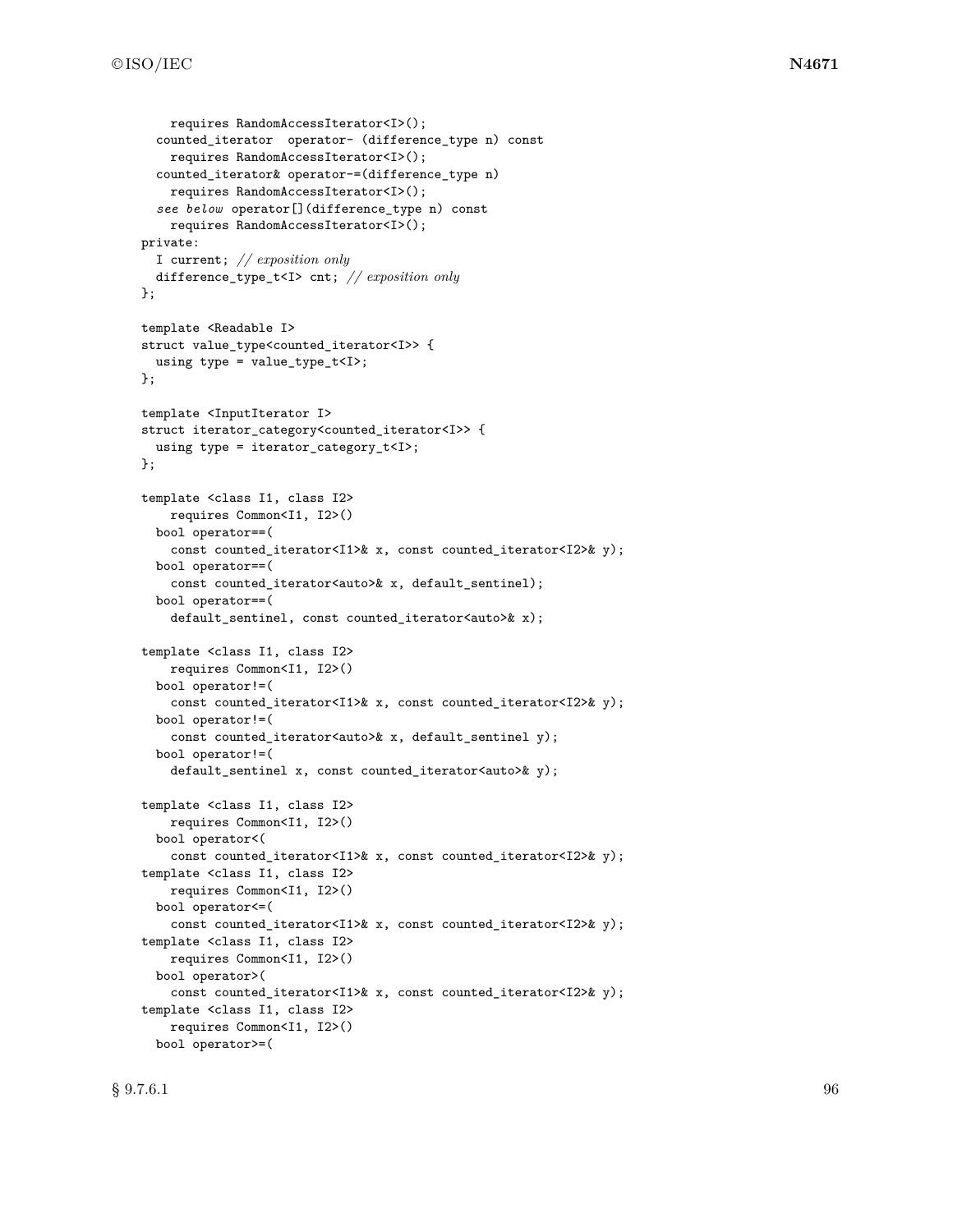```
const counted iterator<I1>& x, const counted iterator<I2>& y);
  template <class I1, class I2>
     requires Common<I1, I2>()
    difference_type_t<I2> operator-(
      const counted_iterator<I1>& x, const counted_iterator<I2>& y);
  template <class I>
    difference_type_t<I> operator-(
      const counted_iterator<I>& x, default_sentinel y);
  template <class I>
    difference_type_t<I> operator-(
      default_sentinel x, const counted_iterator<I>& y);
  template <RandomAccessIterator I>
    counted_iterator<I>
      operator+(difference_type_t<I> n, const counted_iterator<I>& x);
  template <Iterator I>
    counted_iterator<I> make_counted_iterator(I i, difference_type_t<I> n);
 template <Iterator I>
    void advance(counted_iterator<I>& i, difference_type_t<I> n);
}}}}
```

| 9.7.6.2 counted iterator operations     | [counted.iter.ops]      |
|-----------------------------------------|-------------------------|
| 9.7.6.2.1 counted iterator constructors | [counted.iter.op.const] |
|                                         |                         |

```
counted_iterator();
```
<sup>1</sup> *Effects:* Constructs a counted\_iterator, value-initializing current and cnt. Iterator operations applied to the resulting iterator have defined behavior if and only if the corresponding operations are defined on a value-initialized iterator of type I.

counted\_iterator(I i, difference\_type\_t<I> n);

```
2 Requires: n >= 0
```
<sup>3</sup> *Effects:* Constructs a counted\_iterator, initializing current with i and cnt with n.

counted\_iterator(const counted\_iterator<ConvertibleTo<I>>& i);

<sup>4</sup> *Effects:* Constructs a counted\_iterator, initializing current with i.current and cnt with i.cnt.

### **9.7.6.2.2 counted\_iterator::operator= [counted.iter.op=]**

counted\_iterator& operator=(const counted\_iterator<ConvertibleTo<I>>& i);

<sup>1</sup> *Effects:* Assigns i.current to current and i.cnt to cnt.

### **9.7.6.2.3 counted\_iterator conversion [counted.iter.op.conv]**

I base() const;

<sup>1</sup> *Returns:* current.

# **9.7.6.2.4** counted\_iterator count [counted.iter.op.cnt]

difference\_type\_t<I> count() const;

```
1 Returns: cnt.
```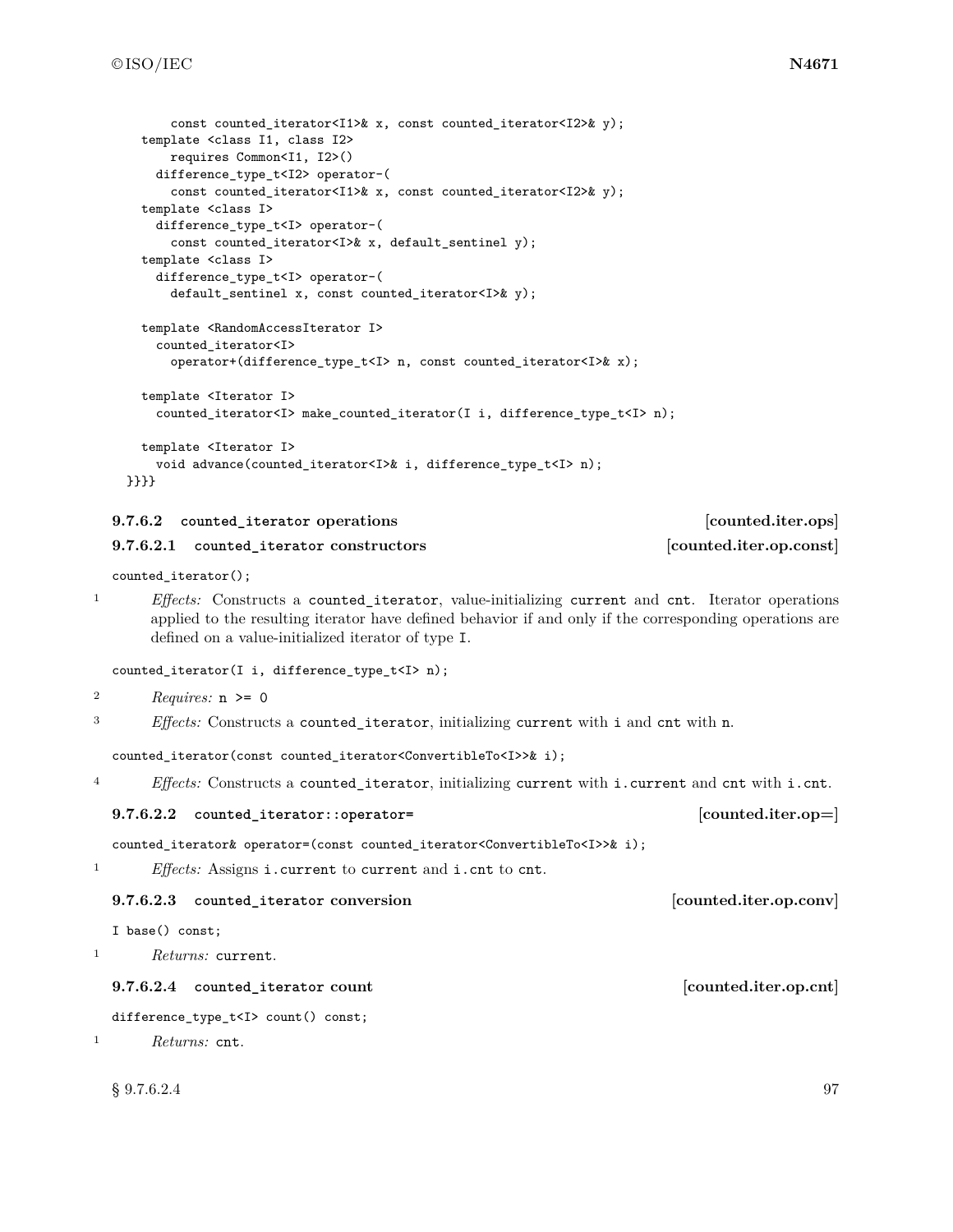|                  | 9.7.6.2.5<br>counted_iterator::operator*                                                        | [counted.iter.op.star] |
|------------------|-------------------------------------------------------------------------------------------------|------------------------|
|                  | decltype(auto) operator*();<br>decltype(auto) operator*() const;                                |                        |
| $\mathbf{1}$     | <i>Effects:</i> Equivalent to: return *current;                                                 |                        |
|                  | 9.7.6.2.6<br>counted_iterator::operator++                                                       | [counted.iter.op.incr] |
|                  | counted_iterator& operator++();                                                                 |                        |
| $\mathbf{1}$     | <i>Requires:</i> $cnt > 0$                                                                      |                        |
| $\boldsymbol{2}$ | <i>Effects:</i> Equivalent to:                                                                  |                        |
|                  | ++current;<br>$--cnt$ ;                                                                         |                        |
| 3                | Returns: *this.                                                                                 |                        |
|                  | counted_iterator operator++(int);                                                               |                        |
| $\overline{4}$   | <i>Requires:</i> $cnt > 0$                                                                      |                        |
| 5                | <i>Effects:</i> Equivalent to:                                                                  |                        |
|                  | counted_iterator $tmp = *this;$<br>++current;<br>$--cnt$ ;<br>return tmp;                       |                        |
|                  |                                                                                                 |                        |
|                  | 9.7.6.2.7<br>counted_iterator::operator--                                                       | [counted.iter.op.decr] |
|                  | counted_iterator& operator--();<br>requires BidirectionalIterator <i>()</i>                     |                        |
| 1                | <i>Effects:</i> Equivalent to:                                                                  |                        |
|                  | --current;<br>$++cnt;$                                                                          |                        |
| 2                | Returns: *this.                                                                                 |                        |
|                  | counted_iterator operator--(int)<br>requires BidirectionalIterator <i>();</i>                   |                        |
| 3                | $E\!f\!f\!e\!cts$ : Equivalent to:                                                              |                        |
|                  | counted_iterator $tmp = *this;$<br>--current;<br>$++$ cnt;                                      |                        |
|                  | return tmp;                                                                                     |                        |
|                  | 9.7.6.2.8<br>counted_iterator::operator+                                                        | $[counted.iter.op.+]$  |
|                  | counted_iterator operator+(difference_type n) const<br>requires RandomAccessIterator <i>();</i> |                        |

<sup>2</sup> *Effects:* Equivalent to: return counted\_iterator(current + n, cnt - n);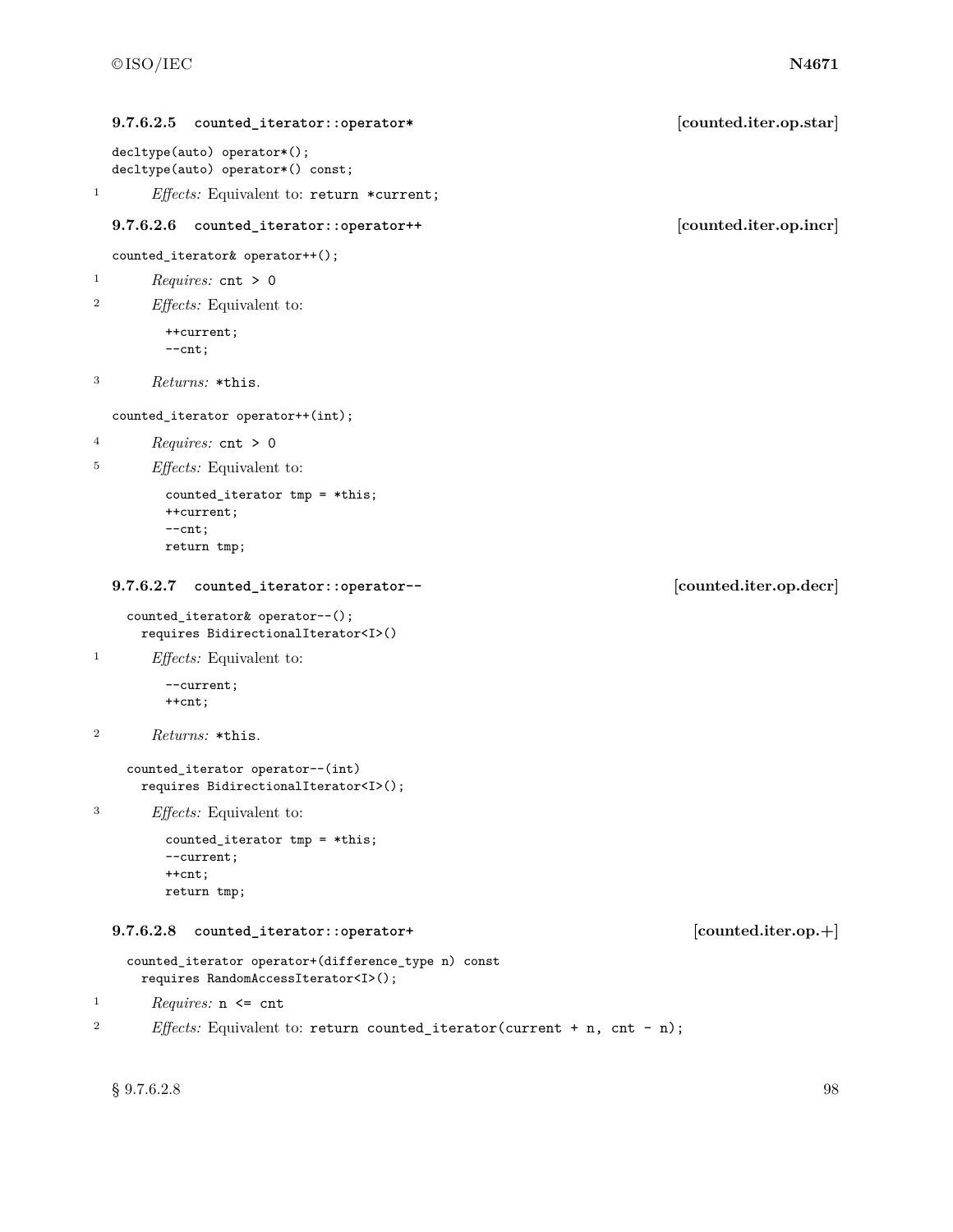```
9.7.6.2.9 counted_iterator::operator+= [counted.iter.op.+=]
   counted_iterator& operator+=(difference_type n)
     requires RandomAccessIterator<I>();
1 Requires: n <= cnt
2 Effects:
        current += n;
        cnt -= n;
3 Returns: *this.
  9.7.6.2.10 counted_iterator::operator- [counted.iter.op.-]
   counted_iterator operator-(difference_type n) const
     requires RandomAccessIterator<I>();
1 Requires: -n <= cnt
2 Effects: Equivalent to: return counted_iterator(current - n, cnt + n);
  9.7.6.2.11 counted_iterator::operator-= [counted.iter.op.-=]
   counted_iterator& operator-=(difference_type n)
     requires RandomAccessIterator<I>();
1 Requires: -n <= cnt
2 Effects:
        current -= n;
        cnt += n;3 Returns: *this.
  9.7.6.2.12 counted_iterator::operator[] [counted.iter.op.index]
   decltype(auto) operator[](difference_type n) const
     requires RandomAccessIterator<I>();
1 Requires: n <= cnt
<sup>2</sup> Effects: Equivalent to: return current[n];
  9.7.6.2.13 counted_iterator comparisons [counted.iter.op.comp]
  template <class I1, class I2>
     requires Common<I1, I2>()
   bool operator==(
     const counted_iterator<I1>& x, const counted_iterator<I2>& y);
<sup>1</sup> Requires: x and y shall refer to elements of the same sequence (9.7.6).
2 Effects: Equivalent to: return x.cnt == y.cnt;
   bool operator==(
     const counted_iterator<auto>& x, default_sentinel);
   bool operator==(
     default_sentinel, const counted_iterator<auto>& x);
```

```
3 Effects: Equivalent to: return x.cnt == 0;
```
 $\S~9.7.6.2.13$  99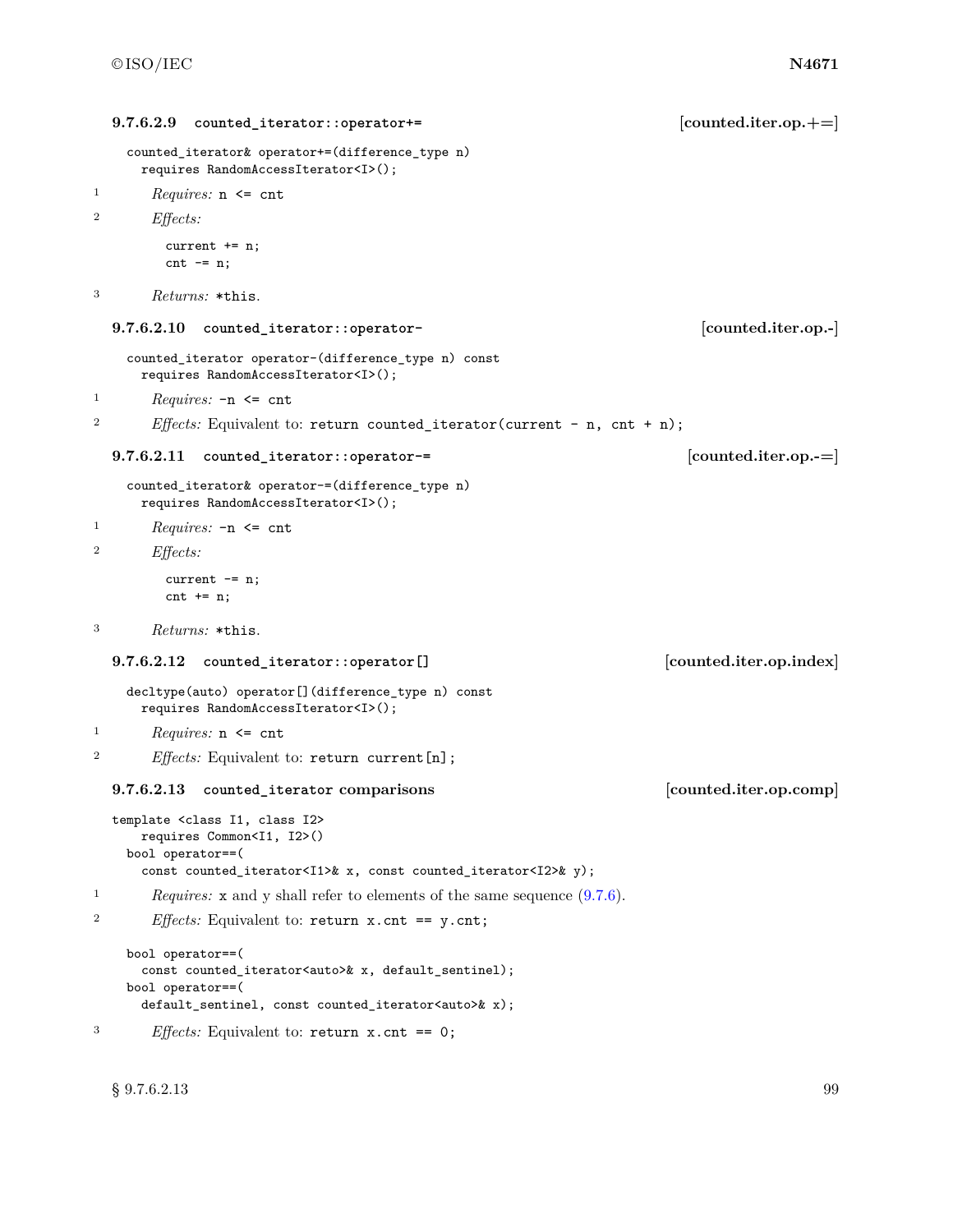```
template <class I1, class I2>
       requires Common<I1, I2>()
     bool operator!=(
       const counted_iterator<I1>& x, const counted_iterator<I2>& y);
     bool operator!=(
       const counted_iterator<auto>& x, default_sentinel);
     bool operator!=(
       default_sentinel, const counted_iterator<auto>& x);
4 Requires: For the first overload, x and y shall refer to elements of the same sequence (9.7.6).
<sup>5</sup> Effects: Equivalent to: return ! (x == y);
   template <class I1, class I2>
       requires Common<I1, I2>()
     bool operator<(
       const counted_iterator<I1>& x, const counted_iterator<I2>& y);
6 Requires: x and y shall refer to elements of the same sequence (9.7.6).
7 Effects: Equivalent to: return y.cnt < x.cnt;
8 [ Note: The argument order in the Effects element is reversed because cnt counts down, not up. — end
         note ]
   template <class I1, class I2>
       requires Common<I1, I2>()
     bool operator<=(
       const counted_iterator<I1>& x, const counted_iterator<I2>& y);
9 Requires: x and y shall refer to elements of the same sequence (9.7.6).
10 Effects: Equivalent to: return !(y < x);
   template <class I1, class I2>
       requires Common<I1, I2>()
     bool operator>(
       const counted_iterator<I1>& x, const counted_iterator<I2>& y);
11 Requires: x and y shall refer to elements of the same sequence (9.7.6).
12 Effects: Equivalent to: return y < x;
   template <class I1, class I2>
       requires Common<I1, I2>()
     bool operator>=(
       const counted_iterator<I1>& x, const counted_iterator<I2>& y);
13 Requires: x and y shall refer to elements of the same sequence (9.7.6).
<sup>14</sup> Effects: Equivalent to: return \, |(x \, \langle \, y);9.7.6.2.14 counted_iterator non-member functions [counted.iter.nonmember]
     template <class I1, class I2>
         requires Common<I1, I2>()
     difference_type_t<I2> operator-(
```

```
2 Effects: Equivalent to: return y.cnt - x.cnt;
```
const counted\_iterator<I1>& x, const counted\_iterator<I2>& y); <sup>1</sup> *Requires:* **x** and **y** shall refer to elements of the same sequence  $(9.7.6)$ .

 $\S~9.7.6.2.14$  100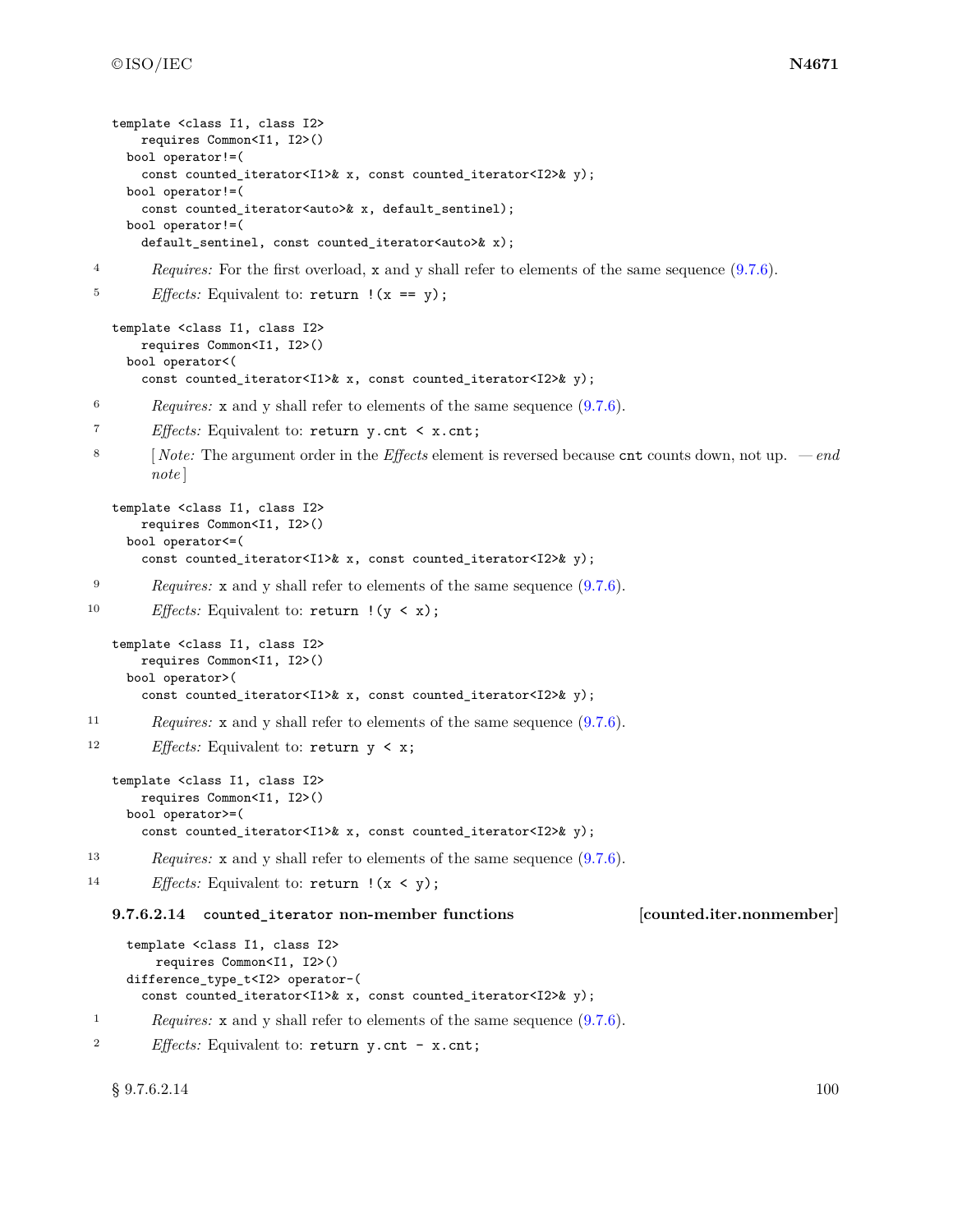```
template <class I>
    difference_type_t<I> operator-(
      const counted_iterator<I>& x, default_sentinel y);
3 Effects: Equivalent to: return -x.cnt;
   template <class I>
    difference_type_t<I> operator-(
      default_sentinel x, const counted_iterator<I>& y);
4 Effects: Equivalent to: return y.cnt;
   template <RandomAccessIterator I>
     counted_iterator<I>
      operator+(difference_type_t<I> n, const counted_iterator<I>& x);
5 Requires: n <= x.cnt.
6 Effects: Equivalent to: return x + n;
   template <Iterator I>
     counted_iterator<I> make_counted_iterator(I i, difference_type_t<I> n);
7 Requires: n >= 0.
8 Returns: counted iterator<I>(i, n).
   template <Iterator I>
     void advance(counted_iterator<I>& i, difference_type_t<I> n);
9 Requires: n <= i.cnt.
10 Effects:
          i = make_counted_iterator(next(i.current, n), i.cnt - n);
```
# **9.7.7 Dangling wrapper [dangling.wrappers]**

# **9.7.7.1 Class template dangling [dangling.wrap]**

# <sup>1</sup> Class template dangling is a wrapper for an object that refers to another object whose lifetime may have ended. It is used by algorithms that accept rvalue ranges and return iterators.

```
namespace std { namespace experimental { namespace ranges { inline namespace v1 {
  template <CopyConstructible T>
  class dangling {
  public:
    dangling() requires DefaultConstructible<T>();
    dangling(T t);
   T get_unsafe() const;
  private:
    T value; // exposition only
  };
  template <Range R>
  using safe_iterator_t =
    conditional_t<is_lvalue_reference<R>::value,
      iterator_t<R>,
      dangling<iterator_t<R>>>;
}}}}
```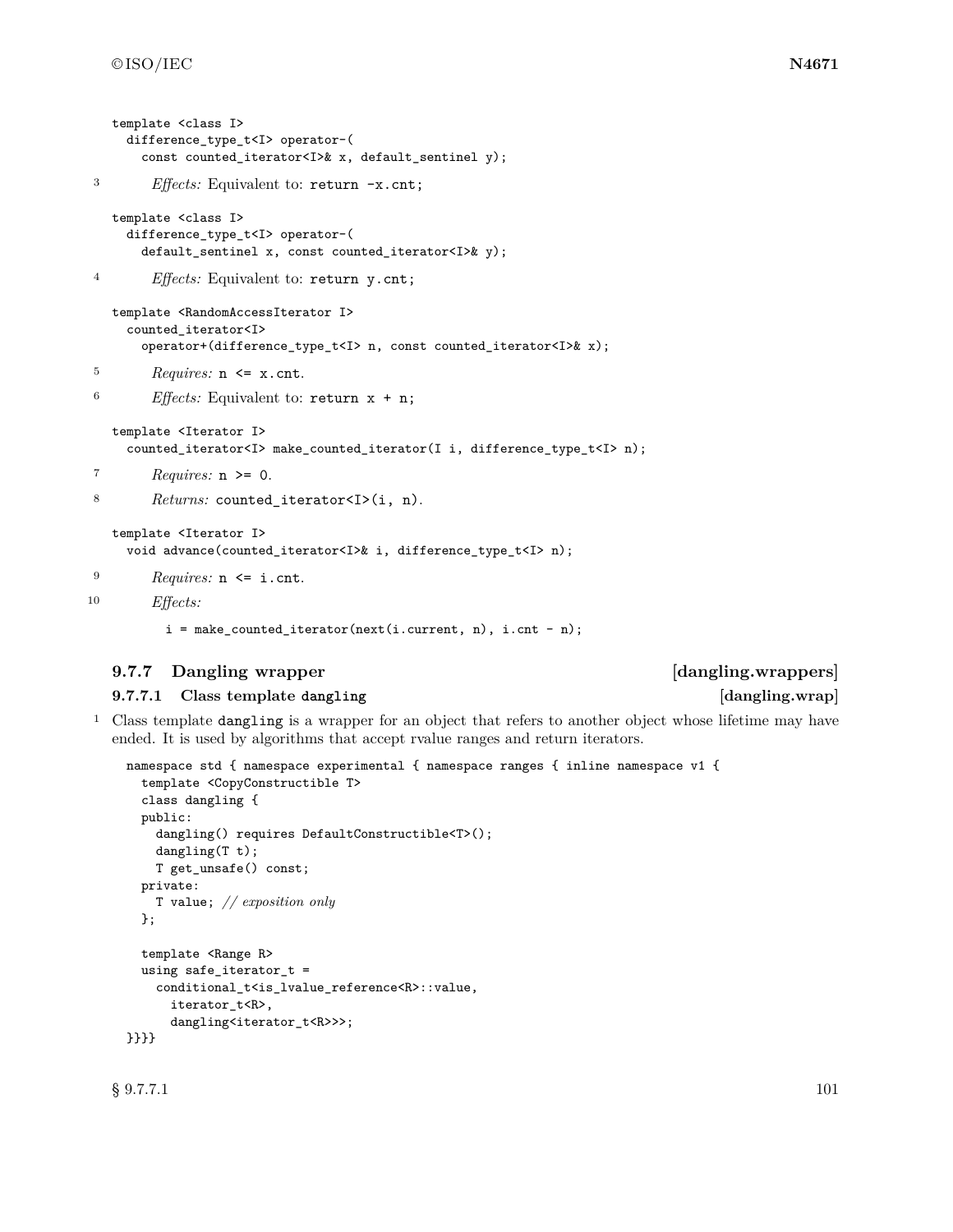|              | dangling operations<br>9.7.7.2                                                                                                                                                                                                                | [dangling.wrap.ops]      |
|--------------|-----------------------------------------------------------------------------------------------------------------------------------------------------------------------------------------------------------------------------------------------|--------------------------|
|              | 9.7.7.2.1<br>dangling constructors                                                                                                                                                                                                            | [dangling.wrap.op.const] |
|              | dangling() requires DefaultConstructible <t>();</t>                                                                                                                                                                                           |                          |
| 1            | <i>Effects:</i> Constructs a dangling, value-initializing value.                                                                                                                                                                              |                          |
|              | dangling(T t);                                                                                                                                                                                                                                |                          |
| 2            | <i>Effects:</i> Constructs a dangling, initializing value with t.                                                                                                                                                                             |                          |
|              | 9.7.7.2.2<br>dangling::get_unsafe                                                                                                                                                                                                             | [dangling.wrap.op.get]   |
|              | T get_unsafe() const;                                                                                                                                                                                                                         |                          |
| $\mathbf 1$  | Returns: value.                                                                                                                                                                                                                               |                          |
|              | Unreachable sentinel<br>9.7.8                                                                                                                                                                                                                 | [unreachable.sentinels]  |
|              | Class unreachable<br>9.7.8.1                                                                                                                                                                                                                  | [unreachable.sentinel]   |
| $\mathbf{1}$ | Class unreachable is a sentinel type that can be used with any Iterator to denote an infinite range.<br>Comparing an iterator for equality with an object of type unreachable always returns false.                                           |                          |
|              | [Example:                                                                                                                                                                                                                                     |                          |
|              | char* p;<br>// set $\mathfrak p$ to point to a character buffer containing newlines<br>char* nl = find(p, unreachable(), $'\n\$ );                                                                                                            |                          |
|              | Provided a newline character really exists in the buffer, the use of unreachable above potentially makes<br>the call to find more efficient since the loop test against the sentinel does not require a conditional branch.<br>$-end example$ |                          |
|              | namespace std { namespace experimental { namespace ranges { inline namespace v1 {<br>class unreachable $\{\}$ ;                                                                                                                               |                          |

template <Iterator I> constexpr bool operator==(const I&, unreachable) noexcept; template <Iterator I> constexpr bool operator==(unreachable, const I&) noexcept; template <Iterator I> constexpr bool operator!=(const I&, unreachable) noexcept; template <Iterator I> constexpr bool operator!=(unreachable, const I&) noexcept; }}}}

## **9.7.8.2 unreachable operations [unreachable.sentinel.ops]**

```
template <Iterator I>
 constexpr bool operator==(const I&, unreachable) noexcept;
template <Iterator I>
 constexpr bool operator==(unreachable, const I&) noexcept;
```
<sup>1</sup> *Returns:* false.

 $\S~9.7.8.2.1$  102

**9.7.8.2.1 operator== [unreachable.sentinel.op==]**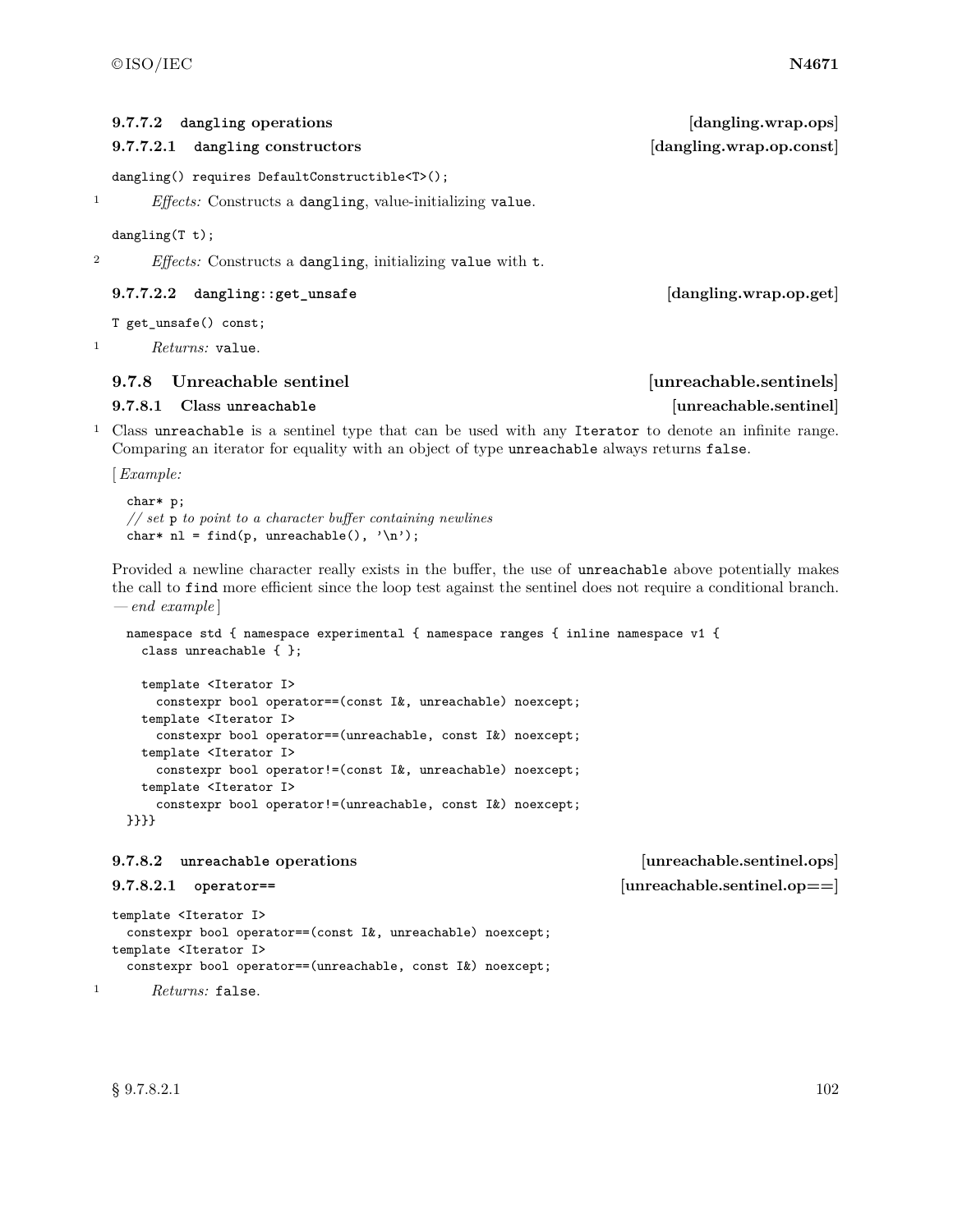**9.7.8.2.2 operator!= [unreachable.sentinel.op!=]**

```
template <Iterator I>
 constexpr bool operator!=(const I& x, unreachable y) noexcept;
template <Iterator I>
  constexpr bool operator!=(unreachable x, const I& y) noexcept;
```
<sup>1</sup> *Returns:* true.

# **9.8 Stream iterators [iterators.stream]**

<sup>1</sup> To make it possible for algorithmic templates to work directly with input/output streams, appropriate iterator-like class templates are provided.

[*Example:*

```
partial_sum(istream_iterator<double, char>(cin),
 istream_iterator<double, char>(),
  ostream_iterator<double, char>(cout, "\n"));
```
reads a file containing floating point numbers from cin, and prints the partial sums onto cout. *— end example* ]

# **9.8.1 Class template istream\_iterator [istream.iterator]**

- <sup>1</sup> The class template istream\_iterator is an input iterator  $(9.3.11)$  that reads (using operator>>) successive elements from the input stream for which it was constructed. After it is constructed, and every time ++ is used, the iterator reads and stores a value of T. If the iterator fails to read and store a value of T (fail() on the stream returns true), the iterator becomes equal to the *end-of-stream* iterator value. The constructor with no arguments istream\_iterator() always constructs an end-of-stream input iterator object, which is the only legitimate iterator to be used for the end condition. The result of operator\* on an end-of-stream iterator is not defined. For any other iterator value a const T& is returned. The result of operator-> on an end-of-stream iterator is not defined. For any other iterator value a const T\* is returned. The behavior of a program that applies operator++() to an end-of-stream iterator is undefined. It is impossible to store things into istream iterators.
- <sup>2</sup> Two end-of-stream iterators are always equal. An end-of-stream iterator is not equal to a non-end-of-stream iterator. Two non-end-of-stream iterators are equal when they are constructed from the same stream.

```
namespace std { namespace experimental { namespace ranges { inline namespace v1 {
  template <class T, class charT = char, class traits = char_traits<charT>,
      class Distance = ptrdiff_t>
  class istream_iterator {
  public:
    typedef input iterator tag iterator category;
    typedef Distance difference_type;
    typedef T value_type;
    typedef const T& reference;
    typedef const T* pointer;
    typedef charT char_type;
    typedef traits traits_type;
    typedef basic_istream<charT, traits> istream_type;
    see below istream_iterator();
    see below istream_iterator(default_sentinel);
    istream_iterator(istream_type& s);
    istream_iterator(const istream_iterator& x) = default;
    ~\simistream_iterator() = default;
```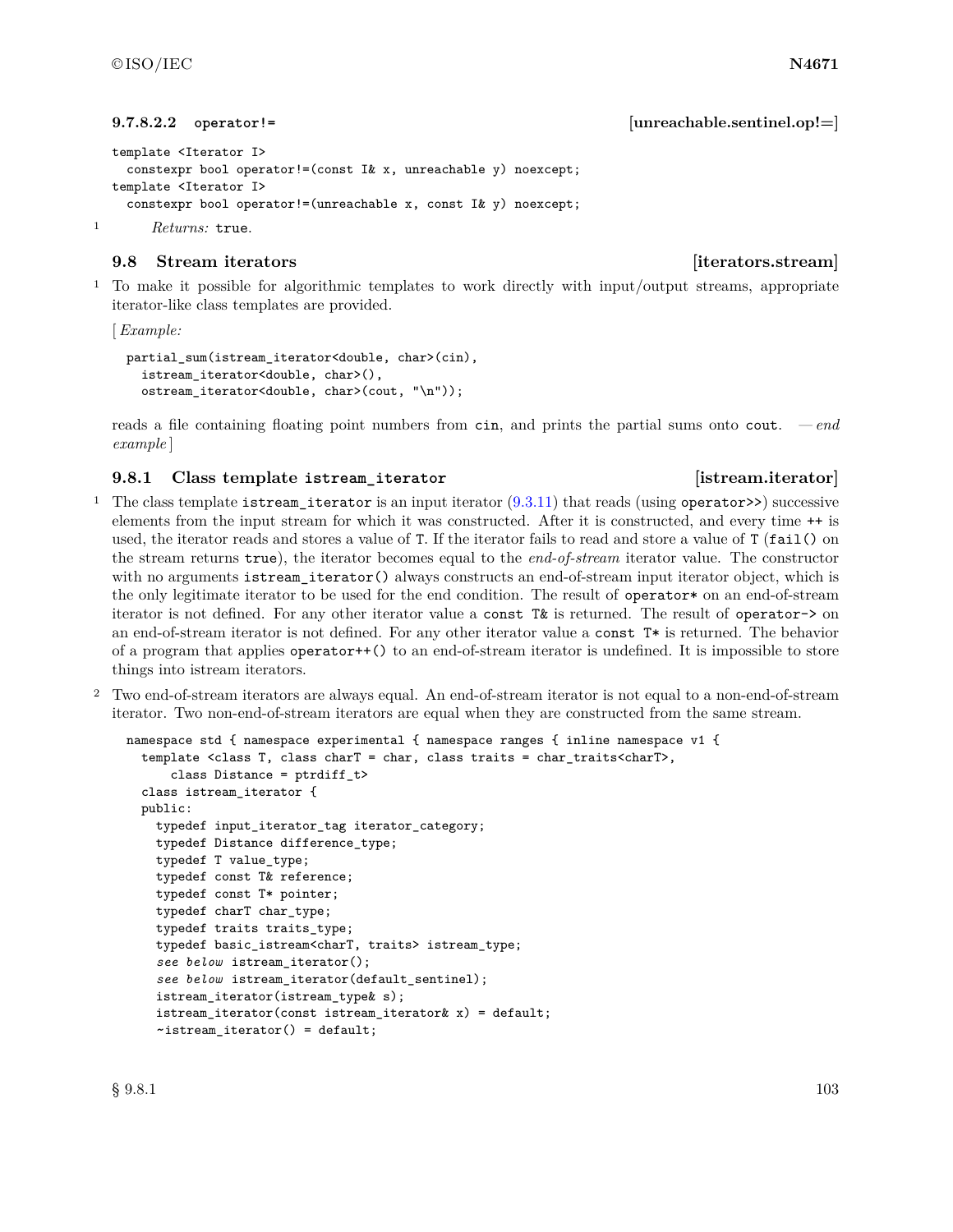```
const T& operator*() const;
   const T* operator->() const;
   istream_iterator& operator++();
   istream_iterator operator++(int);
  private:
   basic_istream<charT, traits>* in_stream; // exposition only
   T value; // exposition only
  };
  template <class T, class charT, class traits, class Distance>
   bool operator==(const istream_iterator<T, charT, traits, Distance>& x,
            const istream_iterator<T, charT, traits, Distance>& y);
  template <class T, class charT, class traits, class Distance>
   bool operator==(default_sentinel x,
           const istream_iterator<T, charT, traits, Distance>& y);
  template <class T, class charT, class traits, class Distance>
   bool operator==(const istream_iterator<T, charT, traits, Distance>& x,
           default_sentinel y);
  template <class T, class charT, class traits, class Distance>
   bool operator!=(const istream_iterator<T, charT, traits, Distance>& x,
           const istream_iterator<T, charT, traits, Distance>& y);
  template <class T, class charT, class traits, class Distance>
    bool operator!=(default_sentinel x,
           const istream_iterator<T, charT, traits, Distance>& y);
  template <class T, class charT, class traits, class Distance>
    bool operator!=(const istream_iterator<T, charT, traits, Distance>& x,
           default_sentinel y);
}}}}
```
### **9.8.1.1 istream\_iterator constructors and destructor [istream.iterator.cons]**

*see below* istream\_iterator(); *see below* istream\_iterator(default\_sentinel);

- <sup>1</sup> *Effects:* Constructs the end-of-stream iterator. If T is a literal type, then these constructors shall be constexpr constructors.
- <sup>2</sup> *Postcondition:* in stream == nullptr.

```
istream_iterator(istream_type& s);
```
- <sup>3</sup> *Effects:* Initializes in\_stream with &s. value may be initialized during construction or the first time it is referenced.
- 4 Postcondition: in stream ==  $\&$ s.

```
istream_iterator(const istream_iterator& x) = default;
```
- <sup>5</sup> *Effects:* Constructs a copy of x. If T is a literal type, then this constructor shall be a trivial copy constructor.
- <sup>6</sup> *Postcondition:* in\_stream == x.in\_stream.

### ~istream\_iterator() = default;

<sup>7</sup> *Effects:* The iterator is destroyed. If T is a literal type, then this destructor shall be a trivial destructor.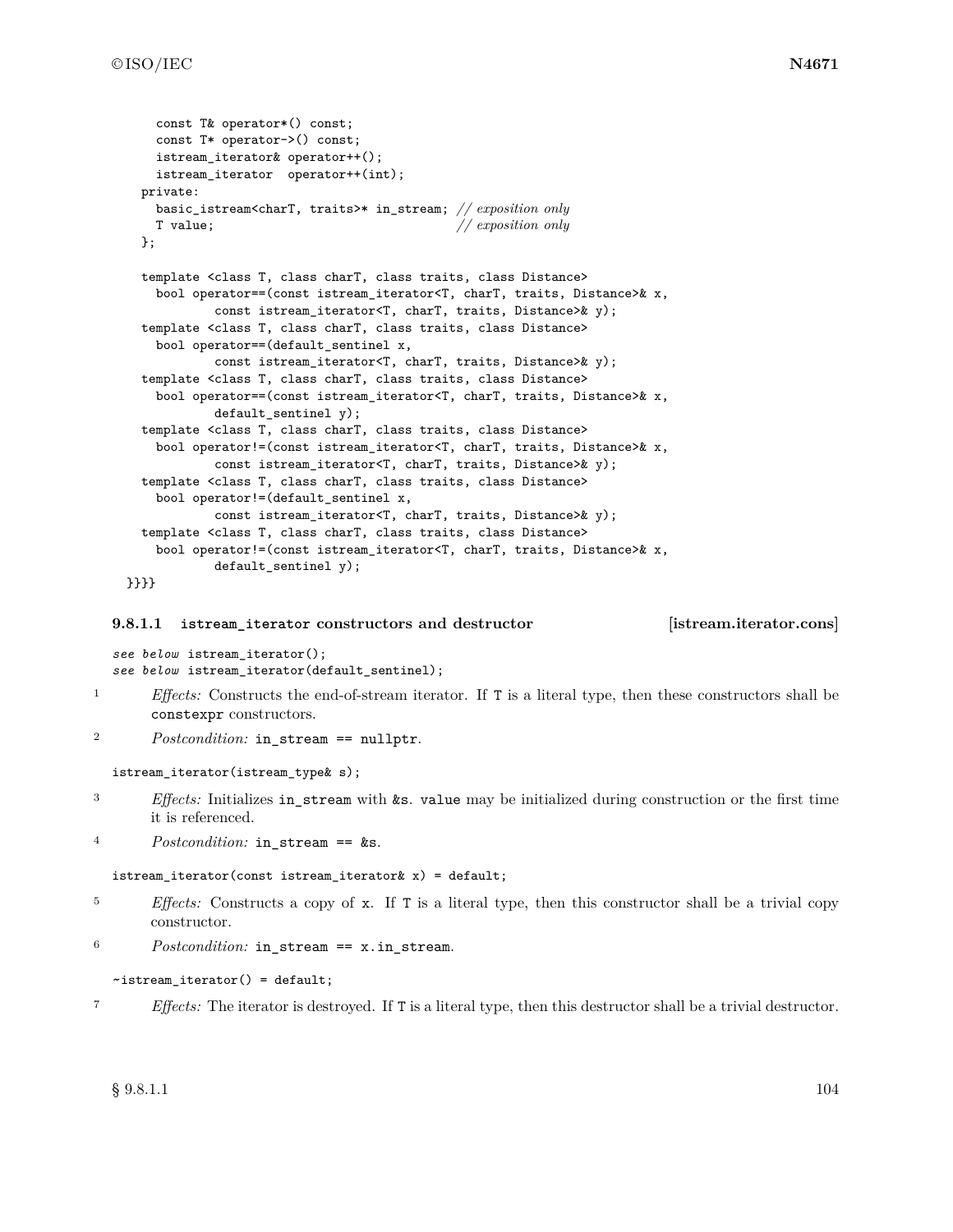```
9.8.1.2 istream_iterator operations [istream.iterator.ops]
   const T& operator*() const;
1 Returns: value.
   const T* operator->() const;
2 Effects: Equivalent to: return addressof(operator*()).
   istream_iterator& operator++();
3 Requires: in_stream != nullptr.
4 Effects: *in_stream >> value.
5 Returns: *this.
   istream_iterator operator++(int);
6 Requires: in_stream != nullptr.
7 Effects:
          istream_iterator tmp = *this;
          *in_stream >> value;
         return tmp;
   template <class T, class charT, class traits, class Distance>
    bool operator==(const istream_iterator<T, charT, traits, Distance> &x,
                    const istream_iterator<T, charT, traits, Distance> &y);
8 Returns: x.in_stream == y.in_stream.
   template <class T, class charT, class traits, class Distance>
    bool operator==(default_sentinel x,
                    const istream_iterator<T, charT, traits, Distance> &y);
9 Returns: nullptr == y.in_stream.
   template <class T, class charT, class traits, class Distance>
    bool operator==(const istream_iterator<T, charT, traits, Distance> &x,
                    default_sentinel y);
10 Returns: x.in_stream == nullptr.
   template <class T, class charT, class traits, class Distance>
    bool operator!=(const istream_iterator<T, charT, traits, Distance>& x,
                    const istream_iterator<T, charT, traits, Distance>& y);
   template <class T, class charT, class traits, class Distance>
    bool operator!=(default_sentinel x,
                   const istream_iterator<T, charT, traits, Distance>& y);
   template <class T, class charT, class traits, class Distance>
    bool operator!=(const istream_iterator<T, charT, traits, Distance>& x,
                    default_sentinel y);
11 Returns: !(x == y)
```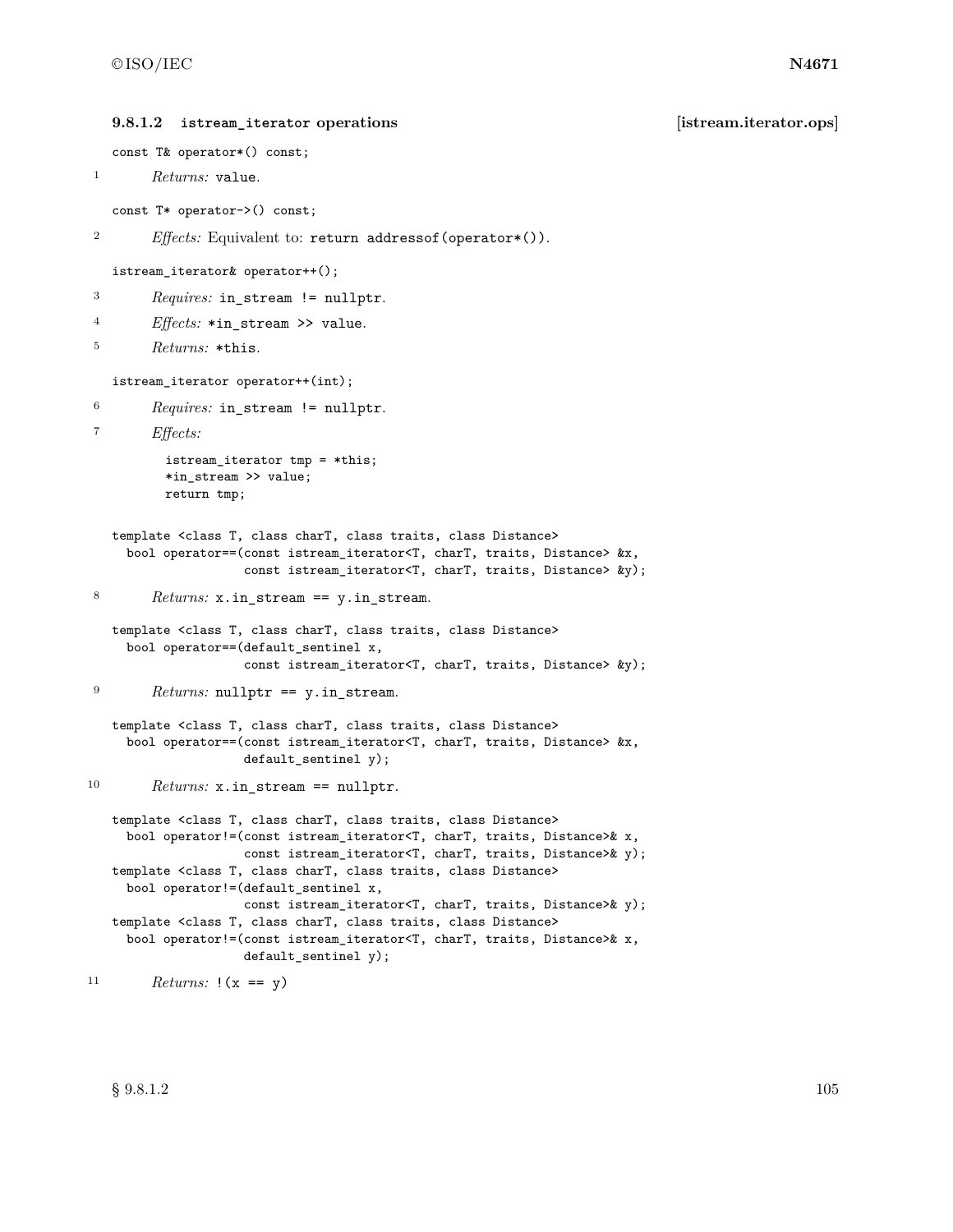### **9.8.2 Class template ostream\_iterator [ostream.iterator]**

<sup>1</sup> ostream\_iterator writes (using operator<<) successive elements onto the output stream from which it was constructed. If it was constructed with charT\* as a constructor argument, this string, called a *delimiter string*, is written to the stream after every T is written. It is not possible to get a value out of the output iterator. Its only use is as an output iterator in situations like

```
while (first != last)
  *result++ = *first++;
```
<sup>2</sup> ostream\_iterator is defined as:

```
namespace std { namespace experimental { namespace ranges { inline namespace v1 {
  template <class T, class charT = char, class traits = char_traits<charT>>
  class ostream_iterator {
 public:
    typedef ptrdiff_t difference_type;
    typedef charT char_type;
   typedef traits traits_type;
   typedef basic_ostream<charT, traits> ostream_type;
   constexpr ostream_iterator() noexcept;
   ostream_iterator(ostream_type& s) noexcept;
   ostream_iterator(ostream_type& s, const charT* delimiter) noexcept;
   ostream_iterator(const ostream_iterator& x) noexcept;
    ~ostream_iterator();
   ostream_iterator& operator=(const T& value);
   ostream_iterator& operator*();
   ostream_iterator& operator++();
   ostream_iterator operator++(int);
  private:
   basic_ostream<charT, traits>* out_stream; // exposition only
    const charT* delim; // exposition only
  };
}}}}
```
### **9.8.2.1 ostream\_iterator constructors and destructor [ostream.iterator.cons.des]**

constexpr ostream\_iterator() noexcept;

<sup>1</sup> *Effects:* Initializes out\_stream and delim with nullptr.

ostream\_iterator(ostream\_type& s) noexcept;

<sup>2</sup> *Effects:* Initializes out\_stream with &s and delim with nullptr.

ostream\_iterator(ostream\_type& s, const charT\* delimiter) noexcept;

```
3 Effects: Initializes out_stream with &s and delim with delimiter.
```
ostream\_iterator(const ostream\_iterator& x) noexcept;

```
4 Effects: Constructs a copy of x.
```
~ostream\_iterator();

<sup>5</sup> *Effects:* The iterator is destroyed.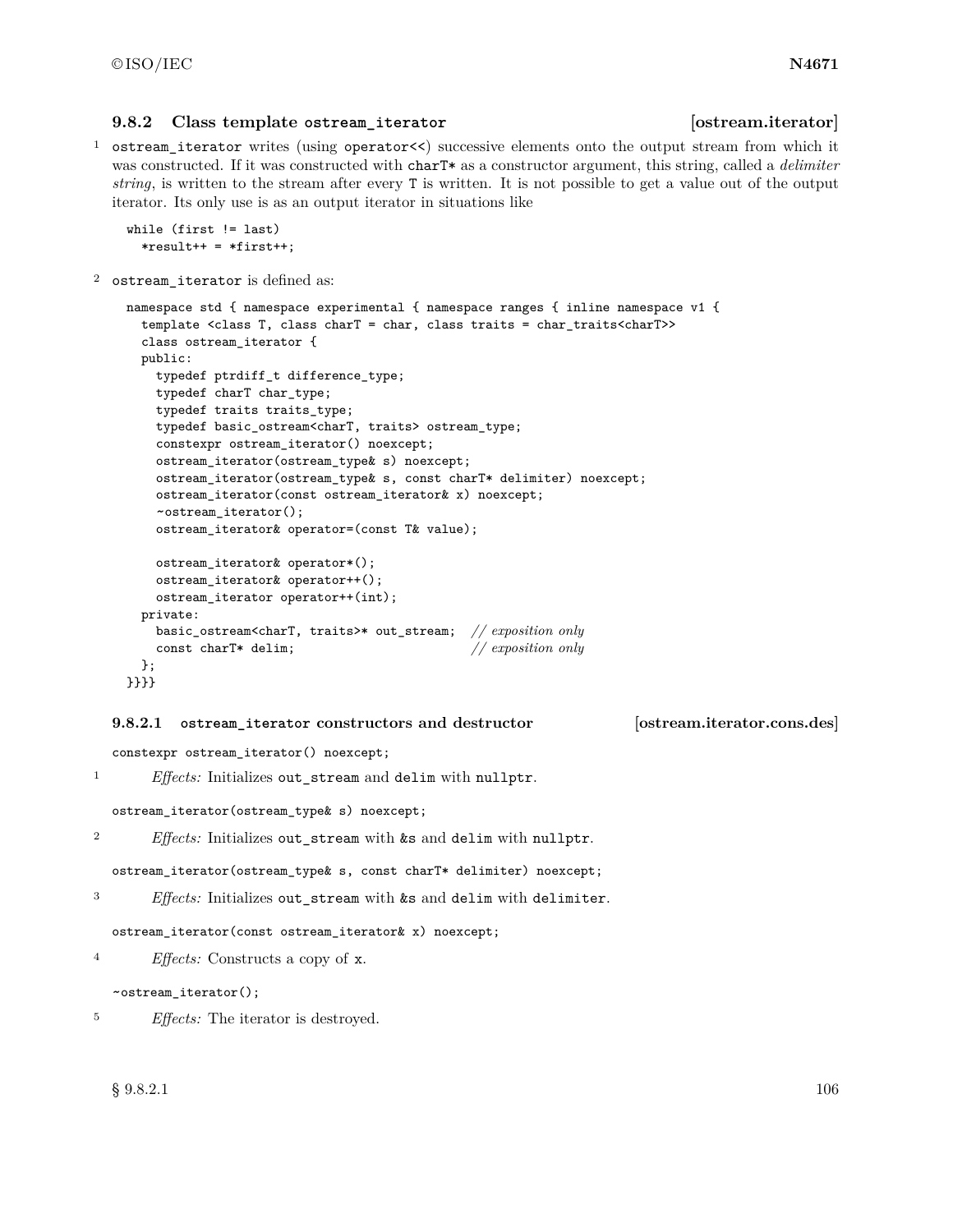### **9.8.2.2 ostream\_iterator operations [ostream.iterator.ops]**

ostream\_iterator& operator=(const T& value);

<sup>1</sup> *Effects:* Equivalent to:

\*out\_stream << value; if(delim != nullptr) \*out\_stream << delim; return \*this;

```
ostream_iterator& operator*();
```

```
2 Returns: *this.
```
ostream\_iterator& operator++(); ostream\_iterator operator++(int);

```
3 Returns: *this.
```
### **9.8.3 Class template istreambuf\_iterator [istreambuf.iterator]**

<sup>1</sup> The class template istreambuf\_iterator defines an input iterator [\(9.3.11\)](#page-65-0) that reads successive *characters* from the streambuf for which it was constructed. operator\* provides access to the current input character, if any. [ *Note:* operator-> may return a proxy. *— end note* ] Each time operator++ is evaluated, the iterator advances to the next input character. If the end of stream is reached (streambuf\_type::sgetc() returns traits::eof()), the iterator becomes equal to the *end-of-stream* iterator value. The default constructor istreambuf\_iterator() and the constructor istreambuf\_iterator(nullptr) both construct an end-ofstream iterator object suitable for use as an end-of-range. All specializations of istreambuf\_iterator shall have a trivial copy constructor, a constexpr default constructor, and a trivial destructor.

<sup>2</sup> The result of operator\*() on an end-of-stream iterator is undefined. For any other iterator value a char\_ type value is returned. It is impossible to assign a character via an input iterator.

```
namespace std { namespace experimental { namespace ranges { inline namespace v1 {
 template <class charT, class traits = char_traits<charT>>
 class istreambuf_iterator {
 public:
   typedef input_iterator_tag iterator_category;
   typedef charT value_type;
   typedef typename traits::off_type difference_type;
   typedef charT reference;
   typedef \textit{unspecified} pointer;
   typedef charT chartype;
   typedef traits traits traits_type;
   typedef typename traits::int_type int_type;
   typedef basic_streambuf<charT, traits> streambuf_type;
   typedef basic_istream<charT, traits> istream_type;
   class proxy; // exposition only
   constexpr istreambuf_iterator() noexcept;
   constexpr istreambuf_iterator(default_sentinel) noexcept;
   istreambuf_iterator(const istreambuf_iterator&) noexcept = default;
   ~istreambuf_iterator() = default;
   istreambuf_iterator(istream_type& s) noexcept;
   istreambuf_iterator(streambuf_type* s) noexcept;
   istreambuf_iterator(const proxy& p) noexcept;
```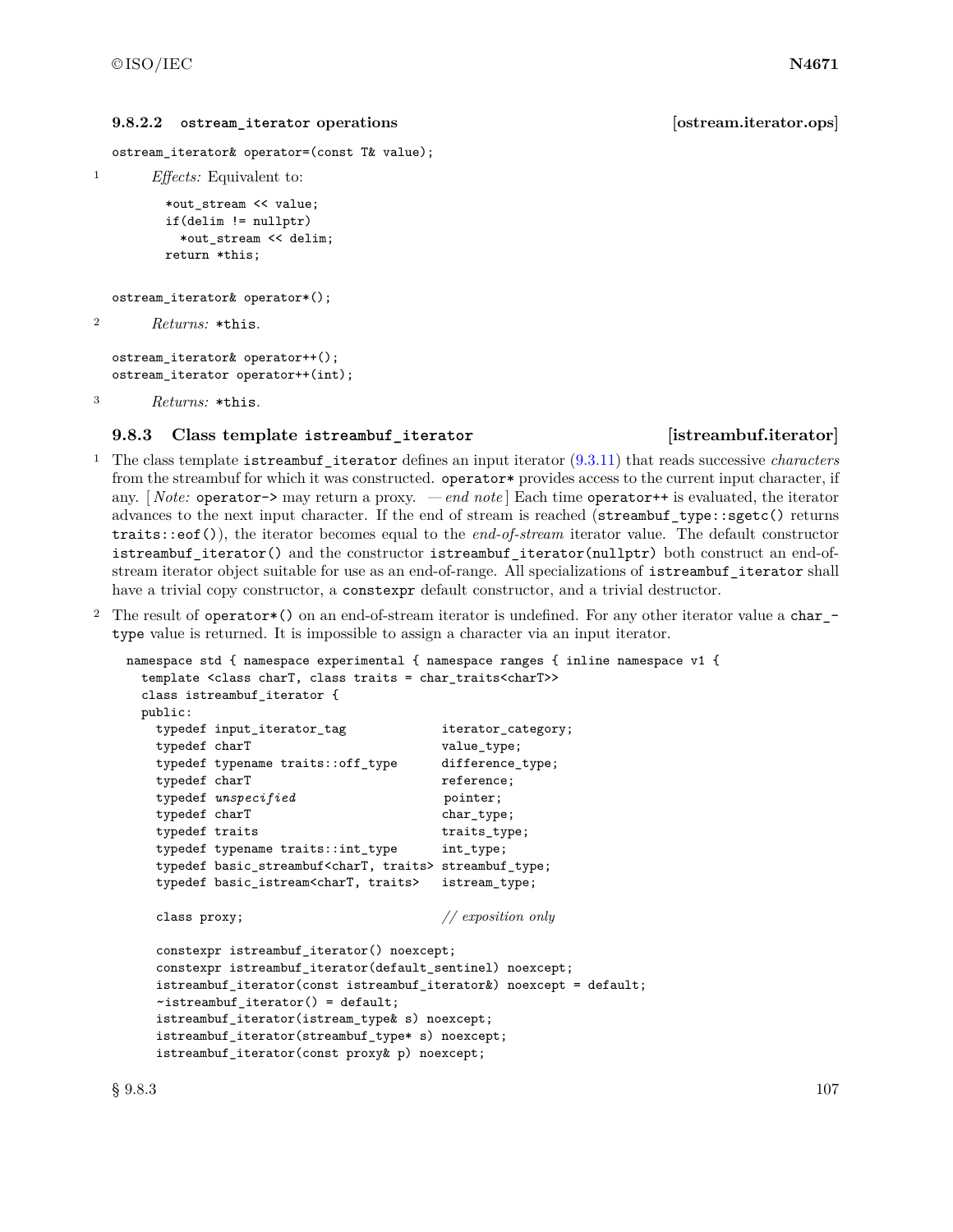```
charT operator*() const;
    pointer operator->() const;
    istreambuf_iterator& operator++();
    proxy operator++(int);
    bool equal(const istreambuf_iterator& b) const;
  private:
    streambuf_type* sbuf_; // exposition only
  };
  template <class charT, class traits>
    bool operator==(const istreambuf_iterator<charT, traits>& a,
            const istreambuf_iterator<charT, traits>& b);
  template <class charT, class traits>
    bool operator==(default_sentinel a,
            const istreambuf_iterator<charT, traits>& b);
  template <class charT, class traits>
    bool operator==(const istreambuf_iterator<charT, traits>& a,
           default_sentinel b);
  template <class charT, class traits>
    bool operator!=(const istreambuf_iterator<charT, traits>& a,
            const istreambuf_iterator<charT, traits>& b);
  template <class charT, class traits>
    bool operator!=(default_sentinel a,
            const istreambuf_iterator<charT, traits>& b);
  template <class charT, class traits>
    bool operator!=(const istreambuf_iterator<charT, traits>& a,
            default_sentinel b);
}}}}
```
### **9.8.3.1 Class template istreambuf\_iterator::proxy [istreambuf.iterator::proxy]**

```
namespace std { namespace experimental { namespace ranges { inline namespace v1 {
  template <class charT, class traits = char_traits<charT>>
  class istreambuf_iterator<charT, traits>::proxy { // exposition only
    charT keep_;
    basic_streambuf<charT, traits>* sbuf_;
    proxy(charT c, basic_streambuf<charT, traits>* sbuf)
      : keep_(c), sbuf_(sbuf) { }
  public:
    charT operator*() { return keep_; }
  };
}}}}
```
<sup>1</sup> Class istreambuf\_iterator<charT, traits>::proxy is for exposition only. An implementation is permitted to provide equivalent functionality without providing a class with this name. Class istreambuf\_ iterator<charT, traits>::proxy provides a temporary placeholder as the return value of the postincrement operator (operator++). It keeps the character pointed to by the previous value of the iterator for some possible future access to get the character.

```
9.8.3.2 istreambuf_iterator constructors [istreambuf.iterator.cons]
```
constexpr istreambuf\_iterator() noexcept; constexpr istreambuf\_iterator(default\_sentinel) noexcept;

```
1 Effects: Constructs the end-of-stream iterator.
```
istreambuf\_iterator(basic\_istream<charT, traits>& s) noexcept;

 $\S~9.8.3.2$  108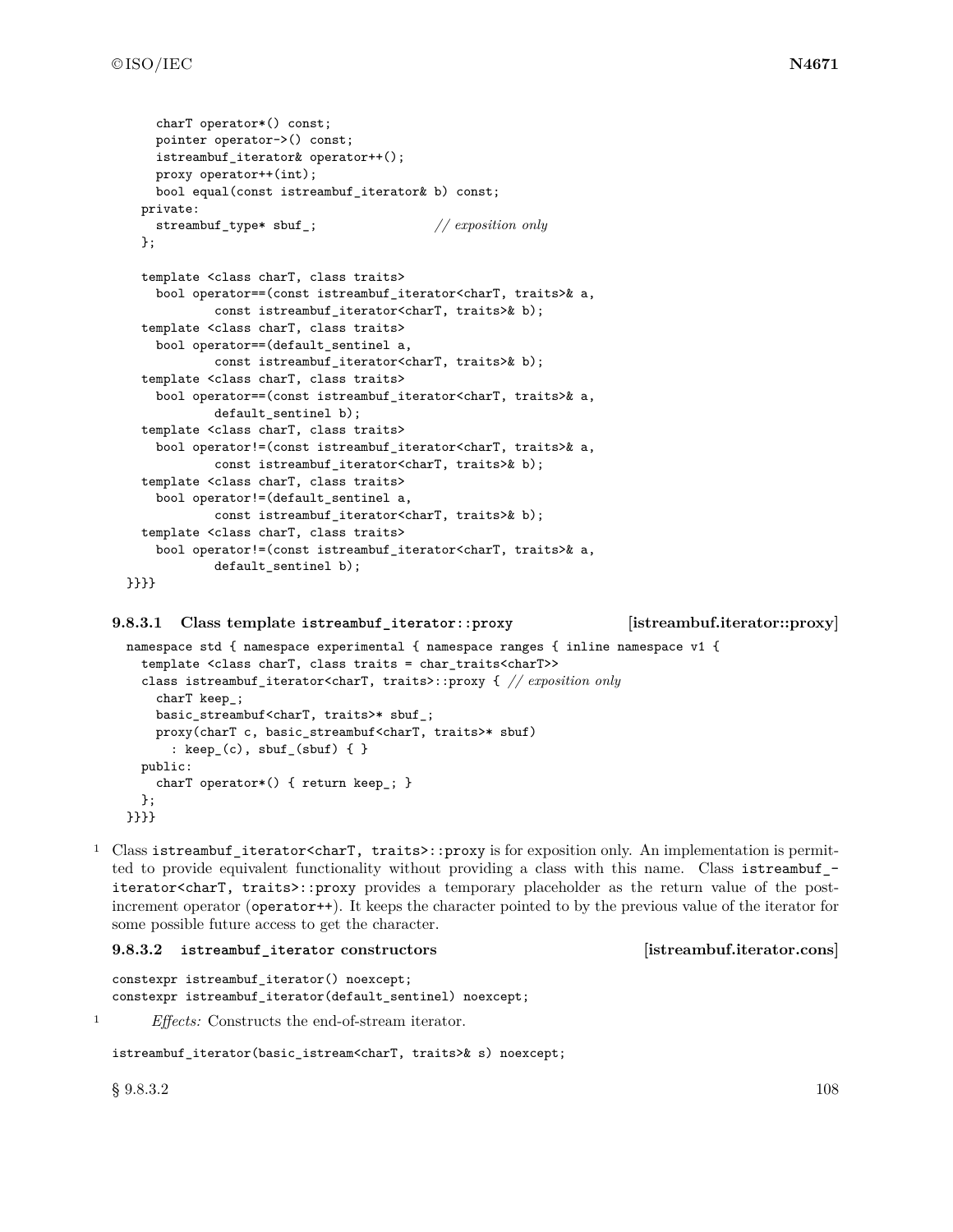istreambuf iterator(basic streambuf<charT, traits>\* s) noexcept; 2 *Effects:* Constructs an istreambuf\_iterator<> that uses the basic\_streambuf<> object \*(s.rdbuf()), or \*s, respectively. Constructs an end-of-stream iterator if s.rdbuf() is null. istreambuf\_iterator(const proxy& p) noexcept; 3 *Effects:* Constructs a istreambuf\_iterator<> that uses the basic\_streambuf<> object pointed to by the proxy object's constructor argument p. **9.8.3.3 istreambuf\_iterator::operator\* [istreambuf.iterator::op\*]** charT operator\*() const 1 *Returns:* The character obtained via the streambuf member sbuf\_->sgetc(). **9.8.3.4 istreambuf\_iterator::operator++ [istreambuf.iterator::op++]** istreambuf\_iterator& istreambuf\_iterator<charT, traits>::operator++(); <sup>1</sup> *Effects:* Equivalent to sbuf\_->sbumpc(). <sup>2</sup> *Returns:* \*this. proxy istreambuf\_iterator<charT, traits>::operator++(int); <sup>3</sup> *Effects:* Equivalent to: return proxy(sbuf\_->sbumpc(), sbuf\_); **9.8.3.5 istreambuf\_iterator::equal [istreambuf.iterator::equal]** bool equal(const istreambuf\_iterator& b) const; <sup>1</sup> *Returns:* true if and only if both iterators are at end-of-stream, or neither is at end-of-stream, regardless of what streambuf object they use. **9.8.3.6 operator== [istreambuf.iterator::op==]** template <class charT, class traits> bool operator==(const istreambuf\_iterator<charT, traits>& a, const istreambuf iterator<charT, traits>& b); <sup>1</sup> *Effects:* Equivalent to: return a.equal(b); template <class charT, class traits> bool operator==(default\_sentinel a, const istreambuf\_iterator<charT, traits>& b); <sup>2</sup> *Effects:* Equivalent to: return istreambuf\_iterator<charT, traits>{}.equal(b); template <class charT, class traits> bool operator==(const istreambuf\_iterator<charT, traits>& a, default\_sentinel b); <sup>3</sup> *Effects:* Equivalent to: return a.equal(istreambuf\_iterator<charT, traits>{});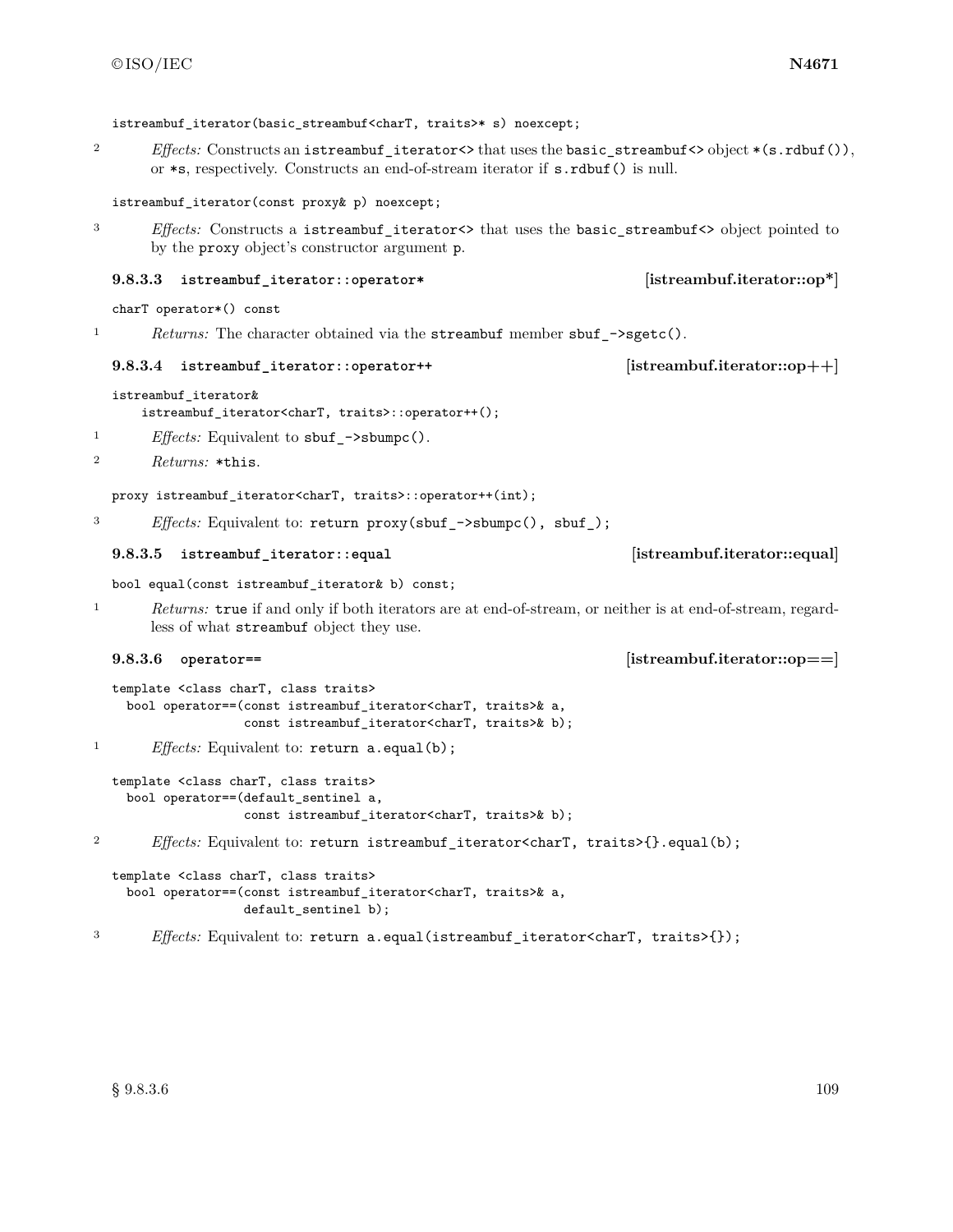```
9.8.3.7 operator!= [istreambuf.iterator::op!=]
  template <class charT, class traits>
   bool operator!=(const istreambuf iterator<charT, traits>& a,
                 const istreambuf_iterator<charT, traits>& b);
  template <class charT, class traits>
   bool operator!=(default_sentinel a,
                 const istreambuf_iterator<charT, traits>& b);
  template <class charT, class traits>
   bool operator!=(const istreambuf_iterator<charT, traits>& a,
                 default_sentinel b);
<sup>1</sup> Effects: Equivalent to: return ! (a == b);
  9.8.4 Class template ostreambuf_iterator [ostreambuf.iterator]
   namespace std { namespace experimental { namespace ranges { inline namespace v1 {
     template <class charT, class traits = char_traits<charT>>
     class ostreambuf_iterator {
     public:
       typedef ptrdiff_t difference_type;
       typedef charT chartype;
       typedef traits traits_type;
       typedef basic_streambuf<charT, traits> streambuf_type;
```

```
typedef basic_ostream<charT, traits> ostream_type;
    constexpr ostreambuf_iterator() noexcept;
    ostreambuf_iterator(ostream_type& s) noexcept;
    ostreambuf_iterator(streambuf_type* s) noexcept;
   ostreambuf_iterator& operator=(charT c);
   ostreambuf_iterator& operator*();
   ostreambuf_iterator& operator++();
   ostreambuf_iterator operator++(int);
   bool failed() const noexcept;
  private:
   streambuf_type* sbuf_; // exposition only
  };
}}}}
```
<sup>1</sup> The class template ostreambuf\_iterator writes successive *characters* onto the output stream from which it was constructed. It is not possible to get a character value out of the output iterator.

### **9.8.4.1 ostreambuf\_iterator constructors [ostreambuf.iter.cons]**

```
constexpr ostreambuf_iterator() noexcept;
```

```
<sup>1</sup> Effects: Initializes sbuf<sub>_</sub> with nullptr.
```

```
ostreambuf_iterator(ostream_type& s) noexcept;
```
- <sup>2</sup> *Requires:* s.rdbuf() != nullptr.
- <sup>3</sup> *Effects:* Initializes sbuf\_ with s.rdbuf().

ostreambuf\_iterator(streambuf\_type\* s) noexcept;

- <sup>4</sup> *Requires:* s != nullptr.
- <sup>5</sup> *Effects:* Initializes sbuf\_ with s.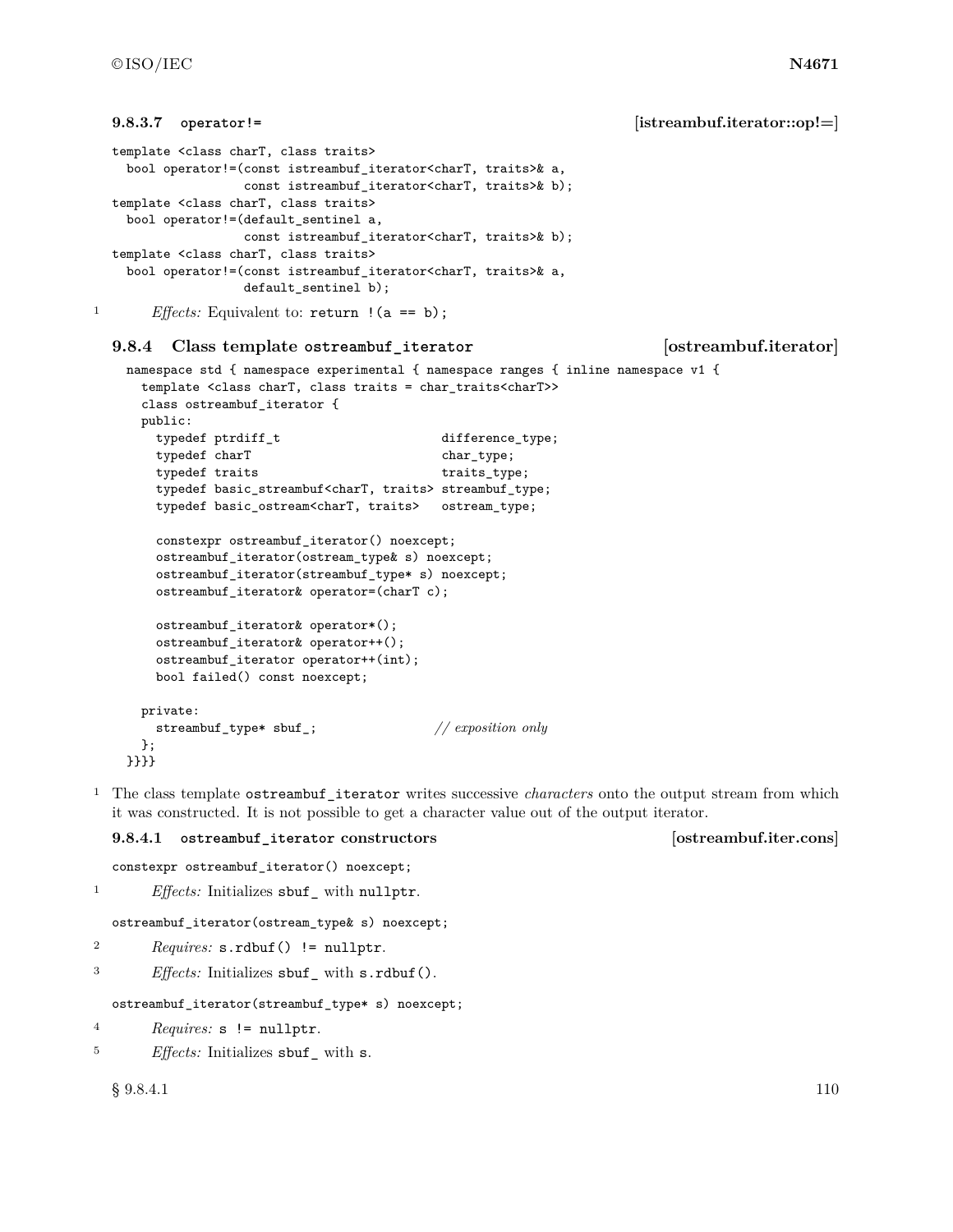### **9.8.4.2 ostreambuf\_iterator operations [ostreambuf.iter.ops]**

ostreambuf\_iterator& operator=(charT c);

- <sup>1</sup> *Requires:* sbuf\_ != nullptr.
- <sup>2</sup> *Effects:* If failed() yields false, calls sbuf\_->sputc(c); otherwise has no effect.
- <sup>3</sup> *Returns:* \*this.

ostreambuf\_iterator& operator\*();

<sup>4</sup> *Returns:* \*this.

```
ostreambuf_iterator& operator++();
ostreambuf_iterator operator++(int);
```
<sup>5</sup> *Returns:* \*this.

bool failed() const noexcept;

<sup>6</sup> *Requires:* sbuf\_ != nullptr.

<sup>7</sup> *Returns:* true if in any prior use of member operator=, the call to sbuf\_->sputc() returned traits::eof(); or false otherwise.

### **9.9 Range concepts** [ranges]

### **9.9.1 General**  *General Constanting Constanting Constanting Constanting Constanting Constanting Constanting Constanting Constanting Constanting Constanting Constanting Constanting Constanting Constanting Constanting*

- <sup>1</sup> This subclause describes components for dealing with ranges of elements.
- <sup>2</sup> The following subclauses describe range and view requirements, and components for range primitives, predefined ranges, and stream ranges, as summarized in Table [7.](#page-114-0)

<span id="page-114-0"></span>

| Table 7 |  |  | Ranges library summary |
|---------|--|--|------------------------|
|---------|--|--|------------------------|

| Subclause |                  | Header(s)                                           |  |
|-----------|------------------|-----------------------------------------------------|--|
| 9.9.2     | Requirements     |                                                     |  |
| 9.10      | Range access     | <experimental iterator="" ranges=""></experimental> |  |
| 9.11      | Range primitives |                                                     |  |

### <span id="page-114-1"></span>**9.9.2 Range requirements [ranges.requirements]**

### **9.9.2.1 In general [ranges.requirements.general]**

- <sup>1</sup> Ranges are an abstraction of containers that allow a C**++** program to operate on elements of data structures uniformly. It their simplest form, a range object is one on which one can call begin and end to get an iterator [\(9.3.8\)](#page-64-0) and a sentinel [\(9.3.9\)](#page-64-1). To be able to construct template algorithms and range adaptors that work correctly and efficiently on different types of sequences, the library formalizes not just the interfaces but also the semantics and complexity assumptions of ranges.
- <sup>2</sup> This document defines three fundamental categories of ranges based on the syntax and semantics supported by each: *range*, *sized range* and *view*, as shown in Table [8.](#page-115-0)
- <sup>3</sup> The Range concept requires only that begin and end return an iterator and a sentinel. The SizedRange concept refines Range with the requirement that the number of elements in the range can be determined in constant time using the size function. The View concept specifies requirements on an Range type with constant-time copy and assign operations.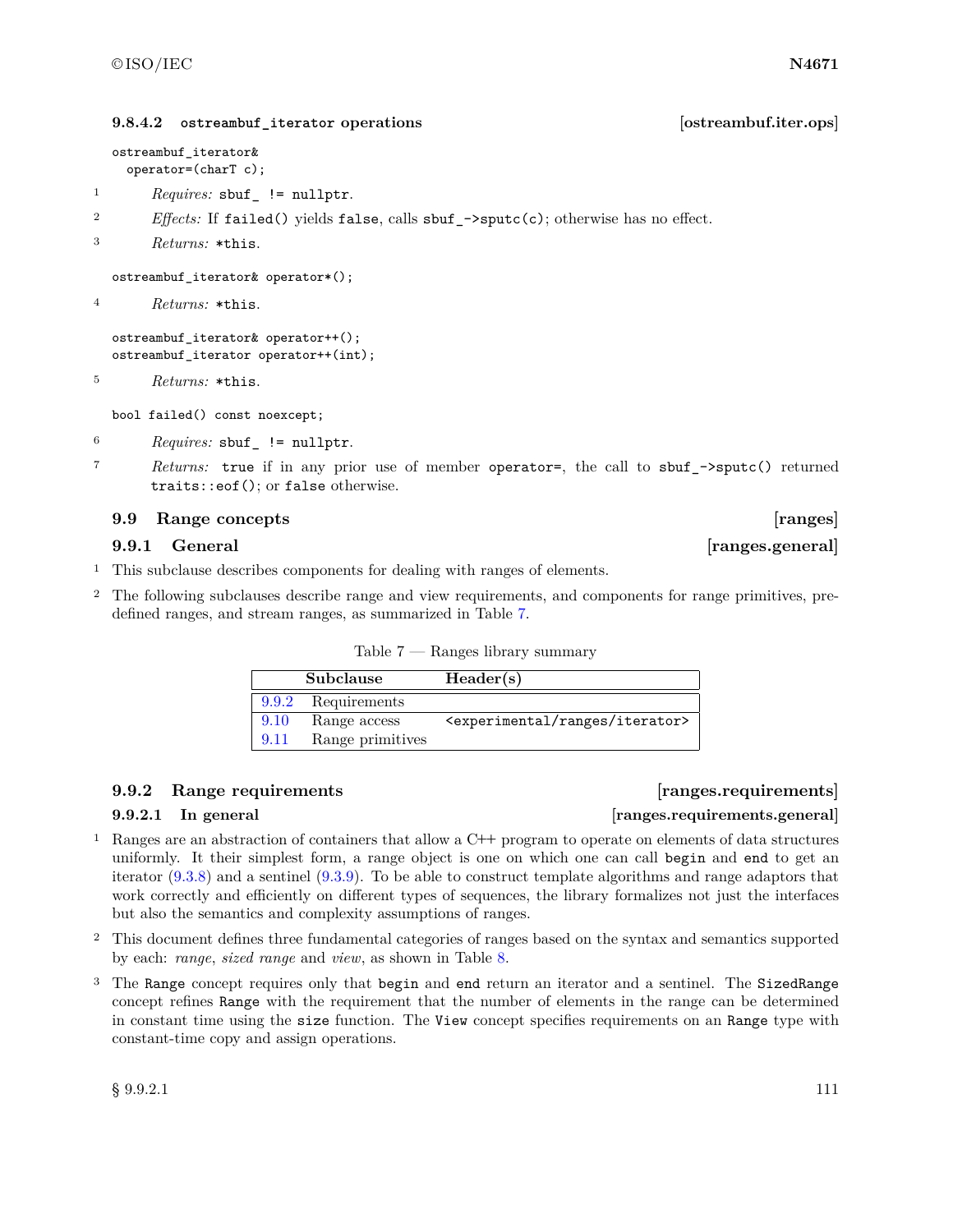

<span id="page-115-0"></span>

<sup>4</sup> In addition to the three fundamental range categories, this document defines a number of convenience refinements of Range that group together requirements that appear often in the concepts, algorithms, and range adaptors. *Bounded ranges* are ranges for which begin and end return objects of the same type. *Random access ranges* are ranges for which begin returns a type that satisfies RandomAccessIterator [\(9.3.15\)](#page-67-0). The range categories *bidirectional ranges*, *forward ranges*, *input ranges*, and *output ranges* are defined similarly.

### <span id="page-115-2"></span>**9.9.2.2 Ranges [ranges.range]**

<sup>1</sup> The Range concept defines the requirements of a type that allows iteration over its elements by providing a begin iterator and an end sentinel. [ *Note:* Most algorithms requiring this concept simply forward to an Iterator-based algorithm by calling begin and end. *— end note* ]

```
template <class T>
     using iterator_t = decltype(ranges::begin(declval<T&>()));
     template <class T>
     using sentinel_t = decltype(ranges::end(declval<T&>()));
     template <class T>
     concept bool Range() {
       return requires(T&& t) {
         ranges::end(t);
       };
     }
  2 Given an lvalue t of type remove_reference_t<T>, Range<T>() is satisfied if and only if
(2.1) - [begin(t), end(t)) denotes a range.
```
(2.2) — Both begin(t) and end(t) are amortized constant time and non-modifying. [ *Note:* begin(t) and **end(t)** do not require implicit expression variants.  $\,-\,end$  note

<sup>3</sup> [ *Note:* Equality preservation of both begin and end enables passing a Range whose iterator type satisfies ForwardIterator to multiple algorithms and making multiple passes over the range by repeated calls to begin and end. Since begin is not required to be equality preserving when the return type does not satisfy ForwardIterator, repeated calls might not return equal values or might not be well-defined; begin should be called at most once for such a range. *— end note* ]

### <span id="page-115-1"></span>**9.9.2.3 Sized ranges [ranges.sized]**

<sup>1</sup> The SizedRange concept specifies the requirements of a Range type that knows its size in constant time with the size function.

```
template <class>
constexpr bool disable_sized_range = false;
template <class T>
```

```
concept bool SizedRange() {
```
 $\S~9.9.2.3$  112

<sup>(2.3)</sup> — If iterator\_t<T> satisfies ForwardIterator, begin(t) is equality preserving.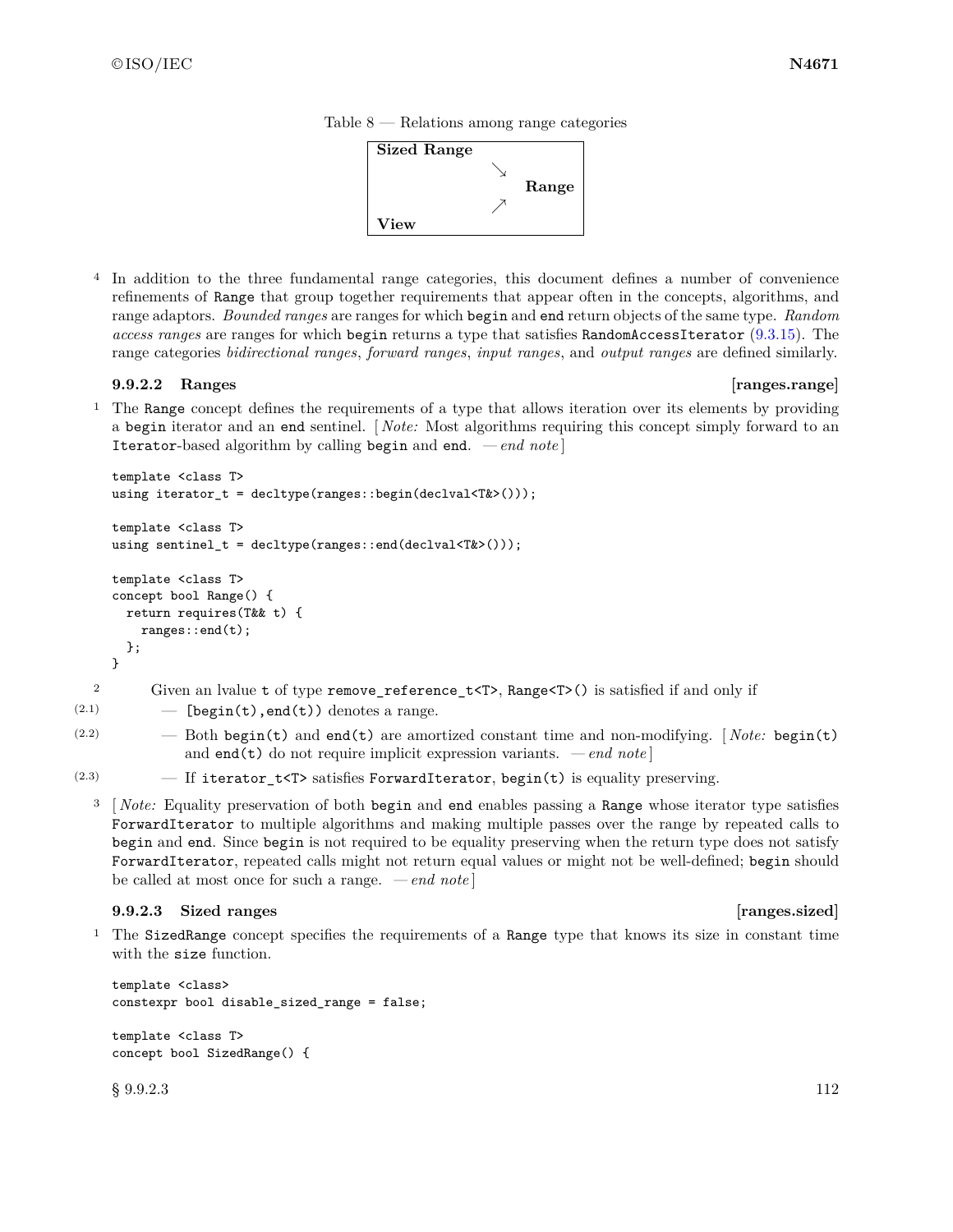}

```
return Range<T>() &&
  !disable_sized_range<remove_cv_t<remove_reference_t<T>>> &&
 requires(const remove_reference_t<T>& t) {
    { ranges::size(t) } -> ConvertibleTo<difference_type_t<iterator_t<T>>>;
  };
```
<sup>2</sup> Given an lvalue t of type remove\_reference\_t<T>, SizedRange<T>() is satisfied if and only if:  $(2.1)$   $-$  size(t) returns the number of elements in t.

- (2.2)  $-$  If iterator\_t<T> satisfies ForwardIterator, size(t) is well-defined regardless of the evaluation of begin(t). [ *Note:* size(t) is otherwise not required be well-defined after evaluating begin(t). For a SizedRange whose iterator type does not model ForwardIterator, for example, size(t) might only be well-defined if evaluated before the first call to  $begin(t)$ . *— end note* 
	- <sup>3</sup> [*Note:* The **disable\_sized\_range** predicate provides a mechanism to enable use of range types with the library that meet the syntactic requirements but do not in fact satisfy SizedRange. A program that instantiates a library template that requires a Range with such a range type R is ill-formed with no diagnostic required unless disable\_sized\_range<remove\_cv\_t<remove\_reference\_t<R>>> evaluates to **true**  $(6.2.1.3)$ . *— end note*

### **9.9.2.4 Views [ranges.view]**

- <sup>1</sup> The View concept specifies the requirements of a Range type that has constant time copy, move and assignment operators; that is, the cost of these operations is not proportional to the number of elements in the View.
- <sup>2</sup> [*Example:* Examples of Views are:
- $(2.1)$  A Range type that wraps a pair of iterators.
- $(2.2)$  A Range type that holds its elements by shared\_ptr and shares ownership with all its copies.
- $(2.3)$  A Range type that generates its elements on demand.

A container (ISO/IEC 14882:2014 §23) is not a View since copying the container copies the elements, which cannot be done in constant time. *— end example* ]

```
template <class T>
struct enable_view { };
struct view_base { };
// exposition only
template <class T>
constexpr bool __view_predicate = see below ;
template <class T>
concept bool View() {
 return Range<T>() &&
    Semiregular<T>() &&
    __view_predicate<T>;
```

```
}
```
<sup>3</sup> Since the difference between Range and View is largely semantic, the two are differentiated with the help of the enable\_view trait. Users may specialize enable\_view to derive from true\_type or false\_type.

```
4 For a type T, the value of view predicate <T> shall be:
```
 $(4.1)$  - If enable\_view<T> has a member type type, enable\_view<T>::type::value;

 $§$  9.9.2.4 113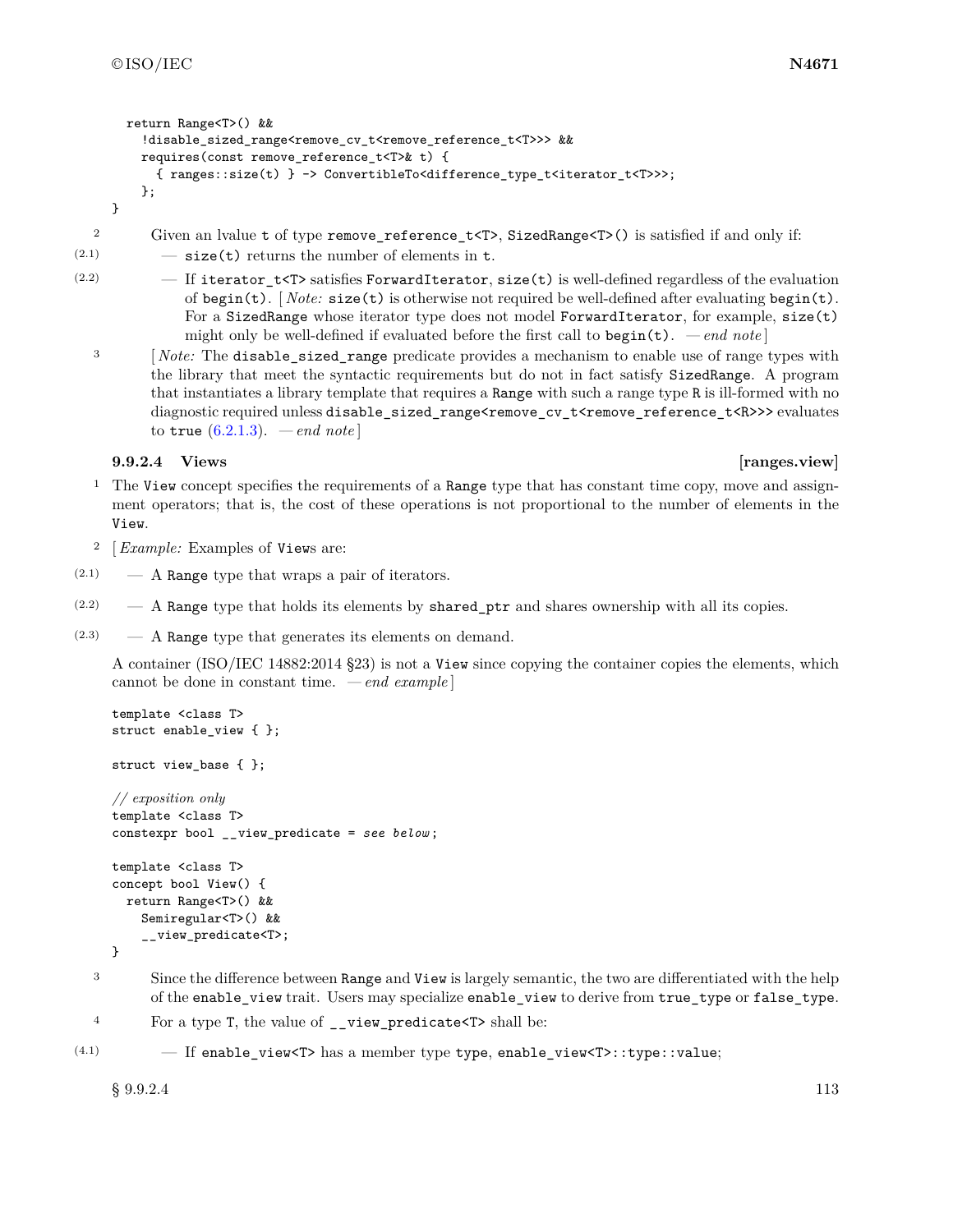- $(4.2)$  Otherwise, if T is derived from view base, true;
- $(4.3)$  Otherwise, if T is an instantiation of class template initializer\_list (ISO/IEC 14882:2014 §18.9), set (ISO/IEC 14882:2014 §23.4.6), multiset (ISO/IEC 14882:2014 §23.4.7), unordered\_ set  $(ISO/IEC 14882:2014 \frac{6}{3}23.5.6)$ , or unordered\_multiset  $(ISO/IEC 14882:2014 \frac{6}{3}23.5.7)$ , false;
- $(4.4)$   $\qquad -$  Otherwise, if both T and const T satisfy Range and reference<sub>t</sub> <iterator\_t<T>> is not the same type as reference<sub>\_</sub>t <iterator\_t<const T>>, false; [*Note:* Deep const-ness implies element ownership, whereas shallow const-ness implies reference semantics. *— end note* ]
- (4.5) Otherwise, true.

### **9.9.2.5 Bounded ranges [ranges.bounded]**

<sup>1</sup> The BoundedRange concept specifies requirements of a Range type for which begin and end return objects of the same type. [ *Note:* The standard containers (ISO/IEC 14882:2014 §23) satisfy BoundedRange. *— end note* ]

```
template <class T>
concept bool BoundedRange() {
  return Range<T>() && Same<iterator_t<T>, sentinel_t<T>>();
}
```
### **9.9.2.6 Input ranges [ranges.input]**

<sup>1</sup> The InputRange concept specifies requirements of an Range type for which begin returns a type that satisfies InputIterator [\(9.3.11\)](#page-65-0).

```
template <class T>
concept bool InputRange() {
  return Range<T>() && InputIterator<iterator_t<T>>();
}
```
### **9.9.2.7 Output ranges [ranges.output]**

<sup>1</sup> The OutputRange concept specifies requirements of an Range type for which begin returns a type that satisfies OutputIterator [\(9.3.12\)](#page-66-0).

```
template <class R, class T>
concept bool OutputRange() {
  return Range<R>() && OutputIterator<iterator_t<R>, T>();
}
```
### **9.9.2.8 Forward ranges [ranges.forward]**

<sup>1</sup> The ForwardRange concept specifies requirements of an InputRange type for which begin returns a type that satisfies ForwardIterator [\(9.3.13\)](#page-66-1).

```
template <class T>
concept bool ForwardRange() {
  return InputRange<T>() && ForwardIterator<iterator_t<T>>();
}
```
### **9.9.2.9 Bidirectional ranges [ranges.bidirectional]**

<sup>1</sup> The BidirectionalRange concept specifies requirements of a ForwardRange type for which begin returns a type that satisfies BidirectionalIterator  $(9.3.14)$ .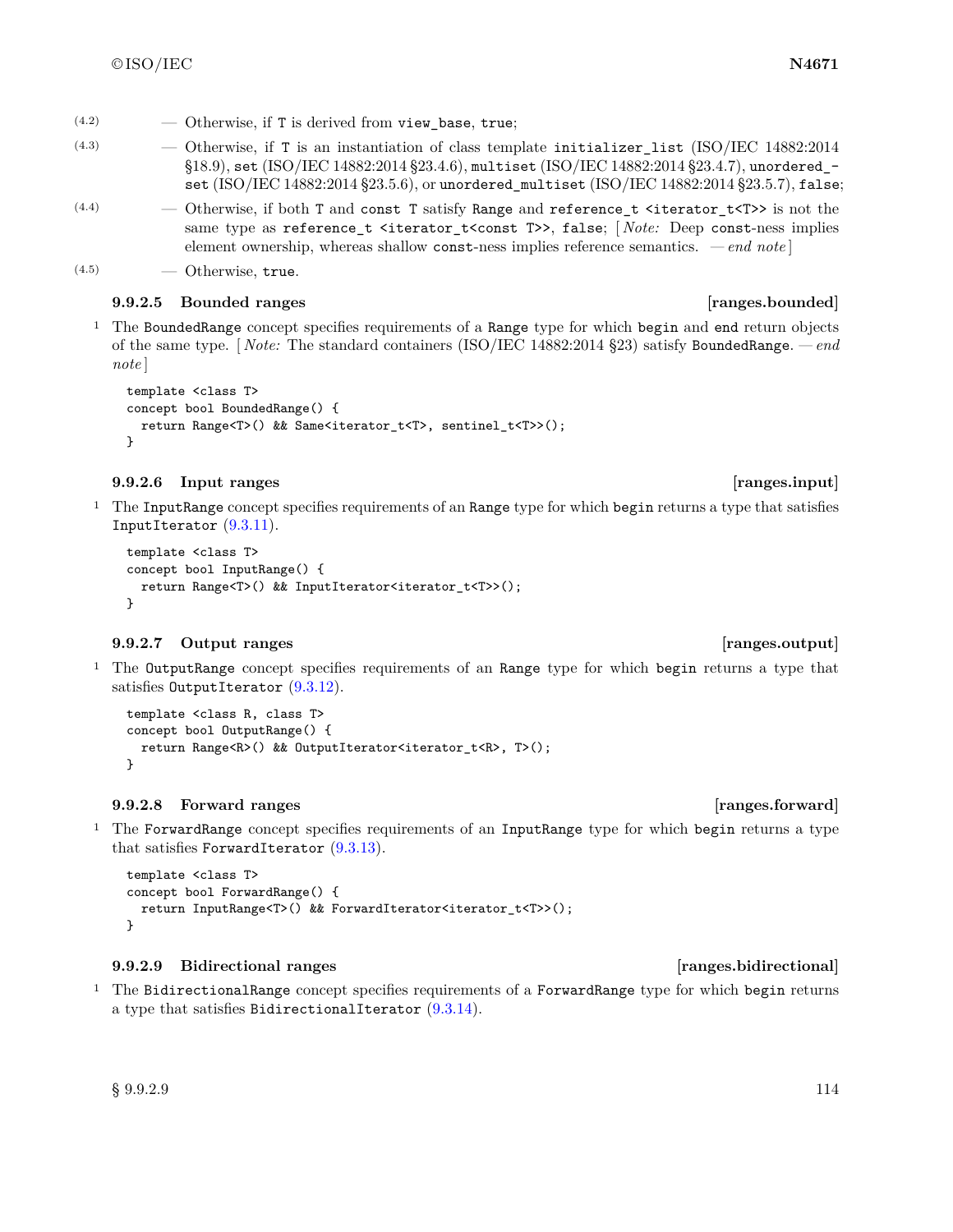```
template <class T>
concept bool BidirectionalRange() {
 return ForwardRange<T>() && BidirectionalIterator<iterator_t<T>>();
}
```
### **9.9.2.10 Random access ranges [ranges.random.access]**

<sup>1</sup> The RandomAccessRange concept specifies requirements of a BidirectionalRange type for which begin returns a type that satisfies RandomAccessIterator  $(9.3.15)$ .

```
template <class T>
concept bool RandomAccessRange() {
  return BidirectionalRange<T>() && RandomAccessIterator<iterator_t<T>>();
}
```
### <span id="page-118-0"></span>**9.10 Range access [iterator.range]**

# **9.10.1 begin [iterator.range.begin]**

- <sup>1</sup> The name begin denotes a customization point object  $(6.2.2.3)$ . The effect of the expression ranges: : begin(E) for some expression E is equivalent to:
- $(1.1)$  ranges: begin(static\_cast<const T&>(E)) if E is an rvalue of type T. This usage is deprecated. [ *Note:* This deprecated usage exists so that ranges::begin(E) behaves similarly to std::begin(E) as defined in ISO/IEC 14882 when  $E$  is an rvalue.  $\,-\,end$  note
- $(1.2)$  Otherwise,  $(E) + 0$  if E has array type (ISO/IEC 14882:2014 §3.9.2).
- $(1.3)$  Otherwise, DECAY\_COPY( $(E)$ .begin()) if it is a valid expression and its type I meets the syntactic requirements of Iterator<I>(). If Iterator is not satisfied, the program is ill-formed with no diagnostic required.
- $(1.4)$  Otherwise, DECAY\_COPY(begin(E)) if it is a valid expression and its type I meets the syntactic requirements of Iterator<I>() with overload resolution performed in a context that includes the declaration void begin(auto&) = delete; and does not include a declaration of ranges::begin. If Iterator is not satisfied, the program is ill-formed with no diagnostic required.
- $(1.5)$  Otherwise, ranges: : begin(E) is ill-formed.
	- <sup>2</sup> [ *Note:* Whenever ranges::begin(E) is a valid expression, its type satisfies Iterator.  *end note* ]

### **9.10.2 end [iterator.range.end]**

- <sup>1</sup> The name end denotes a customization point object  $(6.2.2.3)$ . The effect of the expression ranges::end(E) for some expression E is equivalent to:
- $(1.1)$  ranges::end(static\_cast<const T&>(E)) if E is an rvalue of type T. This usage is deprecated. [ *Note:* This deprecated usage exists so that ranges::end(E) behaves similarly to std::end(E) as defined in ISO/IEC 14882 when E is an rvalue. *— end note* ]
- $(1.2)$  Otherwise,  $(E)$  + extent<T>::value if E has array type (ISO/IEC 14882:2014 §3.9.2) T.
- $(1.3)$  Otherwise, DECAY COPY( $(E)$ .end()) if it is a valid expression and its type S meets the syntactic requirements of Sentinel<S, decltype(ranges::begin(E))>(). If Sentinel is not satisfied, the program is ill-formed with no diagnostic required.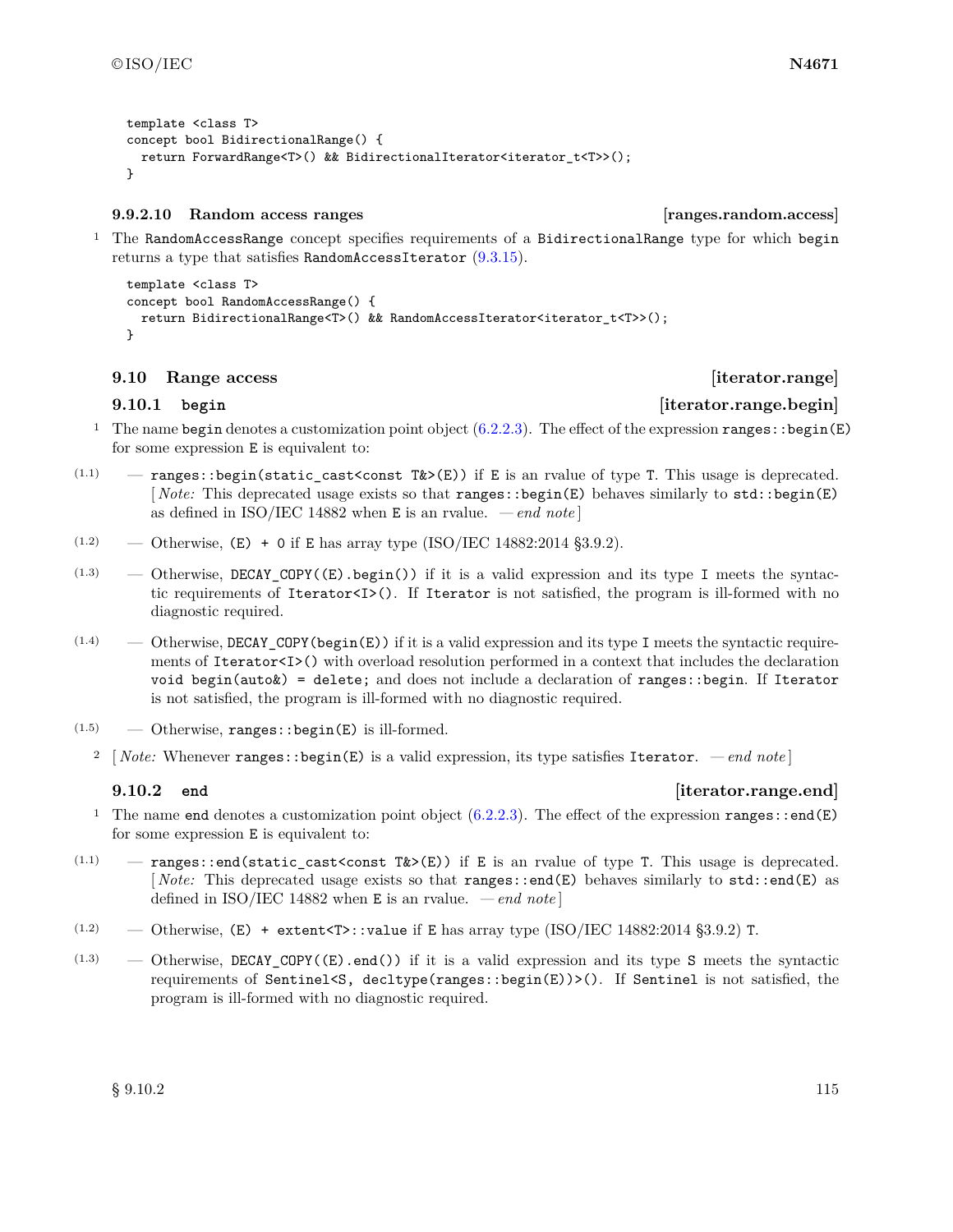- $(1.4)$  Otherwise, DECAY COPY(end(E)) if it is a valid expression and its type S meets the syntactic requirements of Sentinel<S, decltype(ranges::begin(E))>() with overload resolution performed in a context that includes the declaration void end( $auto x$ ) = delete; and does not include a declaration of ranges::end. If Sentinel is not satisfied, the program is ill-formed with no diagnostic required.
- $(1.5)$  Otherwise, ranges::end(E) is ill-formed.
	- <sup>2</sup> [*Note:* Whenever ranges::end(E) is a valid expression, the types of ranges::end(E) and ranges:: begin(E) satisfy Sentinel. *— end note* ]

### **9.10.3 cbegin [iterator.range.cbegin]**

- <sup>1</sup> The name cbegin denotes a customization point object  $(6.2.2.3)$ . The effect of the expression ranges:: cbegin(E) for some expression E of type T is equivalent to ranges::begin(static\_const<const T&>(E)).
- <sup>2</sup> Use of ranges::cbegin(E) with rvalue E is deprecated. [ *Note:* This deprecated usage exists so that ranges::cbegin(E) behaves similarly to std::cbegin(E) as defined in ISO/IEC 14882 when E is an rvalue. *— end note* ]
- <sup>3</sup> [ *Note:* Whenever ranges::cbegin(E) is a valid expression, its type satisfies Iterator.  *end note* ]

### **9.10.4 cend [iterator.range.cend]**

- <sup>1</sup> The name cend denotes a customization point object  $(6.2.2.3)$ . The effect of the expression ranges::cend(E) for some expression E of type T is equivalent to ranges::end(static\_cast<const T&>(E)).
- <sup>2</sup> Use of ranges::cend(E) with rvalue E is deprecated. [ *Note:* This deprecated usage exists so that ranges::cend(E) behaves similarly to std::cend(E) as defined in ISO/IEC 14882 when E is an rvalue. *— end note* ]
- <sup>3</sup> [ *Note:* Whenever ranges::cend(E) is a valid expression, the types of ranges::cend(E) and ranges::cbegin(E) satisfy Sentinel. *— end note* ]

### **9.10.5 rbegin [iterator.range.rbegin]**

- <sup>1</sup> The name rbegin denotes a customization point object  $(6.2.2.3)$ . The effect of the expression ranges::rbegin(E) for some expression E is equivalent to:
- $(1.1)$  ranges::rbegin(static\_cast<const T&>(E)) if E is an rvalue of type T. This usage is deprecated. [ *Note:* This deprecated usage exists so that ranges::rbegin(E) behaves similarly to std::rbegin(E) as defined in ISO/IEC 14882 when  $E$  is an rvalue.  $\,-$  *end note* ]
- $(1.2)$  Otherwise, DECAY\_COPY( $(E)$ . rbegin()) if it is a valid expression and its type I meets the syntactic requirements of Iterator<I>(). If Iterator is not satisfied, the program is ill-formed with no diagnostic required.
- $(1.3)$   $-$  Otherwise, make\_reverse\_iterator(ranges::end(E)) if both ranges::begin(E) and ranges::end(E) are valid expressions of the same type I which meets the syntactic requirements of BidirectionalIterator<I>() [\(9.3.14\)](#page-66-2).
- $(1.4)$  Otherwise, ranges:: rbegin(E) is ill-formed.
	- <sup>2</sup> [ *Note:* Whenever ranges::rbegin(E) is a valid expression, its type satisfies Iterator.  *end note* ]

### **9.10.6 rend [iterator.range.rend]**

- <sup>1</sup> The name rend denotes a customization point object  $(6.2.2.3)$ . The effect of the expression ranges::rend(E) for some expression E is equivalent to:
- $(1.1)$  ranges::rend(static\_cast<const T& $>(E)$ ) if E is an rvalue of type T. This usage is deprecated. [*Note:* This deprecated usage exists so that ranges::rend(E) behaves similarly to std::rend(E) as defined in ISO/IEC 14882 when E is an rvalue. *— end note* ]

 $\frac{116}{9.10.6}$  9.10.6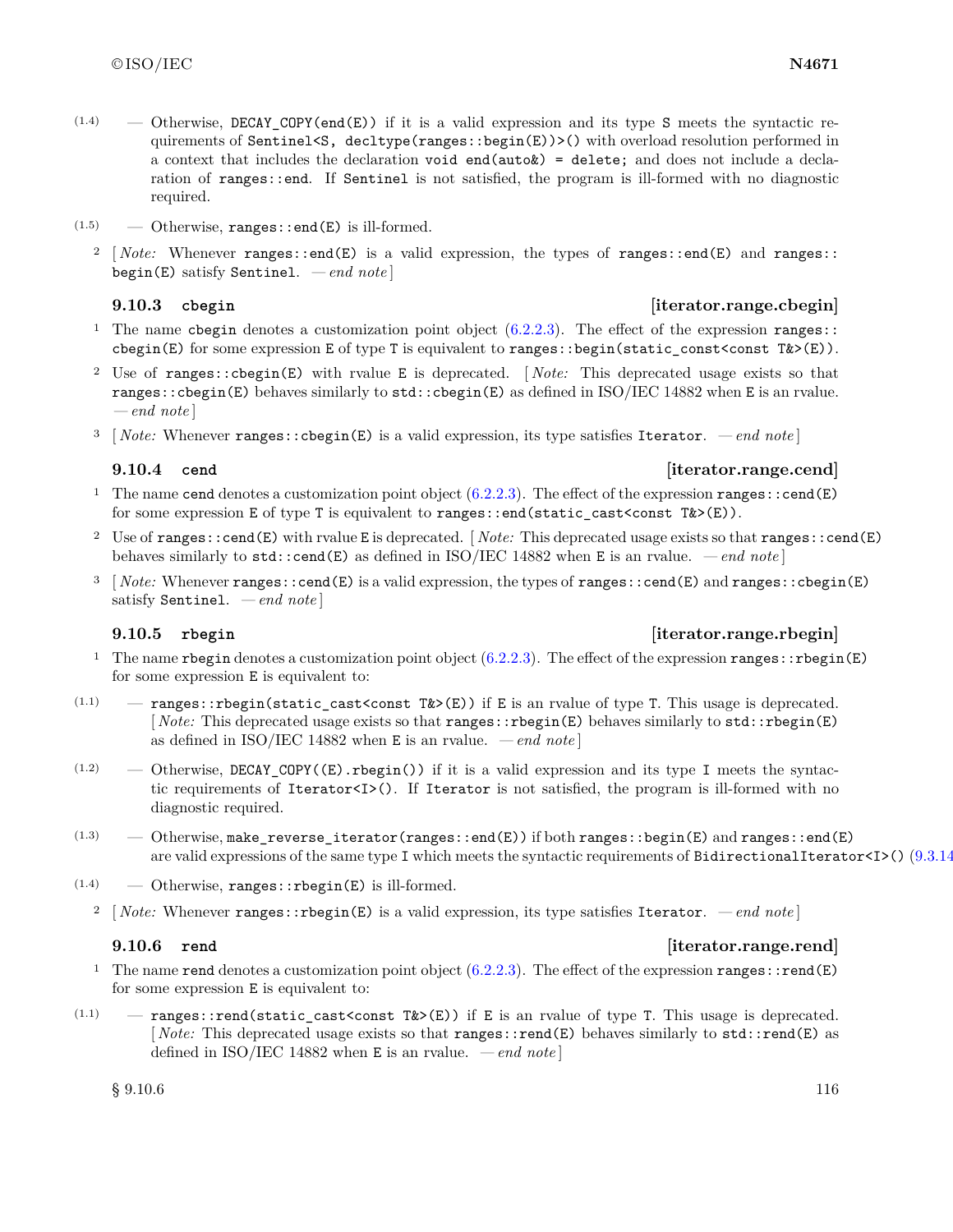- $(1.2)$  Otherwise, DECAY COPY((E).rend()) if it is a valid expression and its type S meets the syntactic requirements of Sentinel<S, decltype(ranges::rbegin(E))>(). If Sentinel is not satisfied, the program is ill-formed with no diagnostic required.
- $(1.3)$   $-$  Otherwise, make\_reverse\_iterator(ranges::begin(E)) if both ranges::begin(E) and ranges::end(E) are valid expressions of the same type I which meets the syntactic requirements of BidirectionalIterator <I>()  $(9.3.14)$
- $(1.4)$  Otherwise, ranges::rend(E) is ill-formed.
	- <sup>2</sup> [*Note:* Whenever ranges::rend(E) is a valid expression, the types of ranges::rend(E) and ranges::rbegin(E) satisfy Sentinel. *— end note* ]

- **9.10.7 crbegin [iterator.range.crbegin]**
- <sup>1</sup> The name crosegin denotes a customization point object  $(6.2.2.3)$ . The effect of the expression ranges:: crbegin(E) for some expression E of type T is equivalent to ranges::rbegin(static\_cast<const T&>(E)).
- <sup>2</sup> Use of ranges::crbegin(E) with rvalue E is deprecated. [ *Note:* This deprecated usage exists so that ranges::crbegin(E) behaves similarly to std::crbegin(E) as defined in ISO/IEC 14882 when E is an rvalue. *— end note* ]
- <sup>3</sup> [ *Note:* Whenever ranges::crbegin(E) is a valid expression, its type satisfies Iterator.  *end note* ]

- <sup>1</sup> The name crend denotes a customization point object  $(6.2.2.3)$ . The effect of the expression ranges::crend(E) for some expression E of type T is equivalent to ranges::rend(static\_cast<const  $T&>(E)$ ).
- <sup>2</sup> Use of ranges::crend(E) with rvalue E is deprecated. [ *Note:* This deprecated usage exists so that ranges::crend(E) behaves similarly to std::crend(E) as defined in ISO/IEC 14882 when E is an rvalue. *— end note* ]
- <sup>3</sup> [ *Note:* Whenever ranges::crend(E) is a valid expression, the types of ranges::crend(E) and ranges::crbegin(E) satisfy Sentinel. *— end note* ]

### <span id="page-120-0"></span>**9.11 Range primitives and the contract of the contract of the contract of the contract of the contract of the contract of the contract of the contract of the contract of the contract of the contract of the contract of t**

template <Range R> difference\_type\_t<iterator\_t<R>> distance(R&& r);

1 *Effects:* Equivalent to: return ranges::distance(ranges::begin(r), ranges::end(r));

template <SizedRange R> difference\_type\_t<iterator\_t<R>> distance(R&& r);

2 *Effects:* Equivalent to: return ranges::size(r);

### **9.11.1 size [range.primitives.size]**

- <sup>1</sup> The name size denotes a customization point object  $(6.2.2.3)$ . The effect of the expression ranges: : size(E) for some expression E with type T is equivalent to:
- $(1.1)$  extent<T>::value if T is an array type (ISO/IEC 14882:2014 §3.9.2).
- $(1.2)$  Otherwise, DECAY\_COPY(static\_cast<const T&>(E).size()) if it is a valid expression and its type I satisfies Integral<I>() and disable\_sized\_range<T> $(9.9.2.3)$  is false.
- $(1.3)$  Otherwise, DECAY\_COPY(size(static\_cast<const T&>(E))) if it is a valid expression and its type I satisfies Integral<I>() with overload resolution performed in a context that includes the declaration void size(const auto $\&$ ) = delete; and does not include a declaration of ranges::size, and disable\_sized\_range<T> is false.

 $\S$  9.11.1 117

# **9.10.8 crend [iterator.range.crend]**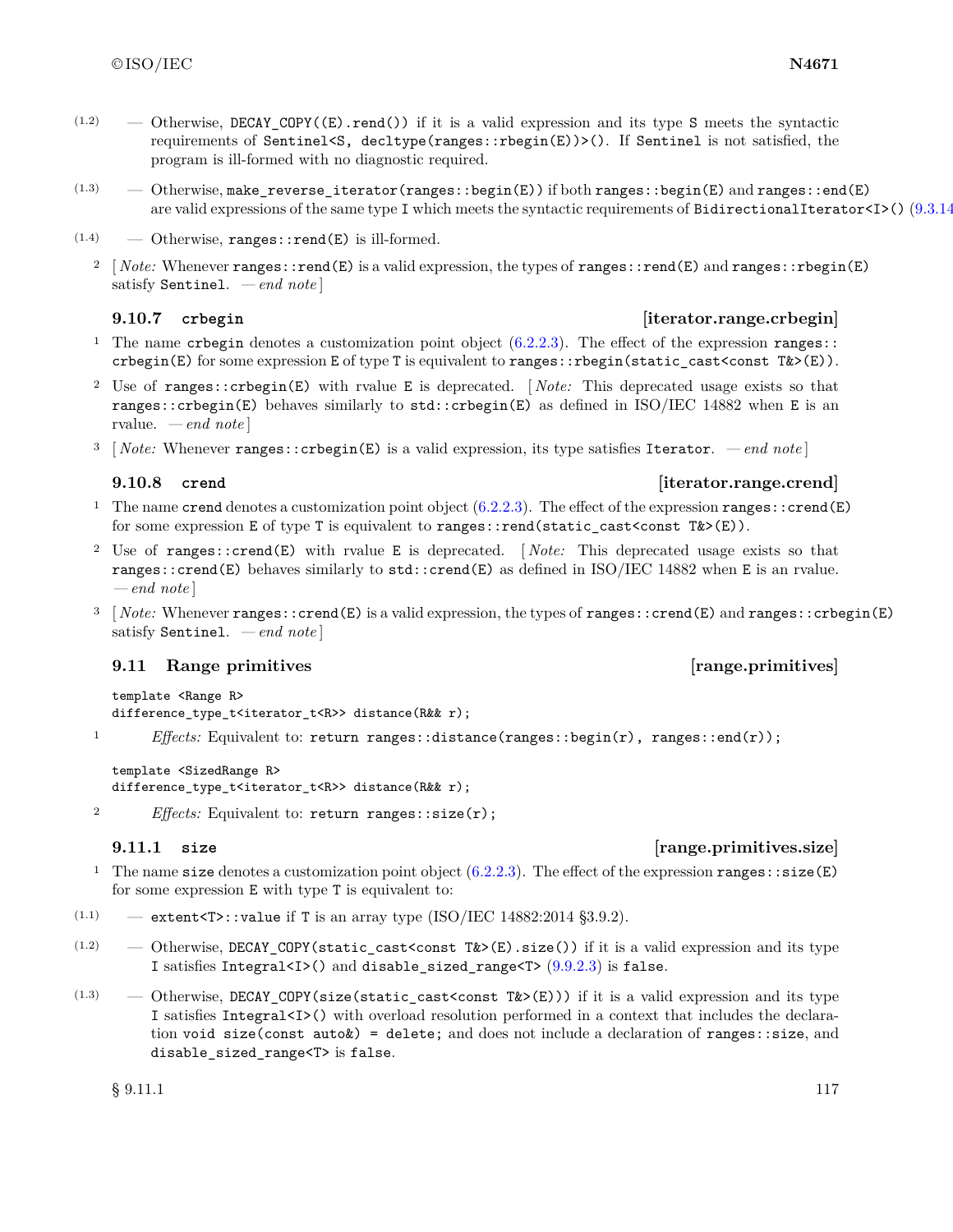- $(1.4)$  Otherwise, DECAY\_COPY(ranges::cend(E) ranges::cbegin(E)), except that E is only evaluated once, if it is a valid expression and the types I and S of ranges::cbegin(E) and ranges::cend(E) meet the syntactic requirements of SizedSentinel<S,  $I>()$  [\(9.3.10\)](#page-65-1) and ForwardIterator<I $>()$ . If SizedSentinel and ForwardIterator are not satisfied, the program is ill-formed with no diagnostic required.
- $(1.5)$  Otherwise, ranges::size(E) is ill-formed.
	- <sup>2</sup> [ *Note:* Whenever ranges::size(E) is a valid expression, its type satisfies Integral.  *end note* ]

### **9.11.2 empty [range.primitives.empty]**

- <sup>1</sup> The name empty denotes a customization point object  $(6.2.2.3)$ . The effect of the expression ranges::empty(E) for some expression E is equivalent to:
- $(1.1)$   $\qquad -$  bool((E).empty()) if it is a valid expression.
- $(1.2)$  Otherwise, ranges: : size(E) == 0 if it is a valid expression.
- $(1.3)$  Otherwise, bool(ranges::begin(E) == ranges::end(E)), except that E is only evaluated once, if it is a valid expression and the type of ranges::begin(E) satisfies ForwardIterator.
- $(1.4)$  Otherwise, ranges::empty(E) is ill-formed.
	- <sup>2</sup> [ *Note:* Whenever ranges::empty(E) is a valid expression, it has type bool.  *end note* ]

## **9.11.3 data [range.primitives.data]**

- <sup>1</sup> The name data denotes a customization point object  $(6.2.2.3)$ . The effect of the expression ranges: :data(E) for some expression E is equivalent to:
- $(1.1)$  ranges::data(static\_cast<const T& $>(E)$ ) if E is an rvalue of type T. This usage is deprecated. [*Note:* This deprecated usage exists so that **ranges**::data(E) behaves similarly to std::data(E) as defined in the C**++** Working Paper when E is an rvalue. *— end note* ]
- $(1.2)$  Otherwise, DECAY\_COPY( $(E)$ .data()) if it is a valid expression of pointer to object type.
- $(1.3)$  Otherwise, ranges: : begin(E) if it is a valid expression of pointer to object type.
- $(1.4)$  Otherwise, ranges: : data(E) is ill-formed.
	- <sup>2</sup> [ *Note:* Whenever ranges::data(E) is a valid expression, it has pointer to object type.  *end note* ]

# **9.11.4 cdata [range.primitives.cdata]**

- <sup>1</sup> The name cdata denotes a customization point object  $(6.2.2.3)$ . The effect of the expression ranges: : cdata(E) for some expression E of type T is equivalent to ranges::data(static\_cast<const  $T\&>(E)$ ).
- <sup>2</sup> Use of ranges::cdata(E) with rvalue E is deprecated. [ *Note:* This deprecated usage exists so that ranges::cdata(E) has behavior consistent with ranges::data(E) when E is an rvalue. *— end note* ]
- <sup>3</sup> [ *Note:* Whenever ranges::cdata(E) is a valid expression, it has pointer to object type.  *end note* ]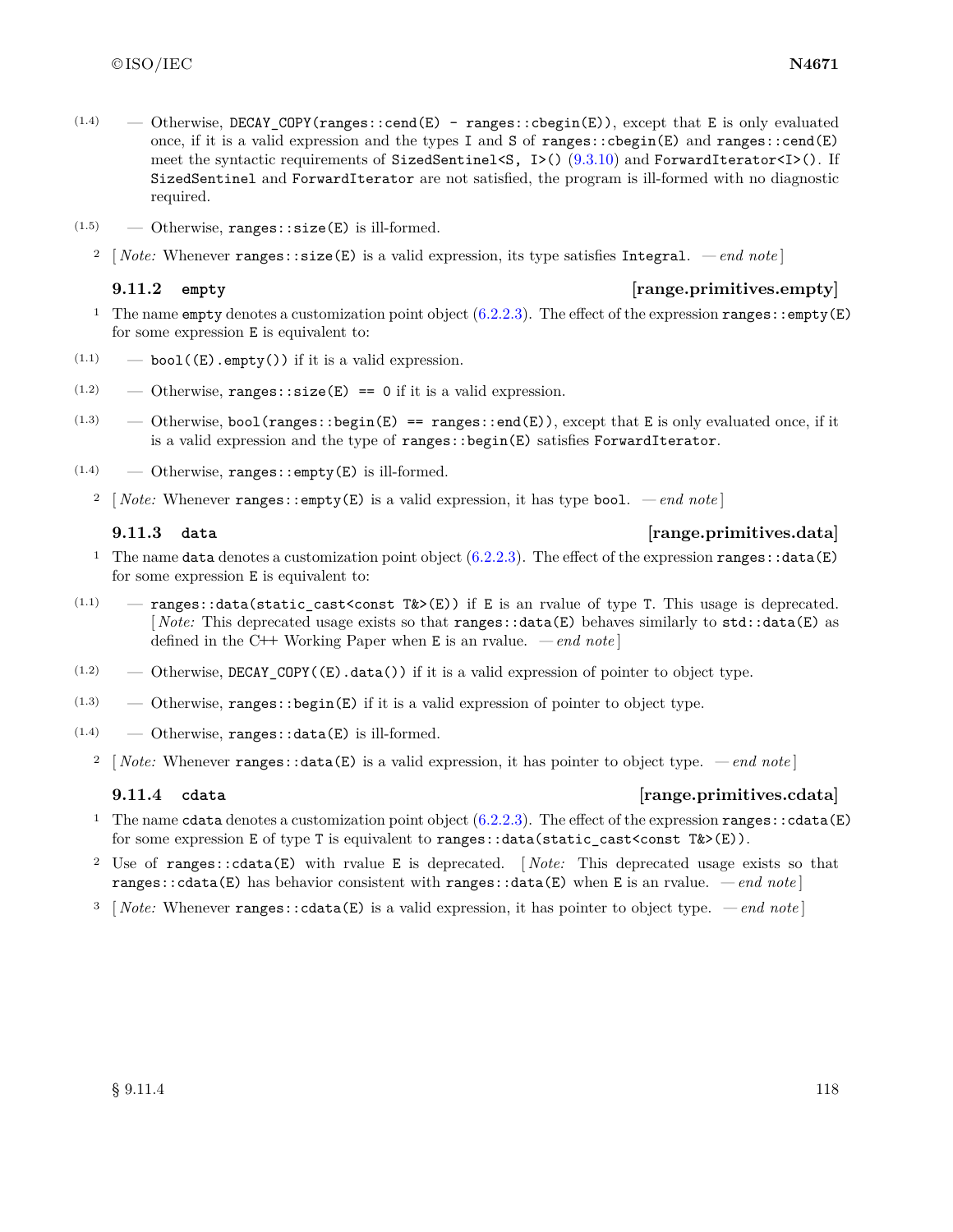# **10 Algorithms library [algorithms]**

### **10.1 General 10.1** General *algorithms.general*

- <sup>1</sup> This Clause describes components that C**++** programs may use to perform algorithmic operations on containers (Clause ISO/IEC 14882:2014 §23) and other sequences.
- <sup>2</sup> The following subclauses describe components for non-modifying sequence operations, modifying sequence operations, and sorting and related operations, as summarized in Table [9.](#page-122-0)

<span id="page-122-0"></span>

| Table 9 | Algorithms library summary |  |
|---------|----------------------------|--|
|         |                            |  |

| Subclause                              | Header(s)                                            |
|----------------------------------------|------------------------------------------------------|
| 10.3 Non-modifying sequence operations |                                                      |
| 10.4 Mutating sequence operations      | <experimental algorithm="" ranges=""></experimental> |
| 10.5 Sorting and related operations    |                                                      |

### **Header <experimental/ranges/algorithm> synopsis**

```
#include <initializer_list>
```

```
namespace std { namespace experimental { namespace ranges { inline namespace v1 {
  namespace tag {
    // 10.2, tag specifiers (See 8.5.2):
    struct in;
    struct in1;
    struct in2;
    struct out;
    struct out1;
    struct out2;
    struct fun;
    struct min;
    struct max;
    struct begin;
    struct end;
  }
  // 10.3, non-modifying sequence operations:
  template <InputIterator I, Sentinel<I> S, class Proj = identity,
      IndirectPredicate<projected<I, Proj>> Pred>
    bool all_of(I first, S last, Pred pred, Proj proj = Proj{});
  template <InputRange Rng, class Proj = identity,
      IndirectPredicate<projected<iterator_t<Rng>, Proj>> Pred>
    bool all_of(Rng&& rng, Pred pred, Proj proj = Proj{});
  template <InputIterator I, Sentinel<I> S, class Proj = identity,
      IndirectPredicate<projected<I, Proj>> Pred>
    bool any_of(I first, S last, Pred pred, Proj proj = Proj{});
  template <InputRange Rng, class Proj = identity,
      IndirectPredicate<projected<iterator_t<Rng>, Proj>> Pred>
```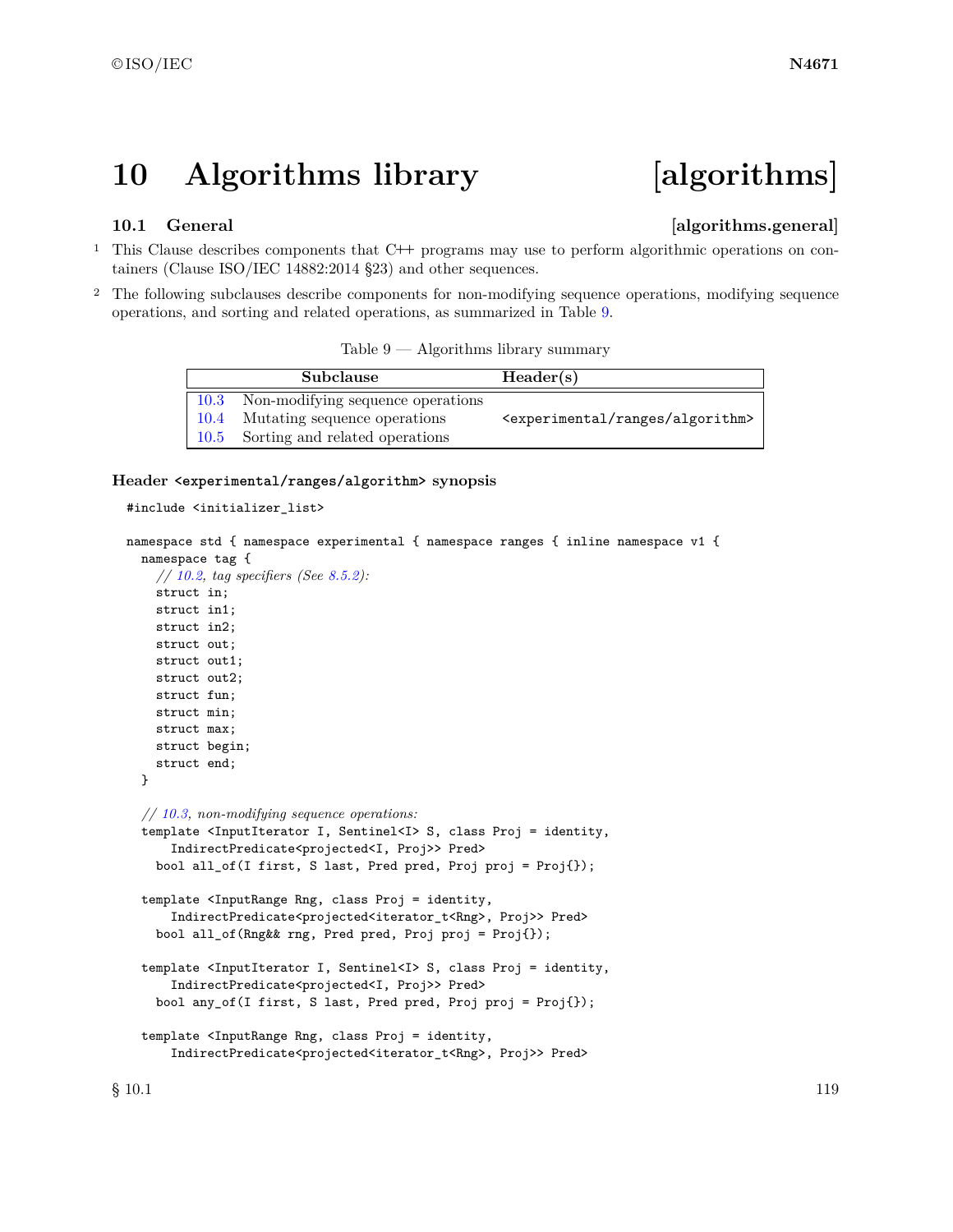```
bool any of(Rng&& rng, Pred pred, Proj proj = Proj{});
template <InputIterator I, Sentinel<I> S, class Proj = identity,
    IndirectPredicate<projected<I, Proj>> Pred>
  bool none_of(I first, S last, Pred pred, Proj proj = Proj{});
template <InputRange Rng, class Proj = identity,
    IndirectPredicate<projected<iterator_t<Rng>, Proj>> Pred>
  bool none_of(Rng&& rng, Pred pred, Proj proj = Proj{});
template <InputIterator I, Sentinel<I> S, class Proj = identity,
    IndirectInvocable<projected<I, Proj>> Fun>
  tagged_pair<tag::in(I), tag::fun(Fun)>
    for_each(I first, S last, Fun f, Proj proj = Proj{});
template <InputRange Rng, class Proj = identity,
    IndirectInvocable<projected<iterator_t<Rng>, Proj>> Fun>
  tagged_pair<tag::in(safe_iterator_t<Rng>), tag::fun(Fun)>
    for_each(Rng&& rng, Fun f, Proj proj = Proj{});
template <InputIterator I, Sentinel<I> S, class T, class Proj = identity>
  requires IndirectRelation<equal_to<>, projected<I, Proj>, const T*>()
  I find(I first, S last, const T& value, Proj proj = Proj{});
template <InputRange Rng, class T, class Proj = identity>
  requires IndirectRelation<equal_to<>, projected<iterator_t<Rng>, Proj>, const T*>()
  safe_iterator_t<Rng>
    find(Rng&& rng, const T& value, Proj proj = Proj{});
template <InputIterator I, Sentinel<I> S, class Proj = identity,
    IndirectPredicate<projected<I, Proj>> Pred>
  I find_if(I first, S last, Pred pred, Proj proj = Proj{});
template <InputRange Rng, class Proj = identity,
    IndirectPredicate<projected<iterator_t<Rng>, Proj>> Pred>
  safe_iterator_t<Rng>
    find_if(Rng&& rng, Pred pred, Proj proj = Proj{});
template <InputIterator I, Sentinel<I> S, class Proj = identity,
    IndirectPredicate<projected<I, Proj>> Pred>
  I find_if_not(I first, S last, Pred pred, Proj proj = Proj{});
template <InputRange Rng, class Proj = identity,
    IndirectPredicate<projected<iterator_t<Rng>, Proj>> Pred>
  safe_iterator_t<Rng>
    find_if_not(Rng&& rng, Pred pred, Proj proj = Proj{});
template <ForwardIterator I1, Sentinel<I1> S1, ForwardIterator I2,
    Sentinel<I2> S2, class Proj = identity,
    IndirectRelation<I2, projected<I1, Proj>> Pred = equal_to<>>
  I1
    find_end(I1 first1, S1 last1, I2 first2, S2 last2,
             Pred pred = Pred{}; Proj proj = Proj{};
template <ForwardRange Rng1, ForwardRange Rng2, class Proj = identity,
```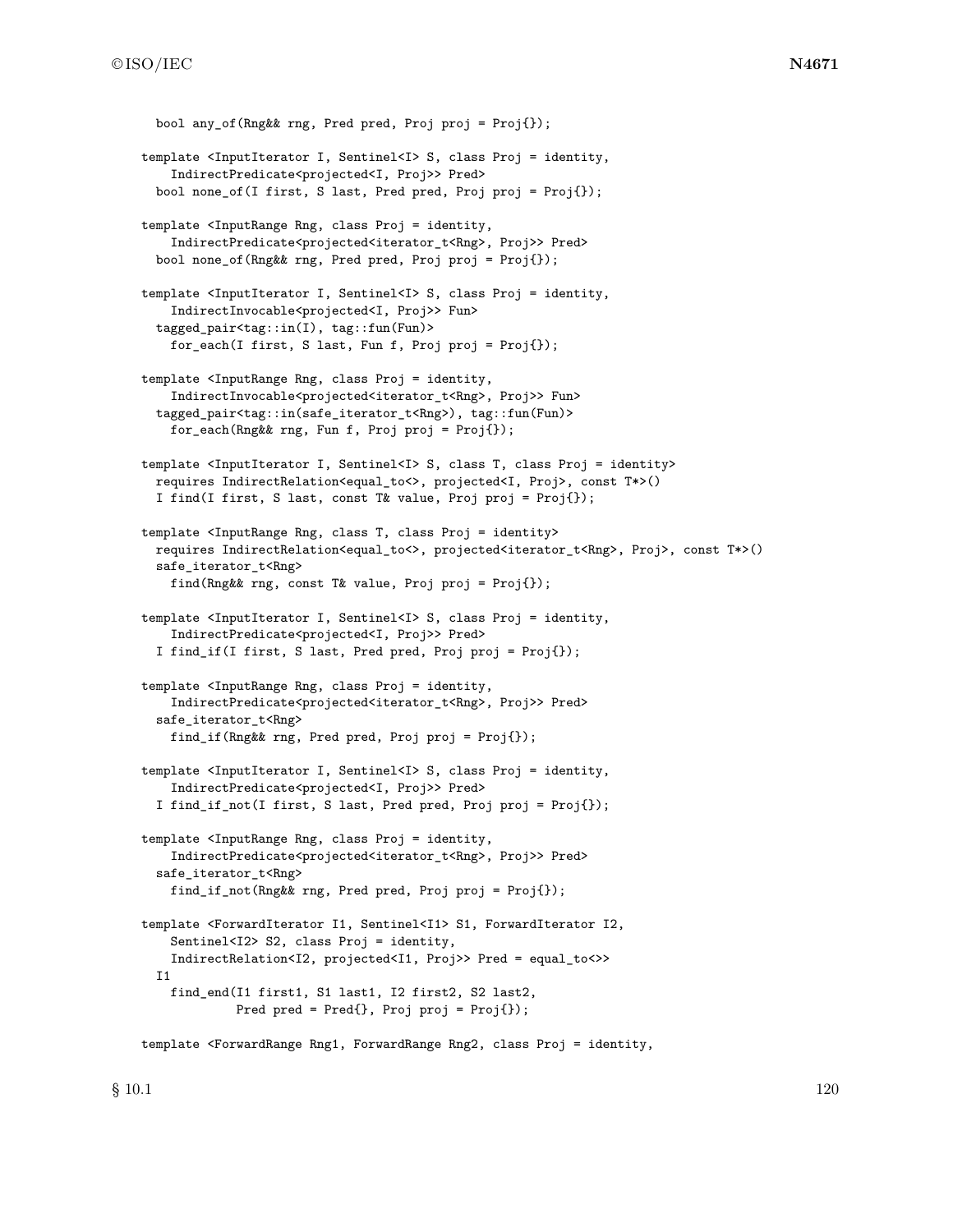```
IndirectRelation<iterator t<Rng2>,
      projected<iterator_t<Rng>, Proj>> Pred = equal_to<>>
  safe_iterator_t<Rng1>
    find_end(Rng1&& rng1, Rng2&& rng2, Pred pred = Pred{}, Proj proj = Proj{});
template <InputIterator I1, Sentinel<I1> S1, ForwardIterator I2, Sentinel<I2> S2,
    class Proj1 = identity, class Proj2 = identity,
    IndirectPredicate<projected<I1, Proj1>, projected<I2, Proj2>> Pred = equal_to<>>
  I1
    find_first_of(I1 first1, S1 last1, I2 first2, S2 last2,
                  Pred pred = Pred{},
                  Proj1 proj1 = Proj1\{ \}, Proj2 proj2 = Proj2\{ \});
template <InputRange Rng1, ForwardRange Rng2, class Proj1 = identity,
    class Proj2 = identity,
    IndirectPredicate<projected<iterator_t<Rng1>, Proj1>,
      projected<iterator_t<Rng2>, Proj2>> Pred = equal_to<>>
  safe_iterator_t<Rng1>
    find_first_of(Rng1&& rng1, Rng2&& rng2,
                  Pred pred = Pred{},
                  Proj1 proj1 = Proj1\{ \}, Proj2 proj2 = Proj2\{ \});
template <ForwardIterator I, Sentinel<I> S, class Proj = identity,
    IndirectRelation<projected<I, Proj>> Pred = equal_to<>>
  I
    adjacent_find(I first, S last, Pred pred = Pred{},
                  Proj proj = Proj();
template <ForwardRange Rng, class Proj = identity,
    IndirectRelation<projected<iterator_t<Rng>, Proj>> Pred = equal_to<>>
  safe_iterator_t<Rng>
    adjacent_find(Rng&& rng, Pred pred = Pred{}, Proj proj = Proj{});
template <InputIterator I, Sentinel<I> S, class T, class Proj = identity>
  requires IndirectRelation<equal_to<>, projected<I, Proj>, const T*>()
  difference_type_t<I>
    count(I first, S last, const T& value, Proj proj = Proj{});
template <InputRange Rng, class T, class Proj = identity>
  requires IndirectRelation<equal_to<>, projected<iterator_t<Rng>, Proj>, const T*>()
  difference_type_t<iterator_t<Rng>>
    count(Rng&& rng, const T& value, Proj proj = Proj{});
template <InputIterator I, Sentinel<I> S, class Proj = identity,
    IndirectPredicate<projected<I, Proj>> Pred>
  difference_type_t<I>
    count_if(I first, S last, Pred pred, Proj proj = Proj{});
template <InputRange Rng, class Proj = identity,
    IndirectPredicate<projected<iterator_t<Rng>, Proj>> Pred>
  difference_type_t<iterator_t<Rng>>
    count_if(Rng&& rng, Pred pred, Proj proj = Proj{});
template <InputIterator I1, Sentinel<I1> S1, InputIterator I2, Sentinel<I2> S2,
    class Proj1 = identity, class Proj2 = identity,
```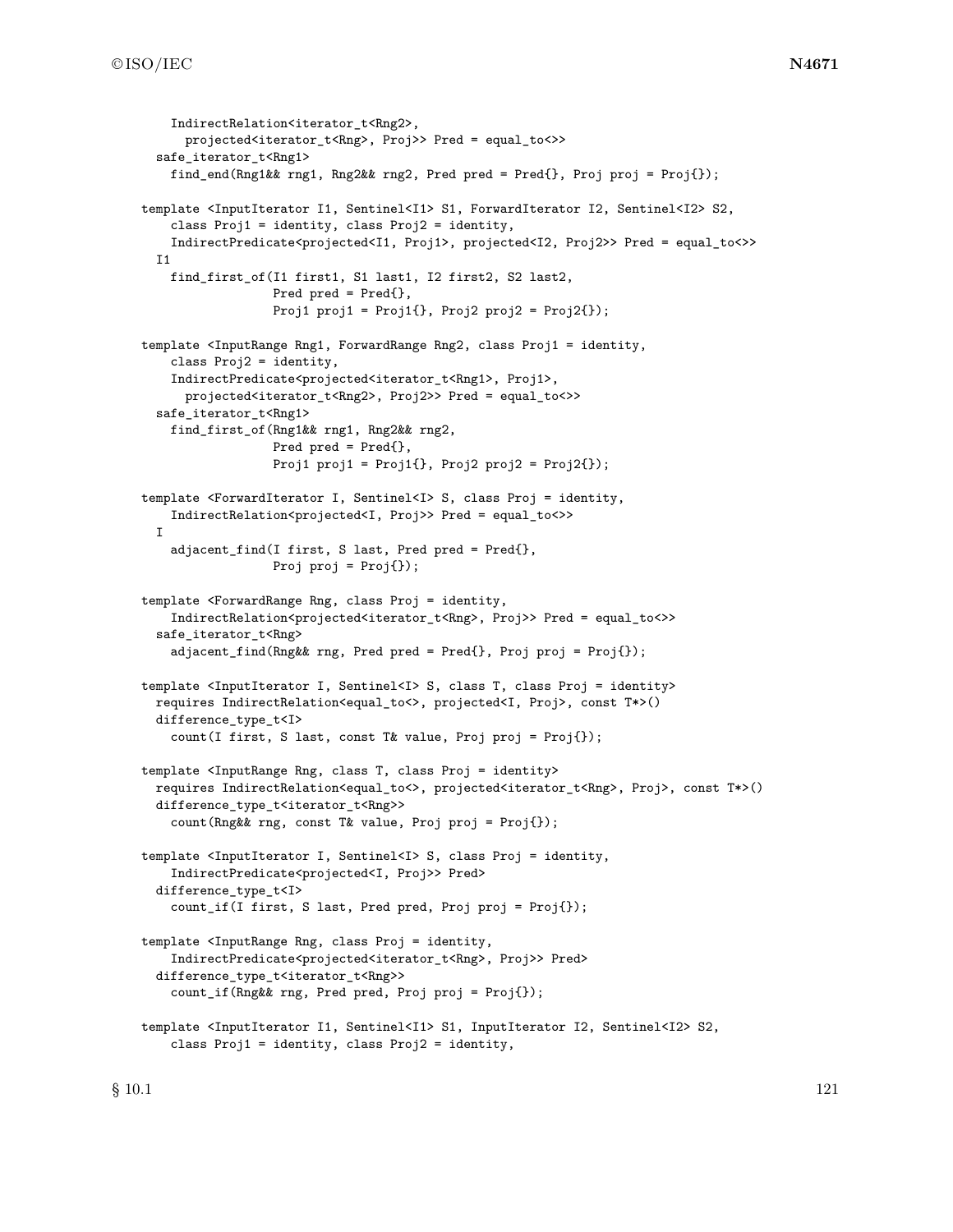```
IndirectPredicate<projected<I1, Proj1>, projected<I2, Proj2>> Pred = equal_to<>>
  tagged_pair<tag::in1(I1), tag::in2(I2)>
    mismatch(I1 first1, S1 last1, I2 first2, S2 last2, Pred pred = Pred{},
             Proj1 proj1 = Proj1\; Proj2 proj2 = Proj2\);
template <InputRange Rng1, InputRange Rng2,
    class Proj1 = identity, class Proj2 = identity,
    IndirectPredicate<projected<iterator_t<Rng1>, Proj1>,
      projected<iterator_t<Rng2>, Proj2>> Pred = equal_to<>>
  tagged_pair<tag::in1(safe_iterator_t<Rng1>),
              tag::in2(safe_iterator_t<Rng2>)>
    mismatch(Rng1&& rng1, Rng2&& rng2, Pred pred = Pred{},
             Proj1 proj1 = Proj1\{ \}, Proj2 proj2 = Proj2\{ \});
template <InputIterator I1, Sentinel<I1> S1, InputIterator I2, Sentinel<I2> S2,
    class Pred = equal_to<>, class Proj1 = identity, class Proj2 = identity>
  requires IndirectlyComparable<I1, I2, Pred, Proj1, Proj2>()
  bool equal(I1 first1, S1 last1, I2 first2, S2 last2,
             Pred pred = Pred{},
             Proj1 proj1 = Proj1\{ \}, Proj2 proj2 = Proj2\{ \});
template <InputRange Rng1, InputRange Rng2, class Pred = equal_to<>,
    class Proj1 = identity, class Proj2 = identity>
  requires IndirectlyComparable<iterator_t<Rng1>, iterator_t<Rng2>, Pred, Proj1, Proj2>()
  bool equal(Rng1&& rng1, Rng2&& rng2, Pred pred = Pred{},
             Proj1 proj1 = Proj1\{ \}, Proj2 proj2 = Proj2\{ \});
template <ForwardIterator I1, Sentinel<I1> S1, ForwardIterator I2,
    Sentinel<I2> S2, class Pred = equal_to<>, class Proj1 = identity,
    class Proj2 = identity>
  requires IndirectlyComparable<I1, I2, Pred, Proj1, Proj2>()
  bool is_permutation(I1 first1, S1 last1, I2 first2, S2 last2,
                      Pred pred = Pred{},
                      Proj1 proj1 = Proj1\{ \}, Proj2 proj2 = Proj2\{ \});
template <ForwardRange Rng1, ForwardRange Rng2, class Pred = equal_to<>,
    class Proj1 = identity, class Proj2 = identity>
  requires IndirectlyComparable<iterator_t<Rng1>, iterator_t<Rng2>, Pred, Proj1, Proj2>()
  bool is_permutation(Rng1&& rng1, Rng2&& rng2, Pred pred = Pred{},
                      Proj1 proj1 = Proj1\{ \}, Proj2 proj2 = Proj2\{ \});
template <ForwardIterator I1, Sentinel<I1> S1, ForwardIterator I2,
    Sentinel<I2> S2, class Pred = equal_to<>,
    class Proj1 = identity, class Proj2 = identity>
  requires IndirectlyComparable<I1, I2, Pred, Proj1, Proj2>()
  T<sub>1</sub>
    search(I1 first1, S1 last1, I2 first2, S2 last2,
           Pred pred = Pred{},
           Proj1 proj1 = Proj1\{ \}, Proj2 proj2 = Proj2\{ \});
template <ForwardRange Rng1, ForwardRange Rng2, class Pred = equal_to<>,
    class Proj1 = identity, class Proj2 = identity>
  requires IndirectlyComparable<iterator_t<Rng1>, iterator_t<Rng2>, Pred, Proj1, Proj2>()
  safe_iterator_t<Rng1>
```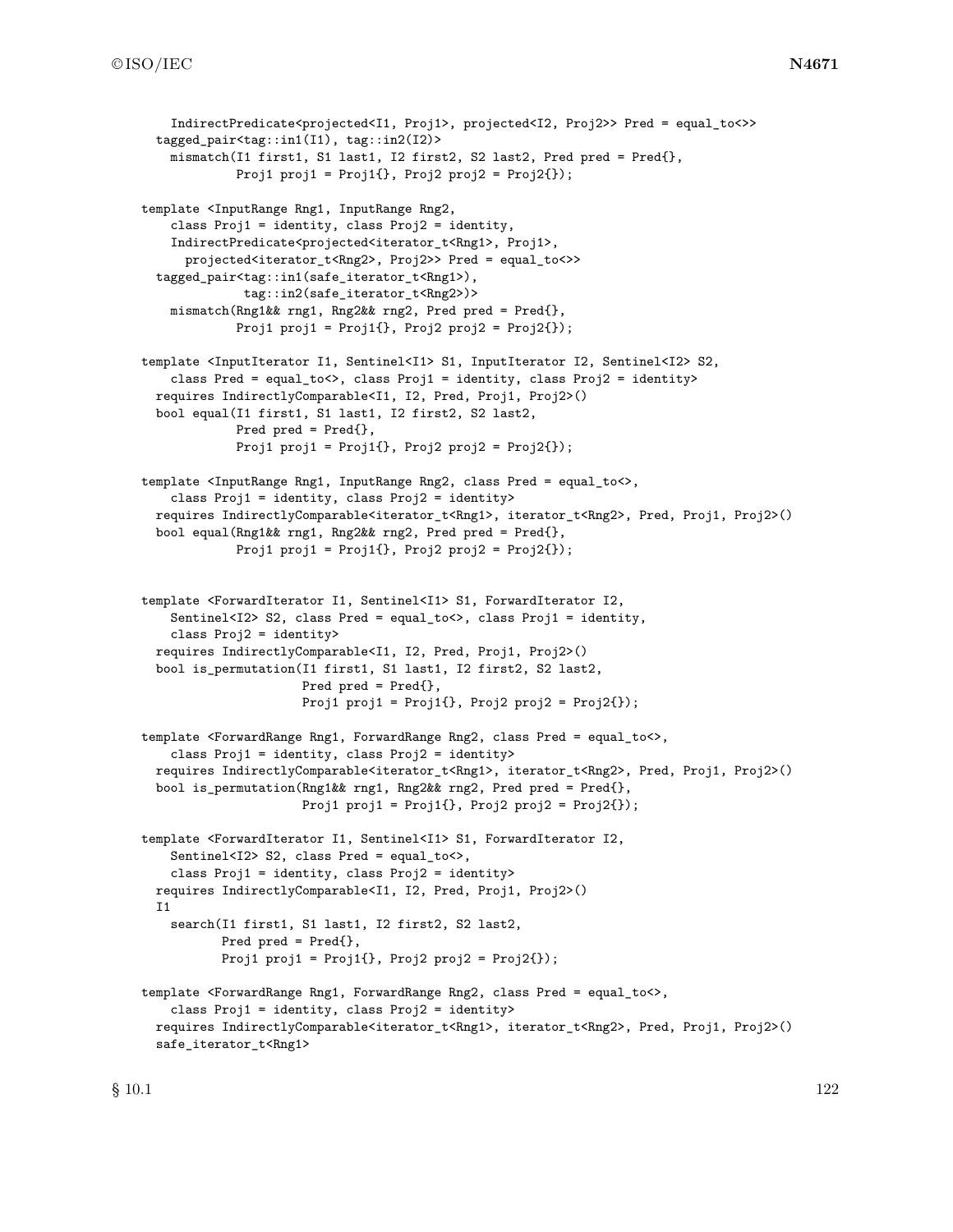```
search(Rng1&& rng1, Rng2&& rng2, Pred pred = Pred{},
           Proj1 proj1 = Proj1\{\}, Proj2 proj2 = Proj2\{\});
template <ForwardIterator I, Sentinel<I> S, class T,
    class Pred = equal_to<>, class Proj = identity>
 requires IndirectlyComparable<I, const T*, Pred, Proj>()
 I
    search_n(I first, S last, difference_type_t<I> count,
             const T& value, Pred pred = Pred{},
             Proj proj = Proj });
template <ForwardRange Rng, class T, class Pred = equal_to<>,
    class Proj = identity>
 requires IndirectlyComparable<iterator_t<Rng>, const T*, Pred, Proj>()
 safe_iterator_t<Rng>
    search_n(Rng&& rng, difference_type_t<iterator_t<Rng>> count,
             const T& value, Pred pred = Pred{}, Proj proj = Proj{});
// 10.4, modifying sequence operations:
// 10.4.1, copy:
template <InputIterator I, Sentinel<I> S, WeaklyIncrementable O>
 requires IndirectlyCopyable<I, O>()
 tagged_pair<tag::in(I), tag::out(O)>
    copy(I first, S last, O result);
template <InputRange Rng, WeaklyIncrementable O>
 requires IndirectlyCopyable<iterator_t<Rng>, O>()
 tagged_pair<tag::in(safe_iterator_t<Rng>), tag::out(O)>
    copy(Rng&& rng, O result);
template <InputIterator I, WeaklyIncrementable O>
 requires IndirectlyCopyable<I, O>()
  tagged_pair<tag::in(I), tag::out(O)>
    copy_n(I first, difference_type_t<I> n, O result);
template <InputIterator I, Sentinel<I> S, WeaklyIncrementable O, class Proj = identity,
    IndirectPredicate<projected<I, Proj>> Pred>
 requires IndirectlyCopyable<I, O>()
  tagged_pair<tag::in(I), tag::out(O)>
    copy_if(I first, S last, O result, Pred pred, Proj proj = Proj{});
template <InputRange Rng, WeaklyIncrementable O, class Proj = identity,
    IndirectPredicate<projected<iterator_t<Rng>, Proj>> Pred>
 requires IndirectlyCopyable<iterator_t<Rng>, O>()
  tagged_pair<tag::in(safe_iterator_t<Rng>), tag::out(O)>
    copy_if(Rng&& rng, O result, Pred pred, Proj proj = Proj{});
template <BidirectionalIterator I1, Sentinel<I1> S1, BidirectionalIterator I2>
 requires IndirectlyCopyable<I1, I2>()
 tagged_pair<tag::in(I1), tag::out(I2)>
    copy_backward(I1 first, S1 last, I2 result);
template <BidirectionalRange Rng, BidirectionalIterator I>
 requires IndirectlyCopyable<iterator_t<Rng>, I>()
  tagged_pair<tag::in(safe_iterator_t<Rng>), tag::out(I)>
```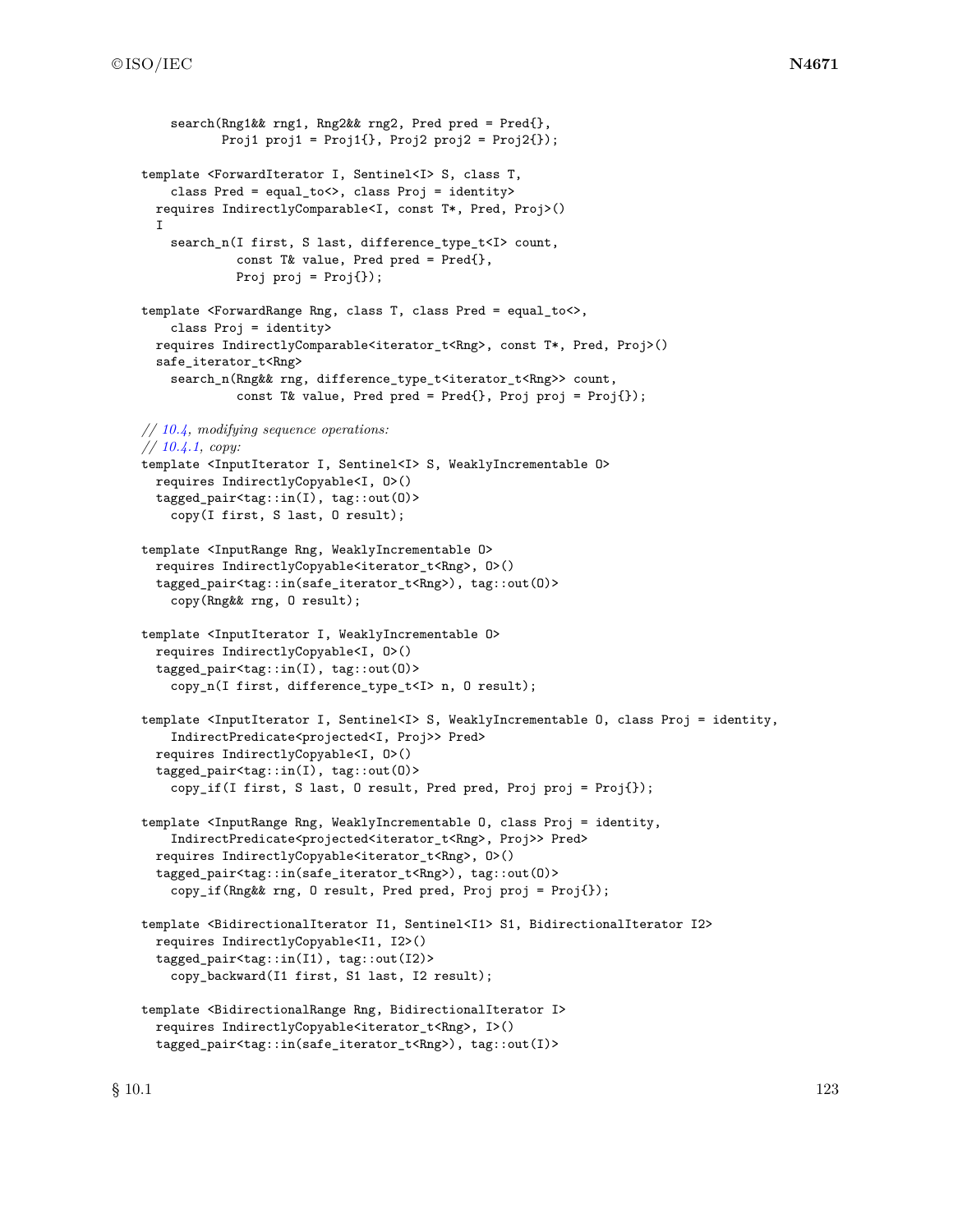```
copy_backward(Rng&& rng, I result);
// 10.4.2, move:
template <InputIterator I, Sentinel<I> S, WeaklyIncrementable O>
  requires IndirectlyMovable<I, O>()
  tagged_pair<tag::in(I), tag::out(O)>
    move(I first, S last, O result);
template <InputRange Rng, WeaklyIncrementable O>
  requires IndirectlyMovable<iterator_t<Rng>, O>()
  tagged_pair<tag::in(safe_iterator_t<Rng>), tag::out(O)>
    move(Rng&& rng, O result);
template <BidirectionalIterator I1, Sentinel<I1> S1, BidirectionalIterator I2>
  requires IndirectlyMovable<I1, I2>()
  tagged_pair<tag::in(I1), tag::out(I2)>
    move_backward(I1 first, S1 last, I2 result);
template <BidirectionalRange Rng, BidirectionalIterator I>
  requires IndirectlyMovable<iterator_t<Rng>, I>()
  tagged_pair<tag::in(safe_iterator_t<Rng>), tag::out(I)>
    move_backward(Rng&& rng, I result);
template <ForwardIterator I1, Sentinel<I1> S1, ForwardIterator I2, Sentinel<I2> S2>
  requires IndirectlySwappable<I1, I2>()
  tagged_pair<tag::in1(I1), tag::in2(I2)>
    swap_ranges(I1 first1, S1 last1, I2 first2, S2 last2);
template <ForwardRange Rng1, ForwardRange Rng2>
  requires IndirectlySwappable<iterator_t<Rng1>, iterator_t<Rng2>>()
  tagged_pair<tag::in1(safe_iterator_t<Rng1>), tag::in2(safe_iterator_t<Rng2>)>
    swap_ranges(Rng1&& rng1, Rng2&& rng2);
template <InputIterator I, Sentinel<I> S, WeaklyIncrementable O, class F, class Proj = identity>
  requires Writable<O, indirect_result_of_t<F&(projected<I, Proj>)>>()
  tagged_pair<tag::in(I), tag::out(O)>
    transform(I first, S last, O result, F op, Proj proj = Proj{});
template <InputRange Rng, WeaklyIncrementable O, class F, class Proj = identity>
  requires Writable<O, indirect_result_of_t<F&(
    projected<iterator_t<R>, Proj>)>>()
  tagged_pair<tag::in(safe_iterator_t<Rng>), tag::out(O)>
    transform(Rng&& rng, O result, F op, Proj proj = Proj{});
template <InputIterator I1, Sentinel<I1> S1, InputIterator I2, Sentinel<I2> S2,
    WeaklyIncrementable O, class F, class Proj1 = identity, class Proj2 = identity>
  requires Writable<O, indirect_result_of_t<F&(projected<I1, Proj1>,
    projected<I2, Proj2>)>>()
  tagged_tuple<tag::in1(I1), tag::in2(I2), tag::out(O)>
    transform(I1 first1, S1 last1, I2 first2, S2 last2, O result,
            F binary_op, Proj1 proj1 = Proj1\{ \}, Proj2 proj2 = Proj2\{ \});
template <InputRange Rng1, InputRange Rng2, WeaklyIncrementable O, class F,
    class Proj1 = identity, class Proj2 = identity>
  requires Writable<O, indirect_result_of_t<F&(
```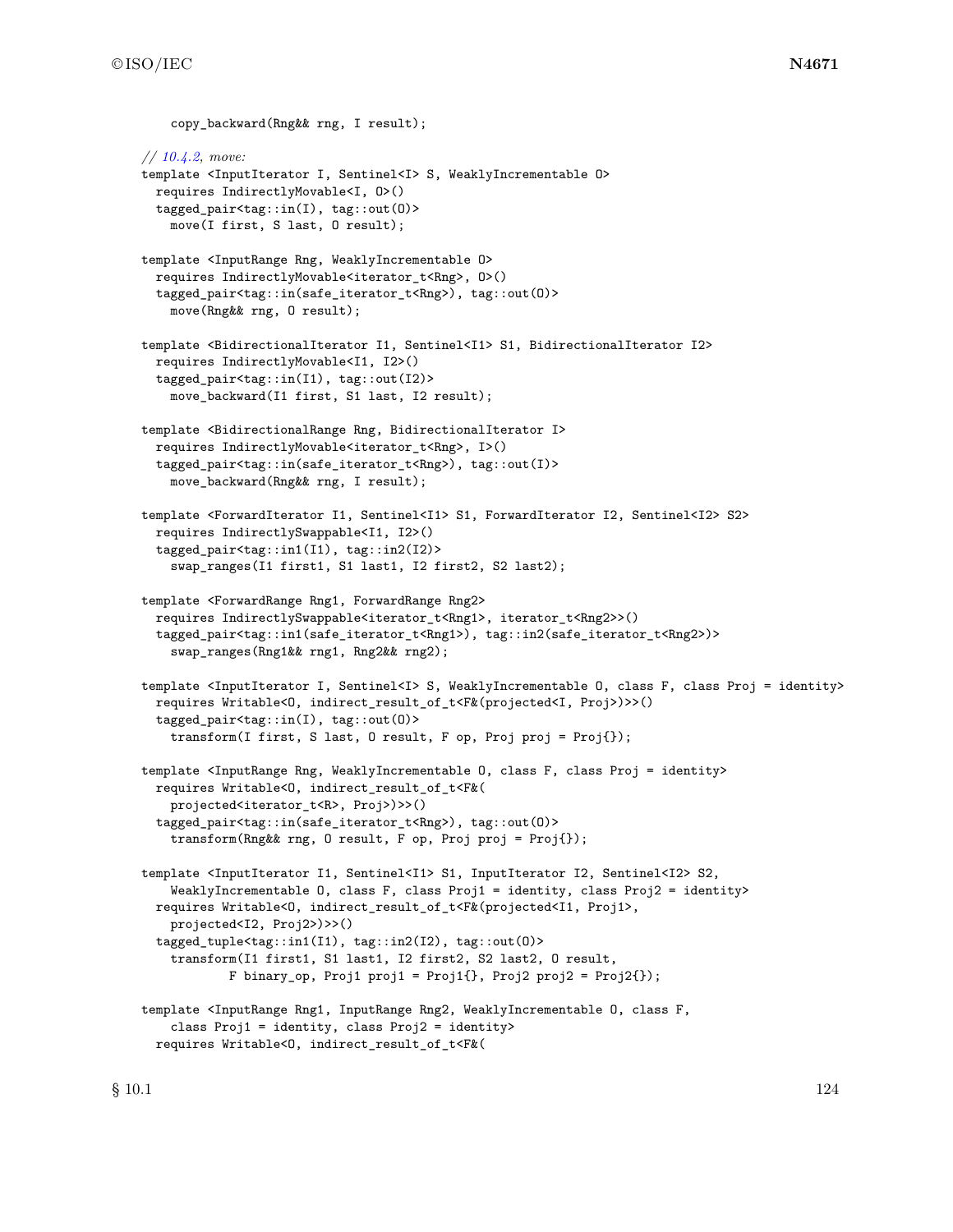```
projected<iterator t<Rng1>, Proj1>, projected<iterator t<Rng2>, Proj2>)>>()
  tagged_tuple<tag::in1(safe_iterator_t<Rng1>),
               tag::in2(safe_iterator_t<Rng2>),
               tag::out(O)>
    transform(Rng1&& rng1, Rng2&& rng2, O result,
              F binary_op, Proj1 proj1 = Proj1{}, Proj2 proj2 = Proj2{});
template <ForwardIterator I, Sentinel<I> S, class T1, class T2, class Proj = identity>
 requires Writable<I, const T2&>() &&
    IndirectRelation<equal_to<>, projected<I, Proj>, const T1*>()
 I
    replace(I first, S last, const T1& old_value, const T2& new_value, Proj proj = Proj{});
template <ForwardRange Rng, class T1, class T2, class Proj = identity>
 requires Writable<iterator_t<Rng>, const T2&>() &&
    IndirectRelation<equal_to<>, projected<iterator_t<Rng>, Proj>, const T1*>()
 safe_iterator_t<Rng>
   replace(Rng&& rng, const T1& old_value, const T2& new_value, Proj proj = Proj{});
template <ForwardIterator I, Sentinel<I> S, class T, class Proj = identity,
   IndirectPredicate<projected<I, Proj>> Pred>
 requires Writable<I, const T&>()
 I
   replace_if(I first, S last, Pred pred, const T& new_value, Proj proj = Proj{});
template <ForwardRange Rng, class T, class Proj = identity,
    IndirectPredicate<projected<iterator_t<Rng>, Proj>> Pred>
 requires Writable<iterator_t<Rng>, const T&>()
 safe_iterator_t<Rng>
    replace_if(Rng&& rng, Pred pred, const T& new_value, Proj proj = Proj{});
template <InputIterator I, Sentinel<I> S, class T1, class T2, OutputIterator<const T2&> O,
    class Proj = identity>
 requires IndirectlyCopyable<I, O>() &&
    IndirectRelation<equal_to<>, projected<I, Proj>, const T1*>()
 tagged_pair<tag::in(I), tag::out(O)>
   replace_copy(I first, S last, O result, const T1& old_value, const T2& new_value,
                 Proj proj = Proj();
template <InputRange Rng, class T1, class T2, OutputIterator<const T2&> O,
    class Proj = identity>
 requires IndirectlyCopyable<iterator_t<Rng>, O>() &&
    IndirectRelation<equal_to<>, projected<iterator_t<Rng>, Proj>, const T1*>()
  tagged_pair<tag::in(safe_iterator_t<Rng>), tag::out(O)>
   replace_copy(Rng&& rng, O result, const T1& old_value, const T2& new_value,
                 Proj proj = Proj {});
template <InputIterator I, Sentinel<I> S, class T, OutputIterator<const T&> O,
    class Proj = identity, IndirectPredicate<projected<I, Proj>> Pred>
 requires IndirectlyCopyable<I, O>()
 tagged_pair<tag::in(I), tag::out(O)>
    replace_copy_if(I first, S last, O result, Pred pred, const T& new_value,
                    Proj proj = Proj{});
```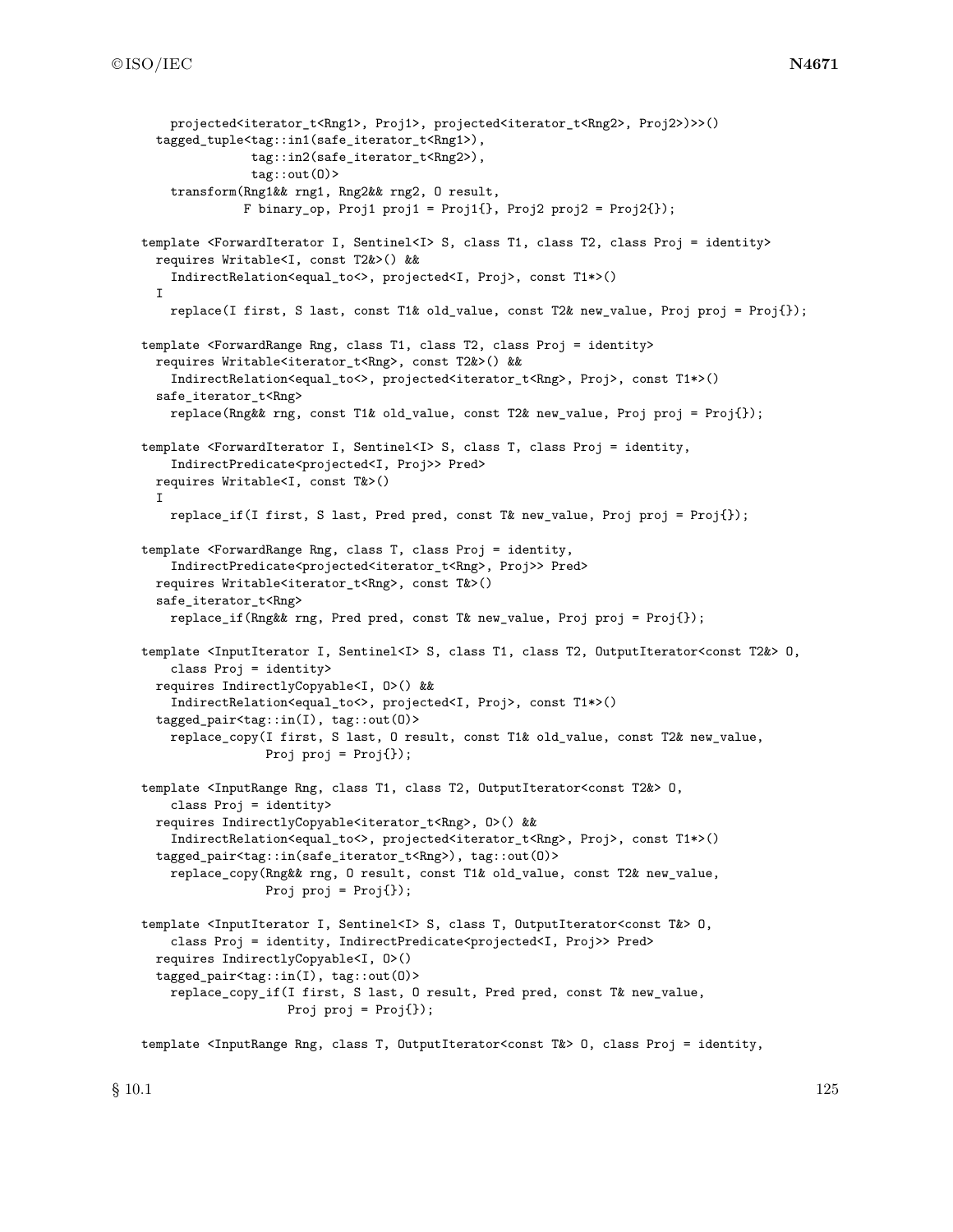```
IndirectPredicate<projected<iterator t<Rng>, Proj>> Pred>
  requires IndirectlyCopyable<iterator_t<Rng>, O>()
  tagged_pair<tag::in(safe_iterator_t<Rng>), tag::out(O)>
    replace_copy_if(Rng&& rng, O result, Pred pred, const T& new_value,
                    Proj proj = Proj();
template <class T, OutputIterator<const T&> O, Sentinel<O> S>
  O fill(O first, S last, const T& value);
template <class T, OutputRange<const T&> Rng>
  safe_iterator_t<Rng>
    fill(Rng&& rng, const T& value);
template <class T, OutputIterator<const T&> O>
  O fill_n(O first, difference_type_t<O> n, const T& value);
template <Iterator 0, Sentinel<0> S, CopyConstructible F>
    requires Callable<F&>() && Writable<O, result_of_t<F&()>>()
  O generate(O first, S last, F gen);
template <class Rng, CopyConstructible F>
    requires Callable<F&>() && OutputRange<Rng, result_of_t<F&()>>()
  safe_iterator_t<Rng>
    generate(Rng&& rng, F gen);
template <Iterator O, CopyConstructible F>
    requires Callable<F&>() && Writable<O, result_of_t<F&()>>()
  O generate_n(O first, difference_type_t<O> n, F gen);
template <ForwardIterator I, Sentinel<I> S, class T, class Proj = identity>
  requires Permutable<I>() &&
    IndirectRelation<equal_to<>, projected<I, Proj>, const T*>()
  I remove(I first, S last, const T& value, Proj proj = Proj{});
template <ForwardRange Rng, class T, class Proj = identity>
  requires Permutable<iterator_t<Rng>>() &&
    IndirectRelation<equal_to<>, projected<iterator_t<Rng>, Proj>, const T*>()
  safe_iterator_t<Rng>
    remove(Rng&& rng, const T& value, Proj proj = Proj{});
template <ForwardIterator I, Sentinel<I> S, class Proj = identity,
    IndirectPredicate<projected<I, Proj>> Pred>
  requires Permutable<I>()
  I remove_if(I first, S last, Pred pred, Proj proj = Proj{});
template <ForwardRange Rng, class Proj = identity,
    IndirectPredicate<projected<iterator_t<Rng>, Proj>> Pred>
  requires Permutable<iterator_t<Rng>>()
  safe_iterator_t<Rng>
    remove_if(Rng&& rng, Pred pred, Proj proj = Proj{});
template <InputIterator I, Sentinel<I> S, WeaklyIncrementable O, class T,
    class Proj = identity>
  requires IndirectlyCopyable<I, O>() &&
    IndirectRelation<equal_to<>, projected<I, Proj>, const T*>()
```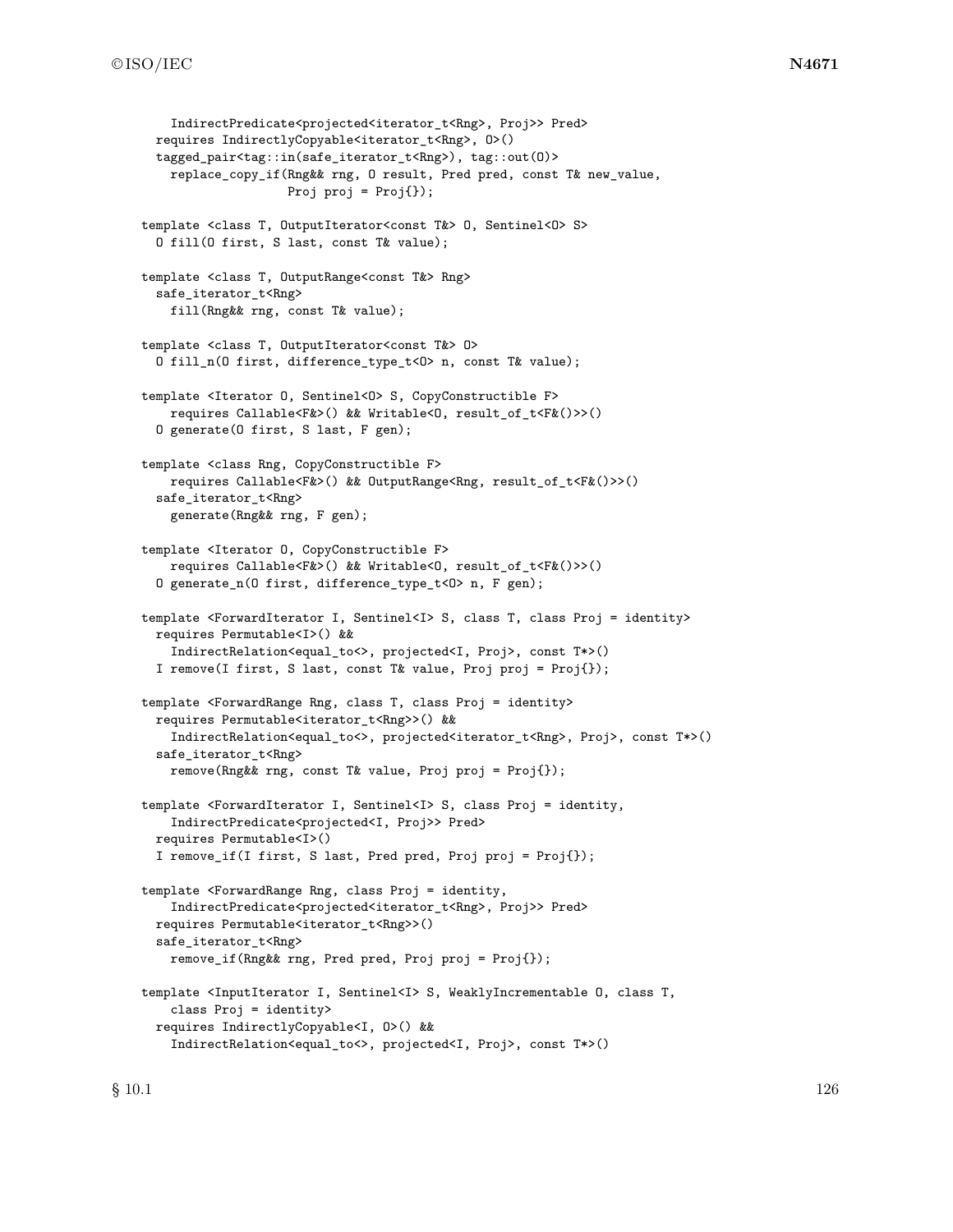```
tagged pair < tag::in(I), tag::out(0)>
    remove_copy(I first, S last, O result, const T& value, Proj proj = Proj{});
template <InputRange Rng, WeaklyIncrementable O, class T, class Proj = identity>
  requires IndirectlyCopyable<iterator_t<Rng>, 0>() &&
    IndirectRelation<equal_to<>, projected<iterator_t<Rng>, Proj>, const T*>()
  tagged_pair<tag::in(safe_iterator_t<Rng>), tag::out(O)>
    remove_copy(Rng&& rng, O result, const T& value, Proj proj = Proj{});
template <InputIterator I, Sentinel<I> S, WeaklyIncrementable O,
    class Proj = identity, IndirectPredicate<projected<I, Proj>> Pred>
  requires IndirectlyCopyable<I, O>()
  tagged_pair<tag::in(I), tag::out(O)>
    remove_copy_if(I first, S last, O result, Pred pred, Proj proj = Proj{});
template <InputRange Rng, WeaklyIncrementable O, class Proj = identity,
    IndirectPredicate<projected<iterator_t<Rng>, Proj>> Pred>
  requires IndirectlyCopyable<iterator_t<Rng>, 0>()
  tagged_pair<tag::in(safe_iterator_t<Rng>), tag::out(O)>
    remove_copy_if(Rng&& rng, O result, Pred pred, Proj proj = Proj{});
template <ForwardIterator I, Sentinel<I> S, class Proj = identity,
    IndirectRelation<projected<I, Proj>> R = equal_to<>>
  requires Permutable<I>()
  I unique(I first, S last, R comp = R{}, Proj proj = Proj{});
template <ForwardRange Rng, class Proj = identity,
    IndirectRelation<projected<iterator_t<Rng>, Proj>> R = equal_to<>>
  requires Permutable<iterator_t<Rng>>()
  safe_iterator_t<Rng>
    unique(Rng&& rng, R comp = R{}, Proj proj = Proj{});
template <InputIterator I, Sentinel<I> S, WeaklyIncrementable O,
    class Proj = identity, IndirectRelation<projected<I, Proj>> R = equal_to<>>
  requires IndirectlyCopyable<I, O>() && (ForwardIterator<I>() ||
    ForwardIterator<O>() || IndirectlyCopyableStorable<I, O>())
  tagged_pair<tag::in(I), tag::out(O)>
    unique_copy(I first, S last, O result, R comp = R{}, Proj proj = Proj{});
template <InputRange Rng, WeaklyIncrementable O, class Proj = identity,
    IndirectRelation<projected<iterator_t<Rng>, Proj>> R = equal_to<>>
  requires IndirectlyCopyable<iterator_t<Rng>, O>() &&
    (ForwardIterator<iterator_t<Rng>>() || ForwardIterator<O>() ||
     IndirectlyCopyableStorable<iterator_t<Rng>, O>())
  tagged_pair<tag::in(safe_iterator_t<Rng>), tag::out(O)>
    unique_copy(Rng&& rng, 0 result, R comp = R{}, Proj proj = Proj{});
template <BidirectionalIterator I, Sentinel<I> S>
  requires Permutable<I>()
  I reverse(I first, S last);
template <BidirectionalRange Rng>
  requires Permutable<iterator_t<Rng>>()
  safe_iterator_t<Rng>
    reverse(Rng&& rng);
```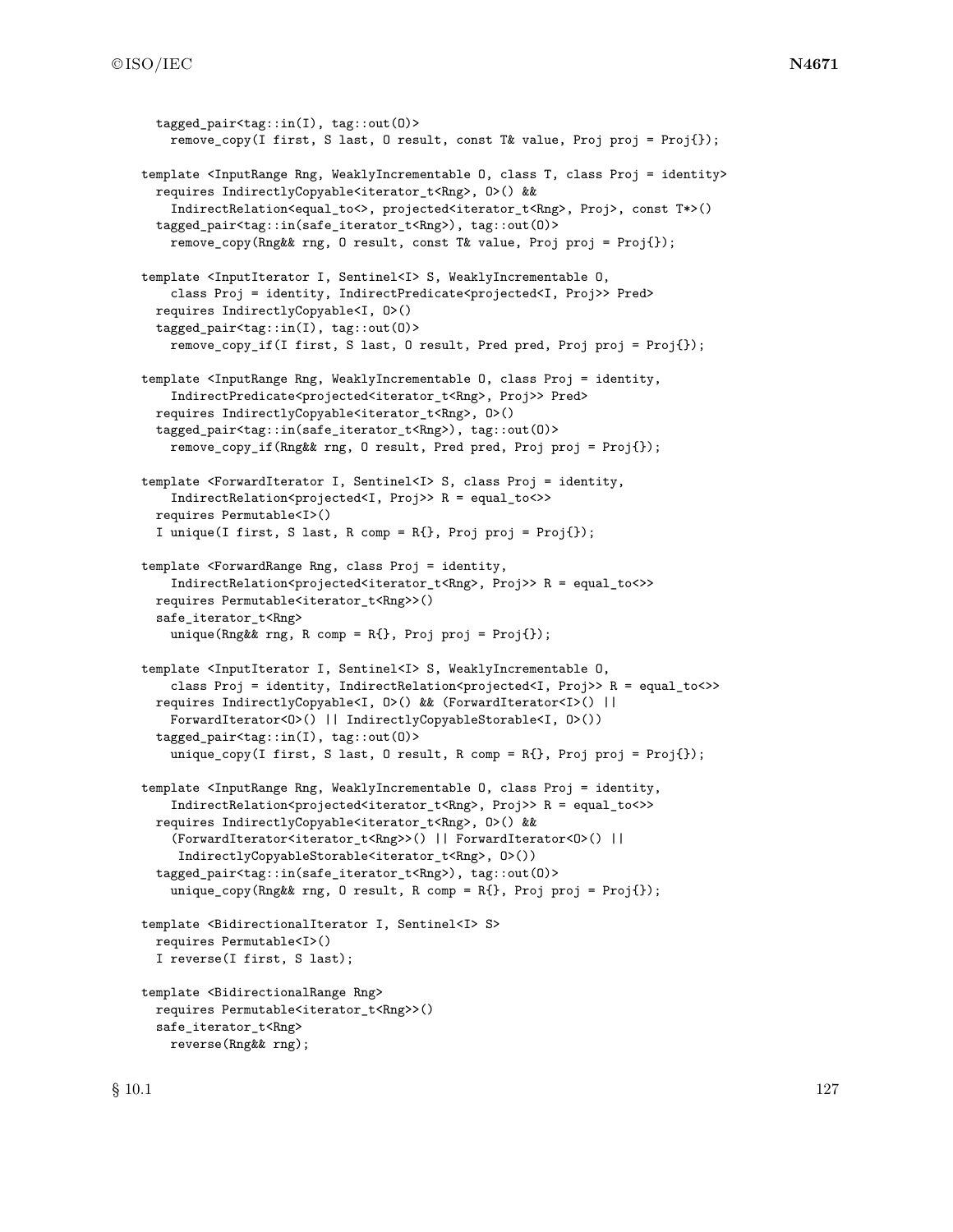```
template <BidirectionalIterator I, Sentinel<I> S, WeaklyIncrementable O>
  requires IndirectlyCopyable<I, O>()
  tagged_pair<tag::in(I), tag::out(O)> reverse_copy(I first, S last, O result);
template <BidirectionalRange Rng, WeaklyIncrementable O>
  requires IndirectlyCopyable<iterator_t<Rng>, 0>()
  tagged_pair<tag::in(safe_iterator_t<Rng>), tag::out(O)>
    reverse_copy(Rng&& rng, O result);
template <ForwardIterator I, Sentinel<I> S>
  requires Permutable<I>()
  tagged_pair<tag::begin(I), tag::end(I)>
    rotate(I first, I middle, S last);
template <ForwardRange Rng>
  requires Permutable<iterator_t<Rng>>()
  tagged_pair<tag::begin(safe_iterator_t<Rng>),
              tag::end(safe_iterator_t<Rng>)>
    rotate(Rng&& rng, iterator_t<Rng> middle);
template <ForwardIterator I, Sentinel<I> S, WeaklyIncrementable O>
  requires IndirectlyCopyable<I, O>()
  tagged_pair<tag::in(I), tag::out(O)>
    rotate_copy(I first, I middle, S last, O result);
template <ForwardRange Rng, WeaklyIncrementable O>
  requires IndirectlyCopyable<iterator_t<Rng>, O>()
  tagged_pair<tag::in(safe_iterator_t<Rng>), tag::out(O)>
    rotate_copy(Rng&& rng, iterator_t<Rng> middle, O result);
// 10.4.12, shuffle:
template <RandomAccessIterator I, Sentinel<I> S, class Gen>
  requires Permutable<I>() &&
    UniformRandomNumberGenerator<remove_reference_t<Gen>>() &&
    ConvertibleTo<result_of_t<Gen&()>, difference_type_t<I>>()
  I shuffle(I first, S last, Gen&& g);
template <RandomAccessRange Rng, class Gen>
  requires Permutable<I>() &&
    UniformRandomNumberGenerator<remove_reference_t<Gen>>() &&
    ConvertibleTo<result_of_t<Gen&()>, difference_type_t<I>>()
  safe_iterator_t<Rng>
    shuffle(Rng&& rng, Gen&& g);
// 10.4.13, partitions:
template <InputIterator I, Sentinel<I> S, class Proj = identity,
    IndirectPredicate<projected<I, Proj>> Pred>
  bool is_partitioned(I first, S last, Pred pred, Proj proj = Proj{});
template <InputRange Rng, class Proj = identity,
    IndirectPredicate<projected<iterator_t<Rng>, Proj>> Pred>
  bool
    is_partitioned(Rng&& rng, Pred pred, Proj proj = Proj{});
```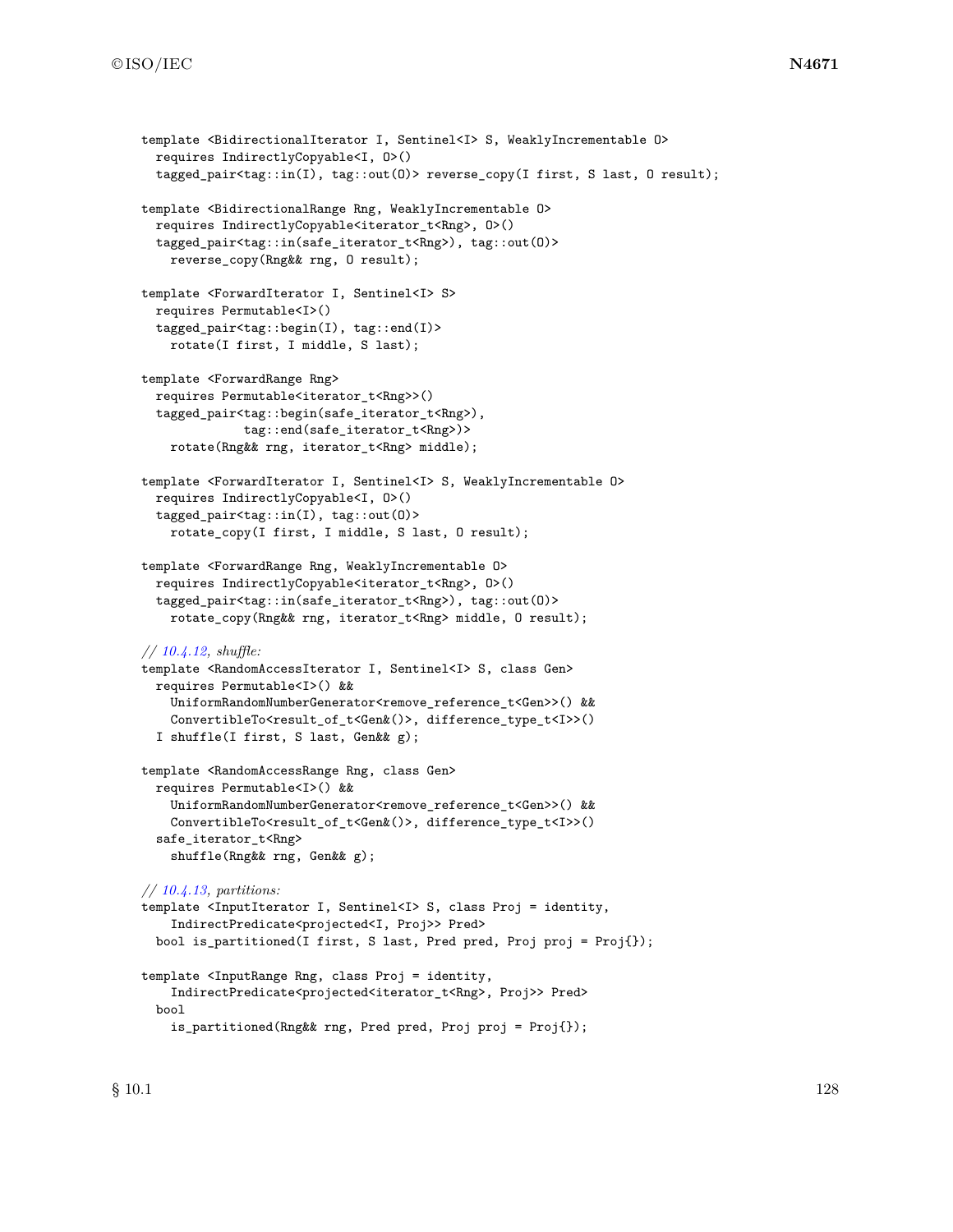```
template <ForwardIterator I, Sentinel<I> S, class Proj = identity,
    IndirectPredicate<projected<I, Proj>> Pred>
 requires Permutable<I>()
 I partition(I first, S last, Pred pred, Proj proj = Proj{});
template <ForwardRange Rng, class Proj = identity,
    IndirectPredicate<projected<iterator_t<Rng>, Proj>> Pred>
 requires Permutable<iterator_t<Rng>>()
 safe_iterator_t<Rng>
    partition(Rng&& rng, Pred pred, Proj proj = Proj{});
template <BidirectionalIterator I, Sentinel<I> S, class Proj = identity,
    IndirectPredicate<projected<I, Proj>> Pred>
 requires Permutable<I>()
 I stable_partition(I first, S last, Pred pred, Proj proj = Proj{});
template <BidirectionalRange Rng, class Proj = identity,
    IndirectPredicate<projected<iterator_t<Rng>, Proj>> Pred>
 requires Permutable<iterator_t<Rng>>()
 safe_iterator_t<Rng>
    stable_partition(Rng&& rng, Pred pred, Proj proj = Proj{});
template <InputIterator I, Sentinel<I> S, WeaklyIncrementable O1, WeaklyIncrementable O2,
    class Proj = identity, IndirectPredicate<projected<I, Proj>> Pred>
 requires IndirectlyCopyable<I, O1>() && IndirectlyCopyable<I, O2>()
  tagged_tuple<tag::in(I), tag::out1(O1), tag::out2(O2)>
    partition_copy(I first, S last, O1 out_true, O2 out_false, Pred pred,
                   Proj proj = Proj });
template <InputRange Rng, WeaklyIncrementable O1, WeaklyIncrementable O2,
    class Proj = identity,
    IndirectPredicate<projected<iterator_t<Rng>, Proj>> Pred>
 requires IndirectlyCopyable<iterator_t<Rng>, O1>() &&
    IndirectlyCopyable<iterator_t<Rng>, O2>()
 tagged_tuple<tag::in(safe_iterator_t<Rng>), tag::out1(O1), tag::out2(O2)>
   partition_copy(Rng&& rng, O1 out_true, O2 out_false, Pred pred, Proj proj = Proj{});
template <ForwardIterator I, Sentinel<I> S, class Proj = identity,
    IndirectPredicate<projected<I, Proj>> Pred>
  I partition_point(I first, S last, Pred pred, Proj proj = Proj{});
template <ForwardRange Rng, class Proj = identity,
    IndirectPredicate<projected<iterator_t<Rng>, Proj>> Pred>
  safe_iterator_t<Rng>
   partition_point(Rng&& rng, Pred pred, Proj proj = Proj{});
// 10.5, sorting and related operations:
// 10.5.1, sorting:
template <RandomAccessIterator I, Sentinel<I> S, class Comp = less<>,
    class Proj = identity>
 requires Sortable<I, Comp, Proj>()
 I sort(I first, S last, Comp comp = Comp{}, Proj proj = Proj{});
template <RandomAccessRange Rng, class Comp = less<>, class Proj = identity>
 requires Sortable<iterator_t<Rng>, Comp, Proj>()
```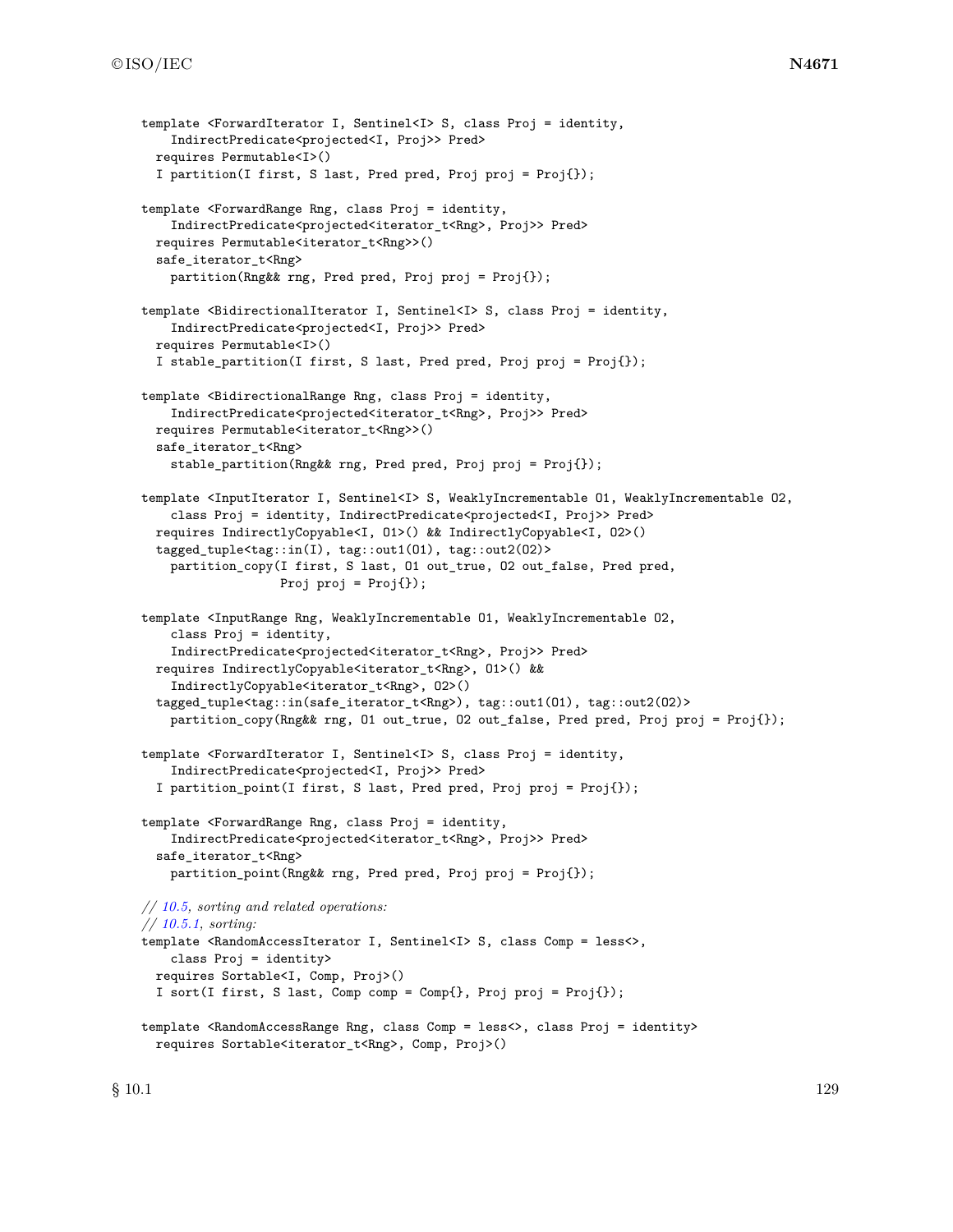```
safe_iterator_t<Rng>
    sort(Rng&& rng, Comp comp = Comp{}, Proj proj = Proj{});
template <RandomAccessIterator I, Sentinel<I>>S<>, class Comp = less<>,
    class Proj = identity>
 requires Sortable<I, Comp, Proj>()
  I stable_sort(I first, S last, Comp comp = Comp{}, Proj proj = Proj{});
template <RandomAccessRange Rng, class Comp = less<>, class Proj = identity>
 requires Sortable<iterator_t<Rng>, Comp, Proj>()
 safe_iterator_t<Rng>
    stable_sort(Rng&& rng, Comp comp = Comp{}, Proj proj = Proj{});
template <RandomAccessIterator I, Sentinel<I> S, class Comp = less<>,
   class Proj = identity>
 requires Sortable<I, Comp, Proj>()
 I partial_sort(I first, I middle, S last, Comp comp = Comp{}, Proj proj = Proj{});
template <RandomAccessRange Rng, class Comp = less<>, class Proj = identity>
 requires Sortable<iterator_t<Rng>, Comp, Proj>()
 safe_iterator_t<Rng>
   partial_sort(Rng&& rng, iterator_t<Rng> middle, Comp comp = Comp{},
                 Proj proj = Proj();
template <InputIterator I1, Sentinel<I1> S1, RandomAccessIterator I2, Sentinel<I2> S2,
    class Comp = less<>, class Proj1 = identity, class Proj2 = identity>
 requires IndirectlyCopyable<I1, I2>() && Sortable<I2, Comp, Proj2>() &&
      IndirectStrictWeakOrder<Comp, projected<I1, Proj1>, projected<I2, Proj2>>()
 T<sub>2</sub>
    partial_sort_copy(I1 first, S1 last, I2 result_first, S2 result_last,
                      Comp comp = Comp\{\}, Propij proj1 = Proj1\{\}, Propij proj2 proj2 = Proj2\{\});
template <InputRange Rng1, RandomAccessRange Rng2, class Comp = less<>,
    class Proj1 = identity, class Proj2 = identity>
 requires IndirectlyCopyable<iterator_t<Rng1>, iterator_t<Rng2>>() &&
      Sortable<iterator_t<Rng2>, Comp, Proj2>() &&
      IndirectStrictWeakOrder<Comp, projected<iterator_t<Rng1>, Proj1>,
        projected<iterator_t<Rng2>, Proj2>>()
  safe_iterator_t<Rng2>
   partial_sort_copy(Rng1&& rng, Rng2&& result_rng, Comp comp = Comp{},
                      Proj1 proj1 = Proj1\{ \}, Proj2 proj2 = Proj2\{ \});
template <ForwardIterator I, Sentinel<I> S, class Proj = identity,
    IndirectStrictWeakOrder<projected<I, Proj>> Comp = less<>>
 bool is_sorted(I first, S last, Comp comp = Comp{}, Proj proj = Proj{});
template <ForwardRange Rng, class Proj = identity,
   IndirectStrictWeakOrder<projected<iterator_t<Rng>, Proj>> Comp = less<>>
 bool
    is_sorted(Rng&& rng, Comp comp = Comp{}, Proj proj = Proj{});
template <ForwardIterator I, Sentinel<I> S, class Proj = identity,
    IndirectStrictWeakOrder<projected<I, Proj>> Comp = less<>>
  I is_sorted_until(I first, S last, Comp comp = Comp{}, Proj proj = Proj{});
```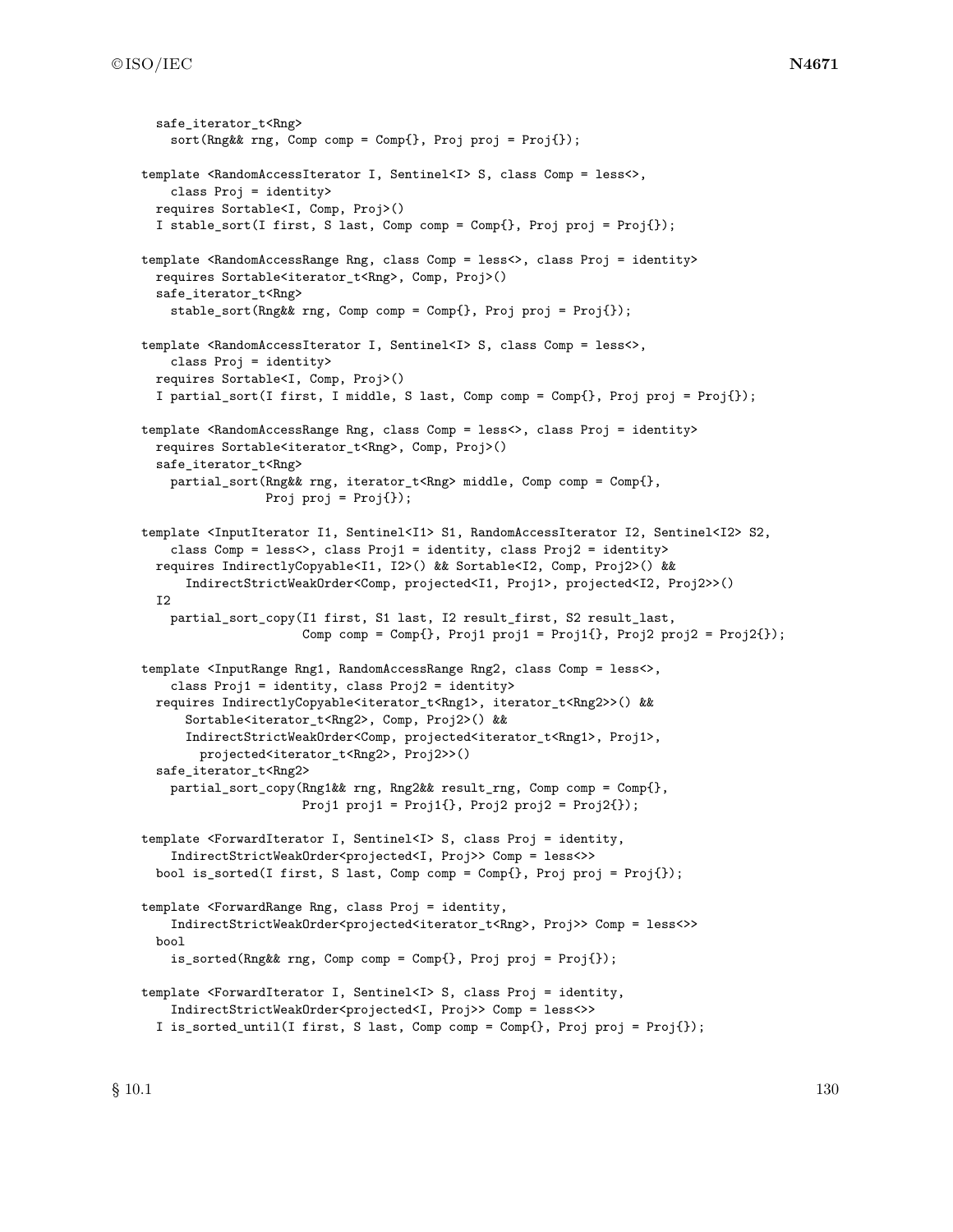```
template <ForwardRange Rng, class Proj = identity,
    IndirectStrictWeakOrder<projected<iterator_t<Rng>, Proj>> Comp = less<>>
 safe_iterator_t<Rng>
    is_sorted_until(Rng&& rng, Comp comp = Comp{}, Proj proj = Proj{});
template <RandomAccessIterator I, Sentinel<I>>S<>
, class Comp = less<>
,
    class Proj = identity>
 requires Sortable<I, Comp, Proj>()
 I nth_element(I first, I nth, S last, Comp comp = Comp{}, Proj proj = Proj{});
template <RandomAccessRange Rng, class Comp = less<>, class Proj = identity>
 requires Sortable<iterator_t<Rng>, Comp, Proj>()
  safe_iterator_t<Rng>
   nth_element(Rng&& rng, iterator_t<Rng> nth, Comp comp = Comp{}, Proj proj = Proj{});
// 10.5.3, binary search:
template <ForwardIterator I, Sentinel<I> S, class T, class Proj = identity,
   IndirectStrictWeakOrder<const T*, projected<I, Proj>> Comp = less<>>
 \mathbf{T}lower_bound(I first, S last, const T& value, Comp comp = Comp\{\},Proj proj = Proj();
template <ForwardRange Rng, class T, class Proj = identity,
    IndirectStrictWeakOrder<const T*, projected<iterator_t<Rng>, Proj>> Comp = less<>>
  safe_iterator_t<Rng>
    lower_bound(Rng&& rng, const T& value, Comp comp = Comp{}, Proj proj = Proj{});
template <ForwardIterator I, Sentinel<I> S, class T, class Proj = identity,
    IndirectStrictWeakOrder<const T*, projected<I, Proj>> Comp = less<>>
 I
    upper_bound(I first, S last, const T& value, Comp comp = Comp{}, Proj proj = Proj{});
template <ForwardRange Rng, class T, class Proj = identity,
    IndirectStrictWeakOrder<const T*, projected<iterator_t<Rng>, Proj>> Comp = less<>>
 safe_iterator_t<Rng>
    upper_bound(Rng&& rng, const T& value, Comp comp = Comp{}, Proj proj = Proj{});
template <ForwardIterator I, Sentinel<I> S, class T, class Proj = identity,
    IndirectStrictWeakOrder<const T*, projected<I, Proj>> Comp = less<>>
  tagged_pair<tag::begin(I), tag::end(I)>
    equal_range(I first, S last, const T& value, Comp comp = Comp{}, Proj proj = Proj{});
template <ForwardRange Rng, class T, class Proj = identity,
    IndirectStrictWeakOrder<const T*, projected<iterator_t<Rng>, Proj>> Comp = less<>>
  tagged_pair<tag::begin(safe_iterator_t<Rng>),
              tag::end(safe_iterator_t<Rng>)>
    equal_range(Rng&& rng, const T& value, Comp comp = Comp{}, Proj proj = Proj{});
template <ForwardIterator I, Sentinel<I> S, class T, class Proj = identity,
   IndirectStrictWeakOrder<const T*, projected<I, Proj>> Comp = less<>>
 bool
    binary_search(I first, S last, const T& value, Comp comp = Comp{},
                  Proj proj = Proj });
template <ForwardRange Rng, class T, class Proj = identity,
```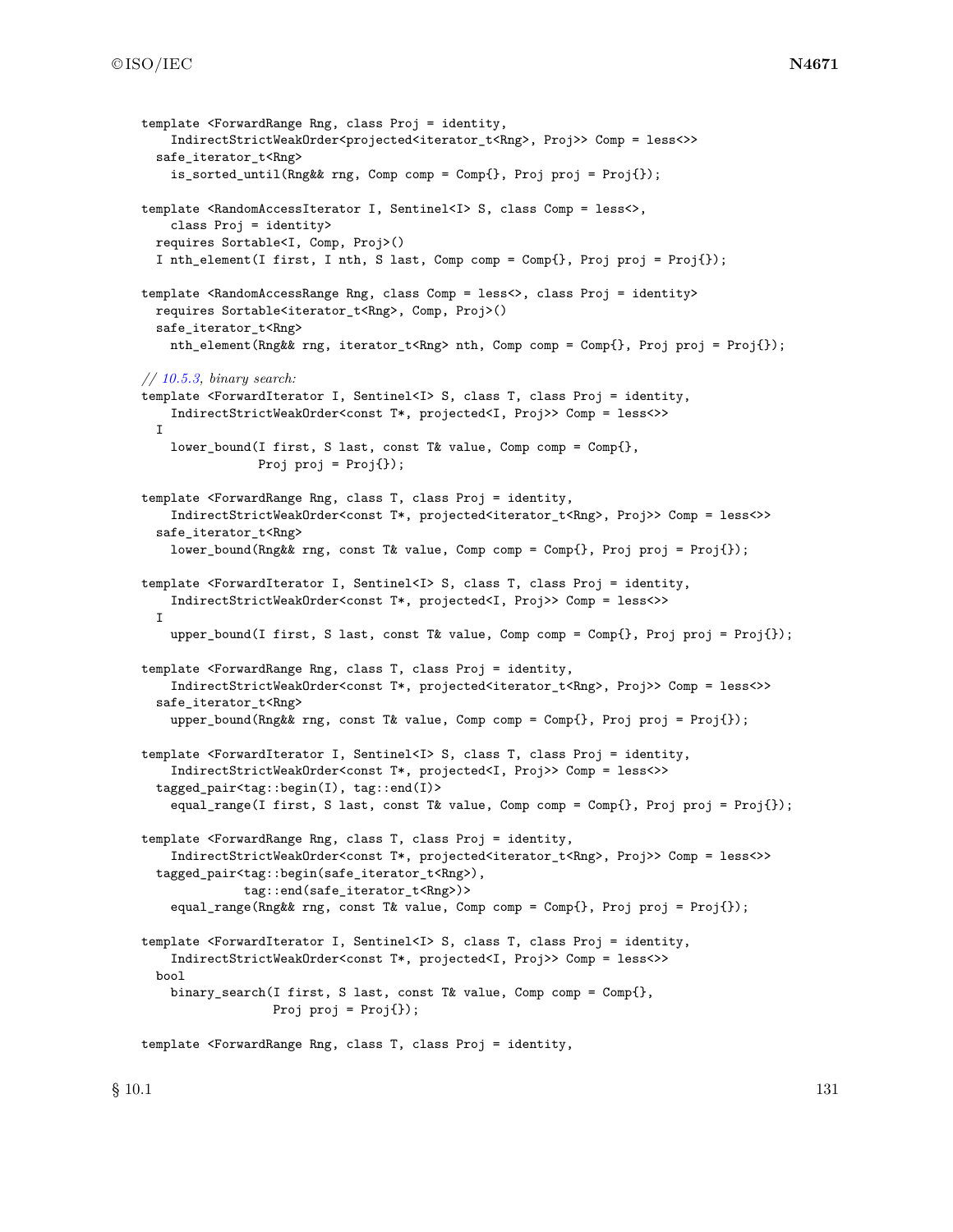```
IndirectStrictWeakOrder<const T*, projected<iterator_t<Rng>, Proj>> Comp = less<>>
 bool
    binary_search(Rng&& rng, const T& value, Comp comp = Comp{},
                  Proj proj = Proj();
// 10.5.4, merge:
template <InputIterator I1, Sentinel<I1> S1, InputIterator I2, Sentinel<I2> S2,
    WeaklyIncrementable O, class Comp = less<>, class Proj1 = identity,
    class Proj2 = identity>
 requires Mergeable<I1, I2, O, Comp, Proj1, Proj2>()
  tagged_tuple<tag::in1(I1), tag::in2(I2), tag::out(O)>
    merge(I1 first1, S1 last1, I2 first2, S2 last2, O result,
          Comp comp = Comp\{\}, Prop1 = proj1 = Proj1\}, Prop2 = Proj2\});
template <InputRange Rng1, InputRange Rng2, WeaklyIncrementable O, class Comp = less<>,
    class Proj1 = identity, class Proj2 = identity>
 requires Mergeable<iterator_t<Rng1>, iterator_t<Rng2>, O, Comp, Proj1, Proj2>()
 tagged_tuple<tag::in1(safe_iterator_t<Rng1>),
               tag::in2(safe_iterator_t<Rng2>),
               tag::out(O)>
   merge(Rng1&& rng1, Rng2&& rng2, O result,
          Comp comp = Comp\{\}, Prop1 = proj1 = Proj1\}, Prop2 = Proj2\});
template <BidirectionalIterator I, Sentinel<I>><>>> S, class Comp = less<>,
    class Proj = identity>
 requires Sortable<I, Comp, Proj>()
 I
    inplace_merge(I first, I middle, S last, Comp comp = Comp{}, Proj proj = Proj{});
template <BidirectionalRange Rng, class Comp = less<>, class Proj = identity>
 requires Sortable<iterator_t<Rng>, Comp, Proj>()
 safe_iterator_t<Rng>
    inplace_merge(Rng&& rng, iterator_t<Rng> middle, Comp comp = Comp{},
                  Proj proj = Proj);
// 10.5.5, set operations:
template <InputIterator I1, Sentinel<I1> S1, InputIterator I2, Sentinel<I2> S2,
    class Proj1 = identity, class Proj2 = identity,
    IndirectStrictWeakOrder<projected<I1, Proj1>, projected<I2, Proj2>> Comp = less<>>
 bool
    includes(I1 first1, S1 last1, I2 first2, S2 last2, Comp comp = Comp{},
            Proj1 proj1 = Proj1\{\}, Proj2 proj2 = Proj2\{\});
template <InputRange Rng1, InputRange Rng2, class Proj1 = identity,
    class Proj2 = identity,
    IndirectStrictWeakOrder<projected<iterator_t<Rng1>, Proj1>,
      projected<iterator_t<Rng2>, Proj2>> Comp = less<>>
 bool
    includes(Rng1&& rng1, Rng2&& rng2, Comp comp = Comp{},
             Proj1 proj1 = Proj1\{\}, Proj2 proj2 = Proj2\{\});
template <InputIterator I1, Sentinel<I1> S1, InputIterator I2, Sentinel<I2> S2,
    WeaklyIncrementable 0, class Comp = less<>, class Proj1 = identity, class Proj2 = identity>
 requires Mergeable<I1, I2, O, Comp, Proj1, Proj2>()
  tagged_tuple<tag::in1(I1), tag::in2(I2), tag::out(O)>
```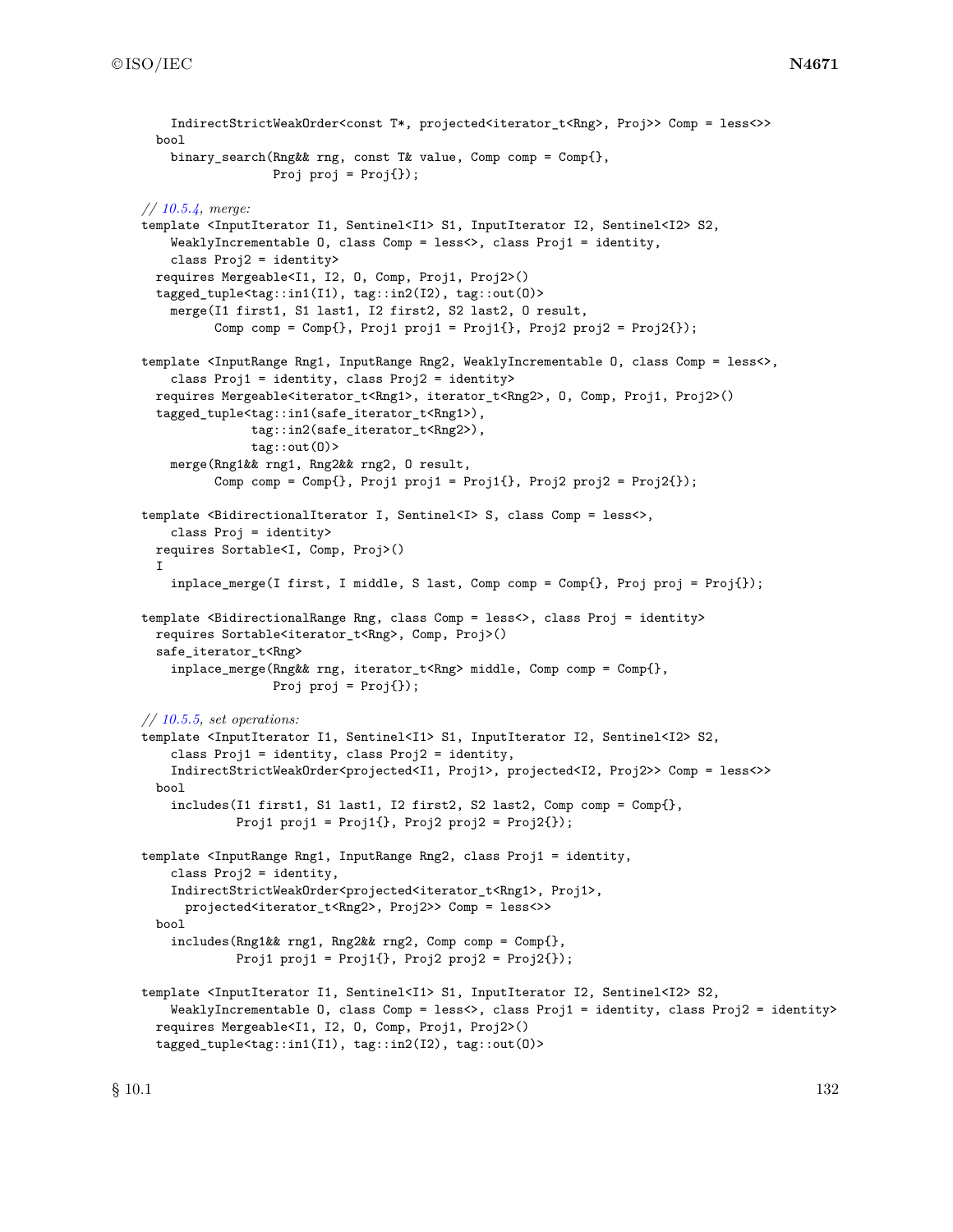```
set union(I1 first1, S1 last1, I2 first2, S2 last2, O result, Comp comp = Comp{},
              Proj1 proj1 = Proj1\{ \}, Proj2 proj2 = Proj2\{ \});
template <InputRange Rng1, InputRange Rng2, WeaklyIncrementable O,
    class Comp = less<>, class Proj1 = identity, class Proj2 = identity>
 requires Mergeable<iterator_t<Rng1>, iterator_t<Rng2>, O, Comp, Proj1, Proj2>()
  tagged_tuple<tag::in1(safe_iterator_t<Rng1>),
              tag::in2(safe_iterator_t<Rng2>),
               tag::out(O)>
    set_union(Rng1&& rng1, Rng2&& rng2, O result, Comp comp = Comp{},
              Proj1 proj1 = Proj1\{ \}, Proj2 proj2 = Proj2\{ \});
template <InputIterator I1, Sentinel<I1> S1, InputIterator I2, Sentinel<I2> S2,
    WeaklyIncrementable 0, class Comp = less<>, class Proj1 = identity, class Proj2 = identity>
 requires Mergeable<I1, I2, O, Comp, Proj1, Proj2>()
  O
    set_intersection(I1 first1, S1 last1, I2 first2, S2 last2, O result,
                     Comp comp = Comp\{, Proj1 proj1 = Proj1\{, Proj2 proj2 = Proj2\{};
template <InputRange Rng1, InputRange Rng2, WeaklyIncrementable O,
   class Comp = less<>, class Proj1 = identity, class Proj2 = identity>
 requires Mergeable<iterator_t<Rng1>, iterator_t<Rng2>, O, Comp, Proj1, Proj2>()
 O
    set_intersection(Rng1&& rng1, Rng2&& rng2, O result,
                     Comp comp = Comp\{\}, Prop1 = proj1 = Proj1\}, Prop2 = Proj2\});
template <InputIterator I1, Sentinel<I1> S1, InputIterator I2, Sentinel<I2> S2,
    WeaklyIncrementable 0, class Comp = less<>, class Proj1 = identity, class Proj2 = identity>
 requires Mergeable<I1, I2, O, Comp, Proj1, Proj2>()
 tagged_pair<tag::in1(I1), tag::out(O)>
    set_difference(I1 first1, S1 last1, I2 first2, S2 last2, O result,
                   Comp comp = Comp\{\}, Propiji = Proj1\}, Propiji = Proj1\}.template <InputRange Rng1, InputRange Rng2, WeaklyIncrementable O,
    class Comp = less<>, class Proj1 = identity, class Proj2 = identity>
 requires Mergeable<iterator_t<Rng1>, iterator_t<Rng2>, O, Comp, Proj1, Proj2>()
 tagged_pair<tag::in1(safe_iterator_t<Rng1>), tag::out(O)>
    set_difference(Rng1&& rng1, Rng2&& rng2, O result,
                   Comp comp = Comp\{\}, Prop1 = proj1 = Proj1\}, Prop2 = Proj2\});
template <InputIterator I1, Sentinel<I1> S1, InputIterator I2, Sentinel<I2> S2,
    WeaklyIncrementable O, class Comp = less<>, class Proj1 = identity, class Proj2 = identity>
 requires Mergeable<I1, I2, O, Comp, Proj1, Proj2>()
 tagged_tuple<tag::in1(I1), tag::in2(I2), tag::out(O)>
    set_symmetric_difference(I1 first1, S1 last1, I2 first2, S2 last2, O result,
                             Comp comp = Comp\{\}, Prop\ proj1 = Proj1\{\},Proj2 proj2 = Proj2{\};
template <InputRange Rng1, InputRange Rng2, WeaklyIncrementable O,
    class Comp = less<>, class Proj1 = identity, class Proj2 = identity>
 requires Mergeable<iterator_t<Rng1>, iterator_t<Rng2>, O, Comp, Proj1, Proj2>()
  tagged_tuple<tag::in1(safe_iterator_t<Rng1>),
               tag::in2(safe_iterator_t<Rng2>),
               tag::out(O)>
    set_symmetric_difference(Rng1&& rng1, Rng2&& rng2, O result, Comp comp = Comp{},
```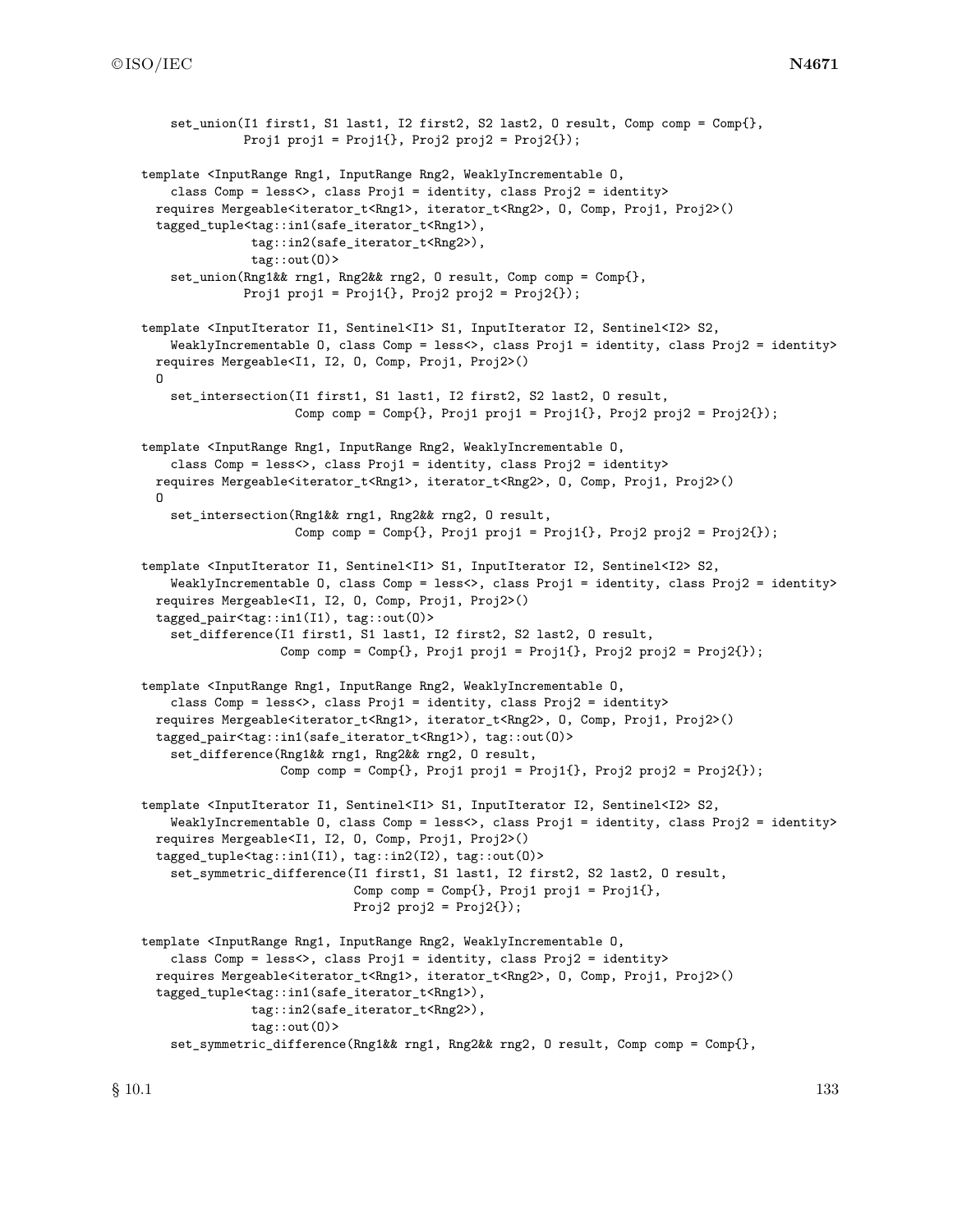Proj1 proj1 =  $Proj1\{}$ , Proj2 proj2 =  $Proj2\{}$ ); *// [10.5.6,](#page-166-0) heap operations:* template <RandomAccessIterator I, Sentinel<I>>S<>, class Comp = less<>, class Proj = identity> requires Sortable<I, Comp, Proj>() I push heap(I first, S last, Comp comp = Comp{}, Proj proj = Proj{}); template <RandomAccessRange Rng, class Comp = less<>, class Proj = identity> requires Sortable<iterator\_t<Rng>, Comp, Proj>() safe\_iterator\_t<Rng> push\_heap(Rng&& rng, Comp comp = Comp{}, Proj proj = Proj{}); template <RandomAccessIterator I, Sentinel<I> S, class Comp = less<>, class Proj = identity> requires Sortable<I, Comp, Proj>() I pop\_heap(I first, S last, Comp comp = Comp{}, Proj proj = Proj{}); template <RandomAccessRange Rng, class Comp = less<>, class Proj = identity> requires Sortable<iterator\_t<Rng>, Comp, Proj>() safe\_iterator\_t<Rng> pop\_heap(Rng&& rng, Comp comp = Comp{}, Proj proj = Proj{}); template <RandomAccessIterator I, Sentinel<I>S, class Comp = less<>, class Proj = identity> requires Sortable<I, Comp, Proj>() I make\_heap(I first, S last, Comp comp = Comp{}, Proj proj = Proj{}); template <RandomAccessRange Rng, class Comp = less<>, class Proj = identity> requires Sortable<iterator\_t<Rng>, Comp, Proj>() safe\_iterator\_t<Rng> make\_heap(Rng&& rng, Comp comp = Comp{}, Proj proj = Proj{}); template <RandomAccessIterator I, Sentinel<I>S, class Comp = less<>, class Proj = identity> requires Sortable<I, Comp, Proj>() I sort\_heap(I first, S last, Comp comp = Comp{}, Proj proj = Proj{}); template <RandomAccessRange Rng, class Comp = less<>, class Proj = identity> requires Sortable<iterator\_t<Rng>, Comp, Proj>() safe\_iterator\_t<Rng> sort\_heap(Rng&& rng, Comp comp = Comp{}, Proj proj = Proj{}); template <RandomAccessIterator I, Sentinel<I>>S, class Proj = identity, IndirectStrictWeakOrder<projected<I, Proj>> Comp = less<>> bool is\_heap(I first, S last, Comp comp = Comp{}, Proj proj = Proj{}); template <RandomAccessRange Rng, class Proj = identity, IndirectStrictWeakOrder<projected<iterator\_t<Rng>, Proj>> Comp = less<>> bool is\_heap(Rng&& rng, Comp comp = Comp{}, Proj proj = Proj{}); template <RandomAccessIterator I, Sentinel<I>>S, class Proj = identity, IndirectStrictWeakOrder<projected<I, Proj>> Comp = less<>> I is\_heap\_until(I first, S last, Comp comp = Comp{}, Proj proj = Proj{});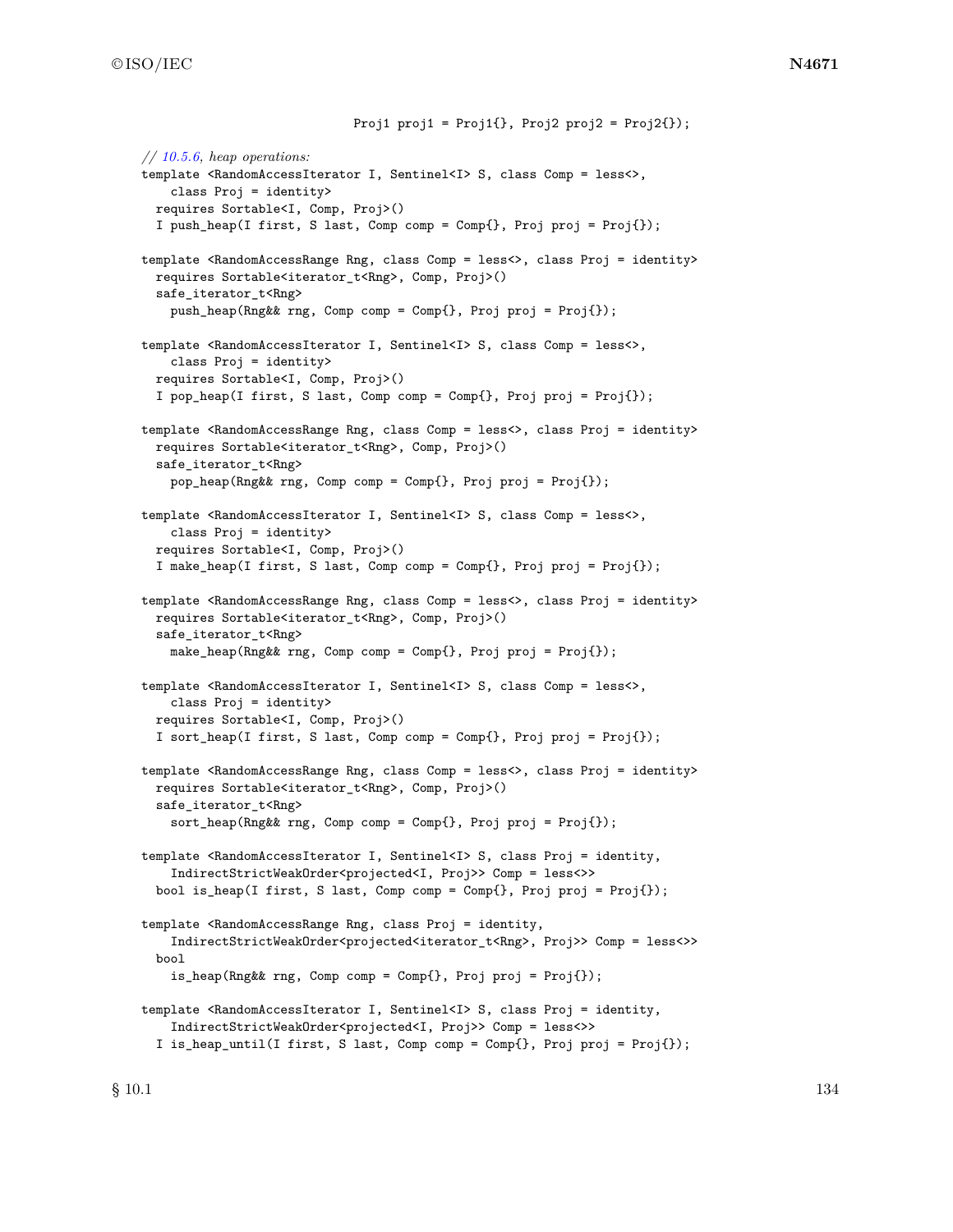```
template <RandomAccessRange Rng, class Proj = identity,
    IndirectStrictWeakOrder<projected<iterator_t<Rng>, Proj>> Comp = less<>>
  safe_iterator_t<Rng>
    is_heap_until(Rng&& rng, Comp comp = Comp{}, Proj proj = Proj{});
// 10.5.7, minimum and maximum:
template <class T, class Proj = identity,
    IndirectStrictWeakOrder<projected<const T*, Proj>> Comp = less<>>
  constexpr const T& min(const T& a, const T& b, Comp comp = Comp{}, Proj proj = Proj{});
template <Copyable T, class Proj = identity,
    IndirectStrictWeakOrder<projected<const T*, Proj>> Comp = less<>>
  constexpr T min(initializer_list<T> t, Comp comp = Comp{}, Proj proj = Proj{});
template <InputRange Rng, class Proj = identity,
    IndirectStrictWeakOrder<projected<iterator_t<Rng>, Proj>> Comp = less<>>
  requires Copyable<value_type_t<iterator_t<Rng>>>()
  value_type_t<iterator_t<Rng>>
    min(Rng\&rng, Comp comp = Comp{}, Proj proj = Proj{});
template <class T, class Proj = identity,
    IndirectStrictWeakOrder<projected<const T*, Proj>> Comp = less<>>
  constexpr const T& max(const T& a, const T& b, Comp comp = Comp{}, Proj proj = Proj{});
template <Copyable T, class Proj = identity,
    IndirectStrictWeakOrder<projected<const T*, Proj>> Comp = less<>>
  constexpr T max(initializer_list<T> t, Comp comp = Comp{}, Proj proj = Proj{});
template <InputRange Rng, class Proj = identity,
    IndirectStrictWeakOrder<projected<iterator_t<Rng>, Proj>> Comp = less<>>
  requires Copyable<value_type_t<iterator_t<Rng>>>()
  value_type_t<iterator_t<Rng>>
    max(Rng&& rng, Comp comp = Comp{}, Proj proj = Proj{});
template <class T, class Proj = identity,
    IndirectStrictWeakOrder<projected<const T*, Proj>> Comp = less<>>
  constexpr tagged_pair<tag::min(const T&), tag::max(const T&)>
    minmax(const T& a, const T& b, Comp comp = Comp{}, Proj proj = Proj{});
template <Copyable T, class Proj = identity,
    IndirectStrictWeakOrder<projected<const T*, Proj>> Comp = less<>>
  constexpr tagged_pair<tag::min(T), tag::max(T)>
    minmax(initializer_list<T> t, Comp comp = Comp{}, Proj proj = Proj{});
template <InputRange Rng, class Proj = identity,
    IndirectStrictWeakOrder<projected<iterator_t<Rng>, Proj>> Comp = less<>>
  requires Copyable<value_type_t<iterator_t<Rng>>>()
  tagged_pair<tag::min(value_type_t<iterator_t<Rng>>),
              tag::max(value_type_t<iterator_t<Rng>>)>
    minmax(Rng&& rng, Comp comp = Comp{}, Proj proj = Proj{});
template <ForwardIterator I, Sentinel<I> S, class Proj = identity,
    IndirectStrictWeakOrder<projected<I, Proj>> Comp = less<>>
  I min_element(I first, S last, Comp comp = Comp{}, Proj proj = Proj{});
```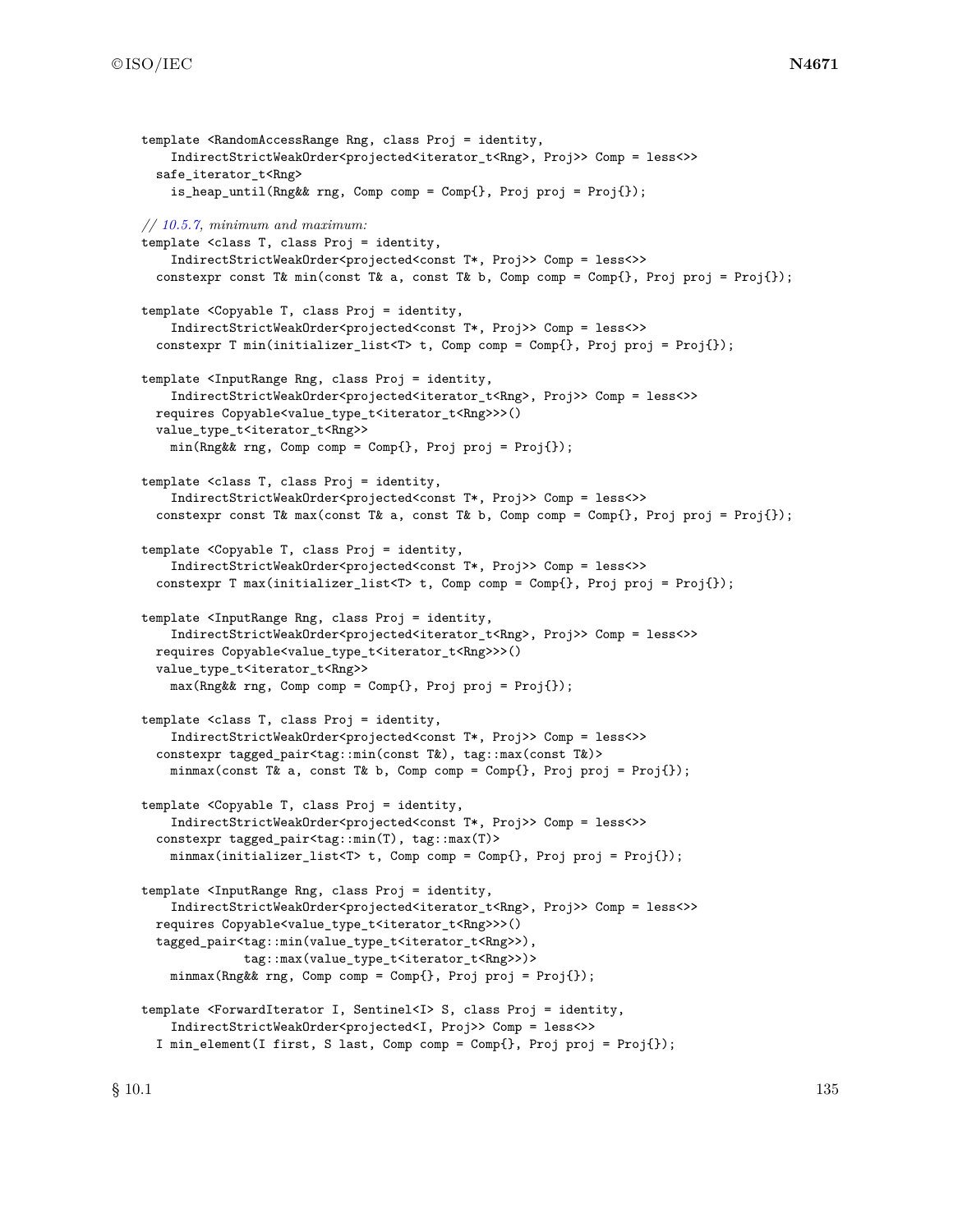```
template <ForwardRange Rng, class Proj = identity,
    IndirectStrictWeakOrder<projected<iterator_t<Rng>, Proj>> Comp = less<>>
 safe_iterator_t<Rng>
   min_element(Rng&& rng, Comp comp = Comp{}, Proj proj = Proj{});
template <ForwardIterator I, Sentinel<I> S, class Proj = identity,
   IndirectStrictWeakOrder<projected<I, Proj>> Comp = less<>>
 I max_element(I first, S last, Comp comp = Comp{}, Proj proj = Proj{});
template <ForwardRange Rng, class Proj = identity,
    IndirectStrictWeakOrder<projected<iterator_t<Rng>, Proj>> Comp = less<>>
  safe_iterator_t<Rng>
    max_element(Rng&& rng, Comp comp = Comp{}, Proj proj = Proj{});
template <ForwardIterator I, Sentinel<I> S, class Proj = identity,
    IndirectStrictWeakOrder<projected<I, Proj>> Comp = less<>>
  tagged_pair<tag::min(I), tag::max(I)>
   minmax_element(I first, S last, Comp comp = Comp{}, Proj proj = Proj{});
template <ForwardRange Rng, class Proj = identity,
    IndirectStrictWeakOrder<projected<iterator_t<Rng>, Proj>> Comp = less<>>
  tagged_pair<tag::min(safe_iterator_t<Rng>),
              tag::max(safe_iterator_t<Rng>)>
    minmax_element(Rng&& rng, Comp comp = Comp{}, Proj proj = Proj{});
template <InputIterator I1, Sentinel<I1> S1, InputIterator I2, Sentinel<I2> S2,
    class Proj1 = identity, class Proj2 = identity,
    IndirectStrictWeakOrder<projected<I1, Proj1>, projected<I2, Proj2>> Comp = less<>>
 bool
    lexicographical_compare(I1 first1, S1 last1, I2 first2, S2 last2,
                            Comp comp = Comp\{\}, Prop\{1 \text{ proj1 = Proj1}\}, Prop\{2 \text{ proj2 = Proj2}\}\);
template <InputRange Rng1, InputRange Rng2, class Proj1 = identity,
   class Proj2 = identity,
    IndirectStrictWeakOrder<projected<iterator_t<Rng1>, Proj1>,
      projected<iterator_t<Rng2>, Proj2>> Comp = less<>>
 bool
    lexicographical_compare(Rng1&& rng1, Rng2&& rng2, Comp comp = Comp{},
                            Proj1 proj1 = Proj1{}, Proj2 proj2 = Proj2{});
// 10.5.9, permutations:
template <BidirectionalIterator I, Sentinel<I> S, class Comp = less<>,
    class Proj = identity>
 requires Sortable<I, Comp, Proj>()
 bool next_permutation(I first, S last, Comp comp = Comp{}, Proj proj = Proj{});
template <BidirectionalRange Rng, class Comp = less<>,
   class Proj = identity>
 requires Sortable<iterator_t<Rng>, Comp, Proj>()
 bool
    next_permutation(Rng&& rng, Comp comp = Comp{}, Proj proj = Proj{});
template <BidirectionalIterator I, Sentinel<I> S, class Comp = less<>,
    class Proj = identity>
```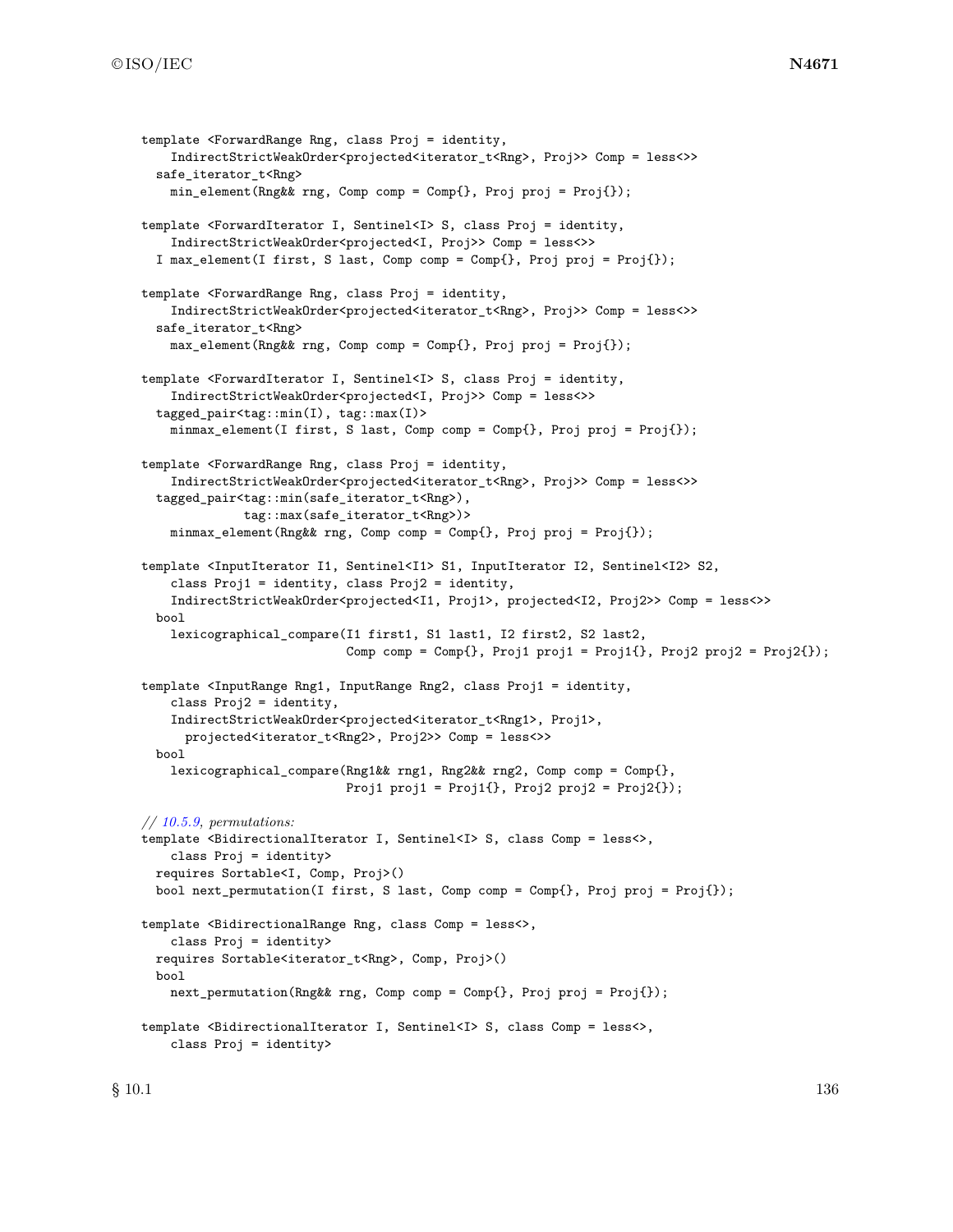```
requires Sortable<I, Comp, Proj>()
    bool prev_permutation(I first, S last, Comp comp = Comp{}, Proj proj = Proj{});
  template <BidirectionalRange Rng, class Comp = less<>,
      class Proj = identity>
    requires Sortable<iterator_t<Rng>, Comp, Proj>()
    bool
      prev_permutation(Rng&& rng, Comp comp = Comp{}, Proj proj = Proj{});
}}}}
```
- <sup>3</sup> All of the algorithms are separated from the particular implementations of data structures and are parameterized by iterator types. Because of this, they can work with program-defined data structures, as long as these data structures have iterator types satisfying the assumptions on the algorithms.
- <sup>4</sup> For purposes of determining the existence of data races, algorithms shall not modify objects referenced through an iterator argument unless the specification requires such modification.
- <sup>5</sup> Both in-place and copying versions are provided for certain algorithms.<sup>[4](#page-140-0)</sup> When such a version is provided for *algorithm* it is called *algorithm\_copy*. Algorithms that take predicates end with the suffix \_if (which follows the suffix \_copy).
- <sup>6</sup> [ *Note:* Unless otherwise specified, algorithms that take function objects as arguments are permitted to copy those function objects freely. Programmers for whom object identity is important should consider using a wrapper class that points to a noncopied implementation object such as reference wrapper<T> (ISO/IEC 14882:2014 §20.9.3), or some equivalent solution. *— end note* ]
- <sup>7</sup> In the description of the algorithms operators + and are used for some of the iterator categories for which they do not have to be defined. In these cases the semantics of a+n is the same as that of

```
X tmp = a;
advance(tmp, n);
return tmp;
```
and that of b-a is the same as of

return distance(a, b);

<sup>8</sup> In the description of algorithm return values, sentinel values are sometimes returned where an iterator is expected. In these cases, the semantics are as if the sentinel is converted into an iterator as follows:

```
I tmp = first;
while(tmp != last)
  ++tmp;
return tmp;
```
- <sup>9</sup> Overloads of algorithms that take Range arguments [\(9.9.2.2\)](#page-115-2) behave as if they are implemented by calling begin and end on the Range and dispatching to the overload that takes separate iterator and sentinel arguments.
- <sup>10</sup> Some algorithms declare both an overload that takes a Range and an Iterator, and an overload that takes two Range parameters. Since an array type (ISO/IEC 14882:2014 §3.9.2) both satisfies Range and decays to a pointer (ISO/IEC 14882:2014 §4.2) which satisfies Iterator, such overloads are ambiguous when an array is passed as the second argument. Implementations provide a mechanism to resolve this ambiguity in favor of the overload that takes two ranges.

<span id="page-140-0"></span><sup>4)</sup> The decision whether to include a copying version was usually based on complexity considerations. When the cost of doing the operation dominates the cost of copy, the copying version is not included. For example, sort\_copy is not included because the cost of sorting is much more significant, and users might as well do copy followed by sort.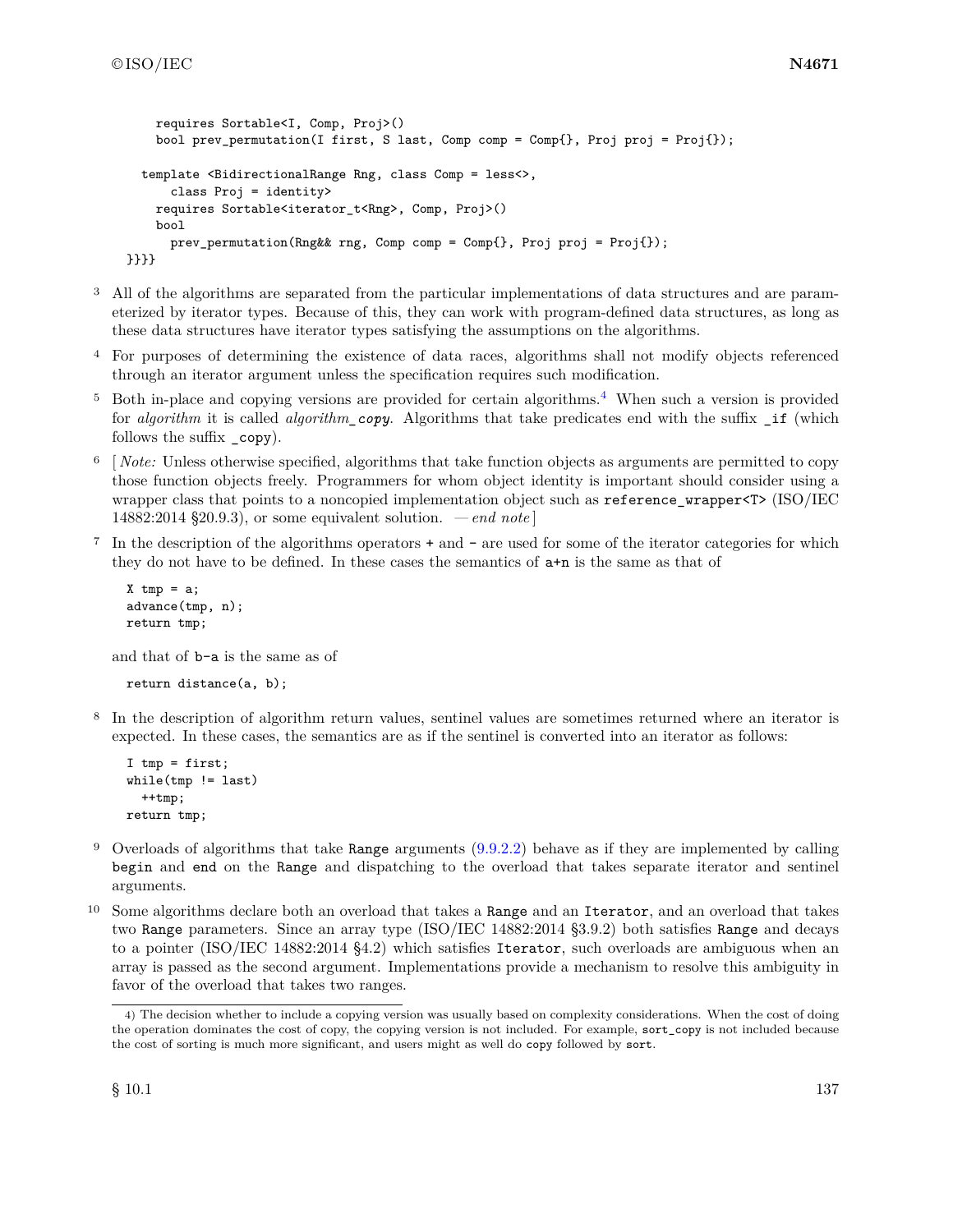- <sup>11</sup> The number and order of template parameters for algorithm declarations is unspecified, except where explicitly stated otherwise.
- <sup>12</sup> Despite that the algorithm declarations nominally accept parameters by value, it is unspecified when and if the argument expressions are used to initialize the actual parameters except that any such initialization shall be sequenced before (ISO/IEC 14882:2014 §1.9) the algorithm returns. [ *Note:* The behavior of a program that modifies the values of the actual argument expressions is consequently undefined unless the algorithm return happens before (ISO/IEC 14882:2014 §1.10) any such modifications. *— end note* ]

### <span id="page-141-1"></span>**10.2 Tag specifiers [alg.tagspec]**

```
namespace tag {
  struct in { /∗ implementation-defined ∗/ };
  struct in1 { /∗ implementation-defined ∗/ };
  struct in2 { /∗ implementation-defined ∗/ };
  struct out { /∗ implementation-defined ∗/ };
  struct out1 { /∗ implementation-defined ∗/ };
  struct out2 { /∗ implementation-defined ∗/ };
  struct fun { /∗ implementation-defined ∗/ };
  struct min { /∗ implementation-defined ∗/ };
  struct max { /∗ implementation-defined ∗/ };
  struct begin { /∗ implementation-defined ∗/ };
  struct end { /∗ implementation-defined ∗/ };
}
```
 $1$  In the following description, let  $X$  be the name of a type in the **tag** namespace above.

<sup>2</sup> tag::*X* is a tag specifier [\(8.5.2\)](#page-41-0) such that *TAGGET* (*D*, tag::*X*, *N*) names a tagged getter [\(8.5.2\)](#page-41-0) with DerivedCharacteristic *D*, ElementIndex *N*, and ElementName *X*.

<sup>3</sup> [*Example:* tag::in is a type such that *TAGGET* (*D*, tag::in, *N*) names a type with the following interface:

```
struct __input_getter {
 constexpr decltype(auto) in() & { return get<N>(static_cast<D&x>(*this)); }
 constexpr decltype(auto) in() && { return get<N>(static_cast<D&&>(*this)); }
 constexpr decltype(auto) in() const & { return get<N>(static_cast<const D&>(*this)); }
};
```
*— end example* ]

**10.3 Non-modifying sequence operations [alg.nonmodifying]**

<span id="page-141-0"></span>**10.3.1** All of **alg.all a 10.3.1** All of **a 10.3.1 a 1** 

template <InputIterator I, Sentinel<I> S, class Proj = identity, IndirectPredicate<projected<I, Proj>> Pred> bool all\_of(I first, S last, Pred pred, Proj proj = Proj{});

template <InputRange Rng, class Proj = identity, IndirectPredicate<projected<iterator\_t<Rng>, Proj>> Pred> bool all\_of(Rng&& rng, Pred pred, Proj proj = Proj{});

<sup>1</sup> *Returns:* true if [first,last) is empty or if invoke(pred, invoke(proj, \*i)) is true for every iterator i in the range [first,last), and false otherwise.

<sup>2</sup> *Complexity:* At most last - first applications of the predicate and last - first applications of the projection.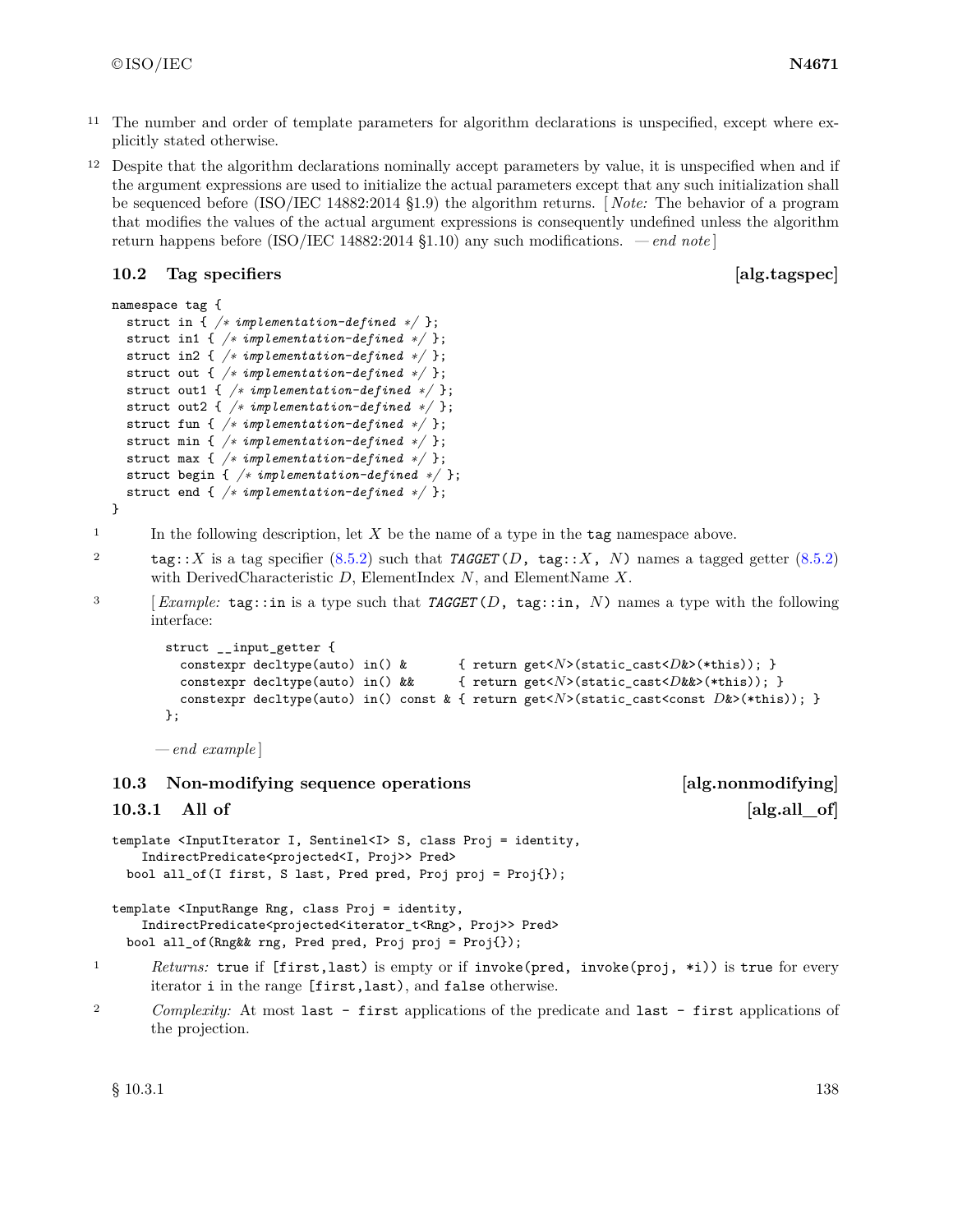### **10.3.2** Any of **[alg.any\_of]**

```
template <InputIterator I, Sentinel<I> S, class Proj = identity,
    IndirectPredicate<projected<I, Proj>> Pred>
 bool any_of(I first, S last, Pred pred, Proj proj = Proj{});
```

```
template <InputRange Rng, class Proj = identity,
    IndirectPredicate<projected<iterator_t<Rng>, Proj>> Pred>
 bool any_of(Rng&& rng, Pred pred, Proj proj = Proj{});
```
- <sup>1</sup> *Returns:* false if [first,last) is empty or if there is no iterator i in the range [first,last) such that invoke(pred, invoke(proj, \*i)) is true, and true otherwise.
- <sup>2</sup> *Complexity:* At most last first applications of the predicate and last first applications of the projection.

### **10.3.3 None of [alg.none\_of]**

```
template <InputIterator I, Sentinel<I> S, class Proj = identity,
    IndirectPredicate<projected<I, Proj>> Pred>
 bool none_of(I first, S last, Pred pred, Proj proj = Proj{});
```
template <InputRange Rng, class Proj = identity, IndirectPredicate<projected<iterator\_t<Rng>, Proj>> Pred> bool none\_of(Rng&& rng, Pred pred, Proj proj = Proj{});

- <sup>1</sup> *Returns:* true if [first,last) is empty or if invoke(pred, invoke(proj, \*i)) is false for every iterator i in the range [first,last), and false otherwise.
- <sup>2</sup> *Complexity:* At most last first applications of the predicate and last first applications of the projection.

### **10.3.4** For each **a [alg.foreach**]

```
template <InputIterator I, Sentinel<I> S, class Proj = identity,
    IndirectInvocable<projected<I, Proj>> Fun>
  tagged_pair<tag::in(I), tag::fun(Fun)>
    for_each(I first, S last, Fun f, Proj proj = Proj{});
```

```
template <InputRange Rng, class Proj = identity,
    IndirectInvocable<projected<iterator_t<Rng>, Proj>> Fun>
  tagged_pair<tag::in(safe_iterator_t<Rng>), tag::fun(Fun)>
    for_each(Rng&& rng, Fun f, Proj proj = Proj{});
```
- <sup>1</sup> *Effects:* Calls invoke(f, invoke(proj, \*i)) for every iterator i in the range [first,last), starting from first and proceeding to last - 1. [ *Note:* If the result of invoke(proj, \*i) is a mutable reference, f may apply nonconstant functions. *— end note* ]
- 2 *Returns:* {last, std::move(f)}.
- <sup>3</sup> *Complexity:* Applies f and proj exactly last first times.
- <sup>4</sup> *Remarks:* If f returns a result, the result is ignored.
- <sup>5</sup> [*Note:* The requirements of this algorithm are more strict than those specified in ISO/IEC 14882:2014 §25.2.4. This algorithm requires Fun to satisfy CopyConstructible, whereas the algorithm in the C**++** Standard requires only MoveConstructible. *— end note* ]

### **10.3.5 Find**  [alg.find]

 $\S 10.3.5$  10.3.5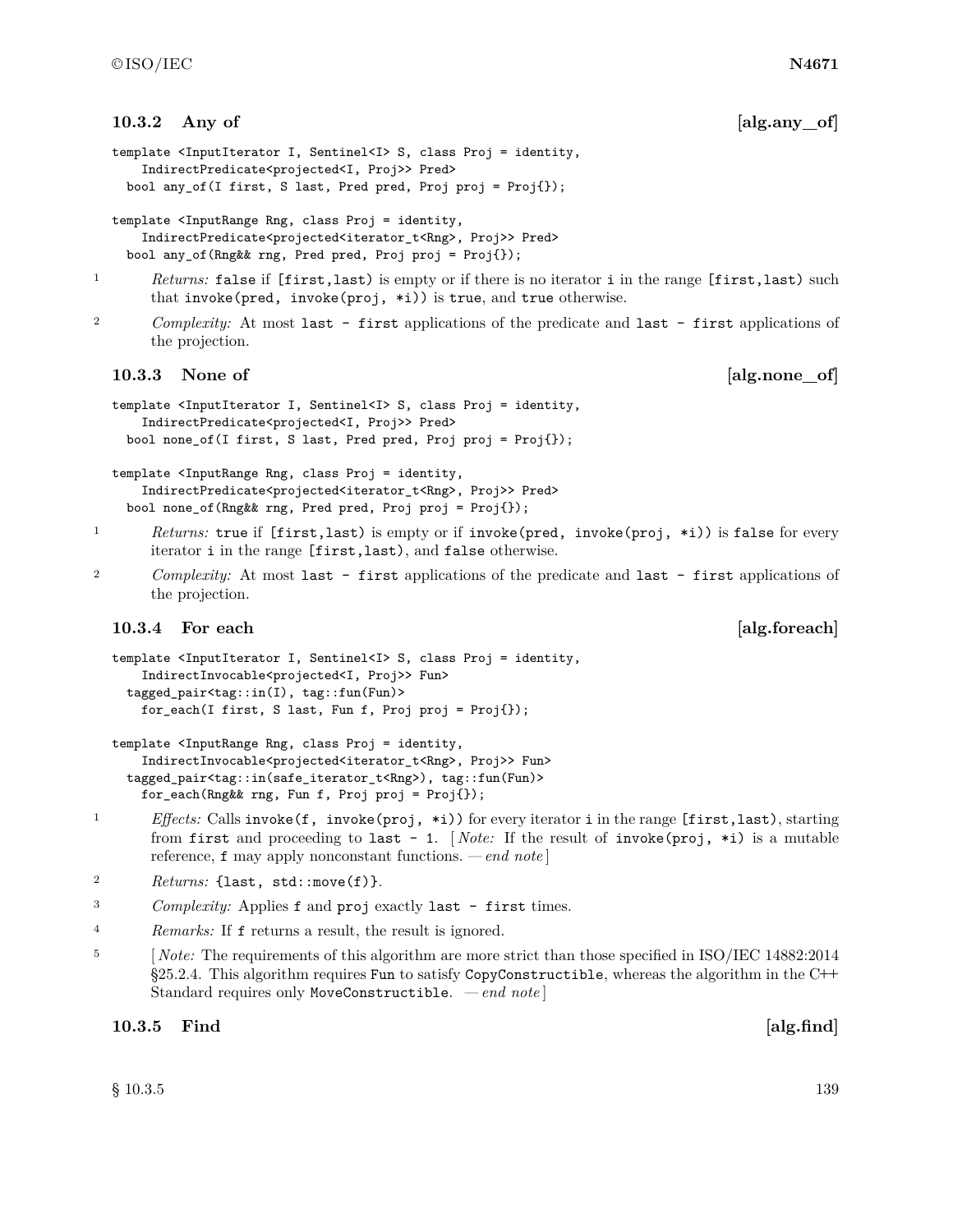```
template <InputIterator I, Sentinel<I> S, class T, class Proj = identity>
    requires IndirectRelation<equal_to<>, projected<I, Proj>, const T*>()
    I find(I first, S last, const T& value, Proj proj = Proj{});
  template <InputRange Rng, class T, class Proj = identity>
    requires IndirectRelation<equal_to<>, projected<iterator_t<Rng>, Proj>, const T*>()
    safe_iterator_t<Rng>
      find(Rng&& rng, const T& value, Proj proj = Proj{});
  template <InputIterator I, Sentinel<I> S, class Proj = identity,
      IndirectPredicate<projected<I, Proj>> Pred>
    I find_if(I first, S last, Pred pred, Proj proj = Proj{});
  template <InputRange Rng, class Proj = identity,
      IndirectPredicate<projected<iterator_t<Rng>, Proj>> Pred>
    safe_iterator_t<Rng>
      find_if(Rng&& rng, Pred pred, Proj proj = Proj{});
  template <InputIterator I, Sentinel<I> S, class Proj = identity,
      IndirectPredicate<projected<I, Proj>> Pred>
    I find_if_not(I first, S last, Pred pred, Proj proj = Proj{});
  template <InputRange Rng, class Proj = identity,
      IndirectPredicate<projected<iterator_t<Rng>, Proj>> Pred>
    safe_iterator_t<Rng>
      find_if_not(Rng&& rng, Pred pred, Proj proj = Proj{});
1 Returns: The first iterator i in the range [first,last) for which the following corresponding condi-
       tions hold: invoke(proj, *i) == value, invoke(pred, invoke(proj, *i)) != false, invoke(pred,
       invoke(proj, *i)) == false. Returns last if no such iterator is found.
2 Complexity: At most last - first applications of the corresponding predicate and projection.
  10.3.6 Find end [alg.find.end]
  template <ForwardIterator I1, Sentinel<I1> S1, ForwardIterator I2,
      Sentinel<I2> S2, class Proj = identity,
      IndirectRelation<I2, projected<I1, Proj>> Pred = equal_to<>>
    I1
      find_end(I1 first1, S1 last1, I2 first2, S2 last2,
               Pred pred = Pred{}; Proj proj = Proj{};
  template <ForwardRange Rng1, ForwardRange Rng2,
      class Proj = identity,
      IndirectRelation<iterator_t<Rng2>,
        projected<iterator_t<Rng>, Proj>> Pred = equal_to<>>
    safe_iterator_t<Rng1>
      find_end(Rng1&& rng1, Rng2&& rng2, Pred pred = Pred{}, Proj proj = Proj{});
1 Effects: Finds a subsequence of equal values in a sequence.
2 Returns: The last iterator i in the range [first1,last1 - (last2 - first2)) such that for every
       non-negative integer n < (last2 - first2), the following condition holds: invoke(pred, invoke(proj,
       *(i + n)), *(first2 + n)) != false. Returns last1 if [first2, last2) is empty or if no such
       iterator is found.
<sup>3</sup> Complexity: At most (last2 - first2) * (last1 - first1 - (last2 - first2) + 1) applica-
       tions of the corresponding predicate and projection.
```
 $\S$  10.3.6 10.3.6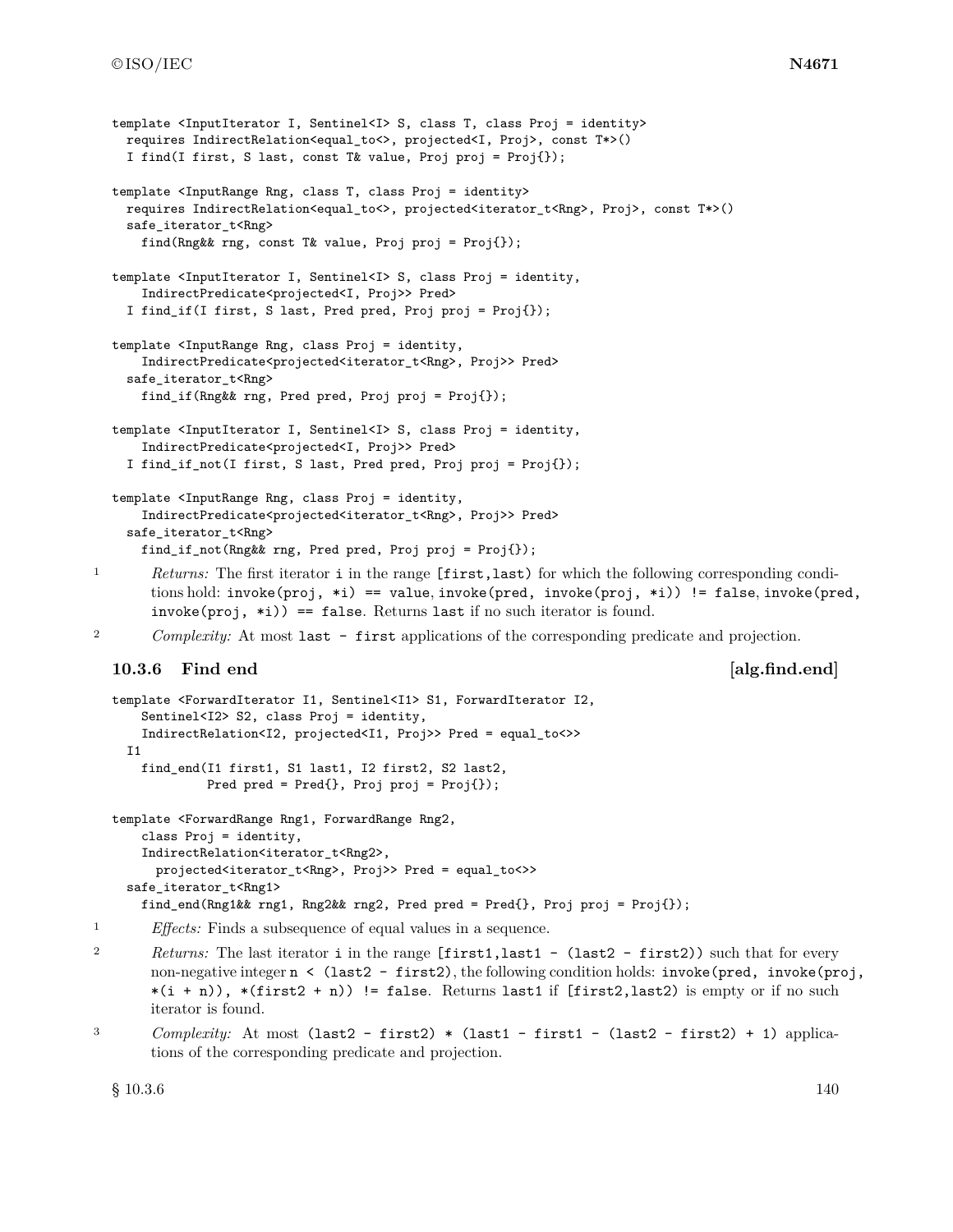### **10.3.7** Find first of *alg.find.first.of*

```
template <InputIterator I1, Sentinel<I1> S1, ForwardIterator I2, Sentinel<I2> S2,
    class Proj1 = identity, class Proj2 = identity,
    IndirectPredicate<projected<I1, Proj1>, projected<I2, Proj2>> Pred = equal_to<>>
 I1
    find_first_of(I1 first1, S1 last1, I2 first2, S2 last2, Pred pred = Pred{},
                  Proj1 proj1 = Proj1\{ \}, Proj2 proj2 = Proj2\{ \});
template <InputRange Rng1, ForwardRange Rng2, class Proj1 = identity,
    class Proj2 = identity,
    IndirectPredicate<projected<iterator_t<Rng1>, Proj1>,
     projected<iterator_t<Rng2>, Proj2>> Pred = equal_to<>>
  safe_iterator_t<Rng1>
   find_first_of(Rng1&& rng1, Rng2&& rng2, Pred pred = Pred{},
                  Proj1 proj1 = Proj1\{\}, Proj2 proj2 = Proj2\{\});
```
<sup>1</sup> *Effects:* Finds an element that matches one of a set of values.

- <sup>2</sup> *Returns:* The first iterator i in the range [first1,last1) such that for some iterator j in the range [first2,last2) the following condition holds: invoke(pred, invoke(proj1, \*i), invoke(proj2, \*j)) != false. Returns last1 if [first2,last2) is empty or if no such iterator is found.
- 

<sup>3</sup> *Complexity:* At most (last1-first1) \* (last2-first2) applications of the corresponding predicate and the two projections.

### **10.3.8** Adjacent find **algebra 10.3.8** Adjacent.find

```
template <ForwardIterator I, Sentinel<I> S, class Proj = identity,
    IndirectRelation<projected<I, Proj>> Pred = equal_to<>>
 I
   adjacent_find(I first, S last, Pred pred = Pred{},
                 Proj proj = Proj });
template <ForwardRange Rng, class Proj = identity,
    IndirectRelation<projected<iterator_t<Rng>, Proj>> Pred = equal_to<>>
```

```
safe_iterator_t<Rng>
 adjacent_find(Rng&& rng, Pred pred = Pred{}, Proj proj = Proj{});
```
- <sup>1</sup> *Returns:* The first iterator i such that both i and i + 1 are in the range [first,last) for which the following corresponding condition holds: invoke(pred, invoke(proj, \*i), invoke(proj, \*(i) + 1))) != false. Returns last if no such iterator is found.
- <sup>2</sup> *Complexity:* For a nonempty range, exactly  $min((i first) + 1, (last first) 1)$  applications of the corresponding predicate, where i is adjacent\_find's return value, and no more than twice as many applications of the projection.

### **10.3.9 Count and <b>a Example 2 Count a Example 2 Count EXAMPLE 2 Count**

```
template <InputIterator I, Sentinel<I> S, class T, class Proj = identity>
 requires IndirectRelation<equal_to<>, projected<I, Proj>, const T*>()
 difference_type_t<I>
    count(I first, S last, const T& value, Proj proj = Proj{});
```

```
template <InputRange Rng, class T, class Proj = identity>
 requires IndirectRelation<equal_to<>, projected<iterator_t<Rng>, Proj>, const T*>()
 difference_type_t<iterator_t<Rng>>
    count(Rng&& rng, const T& value, Proj proj = Proj{});
```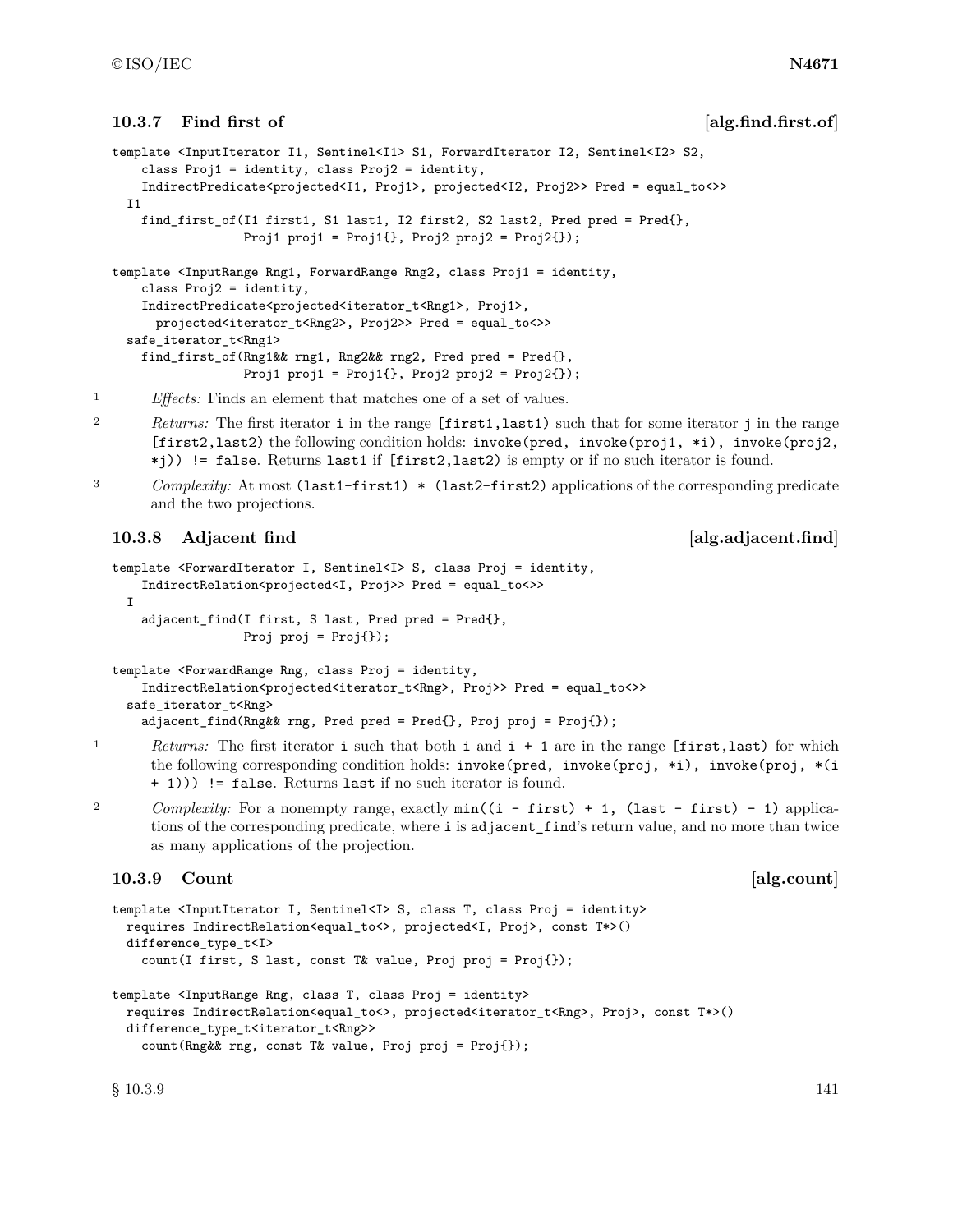```
template <InputIterator I, Sentinel<I> S, class Proj = identity,
    IndirectPredicate<projected<I, Proj>> Pred>
 difference_type_t<I>
    count_if(I first, S last, Pred pred, Proj proj = Proj{});
```

```
template <InputRange Rng, class Proj = identity,
    IndirectPredicate<projected<iterator_t<Rng>, Proj>> Pred>
 difference_type_t<iterator_t<Rng>>
    count_if(Rng&& rng, Pred pred, Proj proj = Proj{});
```
<sup>1</sup> *Effects:* Returns the number of iterators i in the range [first,last) for which the following corresponding conditions hold:  $invoke(proj, *i) == value, invoke(pred, invoke(proj, *i)) !=$ false.

<sup>2</sup> *Complexity:* Exactly last - first applications of the corresponding predicate and projection.

### **10.3.10 Mismatch [mismatch]**

```
template <InputIterator I1, Sentinel<I1> S1, InputIterator I2, Sentinel<I2> S2,
    class Proj1 = identity, class Proj2 = identity,
    IndirectPredicate<projected<I1, Proj1>, projected<I2, Proj2>> Pred = equal_to<>>
  tagged_pair<tag::in1(I1), tag::in2(I2)>
    mismatch(I1 first1, S1 last1, I2 first2, S2 last2, Pred pred = Pred{},
             Proj1 proj1 = Proj1\{ \}, Proj2 proj2 = Proj2\{ \});
```

```
template <InputRange Rng1, InputRange Rng2,
```

```
class Proj1 = identity, class Proj2 = identity,
 IndirectPredicate<projected<iterator_t<Rng1>, Proj1>,
   projected<iterator_t<Rng2>, Proj2>> Pred = equal_to<>>
tagged_pair<tag::in1(safe_iterator_t<Rng1>), tag::in2(safe_iterator_t<Rng2>)>
 mismatch(Rng1&& rng1, Rng2&& rng2, Pred pred = Pred{},
           Proj1 proj1 = Proj1\{\}, Proj2 proj2 = Proj2\{\});
```
- <sup>1</sup> *Returns:* A pair of iterators **i** and **j** such that **j** == **first2** + (**i first1**) and **i** is the first iterator in the range [first1,last1) for which the following corresponding conditions hold:
- $(1.1)$   $-$  j is in the range [first2, last2).

```
(1.2) - !(\ast i == \ast(first2 + (i - first1)))
```
- $(1.3)$  invoke(pred, invoke(proj1, \*i), invoke(proj2, \*(first2 + (i first1)))) == false Returns the pair first1 + min(last1 - first1, last2 - first2) and first2 + min(last1 first1, last2 - first2) if such an iterator i is not found.
	- <sup>2</sup> *Complexity:* At most last1 first1 applications of the corresponding predicate and both projections.

### **10.3.11 Equal alg.equal**

```
template <InputIterator I1, Sentinel<I1> S1, InputIterator I2, Sentinel<I2> S2,
    class Pred = equal_to<>, class Proj1 = identity, class Proj2 = identity>
 requires IndirectlyComparable<I1, I2, Pred, Proj1, Proj2>()
 bool equal(I1 first1, S1 last1, I2 first2, S2 last2,
             Pred pred = Pred{},
             Proj1 proj1 = Proj1\{ \}, Proj2 proj2 = Proj2\{ \});
```

```
template <InputRange Rng1, InputRange Rng2, class Pred = equal_to<>,
    class Proj1 = identity, class Proj2 = identity>
```
 $\S$  10.3.11 142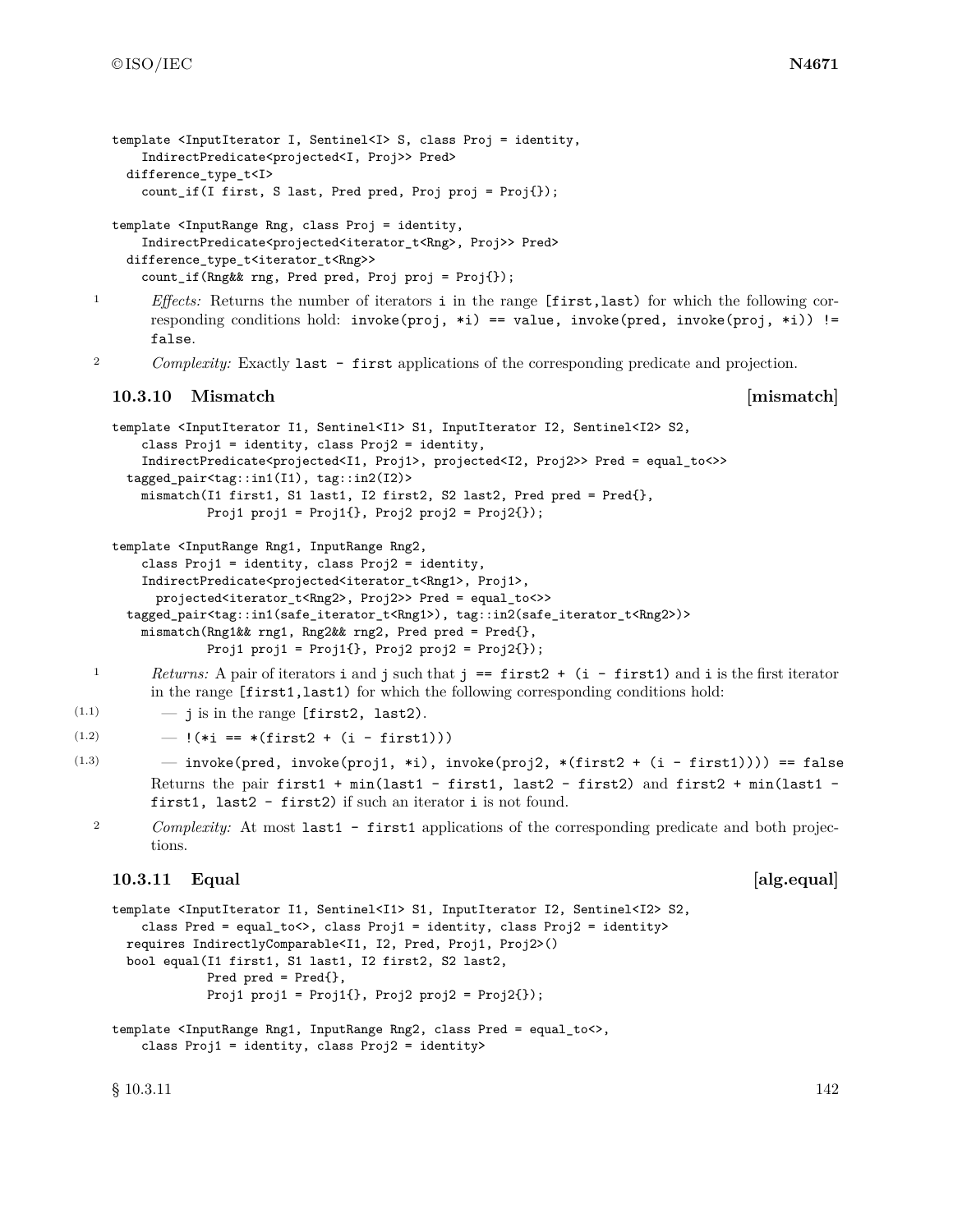requires IndirectlyComparable<iterator t<Rng1>, iterator t<Rng2>, Pred, Proj1, Proj2>() bool equal(Rng1&& rng1, Rng2&& rng2, Pred pred = Pred{}, Proj1 proj1 = Proj1 $\{ \}$ , Proj2 proj2 = Proj2 $\{ \}$ );

- 1 *Returns:* If last1 first1 != last2 first2, return false. Otherwise return true if for every iterator i in the range [first1,last1) the following condition holds: invoke(pred, invoke(proj1, \*i), invoke(proj2, \*(first2 + (i - first1)))) != false. Otherwise, returns false.
- <sup>2</sup> *Complexity:* No applications of the corresponding predicate and projections if SizedSentinel<S1, I1>() is satisfied, and SizedSentinel<S2, I2>() is satisfied, and last1 - first1 != last2 first2. Otherwise, at most min(last1 - first1, last2 - first2) applications of the corresponding predicate and projections.

### **10.3.12** Is permutation [alg.is\_permutation]

```
template <ForwardIterator I1, Sentinel<I1> S1, ForwardIterator I2,
    Sentinel<I2> S2, class Pred = equal_to<>, class Proj1 = identity,
    class Proj2 = identity>
 requires IndirectlyComparable<I1, I2, Pred, Proj1, Proj2>()
 bool is_permutation(I1 first1, S1 last1, I2 first2, S2 last2,
                      Pred pred = Pred{},
                      Proj1 proj1 = Proj1\{ \}, Proj2 proj2 = Proj2\{ \});
template <ForwardRange Rng1, ForwardRange Rng2, class Pred = equal_to<>,
```

```
class Proj1 = identity, class Proj2 = identity>
requires IndirectlyComparable<iterator_t<Rng1>, iterator_t<Rng2>, Pred, Proj1, Proj2>()
bool is_permutation(Rng1&& rng1, Rng2&& rng2, Pred pred = Pred{},
                    Proj1 proj1 = Proj1\{\}, Proj2 proj2 = Proj2\{\});
```
- <sup>1</sup> *Returns:* If last1 first1 != last2 first2, return false. Otherwise return true if there exists a permutation of the elements in the range  $[\text{first2}, \text{first2} + (\text{last1} - \text{first1})).$  beginning with I2 begin, such that equal(first1, last1, begin, pred, proj1, proj2) returns true; otherwise, returns false.
- <sup>2</sup> *Complexity:* No applications of the corresponding predicate and projections if SizedSentinel<S1, I1>() is satisfied, and SizedSentinel<S2, I2>() is satisfied, and last1 - first1 != last2 first2. Otherwise, exactly last1 - first1 applications of the corresponding predicate and projections if equal(first1, last1, first2, last2, pred, proj1, proj2) would return true; otherwise, at worst  $\mathcal{O}(N^2)$ , where *N* has the value last1 - first1.

### **10.3.13 Search and <b>a Example 2 Example 2 Example 2 Example 2 Example 2 Example 2 Example 2 Example 2 Example 2 Example 2 EXAMPLE 2 EXAMPLE 2 EXAMPLE 2 EXAMPLE 2 EXAMPLE 2 EXAMPLE 2 EXA**

```
template <ForwardIterator I1, Sentinel<I1> S1, ForwardIterator I2,
   Sentinel<I2> S2, class Pred = equal_to<>,
    class Proj1 = identity, class Proj2 = identity>
 requires IndirectlyComparable<I1, I2, Pred, Proj1, Proj2>()
 I1
    search(I1 first1, S1 last1, I2 first2, S2 last2,
           Pred pred = Pred{},
           Proj1 proj1 = Proj1\{ \}, Proj2 proj2 = Proj2\{ \});
template <ForwardRange Rng1, ForwardRange Rng2, class Pred = equal_to<>,
    class Proj1 = identity, class Proj2 = identity>
 requires IndirectlyComparable<iterator_t<Rng1>, iterator_t<Rng2>, Pred, Proj1, Proj2>()
 safe_iterator_t<Rng1>
    search(Rng1&& rng1, Rng2&& rng2, Pred pred = Pred{},
           Proj1 proj1 = Proj1\{ \}, Proj2 proj2 = Proj2\{ \});
```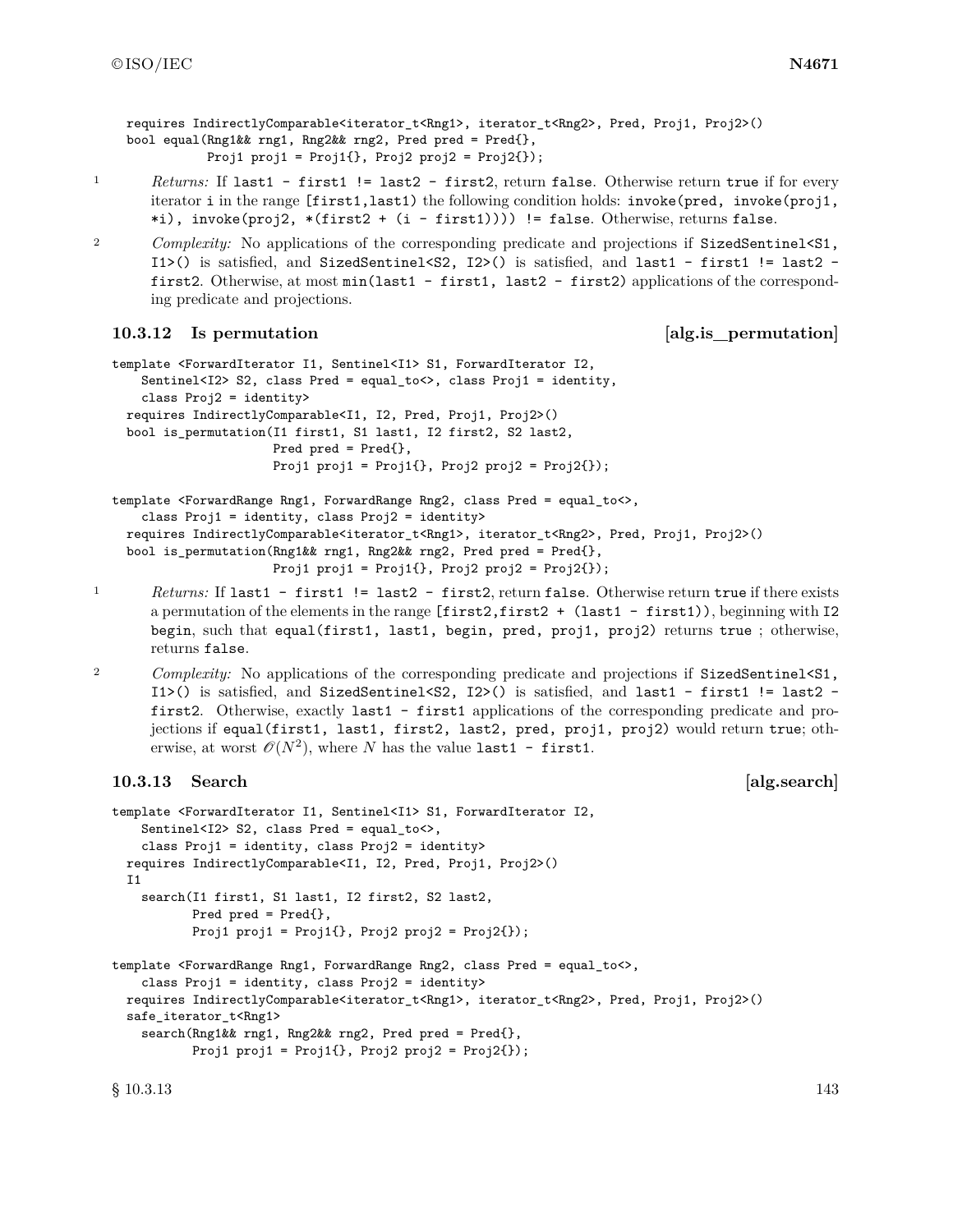- <sup>1</sup> *Effects:* Finds a subsequence of equal values in a sequence.
- <sup>2</sup> *Returns:* The first iterator i in the range [first1,last1 (last2-first2)) such that for every non-negative integer n less than last2 - first2 the following condition holds: invoke(pred, invoke(proj1,  $*(i + n))$ , invoke(proj2,  $*(first2 + n))$ ) != false. Returns first1 if [first2, last2) is empty, otherwise returns last1 if no such iterator is found.
- <sup>3</sup> *Complexity:* At most (last1 first1) \* (last2 first2) applications of the corresponding predicate and projections.

```
template <ForwardIterator I, Sentinel<I> S, class T,
    class Pred = equal_to<>, class Proj = identity>
 requires IndirectlyComparable<I, const T*, Pred, Proj>()
  I
    search_n(I first, S last, difference_type_t<I> count,
             const T& value, Pred pred = Pred{},
             Proj proj = Proj {});
template <ForwardRange Rng, class T, class Pred = equal_to<>,
    class Proj = identity>
 requires IndirectlyComparable<iterator t<Rng>, const T*, Pred, Proj>()
  safe_iterator_t<Rng>
    search_n(Rng&& rng, difference_type_t<iterator_t<Rng>> count,
             const T& value, Pred pred = Pred{}, Proj proj = Proj{});
```
<sup>4</sup> *Effects:* Finds a subsequence of equal values in a sequence.

- <sup>5</sup> *Returns:* The first iterator i in the range [first,last-count) such that for every non-negative integer n less than count the following condition holds: invoke(pred, invoke(proj, \*(i + n)), value) != false. Returns last if no such iterator is found.
- <sup>6</sup> *Complexity:* At most last first applications of the corresponding predicate and projection.

#### **10.4 Mutating sequence operations [alg.modifying.operations]**

**10.4.1 Copy [alg.copy]** 

```
template <InputIterator I, Sentinel<I> S, WeaklyIncrementable O>
 requires IndirectlyCopyable<I, O>()
  tagged_pair<tag::in(I), tag::out(O)>
    copy(I first, S last, O result);
```

```
template <InputRange Rng, WeaklyIncrementable O>
 requires IndirectlyCopyable<iterator_t<Rng>, O>()
  tagged_pair<tag::in(safe_iterator_t<Rng>), tag::out(O)>
    copy(Rng&& rng, O result);
```
<sup>1</sup> *Effects:* Copies elements in the range [first,last) into the range [result,result + (last first)) starting from first and proceeding to last. For each non-negative integer n < (last first), performs  $*(result + n) = *(first + n)$ .

```
2 Returns: {last, result + (last - first)}.
```
<sup>3</sup> *Requires:* result shall not be in the range [first,last).

```
4 Complexity: Exactly last - first assignments.
```

```
template <InputIterator I, WeaklyIncrementable O>
 requires IndirectlyCopyable<I, O>()
 tagged_pair<tag::in(I), tag::out(O)>
    copy_n(I first, difference_type_t<I> n, O result);
```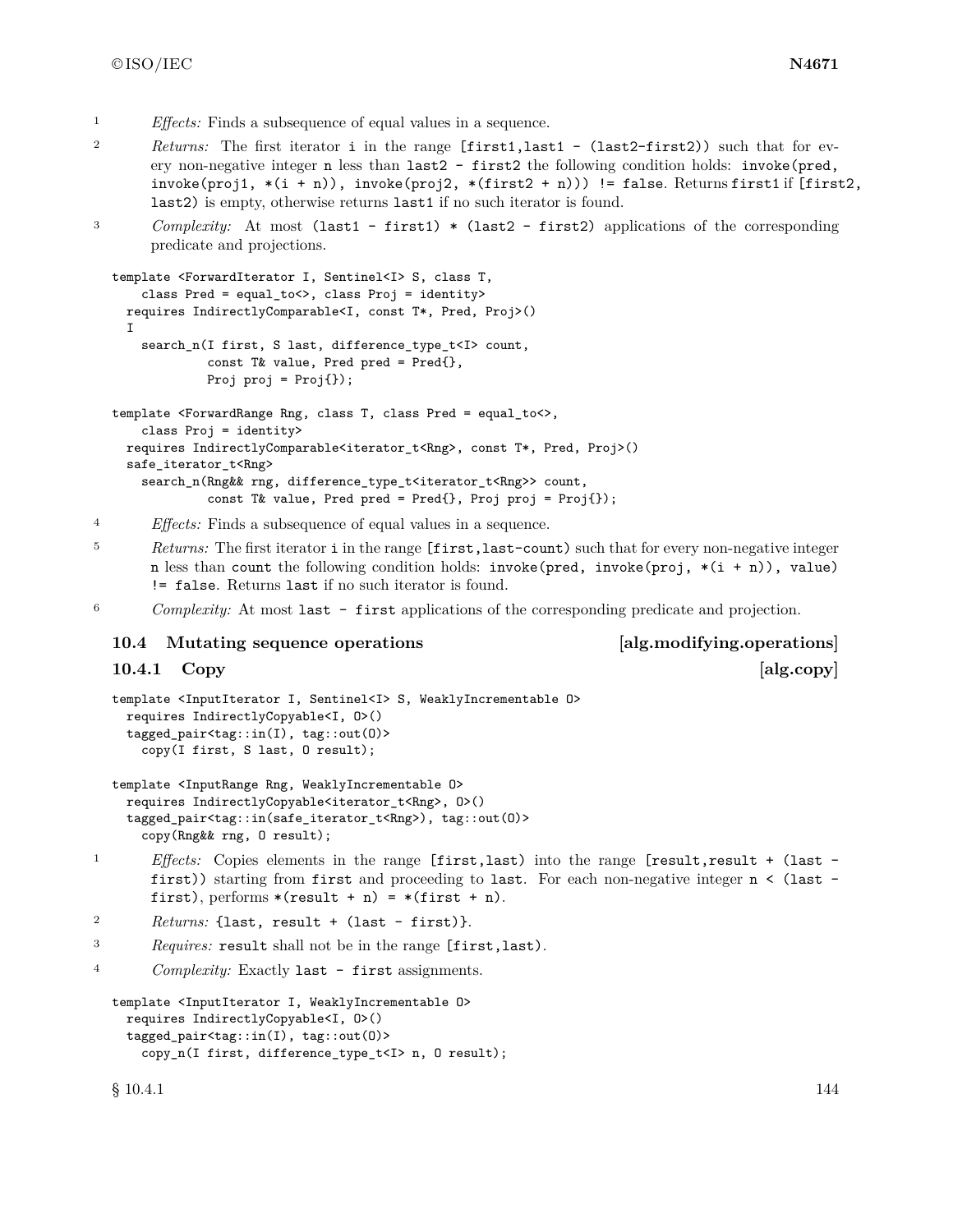- <sup>5</sup> *Effects:* For each non-negative integer  $i < n$ , performs \*(result + i) = \*(first + i).
- $6$  *Returns:* {first + n, result + n}.

<sup>7</sup> *Complexity:* Exactly n assignments.

```
template <InputIterator I, Sentinel<I> S, WeaklyIncrementable O, class Proj = identity,
    IndirectPredicate<projected<I, Proj>> Pred>
 requires IndirectlyCopyable<I, O>()
  tagged_pair<tag::in(I), tag::out(O)>
    copy_if(I first, S last, O result, Pred pred, Proj proj = Proj{});
```

```
template <InputRange Rng, WeaklyIncrementable O, class Proj = identity,
    IndirectPredicate<projected<iterator_t<Rng>, Proj>> Pred>
 requires IndirectlyCopyable<iterator_t<Rng>, O>()
  tagged_pair<tag::in(safe_iterator_t<Rng>), tag::out(O)>
    copy_if(Rng&& rng, O result, Pred pred, Proj proj = Proj{});
```
<sup>8</sup> *Requires:* The ranges [first,last) and [result,result + (last - first)) shall not overlap.

- <sup>9</sup> *Effects:* Copies all of the elements referred to by the iterator **i** in the range [first,last) for which invoke(pred, invoke(proj, \*i)) is true.
- 10 Returns: {last, result + (last first)}.
- <sup>11</sup> *Complexity:* Exactly last first applications of the corresponding predicate and projection.

```
12 Remarks: Stable (ISO/IEC 14882:2014 §17.6.5.7).
```

```
template <BidirectionalIterator I1, Sentinel<I1> S1, BidirectionalIterator I2>
 requires IndirectlyCopyable<I1, I2>()
  tagged_pair<tag::in(I1), tag::out(I2)>
    copy_backward(I1 first, S1 last, I2 result);
```

```
template <BidirectionalRange Rng, BidirectionalIterator I>
 requires IndirectlyCopyable<iterator_t<Rng>, I>()
  tagged_pair<tag::in(safe_iterator_t<Rng>), tag::out(I)>
    copy_backward(Rng&& rng, I result);
```
- <sup>13</sup> *Effects:* Copies elements in the range [first,last) into the range [result (last-first),result ) starting from last - 1 and proceeding to first.<sup>[5](#page-148-0)</sup> For each positive integer  $n \leq (last - first)$ , performs  $*(result - n) = *(last - n)$ .
- <sup>14</sup> *Requires:* result shall not be in the range (first,last].

```
15 Returns: {last, result - (last - first)}.
```
<sup>16</sup> *Complexity:* Exactly last - first assignments.

### **10.4.2** Move and the set of the set of the set of the set of the set of the set of the set of the set of the set of the set of the set of the set of the set of the set of the set of the set of the set of the set of the se

```
template <InputIterator I, Sentinel<I> S, WeaklyIncrementable O>
 requires IndirectlyMovable<I, O>()
  tagged_pair<tag::in(I), tag::out(O)>
    move(I first, S last, O result);
template <InputRange Rng, WeaklyIncrementable O>
 requires IndirectlyMovable<iterator_t<Rng>, O>()
```

```
tagged_pair<tag::in(safe_iterator_t<Rng>), tag::out(O)>
  move(Rng&& rng, O result);
```
<span id="page-148-0"></span><sup>5)</sup> copy\_backward should be used instead of copy when last is in the range [result - (last - first),result).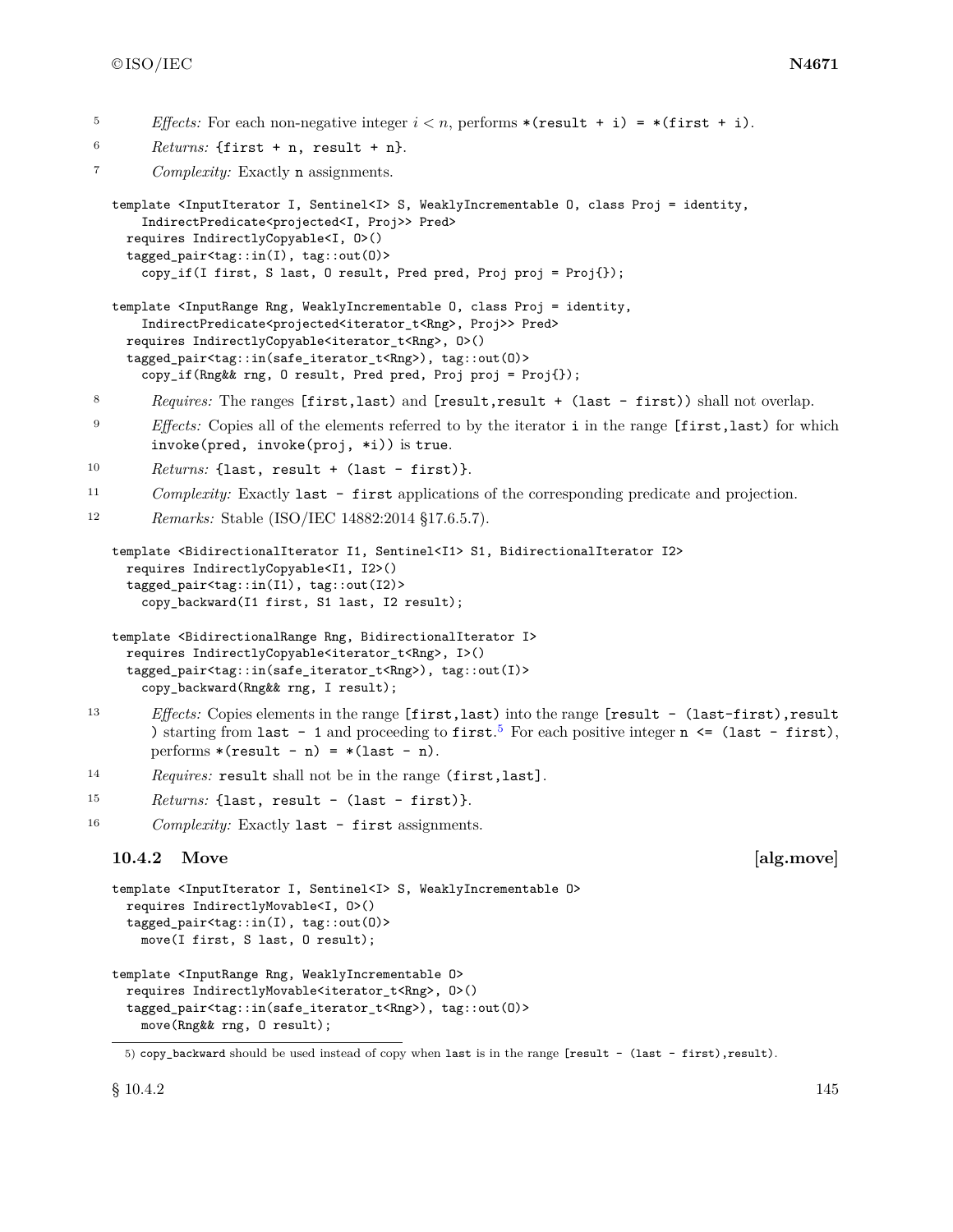<sup>1</sup> *Effects:* Moves elements in the range [first,last) into the range [result,result + (last first)) starting from first and proceeding to last. For each non-negative integer  $n <$  (last-first), performs  $*(result + n) = std::move(*(first + n)).$ 

```
2 Returns: {last, result + (last - first)}.
```

```
3 Requires: result shall not be in the range [first,last).
```

```
4 Complexity: Exactly last - first move assignments.
```

```
template <BidirectionalIterator I1, Sentinel<I1> S1, BidirectionalIterator I2>
 requires IndirectlyMovable<I1, I2>()
  tagged_pair<tag::in(I1), tag::out(I2)>
    move_backward(I1 first, S1 last, I2 result);
```

```
template <BidirectionalRange Rng, BidirectionalIterator I>
  requires IndirectlyMovable<iterator_t<Rng>, I>()
  tagged_pair<tag::in(safe_iterator_t<Rng>), tag::out(I)>
    move_backward(Rng&& rng, I result);
```
- <sup>5</sup> *Effects:* Moves elements in the range [first,last) into the range [result (last-first),result ) starting from last - 1 and proceeding to first.<sup>[6](#page-149-0)</sup> For each positive integer  $n \leq (last - first)$ , performs  $*(result - n) = std::move(*(last - n)).$
- <sup>6</sup> *Requires:* result shall not be in the range (first,last].

```
7 Returns: {last, result - (last - first)}.
```
<sup>8</sup> *Complexity:* Exactly last - first assignments.

### **10.4.3** swap [alg.swap]

```
template <ForwardIterator I1, Sentinel<I1> S1, ForwardIterator I2, Sentinel<I2> S2>
 requires IndirectlySwappable<I1, I2>()
  tagged_pair<tag::in1(I1), tag::in2(I2)>
    swap_ranges(I1 first1, S1 last1, I2 first2, S2 last2);
```

```
template <ForwardRange Rng1, ForwardRange Rng2>
 requires IndirectlySwappable<iterator_t<Rng1>, iterator_t<Rng2>>()
  tagged_pair<tag::in1(safe_iterator_t<Rng1>), tag::in2(safe_iterator_t<Rng2>)>
    swap_ranges(Rng1&& rng1, Rng2&& rng2);
```
- 1 *Effects:* For each non-negative integer  $n \leq min(\text{last1} \text{first1}, \text{last2} \text{first2})$  performs: swap(\*(first1) + n), \*(first2 + n)).
- <sup>2</sup> *Requires:* The two ranges [first1,last1) and [first2,last2) shall not overlap. \*(first1 + n) shall be swappable with  $(7.3.11)$  \*(first2 + n).

```
3 Returns: {first1 + n, first2 + n}, where n is min(last1 - first1, last2 - first2).
```

```
4 Complexity: Exactly min(last1 - first1, last2 - first2) swaps.
```
## **10.4.4 Transform [alg.transform]**

```
template <InputIterator I, Sentinel<I> S, WeaklyIncrementable O, class F, class Proj = identity>
  requires Writable<O, indirect_result_of_t<F&(projected<I, Proj>)>>()
  tagged_pair<tag::in(I), tag::out(O)>
    transform(I first, S last, O result, F op, Proj proj = Proj{});
```
<span id="page-149-0"></span><sup>6)</sup> move\_backward should be used instead of move when last is in the range [result - (last - first),result).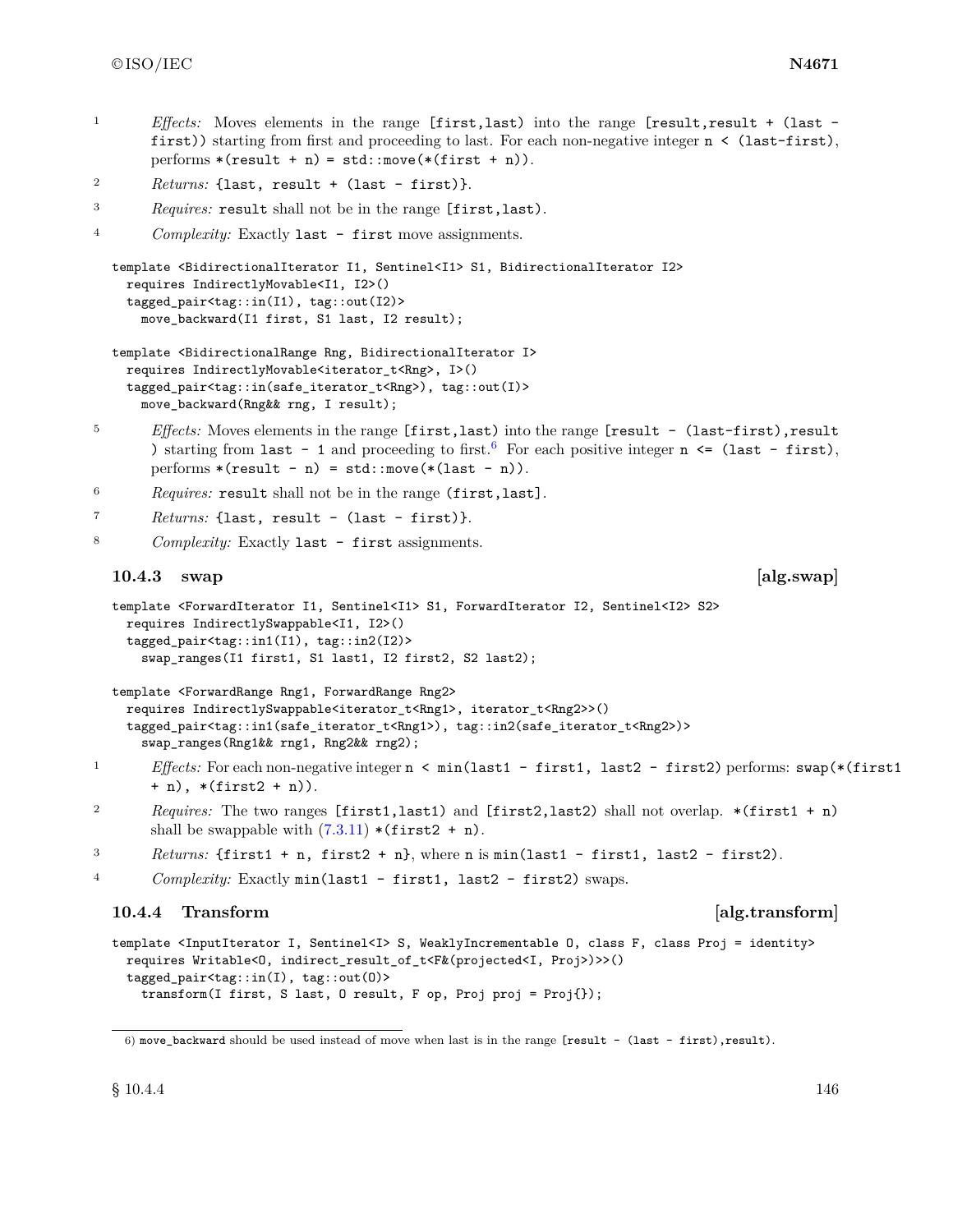```
template <InputRange Rng, WeaklyIncrementable O, class F, class Proj = identity>
    requires Writable<O, indirect_result_of_t<F&(
      projected<iterator_t<R>, Proj>)>>()
    tagged_pair<tag::in(safe_iterator_t<Rng>), tag::out(O)>
      transform(Rng&& rng, O result, F op, Proj proj = Proj{});
  template <InputIterator I1, Sentinel<I1> S1, InputIterator I2, Sentinel<I2> S2,
      WeaklyIncrementable 0, class F, class Proj1 = identity, class Proj2 = identity>
    requires Writable<O, indirect_result_of_t<F&(projected<I1, Proj1>,
      projected<I2, Proj2>)>>()
    tagged_tuple<tag::in1(I1), tag::in2(I2), tag::out(O)>
      transform(I1 first1, S1 last1, I2 first2, S2 last2, O result,
              F binary_op, Proj1 proj1 = Proj1{}, Proj2 proj2 = Proj2{});
  template <InputRange Rng1, InputRange Rng2, WeaklyIncrementable O, class F,
      class Proj1 = identity, class Proj2 = identity>
    requires Writable<O, indirect_result_of_t<F&(
      projected<iterator_t<Rng1>, Proj1>, projected<iterator_t<Rng2>, Proj2>)>>()
    tagged_tuple<tag::in1(safe_iterator_t<Rng1>),
                tag::in2(safe_iterator_t<Rng2>),
                tag::out(O)>
      transform(Rng1&& rng1, Rng2&& rng2, O result,
                F binary_op, Proj1 proj1 = Proj1\{ \}, Proj2 proj2 = Proj2\{ \});
1 Let N be (last1 - first1) for unary transforms, or min(last1 - first1, last2 - first2) for
       binary transforms.
2 Effects: Assigns through every iterator i in the range [result, result + N) a new correspond-
       ing value equal to invoke(op, invoke(proj, *(first1 + (i - result)))) or invoke(binary_op,
       invoke(proj1, * (first1 + (i - result))), invoke(proj2, * (first2 + (i - result)))).
3 Requires: op and binary_op shall not invalidate iterators or subranges, or modify elements in the
       ranges [first1,first1 + N], [first2,first2 + N], and [result,result + N].
7
4 Returns: {first1 + N, result + N} or make_tagged_tuple<tag::in1, tag::in2, tag::out>(first1
       + N, first2 + N, result + N).
5 Complexity: Exactly N applications of op or binary_op.
6 Remarks: result may be equal to first1 in case of unary transform, or to first1 or first2 in case
       of binary transform.
  10.4.5 Replace and alg.replace and alg.replace
  template <ForwardIterator I, Sentinel<I> S, class T1, class T2, class Proj = identity>
    requires Writable<I, const T2&>() &&
      IndirectRelation<equal_to<>, projected<I, Proj>, const T1*>()
    T.
      replace(I first, S last, const T1& old_value, const T2& new_value, Proj proj = Proj{});
  template <ForwardRange Rng, class T1, class T2, class Proj = identity>
    requires Writable<iterator_t<Rng>, const T2&>() &&
      IndirectRelation<equal_to<>, projected<iterator_t<Rng>, Proj>, const T1*>()
    safe_iterator_t<Rng>
```

```
replace(Rng&& rng, const T1& old_value, const T2& new_value, Proj proj = Proj{});
```
<span id="page-150-0"></span><sup>7)</sup> The use of fully closed ranges is intentional.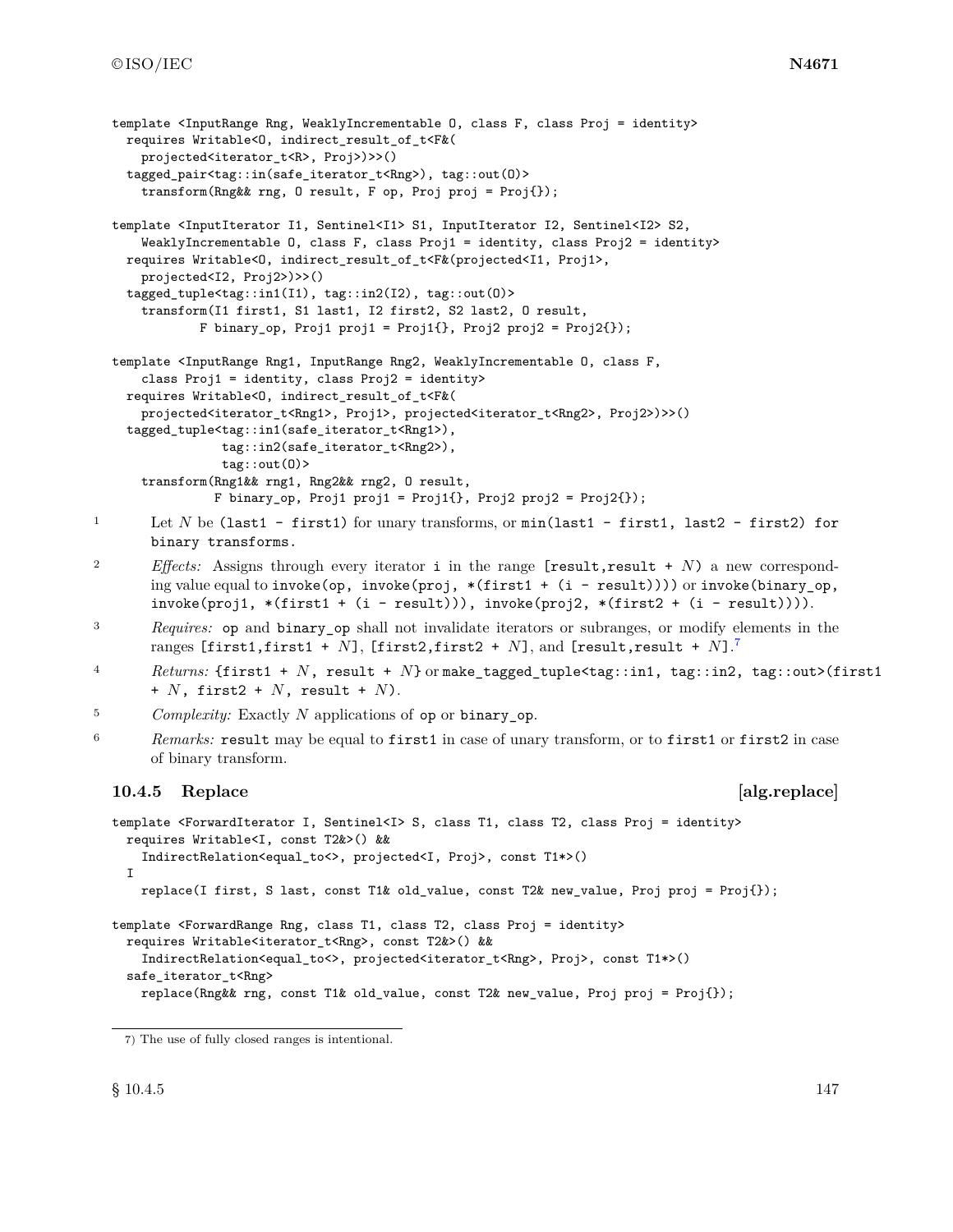```
template <ForwardIterator I, Sentinel<I> S, class T, class Proj = identity,
      IndirectPredicate<projected<I, Proj>> Pred>
    requires Writable<I, const T&>()
    I
      replace_if(I first, S last, Pred pred, const T& new_value, Proj proj = Proj{});
  template <ForwardRange Rng, class T, class Proj = identity,
      IndirectPredicate<projected<iterator_t<Rng>, Proj>> Pred>
    requires Writable<iterator_t<Rng>, const T&>()
    safe_iterator_t<Rng>
      replace_if(Rng&& rng, Pred pred, const T& new_value, Proj proj = Proj{});
<sup>1</sup> Effects: Substitutes elements referred by the iterator i in the range [first,last) with new value,
       when the following corresponding conditions hold: invoke(proj, *i) == old value, invoke(pred,
       invoke(proj, *i)) != false.
2 Returns: last.
3 Complexity: Exactly last - first applications of the corresponding predicate and projection.
  template <InputIterator I, Sentinel<I> S, class T1, class T2, OutputIterator<const T2&> O,
      class Proj = identity>
    requires IndirectlyCopyable<I, O>() &&
      IndirectRelation<equal_to<>, projected<I, Proj>, const T1*>()
    tagged_pair<tag::in(I), tag::out(O)>
      replace_copy(I first, S last, O result, const T1& old_value, const T2& new_value,
                   Proj proj = Proj();
  template <InputRange Rng, class T1, class T2, OutputIterator<const T2&> O,
      class Proj = identity>
    requires IndirectlyCopyable<iterator_t<Rng>, O>() &&
      IndirectRelation<equal_to<>, projected<iterator_t<Rng>, Proj>, const T1*>()
    tagged_pair<tag::in(safe_iterator_t<Rng>), tag::out(O)>
      replace_copy(Rng&& rng, O result, const T1& old_value, const T2& new_value,
                   Proj proj = Proj{});
  template <InputIterator I, Sentinel<I> S, class T, OutputIterator<const T&> O,
      class Proj = identity, IndirectPredicate<projected<I, Proj>> Pred>
    requires IndirectlyCopyable<I, O>()
    tagged_pair<tag::in(I), tag::out(O)>
      replace_copy_if(I first, S last, O result, Pred pred, const T& new_value,
                      Proj proj = Proj{});
  template <InputRange Rng, class T, OutputIterator<const T&> O, class Proj = identity,
      IndirectPredicate<projected<iterator_t<Rng>, Proj>> Pred>
    requires IndirectlyCopyable<iterator_t<Rng>, O>()
    tagged_pair<tag::in(safe_iterator_t<Rng>), tag::out(O)>
      replace_copy_if(Rng&& rng, O result, Pred pred, const T& new_value,
                      Proj proj = Proj{});
4 Requires: The ranges [first,last) and [result,result + (last - first)) shall not overlap.
5 Effects: Assigns to every iterator i in the range [result,result + (last - first)) either new_-
       value or *(first + (i - result)) depending on whether the following corresponding conditions
       hold:
         invoke(proj, *(first + (i - result))) == old_valueinvoke(pred, invoke(proj, *(first + (i - result)))) != false
```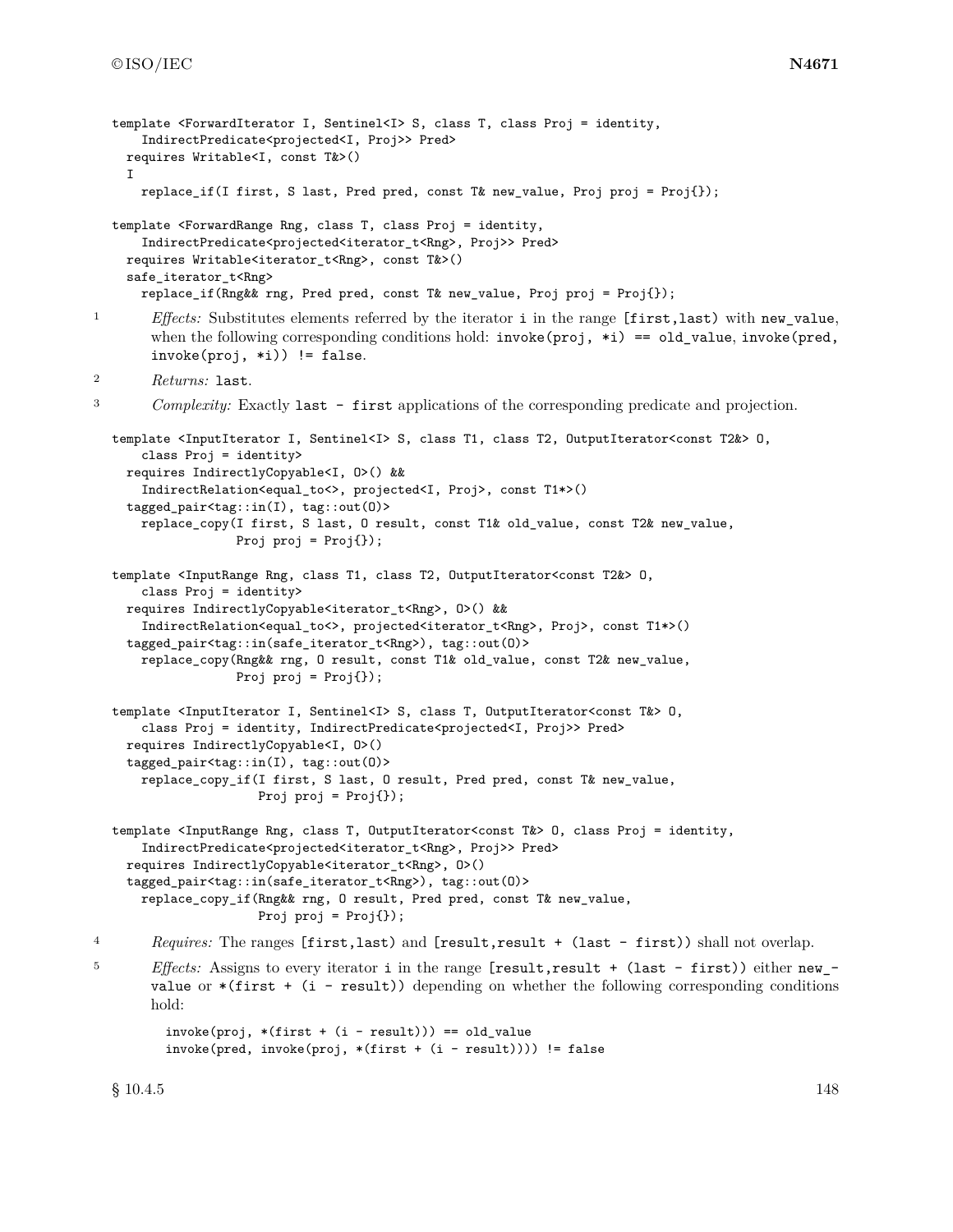$6$  *Returns:* {last, result + (last - first)}.

<sup>7</sup> *Complexity:* Exactly last - first applications of the corresponding predicate and projection.

### **10.4.6 Fill [alg.fill]**

```
template <class T, OutputIterator<const T&> O, Sentinel<O> S>
 O fill(O first, S last, const T& value);
```
template <class T, OutputRange<const T&> Rng> safe\_iterator\_t<Rng> fill(Rng&& rng, const T& value);

```
template <class T, OutputIterator<const T&> O>
  O fill_n(O first, difference_type_t<O> n, const T& value);
```
- <sup>1</sup> *Effects:* fill assigns value through all the iterators in the range [first,last). fill\_n assigns value through all the iterators in the range  $[\text{first}, \text{first } + n)$  if n is positive, otherwise it does nothing.
- <sup>2</sup> *Returns:* fill returns last. fill\_n returns first + n for non-negative values of n and first for negative values.

<sup>3</sup> *Complexity:* Exactly last - first, n, or 0 assignments, respectively.

### **10.4.7** Generate **and alg.generate [alg.generate]**

```
template <Iterator 0, Sentinel<0> S, CopyConstructible F>
    requires Callable<F&>() && Writable<O, result_of_t<F&()>>()
  O generate(O first, S last, F gen);
```

```
template <class Rng, CopyConstructible F>
    requires Callable<F&>() && OutputRange<Rng, result_of_t<F&()>>()
  safe_iterator_t<Rng>
    generate(Rng&& rng, F gen);
```

```
template <Iterator O, CopyConstructible F>
    requires Callable<F&>() && Writable<O, result_of_t<F&()>>()
  O generate_n(O first, difference_type_t<O> n, F gen);
```
<sup>1</sup> *Effects:* Assigns the value of **invoke(gen)** through successive iterators in the range [first,last), where last is first  $+$  max(n, 0) for generate\_n.

```
2 Returns: last.
```
<sup>3</sup> *Complexity:* Exactly last - first evaluations of invoke(gen) and assignments.

### **10.4.8 Remove** and **alg.remove**

```
template <ForwardIterator I, Sentinel<I> S, class T, class Proj = identity>
 requires Permutable<I>() &&
    IndirectRelation<equal_to<>, projected<I, Proj>, const T*>()
 I remove(I first, S last, const T& value, Proj proj = Proj{});
template <ForwardRange Rng, class T, class Proj = identity>
 requires Permutable<iterator_t<Rng>>() &&
    IndirectRelation<equal_to<>, projected<iterator_t<Rng>, Proj>, const T*>()
 safe_iterator_t<Rng>
    remove(Rng&& rng, const T& value, Proj proj = Proj{});
template <ForwardIterator I, Sentinel<I> S, class Proj = identity,
```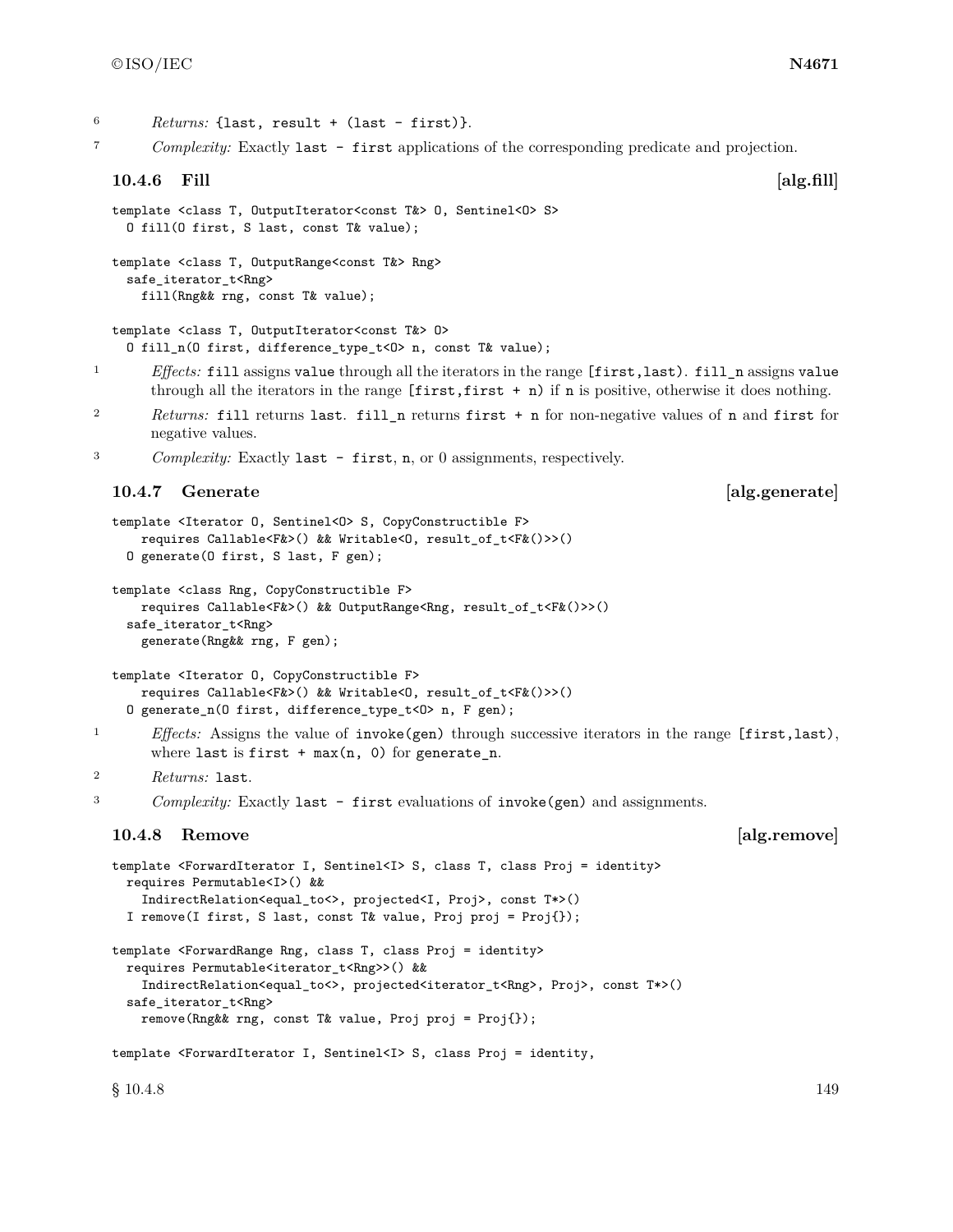```
IndirectPredicate<projected<I, Proj>> Pred>
    requires Permutable<I>()
    I remove_if(I first, S last, Pred pred, Proj proj = Proj{});
  template <ForwardRange Rng, class Proj = identity,
      IndirectPredicate<projected<iterator_t<Rng>, Proj>> Pred>
    requires Permutable<iterator_t<Rng>>()
    safe_iterator_t<Rng>
      remove_if(Rng&& rng, Pred pred, Proj proj = Proj{});
<sup>1</sup> Effects: Eliminates all the elements referred to by iterator i in the range [first,last) for which the
       following corresponding conditions hold: invoke(proj, *i) == value, invoke(pred, invoke(proj,(i)) != false.
2 Returns: The end of the resulting range.
3 Remarks: Stable (ISO/IEC 14882:2014 §17.6.5.7).
4 Complexity: Exactly last - first applications of the corresponding predicate and projection.
5 Note: each element in the range [ret,last), where ret is the returned value, has a valid but unspeci-
       fied state, because the algorithms can eliminate elements by moving from elements that were originally
       in that range.
  template <InputIterator I, Sentinel<I> S, WeaklyIncrementable O, class T,
      class Proj = identity>
    requires IndirectlyCopyable<I, O>() &&
      IndirectRelation<equal_to<>, projected<I, Proj>, const T*>()
    tagged_pair<tag::in(I), tag::out(O)>
      remove_copy(I first, S last, O result, const T& value, Proj proj = Proj{});
  template <InputRange Rng, WeaklyIncrementable O, class T, class Proj = identity>
    requires IndirectlyCopyable<iterator_t<Rng>, O>() &&
      IndirectRelation<equal_to<>, projected<iterator_t<Rng>, Proj>, const T*>()
    tagged_pair<tag::in(safe_iterator_t<Rng>), tag::out(O)>
      remove_copy(Rng&& rng, O result, const T& value, Proj proj = Proj{});
  template <InputIterator I, Sentinel<I> S, WeaklyIncrementable O,
      class Proj = identity, IndirectPredicate<projected<I, Proj>> Pred>
    requires IndirectlyCopyable<I, O>()
    tagged_pair<tag::in(I), tag::out(O)>
      remove_copy_if(I first, S last, O result, Pred pred, Proj proj = Proj{});
  template <InputRange Rng, WeaklyIncrementable O, class Proj = identity,
      IndirectPredicate<projected<iterator_t<Rng>, Proj>> Pred>
    requires IndirectlyCopyable<iterator_t<Rng>, 0>()
    tagged_pair<tag::in(safe_iterator_t<Rng>), tag::out(O)>
      remove_copy_if(Rng&& rng, O result, Pred pred, Proj proj = Proj{});
6 Requires: The ranges [first,last) and [result,result + (last - first)) shall not overlap.
7 Effects: Copies all the elements referred to by the iterator i in the range [first,last) for which
       the following corresponding conditions do not hold: invoke(proj, *i) == value, invoke(pred,invoke(proj, *i)) != false.
```

```
8 Returns: A pair consisting of last and the end of the resulting range.
```

```
9 Complexity: Exactly last - first applications of the corresponding predicate and projection.
```

```
10 Remarks: Stable (ISO/IEC 14882:2014 §17.6.5.7).
```
 $\S 10.4.8$  10.4.8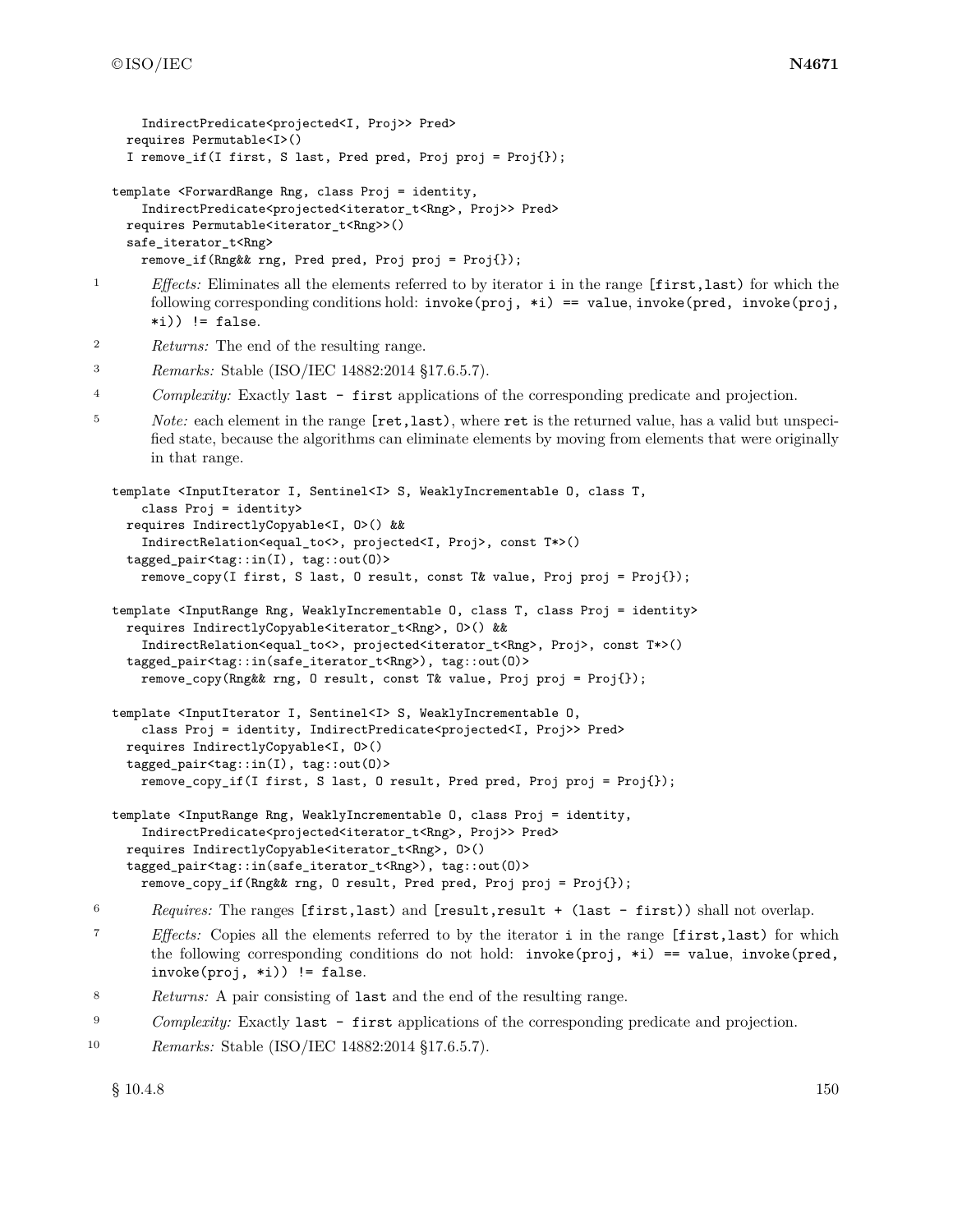### **10.4.9** Unique **a Example 10.4.9** and **a Example 10.4.9** and **a Example 10.4.9** and **a Example 10.4.9** and **a Example 10.4.9** and **Example 10.4.9** and **Example 10.4.9** and **Example 10.4.9** and **EXA**

```
template <ForwardIterator I, Sentinel<I> S, class Proj = identity,
      IndirectRelation<projected<I, Proj>> R = equal_to<>>
    requires Permutable<I>()
    I unique(I first, S last, R comp = R{}, Proj proj = Proj{});
  template <ForwardRange Rng, class Proj = identity,
      IndirectRelation<projected<iterator_t<Rng>, Proj>> R = equal_to<>>
    requires Permutable<iterator_t<Rng>>()
    safe_iterator_t<Rng>
      unique(Rng&& rng, R comp = R{}, Proj proj = Proj{});
1 Effects: For a nonempty range, eliminates all but the first element from every consecutive group of
       equivalent elements referred to by the iterator i in the range [first + 1, last) for which the following
       conditions hold: invoke(proj, *(i - 1)) == invoke(proj, *i) or invoke(pred, invoke(proj,
       *(i - 1)), invoke(proj, *i)) != false.
2 Returns: The end of the resulting range.
<sup>3</sup> Complexity: For nonempty ranges, exactly (last - first) - 1 applications of the corresponding
       predicate and no more than twice as many applications of the projection.
  template <InputIterator I, Sentinel<I> S, WeaklyIncrementable O,
      class Proj = identity, IndirectRelation<projected<I, Proj>> R = equal_to<>>
    requires IndirectlyCopyable<I, O>() && (ForwardIterator<I>() ||
      ForwardIterator<O>() || IndirectlyCopyableStorable<I, O>())
    tagged_pair<tag::in(I), tag::out(O)>
      unique_copy(I first, S last, O result, R comp = R{}, Proj proj = Proj{});
  template <InputRange Rng, WeaklyIncrementable O, class Proj = identity,
      IndirectRelation<projected<iterator_t<Rng>, Proj>> R = equal_to<>>
    requires IndirectlyCopyable<iterator_t<Rng>, O>() &&
      (ForwardIterator<iterator_t<Rng>>() || ForwardIterator<O>() ||
       IndirectlyCopyableStorable<iterator_t<Rng>, O>())
    tagged_pair<tag::in(safe_iterator_t<Rng>), tag::out(O)>
      unique_copy(Rng&& rng, O result, R comp = R{}, Proj proj = Proj{});
4 Requires: The ranges [first,last) and [result,result+(last-first)) shall not overlap.
```
- <sup>5</sup> *Effects:* Copies only the first element from every consecutive group of equal elements referred to by the iterator i in the range [first,last) for which the following corresponding conditions hold: invoke(proj, \*i) == invoke(proj, \*(i - 1)) or invoke(pred, invoke(proj, \*i), invoke(proj,  $*(i - 1))$ ) != false.
- <sup>6</sup> *Returns:* A pair consisting of last and the end of the resulting range.
- <sup>7</sup> *Complexity:* For nonempty ranges, exactly last first 1 applications of the corresponding predicate and no more than twice as many applications of the projection.

### **10.4.10 Reverse [alg.reverse]**

```
template <BidirectionalIterator I, Sentinel<I> S>
 requires Permutable<I>()
 I reverse(I first, S last);
```

```
template <BidirectionalRange Rng>
 requires Permutable<iterator_t<Rng>>()
 safe_iterator_t<Rng>
```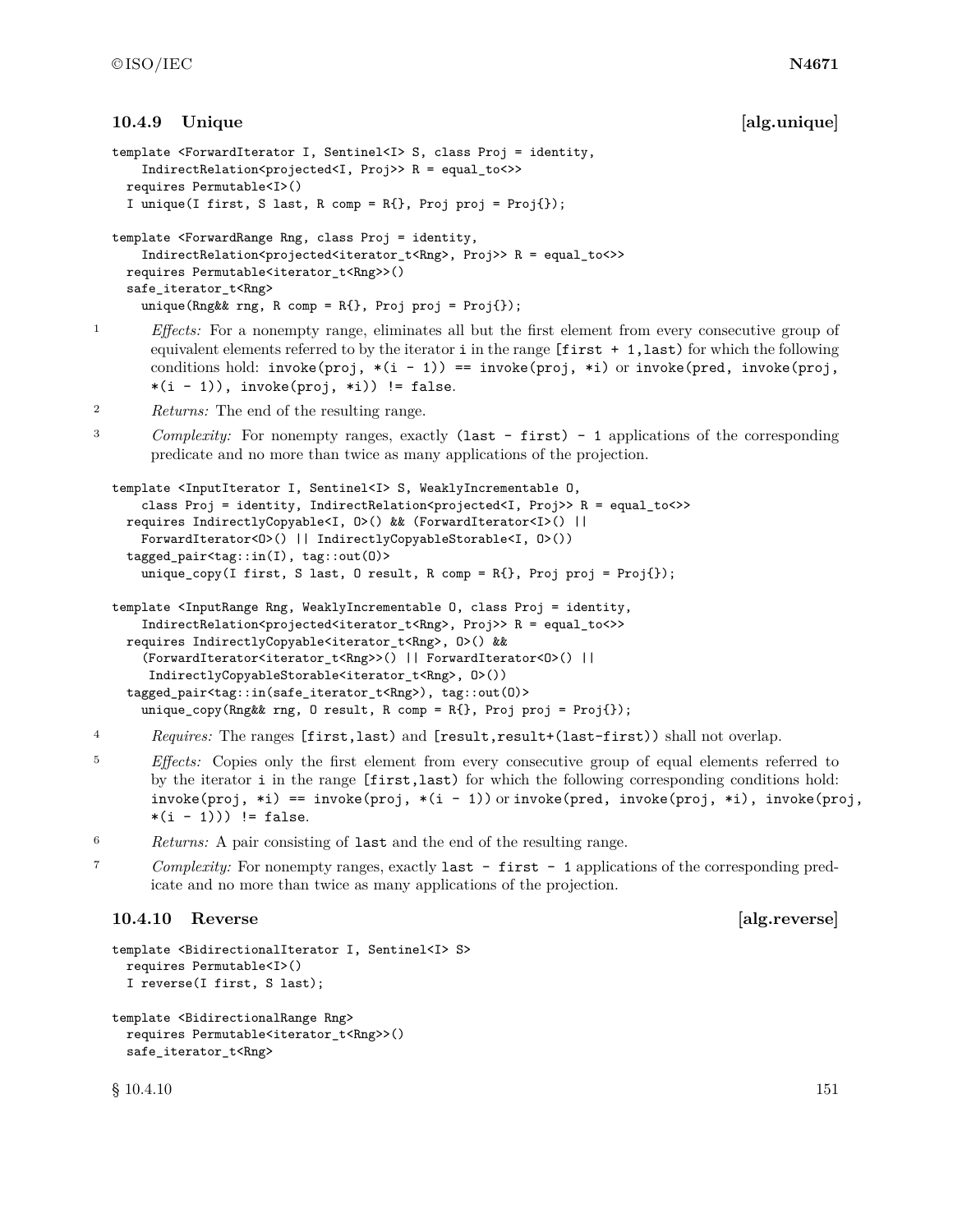reverse(Rng&& rng);

<sup>1</sup> *Effects:* For each non-negative integer  $i < (last - first)/2$ , applies iter\_swap to all pairs of iterators first  $+ i$ , (last  $- i$ )  $- 1$ .

```
2 Returns: last.
```
<sup>3</sup> *Complexity:* Exactly (last - first)/2 swaps.

```
template <BidirectionalIterator I, Sentinel<I> S, WeaklyIncrementable O>
 requires IndirectlyCopyable<I, O>()
  tagged_pair<tag::in(I), tag::out(O)> reverse_copy(I first, S last, O result);
```

```
template <BidirectionalRange Rng, WeaklyIncrementable O>
 requires IndirectlyCopyable<iterator_t<Rng>, O>()
  tagged_pair<tag::in(safe_iterator_t<Rng>), tag::out(O)>
   reverse_copy(Rng&& rng, O result);
```
- <sup>4</sup> *Effects:* Copies the range [first,last) to the range [result,result+(last-first)) such that for every non-negative integer  $i \leq (last - first)$  the following assignment takes place:  $*(result +$  $(last - first) - 1 - i) = *(first + i).$
- <sup>5</sup> *Requires:* The ranges [first,last) and [result,result+(last-first)) shall not overlap.

```
6 Returns: {last, result + (last - first)}.
```
<sup>7</sup> *Complexity:* Exactly last - first assignments.

## **10.4.11 Rotate [alg.rotate]**

```
template <ForwardIterator I, Sentinel<I> S>
 requires Permutable<I>()
 tagged_pair<tag::begin(I), tag::end(I)> rotate(I first, I middle, S last);
```
template <ForwardRange Rng>

```
requires Permutable<iterator_t<Rng>>()
tagged_pair<tag::begin(safe_iterator_t<Rng>), tag::end(safe_iterator_t<Rng>)>
 rotate(Rng&& rng, iterator_t<Rng> middle);
```
- <sup>1</sup> *Effects:* For each non-negative integer i < (last first), places the element from the position first + i into position first +  $(i + (last - middle))$  % (last - first).
- <sup>2</sup> *Returns:* {first + (last middle), last}.
- <sup>3</sup> *Remarks:* This is a left rotate.
- <sup>4</sup> *Requires:* [first,middle) and [middle,last) shall be valid ranges.
- <sup>5</sup> *Complexity:* At most last first swaps.

```
template <ForwardIterator I, Sentinel<I> S, WeaklyIncrementable O>
 requires IndirectlyCopyable<I, O>()
  tagged_pair<tag::in(I), tag::out(O)>
   rotate_copy(I first, I middle, S last, O result);
```

```
template <ForwardRange Rng, WeaklyIncrementable O>
 requires IndirectlyCopyable<iterator_t<Rng>, O>()
 tagged_pair<tag::in(safe_iterator_t<Rng>), tag::out(O)>
    rotate_copy(Rng&& rng, iterator_t<Rng> middle, O result);
```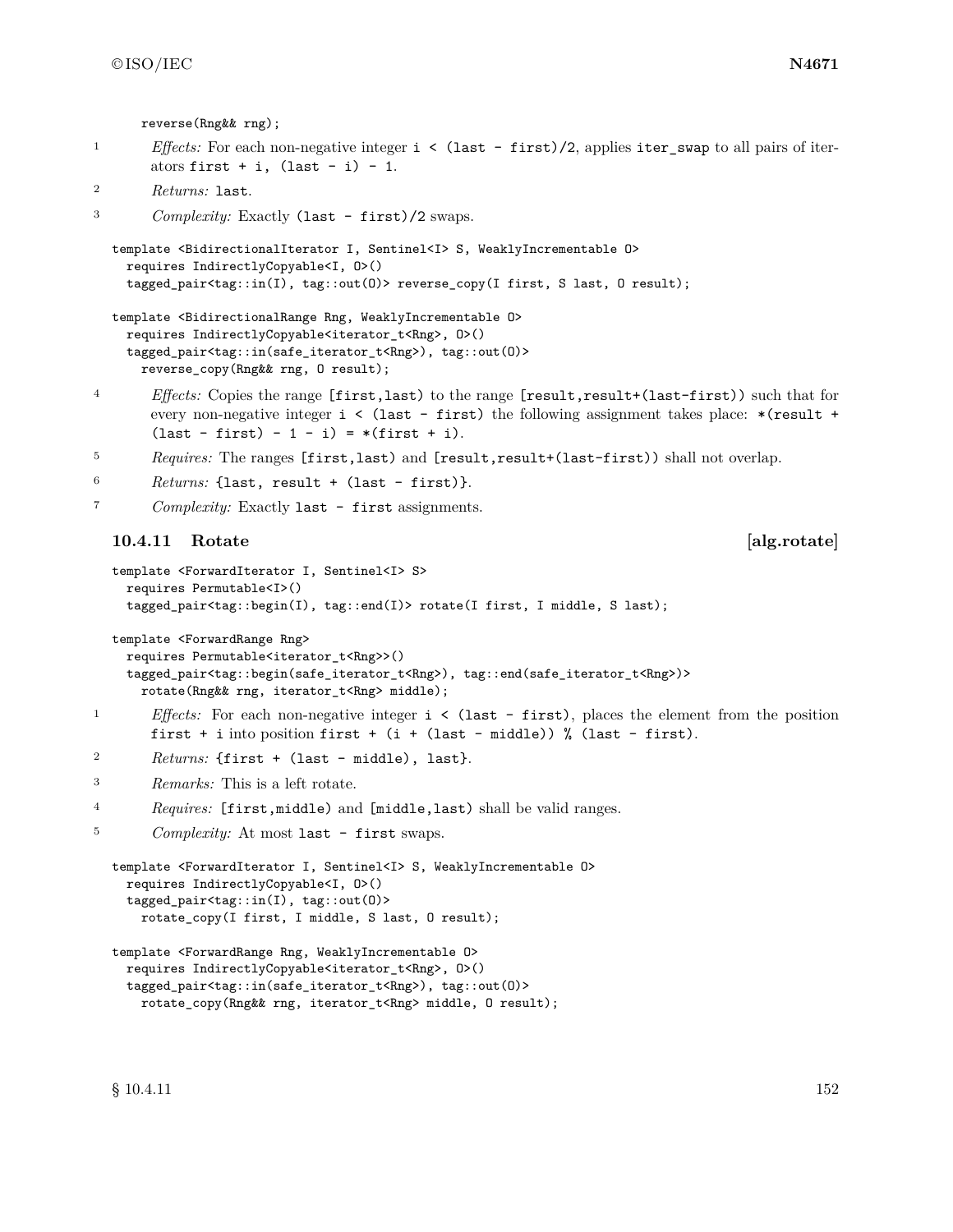- <sup>6</sup> *Effects:* Copies the range [first,last) to the range [result,result + (last first)) such that for each non-negative integer  $i \leq (last - first)$  the following assignment takes place: \*(result + i) =  $*(first + (i + (middle - first)) % (last - first)).$
- <sup>7</sup> *Returns:* {last, result + (last first)}.
- 8 *Requires:* The ranges [first,last) and [result,result + (last first)) shall not overlap.

```
<sup>9</sup> Complexity: Exactly last - first assignments.
```

```
10.4.12 Shuffle and Shuffle alg.random.shuffle
```

```
template <RandomAccessIterator I, Sentinel<I> S, class Gen>
 requires Permutable<I>() &&
    UniformRandomNumberGenerator<remove_reference_t<Gen>>() &&
    ConvertibleTo<result_of_t<Gen&()>, difference_type_t<I>>()
  I shuffle(I first, S last, Gen&& g);
```

```
template <RandomAccessRange Rng, class Gen>
```

```
requires Permutable<I>() &&
 UniformRandomNumberGenerator<remove_reference_t<Gen>>() &&
 ConvertibleTo<result_of_t<Gen&()>, difference_type_t<I>>()
safe_iterator_t<Rng>
 shuffle(Rng&& rng, Gen&& g);
```
<sup>1</sup> *Effects:* Permutes the elements in the range [first,last) such that each possible permutation of those elements has equal probability of appearance.

```
2 Complexity: Exactly (last - first) - 1 swaps.
```

```
3 Returns: last
```
<sup>4</sup> *Remarks:* To the extent that the implementation of this function makes use of random numbers, the object g shall serve as the implementation's source of randomness.

### **10.4.13 Partitions and** *Partitions* **and** *Partitions alg.partitions*

```
template <InputIterator I, Sentinel<I> S, class Proj = identity,
    IndirectPredicate<projected<I, Proj>> Pred>
 bool is_partitioned(I first, S last, Pred pred, Proj proj = Proj{});
```

```
template <InputRange Rng, class Proj = identity,
    IndirectPredicate<projected<iterator_t<Rng>, Proj>> Pred>
  bool
```

```
is_partitioned(Rng&& rng, Pred pred, Proj proj = Proj{});
```
<sup>1</sup> *Returns:* true if [first,last) is empty or if [first,last) is partitioned by pred and proj, i.e. if all iterators i for which invoke(pred, invoke(proj,  $\ast i$ )) != false come before those that do not, for every i in [first,last).

```
<sup>2</sup> Complexity: Linear. At most last - first applications of pred and proj.
```

```
template <ForwardIterator I, Sentinel<I> S, class Proj = identity,
    IndirectPredicate<projected<I, Proj>> Pred>
  requires Permutable<I>()
  I partition(I first, S last, Pred pred, Proj proj = Proj{});
```

```
template <ForwardRange Rng, class Proj = identity,
    IndirectPredicate<projected<iterator_t<Rng>, Proj>> Pred>
 requires Permutable<iterator_t<Rng>>()
```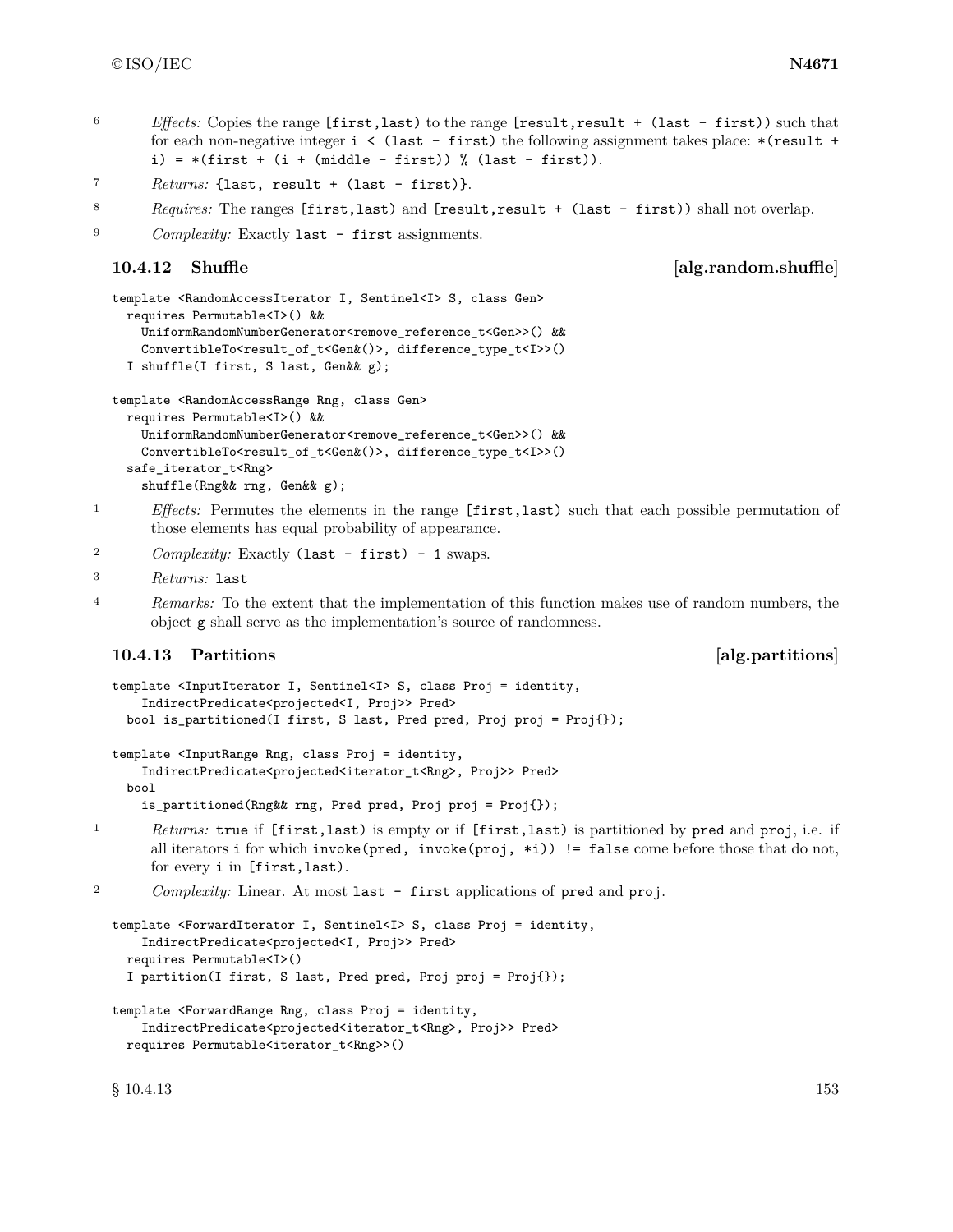safe\_iterator\_t<Rng>

partition(Rng&& rng, Pred pred, Proj proj = Proj{});

```
3 Effects: Permutes the elements in the range [first,last) such that there exists an iterator i such
       that for every iterator j in the range [first,i) invoke(pred, invoke(proj, *j)) != false, and
       for every iterator k in the range [i, last), invoke(pred, invoke(root, *k)) == false4 Returns: An iterator i such that for every iterator j in the range [first,i) invoke(pred, invoke(proj,
       *j)) != false, and for every iterator k in the range [i,last), invoke(pred, invoke(proj, *k))
       == false.
<sup>5</sup> Complexity: If I meets the requirements for a BidirectionalIterator, at most (last - first) / 2
       swaps; otherwise at most last - first swaps. Exactly last - first applications of the predicate
       and projection.
  template <BidirectionalIterator I, Sentinel<I> S, class Proj = identity,
      IndirectPredicate<projected<I, Proj>> Pred>
    requires Permutable<I>()
    I stable_partition(I first, S last, Pred pred, Proj proj = Proj{});
  template <BidirectionalRange Rng, class Proj = identity,
      IndirectPredicate<projected<iterator_t<Rng>, Proj>> Pred>
    requires Permutable<iterator_t<Rng>>()
    safe_iterator_t<Rng>
      stable_partition(Rng&& rng, Pred pred, Proj proj = Proj{});
6 Effects: Permutes the elements in the range [first,last) such that there exists an iterator i such
       that for every iterator j in the range [first,i) invoke(pred, invoke(proj, *j)) != false, and
       for every iterator k in the range [i,last), invoke(pred, invoke(proj, *k)) == false
7 Returns: An iterator i such that for every iterator j in the range [first,i), invoke(pred, invoke(proj,
       *j)) != false, and for every iterator k in the range [i,last), invoke(pred, invoke(proj, *k))
       == false. The relative order of the elements in both groups is preserved.
8 Complexity: At most (last - first) * log(last - first) swaps, but only linear number of swaps
       if there is enough extra memory. Exactly last - first applications of the predicate and projection.
  template <InputIterator I, Sentinel<I> S, WeaklyIncrementable O1, WeaklyIncrementable O2,
      class Proj = identity, IndirectPredicate<projected<I, Proj>> Pred>
    requires IndirectlyCopyable<I, O1>() && IndirectlyCopyable<I, O2>()
    tagged_tuple<tag::in(I), tag::out1(O1), tag::out2(O2)>
      partition_copy(I first, S last, O1 out_true, O2 out_false, Pred pred,
                     Proj proj = Proj });
```

```
template <InputRange Rng, WeaklyIncrementable O1, WeaklyIncrementable O2,
    class Proj = identity,
    IndirectPredicate<projected<iterator_t<Rng>, Proj>> Pred>
 requires IndirectlyCopyable<iterator_t<Rng>, O1>() &&
    IndirectlyCopyable<iterator_t<Rng>, O2>()
  tagged_tuple<tag::in(safe_iterator_t<Rng>), tag::out1(O1), tag::out2(O2)>
    partition_copy(Rng&& rng, O1 out_true, O2 out_false, Pred pred, Proj proj = Proj{});
```

```
<sup>9</sup> Requires: The input range shall not overlap with either of the output ranges.
```
10 *Effects:* For each iterator i in [first,last), copies \*i to the output range beginning with out\_true if invoke(pred, invoke(proj, \*i)) is true, or to the output range beginning with out\_false otherwise.

 $§ 10.4.13$  154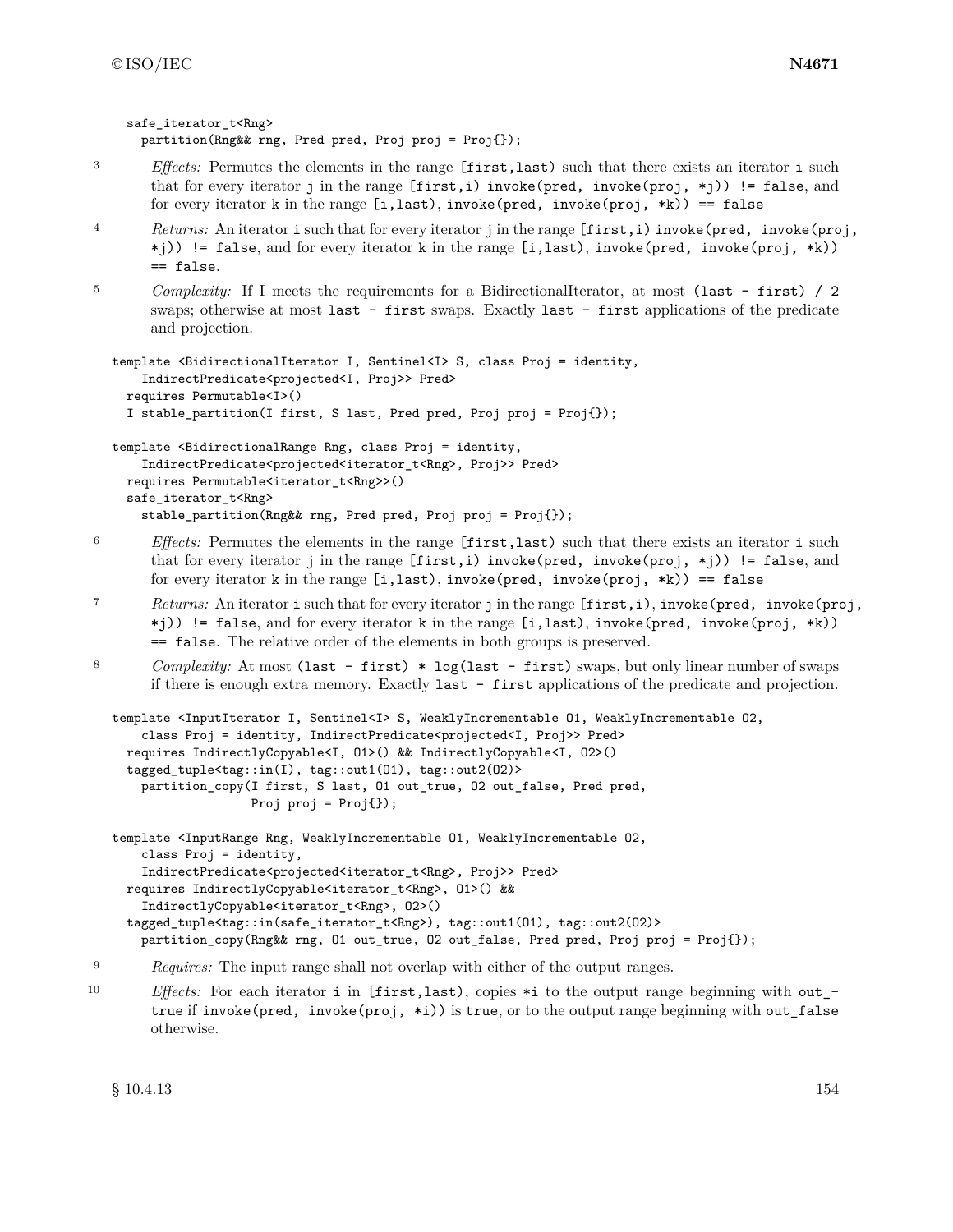11 *Returns:* A tuple p such that  $get < 0 > (p)$  is last,  $get < 1 > (p)$  is the end of the output range beginning at out\_true, and get<2>(p) is the end of the output range beginning at out\_false.

```
12 Complexity: Exactly last - first applications of pred and proj.
```

```
template <ForwardIterator I, Sentinel<I> S, class Proj = identity,
    IndirectPredicate<projected<I, Proj>> Pred>
  I partition_point(I first, S last, Pred pred, Proj proj = Proj{});
template <ForwardRange Rng, class Proj = identity,
    IndirectPredicate<projected<iterator_t<Rng>, Proj>> Pred>
```
safe\_iterator\_t<Rng> partition\_point(Rng&& rng, Pred pred, Proj proj = Proj{});

- <sup>13</sup> *Requires:* [first,last) shall be partitioned by pred and proj, i.e. there shall be an iterator mid such that all\_of(first, mid, pred, proj) and none\_of(mid, last, pred, proj) are both true.
- <sup>14</sup> *Returns:* An iterator mid such that all\_of(first, mid, pred, proj) and none\_of(mid, last, pred, proj) are both true.
- <sup>15</sup> *Complexity:*  $\mathcal{O}(\log(\text{last first}))$  applications of pred and proj.

### <span id="page-158-0"></span>**10.5 Sorting and related operations [alg.sorting]**

- <sup>1</sup> All the operations in [10.5](#page-158-0) take an optional binary callable predicate of type Comp that defaults to less<>.
- <sup>2</sup> Comp is a callable object (ISO/IEC 14882:2014 §20.9.2). The return value of the invoke operation applied to an object of type Comp, when contextually converted to bool (Clause ISO/IEC 14882:2014 §4), yields true if the first argument of the call is less than the second, and false otherwise. Comp comp is used throughout for algorithms assuming an ordering relation. It is assumed that comp will not apply any non-constant function through the dereferenced iterator.
- <sup>3</sup> A sequence is *sorted with respect to a comparator and projection* comp and proj if for every iterator i pointing to the sequence and every non-negative integer  $n$  such that  $i + n$  is a valid iterator pointing to an element of the sequence, invoke(comp, invoke(proj,  $*(i + n)$ ), invoke(proj,  $*i$ )) == false.
- <sup>4</sup> A sequence [start,finish) is *partitioned with respect to an expression* f(e) if there exists an integer n such that for all  $0 \leq i \leq \text{distance}(\text{start}, \text{ finish}), f(\ast(\text{start} + i))$  is true if and only if  $i \leq n$ .
- <sup>5</sup> In the descriptions of the functions that deal with ordering relationships we frequently use a notion of equivalence to describe concepts such as stability. The equivalence to which we refer is not necessarily an operator==, but an equivalence relation induced by the strict weak ordering. That is, two elements a and **b** are considered equivalent if and only if  $!(a < b)$  &  $!(b < a)$ .

### **10.5.1 Sorting [alg.sort]**

```
10.5.1.1 sort [sort]
```

```
template <RandomAccessIterator I, Sentinel<I> S, class Comp = less<>,
      class Proj = identity>
    requires Sortable<I, Comp, Proj>()
    I sort(I first, S last, Comp comp = Comp{}, Proj proj = Proj{});
  template <RandomAccessRange Rng, class Comp = less<>, class Proj = identity>
    requires Sortable<iterator_t<Rng>, Comp, Proj>()
    safe_iterator_t<Rng>
      sort(Rng&& rng, Comp comp = Comp{}, Proj proj = Proj{});
<sup>1</sup> Effects: Sorts the elements in the range [first, last).
```

```
2 Complexity: \mathcal{O}(N \log(N)) (where N = last - first) comparisons.
```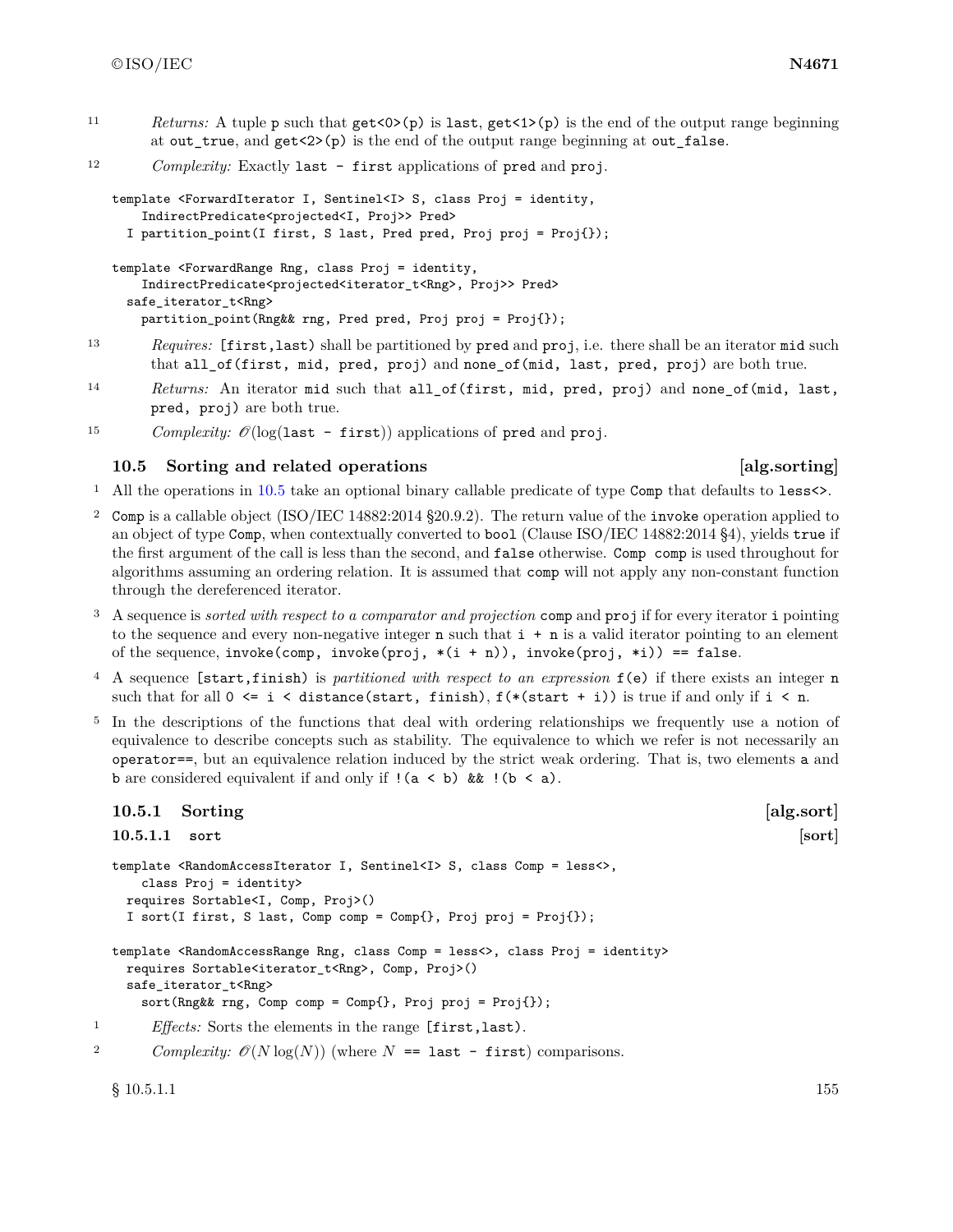```
10.5.1.2 stable_sort [stable.sort]
  template <RandomAccessIterator I, Sentinel<I> S, class Comp = less<>,
      class Proj = identity>
    requires Sortable<I, Comp, Proj>()
    I stable_sort(I first, S last, Comp comp = Comp{}, Proj proj = Proj{});
  template <RandomAccessRange Rng, class Comp = less<>, class Proj = identity>
    requires Sortable<iterator_t<Rng>, Comp, Proj>()
    safe_iterator_t<Rng>
      stable_sort(Rng&& rng, Comp comp = Comp{}, Proj proj = Proj{});
1 Effects: Sorts the elements in the range [first,last).
2 Complexity: It does at most N \log^2(N) (where N = last - first) comparisons; if enough extra
       memory is available, it is N \log(N).
3 Remarks: Stable (ISO/IEC 14882:2014 §17.6.5.7).
  10.5.1.3 partial_sort [partial.sort]
  template <RandomAccessIterator I, Sentinel<I> S, class Comp = less<>,
      class Proj = identity>
    requires Sortable<I, Comp, Proj>()
    I partial_sort(I first, I middle, S last, Comp comp = Comp{}, Proj proj = Proj{});
  template <RandomAccessRange Rng, class Comp = less<>, class Proj = identity>
    requires Sortable<iterator_t<Rng>, Comp, Proj>()
    safe_iterator_t<Rng>
      partial_sort(Rng&& rng, iterator_t<Rng> middle, Comp comp = Comp{},
                  Proj proj = Proj{});
<sup>1</sup> Effects: Places the first middle - first sorted elements from the range [first,last) into the range
       [first,middle). The rest of the elements in the range [middle,last) are placed in an unspecified
       order.
<sup>2</sup> Complexity: It takes approximately (last - first) * log(middle - first) comparisons.
  10.5.1.4 partial_sort_copy [partial.sort.copy]
  template <InputIterator I1, Sentinel<I1> S1, RandomAccessIterator I2, Sentinel<I2> S2,
      class Comp = less<>, class Proj1 = identity, class Proj2 = identity>
    requires IndirectlyCopyable<I1, I2>() && Sortable<I2, Comp, Proj2>() &&
        IndirectStrictWeakOrder<Comp, projected<I1, Proj1>, projected<I2, Proj2>>()
    I2
      partial_sort_copy(I1 first, S1 last, I2 result_first, S2 result_last,
                       Comp comp = Comp{}, Proj1 proj1 = Proj1{}, Proj2 proj2 = Proj2{});
  template <InputRange Rng1, RandomAccessRange Rng2, class Comp = less<>,
      class Proj1 = identity, class Proj2 = identity>
    requires IndirectlyCopyable<iterator_t<Rng1>, iterator_t<Rng2>>() &&
        Sortable<iterator_t<Rng2>, Comp, Proj2>() &&
        IndirectStrictWeakOrder<Comp, projected<iterator_t<Rng1>, Proj1>,
         projected<iterator_t<Rng2>, Proj2>>()
    safe_iterator_t<Rng2>
      partial_sort_copy(Rng1&& rng, Rng2&& result_rng, Comp comp = Comp{},
                       Proj1 proj1 = Proj1\{\}, Proj2 proj2 = Proj2\{\});
<sup>1</sup> Effects: Places the first min(last - first, result last - result first) sorted elements into the
       range [result_first,result_first + min(last - first, result_last - result_first)).
```
 $\S$  10.5.1.4 156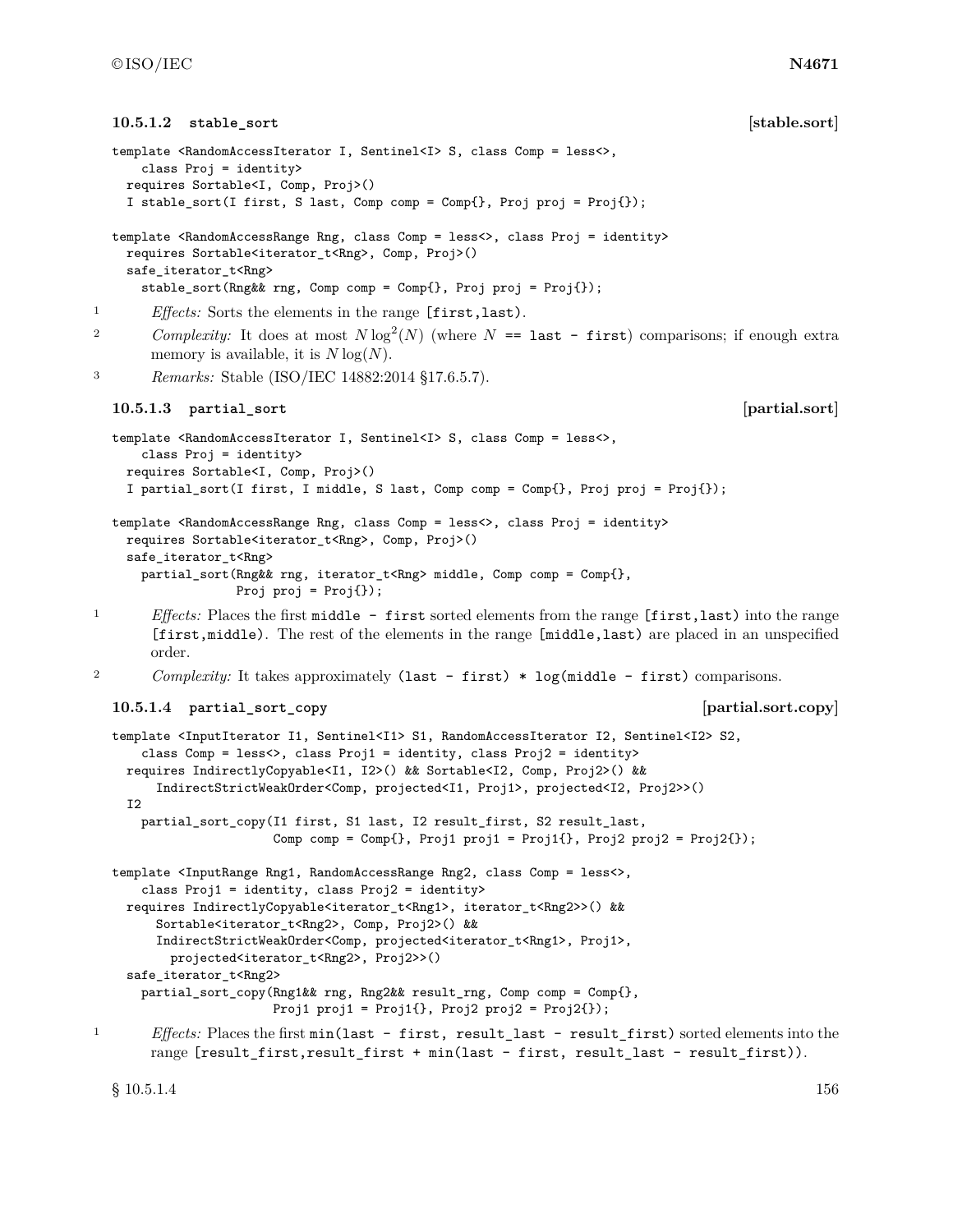- 2 *Returns:* The smaller of: result last or result first + (last first).
- <sup>3</sup> *Complexity:* Approximately (last first) \* log(min(last first, result\_last result\_first)) comparisons.

```
10.5.1.5 is_sorted [is.sorted]
```

```
template <ForwardIterator I, Sentinel<I> S, class Proj = identity,
      IndirectStrictWeakOrder<projected<I, Proj>> Comp = less<>>
    bool is_sorted(I first, S last, Comp comp = Comp{}, Proj proj = Proj{});
  template <ForwardRange Rng, class Proj = identity,
      IndirectStrictWeakOrder<projected<iterator_t<Rng>, Proj>> Comp = less<>>
    bool
      is_sorted(Rng&& rng, Comp comp = Comp{}, Proj proj = Proj{});
1 Returns: is_sorted_until(first, last, comp, proj) == last
  template <ForwardIterator I, Sentinel<I> S, class Proj = identity,
      IndirectStrictWeakOrder<projected<I, Proj>> Comp = less<>>
    I is_sorted_until(I first, S last, Comp comp = Comp{}, Proj proj = Proj{});
  template <ForwardRange Rng, class Proj = identity,
      IndirectStrictWeakOrder<projected<iterator_t<Rng>, Proj>> Comp = less<>>
    safe_iterator_t<Rng>
      is_sorted_until(Rng&& rng, Comp comp = Comp{}, Proj proj = Proj{});
2 Returns: If distance(first, last) < 2, returns last. Otherwise, returns the last iterator i in
```
### **10.5.2** Nth element **and a set of the set of the set of the set of the set of the set of the set of the set of the set of the set of the set of the set of the set of the set of the set of the set of the set of the set of**

<sup>3</sup> *Complexity:* Linear.

```
template <RandomAccessIterator I, Sentinel<I> S, class Comp = less<>,
    class Proj = identity>
 requires Sortable<I, Comp, Proj>()
  I nth_element(I first, I nth, S last, Comp comp = Comp{}, Proj proj = Proj{});
template <RandomAccessRange Rng, class Comp = less<>, class Proj = identity>
 requires Sortable<iterator_t<Rng>, Comp, Proj>()
  safe_iterator_t<Rng>
    nth_element(Rng&& rng, iterator_t<Rng> nth, Comp comp = Comp{}, Proj proj = Proj{});
```
[first,last] for which the range [first,i) is sorted.

- <sup>1</sup> After nth\_element the element in the position pointed to by nth is the element that would be in that position if the whole range were sorted, unless nth == last. Also for every iterator i in the range [ first,nth) and every iterator j in the range [nth,last) it holds that: invoke(comp, invoke(proj, \*j), invoke(proj, \*i)) == false.
- <sup>2</sup> *Complexity:* Linear on average.

### **10.5.3 Binary search and the search contract in the search [alg.binary.search]**

<sup>1</sup> All of the algorithms in this section are versions of binary search and assume that the sequence being searched is partitioned with respect to an expression formed by binding the search key to an argument of the comparison function and projection. They work on non-random access iterators minimizing the number of comparisons, which will be logarithmic for all types of iterators. They are especially appropriate for random access iterators, because these algorithms do a logarithmic number of steps through the data structure. For non-random access iterators they execute a linear number of steps.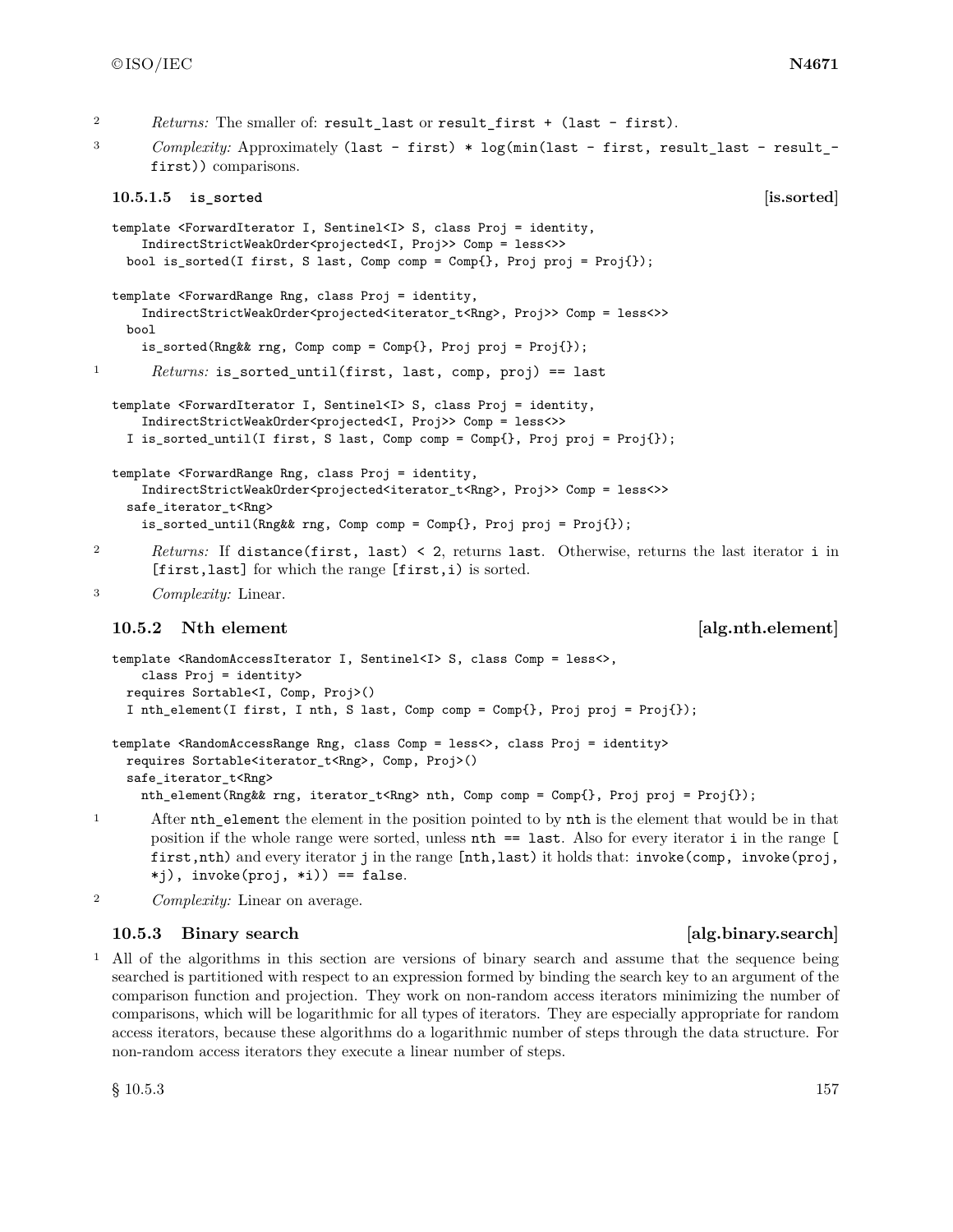```
10.5.3.1 lower bound in the lower bound lower.bound lower.bound
  template <ForwardIterator I, Sentinel<I> S, class T, class Proj = identity,
      IndirectStrictWeakOrder<const T*, projected<I, Proj>> Comp = less<>>
    I
      lower_bound(I first, S last, const T& value, Comp comp = Comp{},
                 Proj proj = Proj });
  template <ForwardRange Rng, class T, class Proj = identity,
      IndirectStrictWeakOrder<const T*, projected<iterator_t<Rng>, Proj>> Comp = less<>>
    safe_iterator_t<Rng>
      lower_bound(Rng&& rng, const T& value, Comp comp = Comp{}, Proj proj = Proj{});
<sup>1</sup> Requires: The elements e of [first,last) shall be partitioned with respect to the expression invoke(comp,
       invoke(proj, e), value).
2 Returns: The furthermost iterator i in the range [first,last] such that for every iterator j in the
       range [first,i) the following corresponding condition holds: invoke(comp, invoke(proj, *j),
       value) != false.
<sup>3</sup> Complexity: At most log_2(last - first) + O(1) applications of the comparison function and projec-
       tion.
  10.5.3.2 upper_bound [upper.bound]
  template <ForwardIterator I, Sentinel<I> S, class T, class Proj = identity,
      IndirectStrictWeakOrder<const T*, projected<I, Proj>> Comp = less<>>
    I
      upper_bound(I first, S last, const T& value, Comp comp = Comp{}, Proj proj = Proj{});
  template <ForwardRange Rng, class T, class Proj = identity,
      IndirectStrictWeakOrder<const T*, projected<iterator_t<Rng>, Proj>> Comp = less<>>
    safe_iterator_t<Rng>
      upper_bound(Rng&& rng, const T& value, Comp comp = Comp{}, Proj proj = Proj{});
<sup>1</sup> Requires: The elements e of [first,last) shall be partitioned with respect to the expression ! invoke(comp,
       value, invoke(proj, e)).
2 Returns: The furthermost iterator i in the range [first,last] such that for every iterator j in the
       range [first,i) the following corresponding condition holds: invoke(comp, value, invoke(proj,
       *(j)) == false.<sup>3</sup> Complexity: At most log_2(last - first) + O(1) applications of the comparison function and projec-
       tion.
  10.5.3.3 equal_range [equal.range]
  template <ForwardIterator I, Sentinel<I> S, class T, class Proj = identity,
      IndirectStrictWeakOrder<const T*, projected<I, Proj>> Comp = less<>>
    tagged_pair<tag::begin(I), tag::end(I)>
      equal_range(I first, S last, const T& value, Comp comp = Comp{}, Proj proj = Proj{});
  template <ForwardRange Rng, class T, class Proj = identity,
      IndirectStrictWeakOrder<const T*, projected<iterator_t<Rng>, Proj>> Comp = less<>>
    tagged_pair<tag::begin(safe_iterator_t<Rng>),
               tag::end(safe_iterator_t<Rng>)>
      equal_range(Rng&& rng, const T& value, Comp comp = Comp{}, Proj proj = Proj{});
1 Requires: The elements e of [first,last) shall be partitioned with respect to the expressions
       invoke(comp, invoke(proj, e), value) and !invoke(comp, value, invoke(proj, e)). Also,
```
 $\S~10.5.3.3$  158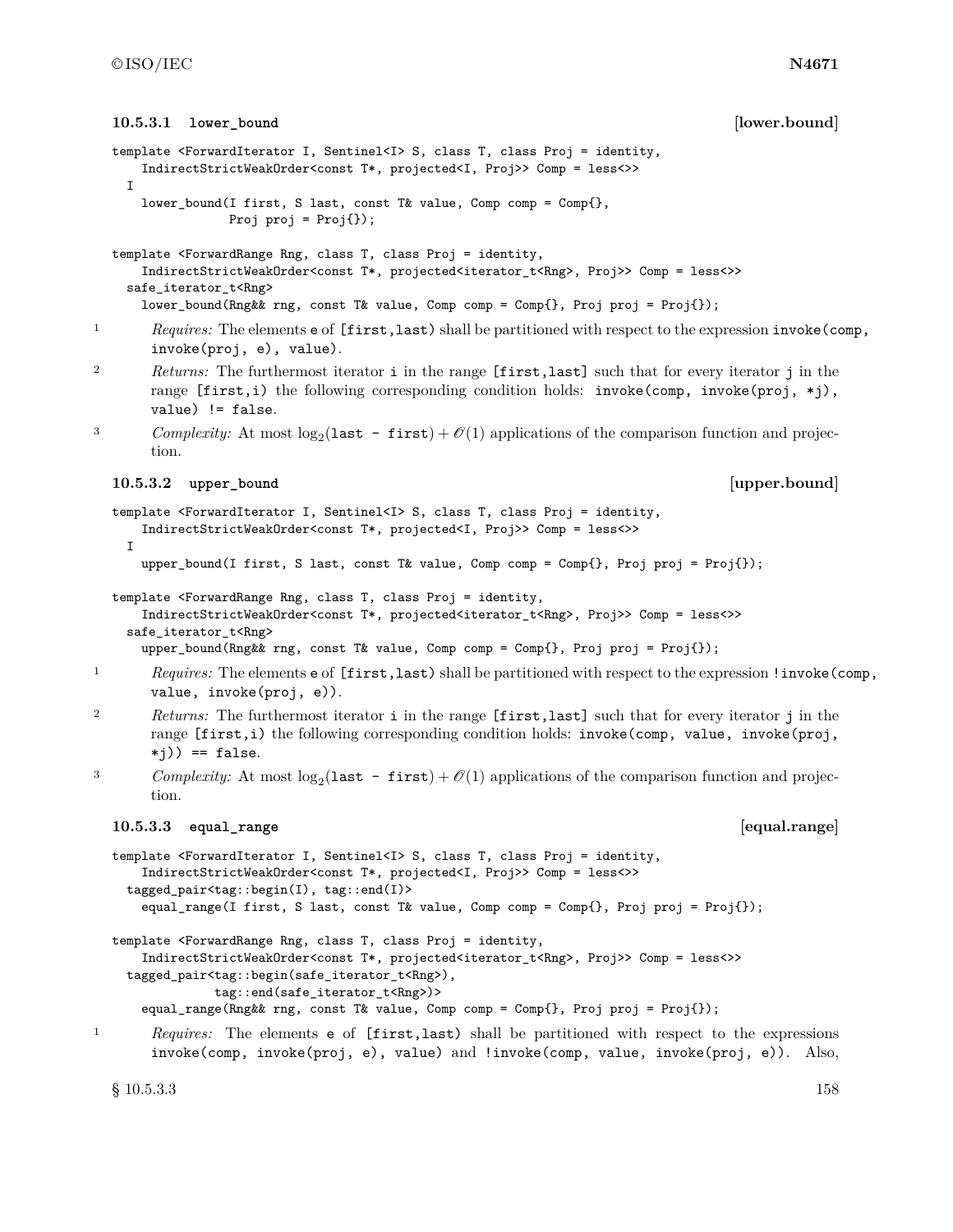for all elements e of [first, last), invoke(comp, invoke(proj, e), value) shall imply !invoke(comp, value, invoke(proj, e)).

<sup>2</sup> *Returns:*

{lower\_bound(first, last, value, comp, proj), upper\_bound(first, last, value, comp, proj)}

```
3 Complexity: At most 2 * log_2(last - first) + \mathcal{O}(1) applications of the comparison function and
       projection.
```

```
10.5.3.4 binary_search [binary.search]
```

```
template <ForwardIterator I, Sentinel<I> S, class T, class Proj = identity,
    IndirectStrictWeakOrder<const T*, projected<I, Proj>> Comp = less<>>
 bool
    binary_search(I first, S last, const T& value, Comp comp = Comp{},
                  Proj proj = Proj{});
```

```
template <ForwardRange Rng, class T, class Proj = identity,
    IndirectStrictWeakOrder<const T*, projected<iterator_t<Rng>, Proj>> Comp = less<>>
 bool
    binary_search(Rng&& rng, const T& value, Comp comp = Comp{},
                  Proj proj = Proj{});
```
- <sup>1</sup> *Requires:* The elements **e** of [first,last) are partitioned with respect to the expressions invoke(comp, invoke(proj, e), value) and !invoke(comp, value, invoke(proj, e)). Also, for all elements e of [first, last), invoke(comp, invoke(proj, e), value) shall imply !invoke(comp, value, invoke(proj, e)).
- <sup>2</sup> *Returns:* true if there is an iterator i in the range [first,last) that satisfies the corresponding conditions: invoke(comp, invoke(proj, \*i), value) == false && invoke(comp, value,  $invoke(proj, *i)) == false.$
- <sup>3</sup> *Complexity:* At most  $log_2($ **last first** $) + O(1)$  applications of the comparison function and projection.

### **10.5.4 Merge [alg.merge]**

```
template <InputIterator I1, Sentinel<I1> S1, InputIterator I2, Sentinel<I2> S2,
      WeaklyIncrementable O, class Comp = less<>, class Proj1 = identity,
      class Proj2 = identity>
    requires Mergeable<I1, I2, O, Comp, Proj1, Proj2>()
    tagged_tuple<tag::in1(I1), tag::in2(I2), tag::out(O)>
      merge(I1 first1, S1 last1, I2 first2, S2 last2, O result,
            Comp comp = Comp\, Proj1 proj1 = Proj1\}, Proj2 proj2 = Proj2\});
  template <InputRange Rng1, InputRange Rng2, WeaklyIncrementable O, class Comp = less<>,
      class Proj1 = identity, class Proj2 = identity>
    requires Mergeable<iterator_t<Rng1>, iterator_t<Rng2>, O, Comp, Proj1, Proj2>()
    tagged_tuple<tag::in1(safe_iterator_t<Rng1>),
                 tag::in2(safe_iterator_t<Rng2>),
                 tag::out(O)>
      merge(Rng1&& rng1, Rng2&& rng2, O result,
            Comp comp = Comp\, Proj1 proj1 = Proj1\}, Proj2 proj2 = Proj2\});
<sup>1</sup> Effects: Copies all the elements of the two ranges [first1,last1) and [first2,last2) into the range
        [result,result_last), where result_last is result + (last1 - first1) + (last2 - first2).
```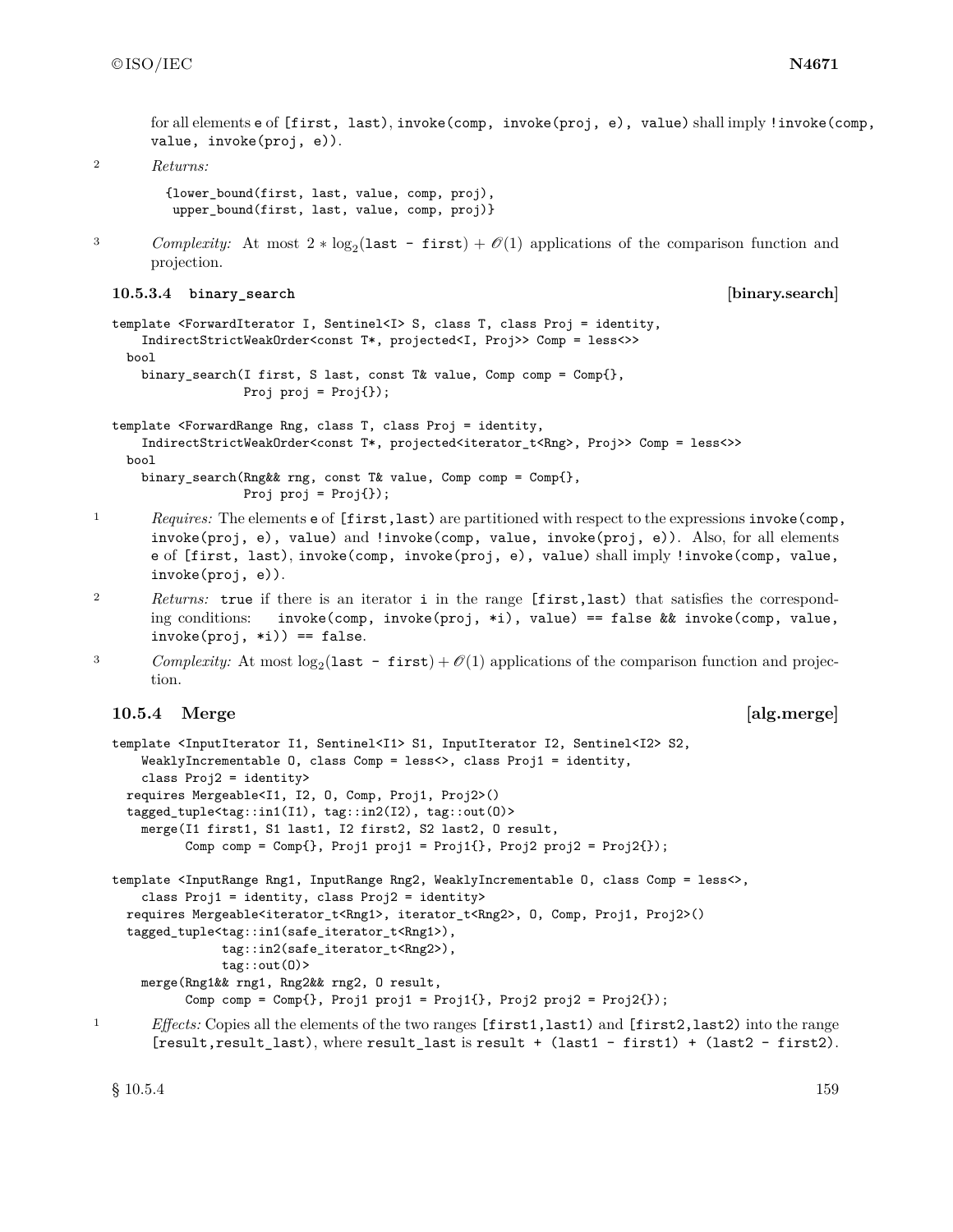If an element a precedes b in an input range, a is copied into the output range before b. If e1 is an element of [first1,last1) and e2 of [first2,last2), e2 is copied into the output range before e1 if and only if bool(invoke(comp, invoke(proj2, e2), invoke(proj1, e1))) is true.

- <sup>2</sup> *Requires:* The ranges [first1,last1) and [first2,last2) shall be sorted with respect to comp, proj1, and proj2. The resulting range shall not overlap with either of the original ranges.
- <sup>3</sup> *Returns:* make\_tagged\_tuple<tag::in1, tag::in2, tag::out>(last1, last2, result\_last).
- <sup>4</sup> *Complexity:* At most (last1 first1) + (last2 first2) 1 applications of the comparison function and each projection.

```
5 Remarks: Stable (ISO/IEC 14882:2014 §17.6.5.7).
```

```
template <BidirectionalIterator I, Sentinel<I> S, class Comp = less<>,
    class Proj = identity>
 requires Sortable<I, Comp, Proj>()
  I
    inplace_merge(I first, I middle, S last, Comp comp = Comp{}, Proj proj = Proj{});
template <BidirectionalRange Rng, class Comp = less<>, class Proj = identity>
 requires Sortable<iterator_t<Rng>, Comp, Proj>()
  safe_iterator_t<Rng>
    inplace_merge(Rng&& rng, iterator_t<Rng> middle, Comp comp = Comp{},
                  Proj proj = Proj);
```
- <sup>6</sup> *Effects:* Merges two sorted consecutive ranges [first,middle) and [middle,last), putting the result of the merge into the range [first,last). The resulting range will be in non-decreasing order; that is, for every iterator i in [first,last) other than first, the condition invoke(comp, invoke(proj, \*i),  $invoke(proj, *(i - 1))$  will be false.
- <sup>7</sup> *Requires:* The ranges [first,middle) and [middle,last) shall be sorted with respect to comp and proj.
- <sup>8</sup> *Returns:* last
- <sup>9</sup> *Complexity:* When enough additional memory is available, (last first) 1 applications of the comparison function and projection. If no additional memory is available, an algorithm with complexity  $N \log(N)$  (where N is equal to last - first) may be used.
- <sup>10</sup> *Remarks:* Stable (ISO/IEC 14882:2014 §17.6.5.7).

### **10.5.5 Set operations on sorted structures [alg.set.operations]**

<sup>1</sup> This section defines all the basic set operations on sorted structures. They also work with multisets (ISO/IEC 14882:2014 §23.4.7) containing multiple copies of equivalent elements. The semantics of the set operations are generalized to multisets in a standard way by defining set union() to contain the maximum number of occurrences of every element, set\_intersection() to contain the minimum, and so on.

#### **10.5.5.1 includes [includes]**

```
template <InputIterator I1, Sentinel<I1> S1, InputIterator I2, Sentinel<I2> S2,
    class Proj1 = identity, class Proj2 = identity,
    IndirectStrictWeakOrder<projected<I1, Proj1>, projected<I2, Proj2>> Comp = less<>>
 bool
    includes(I1 first1, S1 last1, I2 first2, S2 last2, Comp comp = Comp\},
             Proj1 proj1 = Proj1\{ \}, Proj2 proj2 = Proj2\{ \});
template <InputRange Rng1, InputRange Rng2, class Proj1 = identity,
    class Proj2 = identity,
```
 $\S$  10.5.5.1 160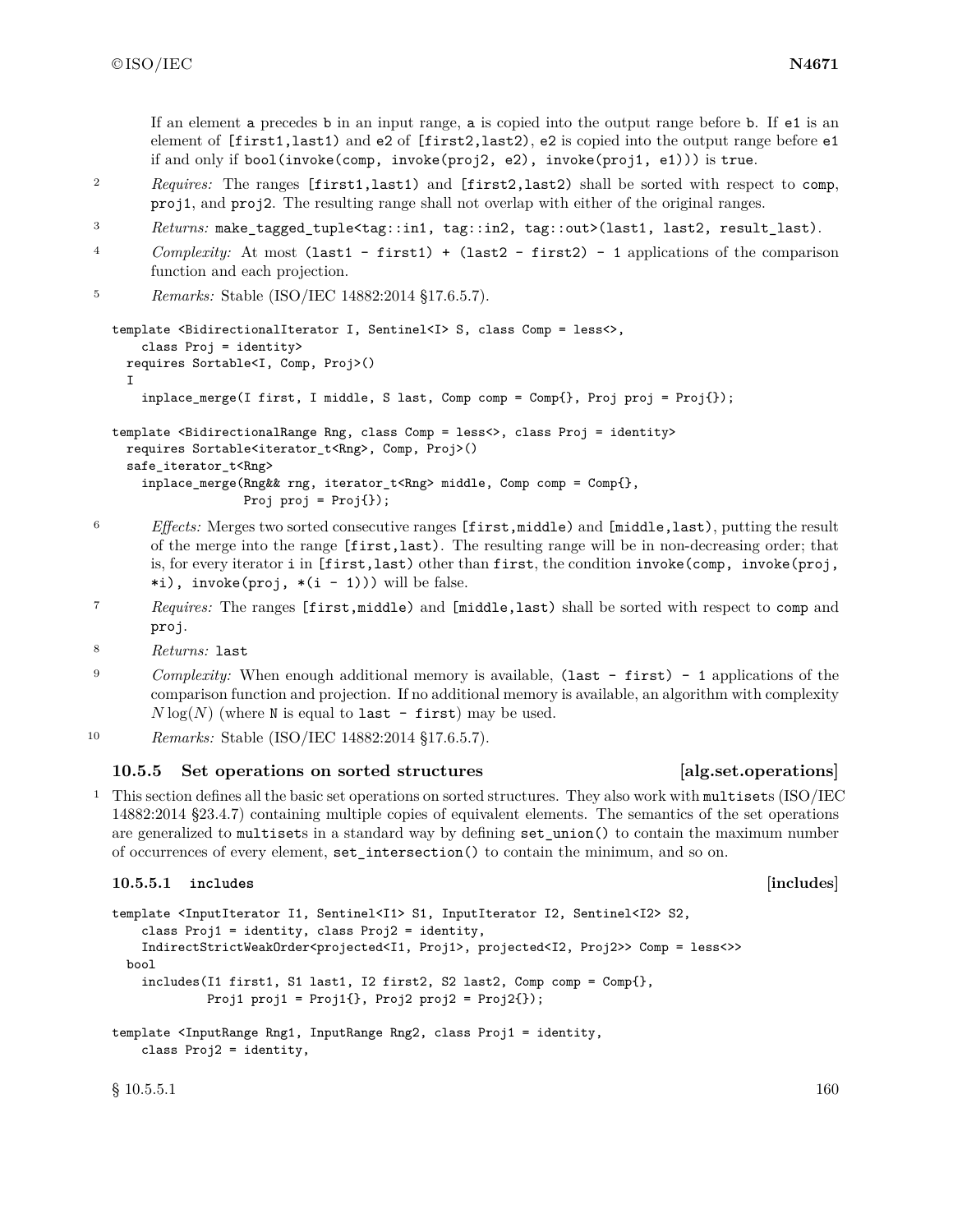```
IndirectStrictWeakOrder<projected<iterator t<Rng1>, Proj1>,
        projected<iterator_t<Rng2>, Proj2>> Comp = less<>>
    bool
      includes(Rng1&& rng1, Rng2&& rng2, Comp comp = Comp{},
               Proj1 proj1 = Proj1\{ \}, Proj2 proj2 = Proj2\{ \});
1 Returns: true if [first2,last2) is empty or if every element in the range [first2,last2) is con-
       tained in the range [first1,last1). Returns false otherwise.
```

```
2 Complexity: At most 2 * ((last1 - first1) + (last2 - first2)) - 1 applications of the com-
       parison function and projections.
```
**10.5.5.2 set\_union [set.union]**

```
template <InputIterator I1, Sentinel<I1> S1, InputIterator I2, Sentinel<I2> S2,
    WeaklyIncrementable 0, class Comp = less<>, class Proj1 = identity, class Proj2 = identity>
 requires Mergeable<I1, I2, O, Comp, Proj1, Proj2>()
  tagged_tuple<tag::in1(I1), tag::in2(I2), tag::out(O)>
    set_union(I1 first1, S1 last1, I2 first2, S2 last2, O result, Comp comp = Comp{},
              Proj1 proj1 = Proj1\{\}, Proj2 proj2 = Proj2\{\}\;
```

```
template <InputRange Rng1, InputRange Rng2, WeaklyIncrementable O,
    class Comp = less<>, class Proj1 = identity, class Proj2 = identity>
  requires Mergeable<iterator_t<Rng1>, iterator_t<Rng2>, O, Comp, Proj1, Proj2>()
  tagged_tuple<tag::in1(safe_iterator_t<Rng1>),
              tag::in2(safe_iterator_t<Rng2>),
               tag::out(O)>
    set_union(Rng1&& rng1, Rng2&& rng2, O result, Comp comp = Comp{},
             Proj1 proj1 = Proj1\; Proj2 proj2 = Proj2\);
```
- <sup>1</sup> *Effects:* Constructs a sorted union of the elements from the two ranges; that is, the set of elements that are present in one or both of the ranges.
- <sup>2</sup> *Requires:* The resulting range shall not overlap with either of the original ranges.
- <sup>3</sup> *Returns:* make\_tagged\_tuple<tag::in1, tag::in2, tag::out>(last1, last2, result + *n*), where *n* is the number of elements in the constructed range.
- <sup>4</sup> *Complexity:* At most 2 \* ((last1 first1) + (last2 first2)) 1 applications of the comparison function and projections.
- <sup>5</sup> *Remarks:* If [first1,last1) contains *m* elements that are equivalent to each other and [first2, last2) contains *n* elements that are equivalent to them, then all *m* elements from the first range shall be copied to the output range, in order, and then  $\max(n-m, 0)$  elements from the second range shall be copied to the output range, in order.

#### **10.5.5.3 set\_intersection [set.intersection]**

template <InputIterator I1, Sentinel<I1> S1, InputIterator I2, Sentinel<I2> S2, WeaklyIncrementable 0, class Comp = less<>, class Proj1 = identity, class Proj2 = identity> requires Mergeable<I1, I2, O, Comp, Proj1, Proj2>() O set\_intersection(I1 first1, S1 last1, I2 first2, S2 last2, O result, Comp comp =  $Comp\{\}, Prop1 = proj1 = Proj1\}, Prop2 = Proj2\})$ ;

```
template <InputRange Rng1, InputRange Rng2, WeaklyIncrementable O,
    class Comp = less<>, class Proj1 = identity, class Proj2 = identity>
 requires Mergeable<iterator_t<Rng1>, iterator_t<Rng2>, O, Comp, Proj1, Proj2>()
 \Omega
```
 $\S$  10.5.5.3 161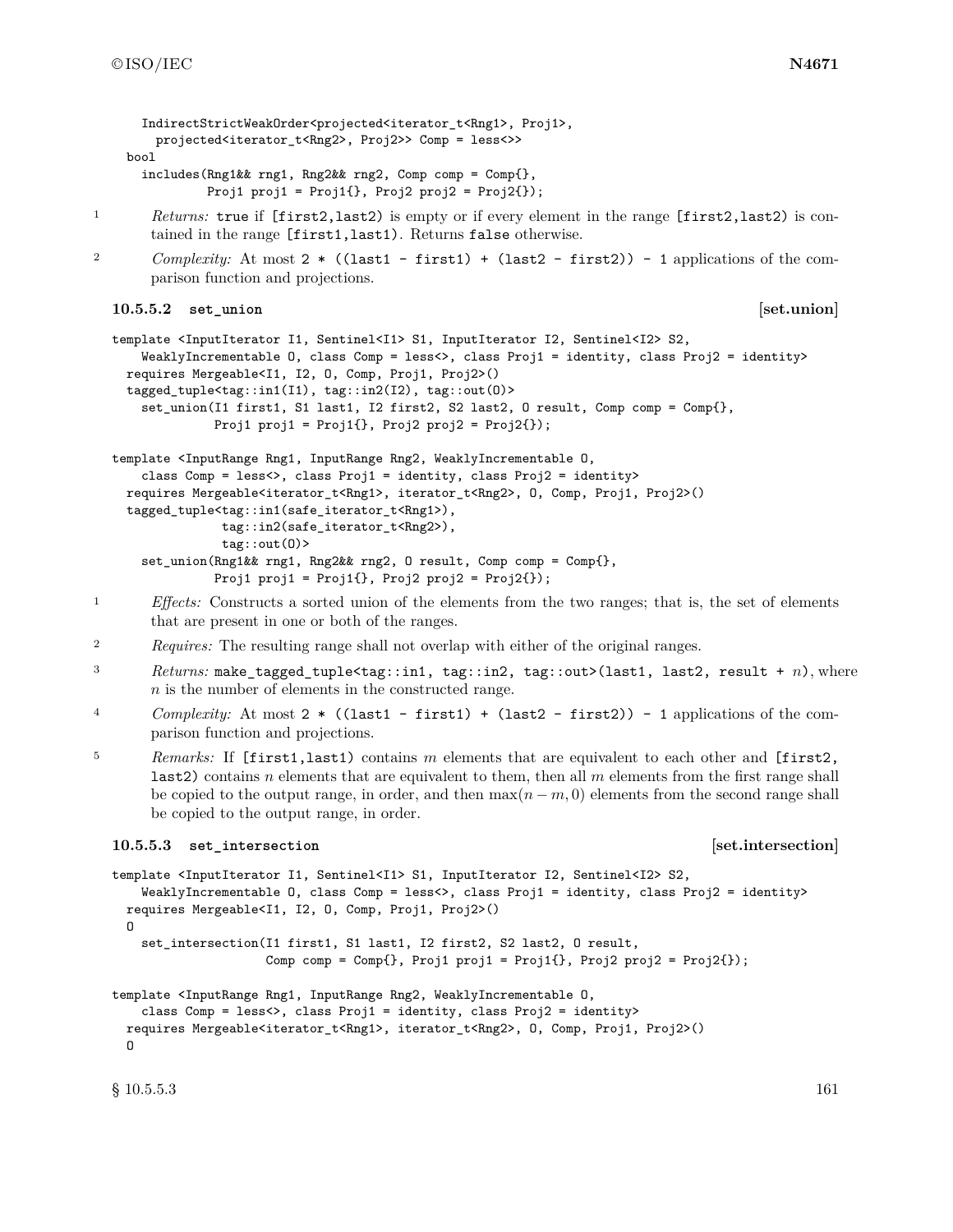set intersection(Rng1&& rng1, Rng2&& rng2, O result, Comp comp =  $Comp\{\}, Prop1 = proj1 = Proj1\}, Prop2 = Proj2\})$ ;

- <sup>1</sup> *Effects:* Constructs a sorted intersection of the elements from the two ranges; that is, the set of elements that are present in both of the ranges.
- <sup>2</sup> *Requires:* The resulting range shall not overlap with either of the original ranges.
- <sup>3</sup> *Returns:* The end of the constructed range.
- <sup>4</sup> *Complexity:* At most 2 \* ((last1 first1) + (last2 first2)) 1 applications of the comparison function and projections.
- <sup>5</sup> *Remarks:* If [first1,last1) contains *m* elements that are equivalent to each other and [first2, **last2**) contains *n* elements that are equivalent to them, the first  $\min(m, n)$  elements shall be copied from the first range to the output range, in order.

#### **10.5.5.4 set\_difference [set.difference]**

```
template <InputIterator I1, Sentinel<I1> S1, InputIterator I2, Sentinel<I2> S2,
    WeaklyIncrementable 0, class Comp = less<>, class Proj1 = identity, class Proj2 = identity>
  requires Mergeable<I1, I2, O, Comp, Proj1, Proj2>()
  tagged_pair<tag::in1(I1), tag::out(O)>
    set_difference(I1 first1, S1 last1, I2 first2, S2 last2, O result,
                   Comp comp = Comp{}, Proj1 proj1 = Proj1{}, Proj2 proj2 = Proj2{});
```

```
template <InputRange Rng1, InputRange Rng2, WeaklyIncrementable O,
    class Comp = less<>, class Proj1 = identity, class Proj2 = identity>
  requires Mergeable<iterator_t<Rng1>, iterator_t<Rng2>, O, Comp, Proj1, Proj2>()
  tagged_pair<tag::in1(safe_iterator_t<Rng1>), tag::out(O)>
    set_difference(Rng1&& rng1, Rng2&& rng2, O result,
                   Comp comp = Comp{}, Proj1 proj1 = Proj1{}, Proj2 proj2 = Proj2{});
```
- <sup>1</sup> *Effects:* Copies the elements of the range [first1,last1) which are not present in the range [first2, last2) to the range beginning at result. The elements in the constructed range are sorted.
- <sup>2</sup> *Requires:* The resulting range shall not overlap with either of the original ranges.
- <sup>3</sup> *Returns:* {last1, result + *n*}, where *n* is the number of elements in the constructed range.
- <sup>4</sup> *Complexity:* At most 2 \* ((last1 first1) + (last2 first2)) 1 applications of the comparison function and projections.
- <sup>5</sup> *Remarks:* If [first1,last1) contains *m* elements that are equivalent to each other and [first2, last2) contains *n* elements that are equivalent to them, the last max(*m*−*n,* 0) elements from [first1, last1) shall be copied to the output range.

#### **10.5.5.5 set\_symmetric\_difference [set.symmetric.difference]**

template <InputIterator I1, Sentinel<I1> S1, InputIterator I2, Sentinel<I2> S2, WeaklyIncrementable O, class Comp = less<>, class Proj1 = identity, class Proj2 = identity> requires Mergeable<I1, I2, O, Comp, Proj1, Proj2>() tagged\_tuple<tag::in1(I1), tag::in2(I2), tag::out(O)> set\_symmetric\_difference(I1 first1, S1 last1, I2 first2, S2 last2, O result, Comp comp =  $Comp{}$ , Proj1 proj1 = Proj1 ${}$ , Proj $2$  proj $2 =$  Proj $2$ {});

```
template <InputRange Rng1, InputRange Rng2, WeaklyIncrementable O,
    class Comp = less<>, class Proj1 = identity, class Proj2 = identity>
 requires Mergeable<iterator_t<Rng1>, iterator_t<Rng2>, O, Comp, Proj1, Proj2>()
 tagged_tuple<tag::in1(safe_iterator_t<Rng1>),
```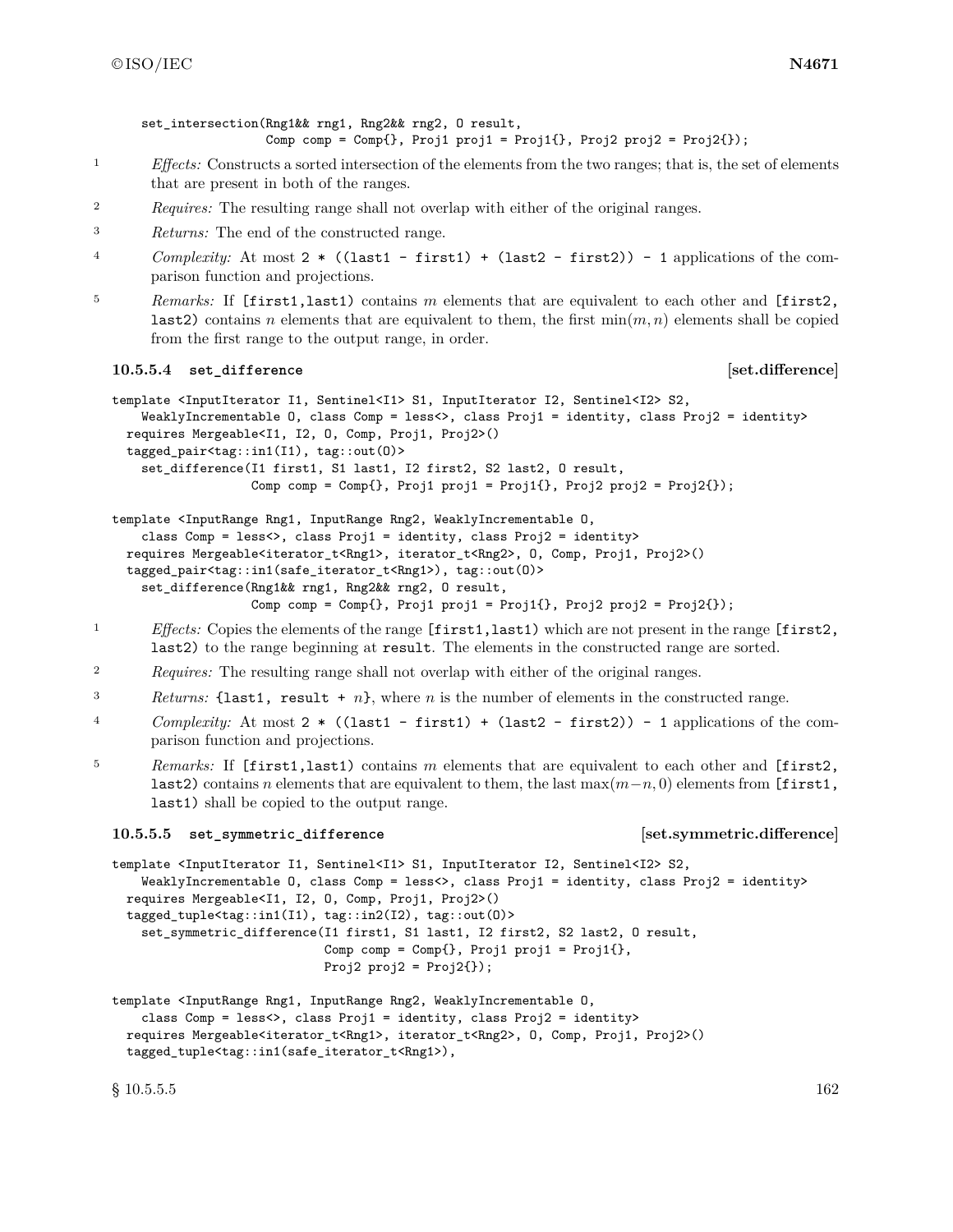tag::in2(safe\_iterator\_t<Rng2>), tag::out(O)> set\_symmetric\_difference(Rng1&& rng1, Rng2&& rng2, O result, Comp comp = Comp{}, Proj1 proj1 = Proj1 $\{ \}$ , Proj2 proj2 = Proj2 $\{ \}$ );

- <sup>1</sup> *Effects:* Copies the elements of the range [first1,last1) that are not present in the range [first2, last2), and the elements of the range [first2,last2) that are not present in the range [first1, last1) to the range beginning at result. The elements in the constructed range are sorted.
- <sup>2</sup> *Requires:* The resulting range shall not overlap with either of the original ranges.
- <sup>3</sup> *Returns:* make\_tagged\_tuple<tag::in1, tag::in2, tag::out>(last1, last2, result + *n*), where *n* is the number of elements in the constructed range.
- <sup>4</sup> *Complexity:* At most 2 \* ((last1 first1) + (last2 first2)) 1 applications of the comparison function and projections.
- <sup>5</sup> *Remarks:* If [first1,last1) contains *m* elements that are equivalent to each other and [first2, last2) contains *n* elements that are equivalent to them, then |*m*−*n*| of those elements shall be copied to the output range: the last  $m - n$  of these elements from [first1, last1) if  $m > n$ , and the last  $n - m$  of these elements from [first2,last2) if  $m < n$ .

### **10.5.6 Heap operations [alg.heap.operations]**

- <sup>1</sup> A *heap* is a particular organization of elements in a range between two random access iterators [a,b). Its two key properties are:
	- (1) There is no element greater than \*a in the range and
	- (2)  $*$ a may be removed by pop\_heap(), or a new element added by push\_heap(), in  $\mathcal{O}(\log(N))$  time.
- <sup>2</sup> These properties make heaps useful as priority queues.
- <sup>3</sup> make\_heap() converts a range into a heap and sort\_heap() turns a heap into a sorted sequence.

### **10.5.6.1 push\_heap [push.heap]**

```
template <RandomAccessIterator I, Sentinel<I> S, class Comp = less<>,
    class Proj = identity>
 requires Sortable<I, Comp, Proj>()
  I push_heap(I first, S last, Comp comp = Comp{}, Proj proj = Proj{});
```

```
template <RandomAccessRange Rng, class Comp = less<>, class Proj = identity>
 requires Sortable<iterator_t<Rng>, Comp, Proj>()
  safe_iterator_t<Rng>
    push_heap(Rng&& rng, Comp comp = Comp{}, Proj proj = Proj{});
```
- <sup>1</sup> *Effects:* Places the value in the location last 1 into the resulting heap [first,last).
- <sup>2</sup> *Requires:* The range [first,last 1) shall be a valid heap.

```
3 Returns: last
```
<sup>4</sup> *Complexity:* At most log(last - first) applications of the comparison function and projection.

### **10.5.6.2 pop\_heap [pop.heap]**

```
template <RandomAccessIterator I, Sentinel<I>>S, class Comp = less<>,
    class Proj = identity>
  requires Sortable<I, Comp, Proj>()
  I pop_heap(I first, S last, Comp comp = Comp{}, Proj proj = Proj{});
```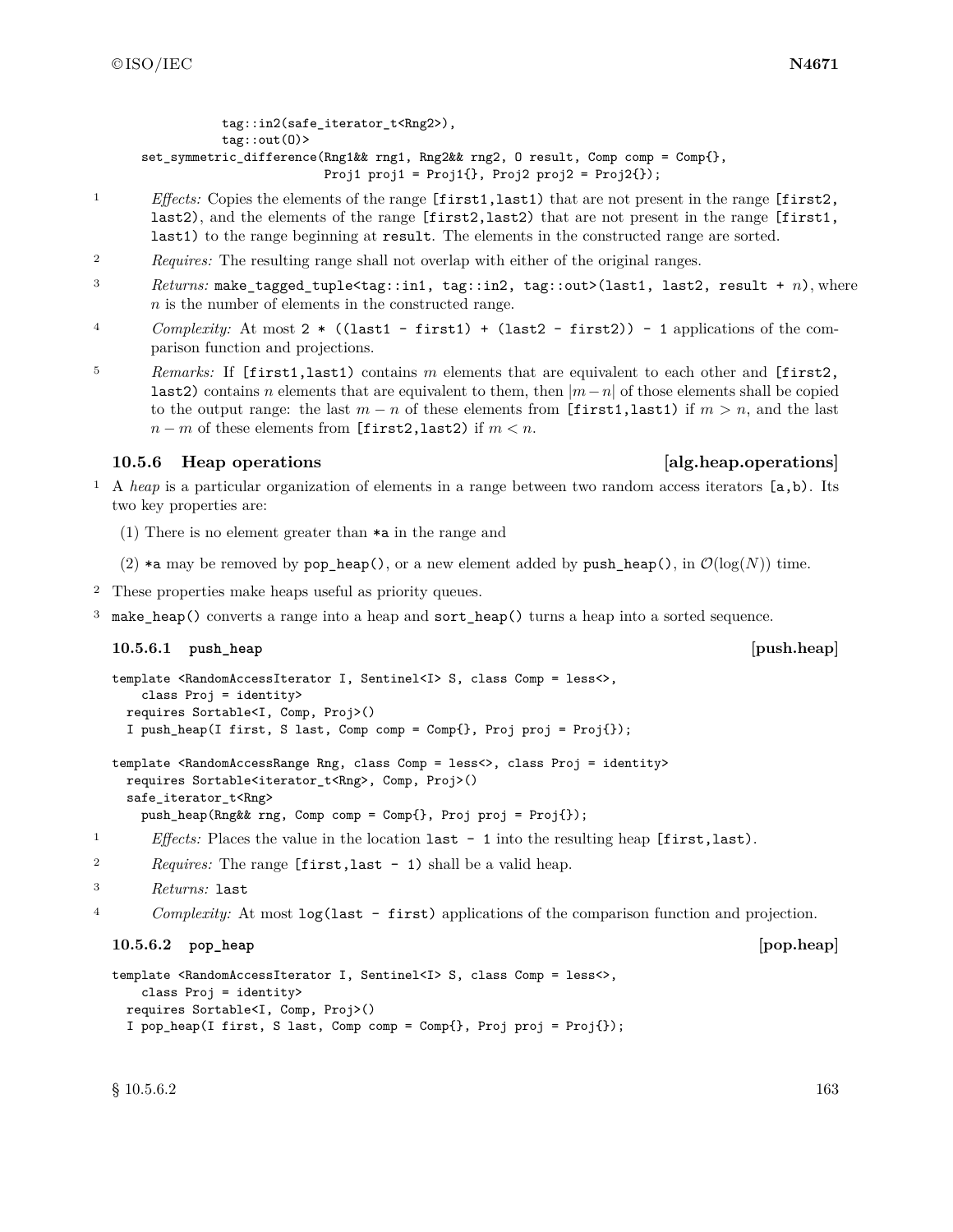```
template <RandomAccessRange Rng, class Comp = less<>, class Proj = identity>
    requires Sortable<iterator_t<Rng>, Comp, Proj>()
    safe_iterator_t<Rng>
     pop_heap(Rng&& rng, Comp comp = Comp{}, Proj proj = Proj{});
1 Requires: The range [first,last) shall be a valid non-empty heap.
2 Effects: Swaps the value in the location first with the value in the location last - 1 and makes
       [first, last - 1) into a heap.
3 Returns: last
4 Complexity: At most 2 * log(last - first) applications of the comparison function and projection.
  10.5.6.3 make_heap [make.heap]
  template <RandomAccessIterator I, Sentinel<I> S, class Comp = less<>,
     class Proj = identity>
    requires Sortable<I, Comp, Proj>()
    I make_heap(I first, S last, Comp comp = Comp{}, Proj proj = Proj{});
  template <RandomAccessRange Rng, class Comp = less<>, class Proj = identity>
    requires Sortable<iterator_t<Rng>, Comp, Proj>()
    safe_iterator_t<Rng>
     make_heap(Rng&& rng, Comp comp = Comp{}, Proj proj = Proj{});
1 Effects: Constructs a heap out of the range [first,last).
2 Returns: last
3 Complexity: At most 3 * (last - first) applications of the comparison function and projection.
  10.5.6.4 sort_heap [sort.heap]
  template <RandomAccessIterator I, Sentinel<I> S, class Comp = less<>,
     class Proj = identity>
    requires Sortable<I, Comp, Proj>()
    I sort_heap(I first, S last, Comp comp = Comp{}, Proj proj = Proj{});
  template <RandomAccessRange Rng, class Comp = less<>, class Proj = identity>
    requires Sortable<iterator_t<Rng>, Comp, Proj>()
    safe_iterator_t<Rng>
     sort_heap(Rng&& rng, Comp comp = Comp{}, Proj proj = Proj{});
1 Effects: Sorts elements in the heap [first,last).
2 Requires: The range [first,last) shall be a valid heap.
3 Returns: last
4 Complexity: At most N \log(N) comparisons (where N = 1 ast - first).
  10.5.6.5 is_heap [is.heap]
  template <RandomAccessIterator I, Sentinel<I>>>>>> S, class Proj = identity,
      IndirectStrictWeakOrder<projected<I, Proj>> Comp = less<>>
    bool is_heap(I first, S last, Comp comp = Comp{}, Proj proj = Proj{});
```

```
template <RandomAccessRange Rng, class Proj = identity,
    IndirectStrictWeakOrder<projected<iterator_t<Rng>, Proj>> Comp = less<>>
 bool
    is_heap(Rng&& rng, Comp comp = Comp{}, Proj proj = Proj{});
```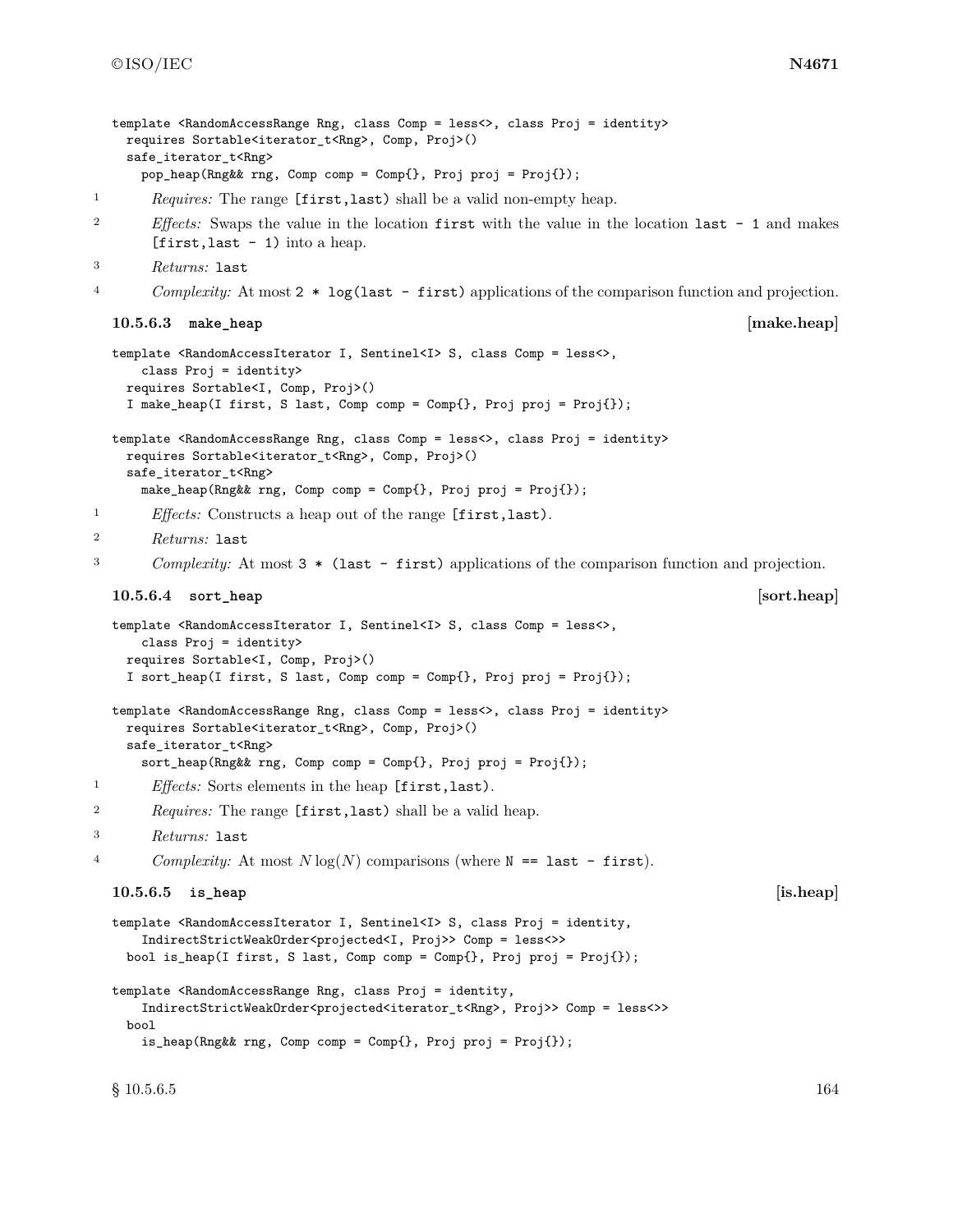```
1 Returns: is heap until(first, last, comp, proj) == last
  template <RandomAccessIterator I, Sentinel<I>>>>>> S, class Proj = identity,
      IndirectStrictWeakOrder<projected<I, Proj>> Comp = less<>>
    I is_heap_until(I first, S last, Comp comp = Comp{}, Proj proj = Proj{});
  template <RandomAccessRange Rng, class Proj = identity,
      IndirectStrictWeakOrder<projected<iterator_t<Rng>, Proj>> Comp = less<>>
    safe_iterator_t<Rng>
      is_heap_until(Rng&& rng, Comp comp = Comp{}, Proj proj = Proj{});
2 Returns: If distance(first, last) < 2, returns last. Otherwise, returns the last iterator i in
       [first,last] for which the range [first,i) is a heap.
3 Complexity: Linear.
  10.5.7 Minimum and maximum [alg.min.max]
  template <class T, class Proj = identity,
      IndirectStrictWeakOrder<projected<const T*, Proj>> Comp = less<>>
    constexpr const T& min(const T& a, const T& b, Comp comp = Comp{}, Proj proj = Proj{});
1 Returns: The smaller value.
2 Remarks: Returns the first argument when the arguments are equivalent.
  template <Copyable T, class Proj = identity,
      IndirectStrictWeakOrder<projected<const T*, Proj>> Comp = less<>>
    constexpr T min(initializer_list<T> rng, Comp comp = Comp{}, Proj proj = Proj{});
  template <InputRange Rng, class Proj = identity,
      IndirectStrictWeakOrder<projected<iterator_t<Rng>, Proj>> Comp = less<>>
    requires Copyable<value_type_t<iterator_t<Rng>>>()
    value_type_t<iterator_t<Rng>>
      min(Rng&& rng, Comp comp = Comp{}, Proj proj = Proj{});
3 Requires: distance(rng) > 0.
4 Returns: The smallest value in the initializer_list or range.
<sup>5</sup> Remarks: Returns a copy of the leftmost argument when several arguments are equivalent to the
       smallest.
  template <class T, class Proj = identity,
      IndirectStrictWeakOrder<projected<const T*, Proj>> Comp = less<>>
    constexpr const T& max(const T& a, const T& b, Comp comp = Comp{}, Proj proj = Proj{});
6 Returns: The larger value.
7 Remarks: Returns the first argument when the arguments are equivalent.
  template <Copyable T, class Proj = identity,
      IndirectStrictWeakOrder<projected<const T*, Proj>> Comp = less<>>
    constexpr T max(initializer_list<T> rng, Comp comp = Comp{}, Proj proj = Proj{});
  template <InputRange Rng, class Proj = identity,
      IndirectStrictWeakOrder<projected<iterator_t<Rng>, Proj>> Comp = less<>>
    requires Copyable<value_type_t<iterator_t<Rng>>>()
    value_type_t<iterator_t<Rng>>
      max(Rng&& rng, Comp comp = Comp{}, Proj proj = Proj{});
  \S 10.5.7 165
```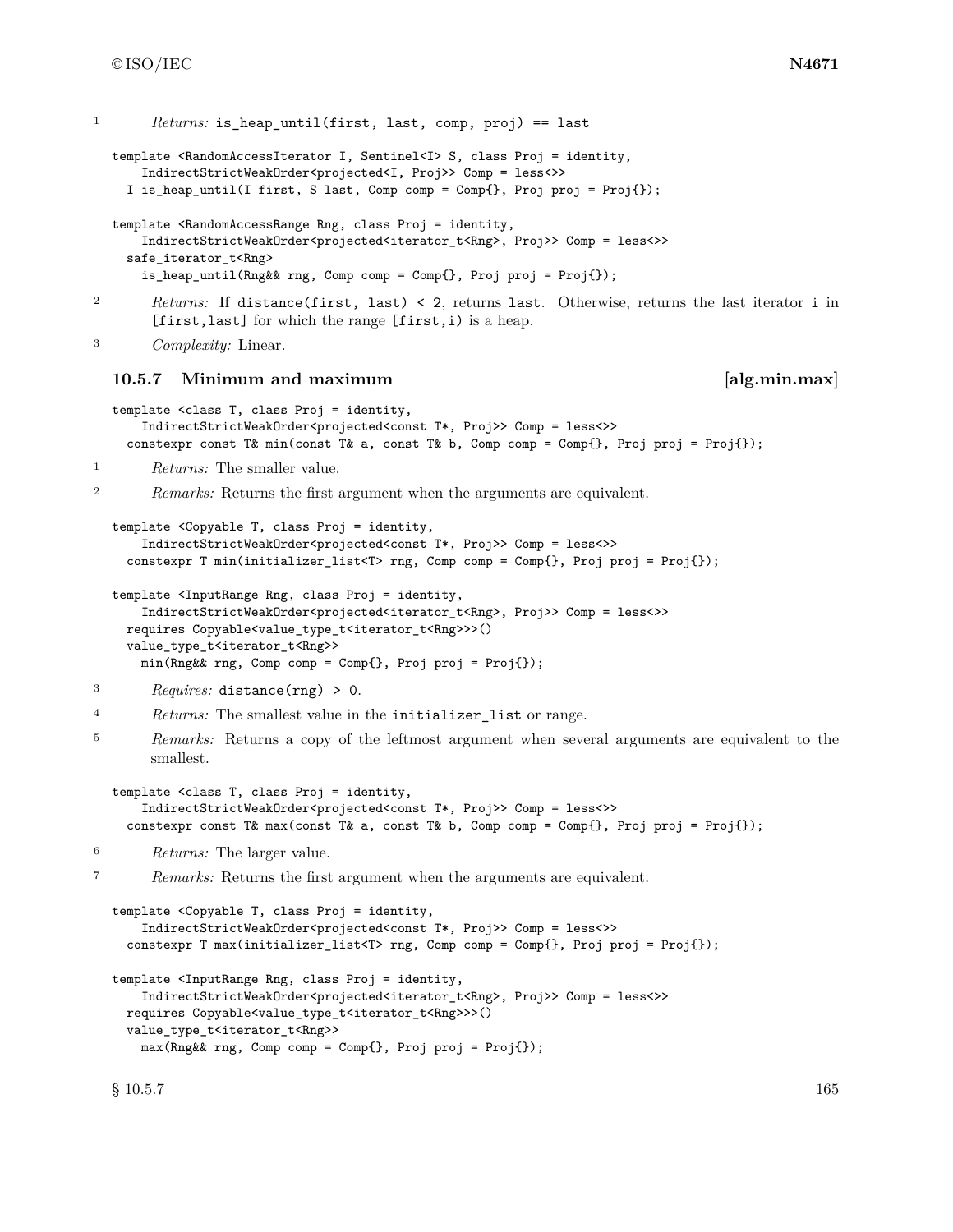- <sup>8</sup> *Requires:* distance(rng) > 0.
- <sup>9</sup> *Returns:* The largest value in the initializer\_list or range.
- <sup>10</sup> *Remarks:* Returns a copy of the leftmost argument when several arguments are equivalent to the largest.

```
template <class T, class Proj = identity,
    IndirectStrictWeakOrder<projected<const T*, Proj>> Comp = less<>>
  constexpr tagged_pair<tag::min(const T&), tag::max(const T&)>
    minmax(const T& a, const T& b, Comp comp = Comp{}, Proj proj = Proj{});
```
- <sup>11</sup> *Returns:* {b, a} if b is smaller than a, and {a, b} otherwise.
- <sup>12</sup> *Remarks:* Returns {a, b} when the arguments are equivalent.
- <sup>13</sup> *Complexity:* Exactly one comparison and exactly two applications of the projection.

```
template <Copyable T, class Proj = identity,
    IndirectStrictWeakOrder<projected<const T*, Proj>> Comp = less<>>
  constexpr tagged_pair<tag::min(T), tag::max(T)>
    minmax(initializer_list<T> rng, Comp comp = Comp{}, Proj proj = Proj{});
template <InputRange Rng, class Proj = identity,
    IndirectStrictWeakOrder<projected<iterator_t<Rng>, Proj> Comp = less<>>
```

```
requires Copyable<value_type_t<iterator_t<Rng>>>()
tagged_pair<tag::min(value_type_t<iterator_t<Rng>>),
            tag::max(value_type_t<iterator_t<Rng>>)>
 minmax(Rng&& rng, Comp comp = Comp{}, Proj proj = Proj{});
```
- <sup>14</sup> *Requires:* distance(rng) > 0.
- <sup>15</sup> *Returns:* {x, y}, where x has the smallest and y has the largest value in the initializer\_list or range.
- <sup>16</sup> *Remarks:* x is a copy of the leftmost argument when several arguments are equivalent to the smallest. y is a copy of the rightmost argument when several arguments are equivalent to the largest.
- <sup>17</sup> *Complexity:* At most (3/2) \* distance(rng) applications of the corresponding predicate, and at most twice as many applications of the projection.

```
template <ForwardIterator I, Sentinel<I> S, class Proj = identity,
    IndirectStrictWeakOrder<projected<I, Proj>> Comp = less<>>
  I min_element(I first, S last, Comp comp = Comp{}, Proj proj = Proj{});
```

```
template <ForwardRange Rng, class Proj = identity,
    IndirectStrictWeakOrder<projected<iterator_t<Rng>, Proj>> Comp = less<>>
  safe_iterator_t<Rng>
    min_element(Rng&& rng, Comp comp = Comp{}, Proj proj = Proj{});
```
- <sup>18</sup> *Returns:* The first iterator i in the range [first,last) such that for every iterator j in the range [ first,last) the following corresponding condition holds: invoke(comp, invoke(proj, \*j), invoke(proj, \*i)) == false. Returns last if first == last.
- 19 *Complexity:* Exactly max((last first) 1, 0) applications of the comparison function and exactly twice as many applications of the projection.

```
template <ForwardIterator I, Sentinel<I> S, class Proj = identity,
    IndirectStrictWeakOrder<projected<I, Proj>> Comp = less<>>
  I max_element(I first, S last, Comp comp = Comp{}, Proj proj = Proj{});
```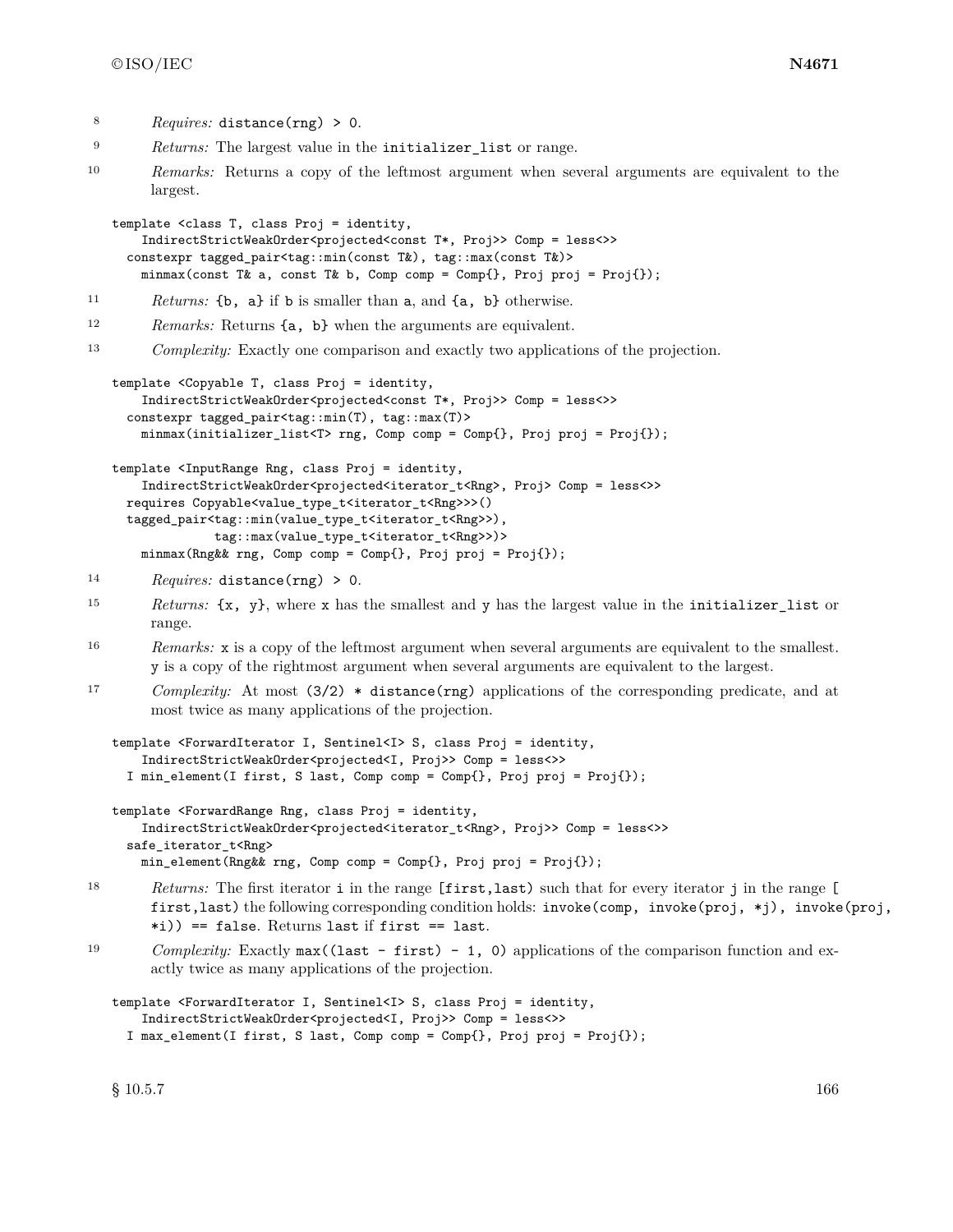```
template <ForwardRange Rng, class Proj = identity,
   IndirectStrictWeakOrder<projected<iterator_t<Rng>, Proj>> Comp = less<>>
 safe_iterator_t<Rng>
   max_element(Rng&& rng, Comp comp = Comp{}, Proj proj = Proj{});
```
<sup>20</sup> *Returns:* The first iterator i in the range [first,last) such that for every iterator j in the range [ first,last) the following corresponding condition holds: invoke(comp, invoke(proj, \*i), invoke(proj, \*j)) == false. Returns last if first == last.

```
21 Complexity: Exactly max((last - first) - 1, 0) applications of the comparison function and ex-
        actly twice as many applications of the projection.
```

```
template <ForwardIterator I, Sentinel<I> S, class Proj = identity,
    IndirectStrictWeakOrder<projected<I, Proj>> Comp = less<>>
  tagged_pair<tag::min(I), tag::max(I)>
   minmax_element(I first, S last, Comp comp = Comp{}, Proj proj = Proj{});
template <ForwardRange Rng, class Proj = identity,
```

```
IndirectStrictWeakOrder<projected<iterator_t<Rng>, Proj>> Comp = less<>>
tagged_pair<tag::min(safe_iterator_t<Rng>),
            tag::max(safe_iterator_t<Rng>)>
 minmax_element(Rng&& rng, Comp comp = Comp{}, Proj proj = Proj{});
```
<sup>22</sup> *Returns:* {first, first} if [first,last) is empty, otherwise {m, M}, where m is the first iterator in [first,last) such that no iterator in the range refers to a smaller element, and where M is the last iterator in [first,last) such that no iterator in the range refers to a larger element.

23 *Complexity:* At most  $max(\frac{3}{2}(N-1)),0)$  applications of the comparison function and at most twice as many applications of the projection, where *N* is distance(first, last).

### **10.5.8 Lexicographical comparison [alg.lex.comparison]**

```
template <InputIterator I1, Sentinel<I1> S1, InputIterator I2, Sentinel<I2> S2,
    class Proj1 = identity, class Proj2 = identity,
    IndirectStrictWeakOrder<projected<I1, Proj1>, projected<I2, Proj2>> Comp = less<>>
 bool
    lexicographical_compare(I1 first1, S1 last1, I2 first2, S2 last2,
                            Comp comp = Comp\{\}, Prop1 = proj1 = Proj1\}, Prop2 = Proj2\});
template <InputRange Rng1, InputRange Rng2, class Proj1 = identity,
    class Proj2 = identity,
```
IndirectStrictWeakOrder<projected<iterator\_t<Rng1>, Proj1>, projected<iterator\_t<Rng2>, Proj2>> Comp = less<>> bool

lexicographical\_compare(Rng1&& rng1, Rng2&& rng2, Comp comp = Comp{}, Proj1 proj1 = Proj1 $\{\}$ , Proj2 proj2 = Proj2 $\{\}$ );

- <sup>1</sup> *Returns:* true if the sequence of elements defined by the range [first1,last1) is lexicographically less than the sequence of elements defined by the range [first2,last2) and false otherwise.
- <sup>2</sup> *Complexity:* At most  $2 * min((last1 first1), (last2 first2))$  applications of the corresponding comparison and projections.
- <sup>3</sup> *Remarks:* If two sequences have the same number of elements and their corresponding elements are equivalent, then neither sequence is lexicographically less than the other. If one sequence is a prefix of the other, then the shorter sequence is lexicographically less than the longer sequence. Otherwise, the lexicographical comparison of the sequences yields the same result as the comparison of the first corresponding pair of elements that are not equivalent.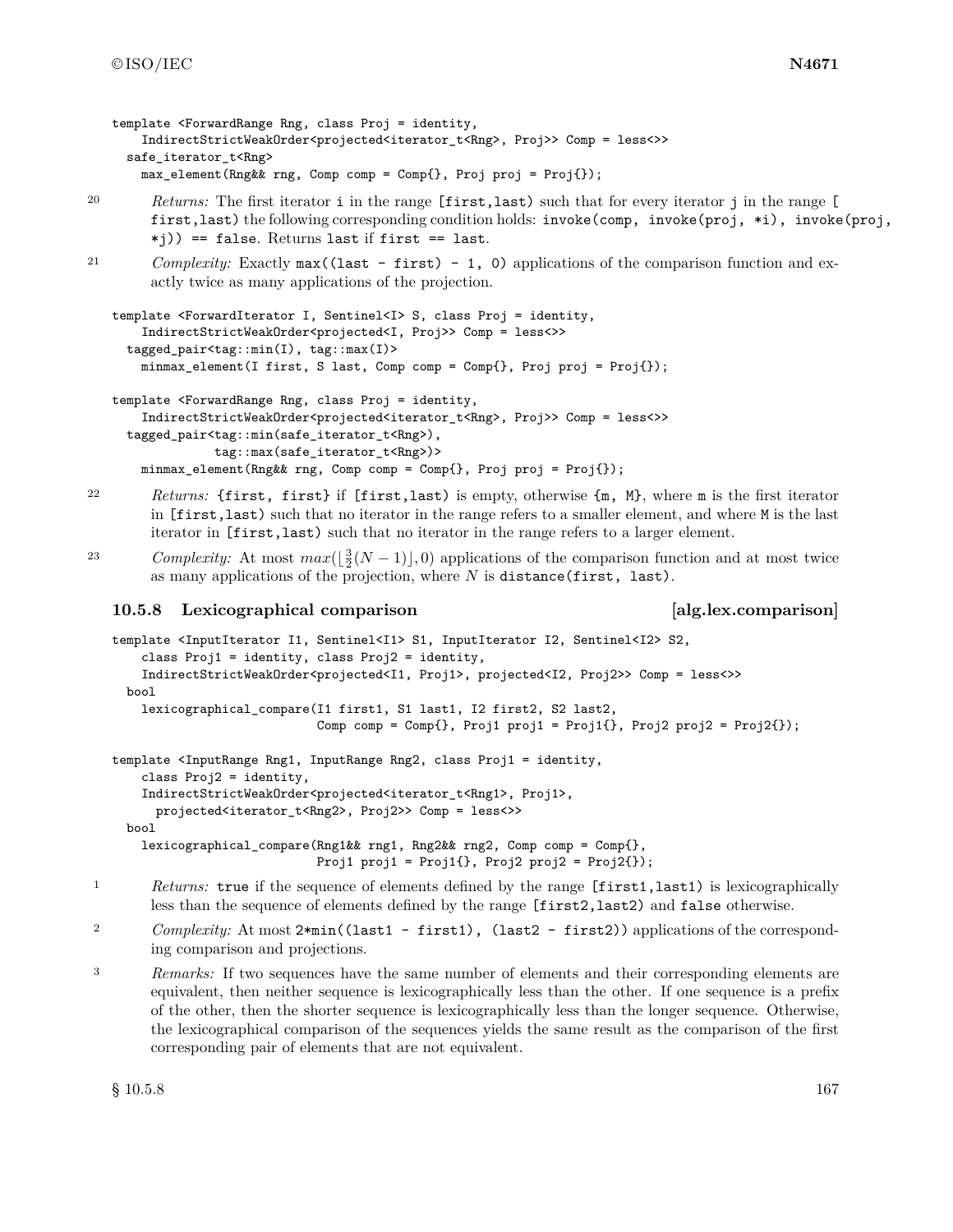```
for (; first1 != last1 && first2 != last2 ; ++first1, (void) ++first2) {
 if (invoke(comp, invoke(proj1, *first1), invoke(proj2, *first2))) return true;
  if (invoke(comp, invoke(proj2, *first2), invoke(proj1, *first1))) return false;
}
return first1 == last1 && first2 != last2;
```
<sup>4</sup> *Remarks:* An empty sequence is lexicographically less than any non-empty sequence, but not less than

#### **10.5.9 Permutation generators [alg.permutation.generators]**

any empty sequence.

```
template <BidirectionalIterator I, Sentinel<I> S, class Comp = less<>,
    class Proj = identity>
 requires Sortable<I, Comp, Proj>()
 bool next_permutation(I first, S last, Comp comp = Comp{}, Proj proj = Proj{});
template <BidirectionalRange Rng, class Comp = less<>,
    class Proj = identity>
 requires Sortable<iterator_t<Rng>, Comp, Proj>()
 bool
    next_permutation(Rng&& rng, Comp comp = Comp{}, Proj proj = Proj{});
```
<sup>1</sup> *Effects:* Takes a sequence defined by the range [first, last) and transforms it into the next permutation. The next permutation is found by assuming that the set of all permutations is lexicographically sorted with respect to comp and proj. If such a permutation exists, it returns true. Otherwise, it transforms the sequence into the smallest permutation, that is, the ascendingly sorted one, and returns false.

```
<sup>2</sup> Complexity: At most (last - first)/2 swaps.
```

```
template <BidirectionalIterator I, Sentinel<I> S, class Comp = less<>,
    class Proj = identity>
 requires Sortable<I, Comp, Proj>()
 bool prev_permutation(I first, S last, Comp comp = Comp{}, Proj proj = Proj{});
template <BidirectionalRange Rng, class Comp = less<>,
    class Proj = identity>
 requires Sortable<iterator_t<Rng>, Comp, Proj>()
 bool
    prev_permutation(Rng&& rng, Comp comp = Comp{}, Proj proj = Proj{});
```
- <sup>3</sup> *Effects:* Takes a sequence defined by the range [first,last) and transforms it into the previous permutation. The previous permutation is found by assuming that the set of all permutations is lexicographically sorted with respect to comp and proj.
- <sup>4</sup> *Returns:* true if such a permutation exists. Otherwise, it transforms the sequence into the largest permutation, that is, the descendingly sorted one, and returns false.
- <sup>5</sup> *Complexity:* At most (last first)/2 swaps.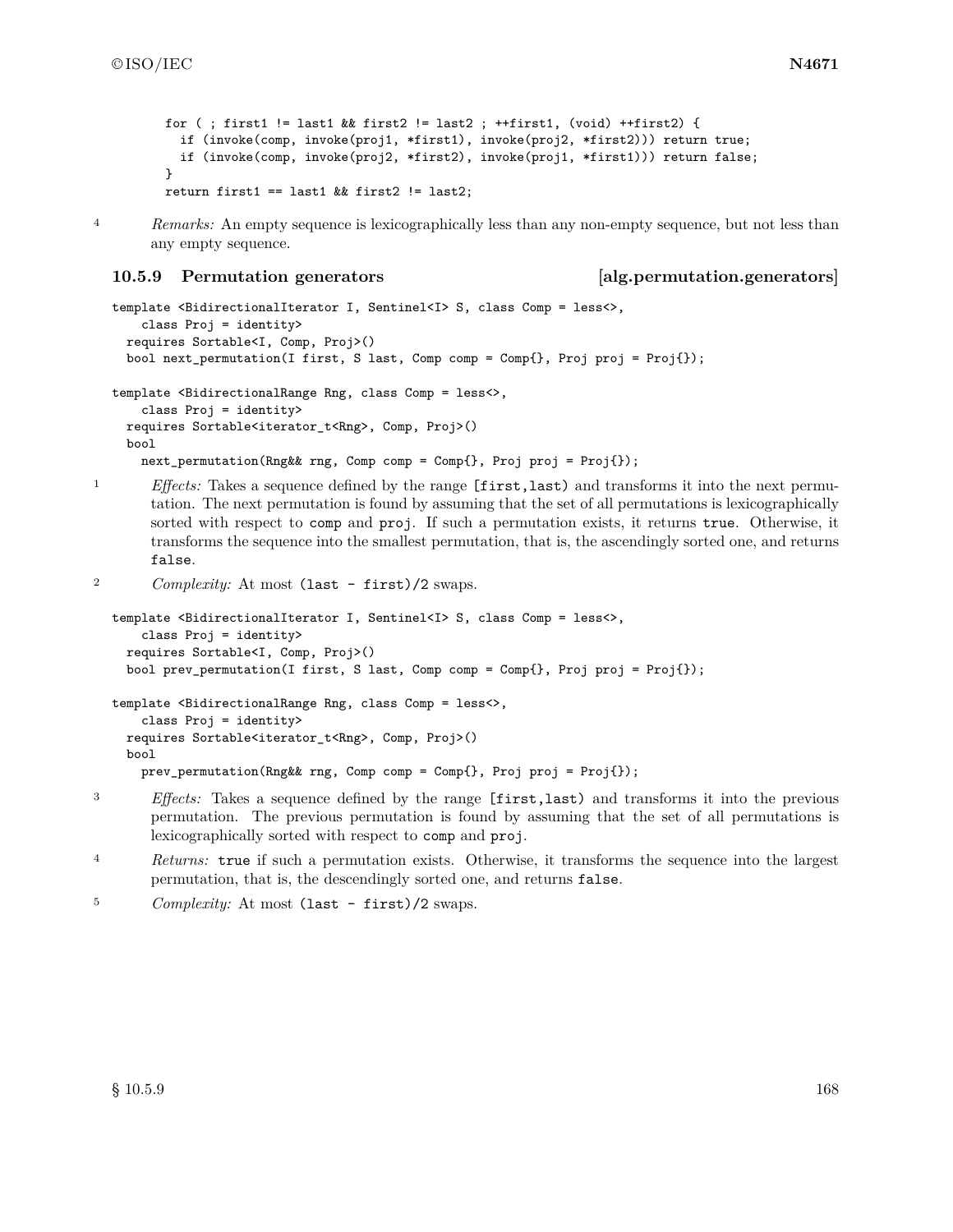# **11 Numerics library [numerics]**

**Header <experimental/ranges/random> synopsis**

```
namespace std { namespace experimental { namespace ranges { inline namespace v1 {
  template <class G>
  concept bool UniformRandomNumberGenerator() { return see below ; }
}}}}
```
## **11.1 Uniform random number generator requirements [rand.req.urng]**

```
// defined in <experimental/ranges/random>
```

```
namespace std { namespace experimental { namespace ranges { inline namespace v1 {
  template <class G>
  concept bool UniformRandomNumberGenerator() {
    return requires(G g) {
       { g() } -> UnsignedIntegral; // not required to be equality preserving
       \{ G: : min() \} \rightarrow Same \text{``result_of_t<G&()~\>~;}\{ G: max() \} \rightarrow Same \text{Xresult_of_t} \langle G(x) \rangle};
  }
}}}}
```
- <sup>1</sup> A *uniform random number generator* g of type G is a function object returning unsigned integer values such that each value in the range of possible results has (ideally) equal probability of being returned. [ *Note:* The degree to which g's results approximate the ideal is often determined statistically. *— end note* ]
- <sup>2</sup> Let g be any object of type G. Then UniformRandomNumberGenerator<G>() is satisfied if and only if
- (2.1) Both  $\texttt{G::min}()$  and  $\texttt{G::max}()$  are constant expressions (ISO/IEC 14882:2014 §5.19).

```
(2.2) – G::min() < G::max().
```
- $(2.3)$  G::min() <= g().
- $(2.4)$   $g() \leq G: max()$ .
- $(2.5)$  g() has amortized constant complexity.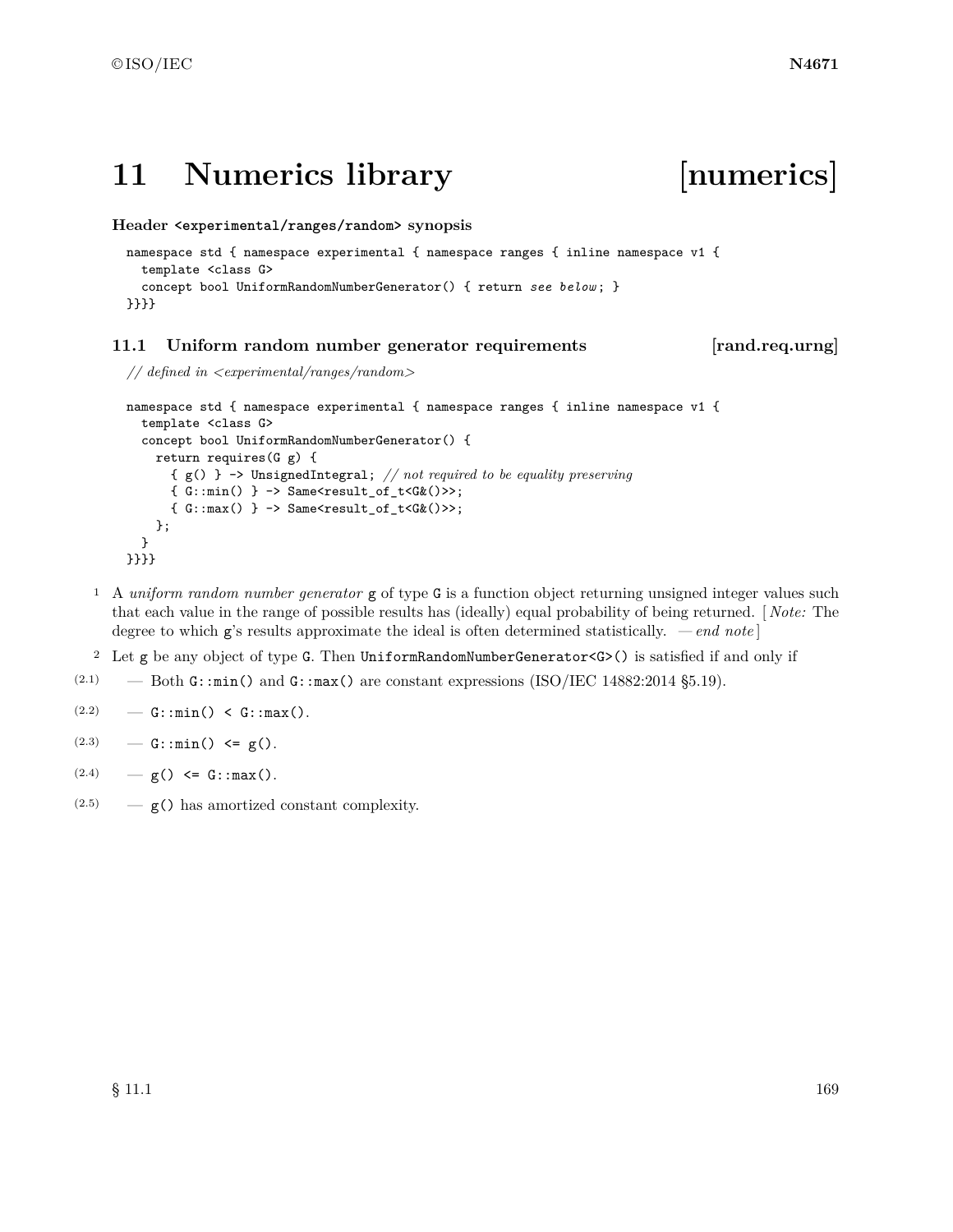# **Annex A (normative)** Compatibility features [depr]

- <sup>1</sup> This Clause describes features of this document that are specified for compatibility with existing implementations.
- <sup>2</sup> These are deprecated features, where *deprecated* is defined as: Normative for the current edition of the Ranges TS, but having been identified as a candidate for removal from future revisions. An implementation may declare library names and entities described in this section with the deprecated attribute (ISO/IEC 14882:2014 §7.6.5).

### A.1 Rvalue range access and the same of the same of the same of the same of the same of the same of the same of the same of the same of the same of the same of the same of the same of the same of the same of the same of th

<sup>1</sup> Use of the range access customization point objects begin, end, cbegin, cend, rbegin, rend, crbegin, crend, data, and cdata with rvalue arguments is deprecated. In a future revision of this document, such usage could become ill-formed.

### **A.2 Range-and-a-half algorithms [depr.algo.range-and-a-half]**

<sup>1</sup> The following algorithm signatures are deemed unsafe and are deprecated in this document.

```
template <InputIterator I1, Sentinel<I1> S1, InputIterator I2,
    class Proj1 = identity, class Proj2 = identity,
    IndirectPredicate<projected<I1, Proj1>, projected<I2, Proj2>> Pred = equal_to<>>
  tagged_pair<tag::in1(I1), tag::in2(I2)>
    mismatch(I1 first1, S1 last1, I2 first2, Pred pred = Pred{},
             Proj1 proj1 = Proj1\{\}, Proj2 proj2 = Proj2\{\});
template <InputRange Rng1, InputIterator I2,
    class Proj1 = identity, class Proj2 = identity,
    IndirectPredicate<projected<iterator_t<Rng1>, Proj1>,
      projected<I2, Proj2>> Pred = equal_to<>>
  tagged_pair<tag::in1(safe_iterator_t<Rng1>), tag::in2(I2)>
    mismatch(Rng1&& rng1, I2 first2, Pred pred = Pred{},
             Proj1 proj1 = Proj1\{\}, Proj2 proj2 = Proj2\{\});
template <InputIterator I1, Sentinel<I1> S1, InputIterator I2,
    class Pred = equal_to<>, class Proj1 = identity, class Proj2 = identity>
  requires IndirectlyComparable<I1, I2, Pred, Proj1, Proj2>()
 bool equal(I1 first1, S1 last1,
             I2 first2, Pred pred = Pred{},
             Proj1 proj1 = Proj1\{ \}, Proj2 proj2 = Proj2\{ \});
template <InputRange Rng1, InputIterator I2, class Pred = equal_to<>,
    class Proj1 = identity, class Proj2 = identity>
  requires IndirectlyComparable<iterator_t<Rng1>, I2, Pred, Proj1, Proj2>()
 bool equal(Rng1&& rng1, I2 first2, Pred pred = Pred{},
             Proj1 proj1 = Proj1\{ \}, Proj2 proj2 = Proj2\{ \});
template <ForwardIterator I1, Sentinel<I1> S1, ForwardIterator I2,
    class Pred = equal_to<>, class Proj1 = identity, class Proj2 = identity>
  requires IndirectlyComparable<I1, I2, Pred, Proj1, Proj2>()
```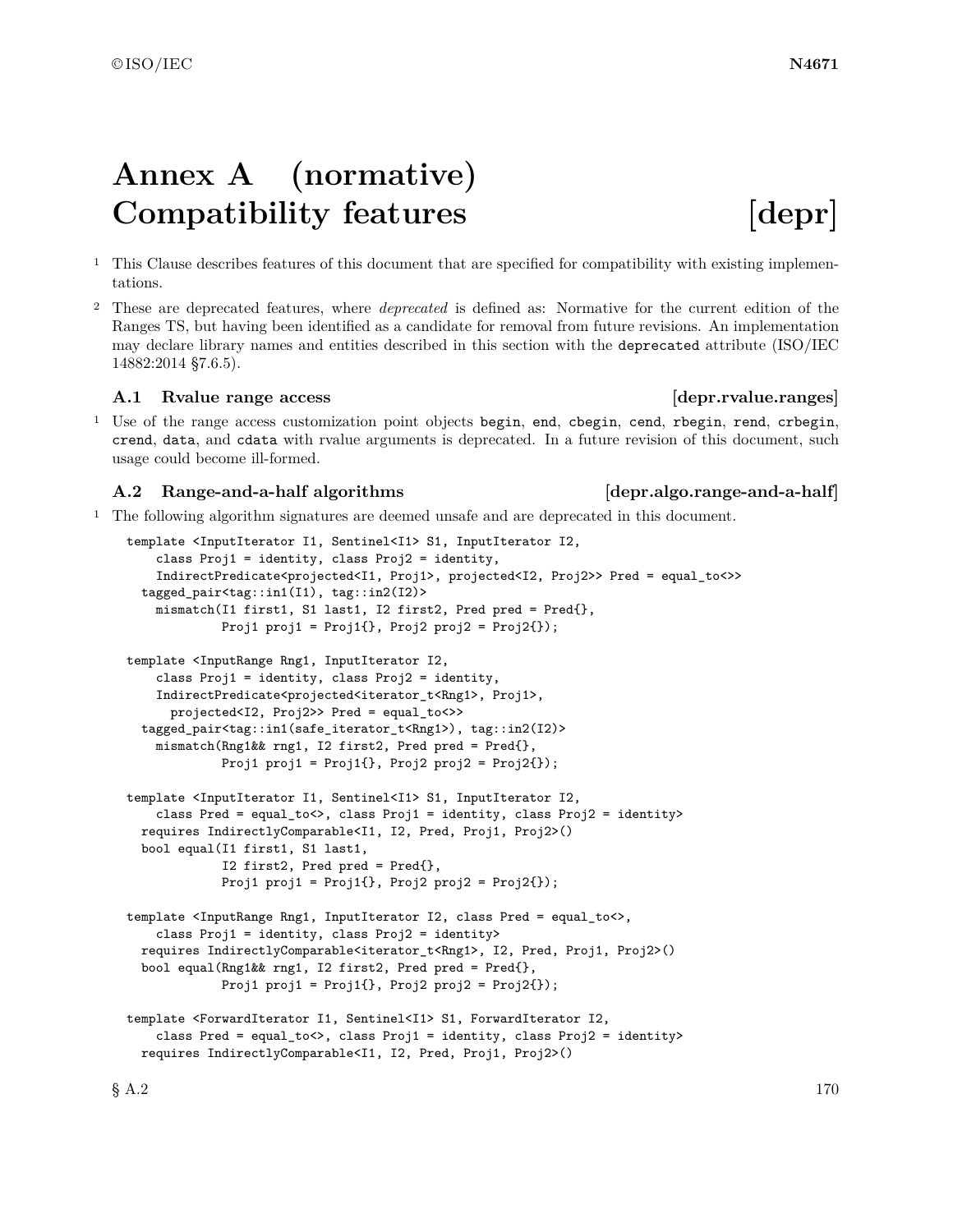```
bool is permutation(I1 first1, S1 last1, I2 first2,
                      Pred pred = Pred{},
                      Proj1 proj1 = Proj1\{ \}, Proj2 proj2 = Proj2\{ \});
template <ForwardRange Rng1, ForwardIterator I2, class Pred = equal_to<>,
    class Proj1 = identity, class Proj2 = identity>
  requires IndirectlyComparable<iterator_t<Rng1>, I2, Pred, Proj1, Proj2>()
  bool is_permutation(Rng1&& rng1, I2 first2, Pred pred = Pred{},
                      Proj1 proj1 = Proj1\{ \}, Proj2 proj2 = Proj2\{ \});
template <ForwardIterator I1, Sentinel<I1> S1, ForwardIterator I2>
  requires IndirectlySwappable<I1, I2>()
  tagged_pair<tag::in1(I1), tag::in2(I2)>
    swap_ranges(I1 first1, S1 last1, I2 first2);
template <ForwardRange Rng, ForwardIterator I>
  requires IndirectlySwappable<iterator_t<Rng>, I>()
  tagged_pair<tag::in1(safe_iterator_t<Rng>), tag::in2(I)>
    swap_ranges(Rng&& rng1, I first2);
template <InputIterator I1, Sentinel<I1> S1, InputIterator I2, WeaklyIncrementable O,
    class F, class Proj1 = identity, class Proj2 = identity>
  requires Writable<O, indirect_result_of_t<F&(projected<I1, Proj1>, projected<I2, Proj2>)>>()
  tagged_tuple<tag::in1(I1), tag::in2(I2), tag::out(O)>
    transform(I1 first1, S1 last1, I2 first2, O result,
              F binary_op, Proj1 proj1 = Proj1{}, Proj2 proj2 = Proj2{});
template <InputRange Rng, InputIterator I, WeaklyIncrementable O, class F,
    class Proj1 = identity, class Proj2 = identity>
 requires Writable<O, indirect_result_of_t<F&(
    projected<iterator_t<Rng>, Proj1>, projected<I, Proj2>>)>()
  tagged_tuple<tag::in1(safe_iterator_t<Rng>), tag::in2(I), tag::out(O)>
    transform(Rng&& rng1, I first2, O result,
              F binary_op, Proj1 proj1 = Proj1{}, Proj2 proj2 = Proj2{});
```
*Remark:* These signatures behave as described in Clause [10](#page-122-0) with the name last2 defined as first2 +  $(last1 - first1).$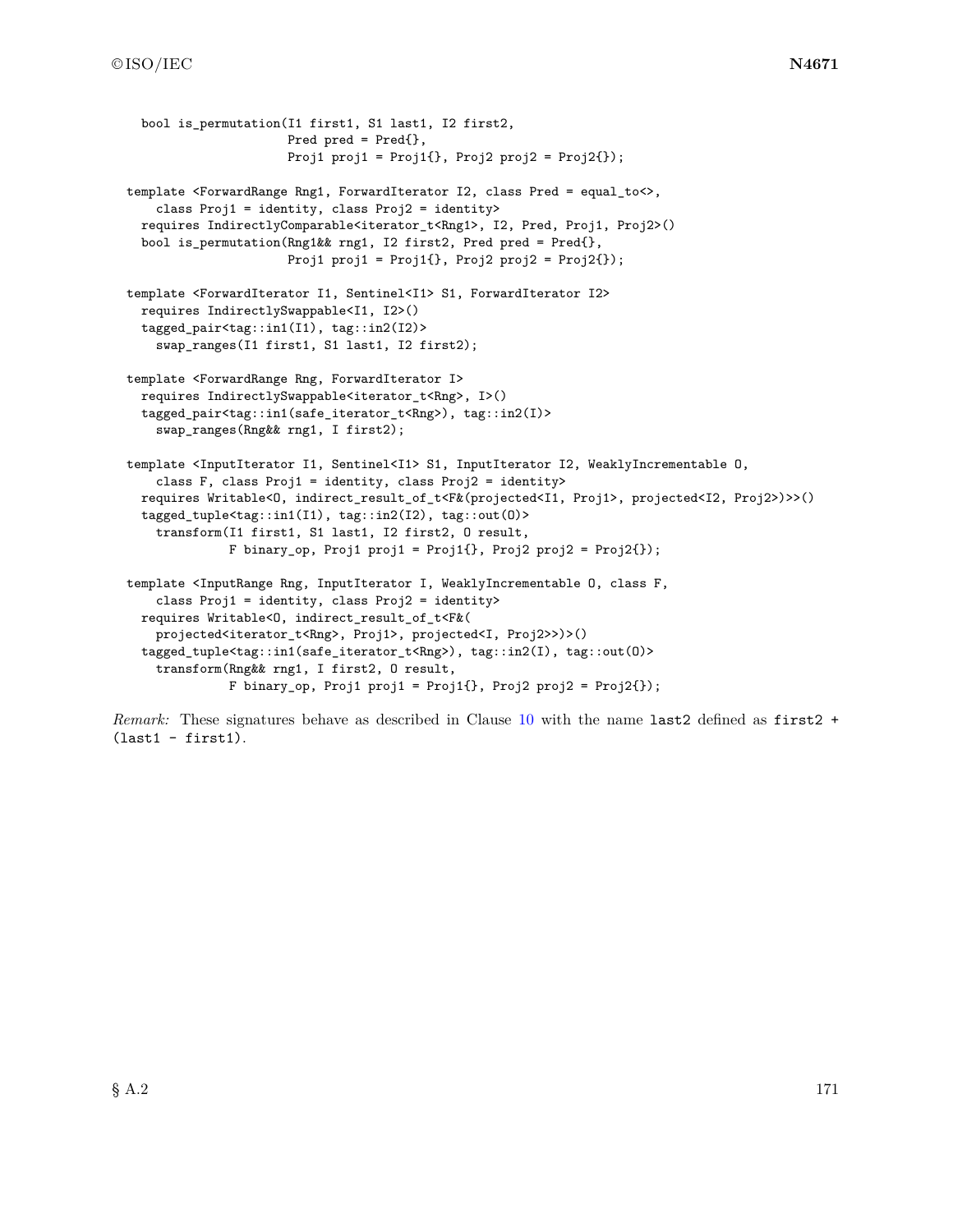# **Annex B (informative) Acknowledgements [acknowledgements]**

The design of this specification is based, in part, on a concept specification of the algorithms part of the C**++** standard library, known as "The Palo Alto" report [\(2\)](#page-5-0), which was developed by a large group of experts as a test of the expressive power of the idea of concepts.

The authors would like to thank Andrew Sutton for his work on the Concepts TS [\(2\)](#page-5-0), for his help formalizing the ideas of the range-v3 library [\[2\]](#page-179-0) on which this work is based, and for his review of this document.

Sean Parent has made major contributions to both the foundations and the wording of this document.

Stephan T. Lavavej offered a careful review of much of this document, a non-trivial undertaking.

We would also like to thank the members of the Ranges SG who offered feedback on early drafts, especially Tony Van Eerd and Walter Brown.

Christopher Di Bella has contributed many editorial fixes.

This work was made possible by a generous grant from the Standard C**++** Foundation.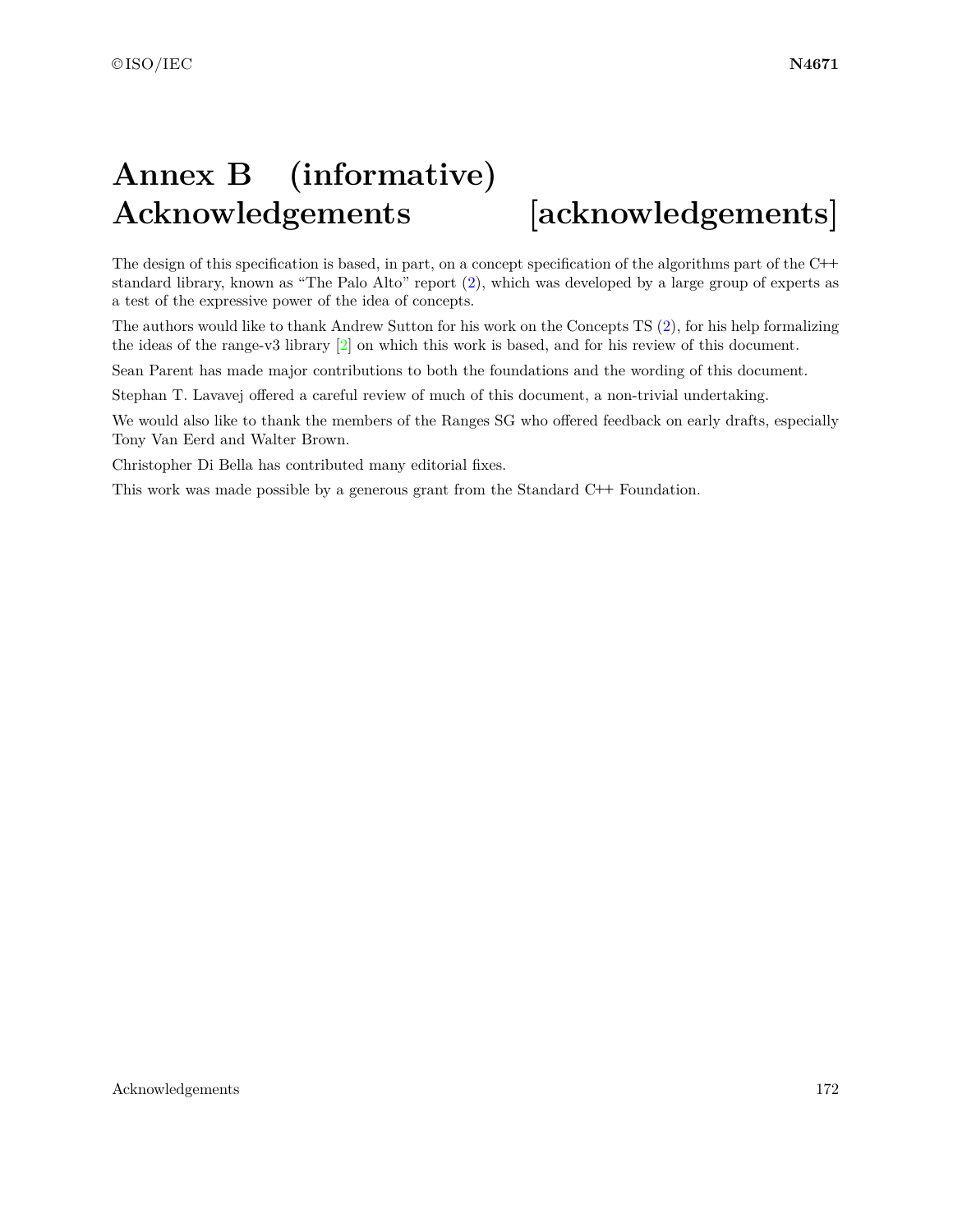# **Annex C (informative)** Compatibility **[diff]**

## **C.1 C++ and Ranges [diff.cpp]**

<sup>1</sup> This section details the known breaking changes likely to effect user code when being ported to the version of the Standard Library described in this document.

# <span id="page-176-0"></span>C.1.1 Algorithm Return Types [diff.cpp.algo\_return]

- <sup>1</sup> The algorithms described in this document permit the type of the end sentinel to differ from the type of the begin iterator. This is so that the algorithms can operate on ranges for which the physical end position is not yet known.
- <sup>2</sup> The physical end position of the input range is determined during the execution of many of the algorithms. Rather than lose that potentially useful information, the design presented here has such algorithms return the iterator position of the end of the range. In many cases, this is a breaking change. Some algorithms that return iterators in today's STL are changed to return pairs, and algorithms that return pairs today are changed to return tuples. This is likely to be the most noticeable breaking change.
- <sup>3</sup> Alternate designs that were less impactful were considered and dismissed. See Section 3.3.6 in N4128 [\(2\)](#page-5-0) for a discussion of the issues.

## **C.1.2 Stronger Constraints [diff.cpp.constraints]**

- <sup>1</sup> In this proposal, many algorithms and utilities get stricter type checking. For example, algorithms constrained with LessThanComparable today are constrained by StrictTotallyOrdered in this document. This concept requires types to provide *all* the relational operators, not just operator<.
- <sup>2</sup> The use of coarser-grained, higher-level concepts in algorithm constraints is to make the type checks more semantic in nature and less syntactic. It also has the benefit of being less verbose while giving algorithm implementors greater implementation freedom. This approach is in contrast to the previous effort to add concepts to the Standard Library in the  $C++0x$  timeframe, which saw a proliferation of small, purely syntactic concepts and algorithm constraints that merely restated the algorithms' implementation details more verbosely in the algorithms' function signatures.
- <sup>3</sup> The potential for breakage must be carefully weighed against the integrity and complexity of the constraints system. The coarseness of the concepts may need to change in response to real-world usage.

# **C.1.3 Constrained Functional Objects [diff.cpp.functional]**

- <sup>1</sup> The algorithm design described in this document assumes that the function objects std::equal\_to and std::less get constraints added to their function call operators. (The former is constrained with Equality-Comparable and the latter with StrictTotallyOrdered). Similar constraints are added to the other function objects in <functional>. As with the coarsely-grained algorithm constraints, these function object constraints are likely to cause user code to break.
- <sup>2</sup> Real-world experience is needed to assess the seriousness of the breakage. From a correctness point of view, the constraints are logical and valuable, but it's possible that for the sake of compatibility we provide both constrained and unconstrained functional objects.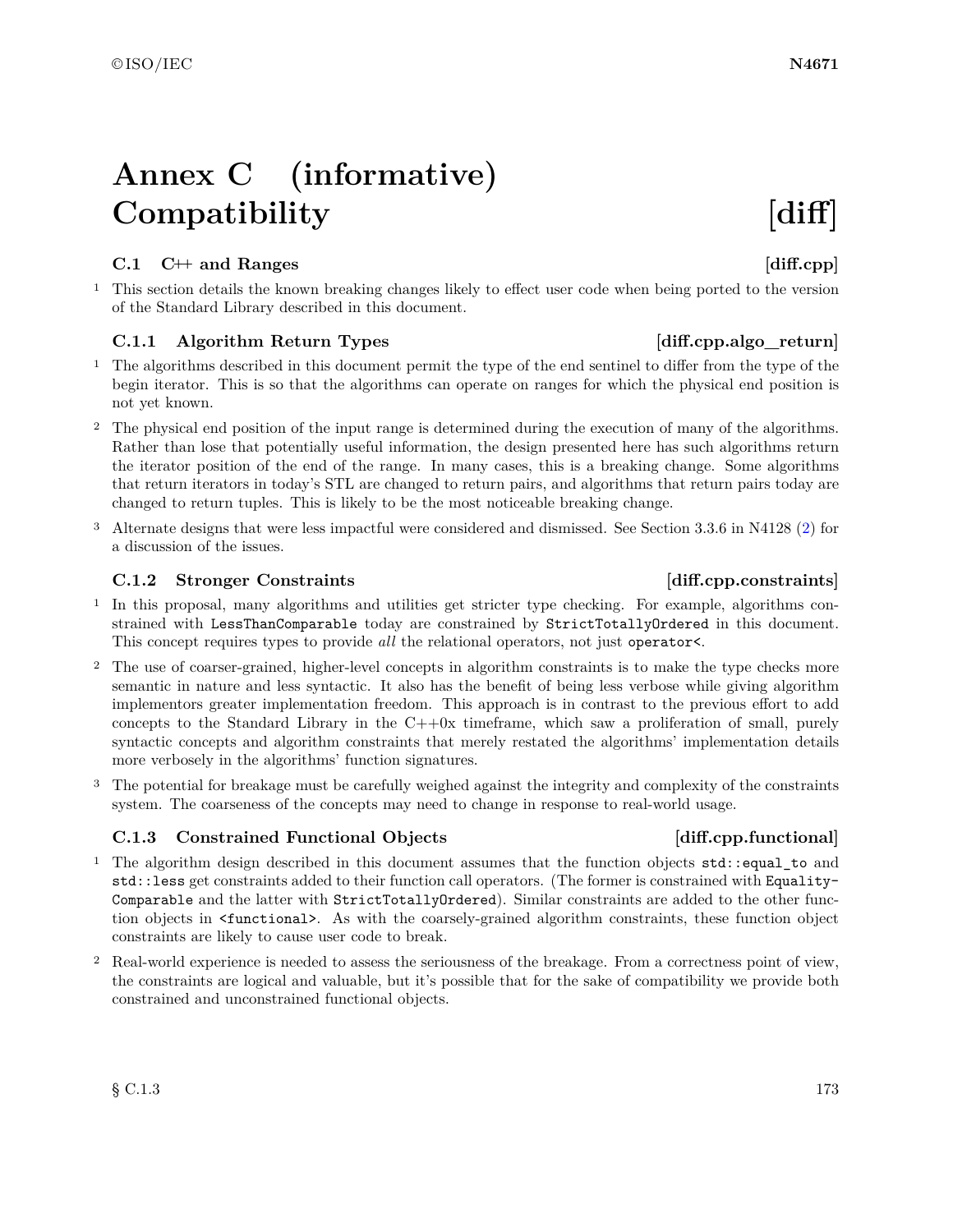# **C.1.4 Iterators and Default-Constructibility [diff.cpp.defaultconstruct]**

- <sup>1</sup> In today's STL, iterators need not be default-constructible. The Iterator concept described in this document requires default-constructibility. This could potentially cause breakage in users' code. Also, it makes the implementation of some types of iterators more complicated. Any iterator that has members that are not default constructible (e.g., an iterator that contains a lambda that has captured by reference) must take special steps to provide default-constructibility (e.g., by wrapping non-default-constructible types in something like std::optional, as specified in the C**++** 17 Working Draft N4618 §20.6). This can weaken class invariants.
- <sup>2</sup> The guarantee of default-constructibility simplifies the implementation of much iterator- and range-based code that would otherwise need to wrap iterators in std::optional. But the needs of backward-compatibliity, the extra complexity to iterator implementors, and the weakened invariants may prove to be too great a burden.
- <sup>3</sup> We may in fact go even farther and remove the requirement of default-constructibility from the Semiregular concept. Time and experience will give us guidance here.

# **C.1.5 iterator\_traits cannot be specialized [diff.cpp.iteratortraits]**

- <sup>1</sup> In this STL design, iterator\_traits changes from being a class template to being an alias template. This is to intentionally break any code that tries to specialize it. In its place are the three class templates difference\_type, value\_type, and iterator\_category. The need for this traits balkanization is because the associated types belong to separate concepts: difference\_type belongs to WeaklyIncrementable; value\_type belongs to Readable; and iterator\_category belongs to InputIterator.
- <sup>2</sup> This breakage is intentional and inherent in the decomposition of the iterator concepts established by The Palo Alto report [\(2\)](#page-5-0).

# **C.2 Ranges and the Palo Alto TR (N3351) [diff.n3351]**

<sup>1</sup> The Palo Alto report [\(2\)](#page-5-0) presents a comprehensive design for the Standard Template Library constrained with concepts. It served both as a basis for the Concepts Lite language feature and for this document. However, this document diverges from the Palo Alto report in small ways. The differences are in the interests of backwards compatability, to avoid confusing a large installed base of programmers already familiar with the STL, and to keep the scope of this document as small as possible. This section describes the ways in which the two suggested designs differ.

# **C.2.1 Sentinels [diff.n3351.sentinels]**

- <sup>1</sup> In the design presented in this document, the type of a range's end delimiter may differ from the iterator representing the range's start position. The reasons for this change are described in N4128 [\(2\)](#page-5-0). This causes a number of differences from the Palo Alto report:
- (1.1) The algorithms get an additional constraint for the sentinel.
- $(1.2)$  The return types of the algorithms are changed as described above  $(C.1.1)$ .
- $(1.3)$  Some algorithms have operational semantics that require them to know the physical end position (e.g., reverse). Those algorithms must make an  $\mathcal{O}(N)$  probe for the end position before proceeding. This does not change the operational semantics of any code that is valid today (the probe is unnecessary when the types of the begin and end are the same), and even when the probe is needed, in no cases does this change the compexity guarantee of any algorithm.

# **C.2.2** Invocables and Projections **C.2.2** Invocables and Projections

<sup>1</sup> Adobe's Source Libraries [\[1\]](#page-179-1) pioneered the use of *callables* and *projections* in the standard algorithms. Invocables let users pass member pointers where the algorithms expect callables, saving users the trouble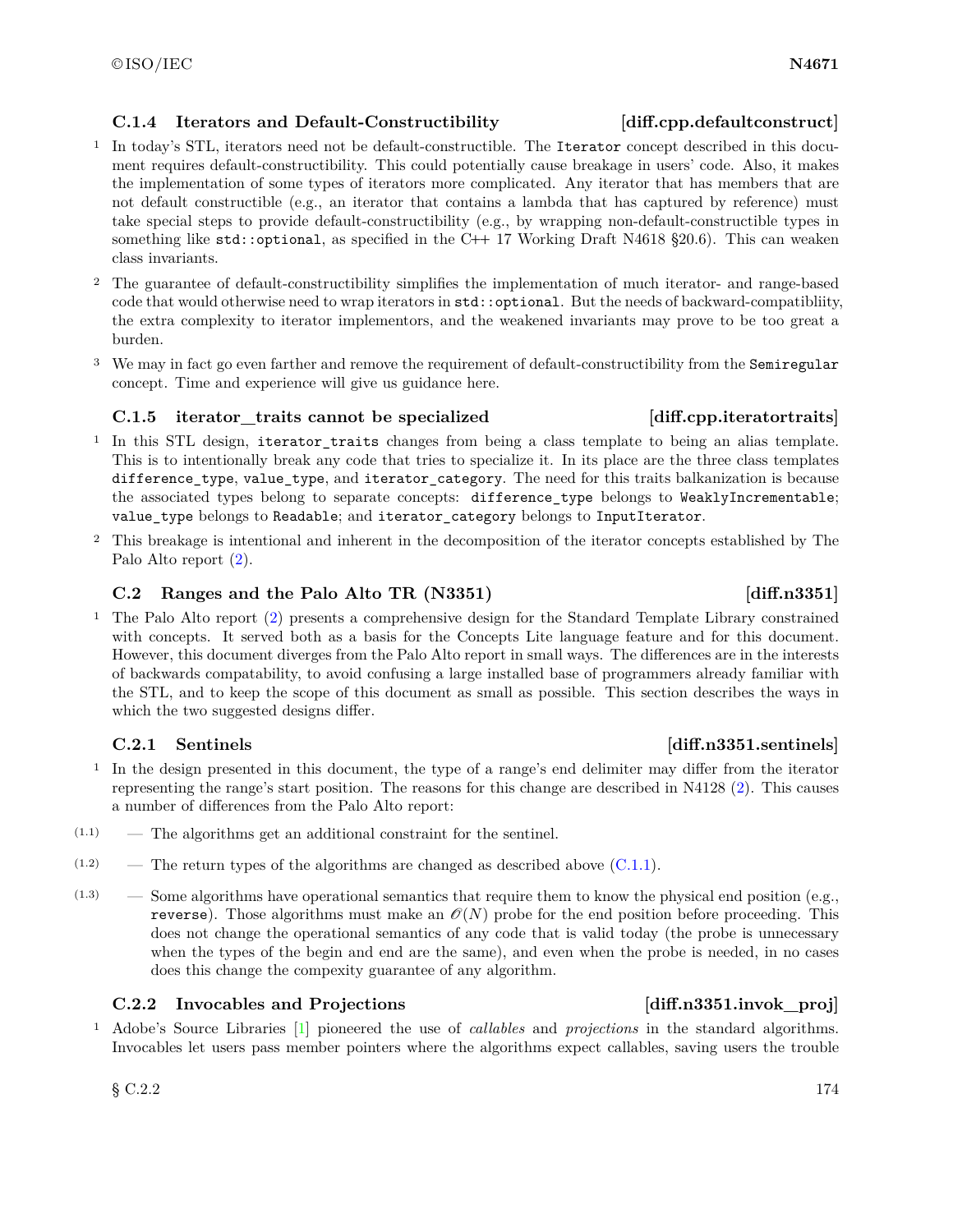of using a binder or a lambda. Projections are extra optional arguments that give users a way to trivially transform input data on the fly during the execution of the algorithms. Neither significantly changes the operational semantics of the algorithms, but they do change the form of the algorithm constraints. To deal with the extra complexity of the constraints, the design presented here adds higher-level composite concepts for concisely expressing the necessary relationships between callables, iterators, and projections.

# **C.2.3 No Distinct DistanceType Associated Type [diff.n3351.distance\_type]**

<sup>1</sup> In the Palo Alto report, the WeaklyIncrementable concept has an associated type called DistanceType, and the RandomAccessIterator concepts adds another associated type called DifferenceType. The latter is required to be convertible to the former, but they are not required to be the same type. (DifferenceType is required to be a signed integral type, but DistanceType need not be signed.) Although sensible from a soundness point of view, the author of this document feels this is potentially a rich source of confusion. This document hews closer to the current standard by having only one associated type, DifferenceType, and requiring it to be signed.

# **C.2.4 Distance Primitive is O(1) for Random Access Iterators [diff.n3351.distance\_algo]**

<sup>1</sup> In the Palo Alto report, the distance iterator primitive for computing the distance from one iterator position to another is not implemented in terms of operator- for random access iterators. distance, according to the report, should always be  $\mathcal{O}(N)$ . It reads:

The standard mandates a different definition for random access iterators: distance  $(i, j)$  == j - i. We see this as a specification error; the guarantees of the distance operation have been weakened for an iterator specialization.

In our design, we consider the two operations to be distinct.

The design presented in this document keeps the specialization for random access iterators. To do otherwise would be to silently break complexity guarantees in an unknown amount of working code.

To address the concern about weakened guarantees of the distance primitive, the design presented here requires that random access iterators model SizedSentinel [\(9.3.10\)](#page-65-0). The SizedSentinel concept requires that b - a return the number of times a would have to be incremented to make it compare equal to b. Any type purporting to be a random access iterator that fails to meet that requirement is by definition not a valid random access iterator.

# **C.2.5 Output Iterators [diff.n3351.output\_iters]**

<sup>1</sup> The Palo Alto report does not define concepts for output iterators, making do with WeaklyIncrementable, Writable, and (where needed) EqualityComparable. The author of this document sees little downside to grouping these into the familiar OutputIterator concept. Even if not strictly needed, its absence would be surprising.

# **C.2.6 No Algorithm Reformulations** [diff.n3351.no eop algos]

<sup>1</sup> Between the standardization of the Standard Library and the Palo Alto report, much new research was done to further generalize the standard algorithms (see "Element of Programming", Stepanov, McJones [\[3\]](#page-179-2)). The algorithms presented in The Palo Alto report reflect the results of that research in the algorithm constraints, some of which (e.g., sort, inplace\_merge) take iterators with weaker categories than they do in the current standard. The design presented in this document does not reflect those changes. Although those changes are desirable, generalizing the algorithms as described in The Palo Alto report feels like it would be best done in a separate proposal.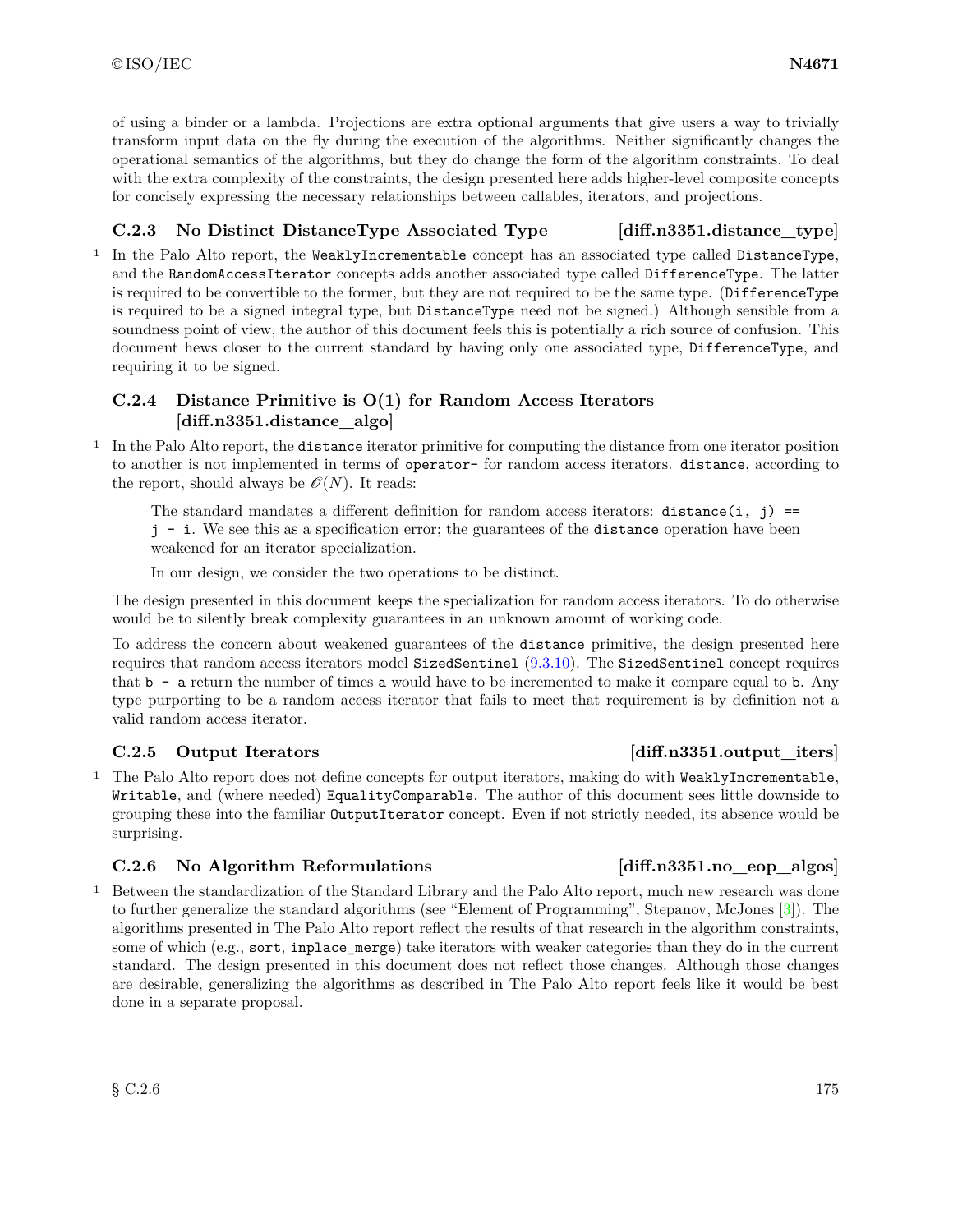# **Bibliography**

- <span id="page-179-1"></span>[1] Adobe source libraries. <http://stlab.adobe.com>. Accessed: 2014-10-8.
- <span id="page-179-0"></span>[2] Eric Niebler. Range-v3. <https://github.com/ericniebler/range-v3>. Accessed: 2015-4-6.
- <span id="page-179-2"></span>[3] Alexander Stepanov and Paul McJones. *Elements of Programming*. Addison-Wesley Professional, 1st edition, 2009.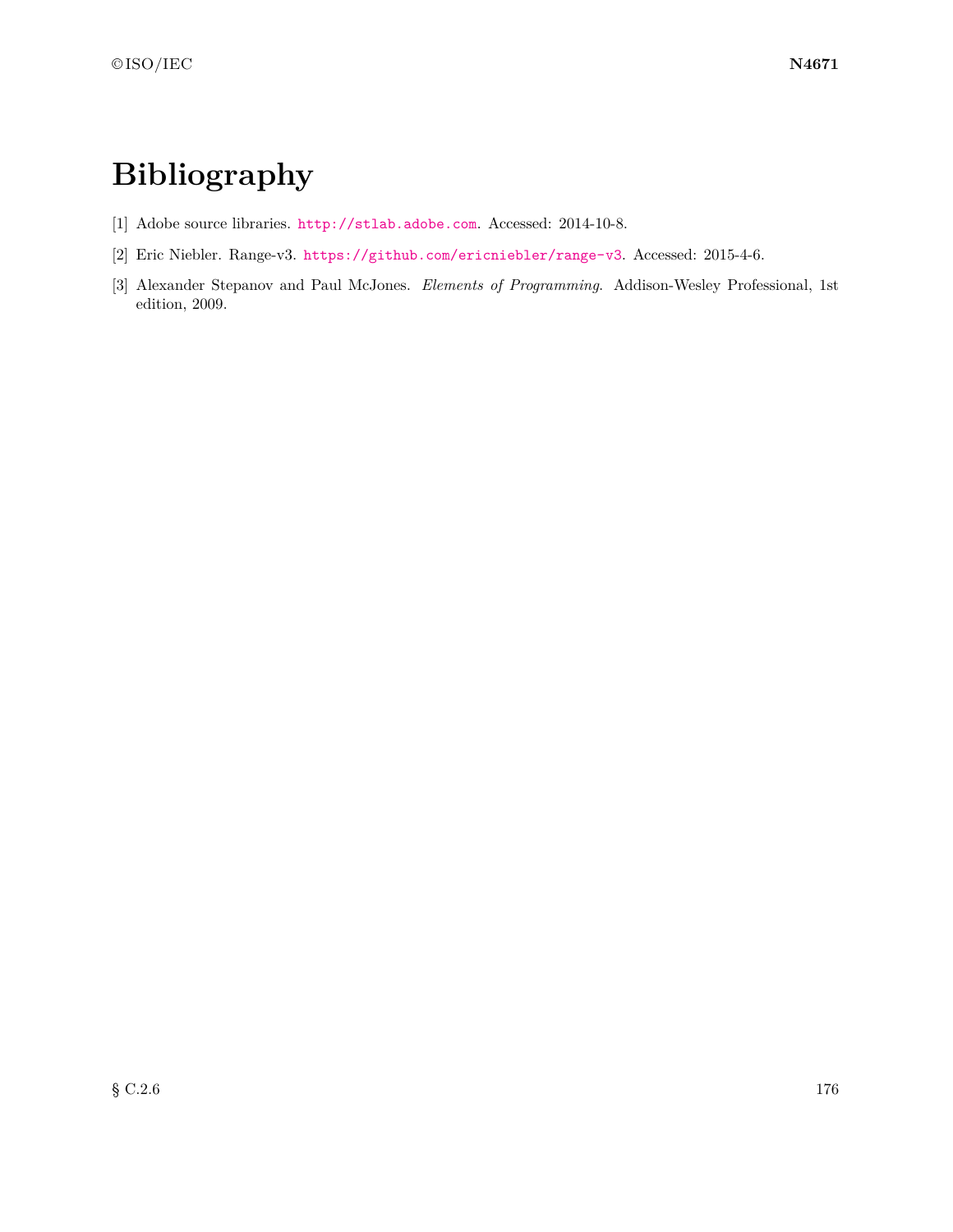## **Index**

```
x C++ Standard, 2
"The Palo Alto", 2
argument, 11
class
    base, 10
Concepts TS, 2
constant iterator, 55
conventions, 9
function
    virtual member, 10
library
    Ranges, 7, 10
multi-pass guarantee, 63
mutable iterator, 55
namespace, 10
projection, 3
requirements, 8
    iterator, 55
    uniform random number generator, 169
restriction, 11
statement
    iteration, 6
swappable, 20
swappable with, 20
undefined behavior, 107
uniform random number generator
    requirements, 169
unspecified, 156
```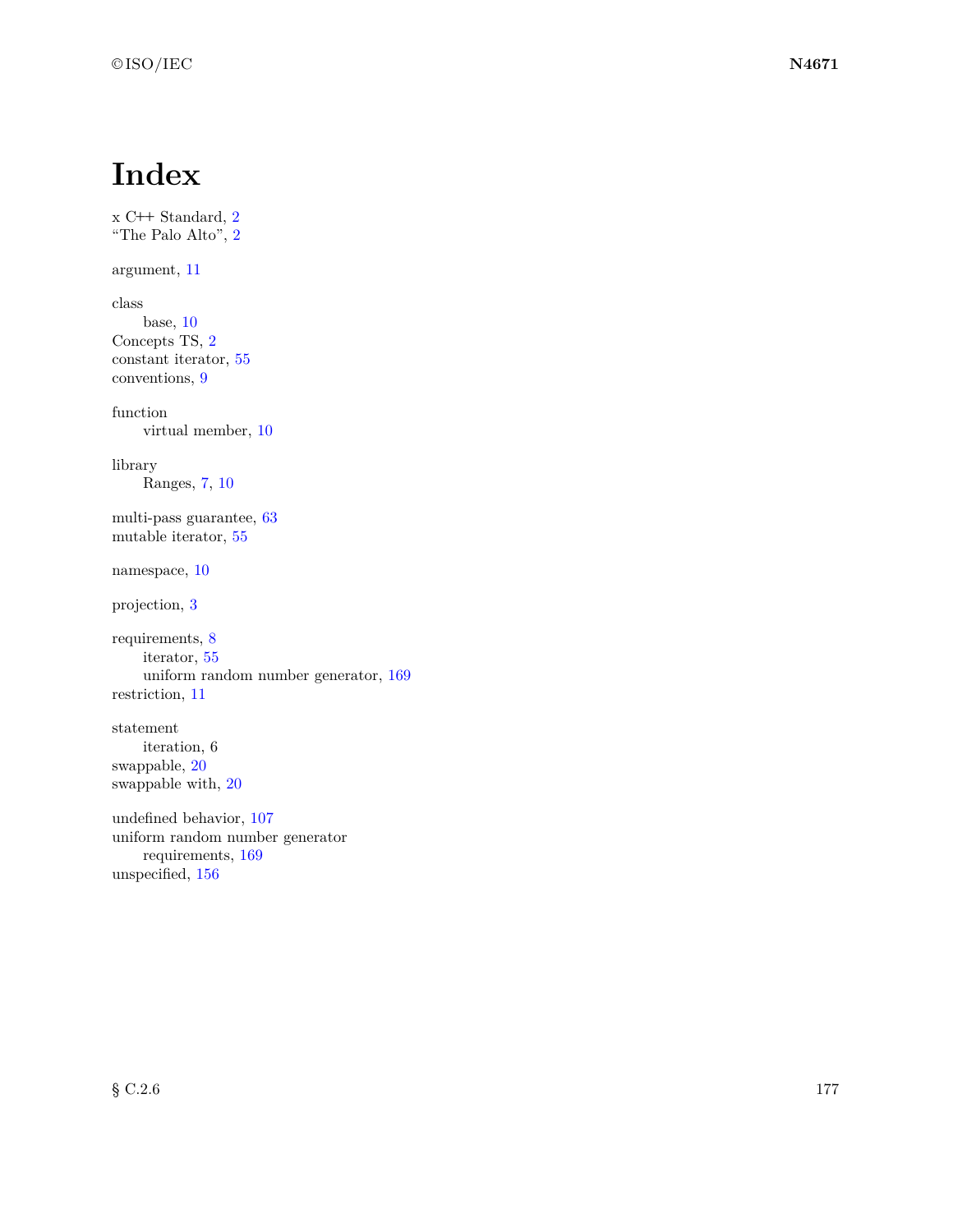## **Index of library names**

adjacent find, [141](#page-144-0) advance, [73,](#page-76-0) [101](#page-104-0) all of, [138](#page-141-0) any\_of, [139](#page-142-0) Assignable, [19](#page-22-0) back\_insert\_iterator, [80](#page-83-0) back insert iterator,  $80$ constructor, [81](#page-84-0) back\_inserter, [81](#page-84-0) base counted\_iterator, [97](#page-100-0) move\_iterator, [86](#page-89-0) reverse\_iterator, [77](#page-80-0) bidirectional\_iterator\_tag, [73](#page-76-0) BidirectionalIterator, [63](#page-66-0) binary\_search, [159](#page-162-0) Boolean, [21](#page-24-0) Common, [18](#page-21-0) common\_iterator, [91](#page-94-0) common\_iterator, [92](#page-95-0) constructor, [92](#page-95-0) destructor, [93](#page-96-0) operator! $=$ ,  $94$ operator\*, [93](#page-96-0) operator++, [94](#page-97-0) operator-, [94](#page-97-0) operator->, [93](#page-96-0) operator=, [93](#page-96-0) operator==, [94](#page-97-0) CommonReference, [18](#page-21-0) Constructible, [24](#page-27-0) ConvertibleTo, [17](#page-20-0) copy, [144](#page-147-0) copy\_backward, [145](#page-148-0) copy\_n, [144,](#page-147-0) [145](#page-148-0) Copyable, [25](#page-28-0) CopyConstructible, [25](#page-28-0) count, [141](#page-144-0) counted\_iterator, [97](#page-100-0) count\_if, [141](#page-144-0) counted\_iterator, [95](#page-98-0) base, [97](#page-100-0) constructor, [97](#page-100-0) count, [97](#page-100-0)

counted\_iterator, [97](#page-100-0) operator!=, [99](#page-102-0) operator\*, [98](#page-101-0) operator+, [98,](#page-101-0) [101](#page-104-0) operator++, [98](#page-101-0) operator+=, [99](#page-102-0) operator-, [99,](#page-102-0) [100](#page-103-0) operator-=, [99](#page-102-0) operator--, [98](#page-101-0) operator<, [100](#page-103-0) operator $\leq$ , [100](#page-103-0) operator=, [97](#page-100-0) operator==, [99](#page-102-0) operator>, [100](#page-103-0) operator $>=$ , [100](#page-103-0) operator[], [99](#page-102-0) dangling, [101](#page-104-0) dangling, [102](#page-105-0) get\_unsafe, [102](#page-105-0) default\_sentinel, [95](#page-98-0) DefaultConstructible, [24](#page-27-0) DerivedFrom, [17](#page-20-0) Destructible, [23](#page-26-0) difference type, [57](#page-60-0) difference\_type\_t, [57](#page-60-0) distance, [74](#page-77-0) distance(R&& r), [117](#page-120-0) empty, [73](#page-76-0) equal, [142](#page-145-0) istreambuf\_iterator, [109](#page-112-0) equal\_range, [158](#page-161-0) equal to,  $31$ equal\_to $\leftrightarrow$ ,  $32$ EqualityComparable, [22](#page-25-0) <experimental/ranges/algorithm>, [119](#page-122-0) <experimental/ranges/concepts>, [13](#page-16-0) <experimental/ranges/iterator>, [44](#page-47-0) <experimental/ranges/utility>, [28](#page-31-0) failed ostreambuf\_iterator, [111](#page-114-0) fill, [149](#page-152-0)

fill\_n, [149](#page-152-0) find, [139](#page-142-0)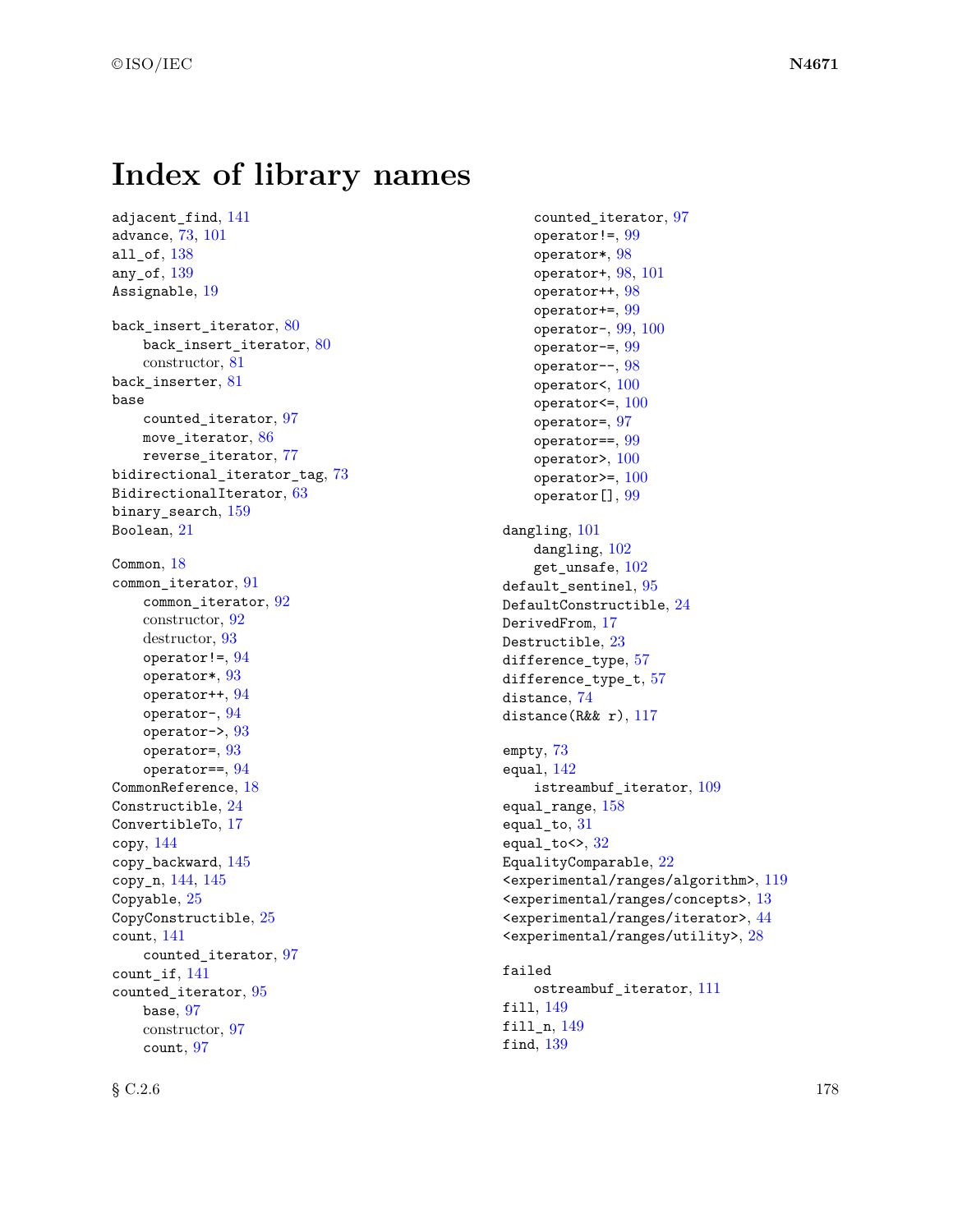$final$ <sub>end</sub>,  $140$ find\_first\_of , [141](#page-144-0)  $\verb|find_if|, 139$  $\verb|find_if|, 139$  $\verb|find_if_not|, 139$  $\verb|find_if_not|, 139$  $\,$  for\_each,  $\,139$  $\,139$ forward\_iterator\_tag , [73](#page-76-0)  ${\tt ForwardIterator}, 63$  ${\tt ForwardIterator}, 63$ front\_insert\_iterator, [81](#page-84-0) constructor, [82](#page-85-0)  $front\_insert\_iterator, 82$  $front\_insert\_iterator, 82$ front\_inserter, [82](#page-85-0) generate,  $149$ generate\_n,  $149$ get unsafe  $\texttt{dangling},\,102$  $\texttt{dangling},\,102$ greater,  $31\,$  $31\,$ greater $\leftrightarrow$ ,  $32$ greater\_equal,  $32\,$  $32\,$ greater\_equal $\leftrightarrow$ ,  $33$ identity , [33](#page-36-0) includes , [160](#page-163-0) Incrementable , [61](#page-64-0) indirect\_result\_of , [65](#page-68-0) IndirectInvocable , [65](#page-68-0) IndirectlyComparable , [69](#page-72-0) IndirectlyCopyable , [68](#page-71-0) IndirectlyCopyableStorable, [68](#page-71-0) IndirectlyMovable , [67](#page-70-0) IndirectlyMovableStorable , [68](#page-71-0) IndirectlySwappable , [68](#page-71-0) IndirectPredicate , [65](#page-68-0) IndirectRegularInvocable , [65](#page-68-0) IndirectRelation , [65](#page-68-0) IndirectStrictWeakOrder , [65](#page-68-0) inplace\_merge , [160](#page-163-0) input\_iterator\_tag, [73](#page-76-0) InputIterator, [62](#page-65-0) insert\_iterator , [82](#page-85-0) constructor, [83](#page-86-0) insert\_iterator , [83](#page-86-0) inserter , [84](#page-87-0) Integral, [18](#page-21-0) Invocable , [26](#page-29-0) is\_heap , [164](#page-167-0)  $\verb|is_heap_until|,165$  $\verb|is_heap_until|,165$ is\_nothrow\_swappable , [36](#page-39-0) is\_nothrow\_swappable\_with , [35](#page-38-0) is\_partitioned , [153](#page-156-0) is\_permutation , [143](#page-146-0)

is\_sorted , [157](#page-160-0) is\_sorted\_until , [157](#page-160-0) is\_swappable , [35](#page-38-0) is\_swappable\_with , [35](#page-38-0) istream\_iterator , [103](#page-106-0) constructor, [104](#page-107-0) destructor, [104](#page-107-0) operator!=,  $105$ operator\* , [105](#page-108-0)  $\texttt{operator++},\,105$  $\texttt{operator++},\,105$ operator->,  $105\,$  $105\,$  $\texttt{operator}==, 105$  $\texttt{operator}==, 105$ istreambuf\_iterator, [107](#page-110-0) constructor, [108](#page-111-0) , [109](#page-112-0)  $\texttt{operator++}, 109$  $\texttt{operator++}, 109$ Iterator, [61](#page-64-0) iterator\_category , [58](#page-61-0) iterator\_category\_t, [58](#page-61-0) iterator\_traits , [70](#page-73-0)  $l$ ess,  $32$ less $\leftrightarrow$ ,  $33$  ${\tt less\_equal},\,32$  ${\tt less\_equal},\,32$ less\_equal<>,  $33$ lexicographical\_compare , [167](#page-170-0) lower\_bound , [158](#page-161-0)  ${\tt make\_counted\_iterator},\,101$  ${\tt make\_counted\_iterator},\,101$ make\_heap , [164](#page-167-0) make\_move\_iterator,  $88$  ${\tt make\_move\_sentinel,~90}$  ${\tt make\_move\_sentinel,~90}$  ${\tt make\_move\_sentinel,~90}$  ${\tt make\_reverse\_iterator},\,80$  ${\tt make\_reverse\_iterator},\,80$  $\mathtt{make\_tagged\_pair},\,41$  $\mathtt{make\_tagged\_pair},\,41$  ${\tt make\_tagged\_tuple},\ 42$  ${\tt make\_tagged\_tuple},\ 42$ max , [165](#page-168-0)  $\texttt{max\_element},\,166$  $\texttt{max\_element},\,166$ merge,  $159$ Mergeable,  $69$ min , [165](#page-168-0)  $\texttt{min\_element},\,166$  $\texttt{min\_element},\,166$ minmax , [166](#page-169-0) minmax\_element , [167](#page-170-0)  $m$ ismatch,  $142$ Movable,  $25\,$  $25\,$ movemove , [145](#page-148-0) move\_backward,  $146$ move\_iterator, [84](#page-87-0) base,  $86$ constructor, [86](#page-89-0) move\_iterator,  $86$ operator!= , [88](#page-91-0)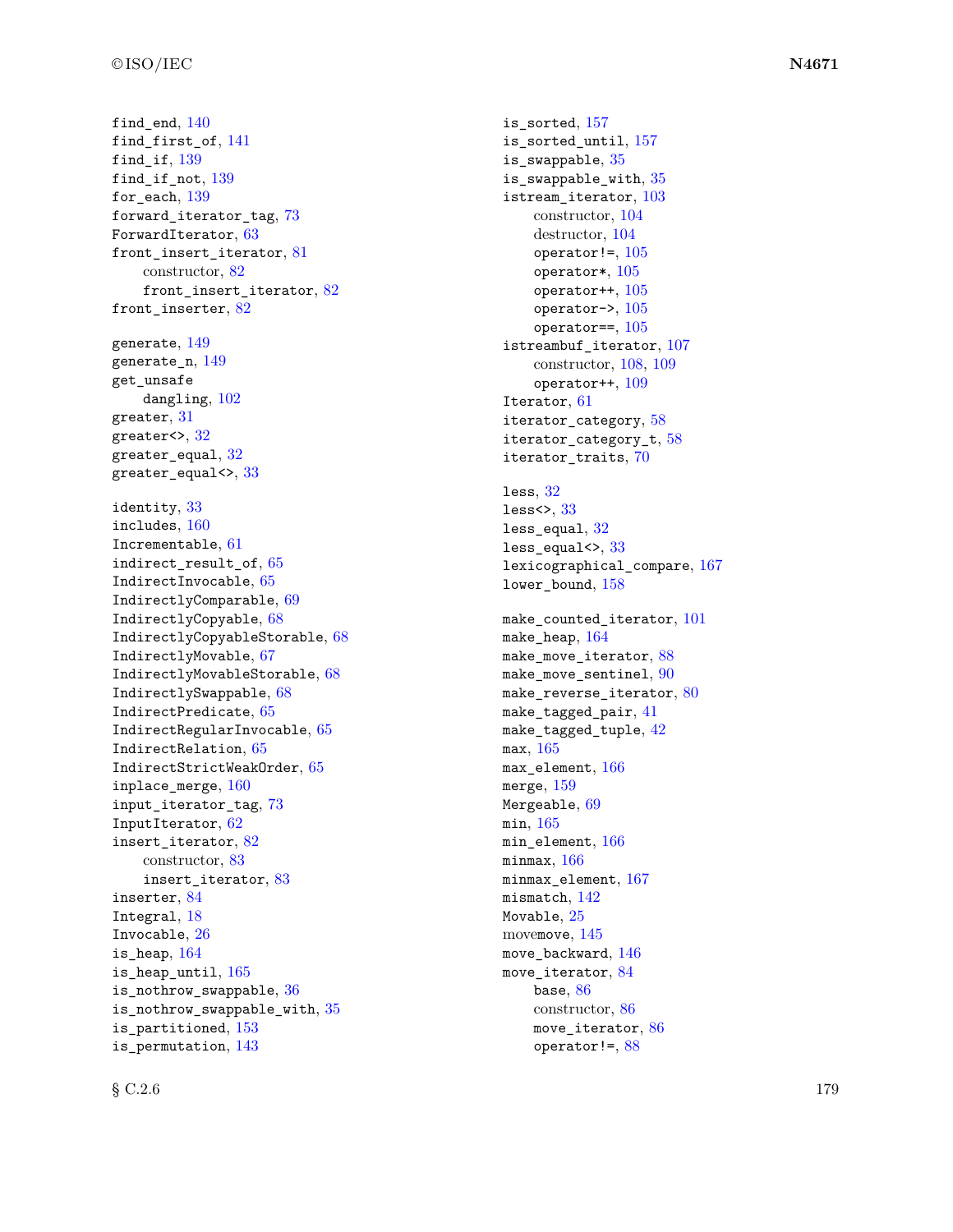operator\* , [86](#page-89-0) operator+, [87](#page-90-0), [88](#page-91-0) operator++ , [86](#page-89-0) operator+= , [87](#page-90-0) operator-, [87](#page-90-0), [88](#page-91-0) operator-= , [87](#page-90-0) operator-- , [87](#page-90-0) operator<, [88](#page-91-0) operator<=, [88](#page-91-0) operator= , [86](#page-89-0) operator== , [87](#page-90-0) operator> , [88](#page-91-0) operator>= , [88](#page-91-0) operator[] , [87](#page-90-0) move\_sentinel,  $89$ constructor, [90](#page-93-0) move\_sentinel,  $90$ operator!=, [90](#page-93-0)  $\texttt{operator-,90}$  $\texttt{operator-,90}$  $\texttt{operator-,90}$  $operator =$ ,  $90$  $operator==, 90$  $operator==, 90$  $\,$ Move $\,$ Constructible, $24$ next , [74](#page-77-0) next\_permutation , [168](#page-171-0)  $\texttt{none\_of},\,139$  $\texttt{none\_of},\,139$ not\_equal\_to,  $31\,$  $31\,$  $\texttt{not\_equal\_to<>}, 32$  $\texttt{not\_equal\_to<>}, 32$ nth\_element , [157](#page-160-0) operator!= common\_iterator , [94](#page-97-0) counted\_iterator , [99](#page-102-0) istream\_iterator , [105](#page-108-0)  ${\tt istreambuf\_iterator},$   $110$ move\_iterator, [88](#page-91-0) move\_sentinel,  $90$ reverse\_iterator , [78](#page-81-0)  $\texttt{unreachable},\,103$  $\texttt{unreachable},\,103$ operator\* back\_insert\_iterator,  $81$ common\_iterator , [93](#page-96-0) counted\_iterator , [98](#page-101-0)  $front\_insert\_iterator, 82$  $front\_insert\_iterator, 82$ insert\_iterator , [84](#page-87-0) istream\_iterator , [105](#page-108-0) istreambuf\_iterator,  $109$ move\_iterator,  $86$  $\texttt{ostream\_iterator},\,107$  $\texttt{ostream\_iterator},\,107$ ostreambuf\_iterator, [111](#page-114-0) reverse\_iterator , [77](#page-80-0)

```
operator+
   98101
   8788
   reverse_iterator
, 78
, 79
operator++
   back_insert_iterator, 81common_iterator
, 94
   counted_iterator
, 98
   82
   insert_iterator
, 84
   istream_iterator
, 105
   istreambuf_iterator, 109move_iterator, 86ostream_iterator
, 107
   111
   reverse_iterator
, 77
operator+=
   counted_iterator
, 99
   87
   reverse_iterator
, 78
operator-
   common_iterator
, 94
   99100
   8788
   move_sentinel, 907879
operator-=
   counted_iterator
, 99
   87
   reverse_iterator
, 78
operator->
   common_iterator
, 93
   istream_iterator
, 105
   reverse_iterator
, 77
operator--
   counted_iterator
, 98
   87
   reverse_iterator
, 77
operator<
   counted_iterator, 10088
   reverse_iterator
, 79
operator<=
   counted_iterator, 10088
   reverse_iterator
, 79
operator=
   reverse_iterator
, 77
   back_insert_iterator, 81common_iterator
, 93
   counted_iterator
, 97
```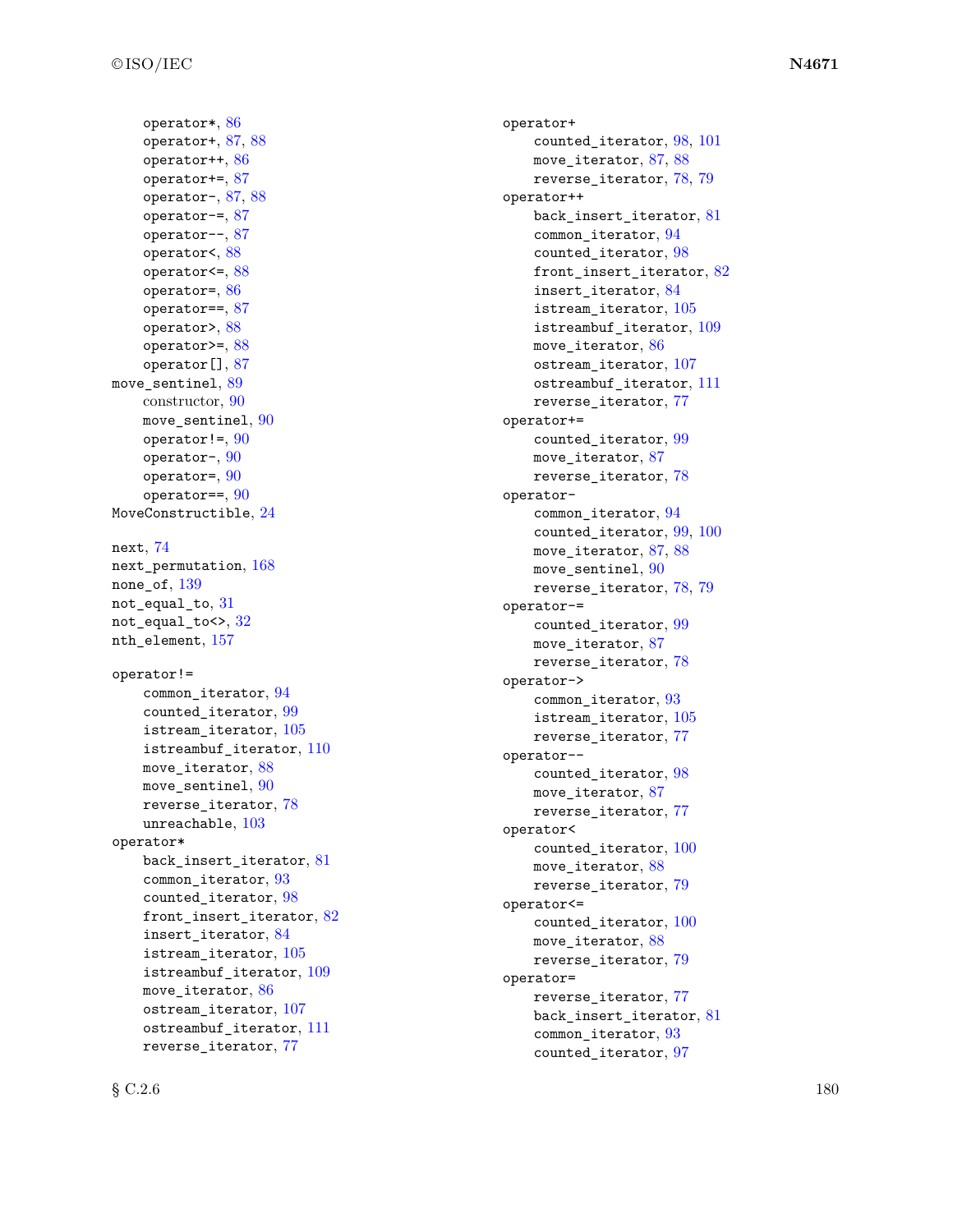front\_insert\_iterator,  $82$ insert\_iterator , [83](#page-86-0) move\_iterator,  $86$  $\texttt{move\_sentinel}, \, 90$  $\texttt{move\_sentinel}, \, 90$  $\texttt{ostream\_iterator},\,107$  $\texttt{ostream\_iterator},\,107$ ostreambuf\_iterator, [111](#page-114-0)  $\texttt{tagged},\,40$  $\texttt{tagged},\,40$ operator== common\_iterator , [94](#page-97-0) counted\_iterator , [99](#page-102-0) istream\_iterator , [105](#page-108-0) istreambuf\_iterator,  $109$ move\_iterator, [87](#page-90-0)  $\texttt{move\_sentinel}, \, 90$  $\texttt{move\_sentinel}, \, 90$ reverse\_iterator , [78](#page-81-0)  $\texttt{unreachable},\,102$  $\texttt{unreachable},\,102$ operator> counted\_iterator, [100](#page-103-0) move\_iterator,  $88$  ${\tt reverse\_iterator},\,79$  ${\tt reverse\_iterator},\,79$ operator>= counted\_iterator,  $100$ move\_iterator,  $88$  ${\tt reverse\_iterator},\,79$  ${\tt reverse\_iterator},\,79$ operator[] counted\_iterator , [99](#page-102-0) move\_iterator, [87](#page-90-0) reverse\_iterator , [78](#page-81-0) ostream\_iterator , [106](#page-109-0) constructor, [106](#page-109-0) destructor, [106](#page-109-0)  $\texttt{operator*}, 107$  $\texttt{operator*}, 107$  $o$ perator++,  $107\,$  $107\,$ operator=, [107](#page-110-0) ostreambuf\_iterator, [110](#page-113-0) constructor, [110](#page-113-0) output\_iterator\_tag, [73](#page-76-0) OutputIterator, [63](#page-66-0)  ${\tt partial\_sort},\,156$  ${\tt partial\_sort},\,156$  $\mathtt{partial\_sort\_copy},\,156$  $\mathtt{partial\_sort\_copy},\,156$ partition,  $153\,$  $153\,$  ${\tt partition\_copy},\,154$  ${\tt partition\_copy},\,154$ partition\_point , [155](#page-158-0) Permutable , [69](#page-72-0)  $\tt pop\_heap, \, 163$  $\tt pop\_heap, \, 163$ Predicate,  $26$ prev , [74](#page-77-0) prev\_permutation , [168](#page-171-0)  $\tt{projected, 67}$  $\tt{projected, 67}$  $\tt{projected, 67}$ proxy

istreambuf\_iterator,  $108$  $\,$ push\_hea $\,$ p $,163$  $,163$  $\verb|random-access_i|$ terator\_tag, $73$  $\verb|RandomAccessIterator|, 64$  $\verb|RandomAccessIterator|, 64$  $\texttt{Readable},\,59$  $\texttt{Readable},\,59$ Regular,  $26$  ${\tt RegularInvocable},\,26$  ${\tt RegularInvocable},\,26$  $R$ elation,  $26,\,27$  $26,\,27$  $26,\,27$ remove , [149](#page-152-0)  $\verb|remove_copy|, 150$  $\verb|remove_copy|, 150$  $\verb|remove_copy_if, 150$  $\verb|remove_copy_if, 150$  $\verb|remove_if|, 149$  $\verb|remove_if|, 149$ replace , [147](#page-150-0)  $\verb|replace_copy|, 148$  $\verb|replace_copy|, 148$  $\verb|replace_copy_if|, 148$  $\verb|replace_copy_if|, 148$ replace\_if , [147](#page-150-0)  ${\tt reverse},\, 151$  ${\tt reverse},\, 151$  ${\tt reverse\_copy},\,152$  ${\tt reverse\_copy},\,152$  ${\tt reverse\_iterator},\,75$  ${\tt reverse\_iterator},\,75$  ${\tt reverse\_iterator}, 76$  ${\tt reverse\_iterator}, 76$ base , [77](#page-80-0) constructor, [76](#page-79-0) , [77](#page-80-0) make\_reverse\_iterator non-member function, [80](#page-83-0) operator++ , [77](#page-80-0) operator-- , [77](#page-80-0)  $\verb|rotate|, 152$  $\verb|rotate|, 152$  $\verb|rotate_copy|, 152$  $\verb|rotate_copy|, 152$  $\verb|rvalue_reference_t|, 59$  $\verb|rvalue_reference_t|, 59$ Same , [17](#page-20-0) search , [143](#page-146-0) search\_n , [144](#page-147-0) Semiregular,  $25$  $S$ entinel,  $61$  $\mathtt{set\_difference},\, 162$  $\mathtt{set\_difference},\, 162$ set\_intersection, [161](#page-164-0)  $\mathtt{set\_symmetric\_difference},\,162$  $\mathtt{set\_symmetric\_difference},\,162$ set\_union , [161](#page-164-0)  $\texttt{shuffle},\,153$  $\texttt{shuffle},\,153$ SignedIntegral,  $19$  $\texttt{SizedSentinel},\,62$  $\texttt{SizedSentinel},\,62$  $\mathop{\tt sort}\nolimits,\,155$  $\mathop{\tt sort}\nolimits,\,155$ sort\_heap , [164](#page-167-0) Sortable,  $69$ stable\_partition , [154](#page-157-0)  $\texttt{stable\_sort},\,156$  $\texttt{stable\_sort},\,156$  ${\tt StrictTotallyOrdered},\,22$  ${\tt StrictTotallyOrdered},\,22$ swap,  $29$ tagged , [41](#page-44-0)

 $\S \, \text{C.2.6}$  181